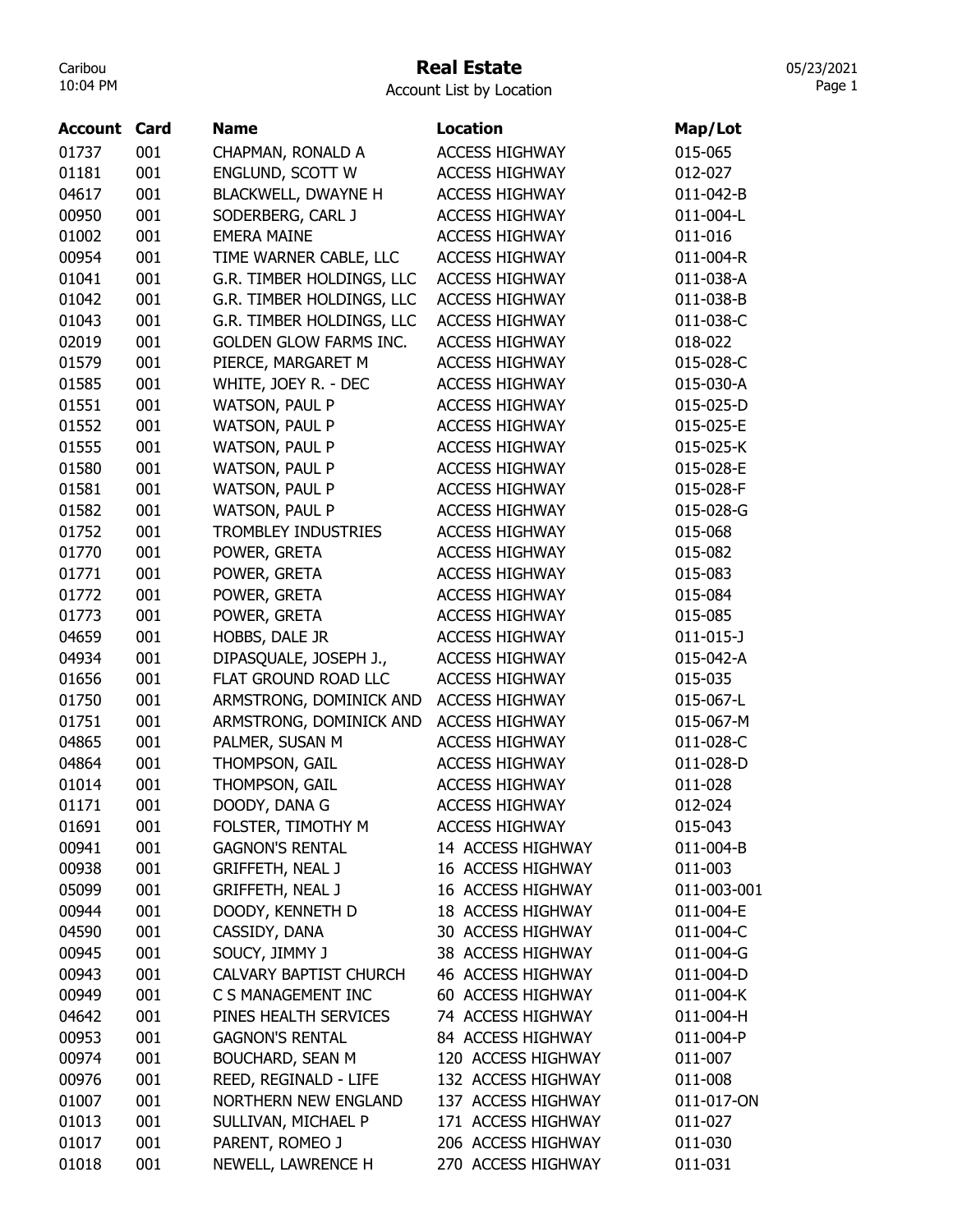## Real Estate

05/23/2021 Page 2

| <b>Account Card</b> |     | <b>Name</b>                 | <b>Location</b>    | Map/Lot     |
|---------------------|-----|-----------------------------|--------------------|-------------|
| 01019               | 001 | WHITE, JOEY - DEC           | 274 ACCESS HIGHWAY | 011-031-B   |
| 01020               | 001 | <b>GALLAGHER, RONALD L</b>  | 293 ACCESS HIGHWAY | 011-033     |
| 01061               | 001 | <b>BETHEL PENTECOSTAL</b>   | 294 ACCESS HIGHWAY | 011-042-D   |
| 01062               | 001 | SULLIVAN, ANDREW G          | 300 ACCESS HIGHWAY | 011-042-E   |
| 01045               | 001 | NORTHERN STORAGE, INC.      | 346 ACCESS HIGHWAY | 011-038-E   |
| 01046               | 001 | ROY, ERNEST P., JR.         | 354 ACCESS HIGHWAY | 011-038-F   |
| 01047               | 001 | WILLEY, P.L. PROPERTIES,    | 360 ACCESS HIGHWAY | 011-038-G   |
| 01173               | 001 | SCHOFIELD, WILLIAM L        | 406 ACCESS HIGHWAY | 012-024-B   |
| 01177               | 001 | TURCK, KATHERINE M          | 411 ACCESS HIGHWAY | 012-025-B   |
| 01174               | 001 | KING, JIMMY                 | 412 ACCESS HIGHWAY | 012-024-C   |
| 01180               | 001 | LAFRANCOIS, JEROME - DEV    | 463 ACCESS HIGHWAY | 012-026     |
| 01182               | 001 | SPARKS, ARLENE              | 467 ACCESS HIGHWAY | 012-028     |
| 01183               | 001 | <b>BRISSETTE, ROBERT A</b>  | 483 ACCESS HIGHWAY | 012-033     |
| 01692               | 001 | LABRECK, ALFRED JR          | 489 ACCESS HIGHWAY | 015-045     |
| 01698               | 001 | HOAGLAND, JOHN C            | 498 ACCESS HIGHWAY | 015-046-E   |
| 01693               | 001 | NADEAU, MARK A              | 506 ACCESS HIGHWAY | 015-046     |
| 01696               | 001 | BARD, GARY J                | 516 ACCESS HIGHWAY | 015-046-C   |
| 01687               | 001 | EVERETT, GEORGE DANIEL      | 526 ACCESS HIGHWAY | 015-039     |
| 04780               | 001 | <b>GREGORY, DANA</b>        | 536 ACCESS HIGHWAY | 015-038     |
| 01689               | 001 | <b>J &amp; A, LLC</b>       | 539 ACCESS HIGHWAY | 015-041     |
| 01685               | 001 | LEVESQUE, RUSSELL           | 554 ACCESS HIGHWAY | 015-037     |
| 01633               | 001 | TBK NORTHERN MAINE LLC      | 563 ACCESS HIGHWAY | 015-033     |
| 01631               | 001 | MICHAUD, REYNOLD            | 570 ACCESS HIGHWAY | 015-032-001 |
| 01632               | 001 | MICHAUD, REYNOLD            | 570 ACCESS HIGHWAY | 015-032-003 |
| 01630               | 001 | MICHAUD, REYNOLD R          | 570 ACCESS HIGHWAY | 015-032     |
| 01655               | 001 | MICHAUD, REYNOLD R          | 570 ACCESS HIGHWAY | 015-034     |
| 01586               | 001 | CORNERBROOK ASSOCIATES,     | 581 ACCESS HIGHWAY | 015-031     |
| 01659               | 001 | HENDERSON, DARCY            | 590 ACCESS HIGHWAY | 015-036-002 |
| 01661               | 001 | DELWOOD TRAILER PARK        | 590 ACCESS HIGHWAY | 015-036-006 |
| 01668               | 001 | CROUCH, MARK                | 590 ACCESS HIGHWAY | 015-036-024 |
| 01673               | 001 | KNOLL, BRENDA               | 590 ACCESS HIGHWAY | 015-036-038 |
| 01675               | 001 | SAUCIER, WILLIAM J          | 590 ACCESS HIGHWAY | 015-036-042 |
| 01676               | 001 | MURPHY, ANNA - DEC          | 590 ACCESS HIGHWAY | 015-036-044 |
| 01679               | 001 | DAIGLE, DAVID               | 590 ACCESS HIGHWAY | 015-036-048 |
| 01604               | 001 | COREY, VICTORIA L           | 590 ACCESS HIGHWAY | 015-036-029 |
| 04920               | 001 | BELANGER, JEFFREY V         | 590 ACCESS HIGHWAY | 015-036-003 |
| 01664               | 001 | LABRECK, BERNADETTE         | 590 ACCESS HIGHWAY | 015-036-014 |
| 04889               | 001 | <b>WAWASET PARK COMPANY</b> | 590 ACCESS HIGHWAY | 015-036-011 |
| 04853               | 001 | <b>WAWASET PARK COMPANY</b> | 590 ACCESS HIGHWAY | 015-036-046 |
| 05046               | 001 | <b>WAWASET PARK COMPANY</b> | 590 ACCESS HIGHWAY | 015-036-050 |
| 01667               | 001 | <b>WAWASET PARK COMPANY</b> | 590 ACCESS HIGHWAY | 015-036-020 |
| 01658               | 001 | <b>WAWASET PARK COMPANY</b> | 590 ACCESS HIGHWAY | 015-036     |
| 01684               | 001 | <b>WAWASET PARK COMPANY</b> | 590 ACCESS HIGHWAY | 015-036-055 |
| 01672               | 001 | <b>WAWASET PARK COMPANY</b> | 590 ACCESS HIGHWAY | 015-036-033 |
| 01681               | 001 | <b>WAWASET PARK COMPANY</b> | 590 ACCESS HIGHWAY | 015-036-051 |
| 00543               | 001 | WAWASET PARK COMPANY        | 590 ACCESS HIGHWAY | 015-036-040 |
| 05045               | 001 | JOHNDRO, JACQUELINE         | 590 ACCESS HIGHWAY | 015-036-049 |
| 04799               | 001 | ALSTON, DOROTHY             | 590 ACCESS HIGHWAY | 015-036-022 |
| 04801               | 001 | JAGNECKI, JASON             | 590 ACCESS HIGHWAY | 015-036-036 |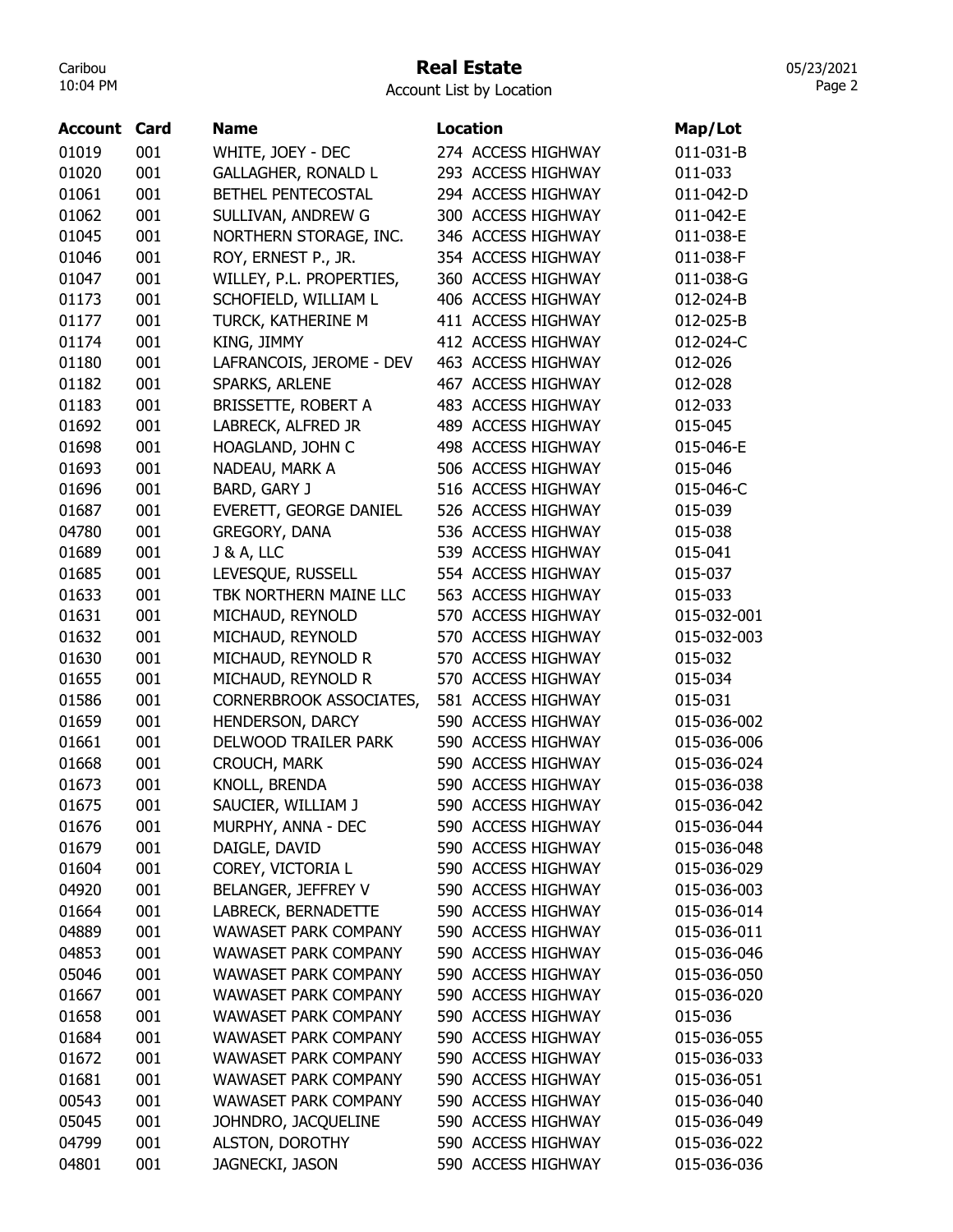# Real Estate

05/23/2021 Page 3

| <b>Account</b> | Card | <b>Name</b>                                  | <b>Location</b>           | Map/Lot        |
|----------------|------|----------------------------------------------|---------------------------|----------------|
| 01683          | 001  | DAIGLE, WILMER                               | 590 ACCESS HIGHWAY        | 015-036-054    |
| 01577          | 001  | ADAMS, LARNARD T                             | 628 ACCESS HIGHWAY        | 015-028-A      |
| 01578          | 001  | PELKEY, RODNEY J                             | 638 ACCESS HIGHWAY        | 015-028-B      |
| 01572          | 001  | ST. PETER, JOHN P                            | 653 ACCESS HIGHWAY        | 015-027-A      |
| 01569          | 001  | MICHAUD, SCOTT J                             | 693 ACCESS HIGHWAY        | 015-026-M      |
| 01554          | 001  | CONROY, SHIELA A                             | 698 ACCESS HIGHWAY        | 015-025-H      |
| 01562          | 001  | BELANGER, JOHN L                             | 699 ACCESS HIGHWAY        | 015-026-D      |
| 01553          | 001  | JOHNDRO, JERRY - LIFE                        | 706 ACCESS HIGHWAY        | 015-025-G      |
| 01550          | 001  | BEAUPRE, DEAN J                              | 716 ACCESS HIGHWAY        | 015-025-B      |
| 01570          | 001  | <b>CASSIDY HOLDINGS LLC</b>                  | 719 ACCESS HIGHWAY        | 015-026-Q      |
| 01549          | 001  | LEVESQUE, EUGENE - LIFE                      | 724 ACCESS HIGHWAY        | 015-025-A      |
| 01559          | 001  | HEDSTROM, MARVIN A JR                        | 729 ACCESS HIGHWAY        | 015-026-A      |
| 01541          | 001  | NIVEK CORP.                                  | 736 ACCESS HIGHWAY        | 015-019-A      |
| 01545          | 001  | OLSON, LLOYD CARL                            | 747 ACCESS HIGHWAY        | 015-020        |
| 01542          | 001  | DEMERCHANT, SANDRA G                         | 758 ACCESS HIGHWAY        | 015-019-B      |
| 01543          | 001  | DEMERCHANT, SANDRA G. -                      | 758 ACCESS HIGHWAY        | 015-019-B-ON-1 |
| 01767          | 001  | TILL, H ANDREW                               | 767 ACCESS HIGHWAY        | 015-079        |
| 01544          | 001  | MCBREAIRTY, ALAN J                           | 768 ACCESS HIGHWAY        | 015-019-C      |
| 01768          | 001  | LAJOIE, MICHAEL W                            | 773 ACCESS HIGHWAY        | 015-080        |
| 01769          | 001  | <b>GRIFFETH, RYAN</b>                        | 779 ACCESS HIGHWAY        | 015-081        |
| 01729          | 001  | BERNIER, BRENT J                             | 782 ACCESS HIGHWAY        | 015-063        |
| 01730          | 001  | JONES, ROGER B. - DEC                        | 788 ACCESS HIGHWAY        | 015-063-A      |
| 01731          | 001  | NASON, SPURGEON A                            | 794 ACCESS HIGHWAY        | 015-063-B      |
| 01732          | 001  | MAGUIRE, PAUL F                              | 800 ACCESS HIGHWAY        | 015-063-C      |
| 04510          | 001  | COOK, JOHN                                   | 808 ACCESS HIGHWAY        | 015-063-D-1    |
| 01733          | 001  | FORD, RANDOLPH, et.al. &                     | 808 ACCESS HIGHWAY        | 015-063-D      |
| 01734          | 001  | WILCOX, GEORGE W                             | 812 ACCESS HIGHWAY        | 015-063-E      |
| 01774          | 001  | GILLINGHAM, CHARLES JR                       | 813 ACCESS HIGHWAY        | 015-086        |
| 01735          | 001  | DICKINSON, DONALD F                          | 822 ACCESS HIGHWAY        | 015-063-F      |
| 01776          | 001  | JACOB, JEFFREY JAMES                         | 827 ACCESS HIGHWAY        | 015-089        |
| 01740          | 001  | BELLEFLEUR, NORMAND - DEC 903 ACCESS HIGHWAY |                           | 015-067-B      |
| 01755          | 001  | STOECKELER, GEORGE R -                       | 908 ACCESS HIGHWAY        | 015-069-A      |
| 01754          | 001  | MAYNARD, RUEBEN                              | 914 ACCESS HIGHWAY        | 015-069        |
| 01749          | 001  | <b>GREEN, CHARLES</b>                        | 919 ACCESS HIGHWAY        | 015-067-K      |
| 01757          | 001  | <b>GALLAGHER, RICHARD R</b>                  | 944 ACCESS HIGHWAY        | 015-069-D      |
| 01748          | 001  | ROLLINS TRANSPORT, LLC                       | 947 ACCESS HIGHWAY        | 015-067-J      |
| 01756          | 001  | <b>GENTHNER, DAVID R</b>                     | 948 ACCESS HIGHWAY        | 015-069-B      |
| 01753          | 001  | <b>BOUCHARD, KEVIN P</b>                     | 952 ACCESS HIGHWAY        | 015-068-A      |
| 01758          | 001  | <b>GRIFFIN, KIP A</b>                        | 960 ACCESS HIGHWAY        | 015-070        |
| 04722          | 001  | STALLINGS, RICHARD C                         | 966 ACCESS HIGHWAY        | 018-023        |
| 02024          | 001  | FISHER, SCOTT                                | 970 ACCESS HIGHWAY        | 018-023-C-ON   |
| 04704          | 001  | HANEY, JOHNATHAN J.                          | 976 ACCESS HIGHWAY        | 018-023-C      |
| 02026          | 001  | HANEY, JOHNATHAN                             | 982 ACCESS HIGHWAY        | 018-023-B      |
| 02025          | 001  | HANEY, MILO A                                | 996 ACCESS HIGHWAY        | 018-023-A      |
| 05121          | 001  | MURPHY, BILLIE JO                            | 557 ACCESS HIGHWAY, LOT # | 015-033-010    |
| 04983          | 001  | TBK NORTHERN MAINE LLC                       | 557 ACCESS HIGHWAY, LOT   | 015-033-001    |
| 01635          | 001  | TBK NORTHERN MAINE LLC                       | 557 ACCESS HIGHWAY, LOT   | 015-033-002    |
| 01636          | 001  | MANCOS, BRATON                               | 557 ACCESS HIGHWAY, LOT   | 015-033-003    |
| 00905          | 001  | TBK NORTHERN MAINE LLC                       | 557 ACCESS HIGHWAY, LOT   | 015-033-004    |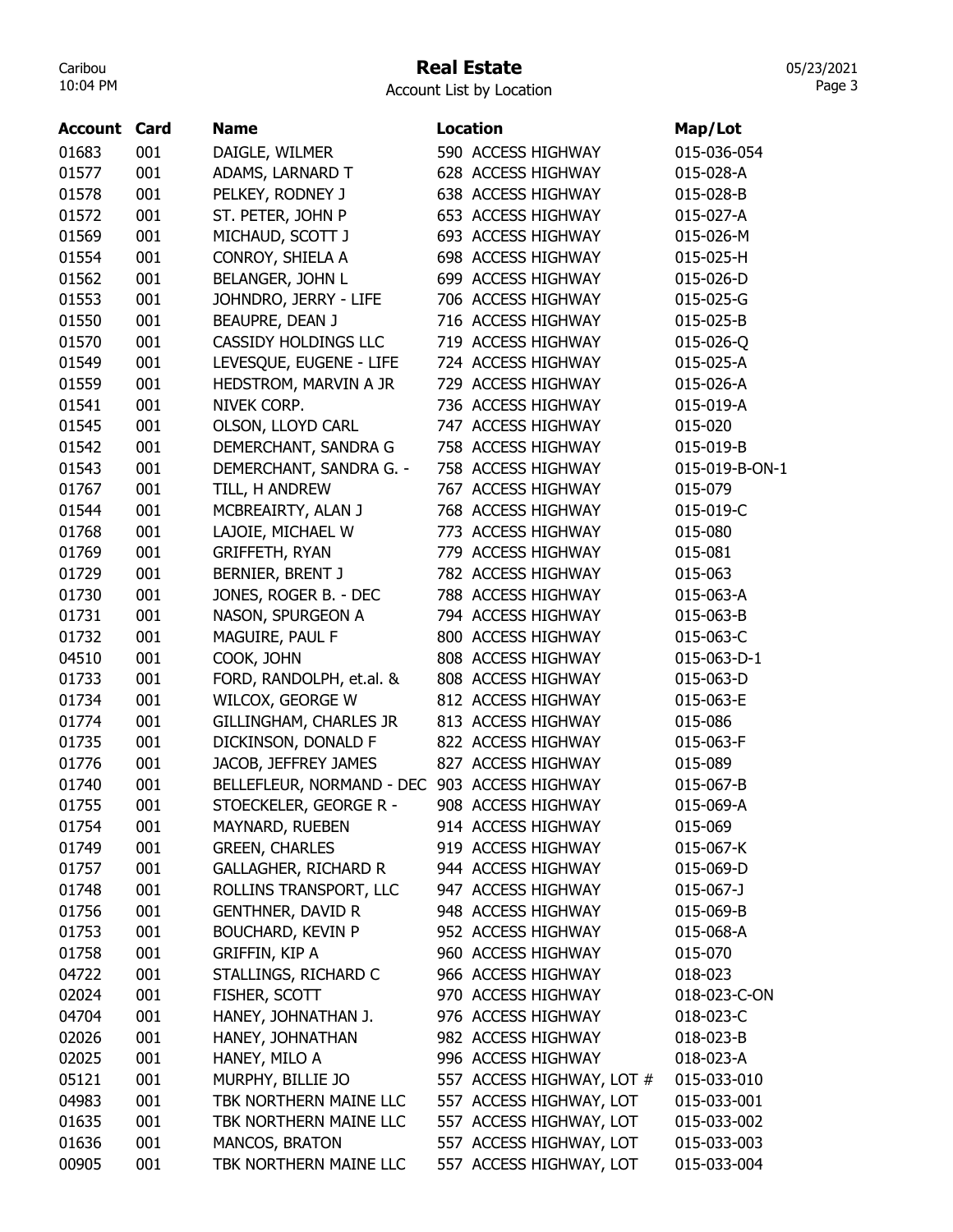#### Real Estate

Account List by Location

| Account | Card | <b>Name</b>                            | <b>Location</b>         | Map/Lot            |
|---------|------|----------------------------------------|-------------------------|--------------------|
| 01638   | 001  | TBK NORTHERN MAINE LLC                 | 557 ACCESS HIGHWAY, LOT | 015-033-005        |
| 01639   | 001  | TBK NORTHERN MAINE LLC                 | 557 ACCESS HIGHWAY, LOT | 015-033-006        |
| 05020   | 001  | TBK NORTHERN MAINE LLC                 | 557 ACCESS HIGHWAY, LOT | 015-033-007        |
| 01641   | 001  | MANCOS, WILLIAM                        | 557 ACCESS HIGHWAY, LOT | 015-033-008        |
| 04876   | 001  | TBK NORTHERN MAINE LLC                 | 557 ACCESS HIGHWAY, LOT | 015-033-011        |
| 04877   | 001  | HALL, LEE E                            | 557 ACCESS HIGHWAY, LOT | 015-033-012        |
| 04729   | 001  | TBK NORTHERN MAINE LLC                 | 557 ACCESS HIGHWAY, LOT | 015-033-013        |
| 01643   | 001  | TBK NORTHERN MAINE LLC                 | 557 ACCESS HIGHWAY, LOT | 015-033-015        |
| 01644   | 001  | TBK NORTHERN MAINE LLC                 | 557 ACCESS HIGHWAY, LOT | 015-033-016        |
| 04524   | 001  | TBK NORTHERN MAINE LLC                 | 557 ACCESS HIGHWAY, LOT | 015-033-017        |
| 01645   | 001  | TBK NORTHERN MAINE LLC                 | 557 ACCESS HIGHWAY, LOT | 015-033-018        |
| 05021   | 001  | TBK NORTHERN MAINE LLC                 | 557 ACCESS HIGHWAY, LOT | 015-033-019        |
| 04994   | 001  | TBK NORTHERN MAINE LLC                 | 557 ACCESS HIGHWAY, LOT | 015-033-020        |
| 05000   | 001  | TBK NORTHERN MAINE LLC                 | 557 ACCESS HIGHWAY, LOT | 015-033-021        |
| 01616   | 001  | TBK NORTHERN MAINE LLC                 | 557 ACCESS HIGHWAY, LOT | 015-033-023        |
| 04537   | 001  | TBK NORTHERN MAINE LLC                 | 557 ACCESS HIGHWAY, LOT | 015-033-025        |
| 04733   | 001  | TBK NORTHERN MAINE LLC                 | 557 ACCESS HIGHWAY, LOT | 015-033-026        |
| 00896   | 001  | <b>CITY OF CARIBOU</b>                 | 12 AIRPORT DRIVE        | 010-050            |
| 00897   | 001  | GOETZ, TOM                             | 12 AIRPORT DRIVE        | 010-050-ON         |
| 01378   | 001  | DIXON, ALPHONSE R                      | <b>ALBAIR CROSS RD</b>  | 014-014            |
| 01971   | 001  | BARRETT, MICHAEL S                     | <b>ALBAIR ROAD</b>      | 017-047            |
| 04992   | 001  | KORENEK, JOHNATHAN J                   | <b>ALBAIR ROAD</b>      | 017-046            |
| 01365   | 001  | WHITTEN, JACOB D                       | <b>ALBAIR ROAD</b>      | 014-008-B          |
| 04660   | 001  | MCDONALD, HEATHER J                    | <b>ALBAIR ROAD</b>      | 017-045-F          |
| 04584   | 001  | WHITE, JERRY                           | <b>ALBAIR ROAD</b>      | 020-014-B          |
| 02152   | 001  | BIELLO, MARIAH                         | <b>ALBAIR ROAD</b>      | 020-015-A          |
| 01359   | 001  | THOMAS, GEORGE R                       | <b>ALBAIR ROAD</b>      | 014-005            |
| 01961   | 001  | <b>GUERRETTE FARMS CORP.</b>           | <b>ALBAIR ROAD</b>      | 017-044            |
| 02151   | 001  | <b>GUERRETTE FARMS CORP.</b>           | <b>ALBAIR ROAD</b>      | 020-015            |
| 01962   | 001  | LAJOIE, KAREN A WYLIE                  | <b>ALBAIR ROAD</b>      | 017-044-A          |
| 01964   | 001  | RIELLY, RICHARD W., JR.                | <b>ALBAIR ROAD</b>      | 017-045            |
| 01969   | 001  | DERNLAN I.R.A., LLC                    | <b>ALBAIR ROAD</b>      | 017-045-E          |
| 01970   | 001  | CRAWFORD, CHRISTOPHER S                | ALBAIR ROAD             | 017-046-A          |
| 02174   | 001  | <b>SM TRUST</b>                        | <b>ALBAIR ROAD</b>      | 020-022-J          |
| 02148   | 001  | WHITE, JERRY T                         | <b>ALBAIR ROAD</b>      | 020-014-A          |
| 02248   | 001  | <b>CLAYTON, MARTY</b>                  | ALBAIR ROAD             | 022-018-A          |
| 01372   | 001  | <b>GUERRETTE, BRIAN,</b>               | <b>ALBAIR ROAD</b>      | 014-011            |
| 01940   | 001  | CARIBOU UTILITIES DISTRICT ALBAIR ROAD |                         | 017-033-A          |
| 01363   | 001  | <b>GUERRETTE FARM CORP</b>             | <b>ALBAIR ROAD</b>      | 014-008            |
| 01369   | 001  | <b>GUERRETTE FARM CORP</b>             | <b>ALBAIR ROAD</b>      | 014-010            |
| 02247   | 001  | <b>CLAYTON, MARTY</b>                  | 9 ALBAIR ROAD           | 022-018            |
| 04657   | 001  | PRETTYMAN, RALPH E                     | 10 ALBAIR ROAD          | 022-020            |
|         | 001  |                                        | 14 ALBAIR ROAD          |                    |
| 02251   |      | CARON, ALBERT                          | 16 ALBAIR ROAD          | 022-021<br>022-022 |
| 02252   | 001  | CARON, ALBERT                          |                         |                    |
| 02253   | 001  | OLSON, GARY E, JR.                     | 22 ALBAIR ROAD          | 022-024            |
| 02254   | 001  | DRAKE, TYLER K                         | 26 ALBAIR ROAD          | 022-025            |
| 02255   | 001  | NADEAU, CLARENCE L JR                  | 28 ALBAIR ROAD          | 022-026            |
| 04869   | 001  | ST. PETER, RAYMOND                     | 30 ALBAIR ROAD          | 022-027            |
| 02256   | 001  | CARON, MICHAEL P                       | 32 ALBAIR ROAD          | 022-028            |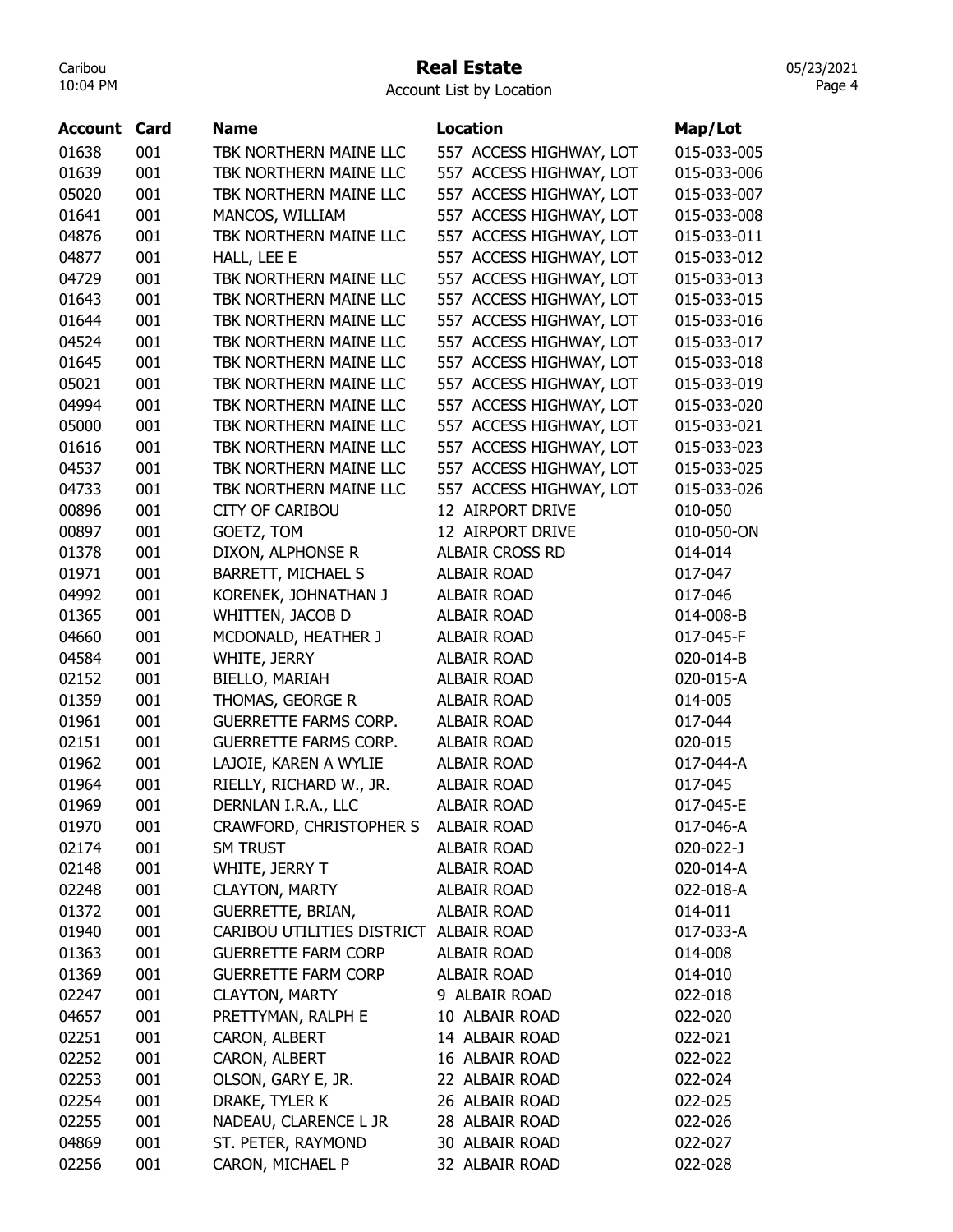# Real Estate

05/23/2021 Page 5

| <b>Account</b> | Card | <b>Name</b>                  | <b>Location</b>  | Map/Lot   |
|----------------|------|------------------------------|------------------|-----------|
| 02257          | 001  | MARTIN, VIRGINIA             | 36 ALBAIR ROAD   | 022-029   |
| 02258          | 001  | ST. PETER GROUP, THE         | 40 ALBAIR ROAD   | 022-030   |
| 02259          | 001  | CARON, LOUIS & MURIEL -      | 46 ALBAIR ROAD   | 022-031   |
| 02167          | 001  | <b>GENGLER, JUDY V</b>       | 52 ALBAIR ROAD   | 020-022-B |
| 02172          | 001  | ALA, LINDA M                 | 94 ALBAIR ROAD   | 020-022-G |
| 02173          | 001  | <b>SM TRUST</b>              | 112 ALBAIR ROAD  | 020-022-H |
| 02177          | 001  | ST. PETER, RICHARD           | 142 ALBAIR ROAD  | 020-022-M |
| 02178          | 001  | MARTIN, MILTON D. &          | 150 ALBAIR ROAD  | 020-022-N |
| 04604          | 001  | POTTER, JEFFREY M            | 160 ALBAIR ROAD  | 020-022-P |
| 02162          | 001  | GAUNCE-MCCULLOUGH,           | 181 ALBAIR ROAD  | 020-019-A |
| 02160          | 001  | DAMBOISE, BENTON             | 203 ALBAIR ROAD  | 020-018   |
| 02159          | 001  | PINETTE, CARL                | 219 ALBAIR ROAD  | 020-017-B |
| 04873          | 001  | MARTIN, CARISSA LYN          | 229 ALBAIR ROAD  | 020-016-E |
| 02156          | 001  | MARTIN, SCOTT ALLEN          | 259 ALBAIR ROAD  | 020-016-C |
| 02153          | 001  | <b>GUERRETTE FARMS CORP</b>  | 295 ALBAIR ROAD  | 020-016   |
| 02154          | 001  | <b>BOUCHARD, RICKEY A</b>    | 295 ALBAIR ROAD  | 020-016-A |
| 05049          | 001  | <b>BOUCHARD, RICKEY A</b>    | 305 ALBAIR ROAD  | 020-016-G |
| 02146          | 001  | KELLY, JAMES L               | 320 ALBAIR ROAD  | 020-013-B |
| 04928          | 001  | MARTIN, BILLIE-JO            | 329 ALBAIR ROAD  | 020-016-F |
| 02155          | 001  | MARTIN, NORMAN J JR          | 369 ALBAIR ROAD  | 020-016-B |
| 02147          | 001  | MORIN, DANNY J               | 376 ALBAIR ROAD  | 020-013-G |
| 02150          | 001  | <b>BOUCHER, MARK L</b>       | 425 ALBAIR ROAD  | 020-014-C |
| 01958          | 001  | MARTIN, ELMER                | 581 ALBAIR ROAD  | 017-041   |
| 01959          | 001  | COOPER, MARTIN D             | 624 ALBAIR ROAD  | 017-043   |
| 01960          | 001  | <b>GUERRETTE FARMS CORP.</b> | 630 ALBAIR ROAD  | 017-043-A |
| 01963          | 001  | WYLIE, BRYAN R               | 661 ALBAIR ROAD  | 017-044-B |
| 01943          | 001  | <b>BURGAY, TRENT J</b>       | 695 ALBAIR ROAD  | 017-033-D |
| 01968          | 001  | EWING, CHRISTIE              | 717 ALBAIR ROAD  | 017-045-D |
| 01967          | 001  | CLAVETTE, DIANE J            | 823 ALBAIR ROAD  | 017-045-C |
| 01965          | 001  | MCBREAIRTY, DONALD           | 837 ALBAIR ROAD  | 017-045-A |
| 01966          | 001  | SPRAGUE, ELMER J             | 849 ALBAIR ROAD  | 017-045-B |
| 01973          | 001  | THIBODEAU, EVELYN J          | 900 ALBAIR ROAD  | 017-049-A |
| 01977          | 001  | ST. JEAN, JOLENE JOHNDRO-    | 913 ALBAIR ROAD  | 017-050-B |
| 01976          | 001  | MARQUIS, GILFORD             | 923 ALBAIR ROAD  | 017-050-A |
| 01975          | 001  | SWAN, LEVI D                 | 933 ALBAIR ROAD  | 017-050   |
| 01972          | 001  | SWAN, LEVI D                 | 936 ALBAIR ROAD  | 017-049   |
| 01974          | 001  | ACKERMAN, CARLIN W           | 946 ALBAIR ROAD  | 017-049-B |
| 01978          | 001  | HAINES, CARLA                | 951 ALBAIR ROAD  | 017-050-C |
| 01379          | 001  | WRIGHT, JANICE L             | 967 ALBAIR ROAD  | 014-014-A |
|                |      |                              | 987 ALBAIR ROAD  |           |
| 01381          | 001  | <b>COLLISHAW, CHARLES C</b>  |                  | 014-014-C |
| 04727          | 001  | <b>GUERRETTE, ANTHONY R</b>  | 998 ALBAIR ROAD  | 014-012   |
| 01380          | 001  | DOODY, KENNETH D             | 1007 ALBAIR ROAD | 014-014-B |
| 01373          | 001  | CLARK, ROBERT P              | 1028 ALBAIR ROAD | 014-011-A |
| 01377          | 001  | KING, STEPHEN H              | 1059 ALBAIR ROAD | 014-013   |
| 01375          | 001  | GILBERT, JOHN A              | 1060 ALBAIR ROAD | 014-011-D |
| 01374          | 001  | MORIN, PAUL G                | 1066 ALBAIR ROAD | 014-011-B |
| 01370          | 001  | WHITTEN, JACOB D             | 1161 ALBAIR ROAD | 014-010-A |
| 01371          | 001  | WHITTEN, JACOB D             | 1163 ALBAIR ROAD | 014-010-B |
| 01367          | 001  | <b>GUERRETTE FARMS CORP</b>  | 1164 ALBAIR ROAD | 014-009   |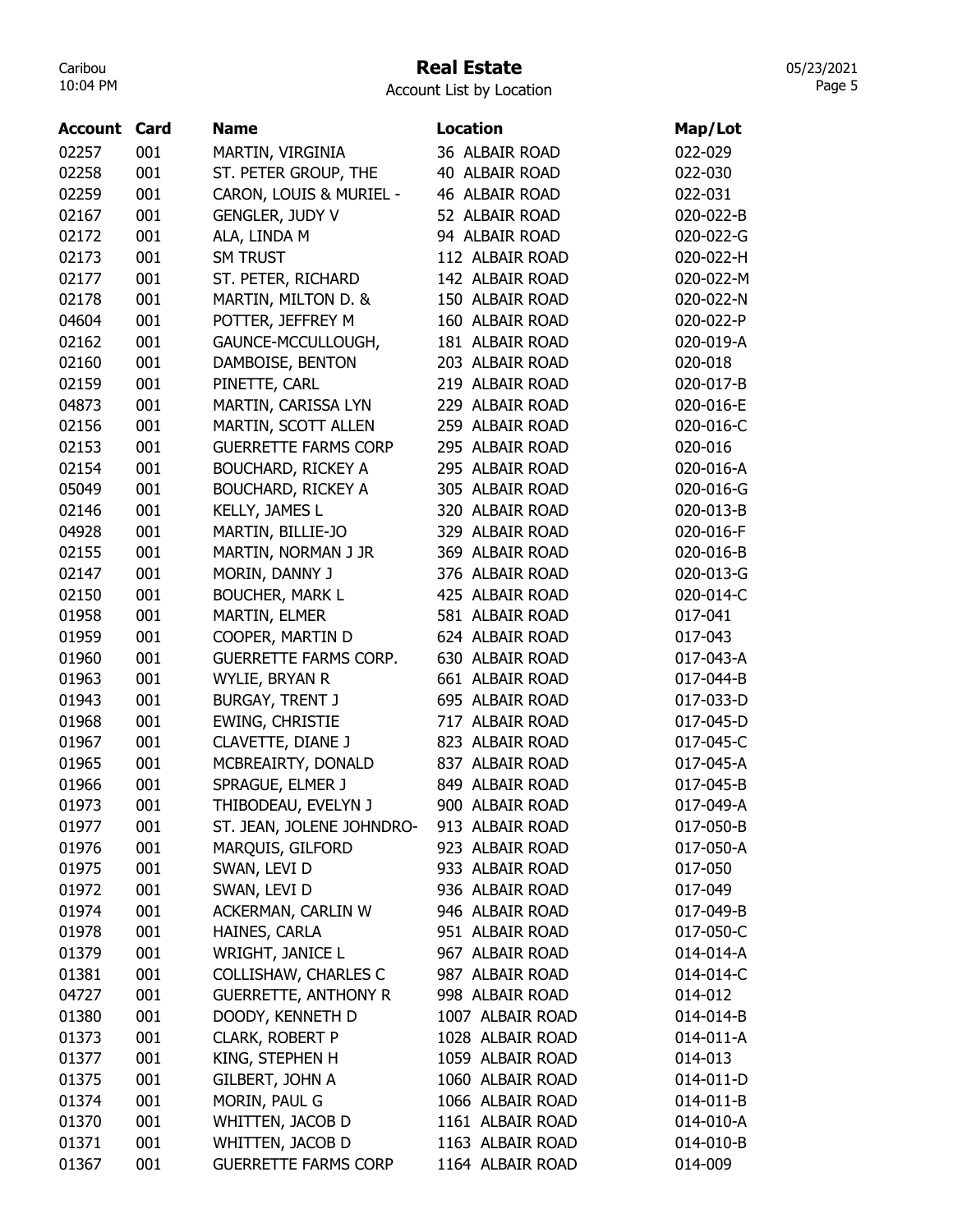# Real Estate

Account List by Location

| <b>Account Card</b> |     | <b>Name</b>               | <b>Location</b>      | Map/Lot    |
|---------------------|-----|---------------------------|----------------------|------------|
| 04942               | 001 | LELA M. GUERRETTE         | 1166 ALBAIR ROAD     | 014-009-B  |
| 01368               | 001 | WHITTEN, JEFFREY D        | 1188 ALBAIR ROAD     | 014-009-A  |
| 01362               | 001 | TRUDEL, STEPHEN J         | 1208 ALBAIR ROAD     | 014-007-A  |
| 01366               | 001 | KELLEY, KIM T             | 1209 ALBAIR ROAD     | 014-008-C  |
| 01364               | 001 | MICHAUD, RONALD           | 1233 ALBAIR ROAD     | 014-008-A  |
| 01361               | 001 | COWETTE, ROLAND           | 1236 ALBAIR ROAD     | 014-006    |
| 01448               | 001 | BASSETT, ROBERT L. &      | 1259 ALBAIR ROAD     | 014-028-L  |
| 01358               | 001 | THOMAS, GEORGE R          | 1273 ALBAIR ROAD     | 014-004-A  |
| 01357               | 001 | CHABRE, DAVID R           | 1284 ALBAIR ROAD     | 014-003    |
| 01354               | 001 | UNITED STATES OF AMERICA  | 1306 ALBAIR ROAD     | 014-002-A  |
| 01444               | 001 | LOUTSIOS, GREGORY         | 1331 ALBAIR ROAD     | 014-028-G  |
| 01443               | 001 | FROST, STACEY H           | 1335 ALBAIR ROAD     | 014-028-F  |
| 01440               | 001 | RICHARDS, DANIEL J        | 1343 ALBAIR ROAD     | 014-028-C  |
| 01438               | 001 | RICHARDS, DENNIS          | 1351 ALBAIR ROAD     | 014-028-A  |
| 00939               | 001 | JAROSZ, DANIEL S          | ALDRICH DRIVE        | 011-004    |
| 00962               | 001 | <b>GAGNON'S RENTAL</b>    | 21 ALDRICH DRIVE     | 011-004-Z  |
| 00961               | 001 | <b>GAGNON'S RENTAL</b>    | 33 ALDRICH DRIVE     | 011-004-Y  |
| 00956               | 001 | PTP HOLDINGS              | 46 ALDRICH DRIVE     | 011-004-T  |
| 00959               | 001 | <b>BRESCIA, STANLEY F</b> | 62 ALDRICH DRIVE     | 011-004-W  |
| 04672               | 001 | AROOSTOOK FRIENDS FOR     | 71 ALDRICH DRIVE     | 011-004-VV |
| 02272               | 001 | HAMLIN, JON M             | <b>ALEXANDER AVE</b> | 023-011    |
| 02266               | 001 | MICHAUD, MICHAEL PAUL &   | 8 ALEXANDER AVE      | 023-006    |
| 04463               | 001 | PIONEER REALTY, LLC       | <b>ALPHA STREET</b>  | 036A-009   |
| 04467               | 001 | PIONEER REALTY, LLC       | <b>ALPHA STREET</b>  | 036A-013   |
| 04468               | 001 | PIONEER REALTY, LLC       | <b>ALPHA STREET</b>  | 036A-014   |
| 04462               | 001 | RAYMOND, GLENN A          | 4 ALPHA STREET       | 036A-007   |
| 04459               | 001 | SAVAGE, SHAWN R           | 5 ALPHA STREET       | 036A-002   |
| 04460               | 001 | SMALL, ABBY               | 15 ALPHA STREET      | 036A-004   |
| 04464               | 001 | BEAULIEU, JOHANNA G       | 19 ALPHA STREET      | 036A-010   |
| 04469               | 001 | WHITE MCCALL, JANE E      | 27 ALPHA STREET      | 036A-015   |
| 04472               | 001 | KIRK, GERALD D            | 33 ALPHA STREET      | 036A-019   |
| 04471               | 001 | PETERSON, DAWN L          | 43 ALPHA STREET      | 036A-017   |
| 03602               | 001 | MCGLYNN, ROBERT A         | 2 ANGLE STREET       | 034-112    |
| 04802               | 001 | DEAD RIVER COMPANY        | <b>ARMCO AVENUE</b>  | 025-002-F  |
| 02412               | 001 | MICHAUD, JEFFREY L        | 2 ARMCO AVENUE       | 025-001    |
| 02415               | 001 | ADAMS, RITA A - DEV       | 3 ARMCO AVENUE       | 025-002-A  |
| 02806               | 001 | PORVAIR FILTRATION GROUP, | 15 ARMCO AVENUE      | 028-058    |
| 04523               | 001 | THERIAULT, GREGORY J      | 27 ARMCO AVENUE      | 028-058-B  |
| 05034               | 001 | RICHARDS, DOLORES M       | <b>BAILEY ROAD</b>   | 001-017-C  |
| 00026               | 001 | IRVING FARMS, INC.        | <b>BAILEY ROAD</b>   | 001-014-A  |
| 04939               | 001 | <b>GUERRETTE, BRIAN J</b> | <b>BAILEY ROAD</b>   | 001-013-E  |
| 00161               | 001 | BELYEA, DAVID A.          | <b>BAILEY ROAD</b>   | 004-001    |
| 05035               | 001 | GRIFFETH, MATTHEW A.,     | <b>BAILEY ROAD</b>   | 001-017-A  |
| 00021               | 001 | BENSON, GEORGE R          | 3 BAILEY ROAD        | 001-013-A  |
| 00011               | 001 | <b>GUERRETTE, BRIAN J</b> | 44 BAILEY ROAD       | 001-006-B  |
| 00025               | 001 | ANGEVIN, KATHLEEN MARIE   | 148 BAILEY ROAD      | 001-014    |
| 00024               | 001 | WALL, BRIAN S             | 155 BAILEY ROAD      | 001-013-D  |
| 00032               | 001 | GRIFFETH, MATTHEW A.,     | 171 BAILEY ROAD      | 001-017    |
| 00035               | 001 | BROWN, LORI L             | 187 BAILEY ROAD      | 001-017-B  |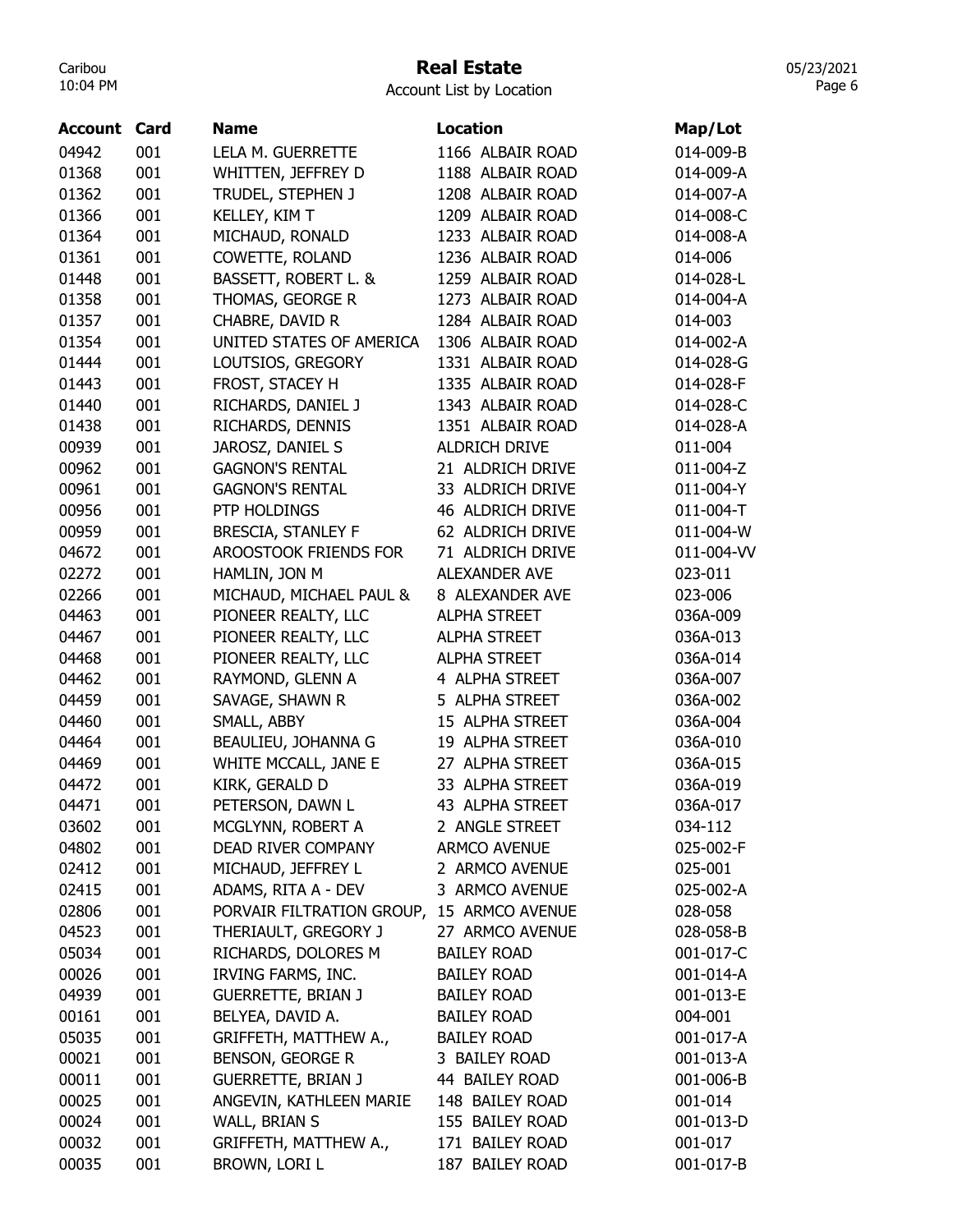# Real Estate

Account List by Location

| <b>Account Card</b> |     | <b>Name</b>                   | <b>Location</b>       | Map/Lot   |
|---------------------|-----|-------------------------------|-----------------------|-----------|
| 00030               | 001 | BELYEA, CHRISTOPHER J         | 196 BAILEY ROAD       | 001-015-C |
| 00027               | 001 | BELYEA, DAVID A               | 204 BAILEY ROAD       | 001-015   |
| 00031               | 001 | STOHLBERG, TIMOTHY P.         | 234 BAILEY ROAD       | 001-016   |
| 01054               | 001 | CYR, DAVID M                  | <b>BAIRD ROAD</b>     | 011-038-P |
| 01057               | 001 | MARKUM, RICKY W               | <b>BAIRD ROAD</b>     | 011-041-A |
| 01353               | 001 | <b>GOLDEN GLOW FARMS INC.</b> | <b>BAIRD ROAD</b>     | 014-002   |
| 04552               | 001 | <b>GAGNON'S RENTAL</b>        | <b>BAIRD ROAD</b>     | 011-042   |
| 01496               | 001 | CAVERHILL IRREVOCABLE         | 4 BAIRD ROAD          | 014-051   |
| 00990               | 001 | SOUCY, MAE D                  | 19 BAIRD ROAD         | 011-014-E |
| 00986               | 001 | <b>GAGNON'S RENTAL</b>        | 29 BAIRD ROAD         | 011-014-A |
| 01447               | 001 | ST. PETER, CLINTON J          | 32 BAIRD ROAD         | 014-028-K |
| 00988               | 001 | <b>GAGNON, GARY L</b>         | 33 BAIRD ROAD         | 011-014-C |
| 00991               | 001 | GAGNON, GARY L                | 33-1 BAIRD ROAD       | 011-014-F |
| 01439               | 001 | <b>COLLAMORE, BETH A</b>      | 36 BAIRD ROAD         | 014-028-B |
| 01442               | 001 | PLANTE, RYAN THOMAS           | 50 BAIRD ROAD         | 014-028-E |
| 01064               | 001 | KELLEY, MICHAEL C             | 53 BAIRD ROAD         | 011-043   |
| 01063               | 001 | RAYMOND, GARY I               | 75 BAIRD ROAD         | 011-042-F |
| 04844               | 001 | POITRAS, TIMOTHY P            | 85 BAIRD ROAD         | 011-042-G |
| 04516               | 001 | WILLETT, COREY S              | 93 BAIRD ROAD         | 011-042-C |
| 01059               | 001 | SAUNDERS, AMANDA P            | 103 BAIRD ROAD        | 011-042-A |
| 01056               | 001 | HUCK, EMIL J., IV             | 125 BAIRD ROAD        | 011-041   |
| 01356               | 001 | EDGECOMB, PETER E             | 132 BAIRD ROAD        | 014-002-C |
| 01355               | 001 | ST. PETER, JERRY J            | 150 BAIRD ROAD        | 014-002-B |
| 01055               | 001 | CHAPMAN, AVIS B - DEC         | 159 BAIRD ROAD        | 011-040   |
| 01352               | 001 | LOCKE, ROBERT                 | 164 BAIRD ROAD        | 014-001   |
| 01053               | 001 | COLLIN, LACEY JAYE            | 177 BAIRD ROAD        | 011-038-N |
| 01052               | 001 | CYR, JAMES R                  | 183 BAIRD ROAD        | 011-038-M |
| 01049               | 001 | DOODY, BRIAN D                | 197 BAIRD ROAD        | 011-038-J |
| 01694               | 001 | TIME WARNER CABLE, LLC        | 214 BAIRD ROAD        | 015-046-A |
| 01172               | 001 | BALLARD, WARD                 | 245 BAIRD ROAD        | 012-024-A |
| 01697               | 001 | WHITE, JOEY R. - DEC          | 248 BAIRD ROAD        | 015-046-D |
| 01168               | 001 | MICHAUD, JESSE                | 255 BAIRD ROAD        | 012-019   |
| 01695               | 001 | WHITE, VAUGHN L. - LIFE       | 302 BAIRD ROAD        | 015-046-B |
| 01275               | 001 | <b>CITY OF CARIBOU</b>        | <b>BARRETT AVENUE</b> | 013-012-B |
| 03061               | 001 | LUSARDI, LINDA M              | 7 BARRETT AVENUE      | 030-140   |
| 01932               | 001 | OSGA, KENNETH J               | <b>BELANGER ROAD</b>  | 017-031   |
| 01909               | 001 | <b>BELANGER, JOHN</b>         | <b>BELANGER ROAD</b>  | 017-024-F |
| 01954               | 001 | <b>BOUCHARD, CRAIG D</b>      | <b>BELANGER ROAD</b>  | 017-036   |
| 01957               | 001 | <b>BOUCHARD, RICKEY A</b>     | <b>BELANGER ROAD</b>  | 017-037-A |
| 02158               | 001 | <b>BOUCHARD, RICKEY A</b>     | <b>BELANGER ROAD</b>  | 020-017   |
| 04710               | 001 | JACOBS, JOYCE YVONNE          | <b>BELANGER ROAD</b>  | 017-051-D |
| 01983               | 001 | ARCAND, ARTHUR J              | <b>BELANGER ROAD</b>  | 017-051-E |
| 01901               | 001 | BARRETT, MICHAEL S. -         | <b>BELANGER ROAD</b>  | 017-022-E |
| 01926               | 001 | <b>GUERRETTE TRUST UNDER</b>  | <b>BELANGER ROAD</b>  | 017-028   |
| 01956               | 001 | LIZOTTE, RONALD J             | <b>BELANGER ROAD</b>  | 017-037   |
| 01944               | 001 | MARTIN, SCOTT                 | <b>BELANGER ROAD</b>  | 017-034   |
| 01939               | 001 | <b>GUERRETTE, RYAN P</b>      | <b>BELANGER ROAD</b>  | 017-033   |
| 01927               | 001 | <b>BOUCHARD, RICKEY</b>       | <b>BELANGER ROAD</b>  | 017-029   |
| 02188               | 001 | CAMUSO, JOHN                  | <b>BELANGER ROAD</b>  | 020-031   |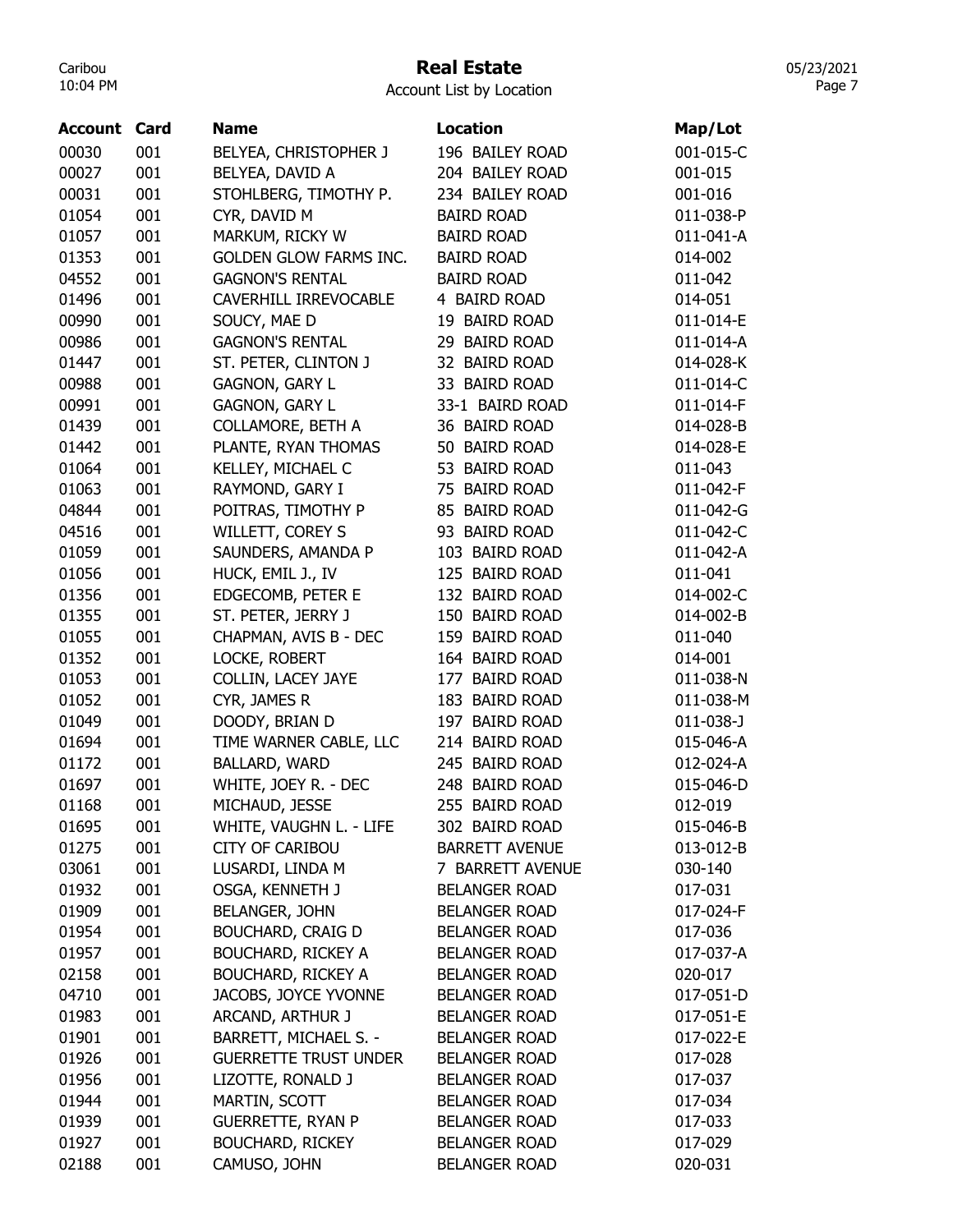## Real Estate

Account List by Location

| <b>Account Card</b> |     | <b>Name</b>                                   | Location                   | Map/Lot   |
|---------------------|-----|-----------------------------------------------|----------------------------|-----------|
| 02190               | 001 | AMBER CAT LLC                                 | <b>BELANGER ROAD</b>       | 020-031-B |
| 01931               | 001 | MARTIN, SCOTT M                               | <b>BELANGER ROAD</b>       | 017-030-B |
| 01980               | 001 | AMBERCAT, LLC                                 | <b>BELANGER ROAD</b>       | 017-051-B |
| 01984               | 001 | TAYLOR, ERIC                                  | <b>BELANGER ROAD</b>       | 017-051-F |
| 01979               | 001 | STAPLES CONSTRUCTION,                         | <b>BELANGER ROAD</b>       | 017-051-A |
| 01908               | 001 | <b>GASTON, WILLETA E</b>                      | 5 BELANGER ROAD            | 017-024-E |
| 01900               | 001 | ST. PETER, LISA A                             | 12 BELANGER ROAD           | 017-022-D |
| 01910               | 001 | CYR, JOEY C                                   | 21 BELANGER ROAD           | 017-024-G |
| 01911               | 001 | THIBAULT, GLENN                               | 27 BELANGER ROAD           | 017-024-H |
| 01912               | 001 | <b>BEAUPRE, JACOB</b>                         | <b>BELANGER ROAD</b><br>37 | 017-024-J |
| 05093               | 001 | <b>BARTLETT, GREGORY T</b>                    | 38 BELANGER ROAD           | 017-022-F |
| 01904               | 001 | ZAPATKA, JAMES                                | 47 BELANGER ROAD           | 017-024-A |
| 01905               | 001 | <b>GAHAGAN, MARK A</b>                        | 53 BELANGER ROAD           | 017-024-B |
| 01899               | 001 | GAHAGAN, MICHAEL                              | 58 BELANGER ROAD           | 017-022-B |
| 01907               | 001 | VIRTANEN, DONNA M                             | 77 BELANGER ROAD           | 017-024-D |
| 05141               | 001 | KAMM, NATHANAEL J                             | 78 BELANGER ROAD           | 017-022-G |
| 01906               | 001 | MICHAUD, KEVIN D                              | 93 BELANGER ROAD           | 017-024-C |
| 01903               | 001 | AREY, STEVEN J                                | 123 BELANGER ROAD          | 017-024   |
| 01919               | 001 | SEARLES, JEANNETTE M                          | 215 BELANGER ROAD          | 017-027   |
| 01923               | 001 | OUELLETTE, DAVID R                            | 229 BELANGER ROAD          | 017-027-D |
| 01922               | 001 | OUELLETTE, KYLE JACOB                         | 237 BELANGER ROAD          | 017-027-C |
| 01921               | 001 | MARTIN, GARY J                                | 245 BELANGER ROAD          | 017-027-B |
| 01894               | 001 | ST. PETER GROUP, INC. (THE)                   | 252 BELANGER ROAD          | 017-018-C |
| 01925               | 001 | BRAGDON, GLEN JR                              | 253 BELANGER ROAD          | 017-027-F |
| 01892               | 001 | ST PETER, MALCOM                              | 262 BELANGER ROAD          | 017-018-A |
| 01893               | 001 | ST PETER, MALCOM                              | 266 BELANGER ROAD          | 017-018-B |
| 01928               | 001 | VIOLETTE, LOUISE C                            | 308 BELANGER ROAD          | 017-029-A |
| 01930               | 001 | BELANGER, GERARD - LIFE                       | 317 BELANGER ROAD          | 017-030-A |
| 04744               | 001 | DRAPER, MARK                                  | 336 BELANGER ROAD          | 017-031-B |
| 01929               | 001 | WIGLESWORTH, THOMAS W                         | 339 BELANGER ROAD          | 017-030   |
| 01934               | 001 | <b>CITY OF CARIBOU</b>                        | 348 BELANGER ROAD          | 017-031-C |
| 01941               | 001 | RACKLER, JEREMIE                              | 357 BELANGER ROAD          | 017-033-B |
| 01935               | 001 | ST. PETER GROUP, INC. (THE) 362 BELANGER ROAD |                            | 017-032   |
| 01937               | 001 | MARTIN, SCOTT                                 | 366 BELANGER ROAD          | 017-032-B |
| 04938               | 001 | <b>BOUCHARD, GALEN S</b>                      | 374 BELANGER ROAD          | 017-032-D |
| 01942               | 001 | WILSON, ANN                                   | 375 BELANGER ROAD          | 017-033-C |
| 01947               | 001 | ST. PETER, JERRY J                            | 387 BELANGER ROAD          | 017-034-C |
| 01945               | 001 | ST. PETER, LEO E.&                            | 399 BELANGER ROAD          | 017-034-A |
| 01946               | 001 | ST. PETER, SCOTT L                            | 409 BELANGER ROAD          | 017-034-B |
| 01949               | 001 | BROWN, MILES JEFFREY JR                       | 430 BELANGER ROAD          | 017-035-A |
| 01953               | 001 | MORIN, STEVEN D                               | 448 BELANGER ROAD          | 017-035-D |
| 01955               | 001 | LIZOTTE, RONALD J                             | 455 BELANGER ROAD          | 017-036-A |
| 01950               | 001 | HABEEB, DEBORAH A                             | 460 BELANGER ROAD          | 017-035-B |
| 01981               | 001 | CANTAFIO, DARLENE M                           | 467 BELANGER ROAD          | 017-051-C |
| 01951               | 001 | NADEAU, TONY                                  | 470 BELANGER ROAD          | 017-035-C |
| 02189               | 001 | LANDEEN, ERIC M                               | 567 BELANGER ROAD          | 020-031-A |
| 03015               | 001 | SLEEPER, JOSEPH AND SONS,                     | 2 BELL LANE                | 030-075   |
| 03017               | 001 | BELL, CECILE P                                | 6 BELL LANE                | 030-077   |
| 03018               | 001 | SMITH, BRANDON S                              | 10 BELL LANE               | 030-079   |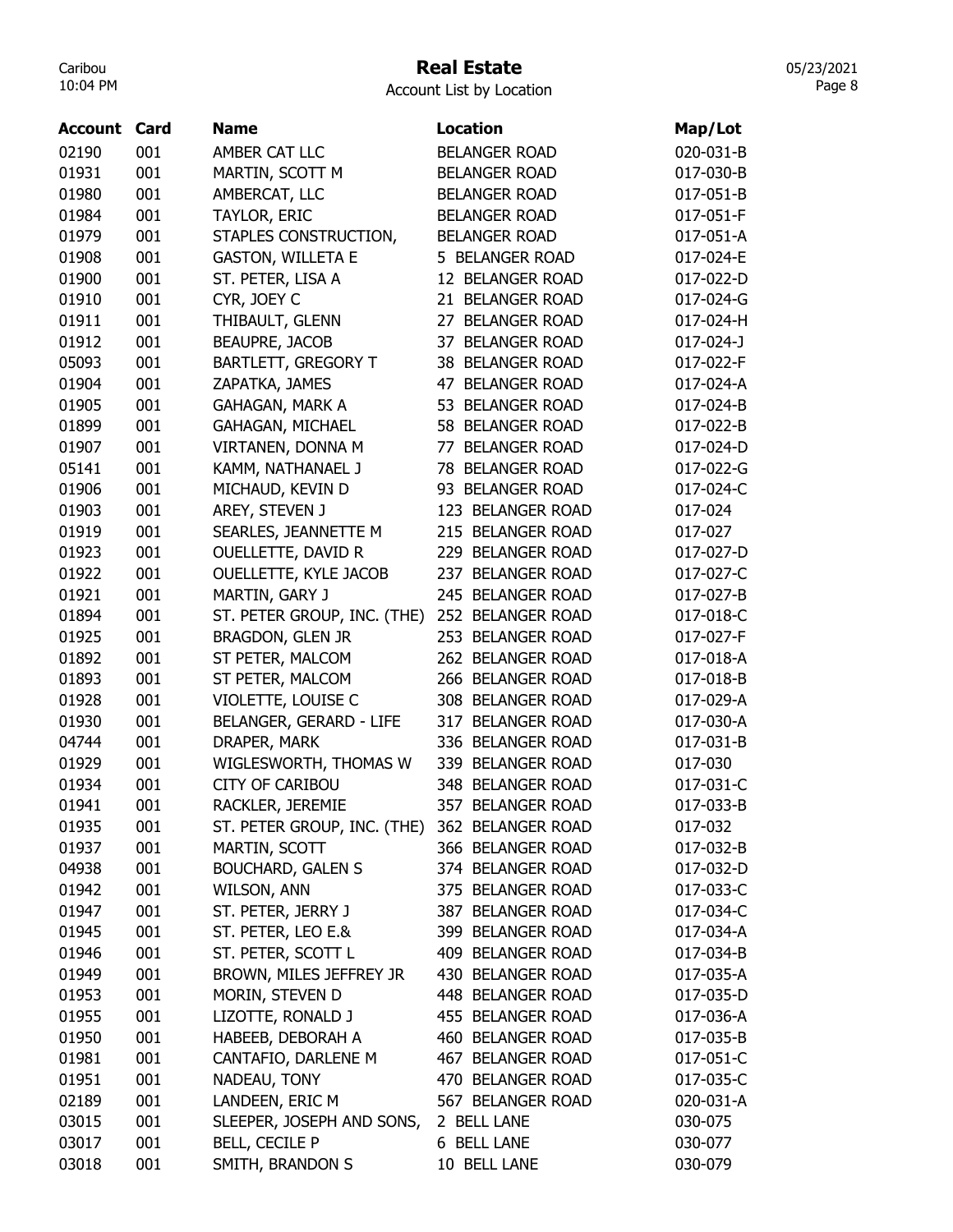# Real Estate

Account List by Location

| <b>Account Card</b> |     | <b>Name</b>                 | <b>Location</b>       | Map/Lot    |
|---------------------|-----|-----------------------------|-----------------------|------------|
| 03628               | 001 | JOHNS, KAREN                | <b>BELMONT STREET</b> | 034-158    |
| 01558               | 001 | MORRELL, DANA T             | <b>BELYEA ROAD</b>    | 015-026    |
| 01584               | 001 | HALL, CLIFFORD R            | <b>BELYEA ROAD</b>    | 015-030    |
| 01707               | 001 | DAVID, JODY                 | <b>BELYEA ROAD</b>    | 015-052    |
| 01563               | 001 | ALBERT, CAMILLE E. - DEV    | <b>BELYEA ROAD</b>    | 015-026-E  |
| 01576               | 001 | <b>WATSON, PAUL P</b>       | <b>BELYEA ROAD</b>    | 015-028    |
| 04504               | 001 | WATSON, PAUL P              | 10 BELYEA ROAD        | 015-026-L  |
| 01573               | 001 | MILTON, GARRICK             | 15 BELYEA ROAD        | 015-027-B  |
| 01565               | 001 | <b>HEDSTROM, ALTON S</b>    | 16 BELYEA ROAD        | 015-026-G  |
| 01564               | 001 | HALLETT, DELWOOD D          | 26 BELYEA ROAD        | 015-026-F  |
| 01575               | 001 | HARTFORD, MICHAEL           | 29 BELYEA ROAD        | 015-027-D  |
| 01560               | 001 | PELLETIER, BRIAN E          | 38 BELYEA ROAD        | 015-026-B  |
| 01561               | 001 | BELANGER, PAULA D           | 46 BELYEA ROAD        | 015-026-C  |
| 01567               | 001 | PICCOLELLA, ROSEMARY A      | 50 BELYEA ROAD        | 015-026-K  |
| 01571               | 001 | ALLEN, GEORGE J             | 55 BELYEA ROAD        | 015-027    |
| 01566               | 001 | KING, ALLEN G               | 56 BELYEA ROAD        | 015-026-H  |
| 05053               | 001 | LEVESQUE, ANDREW P          | 86 BELYEA ROAD        | 015-056-C  |
| 01583               | 001 | HALL, CLIFFORD R            | 89 BELYEA ROAD        | 015-029    |
| 03055               | 001 | OLSON, VANESSA P            | 5 BENNETT DRIVE       | 030-125    |
| 03053               | 001 | MICLETTE, JERRY L           | 12 BENNETT DRIVE      | 030-123    |
| 03592               | 001 | KAVIN, JAMES A              | 13 BENNETT DRIVE      | 034-095    |
| 03054               | 001 | <b>BOUCHER, HARRY &amp;</b> | 14 BENNETT DRIVE      | 030-124    |
| 03593               | 001 | <b>OUELLETTE, LESTER</b>    | 16 BENNETT DRIVE      | 034-096    |
| 03594               | 001 | DOBBS, LISA J               | 18 BENNETT DRIVE      | 034-097    |
| 03591               | 001 | KAVIN, JAMES A              | 21 BENNETT DRIVE      | 034-092    |
| 03595               | 001 | DOBBS, LISA J               | 22 BENNETT DRIVE      | 034-098    |
| 03590               | 001 | TMC OF MAINE, LLC           | 23 BENNETT DRIVE      | 034-091    |
| 03596               | 001 | REGIONAL SCHOOL UNIT NO.    | 24 BENNETT DRIVE      | 034-099    |
| 03589               | 001 | IRELAND, DAVID E            | 25 BENNETT DRIVE      | 034-090    |
| 03597               | 001 | REGIONAL SCHOOL UNIT NO.    | 26 BENNETT DRIVE      | 034-100    |
| 03601               | 001 | COLE IO CARIBOU ME, LLC     | 35 BENNETT DRIVE      | 034-106    |
| 05030               | 001 | COBALT PROPERTIES, LLC      | 35 BENNETT DRIVE      | 034-106-ON |
| 03600               | 001 | DB REAL ESTATE ASSETS I     | 43 BENNETT DRIVE      | 034-103    |
| 03599               | 001 | <b>CULLINS, CATHERINE A</b> | 45 BENNETT DRIVE      | 034-102    |
| 03598               | 001 | DAMBOISE, WAYNE             | 47 BENNETT DRIVE      | 034-101    |
| 03583               | 001 | <b>CITY OF CARIBOU</b>      | 55 BENNETT DRIVE      | 034-083    |
| 03581               | 001 | <b>CITY OF CARIBOU</b>      | 75 BENNETT DRIVE      | 034-083-A  |
| 03580               | 001 | COUNTY FEDERAL CREDIT       | 82 BENNETT DRIVE      | 034-082-A  |
| 03573               | 001 | <b>BENNETT DRIVE</b>        | 88 BENNETT DRIVE      | 034-076    |
| 03572               | 001 | DAIGLE OIL COMPANY          | 89 BENNETT DRIVE      | 034-075    |
| 04281               | 001 | DOBBS, FREDERICK W          | 92 BENNETT DRIVE      | 039-231    |
| 04308               | 001 | LAVOIE, LOUIS, JR.          | 93 BENNETT DRIVE      | 039-297    |
| 04307               | 001 | CROUCH, TAMMIE L AND        | 97 BENNETT DRIVE      | 039-296    |
| 04282               | 001 |                             |                       |            |
|                     |     | HOULTON FARMS DAIRY, INC.   | 98 BENNETT DRIVE      | 039-232    |
| 04299               | 001 | KATAHDIN TRUST COMPANY      | 105 BENNETT DRIVE     | 039-272    |
| 04300               | 001 | TIM DONUT U.S. LIMITED,     | 109 BENNETT DRIVE     | 039-272-A  |
| 04287               | 001 | RARED CARIBOU, L.L.C.       | 112 BENNETT DRIVE     | 039-241    |
| 04298               | 001 | FOSTER ENERGY, R.H., LLC    | 117 BENNETT DRIVE     | 039-270    |
| 04288               | 001 | CASSIDY, DANA               | 118 BENNETT DRIVE     | 039-243    |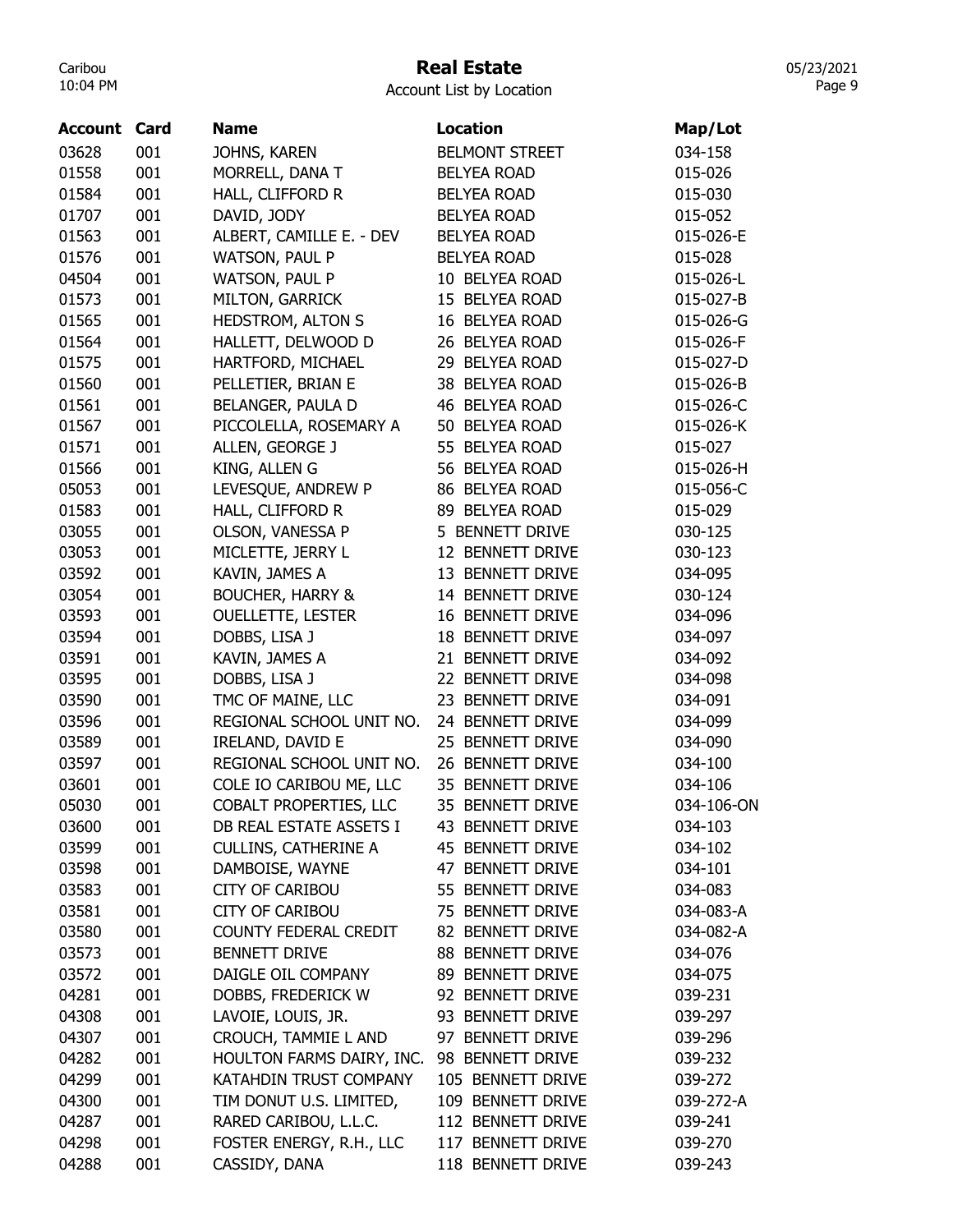## Real Estate

05/23/2021 Page 10

| <b>Account Card</b> |     | <b>Name</b>                 | <b>Location</b>        | Map/Lot          |
|---------------------|-----|-----------------------------|------------------------|------------------|
| 04297               | 001 | FOSTER ENERGY, R.H., LLC    | 123 BENNETT DRIVE      | 039-269          |
| 04296               | 001 | MCDONALD'S REAL ESTATE      | 127 BENNETT DRIVE      | 039-267          |
| 04295               | 001 | C.S. MANAGEMENT, INC.       | 137 BENNETT DRIVE      | 039-264          |
| 04289               | 001 | MSB LEASING, INC.           | 142 BENNETT DRIVE      | 039-249          |
| 04101               | 001 | <b>STATE OF MAINE</b>       | 145 BENNETT DRIVE      | 038-014          |
| 04303               | 001 | <b>STATE OF MAINE</b>       | 145 BENNETT DRIVE      | 039-290          |
| 04102               | 001 | JLD PROPERTIES, LLC         | 149 BENNETT DRIVE      | 038-014-A        |
| 04290               | 001 | PLOURDE FURNITURE           | 150 BENNETT DRIVE      | 039-250          |
| 04291               | 001 | PLOURDE FURNITURE, INC.     | 150 BENNETT DRIVE      | 039-252          |
| 04099               | 001 | PD& T RENTALS               | 153 BENNETT DRIVE      | 038-006-B-001-ON |
| 04098               | 001 | PD& T RENTALS               | 159 BENNETT DRIVE      | 038-006-B        |
| 04096               | 001 | USRP FUNDING 2001-A         | 162 BENNETT DRIVE      | 038-001          |
| 04100               | 001 | PD& T RENTALS               | 163 BENNETT DRIVE      | 038-006-C        |
| 04133               | 001 | CARIBOU NURSING HOME        | <b>BERNADETTE ST</b>   | 039-013          |
| 04134               | 001 | CARIBOU NURSING HOME        | BERNADETTE ST          | 039-014          |
| 04135               | 001 | CARIBOU NURSING HOME        | BERNADETTE ST          | 039-015          |
| 04136               | 001 | CARIBOU NURSING HOME        | <b>BERNADETTE ST</b>   | 039-016          |
| 04131               | 001 | CARIBOU NURSING HOME        | 10 BERNADETTE ST       | 039-001          |
| 04485               | 001 | PIONEER REALTY, LLC         | <b>BETA STREET</b>     | 036A-033         |
| 04483               | 001 | PIONEER REALTY, LLC         | <b>BETA STREET</b>     | 036A-031         |
| 04488               | 001 | PIONEER REALTY, LLC         | <b>BETA STREET</b>     | 036A-037         |
| 04491               | 001 | PIONEER REALTY, LLC         | <b>BETA STREET</b>     | 036A-040         |
| 04492               | 001 | PIONEER REALTY, LLC         | <b>BETA STREET</b>     | 036A-041         |
| 04493               | 001 | PIONEER REALTY, LLC         | <b>BETA STREET</b>     | 036A-042         |
| 04494               | 001 | PIONEER REALTY, LLC         | <b>BETA STREET</b>     | 036A-043         |
| 04487               | 001 | COLLINS, D GREGG            | 15 BETA STREET         | 036A-036         |
| 04486               | 001 | DOUGHTY, JODY F             | 17 BETA STREET         | 036A-035         |
| 04526               | 001 | WILLIAMS, SETH              | 31 BETA STREET         | 036A-032         |
| 04495               | 001 | PIONEER REALTY, LLC         | <b>BETA/SOLAR</b>      | 036A-044         |
| 04489               | 001 | PIONEER REALTY, LLC         | <b>BETA/SOLAR</b>      | 036A-038         |
| 04490               | 001 | PIONEER REALTY, LLC         | <b>BETA/SOLAR</b>      | 036A-039         |
| 04482               | 001 | PIONEER REALTY, LLC         | <b>BETA/SOLAR</b>      | 036A-030         |
| 05003               | 001 | NORTHERN STORAGE, INC.      | <b>BIRDSEYE AVENUE</b> | 028-057-B        |
| 04805               | 001 | DEAD RIVER COMPANY          | <b>BIRDSEYE AVENUE</b> | 028-064-A        |
| 02813               | 001 | AJP PROPERTIES, LLC         | 1 BIRDSEYE AVENUE      | 028-064          |
| 02797               | 001 | DEAD RIVER COMPANY          | 11 BIRDSEYE AVENUE     | 028-058-F        |
| 02808               | 001 | CHAPUT, JUSTIN              | 12 BIRDSEYE AVENUE     | 028-059          |
| 04644               | 001 | PIPER, DOUGLAS J JR         | 14 BIRDSEYE AVENUE     | 028-060          |
| 04789               | 001 | COUNTY ELECTRIC, INC.       | 17 BIRDSEYE AVENUE     | 028-058-J        |
| 02803               | 001 | LAJOIE, JOHN P              | 17 BIRDSEYE AVENUE     | 028-058-A        |
| 02805               | 001 | <b>BLACKSTONE, MURRAY D</b> | 17 BIRDSEYE AVENUE     | 028-058-C        |
| 02807               | 001 | TODD, R.L. & SON, INC.      | 17 BIRDSEYE AVENUE     | 028-058-E        |
| 02801               | 001 | TARR, MARK                  | 19 BIRDSEYE AVENUE     | 028-058-G        |
| 02798               | 001 | PLOURDE FURNITURE           | 19 BIRDSEYE AVENUE     | 028-058-H        |
| 02799               | 001 | COUNTY ELECTRIC, INC.       | 19 BIRDSEYE AVENUE     | 028-058-K        |
| 02810               | 001 | CONNER, DAVID L             | 22 BIRDSEYE AVENUE     | 028-061          |
| 04993               | 001 | <b>BBD HOULTON, LLC</b>     | 27 BIRDSEYE AVENUE     | 028-057-A        |
| 02547               | 001 | <b>CITY OF CARIBOU</b>      | 27 BIRDSEYE AVENUE     | 027-074          |
| 01711               | 001 | CURRIER, DALE R             | <b>BOG ROAD</b>        | 015-056          |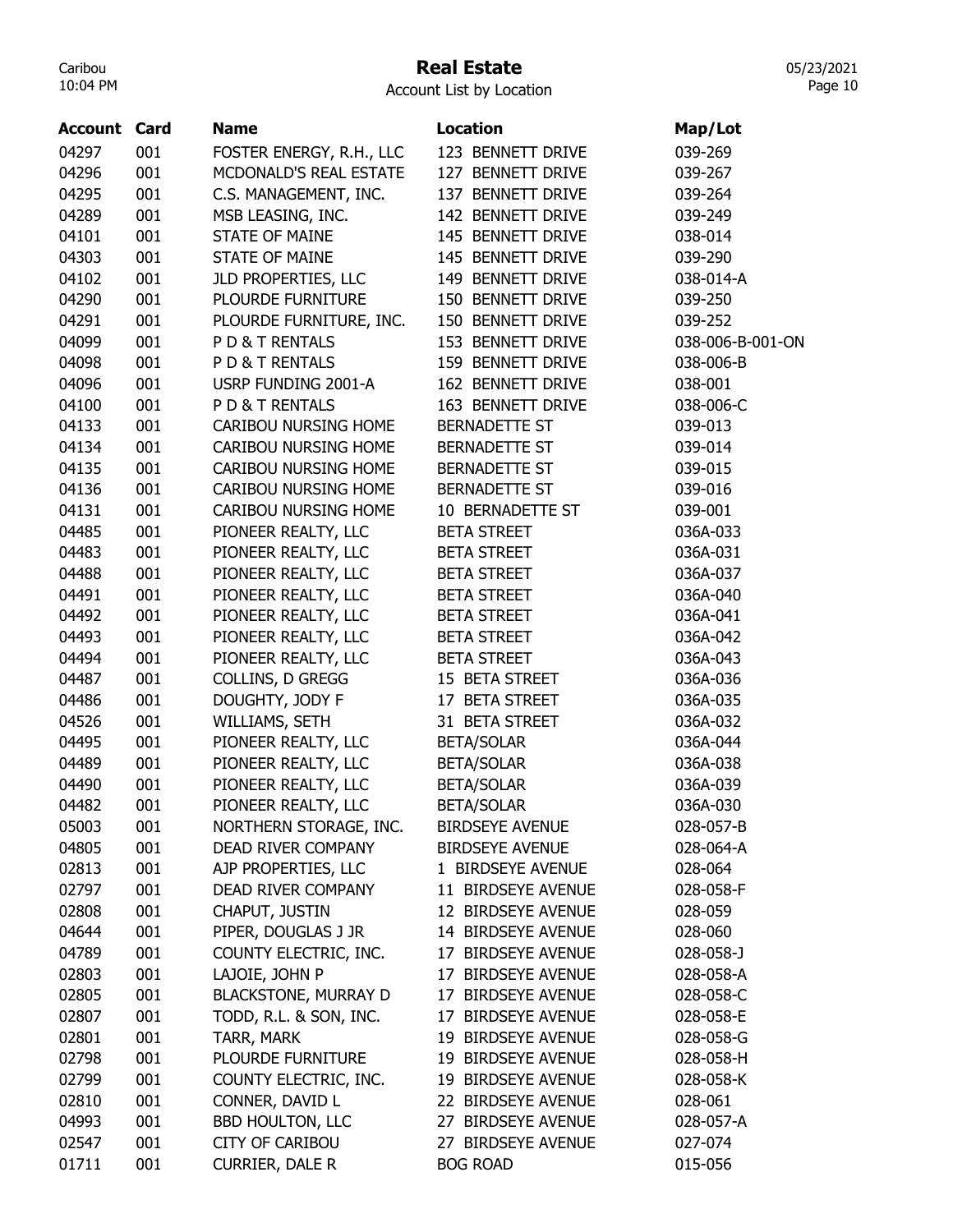# Real Estate

Account List by Location

| <b>BOG ROAD</b><br>001<br>CURRIER, DALE R<br>015-057<br>001<br>GERARD-HANEY, PRISCILLA<br><b>BOG ROAD</b><br>015-060<br>001<br>DUBOIS, RICHARD K<br><b>BOG ROAD</b><br>015-056-B<br>001<br>CAIN BROOK REALTY TRUST<br>OFF BOG ROAD<br>015-051-C<br>001<br><b>BOG ROAD</b><br>04858<br>LOMBARD, ADAM D<br>015-057-D<br>001<br>9 BOG ROAD<br>01706<br>RICHARDSON, DERRELL<br>015-051-B-001<br>01705<br>001<br>RICHARDSON, DERRELL<br>15 BOG ROAD<br>015-051-B<br>001<br>RICHARDSON, DERRELL<br>27 BOG ROAD<br>01703<br>015-051<br>001<br>39 BOG ROAD<br>01704<br>DIONNE, ALBERT J JR<br>015-051-A<br>01708<br>001<br>SIROIS, DELILAH E<br>55 BOG ROAD<br>015-053<br>01710<br>001<br>MONROE, HAL G<br>58 BOG ROAD<br>015-055<br>001<br>01709<br><b>BURBY, NORMAN R</b><br>59 BOG ROAD<br>015-054<br>001<br>75 BOG ROAD<br>01716<br>LANGLEY, WAYNE C<br>015-057-C<br>100 BOG ROAD<br>01712<br>001<br>BEAULIEU, KRYSTAL L.<br>015-056-A<br>01714<br>001<br>185 BOG ROAD<br>NOBLE, DANIEL PATRICK<br>015-057-A<br>001<br>COLE, DONALD E<br>197 BOG ROAD<br>01715<br>015-057-B<br>01721<br>001<br>207 BOG ROAD<br>MCNEAL, LOUIS<br>015-059-A<br>01719<br>001<br>234 BOG ROAD<br>MORRELL, DANA T<br>015-058-B<br>001<br>01717<br>MORRELL, DANA T<br>244 BOG ROAD<br>015-058<br>001<br>01720<br>BOURGOINE, WAYNE P<br>245 BOG ROAD<br>015-059<br>001<br>250 BOG ROAD<br>01718<br>BOURGOINE, DAVID<br>015-058-A<br>001<br>04782<br>BOURGOINE, WAYNE<br>253 BOG ROAD<br>015-059-B<br>001<br><b>GREENE, SCOTT B</b><br>01723<br>270 BOG ROAD<br>015-061<br>001<br>ELLIS, PETER C<br><b>BOWLES ROAD</b><br>01509<br>015-003-A<br>05077<br>001<br><b>BOWLES ROAD</b><br>015-003-C<br>ELLIS, PETER C<br>001<br>04959<br><b>BLAKE, EDWARD L</b><br><b>BOWLES ROAD</b><br>015-035-A<br>001<br>05137<br>ALBERT, KENNETH J<br><b>BOWLES ROAD</b><br>014-005-B<br>001<br>01048<br>DOODY, BRIAN D<br><b>BOWLES ROAD</b><br>011-038-H<br>001<br>01040<br>WILLEY, P.L. PROPERTIES,<br>6 BOWLES ROAD<br>011-038<br>001<br>01170<br>AROOSTOOK COUNTY ACTION<br>17 BOWLES ROAD<br>012-023<br>001<br>129 BOWLES ROAD<br>01505<br>KNAPP, MICHAEL J<br>015-001<br>001<br>WILLEY, RONALD L<br>147 BOWLES ROAD<br>015-002<br>01507<br>001<br>01360<br>ALBERT, KENNETH J<br>154 BOWLES ROAD<br>014-005-A<br>01657<br>001<br>DEWLEY, KELLY L<br>169 BOWLES ROAD<br>015-001-A<br>HUNTINGTON, DONNA<br>01508<br>001<br>236 BOWLES ROAD<br>015-003<br>05074<br>001<br>LEMAY, STEPHEN L<br>254 BOWLES ROAD<br>015-003-B<br>01516<br>001<br>272 BOWLES ROAD<br>ST. PETER, DARRELL P<br>015-006-B<br>001<br>01510<br>ANDERSON, CARL S<br>283 BOWLES ROAD<br>015-005<br>KIMBERLEY E, LLC<br>001<br>320 BOWLES ROAD<br>015-006-C<br>01517<br>01511<br>001<br>WENTWORTH, JANET L<br>339 BOWLES ROAD<br>015-005-A<br>01513<br>001<br><b>CURRIE, CASEY L</b><br>361 BOWLES ROAD<br>015-005-B<br>001<br>03308<br><b>BRAGDON, MACK J</b><br>2 BRADLEY STREET<br>032-023<br>04605<br>001<br>SMITH, RODNEY C<br>4 BRADLEY STREET<br>032-024<br>03310<br>001<br>SMITH, RODNEY C<br>6 BRADLEY STREET<br>032-025<br>001<br><b>BURTT, KEVIN S</b><br>03317<br>9 BRADLEY STREET<br>032-031<br>001<br>QUARMYNE, PAUL<br>03311<br>10 BRADLEY STREET<br>032-026<br>FRASER, JOHN A<br>03316<br>001<br>11 BRADLEY STREET<br>032-030<br>03315<br>001<br>FRASER, JOHN A<br>13 BRADLEY STREET<br>032-029 | <b>Account Card</b> | <b>Name</b> | <b>Location</b> | Map/Lot |
|---------------------------------------------------------------------------------------------------------------------------------------------------------------------------------------------------------------------------------------------------------------------------------------------------------------------------------------------------------------------------------------------------------------------------------------------------------------------------------------------------------------------------------------------------------------------------------------------------------------------------------------------------------------------------------------------------------------------------------------------------------------------------------------------------------------------------------------------------------------------------------------------------------------------------------------------------------------------------------------------------------------------------------------------------------------------------------------------------------------------------------------------------------------------------------------------------------------------------------------------------------------------------------------------------------------------------------------------------------------------------------------------------------------------------------------------------------------------------------------------------------------------------------------------------------------------------------------------------------------------------------------------------------------------------------------------------------------------------------------------------------------------------------------------------------------------------------------------------------------------------------------------------------------------------------------------------------------------------------------------------------------------------------------------------------------------------------------------------------------------------------------------------------------------------------------------------------------------------------------------------------------------------------------------------------------------------------------------------------------------------------------------------------------------------------------------------------------------------------------------------------------------------------------------------------------------------------------------------------------------------------------------------------------------------------------------------------------------------------------------------------------------------------------------------------------------------------------------------------------------------------------------------------------------------------------------------------------------------------------------------------------------------------------------------------------------------------------------------------------------------------------------------------------------------------------------------------------------------------------------------------------------------------------------------------------------------------------------|---------------------|-------------|-----------------|---------|
|                                                                                                                                                                                                                                                                                                                                                                                                                                                                                                                                                                                                                                                                                                                                                                                                                                                                                                                                                                                                                                                                                                                                                                                                                                                                                                                                                                                                                                                                                                                                                                                                                                                                                                                                                                                                                                                                                                                                                                                                                                                                                                                                                                                                                                                                                                                                                                                                                                                                                                                                                                                                                                                                                                                                                                                                                                                                                                                                                                                                                                                                                                                                                                                                                                                                                                                                             | 01713               |             |                 |         |
|                                                                                                                                                                                                                                                                                                                                                                                                                                                                                                                                                                                                                                                                                                                                                                                                                                                                                                                                                                                                                                                                                                                                                                                                                                                                                                                                                                                                                                                                                                                                                                                                                                                                                                                                                                                                                                                                                                                                                                                                                                                                                                                                                                                                                                                                                                                                                                                                                                                                                                                                                                                                                                                                                                                                                                                                                                                                                                                                                                                                                                                                                                                                                                                                                                                                                                                                             | 01722               |             |                 |         |
|                                                                                                                                                                                                                                                                                                                                                                                                                                                                                                                                                                                                                                                                                                                                                                                                                                                                                                                                                                                                                                                                                                                                                                                                                                                                                                                                                                                                                                                                                                                                                                                                                                                                                                                                                                                                                                                                                                                                                                                                                                                                                                                                                                                                                                                                                                                                                                                                                                                                                                                                                                                                                                                                                                                                                                                                                                                                                                                                                                                                                                                                                                                                                                                                                                                                                                                                             | 04839               |             |                 |         |
|                                                                                                                                                                                                                                                                                                                                                                                                                                                                                                                                                                                                                                                                                                                                                                                                                                                                                                                                                                                                                                                                                                                                                                                                                                                                                                                                                                                                                                                                                                                                                                                                                                                                                                                                                                                                                                                                                                                                                                                                                                                                                                                                                                                                                                                                                                                                                                                                                                                                                                                                                                                                                                                                                                                                                                                                                                                                                                                                                                                                                                                                                                                                                                                                                                                                                                                                             | 05068               |             |                 |         |
|                                                                                                                                                                                                                                                                                                                                                                                                                                                                                                                                                                                                                                                                                                                                                                                                                                                                                                                                                                                                                                                                                                                                                                                                                                                                                                                                                                                                                                                                                                                                                                                                                                                                                                                                                                                                                                                                                                                                                                                                                                                                                                                                                                                                                                                                                                                                                                                                                                                                                                                                                                                                                                                                                                                                                                                                                                                                                                                                                                                                                                                                                                                                                                                                                                                                                                                                             |                     |             |                 |         |
|                                                                                                                                                                                                                                                                                                                                                                                                                                                                                                                                                                                                                                                                                                                                                                                                                                                                                                                                                                                                                                                                                                                                                                                                                                                                                                                                                                                                                                                                                                                                                                                                                                                                                                                                                                                                                                                                                                                                                                                                                                                                                                                                                                                                                                                                                                                                                                                                                                                                                                                                                                                                                                                                                                                                                                                                                                                                                                                                                                                                                                                                                                                                                                                                                                                                                                                                             |                     |             |                 |         |
|                                                                                                                                                                                                                                                                                                                                                                                                                                                                                                                                                                                                                                                                                                                                                                                                                                                                                                                                                                                                                                                                                                                                                                                                                                                                                                                                                                                                                                                                                                                                                                                                                                                                                                                                                                                                                                                                                                                                                                                                                                                                                                                                                                                                                                                                                                                                                                                                                                                                                                                                                                                                                                                                                                                                                                                                                                                                                                                                                                                                                                                                                                                                                                                                                                                                                                                                             |                     |             |                 |         |
|                                                                                                                                                                                                                                                                                                                                                                                                                                                                                                                                                                                                                                                                                                                                                                                                                                                                                                                                                                                                                                                                                                                                                                                                                                                                                                                                                                                                                                                                                                                                                                                                                                                                                                                                                                                                                                                                                                                                                                                                                                                                                                                                                                                                                                                                                                                                                                                                                                                                                                                                                                                                                                                                                                                                                                                                                                                                                                                                                                                                                                                                                                                                                                                                                                                                                                                                             |                     |             |                 |         |
|                                                                                                                                                                                                                                                                                                                                                                                                                                                                                                                                                                                                                                                                                                                                                                                                                                                                                                                                                                                                                                                                                                                                                                                                                                                                                                                                                                                                                                                                                                                                                                                                                                                                                                                                                                                                                                                                                                                                                                                                                                                                                                                                                                                                                                                                                                                                                                                                                                                                                                                                                                                                                                                                                                                                                                                                                                                                                                                                                                                                                                                                                                                                                                                                                                                                                                                                             |                     |             |                 |         |
|                                                                                                                                                                                                                                                                                                                                                                                                                                                                                                                                                                                                                                                                                                                                                                                                                                                                                                                                                                                                                                                                                                                                                                                                                                                                                                                                                                                                                                                                                                                                                                                                                                                                                                                                                                                                                                                                                                                                                                                                                                                                                                                                                                                                                                                                                                                                                                                                                                                                                                                                                                                                                                                                                                                                                                                                                                                                                                                                                                                                                                                                                                                                                                                                                                                                                                                                             |                     |             |                 |         |
|                                                                                                                                                                                                                                                                                                                                                                                                                                                                                                                                                                                                                                                                                                                                                                                                                                                                                                                                                                                                                                                                                                                                                                                                                                                                                                                                                                                                                                                                                                                                                                                                                                                                                                                                                                                                                                                                                                                                                                                                                                                                                                                                                                                                                                                                                                                                                                                                                                                                                                                                                                                                                                                                                                                                                                                                                                                                                                                                                                                                                                                                                                                                                                                                                                                                                                                                             |                     |             |                 |         |
|                                                                                                                                                                                                                                                                                                                                                                                                                                                                                                                                                                                                                                                                                                                                                                                                                                                                                                                                                                                                                                                                                                                                                                                                                                                                                                                                                                                                                                                                                                                                                                                                                                                                                                                                                                                                                                                                                                                                                                                                                                                                                                                                                                                                                                                                                                                                                                                                                                                                                                                                                                                                                                                                                                                                                                                                                                                                                                                                                                                                                                                                                                                                                                                                                                                                                                                                             |                     |             |                 |         |
|                                                                                                                                                                                                                                                                                                                                                                                                                                                                                                                                                                                                                                                                                                                                                                                                                                                                                                                                                                                                                                                                                                                                                                                                                                                                                                                                                                                                                                                                                                                                                                                                                                                                                                                                                                                                                                                                                                                                                                                                                                                                                                                                                                                                                                                                                                                                                                                                                                                                                                                                                                                                                                                                                                                                                                                                                                                                                                                                                                                                                                                                                                                                                                                                                                                                                                                                             |                     |             |                 |         |
|                                                                                                                                                                                                                                                                                                                                                                                                                                                                                                                                                                                                                                                                                                                                                                                                                                                                                                                                                                                                                                                                                                                                                                                                                                                                                                                                                                                                                                                                                                                                                                                                                                                                                                                                                                                                                                                                                                                                                                                                                                                                                                                                                                                                                                                                                                                                                                                                                                                                                                                                                                                                                                                                                                                                                                                                                                                                                                                                                                                                                                                                                                                                                                                                                                                                                                                                             |                     |             |                 |         |
|                                                                                                                                                                                                                                                                                                                                                                                                                                                                                                                                                                                                                                                                                                                                                                                                                                                                                                                                                                                                                                                                                                                                                                                                                                                                                                                                                                                                                                                                                                                                                                                                                                                                                                                                                                                                                                                                                                                                                                                                                                                                                                                                                                                                                                                                                                                                                                                                                                                                                                                                                                                                                                                                                                                                                                                                                                                                                                                                                                                                                                                                                                                                                                                                                                                                                                                                             |                     |             |                 |         |
|                                                                                                                                                                                                                                                                                                                                                                                                                                                                                                                                                                                                                                                                                                                                                                                                                                                                                                                                                                                                                                                                                                                                                                                                                                                                                                                                                                                                                                                                                                                                                                                                                                                                                                                                                                                                                                                                                                                                                                                                                                                                                                                                                                                                                                                                                                                                                                                                                                                                                                                                                                                                                                                                                                                                                                                                                                                                                                                                                                                                                                                                                                                                                                                                                                                                                                                                             |                     |             |                 |         |
|                                                                                                                                                                                                                                                                                                                                                                                                                                                                                                                                                                                                                                                                                                                                                                                                                                                                                                                                                                                                                                                                                                                                                                                                                                                                                                                                                                                                                                                                                                                                                                                                                                                                                                                                                                                                                                                                                                                                                                                                                                                                                                                                                                                                                                                                                                                                                                                                                                                                                                                                                                                                                                                                                                                                                                                                                                                                                                                                                                                                                                                                                                                                                                                                                                                                                                                                             |                     |             |                 |         |
|                                                                                                                                                                                                                                                                                                                                                                                                                                                                                                                                                                                                                                                                                                                                                                                                                                                                                                                                                                                                                                                                                                                                                                                                                                                                                                                                                                                                                                                                                                                                                                                                                                                                                                                                                                                                                                                                                                                                                                                                                                                                                                                                                                                                                                                                                                                                                                                                                                                                                                                                                                                                                                                                                                                                                                                                                                                                                                                                                                                                                                                                                                                                                                                                                                                                                                                                             |                     |             |                 |         |
|                                                                                                                                                                                                                                                                                                                                                                                                                                                                                                                                                                                                                                                                                                                                                                                                                                                                                                                                                                                                                                                                                                                                                                                                                                                                                                                                                                                                                                                                                                                                                                                                                                                                                                                                                                                                                                                                                                                                                                                                                                                                                                                                                                                                                                                                                                                                                                                                                                                                                                                                                                                                                                                                                                                                                                                                                                                                                                                                                                                                                                                                                                                                                                                                                                                                                                                                             |                     |             |                 |         |
|                                                                                                                                                                                                                                                                                                                                                                                                                                                                                                                                                                                                                                                                                                                                                                                                                                                                                                                                                                                                                                                                                                                                                                                                                                                                                                                                                                                                                                                                                                                                                                                                                                                                                                                                                                                                                                                                                                                                                                                                                                                                                                                                                                                                                                                                                                                                                                                                                                                                                                                                                                                                                                                                                                                                                                                                                                                                                                                                                                                                                                                                                                                                                                                                                                                                                                                                             |                     |             |                 |         |
|                                                                                                                                                                                                                                                                                                                                                                                                                                                                                                                                                                                                                                                                                                                                                                                                                                                                                                                                                                                                                                                                                                                                                                                                                                                                                                                                                                                                                                                                                                                                                                                                                                                                                                                                                                                                                                                                                                                                                                                                                                                                                                                                                                                                                                                                                                                                                                                                                                                                                                                                                                                                                                                                                                                                                                                                                                                                                                                                                                                                                                                                                                                                                                                                                                                                                                                                             |                     |             |                 |         |
|                                                                                                                                                                                                                                                                                                                                                                                                                                                                                                                                                                                                                                                                                                                                                                                                                                                                                                                                                                                                                                                                                                                                                                                                                                                                                                                                                                                                                                                                                                                                                                                                                                                                                                                                                                                                                                                                                                                                                                                                                                                                                                                                                                                                                                                                                                                                                                                                                                                                                                                                                                                                                                                                                                                                                                                                                                                                                                                                                                                                                                                                                                                                                                                                                                                                                                                                             |                     |             |                 |         |
|                                                                                                                                                                                                                                                                                                                                                                                                                                                                                                                                                                                                                                                                                                                                                                                                                                                                                                                                                                                                                                                                                                                                                                                                                                                                                                                                                                                                                                                                                                                                                                                                                                                                                                                                                                                                                                                                                                                                                                                                                                                                                                                                                                                                                                                                                                                                                                                                                                                                                                                                                                                                                                                                                                                                                                                                                                                                                                                                                                                                                                                                                                                                                                                                                                                                                                                                             |                     |             |                 |         |
|                                                                                                                                                                                                                                                                                                                                                                                                                                                                                                                                                                                                                                                                                                                                                                                                                                                                                                                                                                                                                                                                                                                                                                                                                                                                                                                                                                                                                                                                                                                                                                                                                                                                                                                                                                                                                                                                                                                                                                                                                                                                                                                                                                                                                                                                                                                                                                                                                                                                                                                                                                                                                                                                                                                                                                                                                                                                                                                                                                                                                                                                                                                                                                                                                                                                                                                                             |                     |             |                 |         |
|                                                                                                                                                                                                                                                                                                                                                                                                                                                                                                                                                                                                                                                                                                                                                                                                                                                                                                                                                                                                                                                                                                                                                                                                                                                                                                                                                                                                                                                                                                                                                                                                                                                                                                                                                                                                                                                                                                                                                                                                                                                                                                                                                                                                                                                                                                                                                                                                                                                                                                                                                                                                                                                                                                                                                                                                                                                                                                                                                                                                                                                                                                                                                                                                                                                                                                                                             |                     |             |                 |         |
|                                                                                                                                                                                                                                                                                                                                                                                                                                                                                                                                                                                                                                                                                                                                                                                                                                                                                                                                                                                                                                                                                                                                                                                                                                                                                                                                                                                                                                                                                                                                                                                                                                                                                                                                                                                                                                                                                                                                                                                                                                                                                                                                                                                                                                                                                                                                                                                                                                                                                                                                                                                                                                                                                                                                                                                                                                                                                                                                                                                                                                                                                                                                                                                                                                                                                                                                             |                     |             |                 |         |
|                                                                                                                                                                                                                                                                                                                                                                                                                                                                                                                                                                                                                                                                                                                                                                                                                                                                                                                                                                                                                                                                                                                                                                                                                                                                                                                                                                                                                                                                                                                                                                                                                                                                                                                                                                                                                                                                                                                                                                                                                                                                                                                                                                                                                                                                                                                                                                                                                                                                                                                                                                                                                                                                                                                                                                                                                                                                                                                                                                                                                                                                                                                                                                                                                                                                                                                                             |                     |             |                 |         |
|                                                                                                                                                                                                                                                                                                                                                                                                                                                                                                                                                                                                                                                                                                                                                                                                                                                                                                                                                                                                                                                                                                                                                                                                                                                                                                                                                                                                                                                                                                                                                                                                                                                                                                                                                                                                                                                                                                                                                                                                                                                                                                                                                                                                                                                                                                                                                                                                                                                                                                                                                                                                                                                                                                                                                                                                                                                                                                                                                                                                                                                                                                                                                                                                                                                                                                                                             |                     |             |                 |         |
|                                                                                                                                                                                                                                                                                                                                                                                                                                                                                                                                                                                                                                                                                                                                                                                                                                                                                                                                                                                                                                                                                                                                                                                                                                                                                                                                                                                                                                                                                                                                                                                                                                                                                                                                                                                                                                                                                                                                                                                                                                                                                                                                                                                                                                                                                                                                                                                                                                                                                                                                                                                                                                                                                                                                                                                                                                                                                                                                                                                                                                                                                                                                                                                                                                                                                                                                             |                     |             |                 |         |
|                                                                                                                                                                                                                                                                                                                                                                                                                                                                                                                                                                                                                                                                                                                                                                                                                                                                                                                                                                                                                                                                                                                                                                                                                                                                                                                                                                                                                                                                                                                                                                                                                                                                                                                                                                                                                                                                                                                                                                                                                                                                                                                                                                                                                                                                                                                                                                                                                                                                                                                                                                                                                                                                                                                                                                                                                                                                                                                                                                                                                                                                                                                                                                                                                                                                                                                                             |                     |             |                 |         |
|                                                                                                                                                                                                                                                                                                                                                                                                                                                                                                                                                                                                                                                                                                                                                                                                                                                                                                                                                                                                                                                                                                                                                                                                                                                                                                                                                                                                                                                                                                                                                                                                                                                                                                                                                                                                                                                                                                                                                                                                                                                                                                                                                                                                                                                                                                                                                                                                                                                                                                                                                                                                                                                                                                                                                                                                                                                                                                                                                                                                                                                                                                                                                                                                                                                                                                                                             |                     |             |                 |         |
|                                                                                                                                                                                                                                                                                                                                                                                                                                                                                                                                                                                                                                                                                                                                                                                                                                                                                                                                                                                                                                                                                                                                                                                                                                                                                                                                                                                                                                                                                                                                                                                                                                                                                                                                                                                                                                                                                                                                                                                                                                                                                                                                                                                                                                                                                                                                                                                                                                                                                                                                                                                                                                                                                                                                                                                                                                                                                                                                                                                                                                                                                                                                                                                                                                                                                                                                             |                     |             |                 |         |
|                                                                                                                                                                                                                                                                                                                                                                                                                                                                                                                                                                                                                                                                                                                                                                                                                                                                                                                                                                                                                                                                                                                                                                                                                                                                                                                                                                                                                                                                                                                                                                                                                                                                                                                                                                                                                                                                                                                                                                                                                                                                                                                                                                                                                                                                                                                                                                                                                                                                                                                                                                                                                                                                                                                                                                                                                                                                                                                                                                                                                                                                                                                                                                                                                                                                                                                                             |                     |             |                 |         |
|                                                                                                                                                                                                                                                                                                                                                                                                                                                                                                                                                                                                                                                                                                                                                                                                                                                                                                                                                                                                                                                                                                                                                                                                                                                                                                                                                                                                                                                                                                                                                                                                                                                                                                                                                                                                                                                                                                                                                                                                                                                                                                                                                                                                                                                                                                                                                                                                                                                                                                                                                                                                                                                                                                                                                                                                                                                                                                                                                                                                                                                                                                                                                                                                                                                                                                                                             |                     |             |                 |         |
|                                                                                                                                                                                                                                                                                                                                                                                                                                                                                                                                                                                                                                                                                                                                                                                                                                                                                                                                                                                                                                                                                                                                                                                                                                                                                                                                                                                                                                                                                                                                                                                                                                                                                                                                                                                                                                                                                                                                                                                                                                                                                                                                                                                                                                                                                                                                                                                                                                                                                                                                                                                                                                                                                                                                                                                                                                                                                                                                                                                                                                                                                                                                                                                                                                                                                                                                             |                     |             |                 |         |
|                                                                                                                                                                                                                                                                                                                                                                                                                                                                                                                                                                                                                                                                                                                                                                                                                                                                                                                                                                                                                                                                                                                                                                                                                                                                                                                                                                                                                                                                                                                                                                                                                                                                                                                                                                                                                                                                                                                                                                                                                                                                                                                                                                                                                                                                                                                                                                                                                                                                                                                                                                                                                                                                                                                                                                                                                                                                                                                                                                                                                                                                                                                                                                                                                                                                                                                                             |                     |             |                 |         |
|                                                                                                                                                                                                                                                                                                                                                                                                                                                                                                                                                                                                                                                                                                                                                                                                                                                                                                                                                                                                                                                                                                                                                                                                                                                                                                                                                                                                                                                                                                                                                                                                                                                                                                                                                                                                                                                                                                                                                                                                                                                                                                                                                                                                                                                                                                                                                                                                                                                                                                                                                                                                                                                                                                                                                                                                                                                                                                                                                                                                                                                                                                                                                                                                                                                                                                                                             |                     |             |                 |         |
|                                                                                                                                                                                                                                                                                                                                                                                                                                                                                                                                                                                                                                                                                                                                                                                                                                                                                                                                                                                                                                                                                                                                                                                                                                                                                                                                                                                                                                                                                                                                                                                                                                                                                                                                                                                                                                                                                                                                                                                                                                                                                                                                                                                                                                                                                                                                                                                                                                                                                                                                                                                                                                                                                                                                                                                                                                                                                                                                                                                                                                                                                                                                                                                                                                                                                                                                             |                     |             |                 |         |
|                                                                                                                                                                                                                                                                                                                                                                                                                                                                                                                                                                                                                                                                                                                                                                                                                                                                                                                                                                                                                                                                                                                                                                                                                                                                                                                                                                                                                                                                                                                                                                                                                                                                                                                                                                                                                                                                                                                                                                                                                                                                                                                                                                                                                                                                                                                                                                                                                                                                                                                                                                                                                                                                                                                                                                                                                                                                                                                                                                                                                                                                                                                                                                                                                                                                                                                                             |                     |             |                 |         |
|                                                                                                                                                                                                                                                                                                                                                                                                                                                                                                                                                                                                                                                                                                                                                                                                                                                                                                                                                                                                                                                                                                                                                                                                                                                                                                                                                                                                                                                                                                                                                                                                                                                                                                                                                                                                                                                                                                                                                                                                                                                                                                                                                                                                                                                                                                                                                                                                                                                                                                                                                                                                                                                                                                                                                                                                                                                                                                                                                                                                                                                                                                                                                                                                                                                                                                                                             |                     |             |                 |         |
|                                                                                                                                                                                                                                                                                                                                                                                                                                                                                                                                                                                                                                                                                                                                                                                                                                                                                                                                                                                                                                                                                                                                                                                                                                                                                                                                                                                                                                                                                                                                                                                                                                                                                                                                                                                                                                                                                                                                                                                                                                                                                                                                                                                                                                                                                                                                                                                                                                                                                                                                                                                                                                                                                                                                                                                                                                                                                                                                                                                                                                                                                                                                                                                                                                                                                                                                             |                     |             |                 |         |
|                                                                                                                                                                                                                                                                                                                                                                                                                                                                                                                                                                                                                                                                                                                                                                                                                                                                                                                                                                                                                                                                                                                                                                                                                                                                                                                                                                                                                                                                                                                                                                                                                                                                                                                                                                                                                                                                                                                                                                                                                                                                                                                                                                                                                                                                                                                                                                                                                                                                                                                                                                                                                                                                                                                                                                                                                                                                                                                                                                                                                                                                                                                                                                                                                                                                                                                                             |                     |             |                 |         |
|                                                                                                                                                                                                                                                                                                                                                                                                                                                                                                                                                                                                                                                                                                                                                                                                                                                                                                                                                                                                                                                                                                                                                                                                                                                                                                                                                                                                                                                                                                                                                                                                                                                                                                                                                                                                                                                                                                                                                                                                                                                                                                                                                                                                                                                                                                                                                                                                                                                                                                                                                                                                                                                                                                                                                                                                                                                                                                                                                                                                                                                                                                                                                                                                                                                                                                                                             |                     |             |                 |         |
|                                                                                                                                                                                                                                                                                                                                                                                                                                                                                                                                                                                                                                                                                                                                                                                                                                                                                                                                                                                                                                                                                                                                                                                                                                                                                                                                                                                                                                                                                                                                                                                                                                                                                                                                                                                                                                                                                                                                                                                                                                                                                                                                                                                                                                                                                                                                                                                                                                                                                                                                                                                                                                                                                                                                                                                                                                                                                                                                                                                                                                                                                                                                                                                                                                                                                                                                             |                     |             |                 |         |
|                                                                                                                                                                                                                                                                                                                                                                                                                                                                                                                                                                                                                                                                                                                                                                                                                                                                                                                                                                                                                                                                                                                                                                                                                                                                                                                                                                                                                                                                                                                                                                                                                                                                                                                                                                                                                                                                                                                                                                                                                                                                                                                                                                                                                                                                                                                                                                                                                                                                                                                                                                                                                                                                                                                                                                                                                                                                                                                                                                                                                                                                                                                                                                                                                                                                                                                                             |                     |             |                 |         |
|                                                                                                                                                                                                                                                                                                                                                                                                                                                                                                                                                                                                                                                                                                                                                                                                                                                                                                                                                                                                                                                                                                                                                                                                                                                                                                                                                                                                                                                                                                                                                                                                                                                                                                                                                                                                                                                                                                                                                                                                                                                                                                                                                                                                                                                                                                                                                                                                                                                                                                                                                                                                                                                                                                                                                                                                                                                                                                                                                                                                                                                                                                                                                                                                                                                                                                                                             |                     |             |                 |         |
|                                                                                                                                                                                                                                                                                                                                                                                                                                                                                                                                                                                                                                                                                                                                                                                                                                                                                                                                                                                                                                                                                                                                                                                                                                                                                                                                                                                                                                                                                                                                                                                                                                                                                                                                                                                                                                                                                                                                                                                                                                                                                                                                                                                                                                                                                                                                                                                                                                                                                                                                                                                                                                                                                                                                                                                                                                                                                                                                                                                                                                                                                                                                                                                                                                                                                                                                             |                     |             |                 |         |
|                                                                                                                                                                                                                                                                                                                                                                                                                                                                                                                                                                                                                                                                                                                                                                                                                                                                                                                                                                                                                                                                                                                                                                                                                                                                                                                                                                                                                                                                                                                                                                                                                                                                                                                                                                                                                                                                                                                                                                                                                                                                                                                                                                                                                                                                                                                                                                                                                                                                                                                                                                                                                                                                                                                                                                                                                                                                                                                                                                                                                                                                                                                                                                                                                                                                                                                                             |                     |             |                 |         |
| 001<br>FRASER, JOHN A<br>15 BRADLEY STREET<br>032-028                                                                                                                                                                                                                                                                                                                                                                                                                                                                                                                                                                                                                                                                                                                                                                                                                                                                                                                                                                                                                                                                                                                                                                                                                                                                                                                                                                                                                                                                                                                                                                                                                                                                                                                                                                                                                                                                                                                                                                                                                                                                                                                                                                                                                                                                                                                                                                                                                                                                                                                                                                                                                                                                                                                                                                                                                                                                                                                                                                                                                                                                                                                                                                                                                                                                                       | 03313               |             |                 |         |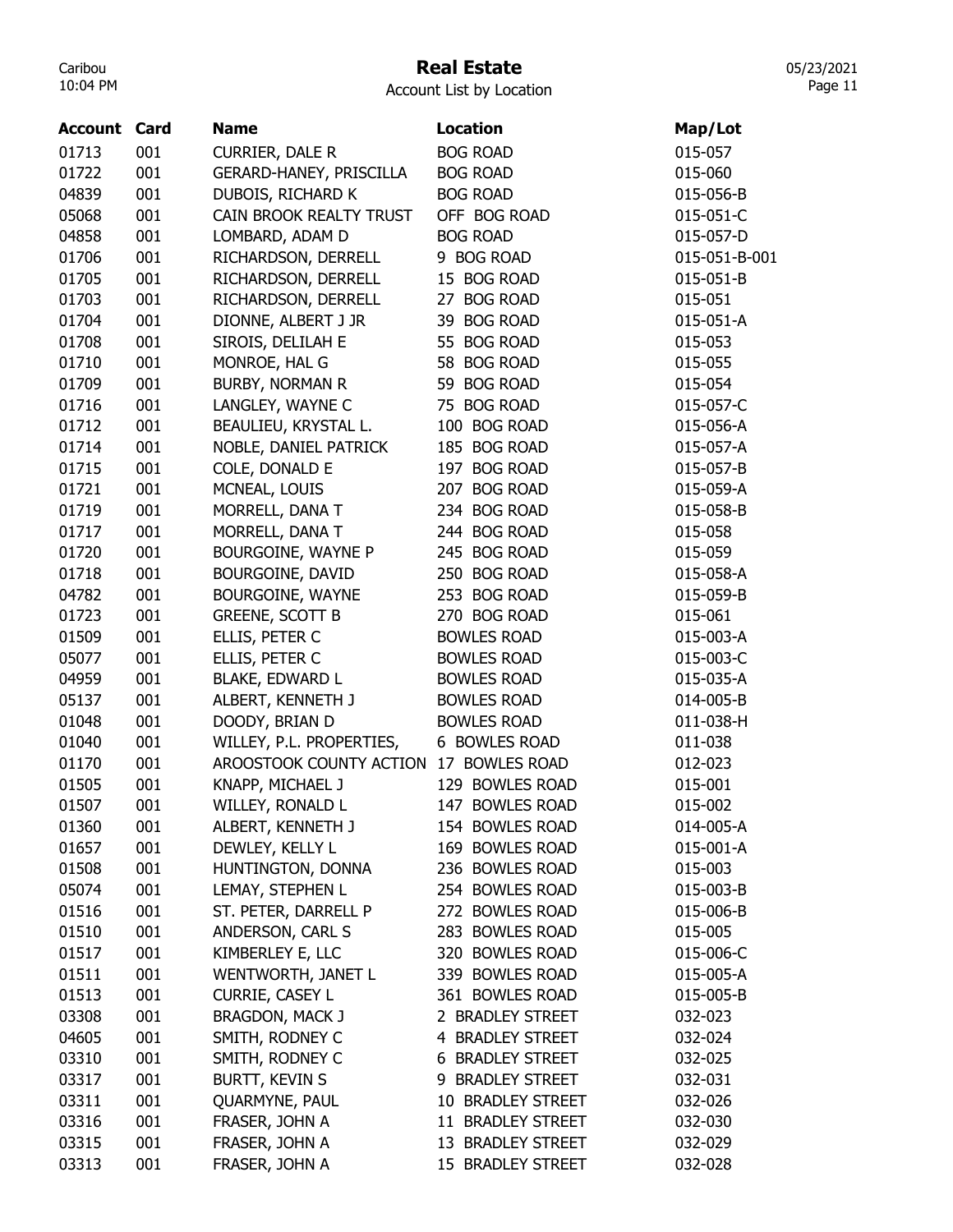#### Real Estate

Account List by Location

| <b>Account Card</b> |     | <b>Name</b>                  | <b>Location</b>          | Map/Lot    |
|---------------------|-----|------------------------------|--------------------------|------------|
| 04661               | 001 | ST. PETER GROUP, INC. (THE)  | <b>16 BRADLEY STREET</b> | 032-027    |
| 03314               | 001 | SMITH, RODNEY C              | 19 BRADLEY STREET        | 032-028-A  |
| 02942               | 001 | MURCHISON, MARJORIE          | 24 BRADLEY STREET        | 029-029    |
| 02943               | 001 | ROY, CARY                    | 26 BRADLEY STREET        | 029-030    |
| 02945               | 001 | DOW, KATHLEEN M              | 28 BRADLEY STREET        | 029-034    |
| 02952               | 001 | MORTGAGE MENDERS, LLC        | 31 BRADLEY STREET        | 029-043    |
| 02946               | 001 | PHILBRICK, ALICE             | 32 BRADLEY STREET        | 029-036    |
| 02951               | 001 | HOLABIRD, BRADLEY A          | 33 BRADLEY STREET        | 029-042    |
| 02950               | 001 | MICHAUD, JAMES JR            | 39 BRADLEY STREET        | 029-041    |
| 02949               | 001 | TIBBS, LLOYD ALAN            | 42 BRADLEY STREET        | 029-040    |
| 02968               | 001 | DUFOUR, EVELYN P.            | 44 BRADLEY STREET        | 029-060    |
| 02135               | 001 | STAIRS, CHRISTOPHER K        | <b>BRISSETTE ROAD</b>    | 020-006-D  |
| 02168               | 001 | <b>GENGLER, LYLE</b>         | <b>BRISSETTE ROAD</b>    | 020-022-C  |
| 05083               | 001 | MASSE, MICHAEL J             | <b>BRISSETTE ROAD</b>    | 020-009-A  |
| 02131               | 001 | <b>GUERRETTE TRUST UNDER</b> | <b>BRISSETTE ROAD</b>    | 020-005    |
| 02145               | 001 | THOMPSON, FRED J             | <b>BRISSETTE ROAD</b>    | 020-013-A  |
| 02169               | 001 | <b>GENGLER, LYLE</b>         | <b>BRISSETTE ROAD</b>    | 020-022-D  |
| 02170               | 001 |                              |                          | 020-022-E  |
| 02171               |     | <b>GENGLER, LYLE</b>         | <b>BRISSETTE ROAD</b>    |            |
|                     | 001 | <b>GENGLER, LYLE</b>         | <b>BRISSETTE ROAD</b>    | 020-022-F  |
| 02128               | 001 | <b>GUERRETTE, ANTHONY R</b>  | <b>BRISSETTE ROAD</b>    | 020-003    |
| 02144               | 001 | SMITH HOLDING COMPANY,       | <b>BRISSETTE ROAD</b>    | 020-006    |
| 02161               | 001 | <b>GUERRETTE, RYAN P</b>     | <b>BRISSETTE ROAD</b>    | 020-019    |
| 02139               | 001 | <b>GUERRETTE FARMS CORP</b>  | <b>BRISSETTE ROAD</b>    | 020-010    |
| 02136               | 001 | <b>GUERRETTE FARMS CORP</b>  | <b>BRISSETTE ROAD</b>    | 020-007    |
| 02133               | 001 | <b>GUERRETTE FARMS CORP</b>  | <b>BRISSETTE ROAD</b>    | 020-006-B  |
| 02143               | 001 | WILLETT, CALEB               | 22 BRISSETTE ROAD        | 020-012    |
| 05082               | 001 | ST. PETER, RENE JR           | 30 BRISSETTE ROAD        | 020-012-B  |
| 02142               | 001 | MARTIN, ROBERT J             | 71 BRISSETTE ROAD        | 020-011-E  |
| 02140               | 001 | STAIRS, DANIEL               | 86 BRISSETTE ROAD        | 020-010-A  |
| 02138               | 001 | SMITH HOLDING COMPANY,       | 111 BRISSETTE ROAD       | 020-009    |
| 02137               | 001 | MORNEAULT, O'NEAL            | 139 BRISSETTE ROAD       | 020-008-A  |
| 02141               | 001 | STAIRS, CHRISTOPHER K        | 160 BRISSETTE ROAD       | 020-010-B  |
| 02134               | 001 | DUBAY, ALOUIDA C             | 188 BRISSETTE ROAD       | 020-006-C  |
| 02132               | 001 | DUBAY, HAROLD P              | 196 BRISSETTE ROAD       | 020-006-A  |
| 02130               | 001 | BOUCHARD, LOTTIE - LIFE      | 204 BRISSETTE ROAD       | 020-004-A  |
| 02129               | 001 | <b>GUERRETTE TRUST UNDER</b> | 210 BRISSETTE ROAD       | 020-004    |
| 04750               | 001 | DEAD RIVER COMPANY           | <b>BROADWAY STREET</b>   | 030-163    |
| 04749               | 001 | <b>CITY OF CARIBOU</b>       | <b>BROADWAY STREET</b>   | 030-163-C  |
| 03073               | 001 | HALFWAY HOME PET RESCUE,     | 40 BROADWAY STREET       | 030-162-ON |
| 03081               | 001 | THERIAULT, LIONEL INC.       | 47 BROADWAY STREET       | 030-163-A  |
| 00805               | 001 | <b>CITY OF CARIBOU</b>       | <b>BROOK STREET</b>      | 010-001    |
| 04905               | 001 | MICHAUD, MICHAEL P. &        | <b>BROOK STREET</b>      | 010-001-A  |
| 04669               | 001 | MICHAUD, MICHAEL P           | <b>BROOK STREET</b>      | 010-001-C  |
| 04906               | 001 | <b>BACON, JAMES</b>          | 5 BROOK STREET           | 010-001-B  |
| 00513               | 001 | BELANGER, WILLIAM J          | 53 BROOK STREET          | 010-001-D  |
| 00187               | 001 | HOLDSWORTH, GHENT II         | <b>BUCK ROAD</b>         | 004-015    |
| 00184               | 001 | IRVING FARMS, INC.           | <b>BUCK ROAD</b>         | 004-013    |
| 00178               | 001 | IRVING FARMS, INC.           | <b>BUCK ROAD</b>         | 004-011-A  |
| 00186               | 001 | IRVING FARMS, INC.           | <b>BUCK ROAD</b>         | 004-014    |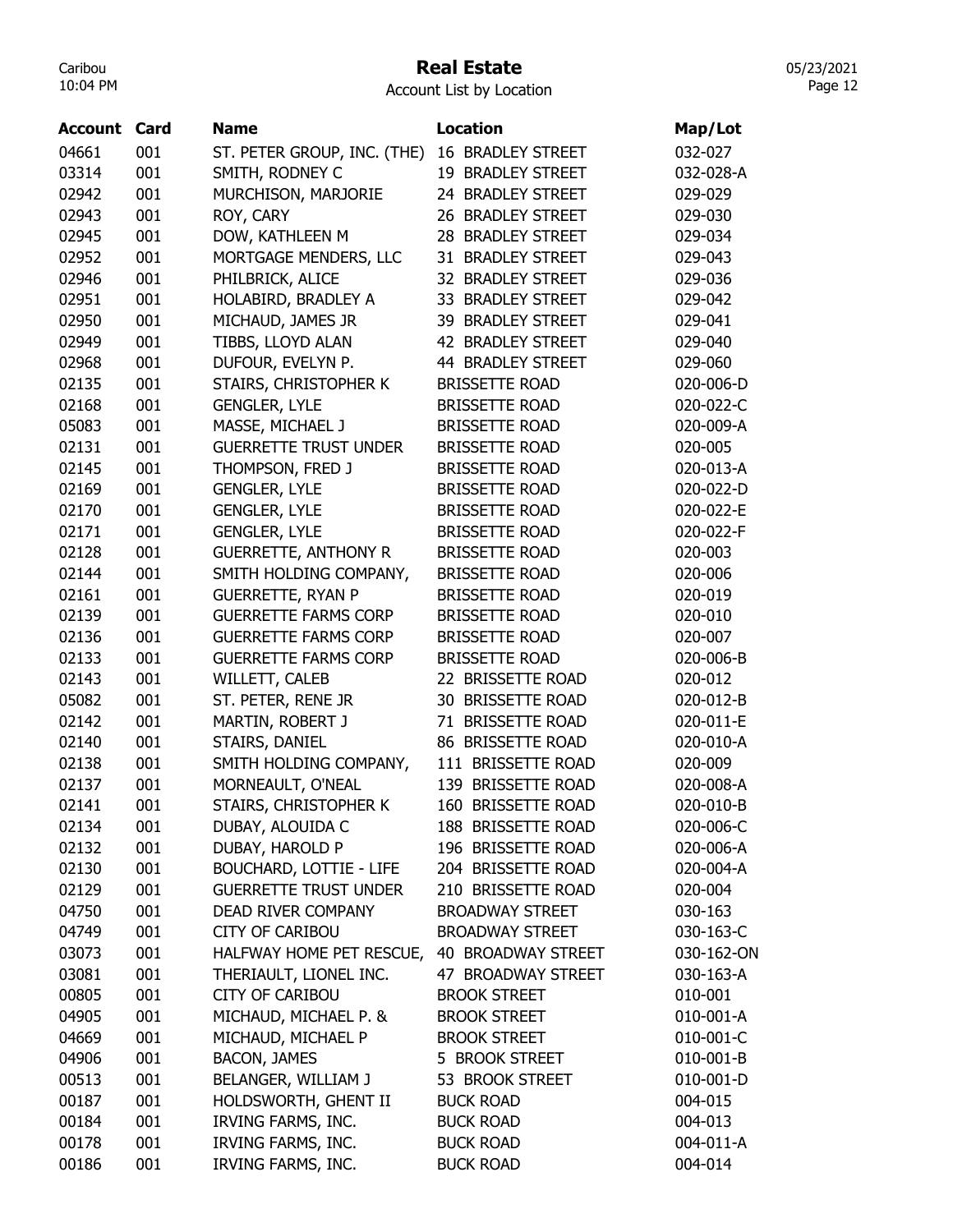# Real Estate

Account List by Location

| Location<br><b>Account Card</b><br><b>Name</b><br>Map/Lot<br>04503<br>001<br>JADA, LLC<br><b>BUCK ROAD</b><br>004-012<br>00180<br>001<br>KINNEY, JOHN D<br><b>BUCK ROAD</b><br>004-012-A<br>001<br>00274<br>MORNEAU, NANCY &<br>7 BUCK ROAD<br>005-010-A<br>001<br>00294<br><b>GORENCE, RICHARD B</b><br>10 BUCK ROAD<br>005-020-A<br>00277<br>001<br>IRVING FARMS, INC.<br>17 BUCK ROAD<br>005-010-D<br>00182<br>001<br>KINNEY, GORDON P SR<br>138 BUCK ROAD<br>004-012-C<br>00183<br>001<br>ST. PETER, DALE L<br>150 BUCK ROAD<br>004-012-D<br>001<br>DAY, COREY<br>166 BUCK ROAD<br>00181<br>004-012-B<br>00185<br>001<br>KINNEY, JOHN D<br>175 BUCK ROAD<br>004-013-A<br>04606<br>001<br>BOUCHARD, MATTHEW D<br>200 BUCK ROAD<br>004-012-E |
|------------------------------------------------------------------------------------------------------------------------------------------------------------------------------------------------------------------------------------------------------------------------------------------------------------------------------------------------------------------------------------------------------------------------------------------------------------------------------------------------------------------------------------------------------------------------------------------------------------------------------------------------------------------------------------------------------------------------------------------------|
|                                                                                                                                                                                                                                                                                                                                                                                                                                                                                                                                                                                                                                                                                                                                                |
|                                                                                                                                                                                                                                                                                                                                                                                                                                                                                                                                                                                                                                                                                                                                                |
|                                                                                                                                                                                                                                                                                                                                                                                                                                                                                                                                                                                                                                                                                                                                                |
|                                                                                                                                                                                                                                                                                                                                                                                                                                                                                                                                                                                                                                                                                                                                                |
|                                                                                                                                                                                                                                                                                                                                                                                                                                                                                                                                                                                                                                                                                                                                                |
|                                                                                                                                                                                                                                                                                                                                                                                                                                                                                                                                                                                                                                                                                                                                                |
|                                                                                                                                                                                                                                                                                                                                                                                                                                                                                                                                                                                                                                                                                                                                                |
|                                                                                                                                                                                                                                                                                                                                                                                                                                                                                                                                                                                                                                                                                                                                                |
|                                                                                                                                                                                                                                                                                                                                                                                                                                                                                                                                                                                                                                                                                                                                                |
|                                                                                                                                                                                                                                                                                                                                                                                                                                                                                                                                                                                                                                                                                                                                                |
|                                                                                                                                                                                                                                                                                                                                                                                                                                                                                                                                                                                                                                                                                                                                                |
| 001<br>00177<br>HOLDSWORTH, BRANDEN S.<br>254 BUCK ROAD<br>004-011                                                                                                                                                                                                                                                                                                                                                                                                                                                                                                                                                                                                                                                                             |
| 001<br>255 BUCK ROAD<br>00188<br>HOLDSWORTH, BETTY<br>004-015-001-ON                                                                                                                                                                                                                                                                                                                                                                                                                                                                                                                                                                                                                                                                           |
| 001<br>00145<br>CONDIT, THE WARD R. TRUST CAMPGROUND HILL ROAD<br>003-022                                                                                                                                                                                                                                                                                                                                                                                                                                                                                                                                                                                                                                                                      |
| 001<br>00131<br>MORNINGSTAR, PETER<br>CAMPGROUND HILL ROAD<br>003-011-A                                                                                                                                                                                                                                                                                                                                                                                                                                                                                                                                                                                                                                                                        |
| 001<br>00157<br>RING, TIMOTHY E<br>CAMPGROUND HILL ROAD<br>003-031                                                                                                                                                                                                                                                                                                                                                                                                                                                                                                                                                                                                                                                                             |
| 04741<br>001<br>CAMPGROUND HILL ROAD<br>DEMERCHANT, RAYMOND E.,<br>003-009                                                                                                                                                                                                                                                                                                                                                                                                                                                                                                                                                                                                                                                                     |
| 00130<br>001<br>MORNINGSTAR, PETER<br>CAMPGROUND HILL ROAD<br>003-011                                                                                                                                                                                                                                                                                                                                                                                                                                                                                                                                                                                                                                                                          |
| 00155<br>001<br>DEAN, JASON D<br>CAMPGROUND HILL ROAD<br>003-029                                                                                                                                                                                                                                                                                                                                                                                                                                                                                                                                                                                                                                                                               |
| 00116<br>001<br>BECKUM, THOMAS L<br>11 CAMPGROUND HILL ROAD<br>003-006                                                                                                                                                                                                                                                                                                                                                                                                                                                                                                                                                                                                                                                                         |
| 001<br>00124<br>SILSBEE, DAVID E<br>14 CAMPGROUND HILL ROAD<br>003-007                                                                                                                                                                                                                                                                                                                                                                                                                                                                                                                                                                                                                                                                         |
| 001<br>04779<br>24 CAMPGROUND HILL ROAD<br>003-007-B<br>CARTER, CLINTON W                                                                                                                                                                                                                                                                                                                                                                                                                                                                                                                                                                                                                                                                      |
| 001<br>00151<br>MECHALKO, LISA<br>40 CAMPGROUND HILL ROAD<br>003-025                                                                                                                                                                                                                                                                                                                                                                                                                                                                                                                                                                                                                                                                           |
| 00152<br>001<br>SCHELLENGER, RICHARD<br>48 CAMPGROUND HILL ROAD<br>003-026                                                                                                                                                                                                                                                                                                                                                                                                                                                                                                                                                                                                                                                                     |
| 00120<br>001<br>BOUTOT, BENJAMIN<br>55 CAMPGROUND HILL ROAD<br>003-006-E                                                                                                                                                                                                                                                                                                                                                                                                                                                                                                                                                                                                                                                                       |
| 00153<br>001<br>BOURGOINE, JOHN A<br>58 CAMPGROUND HILL ROAD<br>003-027                                                                                                                                                                                                                                                                                                                                                                                                                                                                                                                                                                                                                                                                        |
| 001<br>00121<br>PELLETIER, JAMES P<br>67 CAMPGROUND HILL ROAD<br>003-006-F                                                                                                                                                                                                                                                                                                                                                                                                                                                                                                                                                                                                                                                                     |
| 001<br>00154<br>WEAVER, HEATHER J (LISTER)<br>70 CAMPGROUND HILL ROAD<br>003-028                                                                                                                                                                                                                                                                                                                                                                                                                                                                                                                                                                                                                                                               |
| 001<br>00122<br>SCHMITT, MICHAEL C<br>003-006-G<br>81 CAMPGROUND HILL ROAD                                                                                                                                                                                                                                                                                                                                                                                                                                                                                                                                                                                                                                                                     |
| 001<br>00156<br>90 CAMPGROUND HILL ROAD<br>003-030<br>DEAN, JASON D                                                                                                                                                                                                                                                                                                                                                                                                                                                                                                                                                                                                                                                                            |
| 00118<br>001<br>DEAN, JASON D<br>91 CAMPGROUND HILL ROAD<br>003-006-B                                                                                                                                                                                                                                                                                                                                                                                                                                                                                                                                                                                                                                                                          |
| 001<br>04917<br>LARRABEE, JEFFREY<br>94 CAMPGROUND HILL ROAD<br>003-007-C                                                                                                                                                                                                                                                                                                                                                                                                                                                                                                                                                                                                                                                                      |
| 001<br>003-032<br>00158<br>CYR, FRANCIS R<br>108 CAMPGROUND HILL ROAD                                                                                                                                                                                                                                                                                                                                                                                                                                                                                                                                                                                                                                                                          |
| RING, TIMOTHY E<br>117 CAMPGROUND HILL ROAD<br>00119<br>001<br>003-006-C                                                                                                                                                                                                                                                                                                                                                                                                                                                                                                                                                                                                                                                                       |
| <b>WRIGHT, HEATHER</b><br>00159<br>001<br>122 CAMPGROUND HILL ROAD<br>003-033                                                                                                                                                                                                                                                                                                                                                                                                                                                                                                                                                                                                                                                                  |
| 04718<br>001<br>HITCHCOCK, DARRYL<br>164 CAMPGROUND HILL ROAD<br>003-009-A                                                                                                                                                                                                                                                                                                                                                                                                                                                                                                                                                                                                                                                                     |
| 00128<br>001<br>DAVIE, MARY LOUISE<br>230 CAMPGROUND HILL ROAD<br>003-010                                                                                                                                                                                                                                                                                                                                                                                                                                                                                                                                                                                                                                                                      |
| 001<br>01132<br><b>STATE OF MAINE</b><br>39 CARIBOU CONNECTOR<br>011-095                                                                                                                                                                                                                                                                                                                                                                                                                                                                                                                                                                                                                                                                       |
| 00236<br>001<br>CHADSEY, ERIC<br><b>CARIBOU LAKE RD</b><br>004-036-B                                                                                                                                                                                                                                                                                                                                                                                                                                                                                                                                                                                                                                                                           |
| IRVING FARMS, INC.<br>00252<br>001<br><b>CARIBOU LAKE RD</b><br>004-037-G                                                                                                                                                                                                                                                                                                                                                                                                                                                                                                                                                                                                                                                                      |
| 001<br>00189<br>IRVING FARMS, INC.<br>CARIBOU LAKE RD<br>004-016                                                                                                                                                                                                                                                                                                                                                                                                                                                                                                                                                                                                                                                                               |
| 04945<br>001<br>R/W CARIBOU LAKE RD<br>004-037-L<br>HKS PARTNERSHIP                                                                                                                                                                                                                                                                                                                                                                                                                                                                                                                                                                                                                                                                            |
| 00255<br>001<br>R/W CARIBOU LAKE RD<br>HKS PARTNERSHIP<br>004-037-K                                                                                                                                                                                                                                                                                                                                                                                                                                                                                                                                                                                                                                                                            |
| 00243<br>001<br>HKS PARTNERSHIP<br>CARIBOU LAKE RD<br>004-036-K                                                                                                                                                                                                                                                                                                                                                                                                                                                                                                                                                                                                                                                                                |
| 001<br>00244<br><b>HKS PARTNERSHIP</b><br>CARIBOU LAKE RD<br>004-036-L                                                                                                                                                                                                                                                                                                                                                                                                                                                                                                                                                                                                                                                                         |
| 00237<br>001<br>SEALANDER, WILLIAM A<br>CARIBOU LAKE RD<br>004-036-C                                                                                                                                                                                                                                                                                                                                                                                                                                                                                                                                                                                                                                                                           |
| SEALANDER, WILLIAM A<br>00238<br>001<br>CARIBOU LAKE RD<br>004-036-D                                                                                                                                                                                                                                                                                                                                                                                                                                                                                                                                                                                                                                                                           |
| 00235<br>001<br>SEALANDER, WILLIAM A<br>CARIBOU LAKE RD<br>004-036-A                                                                                                                                                                                                                                                                                                                                                                                                                                                                                                                                                                                                                                                                           |
| 00253<br>001<br>CARRIER, RYAN J<br>CARIBOU LAKE RD<br>004-037-H                                                                                                                                                                                                                                                                                                                                                                                                                                                                                                                                                                                                                                                                                |
| 00190<br>001<br>LEMAN, GRANT P<br>30 CARIBOU LAKE RD<br>004-016-A                                                                                                                                                                                                                                                                                                                                                                                                                                                                                                                                                                                                                                                                              |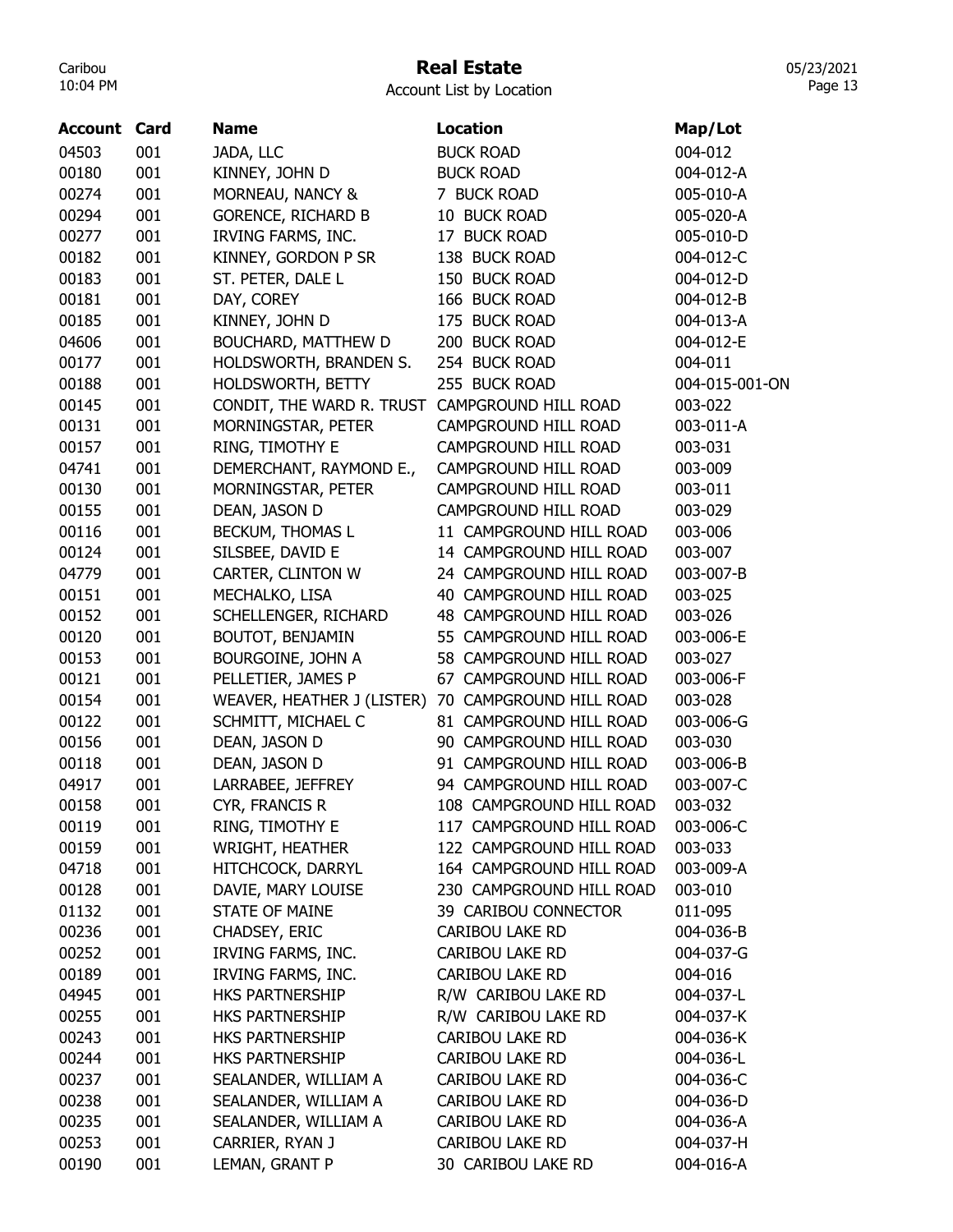## Real Estate

05/23/2021 Page 14

| Account | Card | <b>Name</b>                               | <b>Location</b>          | Map/Lot         |
|---------|------|-------------------------------------------|--------------------------|-----------------|
| 00233   | 001  | STONELAND HOLDINGS, INC.                  | 142 CARIBOU LAKE RD      | 004-035-A       |
| 00232   | 001  | STONELAND HOLDINGS, INC.                  | 158 CARIBOU LAKE RD      | 004-035         |
| 00230   | 001  | IRVING FARMS, INC.                        | 207 CARIBOU LAKE RD      | 004-034         |
| 00241   | 001  | PINETTE, CARL F                           | 240 CARIBOU LAKE RD      | 004-036-H       |
| 00245   | 001  | RAYMOND, WILLIAM J. ET AL                 | 244 CARIBOU LAKE RD      | 004-037         |
| 00242   | 001  | HKS PARTNERSHIP                           | 244-2 CARIBOU LAKE RD    | 004-036-J       |
| 00246   | 001  | GOMEZ, JOEL                               | 246 CARIBOU LAKE RD      | 004-037-A       |
| 00254   | 001  | <b>JACKSON, THURSTON</b>                  | 260 CARIBOU LAKE RD      | 004-037-J       |
| 04576   | 001  | <b>BRAGG, RONETTE S</b>                   | 274 CARIBOU LAKE RD      | 004-037-B       |
| 00248   | 001  | LAMOREAU, DAVID W                         | 288 CARIBOU LAKE RD      | 004-037-C       |
| 00249   | 001  | SPERRY, STEVEN                            | 304 CARIBOU LAKE RD      | 004-037-D       |
| 04682   | 001  | DOODY, MARTY                              | 312 CARIBOU LAKE RD      | 004-037-E       |
| 00251   | 001  | WRIGHT, FRANCIS NORMAN                    | 324 CARIBOU LAKE RD      | 004-037-F       |
| 04946   | 001  | CARRIER, RYAN J                           | R/W CARIBOU LAKE ROAD    | 004-037-M       |
| 00191   | 001  | IRVING, ROBERT M                          | 33 CARIBOU LAKE ROAD     | 004-017-C       |
| 05114   | 001  | IRVING FARMS, INC.                        | 33 A CARIBOU LAKE ROAD   | 004-017         |
| 00234   | 001  | SEALANDER, WILLIAM A                      | 212 CARIBOU LAKE ROAD    | 004-036         |
| 03263   | 001  | CARIBOU UTILITIES DISTRICT CARIBOU STREET |                          | 031-228-A       |
| 03266   | 001  | <b>MILL PARK</b>                          | 10 CARIBOU STREET        | 031-235         |
| 03267   | 001  | <b>CITY OF CARIBOU</b>                    | 27 CARIBOU STREET        | 031-250         |
| 03261   | 001  | <b>MILL PARK</b>                          | 36 CARIBOU STREET        | 031-220         |
| 03667   | 001  | MADIGAN, THERESA M. - LIFE                | 1 CAROLINE AVENUE        | 035-016         |
| 03675   | 001  | STUBBS, STEVEN P                          | 2 CAROLINE AVENUE        | 035-026         |
| 03666   | 001  | C. RAY MANAGEMENT LLC                     | 5 CAROLINE AVENUE        | 035-015         |
| 03676   | 001  | HODDE, JAMES K                            | <b>6 CAROLINE AVENUE</b> | 035-027         |
| 03677   | 001  | DAVIS, ZACHARY                            | 8 CAROLINE AVENUE        | 035-028         |
| 03665   | 001  | MOCKLER, JAMES R                          | 11 CAROLINE AVENUE       | 035-014         |
| 03678   | 001  | DAVENPORT, CASSANDRA L                    | 12 CAROLINE AVENUE       | 035-029         |
| 03664   | 001  | GILES, KEVIN D                            | 15 CAROLINE AVENUE       | 035-013         |
| 03663   | 001  | CYR, JEANNE M                             | 17 CAROLINE AVENUE       | 035-012         |
| 04901   | 001  | G.F. MARKETING, INC.                      | <b>CARROLL STREET</b>    | $011 - 005 - J$ |
| 04788   | 001  | C. RAY MANAGEMENT, LLC                    | <b>6 CARROLL STREET</b>  | 011-005-H       |
| 00970   | 001  | <b>GUERRETTE, BRIAN J</b>                 | 14 CARROLL STREET        | 011-005-E       |
| 00969   | 001  | G.F. MARKETING, INC.                      | 31 CARROLL STREET        | 011-005-C       |
| 00968   | 001  | <b>GUERRETTE FARMS CORP.</b>              | 39 CARROLL STREET        | 011-005-B       |
| 02117   | 001  | <b>BOUCHARD, CHAD</b>                     | 45 CEDAR HILL LANE       | 019-021-A       |
| 03156   | 001  | HANSON, MICHELLE                          | <b>6 CENTER STREET</b>   | 031-099         |
| 04147   | 001  | CYR, PHILIP A                             | <b>CHARLES STREET</b>    | 039-032         |
| 04148   | 001  | CYR, PHILIP A                             | <b>CHARLES STREET</b>    | 039-033         |
| 04158   | 001  | SMITH, KATHLEEN J                         | 7 CHARLES STREET         | 039-044         |
| 04157   | 001  | LEGER, CHRISTOPHER M                      | 9 CHARLES STREET         | 039-043         |
| 04156   | 001  | MORRILL, JOHN L                           | 11 CHARLES STREET        | 039-042         |
| 04143   | 001  | COREY, JUDITH                             | 12 CHARLES STREET        | 039-026         |
| 04155   | 001  | PLANTE, ROGER P                           | 17 CHARLES STREET        | 039-040         |
| 04154   | 001  | WHITTEN, ALFRED KINNEY                    | 19 CHARLES STREET        | 039-039         |
| 04144   | 001  | KIEFFER, ROBERT J                         | 22 CHARLES STREET        | 039-029         |
| 04153   | 001  | THOMPSON, PAUL G                          | 25 CHARLES STREET        | 039-038         |
| 04145   | 001  | SHAW, PHYLLIS M                           | 26 CHARLES STREET        | 039-030         |
| 04152   | 001  | JANDREAU, TERRY L                         | 29 CHARLES STREET        | 039-037         |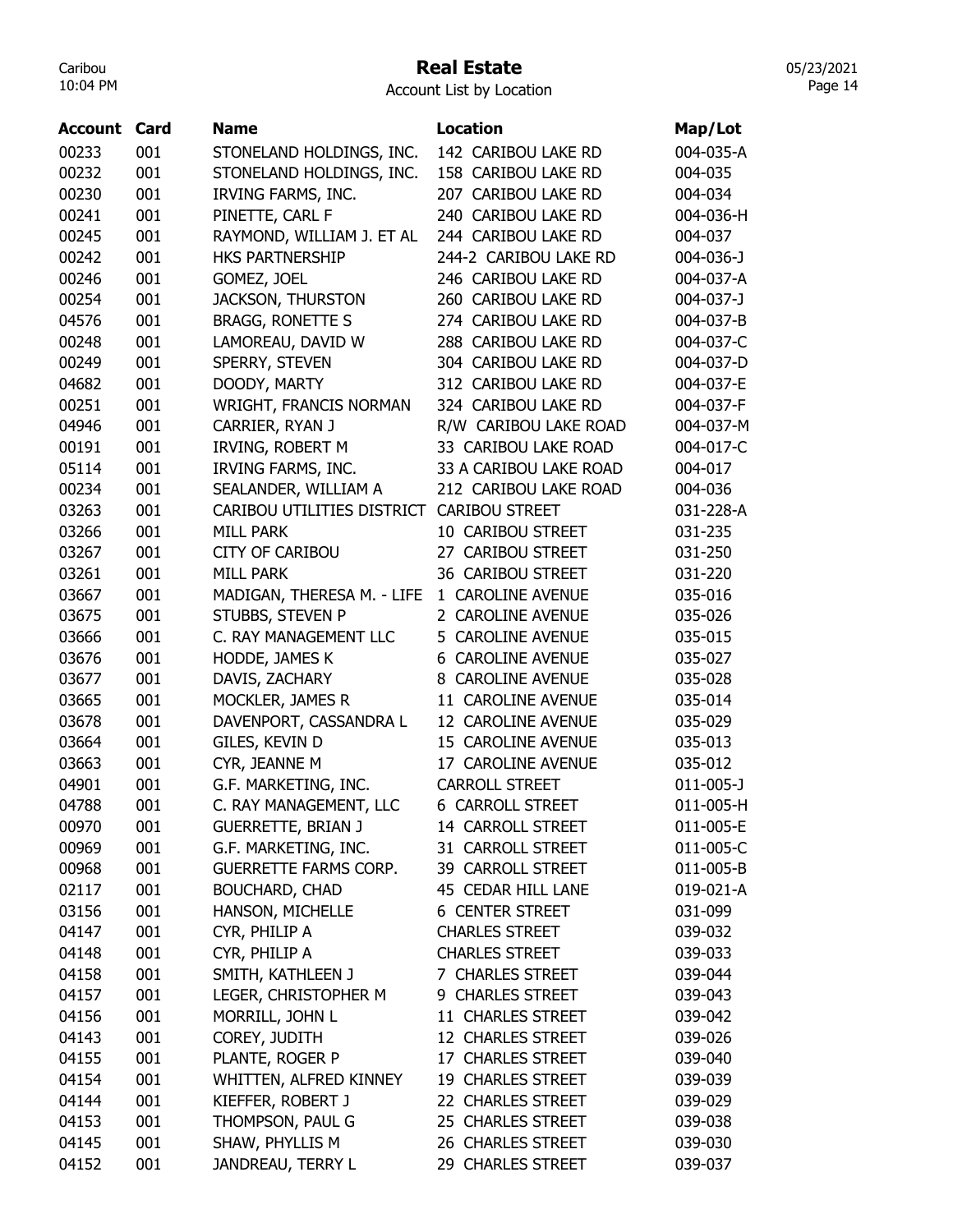## Real Estate

Account List by Location

| Account | Card | <b>Name</b>                 | <b>Location</b>          | Map/Lot   |
|---------|------|-----------------------------|--------------------------|-----------|
| 04146   | 001  | EVANS, RITA M - DEV         | <b>30 CHARLES STREET</b> | 039-031   |
| 04151   | 001  | PITRE, RANDY P              | 39 CHARLES STREET        | 039-036   |
| 04150   | 001  | FOSTER, JOHN R JR           | 41 CHARLES STREET        | 039-035   |
| 04382   | 001  | PLOURDE, MAYNARD R          | <b>45 CHARLES STREET</b> | 041-035   |
| 04381   | 001  | MORROW, WAYNE E             | 49 CHARLES STREET        | 041-034   |
| 04380   | 001  | ALBERT, ALAN M. - LIFE      | 53 CHARLES STREET        | 041-033   |
| 04379   | 001  | MCDOUGAL, MARTIN L          | 57 CHARLES STREET        | 041-032   |
| 02675   | 001  | ROMAN CATHOLIC BISHOP OF    | <b>CHURCH STREET</b>     | 027-016   |
| 02676   | 001  | ROMAN CATHOLIC BISHOP OF    | <b>CHURCH STREET</b>     | 027-017   |
| 02680   | 001  | SLEEPER, JOSEPH M.II, DAVID | <b>CHURCH STREET</b>     | 027-024   |
| 02678   | 001  | SEARLES, SCOTT &            | 14 CHURCH STREET         | 027-019   |
| 02679   | 001  | CASSIDY, SIERRA             | 20 CHURCH STREET         | 027-023   |
| 03861   | 001  | COLLINS, S.W. COMPANY,      | <b>CLOVER STREET</b>     | 035-188   |
| 03971   | 001  | SAMPSON, T RUSSELL          | 1 CLOVER STREET          | 036-093   |
| 03970   | 001  | HISE, DOUGLAS               | 5 CLOVER STREET          | 036-092   |
| 03969   | 001  | <b>LANCASTER MORGAN</b>     | 11 CLOVER STREET         |           |
|         |      |                             | 14 CLOVER STREET         | 036-091   |
| 03909   | 001  | <b>OUELLETTE, GRADEN J</b>  |                          | 036-030   |
| 03968   | 001  | DIONNE, JOHN J              | 17 CLOVER STREET         | 036-090   |
| 04554   | 001  | ROY, BRENDA M               | 20 CLOVER STREET         | 036-031   |
| 03967   | 001  | <b>WEATHERHEAD, FRANK C</b> | 23 CLOVER STREET         | 036-089   |
| 03922   | 001  | D'ANGELO, CINDY             | 26 CLOVER STREET         | 036-043   |
| 03951   | 001  | CORRIGAN, RYAN              | 33 CLOVER STREET         | 036-073   |
| 03923   | 001  | UMPHREY, RICHARD A          | 34 CLOVER STREET         | 036-044   |
| 02935   | 001  | COLLINS, S. W. COMPANY      | <b>COLLINS POND</b>      | 029-019   |
| 03160   | 001  | <b>CITY OF CARIBOU</b>      | <b>COLLINS POND</b>      | 031-103-A |
| 03876   | 001  | CARIBOU UTILITIES DISTRICT  | <b>COLLINS STREET</b>    | 035-203   |
| 03887   | 001  | THIBODEAU, ROLAND P         | <b>COLLINS STREET</b>    | 036-008-A |
| 05089   | 001  | <b>BULLARD, LESLIE JANE</b> | <b>COLLINS STREET</b>    | 031-024-A |
| 03878   | 001  | CYR APARTMENTS, LLC         | 7 COLLINS STREET         | 035-206   |
| 03877   | 001  | SINKO, JAMES FREDERICK      | 11 COLLINS STREET        | 035-205   |
| 03104   | 001  | DUFOUR, KENNETH C           | 16 COLLINS STREET        | 031-020   |
| 03875   | 001  | THERIAULT, GREGORY J        | 17 COLLINS STREET        | 035-202   |
| 03874   | 001  | ST. PETER, GRIFFIN          | 19 COLLINS STREET        | 035-201   |
| 03105   | 001  | DUFOUR, KENNETH C           | 20 COLLINS STREET        | 031-021   |
| 03106   | 001  | ST. PETER, GRIFFIN W.       | 22 COLLINS STREET        | 031-022   |
| 03873   | 001  | BERNAICHE, TRAVIS M         | 25 COLLINS STREET        | 035-199   |
| 03872   | 001  | STAIRS, JUSTIN W            | 27 COLLINS STREET        | 035-198   |
| 03107   | 001  | COLLINS, JAMES P. & AMY M.  | 30 COLLINS STREET        | 031-023   |
| 03871   | 001  | <b>BERNAICHE, TRAVIS</b>    | 31 COLLINS STREET        | 035-197   |
| 03108   | 001  | <b>CITY OF CARIBOU</b>      | 34 COLLINS STREET        | 031-024   |
| 03870   | 001  | NELSON, KASANDRA LEE        | 35 COLLINS STREET        | 035-196   |
| 03109   | 001  | COLLINS, JAMES P. & AMY M.  | 38 COLLINS STREET        | 031-025   |
| 03869   | 001  | NADEAU, HOLLY A.            | 39 COLLINS STREET        | 035-195   |
| 03868   | 001  | WRIGHT, MICHAEL A           | 41 COLLINS STREET        | 035-194   |
| 04624   | 001  | MENDONCA, JOSEPH D          | 44 COLLINS STREET        | 031-026   |
| 03867   | 001  | <b>MAINELY RENTALS</b>      | 45 COLLINS STREET        | 035-193   |
| 03092   | 001  | EVANS, RITA M - DEV         | 46 COLLINS STREET        | 031-008   |
| 03865   | 001  | <b>BURGESS, HENRY</b>       | 51 COLLINS STREET        | 035-192   |
| 03090   | 001  | <b>JACKSON, HAMPTON R</b>   | 52 COLLINS STREET        | 031-006   |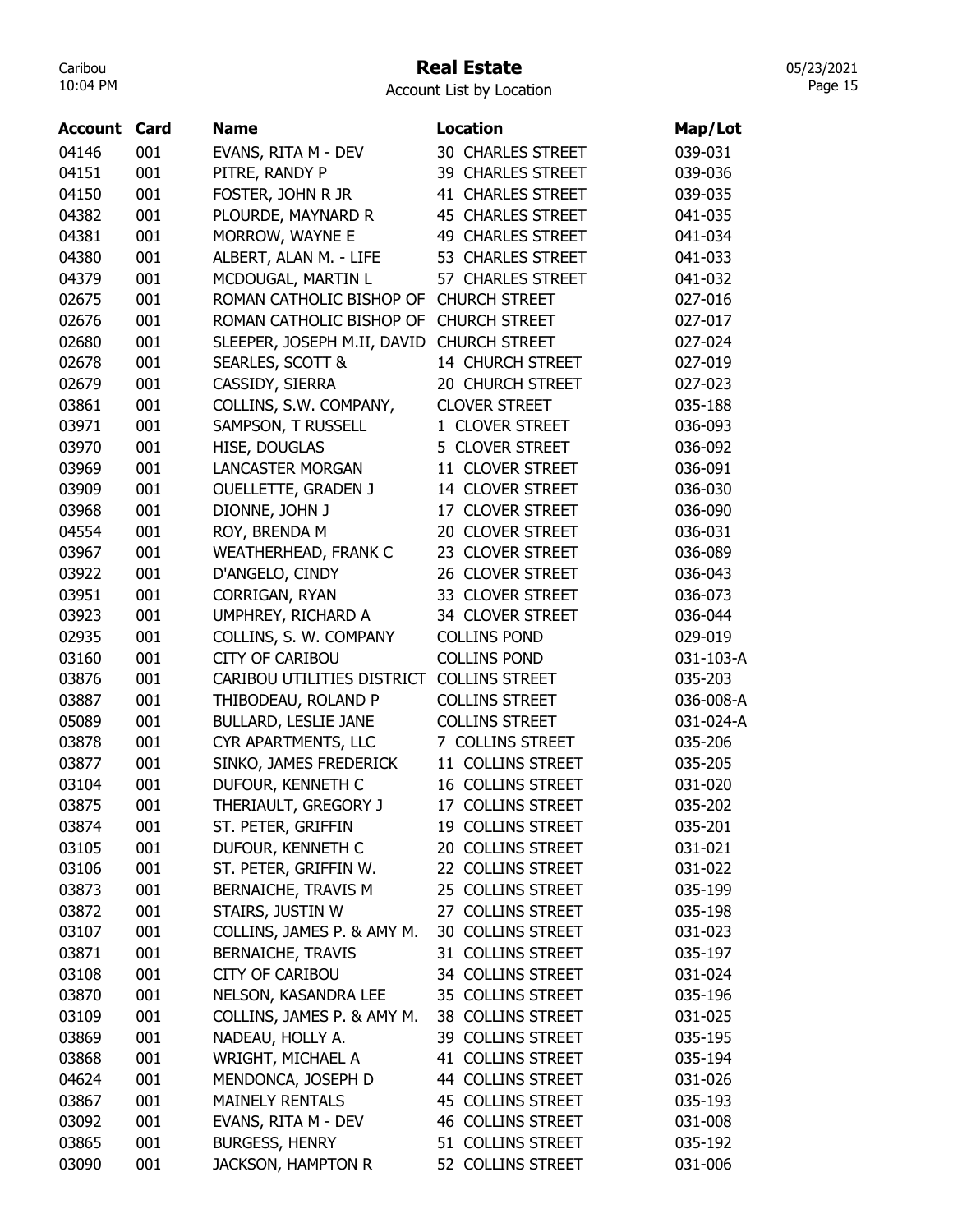# Real Estate

Account List by Location

| <b>Account Card</b> |     | <b>Name</b>               | <b>Location</b>              | Map/Lot   |
|---------------------|-----|---------------------------|------------------------------|-----------|
| 03091               | 001 | HECKERD, JOSHUA L         | 58 COLLINS STREET            | 031-007   |
| 03886               | 001 | MCKEEN, STEPHANIE         | 61 COLLINS STREET            | 036-008   |
| 03506               | 001 | CARIBOU BREAD OF LIFE     | 62 COLLINS STREET            | 032-220   |
| 03902               | 001 | <b>BURGESS, STEPHEN C</b> | 71 COLLINS STREET            | 036-023   |
| 03903               | 001 | MARKER, DENNIS L          | 77 COLLINS STREET            | 036-024   |
| 03915               | 001 | MORRELL, KYLEE K          | 83 COLLINS STREET            | 036-036   |
| 03916               | 001 | OUELLETTE, KATELIN L      | 91 COLLINS STREET            | 036-037   |
| 03481               | 001 |                           | 94 COLLINS STREET            | 032-192   |
| 03929               | 001 | CYR, JEREMY               | 95 COLLINS STREET            |           |
|                     |     | AJM RENTAL PROPERTIES,    |                              | 036-051   |
| 03482               | 001 | STRID, TIMOTHY H          | 100 COLLINS STREET           | 032-193   |
| 03252               | 001 | CHAMBERLAIN, SHELLY A     | 1 COLUMBUS AVENUE            | 031-210   |
| 03251               | 001 | AROOSTOOK MENTAL HEALTH   | 5 COLUMBUS AVENUE            | 031-209   |
| 03250               | 001 | MILLER, PHILIP M II       | 6 COLUMBUS AVENUE            | 031-208-A |
| 03494               | 001 | STEWART, JONATHAN D       | 7 COOLIDGE AVENUE            | 032-206   |
| 03475               | 001 | JANDREAU, JIMMY A         | 10 COOLIDGE AVENUE           | 032-186   |
| 03493               | 001 | <b>GORNEAULT, RENE S</b>  | 11 COOLIDGE AVENUE           | 032-205   |
| 03476               | 001 | PARENT, JASON J           | 12 COOLIDGE AVENUE           | 032-187   |
| 03477               | 001 | FOX, SAMANTHA M           | 14 COOLIDGE AVENUE           | 032-188   |
| 03492               | 001 | SULLIVAN, FREDERICK III   | 15 COOLIDGE AVENUE           | 032-204   |
| 03478               | 001 | CYR, LOGAN D              | 18 COOLIDGE AVENUE           | 032-189   |
| 03491               | 001 | ROSSIGNOL, JORDYN V.      | 19 COOLIDGE AVENUE           | 032-203   |
| 03479               | 001 | FRANCIS, WILLIAM D        | 20 COOLIDGE AVENUE           | 032-190   |
| 03490               | 001 | STERRIS, PATRICIA J       | <b>COOLIDGE AVENUE</b><br>23 | 032-202   |
| 03480               | 001 | THERIAULT, JENNY L        | 24 COOLIDGE AVENUE           | 032-191   |
| 03489               | 001 | KELSEA, HOWARD G          | <b>COOLIDGE AVENUE</b><br>25 | 032-201   |
| 03914               | 001 | BRYANT, GARY J            | 33 COOLIDGE AVENUE           | 036-035   |
| 03917               | 001 | HAGELSTEIN, C BRUCE       | 34 COOLIDGE AVENUE           | 036-038   |
| 03913               | 001 | MCCROSSIN, SETH HJ        | 37 COOLIDGE AVENUE           | 036-034   |
| 03912               | 001 | MICHAUD, GALEN W          | 39 COOLIDGE AVENUE           | 036-033   |
| 03918               | 001 | CASA BUNA, LLC            | <b>COOLIDGE AVENUE</b><br>40 | 036-039   |
| 03919               | 001 | DEE, MARK A               | <b>COOLIDGE AVENUE</b><br>42 | 036-040   |
| 03911               | 001 | CYR, ADAM                 | 43 COOLIDGE AVENUE           | 036-032   |
| 03920               | 001 | RAFFORD, BRENT F          | <b>46 COOLIDGE AVENUE</b>    | 036-041   |
| 03921               | 001 | LANDEEN, ANDREW M         | 50 COOLIDGE AVENUE           | 036-042   |
| 02436               | 001 | MCINTYRE, DAVID M         | 2 CORBIN STREET              | 025-022   |
| 02438               | 001 | HERBERT, WWES N           | 3 CORBIN STREET              | 025-025   |
| 02437               | 001 | DELPEZZA, TINA L          | 4 CORBIN STREET              | 025-023   |
| 02468               | 001 | <b>GRIFFETH, SHARON L</b> | 7 CORBIN STREET              | 025-057   |
| 04792               | 001 | ANDERSON, MARY LEE        | <b>CORRIVEAU ST</b>          | 041-007   |
| 04363               | 001 | PLANTE, ROGER P           | <b>CORRIVEAU ST</b>          | 041-008   |
| 04370               | 001 | PHILLIPS, JOHN            | <b>CORRIVEAU ST</b>          | 041-021   |
| 04365               | 001 | PELLETIER, DAVID L        | 5 CORRIVEAU ST               | 041-012   |
|                     | 001 |                           | 10 CORRIVEAU ST              |           |
| 04369               |     | BENNETT, PETER A          | 15 CORRIVEAU ST              | 041-019   |
| 04364               | 001 | TARDIF, MICHAEL J         |                              | 041-010   |
| 04378               | 001 | FLANNERY, ANDREA M        | 28 CORRIVEAU ST              | 041-031   |
| 04758               | 001 | ANDERSON, MARY LEE        | 31 CORRIVEAU ST              | 041-006   |
| 03803               | 001 | YAGHMAI, MADJID           | <b>COUNTRY ROAD</b>          | 035-153-A |
| 03983               | 001 | COLLINS, S.W. COMPANY,    | <b>COUNTRY ROAD</b>          | 036-095-B |
| 03814               | 001 | STERLING, DARRELL J       | <b>COUNTRY ROAD</b>          | 035-157-H |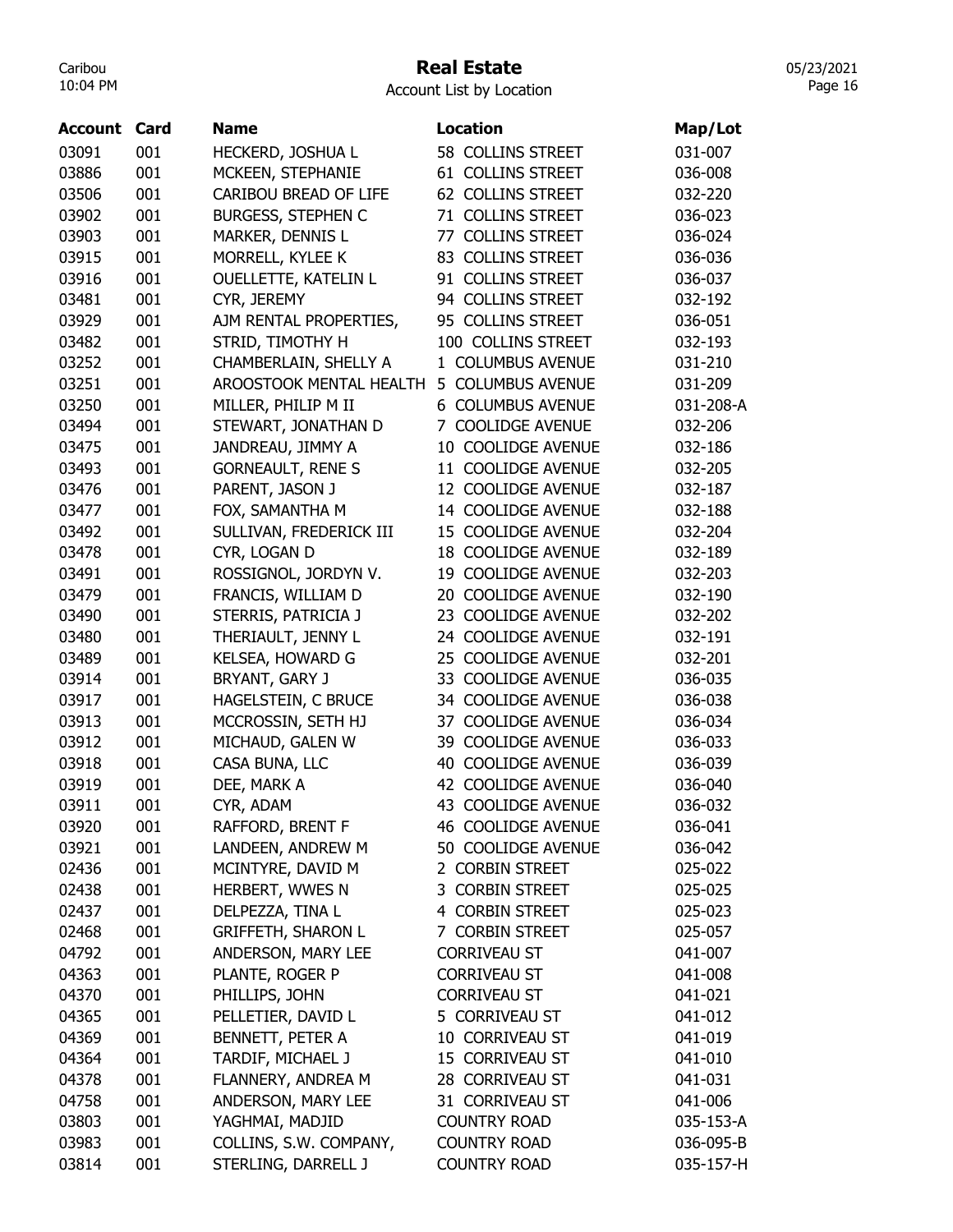## Real Estate

Account List by Location

| Account | Card | <b>Name</b>                           | <b>Location</b>             | Map/Lot         |
|---------|------|---------------------------------------|-----------------------------|-----------------|
| 04903   | 001  | HARMON, EVA AS TRUSTEE                | <b>COUNTRY ROAD</b>         | 035-158-C       |
| 03800   | 001  | COOK, GARY L                          | 3 COUNTRY ROAD              | 035-151         |
| 03798   | 001  | <b>HELSTROM, JAMES R</b>              | 8 COUNTRY ROAD              | 035-150         |
| 03811   | 001  | CHERRIER, ROBERT L                    | 9 COUNTRY ROAD              | 035-156         |
| 03810   | 001  | LEARNARD, RICHARD A                   | 11 COUNTRY ROAD             | 035-155         |
| 03809   | 001  | FELTY, MARION BRETT                   | 15 COUNTRY ROAD             | 035-154-C       |
| 03812   | 001  | PICARD, LANA E                        | <b>18 COUNTRY ROAD</b>      | 035-157         |
| 03808   | 001  | ACKERMAN, RICHARD J                   | 19 COUNTRY ROAD             | 035-154-B       |
| 03807   | 001  | DICKINSON, GREGORY                    | 23 COUNTRY ROAD             | 035-154         |
| 03806   | 001  | DISY, MANDY                           | 35 COUNTRY ROAD             | 035-153-E       |
| 03805   | 001  | BRAGDON, JEANNINE-LIFE                | 37 COUNTRY ROAD             | 035-153-D       |
| 03813   | 001  | <b>BOURGEOIS, RACHEL</b>              | <b>40 COUNTRY ROAD</b>      | 035-157-F       |
| 03804   | 001  | TILLEY, TINA MAY - DEV                | 41 COUNTRY ROAD             | 035-153-C       |
| 03802   | 001  | DISY, COLE A                          | 51 COUNTRY ROAD             | 035-153         |
| 03984   | 001  | MCGLINN, CAROL M                      | 53 COUNTRY ROAD             | 036-095-C       |
| 03815   | 001  | STRAUSER, MATTHEW W                   | 54 COUNTRY ROAD             | 035-157-I       |
| 03816   | 001  | SAUCIER, DIANE B                      | 58 COUNTRY ROAD             | $035 - 157 - J$ |
| 04601   | 001  | FOX, WAYNE JR                         | 12 COURT STREET             | 032-210         |
| 04700   | 001  | RAGONA, ROBERT P                      | <b>16 COURT STREET</b>      | 032-211         |
| 02458   | 001  | PICARD, BRYAN J                       | 12 CROSBY AVENUE            | 025-047         |
| 02490   | 001  | <b>OUELLETTE, ROBERT D. &amp;</b>     | 13 CROSBY AVENUE            | 025-084         |
| 02487   | 001  | SEARLES, GLENNA HAMILL                | 15 CROSBY AVENUE            | 025-081         |
| 02459   | 001  | MCINTYRE, DAVID M                     | <b>16 CROSBY AVENUE</b>     | 025-048         |
| 02486   | 001  | MADORE, RICKY L                       | 19 CROSBY AVENUE            | 025-080         |
| 02460   | 001  | CORRIVEAU, VALARIE M                  | 20 CROSBY AVENUE            | 025-049         |
| 02485   | 001  | PHAIR, JUDY M                         | <b>CROSBY AVENUE</b><br>23. | 025-079         |
| 02461   | 001  |                                       | 24 CROSBY AVENUE            | 025-050         |
| 02481   | 001  | LAPOINTE, TRUDI A                     | 29 CROSBY AVENUE            | 025-075         |
| 02463   | 001  | HAFFORD, DWIGHT A                     | <b>30 CROSBY AVENUE</b>     |                 |
|         |      | PARKER, KELLY A                       |                             | 025-052         |
| 02480   | 001  | <b>BARTLETT, HEATHER</b>              | 31 CROSBY AVENUE            | 025-074         |
| 04691   | 001  | CAVAGNARO PROPERTIES,                 | 32 CROSBY AVENUE            | 025-053         |
| 04580   | 001  | TANG, CHU SUN                         | 33 CROSBY AVENUE            | 025-073         |
| 02465   | 001  | LONGLEY, VERA M                       | 34 CROSBY AVENUE            | 025-054         |
| 02478   | 001  | <b>GREEN, DUSTIN M</b>                | 35 CROSBY AVENUE            | 025-072         |
| 02466   | 001  | PRESUTTE, RICHARD R                   | 36 CROSBY AVENUE            | 025-055         |
| 02477   | 001  | LISTER, TERRY                         | 39 CROSBY AVENUE            | 025-071         |
| 04572   | 001  | SCARBROUGH, WARREN B                  | 40 CROSBY AVENUE            | 025-056         |
| 02476   | 001  | LISTER, TERRY                         | 41 CROSBY AVENUE            | 025-070         |
| 02475   | 001  | SPERREY, BARBARA E                    | 45 CROSBY AVENUE            | 025-068         |
| 04589   | 001  | CAVAGNARO PROPERTIES,                 | 49 CROSBY AVENUE            | 025-067         |
| 04676   | 001  | BECKUM, THOMAS L                      | 50 CROSBY AVENUE            | 025-058         |
| 02472   | 001  | <b>CITY OF CARIBOU</b>                | 55 CROSBY AVENUE            | 025-065         |
| 02470   | 001  | TRACY, JOSHUA J                       | 56 CROSBY AVENUE            | 025-059         |
| 03016   | 001  | CARIBOU UTILITIES DISTRICT CROSS ROAD |                             | 030-075-ON      |
| 01382   | 001  | LAMOTHE, CLAUDE A                     | 26 CROSS ROAD               | 014-015         |
| 01388   | 001  | <b>OUELLETTE, ANNELLA</b>             | 29 CROSS ROAD               | 014-016-D       |
| 05067   | 001  | LAMOTHE, LANCE A                      | 34 CROSS ROAD               | 014-015-C       |
| 01383   | 001  | THIBODEAU, GUY                        | 40 CROSS ROAD               | 014-015-A       |
| 03390   | 001  | LEAVITT, SCOTT H. ET AL               | 5 DAHLGREN STREET           | 032-109         |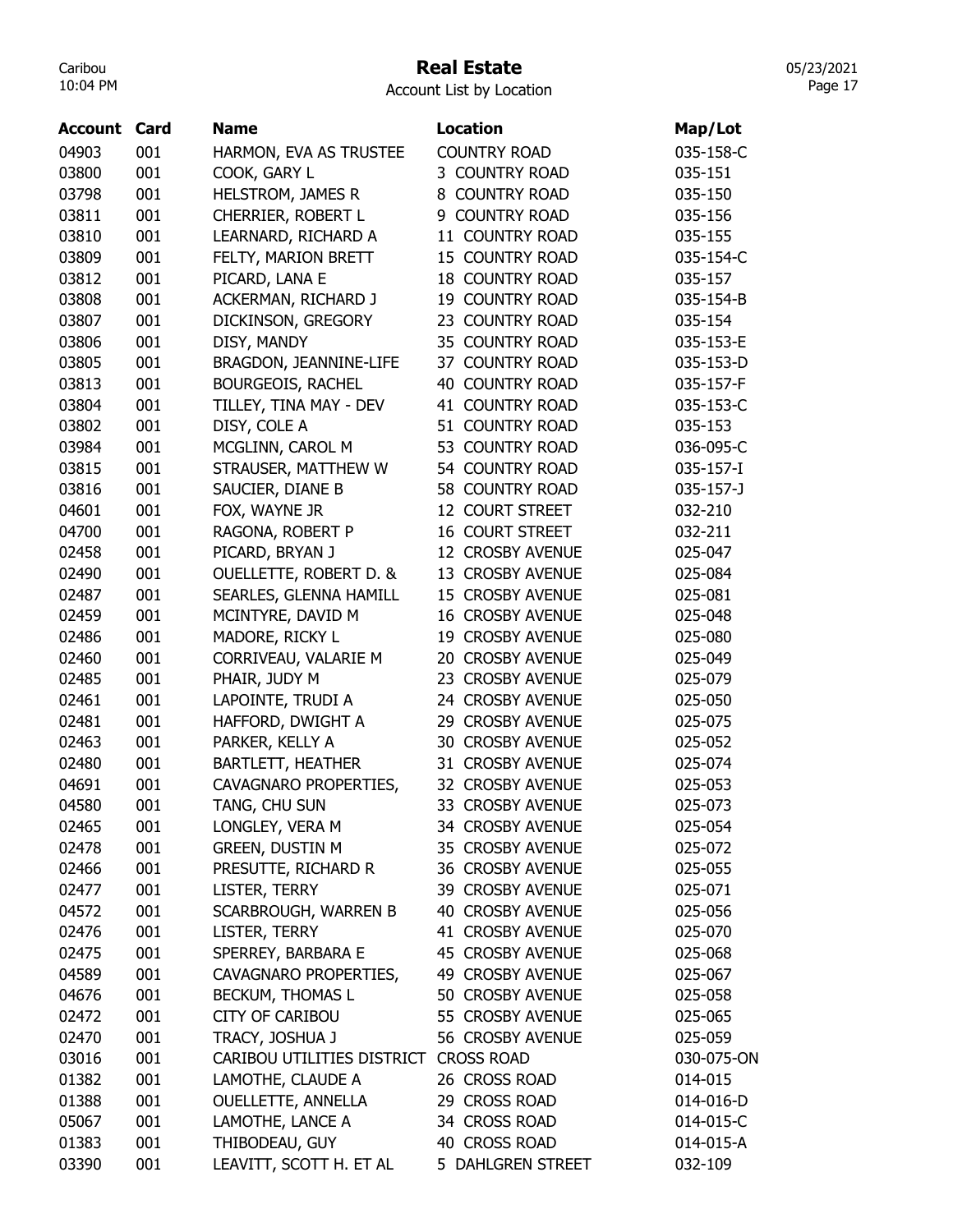# Real Estate

Account List by Location

| Account | Card | <b>Name</b>                   | <b>Location</b>           | Map/Lot   |
|---------|------|-------------------------------|---------------------------|-----------|
| 03330   | 001  |                               | <b>6 DAHLGREN STREET</b>  | 032-047   |
| 03389   | 001  | MALM, TIMOTHY E               | 7 DAHLGREN STREET         |           |
|         |      | CORRIVEAU, TAMMY J            |                           | 032-108   |
| 03385   | 001  | PAGE, GAHAGAN, WEAVER,        | 11 DAHLGREN STREET        | 032-104-A |
| 03391   | 001  | DOODY, MATTHEW J              | 12 DAHLGREN STREET        | 032-110   |
| 04507   | 001  | RUEST, GERALD L               | 15 DAHLGREN STREET        | 032-104   |
| 03392   | 001  | RICHARDSON, BRUCE S           | <b>16 DAHLGREN STREET</b> | 032-111   |
| 03393   | 001  | MCINTYRE, DAVID M             | <b>18 DAHLGREN STREET</b> | 032-112   |
| 03383   | 001  | THIBODEAU, NORMAN             | 19 DAHLGREN STREET        | 032-103   |
| 03382   | 001  | BELANGER, JESSE G             | 21 DAHLGREN STREET        | 032-102   |
| 03394   | 001  | ESPLING, ELDON                | 24 DAHLGREN STREET        | 032-113   |
| 03395   | 001  | MILLS, CHRISTOPHER D          | 26 DAHLGREN STREET        | 032-114   |
| 03381   | 001  | ADAMS, RITA A - DEV           | 27 DAHLGREN STREET        | 032-100   |
| 03396   | 001  | DEFELICE, KELSIE              | 28 DAHLGREN STREET        | 032-115   |
| 03380   | 001  | <b>COLLINS, NORMAN E</b>      | 31 DAHLGREN STREET        | 032-099   |
| 03397   | 001  | RIDEOUT, PATSY L              | 32 DAHLGREN STREET        | 032-116   |
| 03379   | 001  | <b>BOUCHER, KIMBERLY</b>      | 37 DAHLGREN STREET        | 032-097   |
| 03378   | 001  | <b>JACKSON, ZACHARY</b>       | 47 DAHLGREN STREET        | 032-094   |
| 04418   | 001  | BRIGMAN, BRUCE A              | 4 DONIE STREET            | 042-040   |
| 04417   | 001  | PAGE, FREDERICK G. H. JR.     | 7 DONIE STREET            | 042-039   |
| 04419   | 001  | <b>GODIN, ADRIEN J</b>        | 11 DONIE STREET           | 042-041   |
| 04602   | 001  | CLARK, HEIDI                  | 54B DONIE STREET          | 042-050-B |
| 04426   | 001  | <b>OUELLETTE ENTERPRISES,</b> | 54 DONIE STREET           | 042-050-A |
| 04425   | 001  | TODD, TIMOTHY R               | 54 DONIE STREET           | 042-050   |
| 03829   | 001  | COLLINS, PATRICIA M           | 4 DORCAS AVENUE           | 035-165   |
| 03830   | 001  | DAMBOISE, DUSTIN L            | 10 DORCAS AVENUE          | 035-166   |
| 03831   | 001  | HATCH, RICHARD C              | <b>16 DORCAS AVENUE</b>   | 035-167   |
| 03832   | 001  | STEVENS, ROBERT C JR          | <b>18 DORCAS AVENUE</b>   | 035-168   |
| 02394   | 001  | DESCHESNE, ROBERT             | 3 DORILDA CIRCLE          | 024-054   |
| 02384   | 001  | MARQUIS, GARY P               | 4 DORILDA CIRCLE          | 024-044   |
| 02393   | 001  | PLOURDE, DARRELL G            | 5 DORILDA CIRCLE          | 024-053   |
| 02385   | 001  | BELANGER, FRANCIS J           | 6 DORILDA CIRCLE          | 024-045   |
| 02392   | 001  | GAGE, CHESTER G               | 9 DORILDA CIRCLE          | 024-052   |
| 02386   | 001  | SIROIS, VIOLA C. - LIFE       | 10 DORILDA CIRCLE         | 024-046   |
| 02391   | 001  | SHELDON, RICHARD E. &         | 11 DORILDA CIRCLE         | 024-051   |
| 02387   | 001  | PLOURDE, TYLER J              | 12 DORILDA CIRCLE         | 024-047   |
| 02390   | 001  | DURRELL, LEE R                | 13 DORILDA CIRCLE         | 024-050   |
| 02388   | 001  | DOODY, AARON L                | 14 DORILDA CIRCLE         | 024-048   |
| 02389   | 001  | FOURNIER, TONI                | 15 DORILDA CIRCLE         | 024-049   |
| 00290   | 001  | <b>CITY OF CARIBOU</b>        | DOW SIDING ROAD           | 005-015   |
| 00292   | 001  | LISTER KNOWLTON V.F.W.        | DOW SIDING ROAD           |           |
|         |      |                               |                           | 005-019   |
| 04748   | 001  | CMJ RAILROAD, LLC.            | DOW SIDING ROAD           | 005-014   |
| 00288   | 001  | MEYER, SIMON                  | DOW SIDING ROAD           | 005-014-A |
| 00289   | 001  | MEYER, SIMON                  | DOW SIDING ROAD           | 005-014-B |
| 05135   | 001  | FLAT GROUND ROAD LLC          | DOW SIDING ROAD           | 005-012   |
| 04509   | 001  | <b>COUNTY AG AND TURF</b>     | 7 DOW SIDING ROAD         | 005-011-F |
| 00285   | 001  | DROST, MARION                 | 21 DOW SIDING ROAD        | 005-013   |
| 00286   | 001  | MICHAUD, ANITA G.             | 25 DOW SIDING ROAD        | 005-013-A |
| 00280   | 001  | HEWITT, FLOYD E. - LIFE       | 33 DOW SIDING ROAD        | 005-011-B |
| 00283   | 001  | MORIN, JOHN - LIFE ESTATE     | 39 DOW SIDING ROAD        | 005-011-G |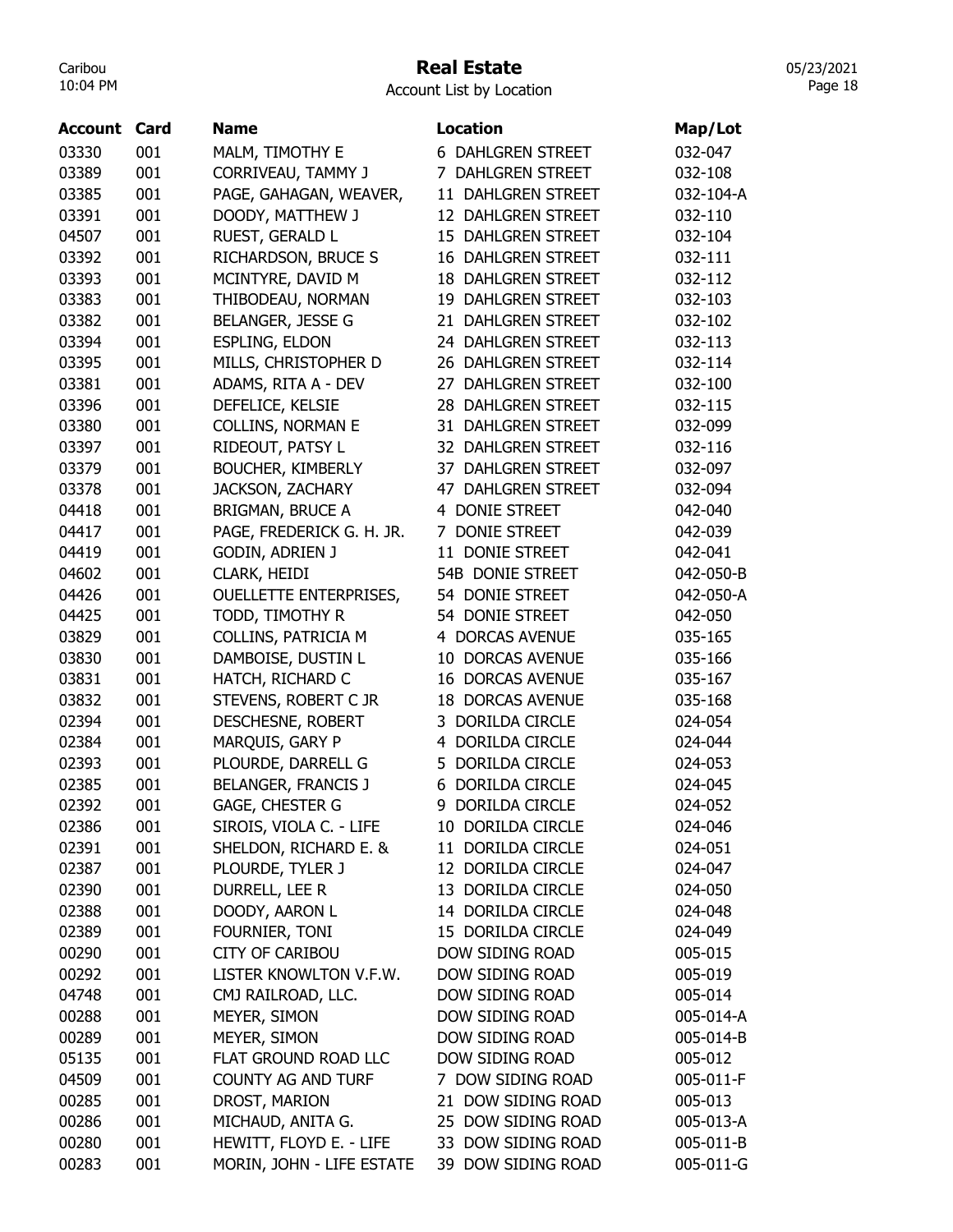### Real Estate

Account List by Location

| <b>Account Card</b> |     | Name                                                 | <b>Location</b>     | Map/Lot   |
|---------------------|-----|------------------------------------------------------|---------------------|-----------|
| 00284               | 001 | <b>AROOSTOOK RENEWABLES</b>                          | 46 DOW SIDING ROAD  | 005-012-F |
| 00282               | 001 | THIBODEAU, JOSIE MAE                                 | 75 DOW SIDING ROAD  | 005-011-E |
| 00279               | 001 |                                                      | 97 DOW SIDING ROAD  | 005-011-A |
|                     | 001 | FISHER, DWAYNE (SR) &                                | 100 DOW SIDING ROAD |           |
| 00291               | 001 | ELLIS, GENE                                          |                     | 005-017   |
| 00281               |     | ELLIS, GENE R                                        | 111 DOW SIDING ROAD | 005-011-C |
| 04768               | 001 | UNITED STATES OF AMERICA<br>UNITED STATES OF AMERICA | DOYLE ROAD          | 002-039-D |
| 04948               | 001 |                                                      | <b>DOYLE ROAD</b>   | 002-039-N |
| 04936               | 001 | AROOSTOOK BAND OF                                    | <b>DOYLE ROAD</b>   | 002-047-E |
| 00012               | 001 | RICHARDS, DOLORES M                                  | <b>DOYLE ROAD</b>   | 001-007   |
| 00095               | 001 | MICHAUD, KIM R                                       | 14 DOYLE ROAD       | 002-047-B |
| 04767               | 001 | UNITED STATES OF AMERICA                             | 28 DOYLE ROAD       | 002-039-E |
| 04766               | 001 | UNITED STATES OF AMERICA                             | 32 DOYLE ROAD       | 002-039-F |
| 04765               | 001 | UNITED STATES OF AMERICA                             | 42 DOYLE ROAD       | 002-039-G |
| 04764               | 001 | UNITED STATES OF AMERICA                             | 48 DOYLE ROAD       | 002-039-H |
| 04763               | 001 | UNITED STATES OF AMERICA                             | 54 DOYLE ROAD       | 002-039-J |
| 04762               | 001 | UNITED STATES OF AMERICA                             | 58 DOYLE ROAD       | 002-039-K |
| 04761               | 001 | UNITED STATES OF AMERICA                             | 70 DOYLE ROAD       | 002-039-L |
| 04760               | 001 | UNITED STATES OF AMERICA                             | 78 DOYLE ROAD       | 002-039-M |
| 04511               | 001 | UNITED STATES OF AMERICA                             | 214 DOYLE ROAD      | 001-008   |
| 04550               | 001 | CONNER, DAVID L                                      | 289 DOYLE ROAD      | 001-009-A |
| 00013               | 001 | CAVAGNARO, JAMES F                                   | 302 DOYLE ROAD      | 001-007-A |
| 00142               | 001 | <b>GAGNON, STEVE A</b>                               | 31 E. GREEN RIDGE   | 003-019   |
| 00140               | 001 | KNOWLTON, THELMA M - DEC                             | 151 E. GREEN RIDGE  | 003-018-A |
| 00143               | 001 | CANXUS BROADCASTING                                  | 152 E. GREEN RIDGE  | 003-020   |
| 00141               | 001 | <b>CANXUS BROADCASTING</b>                           | 154 E. GREEN RIDGE  | 003-018-B |
| 00114               | 001 | HALEY FAMILY FARM, INC.                              | E. PRESQUE ISLE     | 003-005   |
| 00112               | 001 | MCGLINN, ANDREW                                      | E. PRESQUE ISLE     | 003-003   |
| 00053               | 001 | GILMAN, HENRY W                                      | E. PRESQUE ISLE     | 002-013   |
| 05098               | 001 | THIBODEAU, JEFFREY                                   | E. PRESQUE ISLE     | 008-061-B |
|                     |     |                                                      |                     |           |
| 00685               | 001 | AYER, THOMAS E                                       | E. PRESQUE ISLE     | 008-058-D |
| 05078               | 001 | CAMPBELL, PETER J                                    | E. PRESQUE ISLE     | 005-034-A |
| 00349               | 001 | <b>BLACKSTONE, KYLE</b>                              | E. PRESQUE ISLE     | 005-063-A |
| 02721               | 001 | THERIAULT, CRAIG                                     | E. PRESQUE ISLE     | 027-081   |
| 02722               | 001 | THERIAULT, CRAIG                                     | E. PRESQUE ISLE     | 027-082   |
| 02723               | 001 | THERIAULT, CRAIG                                     | E. PRESQUE ISLE     | 027-083   |
| 00691               | 001 | THIBODEAU, JEFFREY                                   | E. PRESQUE ISLE     | 008-062   |
| 00700               | 001 | SKONIECZNY, STEPHEN                                  | E. PRESQUE ISLE     | 008-066-B |
| 05058               | 001 | SKONIECZNY, STEPHEN                                  | E. PRESQUE ISLE     | 008-066-E |
| 00711               | 001 | MERLIN ONE, LLC                                      | E. PRESQUE ISLE     | 008-071   |
| 00673               | 001 | <b>BLACKSTONE, ORMAN K</b>                           | E. PRESQUE ISLE     | 008-055-C |
| 04953               | 001 | <b>BLACKSTONE, ORMAN K</b>                           | E. PRESQUE ISLE     | 008-057-E |
| 00319               | 001 | <b>BLACKSTONE, ORMAN K</b>                           | E. PRESQUE ISLE     | 005-037   |
| 00322               | 001 | <b>BLACKSTONE, ORMAN K</b>                           | E. PRESQUE ISLE     | 005-038   |
| 00318               | 001 | CHANDLER-CAMPBELL,                                   | E. PRESQUE ISLE     | 005-035   |
| 00336               | 001 | CANADIAN PACIFIC LIMITED                             | E. PRESQUE ISLE     | 005-055   |
| 00353               | 001 | CORRIVEAU, RENAUD J                                  | E. PRESQUE ISLE     | 005-067   |
| 00373               | 001 | WONGCHAOWART,                                        | E. PRESQUE ISLE     | 005-080   |
| 00674               | 001 | THOMAS, LEONARD                                      | E. PRESQUE ISLE     | 008-056   |
| 00693               | 001 | BERHALTER, JOSEPH P                                  | E. PRESQUE ISLE     | 008-064   |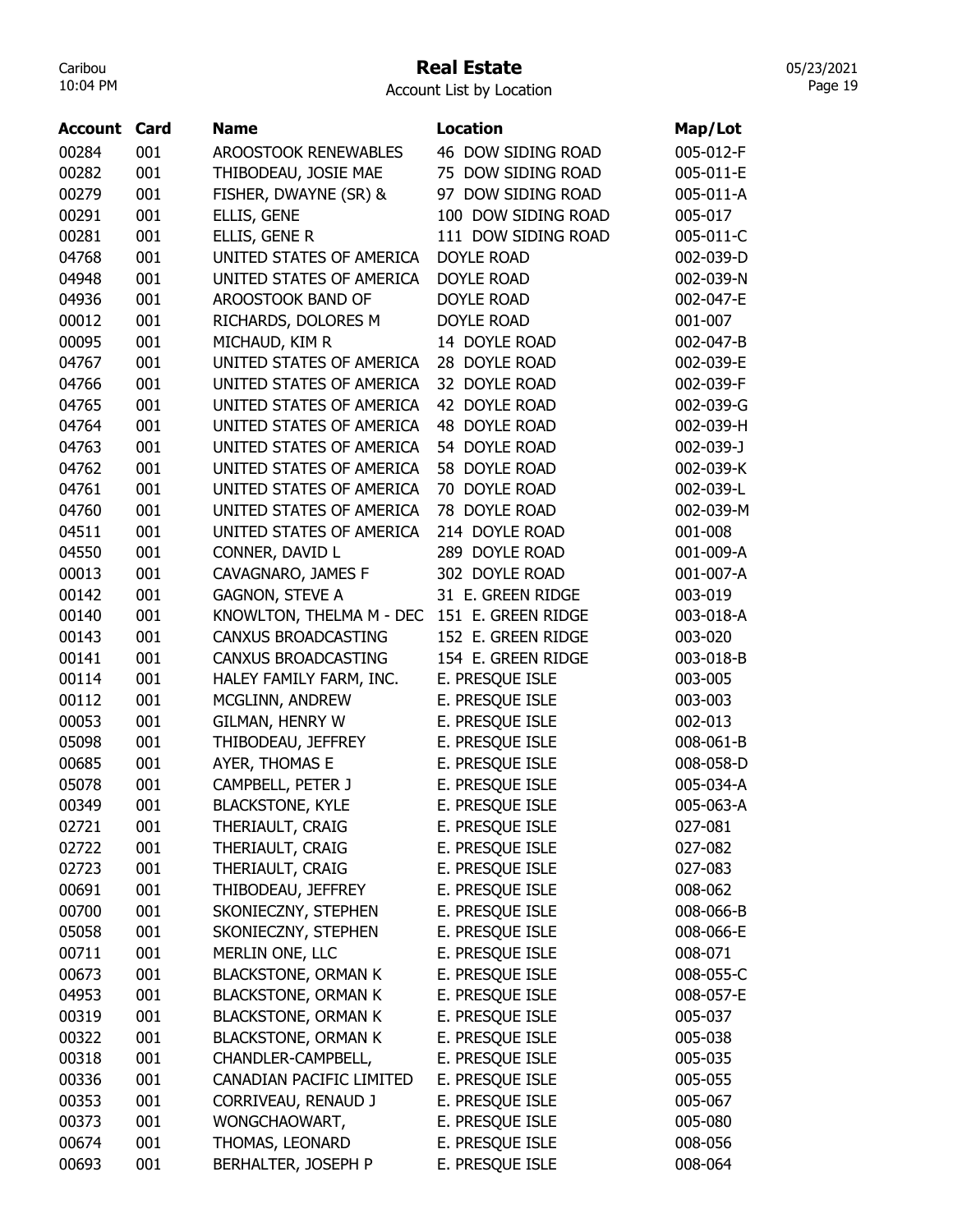# Real Estate

Account List by Location

| <b>Account Card</b> |     | <b>Name</b>                   | Location            | Map/Lot   |
|---------------------|-----|-------------------------------|---------------------|-----------|
| 00696               | 001 | BERHALTER, JOSEPH P           | E. PRESQUE ISLE     | 008-065   |
| 05044               | 001 | <b>BLACKSTONE, MURRAY D</b>   | E. PRESQUE ISLE     | 008-069-A |
| 00365               | 001 | BLACKSTONE, ORMAN K.          | E. PRESQUE ISLE     | 005-071-B |
| 00332               | 001 | CAMPBELL, PETER J.            | E. PRESQUE ISLE     | 005-050   |
| 00334               | 001 | CAMPBELL, PETER J.            | E. PRESQUE ISLE     | 005-051   |
| 00049               | 001 | STAPLES, PHILIP               | E. PRESQUE ISLE     | 002-006   |
| 00050               | 001 | STAPLES, PHILIP               | E. PRESQUE ISLE     | 002-007   |
| 00051               | 001 | STAPLES, PHILIP               | E. PRESQUE ISLE     | 002-009   |
| 04583               | 001 | STAPLES, PHILIP               | E. PRESQUE ISLE     | 002-005   |
| 00044               | 001 | KIEFFER, ROBERT J             | E. PRESQUE ISLE     | 002-001   |
| 04924               | 001 | MCGLINN, ANDREW T             | E. PRESQUE ISLE     | 002-011   |
| 02720               | 001 | PENDERGAST, MICHAEL S         | 4 E. PRESQUE ISLE   | 027-080   |
| 02730               | 001 | MCCUBREY, DUANE G             | 7 E. PRESQUE ISLE   | 027-093-A |
| 02729               | 001 | MCCUBREY, DUANE G             | 19 E. PRESQUE ISLE  | 027-093   |
| 02724               | 001 | THERIAULT, CRAIG              | 22 E. PRESQUE ISLE  | 027-084   |
| 02728               | 001 | SCHEIBLER, JONATHAN L         | 39 E. PRESQUE ISLE  | 027-092   |
| 02725               | 001 | LACHANCE, SAMUEL J JR         | 40 E. PRESQUE ISLE  | 027-089   |
| 02727               | 001 | <b>WARNER, DALE T</b>         | 41 E. PRESQUE ISLE  | 027-091   |
| 02726               | 001 | DEVEAU, PHILIP D              | 45 E. PRESQUE ISLE  | 027-090   |
| 05107               | 001 | <b>EMERA MAINE</b>            | 48 E. PRESQUE ISLE  | 008-033-D |
| 00710               | 001 | <b>EMERA MAINE</b>            | 53 E. PRESQUE ISLE  | 008-070   |
| 00703               | 001 | <b>OUELLETTE, TERRI L</b>     | 58 E. PRESQUE ISLE  | 008-067-B |
| 00709               | 001 | C.P. STORAGE INC              | 59 E. PRESQUE ISLE  | 008-069   |
| 00708               | 001 | CHAMBERS, HOLLIS F. JR        | 68 E. PRESQUE ISLE  | 008-068   |
| 00712               | 001 | SKONIECZNY, STEPHEN M         | 78 E. PRESQUE ISLE  | 008-072   |
| 00704               | 001 | CORRIVEAU, RENO               | 116 E. PRESQUE ISLE | 008-067-C |
| 00705               | 001 | <b>BLACKSTONE, MURRAY DAN</b> | 120 E. PRESQUE ISLE | 008-067-D |
| 00701               | 001 | <b>BLACKSTONE, MURRAY DAN</b> | 120 E. PRESQUE ISLE | 008-067   |
| 00698               | 001 | LANDEEN, SHAWN L              | 135 E. PRESQUE ISLE | 008-066   |
| 00707               | 001 | <b>GALLAGHER, JANIS S</b>     | 136 E. PRESQUE ISLE | 008-067-F |
| 05039               | 001 | LIBBY, MICHAEL PAUL           | 149 E. PRESQUE ISLE | 008-066-D |
| 00702               | 001 | BEAULIEU, NATALIE M           | 180 E. PRESQUE ISLE | 008-067-A |
| 04880               | 001 | SKONIECZNY, STEPHEN           | 183 E. PRESQUE ISLE | 008-066-C |
| 00699               | 001 | ADAMS, WENDY                  | 195 E. PRESQUE ISLE | 008-066-A |
| 00695               | 001 | COWETT, NANCY HAMLIN          | 214 E. PRESQUE ISLE | 008-064-B |
| 00694               | 001 | HAMLIN, ALTHEA H              | 220 E. PRESQUE ISLE | 008-064-A |
| 00697               | 001 | HOLABIRD, MATHEW              | 243 E. PRESQUE ISLE | 008-065-A |
| 00692               | 001 | THIBODEAU, WILLIAM A., JR.    | 250 E. PRESQUE ISLE | 008-063   |
| 00689               | 001 | THIBODEAU, JEFFREY            | 260 E. PRESQUE ISLE | 008-061   |
| 00690               | 001 | MICHAUD, ANDREW J             | 276 E. PRESQUE ISLE | 008-061-A |
| 00688               | 001 | BYRAM, STEPHEN A              | 283 E. PRESQUE ISLE | 008-060   |
| 00687               | 001 | AYER, THOMAS E                | 287 E. PRESQUE ISLE | 008-059   |
| 00676               | 001 | AYER, THOMAS E                | 290 E. PRESQUE ISLE | 008-057   |
| 00684               | 001 | BYRAM, STEPHEN A              | 311 E. PRESQUE ISLE | 008-058-C |
| 00680               | 001 | SHAW, JEREMY G                | 314 E. PRESQUE ISLE | 008-057-D |
| 00681               | 001 | CORRIVEAU, RENAUD J           | 317 E. PRESQUE ISLE | 008-058   |
| 00679               | 001 | ENGLUND, SCOTT W              | 328 E. PRESQUE ISLE | 008-057-C |
| 00686               | 001 | ENGLUND, SCOTT W              | 333 E. PRESQUE ISLE | 008-058-E |
| 00683               | 001 | HARRIS, MICHAEL D             | 341 E. PRESQUE ISLE | 008-058-B |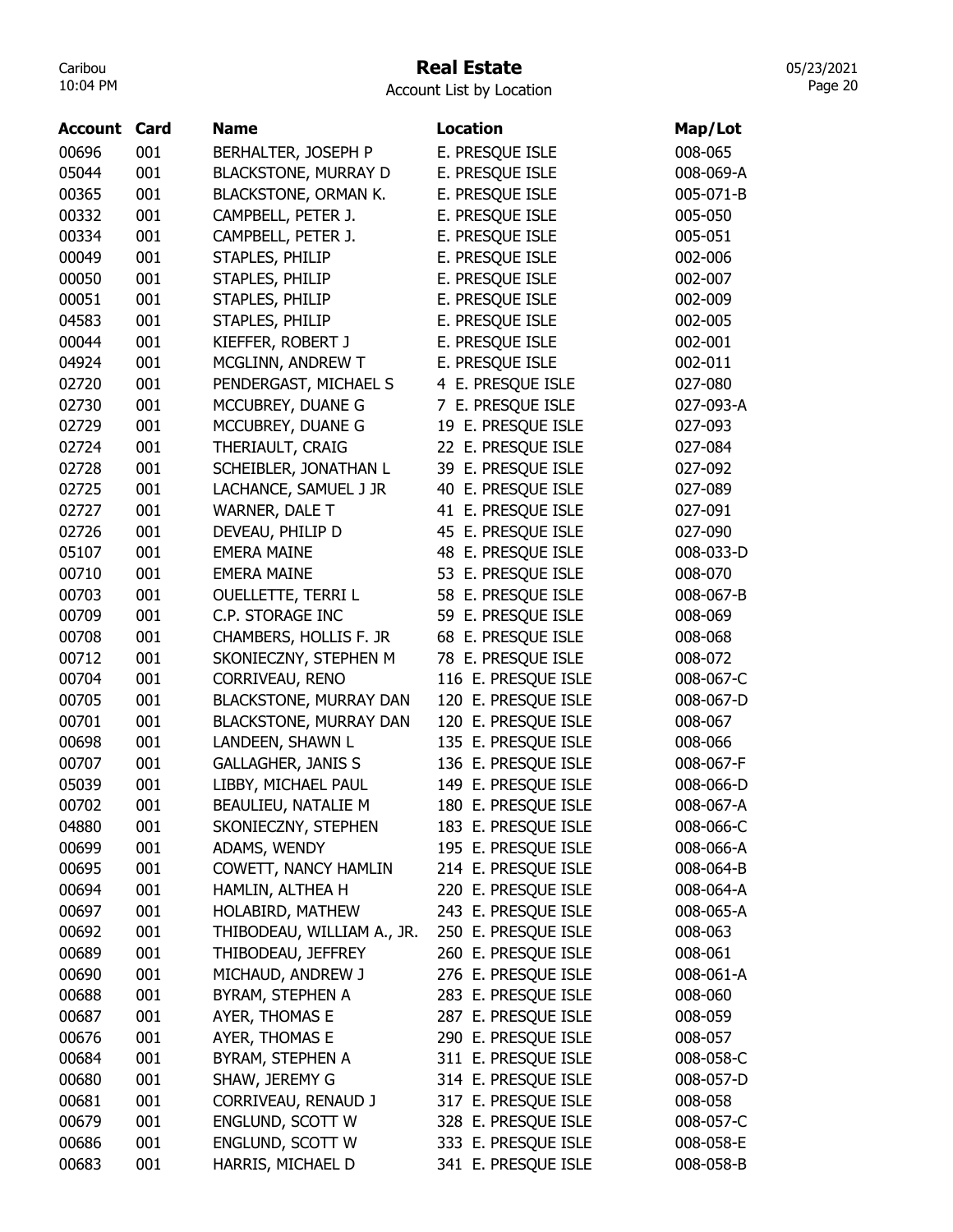# Real Estate

Account List by Location

| Account | Card | <b>Name</b>                | <b>Location</b>     | Map/Lot   |
|---------|------|----------------------------|---------------------|-----------|
| 00678   | 001  | SCHOEL, MAVIS W. - DEV     | 342 E. PRESQUE ISLE | 008-057-B |
| 04643   | 001  | <b>GRAHAM, DUSTIN R</b>    | 350 E. PRESQUE ISLE | 008-057-A |
| 00682   | 001  | <b>BABIN, ROLAND J</b>     | 353 E. PRESQUE ISLE | 008-058-A |
| 00671   | 001  | O.D.D., INC.               | 364 E. PRESQUE ISLE | 008-055-A |
| 00670   | 001  | CHRISTIE, SHARON R. AND    | 374 E. PRESQUE ISLE | 008-055   |
| 00672   | 001  | SUTHERLAND, JEAN           | 394 E. PRESQUE ISLE | 008-055-B |
| 00675   | 001  | CONROY, DANNY A            | 415 E. PRESQUE ISLE | 008-056-A |
| 00317   | 001  | CHANDLER-CAMPBELL,         | 438 E. PRESQUE ISLE | 005-034   |
| 00321   | 001  | CHRISTIE, JOHN W           | 466 E. PRESQUE ISLE | 005-037-B |
| 00320   | 001  | <b>KEATON, DAVID W</b>     | 472 E. PRESQUE ISLE | 005-037-A |
| 00323   | 001  | MARTIN, TAMMY              | 477 E. PRESQUE ISLE | 005-041   |
| 00324   | 001  | CORRIVEAU, BRYANT L        | 484 E. PRESQUE ISLE | 005-043   |
| 00325   | 001  | DOODY, PHILIP D            | 487 E. PRESQUE ISLE | 005-044   |
| 00326   | 001  | WILLIAMS, HUBERT           | 488 E. PRESQUE ISLE | 005-045   |
| 00329   | 001  | WILLIAMS, HUBERT           | 495 E. PRESQUE ISLE | 005-046   |
| 00328   | 001  | <b>GAHAGAN, LAWRENCE T</b> | 504 E. PRESQUE ISLE | 005-045-B |
| 00330   | 001  | BOURGOINE, DANIEL          | 512 E. PRESQUE ISLE | 005-048   |
| 00331   | 001  | MORROW, JACQUELYNE         | 516 E. PRESQUE ISLE | 005-049   |
| 00327   | 001  | PERREAULT, TERRY           | 524 E. PRESQUE ISLE | 005-045-A |
| 00333   | 001  | MARQUIS, PAUL T            | 552 E. PRESQUE ISLE | 005-050-A |
| 05100   | 001  | PENNEY, GILBERT W          | 595 E. PRESQUE ISLE | 005-056-A |
| 00337   | 001  | CLARK, DANIELLE RAE        | 601 E. PRESQUE ISLE | 005-056   |
|         |      |                            |                     |           |
| 00354   | 001  | LISTER, ALLYN L            | 625 E. PRESQUE ISLE | 005-067-A |
| 00370   | 001  | ZAGRANIS, JANE S           | 633 E. PRESQUE ISLE | 005-077   |
| 00371   | 001  | CYR, JOSHUA D              | 639 E. PRESQUE ISLE | 005-078   |
| 00372   | 001  | SPERREY, JOSEPH L          | 647 E. PRESQUE ISLE | 005-079   |
| 00358   | 001  | HARRISON, WILLIAM C        | 659 E. PRESQUE ISLE | 005-069   |
| 00361   | 001  | PELKEY, RICHARD W          | 679 E. PRESQUE ISLE | 005-070-D |
| 00362   | 001  | CARON, CHARLES C           | 689 E. PRESQUE ISLE | 005-070-E |
| 00374   | 001  | DIONNE, PHILIP J           | 713 E. PRESQUE ISLE | 005-081   |
| 00363   | 001  | TILL, MATTHEW L            | 718 E. PRESQUE ISLE | 005-071   |
| 00375   | 001  | HALE, JEREMY               | 721 E. PRESQUE ISLE | 005-082   |
| 00364   | 001  | <b>BOUCHARD, JEFFERY D</b> | 730 E. PRESQUE ISLE | 005-071-A |
| 00376   | 001  | TILLEY, JAMES M            | 731 E. PRESQUE ISLE | 005-083   |
| 00377   | 001  | OLMSTEAD, CHERYL           | 741 E. PRESQUE ISLE | 005-085   |
| 00378   | 001  | MERRILL, DEBRA J           | 759 E. PRESQUE ISLE | 005-086   |
| 00379   | 001  | SUSEE, TERRY D             | 773 E. PRESQUE ISLE | 005-088   |
| 00348   | 001  | SUSEE, TERRY D             | 774 E. PRESQUE ISLE | 005-063   |
| 00380   | 001  | SOLMAN, RICHARD D          | 789 E. PRESQUE ISLE | 005-090   |
| 00368   | 001  | SEAMAN, YVETTE             | 800 E. PRESQUE ISLE | 005-075   |
| 00381   | 001  | LAFLASH, DANIEL S          | 807 E. PRESQUE ISLE | 005-091   |
| 00367   | 001  | STAPLES, SHANNON D         | 842 E. PRESQUE ISLE | 005-074   |
| 04837   | 001  | LISTER, JASON              | 880 E. PRESQUE ISLE | 006-001-A |
| 00126   | 001  | MCCUBREY, BELINDA J.       | 928 E. PRESQUE ISLE | 003-008   |
| 00125   | 001  | DOODY, GAYLEN L            | 946 E. PRESQUE ISLE | 003-007-A |
| 00046   | 001  | FIELDS, BRIAN R            | 961 E. PRESQUE ISLE | 002-003-A |
| 00047   | 001  | GILMAN, RANDY C            | 985 E. PRESQUE ISLE | 002-003-B |
| 04652   | 001  | SMITH, CARL B              | 993 E. PRESQUE ISLE | 002-003   |
| 05090   | 001  | SMITH, CARL B              | 999 E. PRESQUE ISLE | 002-003-C |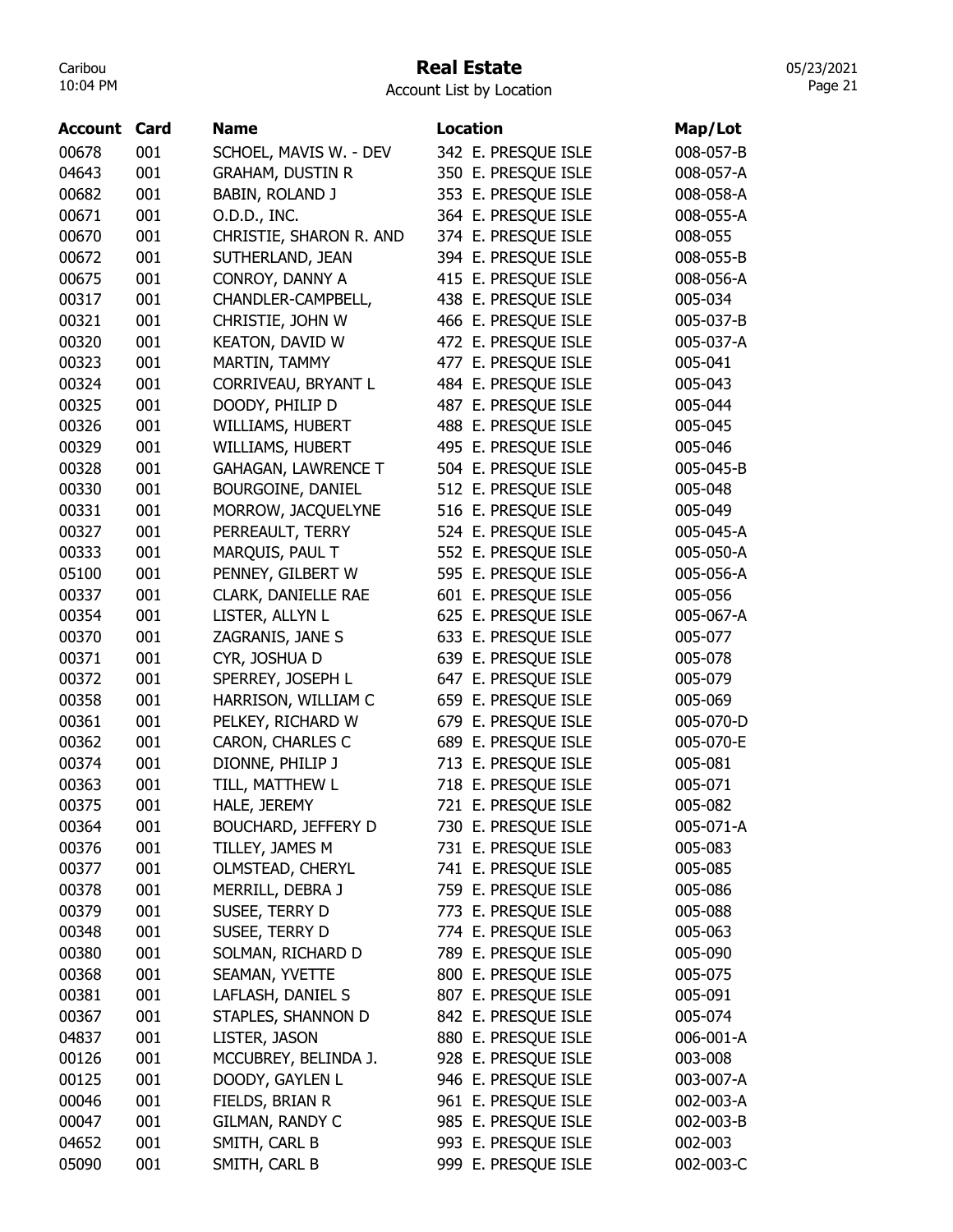# Real Estate

Account List by Location

| <b>Account</b> | Card | <b>Name</b>                    | <b>Location</b>         | Map/Lot   |
|----------------|------|--------------------------------|-------------------------|-----------|
| 00123          | 001  | O'LEARY, DENNIS JR             | 1038 E. PRESQUE ISLE    | 003-006-H |
| 00117          | 001  | MIRANDA, VICTOR M              | 1044 E. PRESQUE ISLE    | 003-006-A |
| 00160          | 001  | SOLOMITA, ROBERT J             | 1060 E. PRESQUE ISLE    | 003-034   |
| 00115          | 001  | BRYCE, JENNIFER H.             | 1076 E. PRESQUE ISLE    | 003-005-A |
| 00113          | 001  | HALEY FAMILY FARM, INC.        | 1122 E. PRESQUE ISLE    | 003-004   |
| 00052          | 001  | WAUGH, DEBRA A                 | 1177 E. PRESQUE ISLE    | 002-011-A |
| 00109          | 001  | SAVOY, CHARLENE L              | 1210 E. PRESQUE ISLE    | 003-001   |
| 05119          | 001  | <b>BLACKSTONE, BREEN</b>       | EAST PRESQUE ISLE ROAD  | 003-008-A |
| 05112          | 001  | SKONIECZNY, STEPHEN M          | EAST PRESQUE ISLE ROAD  | 008-067-G |
| 03981          | 001  | COLLINS, S.W. COMPANY,         | <b>ELIZABETH AVENUE</b> | 036-095   |
| 03974          | 001  | FORBES, J. KENT                | ELIZABETH AVENUE        | 036-094-A |
| 03888          | 001  | WENTWORTH, STEPHEN R           | 4 ELIZABETH AVENUE      | 036-009   |
| 03885          | 001  | ANDREWS, LORRAINE J            | 7 ELIZABETH AVENUE      | 036-007   |
| 03884          | 001  | FINLAY, BARBARA                | 9 ELIZABETH AVENUE      | 036-006   |
| 03889          | 001  | HOLABIRD, MATHEW D.            | 10 ELIZABETH AVENUE     | 036-010   |
| 03883          | 001  | KNOX, GLORIA E                 | 13 ELIZABETH AVENUE     | 036-005   |
| 03890          | 001  | THOMPSON, GAIL M. - LIFE       | 14 ELIZABETH AVENUE     | 036-011   |
| 03882          | 001  | CYR, DAVID M                   | 15 ELIZABETH AVENUE     | 036-004   |
| 03891          | 001  | DICKINSON, DIANE D             | 18 ELIZABETH AVENUE     | 036-012   |
| 04665          | 001  | MCDOUGAL, GEORGE D             | 19 ELIZABETH AVENUE     | 036-003   |
| 03892          | 001  | DOODY, CARRIE JEAN             | 20 ELIZABETH AVENUE     | 036-013   |
| 03880          | 001  | <b>BAIR, TIMOTHY T</b>         | 21 ELIZABETH AVENUE     | 036-002   |
| 03893          | 001  | <b>GREEN, PENNY LOU</b>        | 22 ELIZABETH AVENUE     | 036-014   |
| 03879          | 001  | PLOURDE, LARRY J               | 25 ELIZABETH AVENUE     | 036-001   |
| 03894          | 001  | SOUTHER, BARBARA               | 26 ELIZABETH AVENUE     | 036-015   |
| 03972          | 001  | SOUCIER, BONNIE G              | 36 ELIZABETH AVENUE     | 036-093-A |
| 03985          | 001  | HANSEN, BRAD L.                | 44 ELIZABETH AVENUE     | 036-096   |
| 04960          | 001  | PLOURDE, MURRAY AARON          | ELM & RAILROAD STREETS  | 030-162-B |
| 03023          | 001  | WILLEY, RICKY L                | 1 ELM STREET            | 030-094   |
| 03022          | 001  | THERIAULT, NORMAN L            | 3 ELM STREET            | 030-093   |
| 03021          | 001  | THERIAULT, NORMAN L            | 5 ELM STREET            | 030-092   |
| 03071          | 001  | CALVE, ADAM J                  | 6 ELM STREET            | 030-150   |
| 03080          | 001  | <b>BJJ POWERS ENTERPRISES,</b> | 20 ELM STREET           | 030-162-A |
| 04221          | 001  | BURLEIGH, REGINALD E. -        | ELMWOOD AVENUE          | 039-163   |
| 03681          | 001  | JONES, TIMOTHY L               | 3 ELMWOOD AVENUE        | 035-032   |
| 03682          | 001  | WOODS, ROY E                   | 7 ELMWOOD AVENUE        | 035-033   |
| 03684          | 001  | CARSON, DONALD E JR            | 9 ELMWOOD AVENUE        | 035-035   |
| 03702          | 001  | BELL, DAVID V                  | 10 ELMWOOD AVENUE       | 035-054   |
| 03683          | 001  | JONES, DANA G                  | 11 ELMWOOD AVENUE       | 035-034   |
| 03703          | 001  | HOLABIRD, DAVID A              | 12 ELMWOOD AVENUE       | 035-055   |
| 03685          | 001  | MOCKLER, ERIC J                | 13 ELMWOOD AVENUE       | 035-036   |
| 03686          | 001  | <b>CULLINS, TERRY S</b>        | 15 ELMWOOD AVENUE       | 035-037   |
| 03704          | 001  | REIFF, CINDY M                 | 16 ELMWOOD AVENUE       | 035-056   |
| 03687          | 001  | WOODS, ROY E                   | 19 ELMWOOD AVENUE       | 035-038   |
| 03705          | 001  | SMITH, BRANDON                 | 20 ELMWOOD AVENUE       | 035-057   |
| 03688          | 001  | <b>BOUCHER, JAMES</b>          | 23 ELMWOOD AVENUE       | 035-039   |
| 03689          | 001  | WOODS, JANET J                 | 27 ELMWOOD AVENUE       | 035-040   |
| 03690          | 001  | WOODS, ROY E                   | 31 ELMWOOD AVENUE       | 035-041   |
| 03691          | 001  | SIROIS, DONALD J               | 33 ELMWOOD AVENUE       | 035-042   |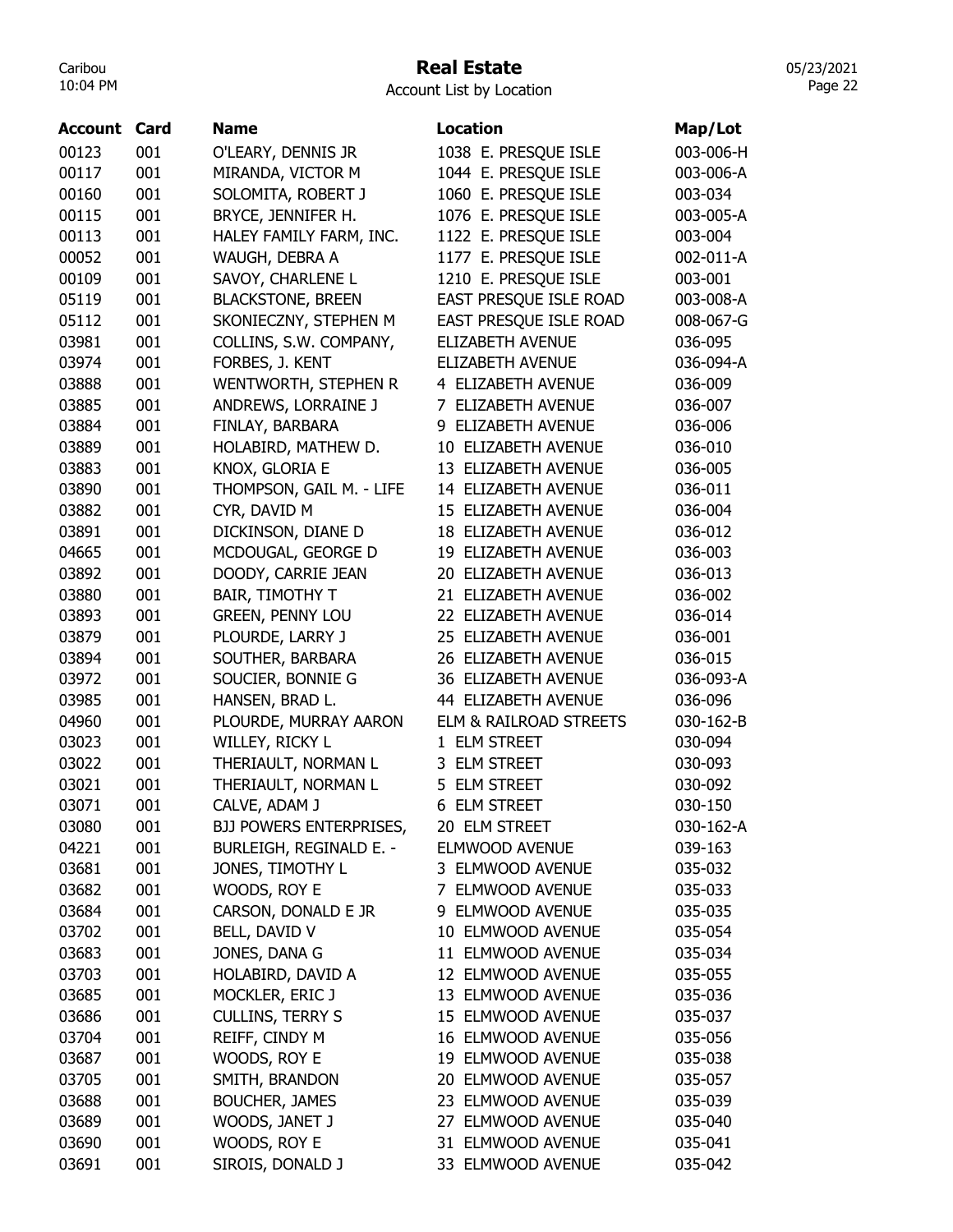## Real Estate

05/23/2021 Page 23

| <b>Account Card</b> |     | <b>Name</b>                                | <b>Location</b>            | Map/Lot   |
|---------------------|-----|--------------------------------------------|----------------------------|-----------|
| 03692               | 001 | RIDEOUT, GREGG A                           | 37 ELMWOOD AVENUE          | 035-043   |
| 03693               | 001 | PELLETIER, MAURICE W AND                   | 39 ELMWOOD AVENUE          | 035-044   |
| 03679               | 001 | WAKEM, KAREN L                             | 40 ELMWOOD AVENUE          | 035-030   |
| 03694               | 001 | FODE, LOUISE E.W.                          | 43 ELMWOOD AVENUE          | 035-045   |
| 03680               | 001 | <b>GAGNON, ERIC</b>                        | 44 ELMWOOD AVENUE          | 035-031   |
| 04244               | 001 | DOBBS, LISA J                              | 55 ELMWOOD AVENUE          | 039-190   |
| 04245               | 001 | WARK, STEPHANIE                            | 56 ELMWOOD AVENUE          | 039-191   |
| 04220               | 001 | BOAZ, CLIFFORD L JR                        | 67 ELMWOOD AVENUE          | 039-161   |
| 02096               | 001 | HERNANDEZ, SANDRA M                        | <b>EMOND ROAD</b>          | 019-009-G |
| 02094               | 001 | SCHMID, PATRICIA A                         | <b>EMOND ROAD</b>          | 019-009-E |
| 02095               | 001 | SCHMID, PATRICIA A                         | <b>EMOND ROAD</b>          | 019-009-F |
| 02099               | 001 | BEAULIEU, MATTHEW W                        | <b>EMOND ROAD</b>          | 019-009-K |
| 02100               | 001 | BEAULIEU, MATTHEW W                        | <b>EMOND ROAD</b>          | 019-009-L |
| 02090               | 001 | FLAGG, TABATHA L                           | <b>EMOND ROAD</b>          | 019-009-A |
| 02091               | 001 | FLAGG, TABATHA L                           | <b>EMOND ROAD</b>          | 019-009-B |
| 02092               | 001 | FLAGG, TABATHA L                           | <b>EMOND ROAD</b>          | 019-009-C |
| 02093               | 001 | FLAGG, TABATHA L                           | <b>EMOND ROAD</b>          | 019-009-D |
| 02087               | 001 | BOUCHARD, MAYNARD L. -                     | 12 EMOND ROAD              | 019-006   |
| 02097               | 001 | <b>KERBER, ROBERT T</b>                    | 102 EMOND ROAD             | 019-009-H |
| 02101               | 001 | MADORE, RYAN                               | 122 EMOND ROAD             | 019-009-M |
| 02102               | 001 | O'NEAL, JOHN J                             | 134 EMOND ROAD             | 019-009-N |
| 02126               | 001 | LARRABEE, JOSEPH C                         | 158 EMOND ROAD             | 019-027   |
| 04874               | 001 | POOLER, TODD M                             | 238 EMOND ROAD             | 019-027-A |
| 02125               | 001 | DEVOE, TOBIE A                             | 256 EMOND ROAD             | 019-026-A |
| 02127               | 001 | BERNARDINI, CHARLES A                      | 280 EMOND ROAD             | 019-028   |
| 02124               | 001 | BEAUPRE, LESTER H                          | 292 EMOND ROAD             | 019-026   |
| 04302               | 001 | <b>GAGNON'S RENTAL</b>                     | 14 EVERGREEN PKWY          | 039-279   |
| 04029               | 001 | COX, GEORGE T                              | 3 FARRELL STREET           | 037-004   |
| 04033               | 001 | SANFACON, ROBERT L                         | 6 FARRELL STREET           | 037-007-B |
| 04687               | 001 | LITTLE, MALISSA M                          | 7 FARRELL STREET           | 037-007-J |
| 04034               | 001 | MICHAUD, PAUL B                            | 12 FARRELL STREET          | 037-007-C |
| 04035               | 001 | <b>BEAULIEU, JANICE</b>                    | 14 FARRELL STREET          | 037-007-D |
| 04037               | 001 | LAVALLE, LARRY L                           | 15 FARRELL STREET          | 037-007-H |
| 04036               | 001 | DICKINSON, AMBER                           | 17 FARRELL STREET          | 037-007-F |
| 04618               | 001 | KNAPP, MICHAEL J                           | 21 FARRELL STREET          | 037-007   |
| 03205               | 001 | RACCHUMI, SOPHIA & DANIEL FENDERSON STREET |                            | 031-154   |
| 03204               | 001 | LAND HO, INC.                              | 17 FENDERSON STREET        | 031-153   |
| 03028               | 001 | JARVIS, JACQUELINE                         | 20 FENDERSON STREET        | 030-096   |
| 03027               | 001 | THERIAULT, JESSE D                         | 27 FENDERSON STREET        | 030-095-C |
| 04557               | 001 | <b>GEHRING, WILLIAM</b>                    | <b>30 FENDERSON STREET</b> | 030-097   |
| 03026               | 001 | ROYALL, INC.                               | 31 FENDERSON STREET        | 030-095-B |
| 03030               | 001 | GEHRING, WILLIAM C                         | 32 FENDERSON STREET        | 030-098   |
| 03025               | 001 | MICHAUD, NICKY L                           | 33 FENDERSON STREET        | 030-095-A |
| 03024               | 001 | FELIX, ROGER A JR                          | 37 FENDERSON STREET        | 030-095   |
| 03031               | 001 | RIDGE RUNNERS REALTY                       | 42 FENDERSON STREET        | 030-099   |
| 02839               | 001 | DISY, EDWARD - DEC                         | <b>FONTAINE DRIVE</b>      | 028-090   |
| 02846               | 001 | DISY, EDWARD - DEC                         | FONTAINE DRIVE             | 028-093   |
| 02861               | 001 | DISY, EDWARD - DEC                         | <b>FONTAINE DRIVE</b>      | 028-105   |
| 02920               | 001 | DISY, EDWARD - DEC                         | FONTAINE DRIVE             | 029-002-B |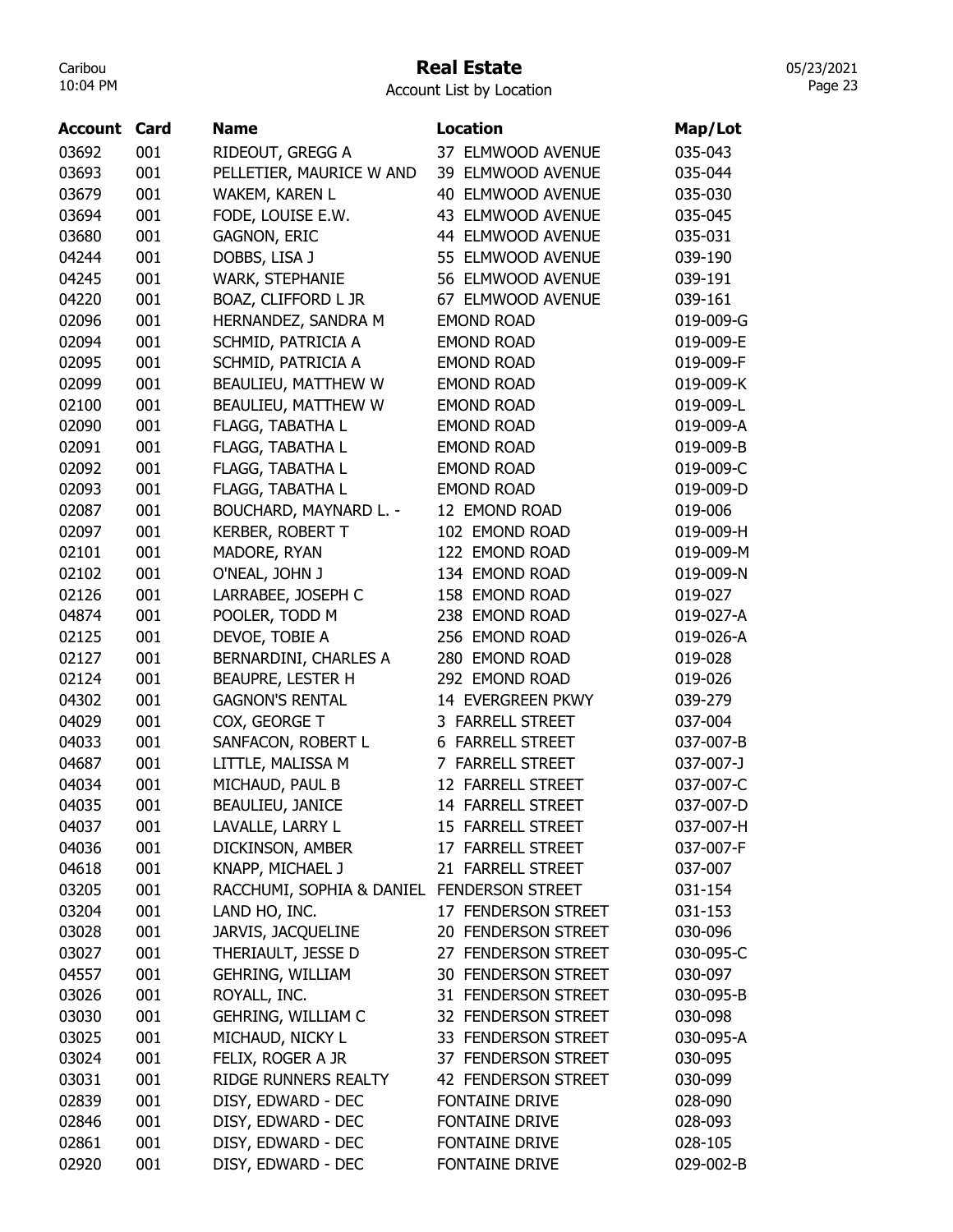# Real Estate

| <b>FONTAINE DRIVE</b><br>02921<br>001<br>DISY, EDWARD - DEC<br>02847<br>001<br><b>FONTAINE DRIVE</b><br>LAGASSE, HEATHER R<br>02848<br>001<br>LAGASSE, HEATHER R<br><b>FONTAINE DRIVE</b><br>001<br><b>CITY OF CARIBOU</b><br><b>FONTAINE DRIVE</b><br>02849<br>02914<br>001<br><b>FONTAINE DRIVE</b><br><b>BISHOP, JOHN A</b><br>029-001<br>001<br><b>FONTAINE DRIVE</b><br>02915<br>BISHOP, JOHN A<br>02916<br>001<br><b>FONTAINE DRIVE</b><br>BISHOP, JOHN A<br>02917<br>001<br><b>BISHOP, JOHN A</b><br><b>FONTAINE DRIVE</b> | 029-002-C<br>028-093-A<br>028-093-B<br>028-093-C<br>029-001-A<br>029-001-B<br>029-001-C<br>029-002-A<br>029-007-A<br>028-092-A |
|-----------------------------------------------------------------------------------------------------------------------------------------------------------------------------------------------------------------------------------------------------------------------------------------------------------------------------------------------------------------------------------------------------------------------------------------------------------------------------------------------------------------------------------|--------------------------------------------------------------------------------------------------------------------------------|
|                                                                                                                                                                                                                                                                                                                                                                                                                                                                                                                                   |                                                                                                                                |
|                                                                                                                                                                                                                                                                                                                                                                                                                                                                                                                                   |                                                                                                                                |
|                                                                                                                                                                                                                                                                                                                                                                                                                                                                                                                                   |                                                                                                                                |
|                                                                                                                                                                                                                                                                                                                                                                                                                                                                                                                                   |                                                                                                                                |
|                                                                                                                                                                                                                                                                                                                                                                                                                                                                                                                                   |                                                                                                                                |
|                                                                                                                                                                                                                                                                                                                                                                                                                                                                                                                                   |                                                                                                                                |
|                                                                                                                                                                                                                                                                                                                                                                                                                                                                                                                                   |                                                                                                                                |
|                                                                                                                                                                                                                                                                                                                                                                                                                                                                                                                                   |                                                                                                                                |
| 02918<br>001<br><b>BISHOP, JOHN A</b><br><b>FONTAINE DRIVE</b><br>029-002                                                                                                                                                                                                                                                                                                                                                                                                                                                         |                                                                                                                                |
| 02919<br>001<br><b>FONTAINE DRIVE</b><br>BISHOP, JOHN A                                                                                                                                                                                                                                                                                                                                                                                                                                                                           |                                                                                                                                |
| 04935<br>001<br><b>FONTAINE DRIVE</b><br><b>BISHOP, JOHN A</b>                                                                                                                                                                                                                                                                                                                                                                                                                                                                    |                                                                                                                                |
| 05070<br>001<br><b>FONTAINE DRIVE</b><br>FORTIN, ROBERT                                                                                                                                                                                                                                                                                                                                                                                                                                                                           |                                                                                                                                |
| 001<br>15 FONTAINE DRIVE<br>04521<br>TARBOX, ROSE M<br>028-106                                                                                                                                                                                                                                                                                                                                                                                                                                                                    |                                                                                                                                |
| 02860<br>001<br>21 FONTAINE DRIVE<br>MAHONEY, GRAYDON<br>028-104                                                                                                                                                                                                                                                                                                                                                                                                                                                                  |                                                                                                                                |
| 02859<br>001<br>THOMAS, BECKY L<br>23 FONTAINE DRIVE<br>028-103                                                                                                                                                                                                                                                                                                                                                                                                                                                                   |                                                                                                                                |
| 02858<br>001<br>BELANGER, JOHN R<br>25 FONTAINE DRIVE<br>028-102                                                                                                                                                                                                                                                                                                                                                                                                                                                                  |                                                                                                                                |
| 02851<br>001<br>THOMAS, TRAVIS A<br>26 FONTAINE DRIVE<br>028-094                                                                                                                                                                                                                                                                                                                                                                                                                                                                  |                                                                                                                                |
| 02853<br>001<br>RICHARDSON, DERRELL<br>28 FONTAINE DRIVE<br>028-095                                                                                                                                                                                                                                                                                                                                                                                                                                                               |                                                                                                                                |
| 02857<br>001<br>MORTGAGE MENDERS, LLC<br>31 FONTAINE DRIVE<br>028-100                                                                                                                                                                                                                                                                                                                                                                                                                                                             |                                                                                                                                |
| 02856<br>001<br>33 FONTAINE DRIVE<br>LAGASSE, DOUGLAS P<br>028-099                                                                                                                                                                                                                                                                                                                                                                                                                                                                |                                                                                                                                |
| 02855<br>001<br>ALBERT, DARIN P<br>35 FONTAINE DRIVE<br>028-098                                                                                                                                                                                                                                                                                                                                                                                                                                                                   |                                                                                                                                |
| 001<br>LAGASSE, DOUGLAS P<br>36 FONTAINE DRIVE<br>02850                                                                                                                                                                                                                                                                                                                                                                                                                                                                           | 028-093-G                                                                                                                      |
| <b>BARNES, ALAN L</b><br>02854<br>001<br>37 FONTAINE DRIVE<br>028-097                                                                                                                                                                                                                                                                                                                                                                                                                                                             |                                                                                                                                |
| 02840<br>001<br>FORTIN, LINDA<br><b>63 FONTAINE DRIVE</b><br>028-091                                                                                                                                                                                                                                                                                                                                                                                                                                                              |                                                                                                                                |
| 71 FONTAINE DRIVE<br>02838<br>001<br>SMITH, MICHELLE A<br>028-088                                                                                                                                                                                                                                                                                                                                                                                                                                                                 |                                                                                                                                |
| 02835<br>001<br>75 FONTAINE DRIVE<br>O'BAR, KEVIN M<br>028-085                                                                                                                                                                                                                                                                                                                                                                                                                                                                    |                                                                                                                                |
| 02852<br>001<br>78 FONTAINE DRIVE<br>MILLER, TEENA JEAN                                                                                                                                                                                                                                                                                                                                                                                                                                                                           | 028-094-A                                                                                                                      |
| 001<br>3 FOREST AVENUE<br>03417<br>THIBODEAU, ANSON H<br>032-124                                                                                                                                                                                                                                                                                                                                                                                                                                                                  |                                                                                                                                |
| 001<br>7 FOREST AVENUE<br>03416<br>PELLETIER, JOHN D., JR.<br>032-123                                                                                                                                                                                                                                                                                                                                                                                                                                                             |                                                                                                                                |
| 001<br>11 FOREST AVENUE<br>03415<br>HARRIS, WARREN A<br>032-121                                                                                                                                                                                                                                                                                                                                                                                                                                                                   |                                                                                                                                |
| 03413<br>001<br>CYR, LARRY<br>19 FOREST AVENUE                                                                                                                                                                                                                                                                                                                                                                                                                                                                                    | 032-119-M                                                                                                                      |
| FORT FAIRFIELD RD<br>05076<br>001<br>THIBODEAU, CARL J<br>011-046-J                                                                                                                                                                                                                                                                                                                                                                                                                                                               |                                                                                                                                |
| 001<br>DRAKE, FORREST - DEV<br>FORT FAIRFIELD RD<br>00732<br>009-016                                                                                                                                                                                                                                                                                                                                                                                                                                                              |                                                                                                                                |
| 001<br>MCCUBREY, DUANE G<br>109 FORT FAIRFIELD RD<br>02731<br>027-095                                                                                                                                                                                                                                                                                                                                                                                                                                                             |                                                                                                                                |
| 00642<br>001<br>UNITED PENTACOSTAL<br>133 FORT FAIRFIELD RD                                                                                                                                                                                                                                                                                                                                                                                                                                                                       | 008-031-D                                                                                                                      |
| 138 FORT FAIRFIELD RD<br>01065<br>001<br>STUBBS, SCOTT D                                                                                                                                                                                                                                                                                                                                                                                                                                                                          | 011-046-G                                                                                                                      |
| 139 FORT FAIRFIELD RD<br>00644<br>001<br>FIELD, MARY ELLEN                                                                                                                                                                                                                                                                                                                                                                                                                                                                        | 008-031-F                                                                                                                      |
| 001<br>BENNETT, JAMIE R<br>143 FORT FAIRFIELD RD<br>00643                                                                                                                                                                                                                                                                                                                                                                                                                                                                         | 008-031-E                                                                                                                      |
| ADAMS, JILLIAN R<br>153 FORT FAIRFIELD RD<br>00645<br>001                                                                                                                                                                                                                                                                                                                                                                                                                                                                         | 008-031-K                                                                                                                      |
| BEAUPRE, JACOB P<br>193 FORT FAIRFIELD RD<br>00639<br>001                                                                                                                                                                                                                                                                                                                                                                                                                                                                         | 008-031-A                                                                                                                      |
| 256 FORT FAIRFIELD RD<br>01066<br>001<br>THIBODEAU, EUGENE L. -                                                                                                                                                                                                                                                                                                                                                                                                                                                                   | 011-046-A                                                                                                                      |
| 001<br>01070<br>THIBODEAU, CARL<br>266 FORT FAIRFIELD RD                                                                                                                                                                                                                                                                                                                                                                                                                                                                          | 011-046-E                                                                                                                      |
| 271 FORT FAIRFIELD RD<br>00641<br>001<br><b>EMERA MAINE</b>                                                                                                                                                                                                                                                                                                                                                                                                                                                                       | 008-031-C                                                                                                                      |
| 00658<br>309 FORT FAIRFIELD RD<br>001<br>HEWS, TYLER R                                                                                                                                                                                                                                                                                                                                                                                                                                                                            | 008-033-C                                                                                                                      |
| 00657<br>001<br>319 FORT FAIRFIELD RD<br><b>BLACKSTONE, MURRAY DAN</b>                                                                                                                                                                                                                                                                                                                                                                                                                                                            | 008-033-B                                                                                                                      |
| 001<br><b>BLACKSTONE, MURRAY D</b><br>346 FORT FAIRFIELD RD<br>00647                                                                                                                                                                                                                                                                                                                                                                                                                                                              | 008-032-A                                                                                                                      |
| HEBERT, JOLA - BLACKSTONE<br>355 FORT FAIRFIELD RD<br>00654<br>001<br>008-033                                                                                                                                                                                                                                                                                                                                                                                                                                                     |                                                                                                                                |
| 00660<br>371 FORT FAIRFIELD RD<br>001<br>BUTTON, HOWARD M JR<br>008-035                                                                                                                                                                                                                                                                                                                                                                                                                                                           |                                                                                                                                |
| 00659<br>001<br><b>GREGSON, THOMAS P</b><br>376 FORT FAIRFIELD RD<br>008-034                                                                                                                                                                                                                                                                                                                                                                                                                                                      |                                                                                                                                |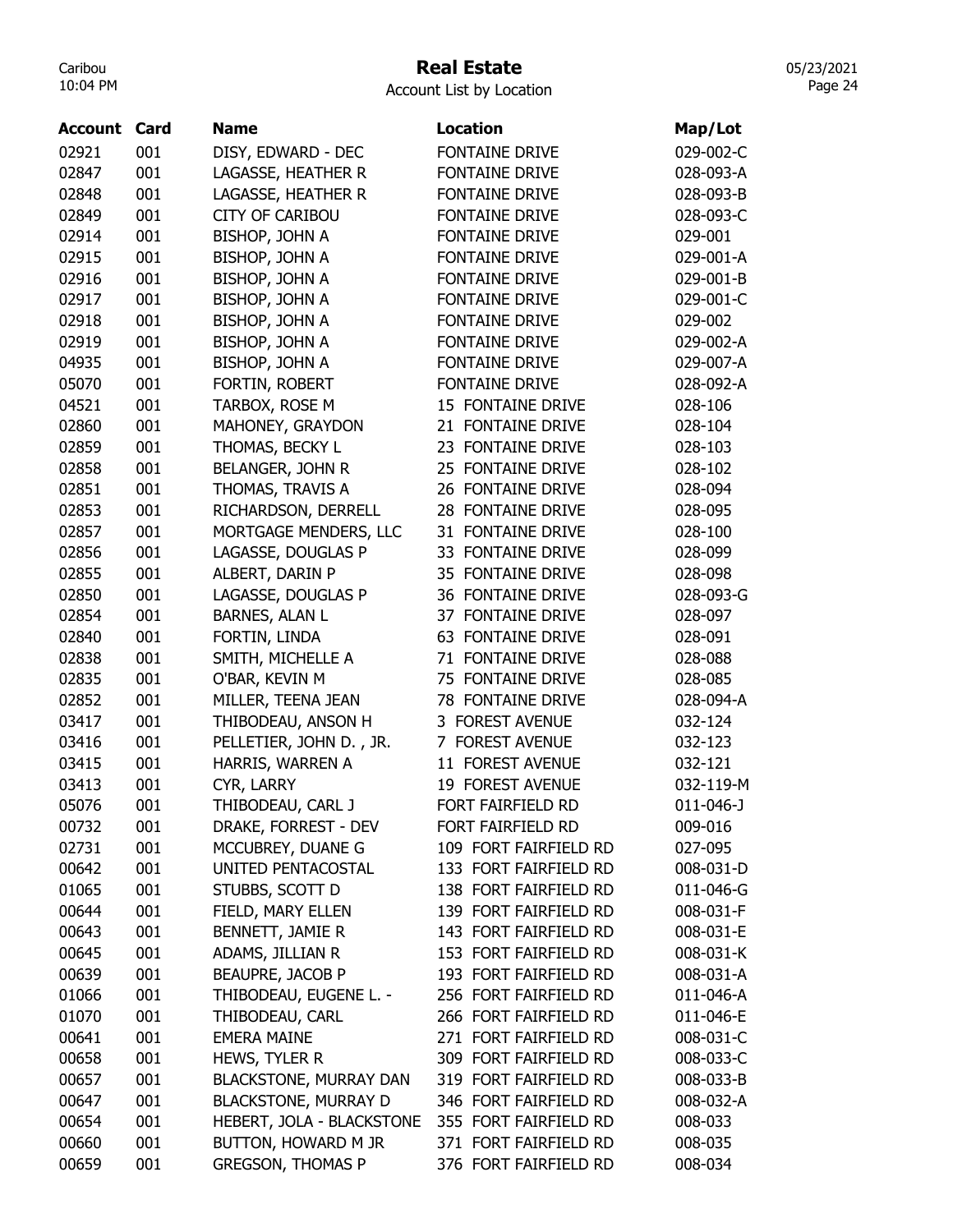#### Real Estate

Account List by Location

| Account | Card | <b>Name</b>                   | <b>Location</b>                                  | Map/Lot   |
|---------|------|-------------------------------|--------------------------------------------------|-----------|
| 00661   | 001  | <b>BLACKSTONE, MURRAY DAN</b> | 396 FORT FAIRFIELD RD                            | 008-036   |
| 00706   | 001  | <b>WILSON, STEVEN E</b>       | 397 FORT FAIRFIELD RD                            | 008-067-E |
| 00662   | 001  | BOXWELL, ERVIN A              | 450 FORT FAIRFIELD RD                            | 008-039   |
| 00663   | 001  | KING, JEREMY J                | 485 FORT FAIRFIELD RD                            | 008-040   |
| 00715   | 001  | <b>BELL, THOMAS</b>           | 491 FORT FAIRFIELD RD                            | 009-003-A |
| 00714   | 001  | PELKEY, JEANNETTE - LIFE      | 519 FORT FAIRFIELD RD                            | 009-003   |
| 00716   | 001  | DUNCAN, CONSTANCE - LIFE      | 523 FORT FAIRFIELD RD                            | 009-004   |
| 00720   | 001  | HODSDON, LORI                 | 538 FORT FAIRFIELD RD                            | 009-006-B |
| 04674   | 001  | MURCHISON, JOHN D             | 563 FORT FAIRFIELD RD                            | 009-018-A |
| 00733   | 001  | DRAKE, JUDSON                 | 568 FORT FAIRFIELD RD                            | 009-017   |
| 00736   | 001  | HITCHINGS, CLAUDIA D          | 586 FORT FAIRFIELD RD                            | 009-019   |
| 00739   | 001  | <b>OUELLETTE, MARY W</b>      | 599 FORT FAIRFIELD RD                            | 009-020-A |
| 04781   | 001  | MADORE, AMBER R               | 607 FORT FAIRFIELD RD                            | 009-020-B |
| 04622   | 001  | ROBBINS, TRAVIS W             | 617 FORT FAIRFIELD RD                            | 009-022   |
| 00743   | 001  | KINNEY, JOSHUA D              | 633 FORT FAIRFIELD RD                            | 009-025   |
| 00745   | 001  | HEWITT, LUELLA M              | 652 FORT FAIRFIELD RD                            | 009-028   |
| 04809   | 001  | HARMON, COLLEEN               | 678 FORT FAIRFIELD RD                            | 009-029-B |
| 00747   | 001  | HARMON, COLLEEN               | 678 FORT FAIRFIELD RD                            | 009-029   |
| 00749   | 001  | BOURGOINE, DANIEL J           | 679 FORT FAIRFIELD RD                            | 009-030   |
| 00752   | 001  | PINETTE, CARL F               | 687 FORT FAIRFIELD RD                            | 009-030-C |
| 00753   | 001  | CHABOT, NANCY S               | 714 FORT FAIRFIELD RD                            | 009-032   |
| 00755   | 001  | KELLEY, CAROLYN E             | 745 FORT FAIRFIELD RD                            | 009-034-A |
| 00757   | 001  | CARLOW, ROBERT D              | 769 FORT FAIRFIELD RD                            | 009-036   |
| 00758   | 001  | RINES, JOHN M                 | 781 FORT FAIRFIELD RD                            | 009-036-A |
| 00762   | 001  | FAYE, DAVID E                 | 816 FORT FAIRFIELD RD                            | 009-038-A |
| 00764   | 001  | OUELLETTE, LIONEL JR.         | 820 FORT FAIRFIELD RD                            | 009-038-C |
| 00766   | 001  | GOUGHAN, RICHARD M            | 872 FORT FAIRFIELD RD                            | 009-041   |
| 00765   | 001  | <b>GOUGHAN, R MARK</b>        | 875 FORT FAIRFIELD RD                            | 009-039   |
| 00760   | 001  | <b>GOUGHAN, R MARK</b>        | 884 FORT FAIRFIELD RD                            | 009-038   |
| 00424   | 001  | MCLAUGHLIN, EVANS D           | 937 FORT FAIRFIELD RD                            | 006-027   |
| 00422   | 001  | FORBES, JOHN KENT             | 943 FORT FAIRFIELD RD                            | 006-025-B |
| 00419   | 001  | FORBES, JOHN KENT             | 952 FORT FAIRFIELD RD                            | 006-024   |
| 00421   | 001  | FORBES, JOHN KENT             | 953 FORT FAIRFIELD RD                            | 006-025-A |
| 04747   | 001  | <b>BERKOSKI, ARTHUR O</b>     | 997 FORT FAIRFIELD RD                            |           |
| 00417   | 001  |                               | 1000 FORT FAIRFIELD RD                           | 006-023   |
|         |      | <b>GORDON, LOREN J</b>        |                                                  | 006-022   |
| 00414   | 001  | SWANBERG, JOHN S              | 1034 FORT FAIRFIELD RD<br>1065 FORT FAIRFIELD RD | 006-019   |
| 00402   | 001  | ROSSIGNOL, PAUL A JR          |                                                  | 006-017   |
| 00400   | 001  | HITCHCOCK, DALE E             | 1089 FORT FAIRFIELD RD                           | 006-015   |
| 00398   | 001  | DUDLEY, CHAD                  | 1105 FORT FAIRFIELD RD                           | 006-013-A |
| 00744   | 001  | THIBODEAU, JEFFERY            | FORT FAIRFIELD ROAD                              | 009-026   |
| 00420   | 001  | FORBES, JOHN KENT             | FORT FAIRFIELD ROAD                              | 006-025   |
| 04843   | 001  | TROMBLEY, PHILLIP E           | FORT FAIRFIELD ROAD                              | 011-096-A |
| 00756   | 001  | KELLEY, CAROLYN               | FORT FAIRFIELD ROAD                              | 009-035   |
| 00415   | 001  | SHAW, ROBERT S II             | FORT FAIRFIELD ROAD                              | 006-020   |
| 00416   | 001  | SHAW, ROBERT S II             | FORT FAIRFIELD ROAD                              | 006-021   |
| 00646   | 001  | AYER, LINDA A                 | FORT FAIRFIELD ROAD                              | 008-032   |
| 05040   | 001  | HODSDON, LORI L               | FORT FAIRFIELD ROAD                              | 009-006-D |
| 00652   | 001  | <b>BLACKSTONE, BILL</b>       | FORT FAIRFIELD ROAD                              | 008-032-F |
| 00665   | 001  | DRAKE, TRAVIS                 | FORT FAIRFIELD ROAD                              | 008-041   |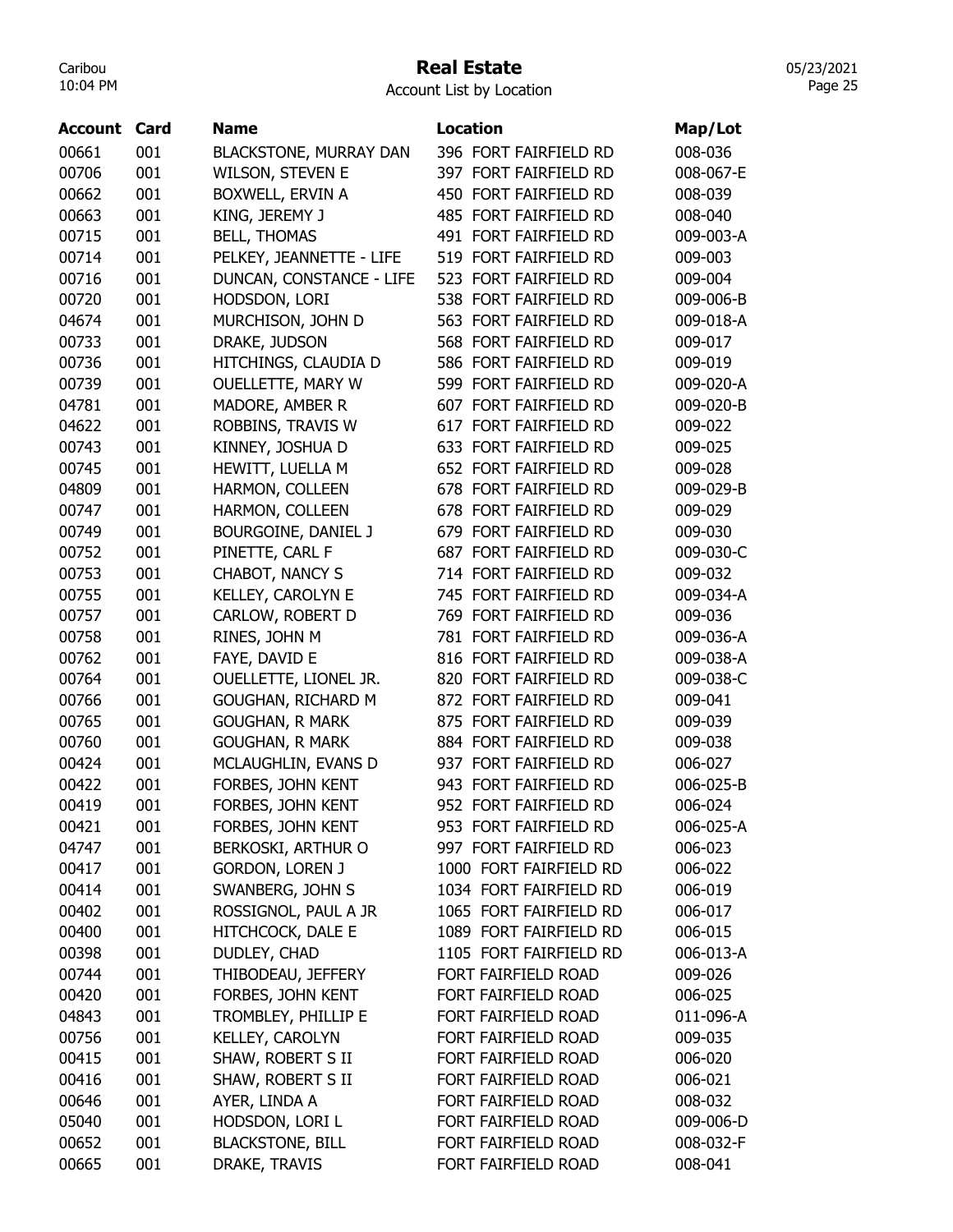### Real Estate

05/23/2021 Page 26

| <b>Account Card</b> |            | <b>Name</b>                   | <b>Location</b>                            | Map/Lot              |
|---------------------|------------|-------------------------------|--------------------------------------------|----------------------|
|                     |            |                               |                                            |                      |
| 00655               | 001        | <b>BLACKSTONE FARMS, INC.</b> | FORT FAIRFIELD ROAD                        | 008-033-A<br>009-020 |
| 00737               | 001<br>001 | <b>BLACKSTONE FARMS, INC.</b> | FORT FAIRFIELD ROAD                        | 009-021              |
| 00740               |            | <b>BLACKSTONE FARMS, INC.</b> | FORT FAIRFIELD ROAD<br>FORT FAIRFIELD ROAD |                      |
| 00759               | 001        | <b>BLACKSTONE FARMS, INC.</b> |                                            | 009-037              |
| 00742               | 001        | G.R. TIMBER HOLDINGS, LLC     | FORT FAIRFIELD ROAD                        | 009-024              |
| 04950               | 001        | SWANBERG, JOHN S              | FORT FAIRFIELD ROAD                        | 006-016-A            |
| 00666               | 001        | BLACKSTONE, MURRAY DAN        | FORT FAIRFIELD ROAD                        | 008-043              |
| 00397               | 001        | SHAW, ROBERT S                | FORT FAIRFIELD ROAD                        | 006-012              |
| 04871               | 001        | NICKERSON, GERALD F. ET AL    | FORT FAIRFIELD ROAD                        | 011-046              |
| 05016               | 001        | THIBODEAU, GERALD             | FORT FAIRFIELD ROAD                        | 009-028-B            |
| 00751               | 001        | CHIKE, POLLY D                | FORT FAIRFIELD ROAD                        | 009-030-B            |
| 00648               | 001        | <b>HIGH MEADOW REALTY</b>     | FORT FAIRFIELD ROAD                        | 008-032-B            |
| 00649               | 001        | HIGH MEADOW REALTY            | FORT FAIRFIELD ROAD                        | 008-032-C            |
| 00650               | 001        | <b>HIGH MEADOW REALTY</b>     | FORT FAIRFIELD ROAD                        | 008-032-D            |
| 00653               | 001        | WILLEY, PHILIP L.             | FORT FAIRFIELD ROAD                        | 008-032-G            |
| 00750               | 001        | <b>BLACKSTONE, MURRAY DAN</b> | FORT FAIRFIELD ROAD                        | 009-030-A            |
| 00754               | 001        | <b>BLACKSTONE, MURRAY DAN</b> | FORT FAIRFIELD ROAD                        | 009-034              |
| 00640               | 001        | <b>BEARCE CARTER OIL</b>      | FORT FAIRFIELD ROAD                        | 008-031-B            |
| 04879               | 001        | NICKERSON, GERALD F. ET AL    | 182 FORT FAIRFIELD ROAD                    | 011-046-H            |
| 00651               | 001        | <b>BLACKSTONE, BILL D</b>     | 296 FORT FAIRFIELD ROAD                    | 008-032-E            |
| 04861               | 001        | OUELLETTE, CHRISTOPHER        | 599 B FORT FAIRFIELD ROAD                  | 009-020-ON           |
| 00746               | 001        | HEWITT, ALBERT A              | 664 FORT FAIRFIELD ROAD                    | 009-028-A            |
| 00748               | 001        | <b>BOUGIE, JUDY</b>           | 688 FORT FAIRFIELD ROAD                    | 009-029-A            |
| 04904               | 001        | GOUGHAN, R. MARK              | 828 FORT FAIRFIELD ROAD                    | 009-038-D            |
| 04912               | 001        | <b>GOUGHAN, R MARK</b>        | 884 FORT FAIRFIELD ROAD                    | 009-038-E            |
| 04916               | 001        | SHANNON, JASON                | 884 FORT FAIRFIELD ROAD                    | 009-038-E-001-ON     |
| 04979               | 001        | <b>GOUGHAN, R MARK</b>        | 892 FORT FAIRFIELD ROAD                    | 009-038-F            |
| 04980               | 001        | GOUGHAN, KRISTI               | 892 FORT FAIRFIELD ROAD                    | 009-038-F-001-ON     |
| 05012               | 001        | <b>GOUGHAN, R.MARK</b>        | 900 FORT FAIRFIELD ROAD                    | 009-038-G            |
| 05029               | 001        | MICHAUD, JEREMIAH &           | 900 FORT FAIRFIELD ROAD                    | 009-038-G-001-ON     |
| 00423               | 001        | FORBES, JOHN KENT             | 941 FORT FAIRFIELD ROAD                    | 006-026              |
| 00401               | 001        | STATE OF MAINE,               | 1100 FORT FAIRFIELD ROAD                   |                      |
|                     |            |                               |                                            | 006-016              |
| 02714               | 001        | <b>CITY OF CARIBOU</b>        | FORT STREET                                | 027-074-A            |
| 02715               | 001        | <b>CITY OF CARIBOU</b>        | <b>FORT STREET</b>                         | 027-074-B            |
| 02788               | 001        | ROYALL, INC.                  | 20 FORT STREET                             | 028-050-B            |
| 02789               | 001        | ROYALL, INC.                  | 20 FORT STREET                             | 028-050-C            |
| 02790               | 001        | CYR, KIRK A                   | 22 FORT STREET                             | 028-051              |
| 02792               | 001        | RIVARD, GINETTE M             | 26 FORT STREET                             | 028-052-A            |
| 02791               | 001        | <b>BOUCHARD, BLANCHE</b>      | 30 FORT STREET                             | 028-052              |
| 04513               | 001        | <b>BELL, JEFFREY</b>          | 32 FORT STREET                             | 028-053              |
| 02794               | 001        | <b>BELL, CRAIG P</b>          | 36 FORT STREET                             | 028-054              |
| 02795               | 001        | <b>GORDON, LOREN J</b>        | 38 FORT STREET                             | 028-056              |
| 02664               | 001        | AJM RENTAL PROPERTIES,        | 42 FORT STREET                             | 027-001              |
| 02665               | 001        | <b>GORDON, LOREN</b>          | 46 FORT STREET                             | 027-002              |
| 02666               | 001        | LAPOINTE, MARIE N.- LIFE      | 50 FORT STREET                             | 027-004              |
| 03732               | 001        | KIRBY, ANDREW T               | 5 FRANKLIN STREET                          | 035-084              |
| 03714               | 001        | SLEEPER, NEAL J               | 6 FRANKLIN STREET                          | 035-066              |
| 03715               | 001        | SOLMAN, JUDITH A              | 8 FRANKLIN STREET                          | 035-067              |
| 03731               | 001        | NOYES, KIMBER C               | 11 FRANKLIN STREET                         | 035-083              |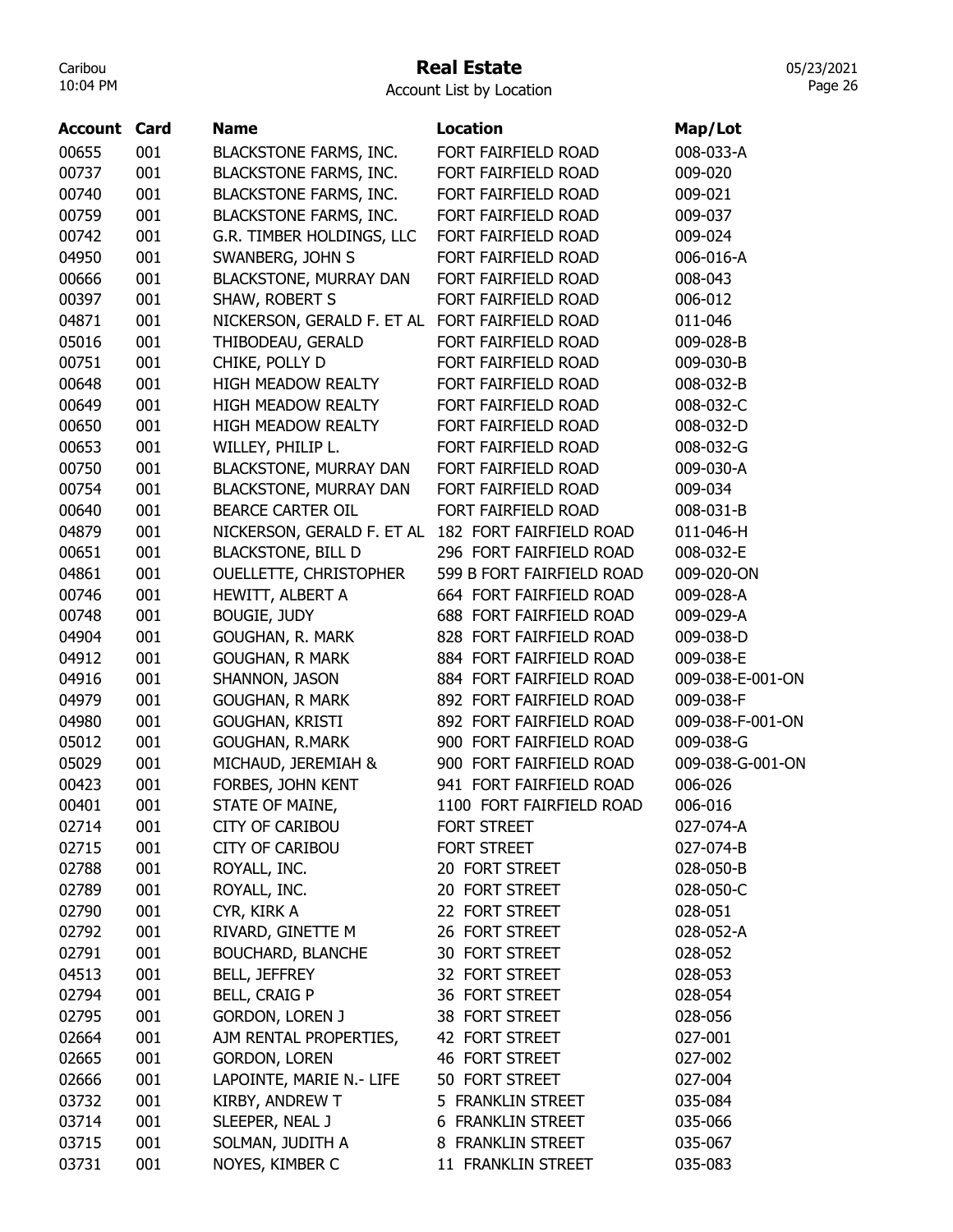# Real Estate

05/23/2021 Page 27

| Account | Card | <b>Name</b>                | Location                | Map/Lot   |
|---------|------|----------------------------|-------------------------|-----------|
| 03701   | 001  | SCOTT, KATHERINE E         | 12 FRANKLIN STREET      | 035-053   |
| 03700   | 001  | FORTIN, TERRY L. - LIFE    | 22 FRANKLIN STREET      | 035-052   |
| 03730   | 001  | MCINTYRE, DAVID M          | 25 FRANKLIN STREET      | 035-082-A |
| 04225   | 001  | AKELEY, SYLVIA J           | <b>GARDEN CIRCLE</b>    | 039-171   |
| 04208   | 001  | JOSE, JEFFREY A            | 10 GARDEN CIRCLE        | 039-146   |
| 04209   | 001  | <b>CLAYTON, JONATHAN D</b> | 14 GARDEN CIRCLE        | 039-147   |
| 04224   | 001  | BOSSE, DEREK R.            | 19 GARDEN CIRCLE        | 039-168   |
| 04223   | 001  | MOYE, DOROTHY J            | 21 GARDEN CIRCLE        | 039-167   |
| 04210   | 001  | VIOLETTE, DANA             | 22 GARDEN CIRCLE        | 039-150   |
| 04211   | 001  | CORRIVEAU, DAVID P         | 26 GARDEN CIRCLE        | 039-151   |
| 04222   | 001  | JOSE, EMILY LOUISE         | 27 GARDEN CIRCLE        | 039-165   |
| 04212   | 001  | CYR, KEVIN J               | 34 GARDEN CIRCLE        | 039-152   |
| 04213   | 001  | CISZEWSKI, PERRY J         | 36 GARDEN CIRCLE        | 039-153   |
| 04214   | 001  | SARGENT, BRADLEY W         | <b>40 GARDEN CIRCLE</b> | 039-154   |
| 04611   | 001  | MICHAUD, ELAINE M          | 41 GARDEN CIRCLE        | 039-160   |
| 04215   | 001  | CHERRIER, ALICE M          | 44 GARDEN CIRCLE        | 039-155   |
| 04218   | 001  | MALONE, EDWARD R           | <b>45 GARDEN CIRCLE</b> | 039-159   |
| 04216   | 001  | MATLOCK, RONALD M          | 50 GARDEN CIRCLE        | 039-157   |
| 04196   | 001  | BISHOP, RICKY J            | 57 GARDEN CIRCLE        | 039-122   |
| 04198   | 001  | MICHAUD, PAULA A           | 58 GARDEN CIRCLE        | 039-126   |
| 04199   | 001  | DUPLISSIE, COLLEEN         | <b>66 GARDEN CIRCLE</b> | 039-128   |
| 04195   | 001  | KELLEY, SARAH              | 67 GARDEN CIRCLE        | 039-119   |
| 04200   | 001  | ST. PETER, KIRK R          | 70 GARDEN CIRCLE        | 039-129   |
| 04194   | 001  | ROBINSON, FRED D           | 71 GARDEN CIRCLE        | 039-117   |
| 04519   | 001  | THIBODEAU, ROLAND          | 75 GARDEN CIRCLE        | 039-116   |
| 04201   | 001  | PARKER, ANNA               | 76 GARDEN CIRCLE        | 039-131   |
| 04192   | 001  | LITTLEFIELD, KERMIT E      | 77 GARDEN CIRCLE        | 039-115   |
| 04742   | 001  | LAGASSE, JEFFREY           | 79 GARDEN CIRCLE        | 039-114   |
| 04202   | 001  | PLOURDE, JESSICA L.        | 80 GARDEN CIRCLE        | 039-132   |
| 04203   | 001  | CHEVIOT, JAMES E           | 82 GARDEN CIRCLE        | 039-133   |
| 04190   | 001  | ROBBINS, TAYLOR            | 83 GARDEN CIRCLE        | 039-113   |
| 04204   | 001  | SOUCIER, DANIEL            | 86 GARDEN CIRCLE        | 039-134   |
| 04189   | 001  | LANDES, BILLY W            | 87 GARDEN CIRCLE        | 039-112   |
| 04205   | 001  | LONG, VIVIAN R             | 88 GARDEN CIRCLE        | 039-135   |
| 04188   | 001  | KEAR, SIDNEY J             | 89 GARDEN CIRCLE        | 039-110   |
| 04187   | 001  | MCDOUGAL, ROBERT J         | 93 GARDEN CIRCLE        | 039-109   |
| 04206   | 001  | NORSWORTHY, LARRY D        | 103 GARDEN CIRCLE       | 039-139   |
| 04106   | 001  | CARIBOU UTILITIES DISTRICT | <b>GLENDALE ROAD</b>    | 038-074-A |
| 04105   | 001  | <b>STATE OF MAINE</b>      | <b>GLENDALE ROAD</b>    | 038-074   |
| 03571   | 001  | BELANGER, SHEREE (BELL)    | 7 GLENDALE ROAD         | 034-074   |
| 04309   | 001  | CLARK, GISELE              | 8 GLENDALE ROAD         | 039-298   |
| 03570   | 001  | LEWIS, RAYMOND A           | 9 GLENDALE ROAD         | 034-073   |
| 04310   | 001  | DIONNE, ANITA M. - DEC     | 12 GLENDALE ROAD        | 039-299   |
| 04311   | 001  | ROY, CARY                  | 14 GLENDALE ROAD        | 039-300   |
| 03569   | 001  | NEWELL, LAWRENCE H         | 15 GLENDALE ROAD        | 034-072   |
| 03568   | 001  | BRAGDON, RICHARD A         | 17 GLENDALE ROAD        | 034-071   |
| 04312   | 001  | BEAULIEU, JANICE           | 18 GLENDALE ROAD        | 039-301   |
| 03566   | 001  | MILLER, NICHOLE            | 19 GLENDALE ROAD        | 034-070   |
| 04707   | 001  | JALBERT, VERNON G          | 20 GLENDALE ROAD        | 039-302   |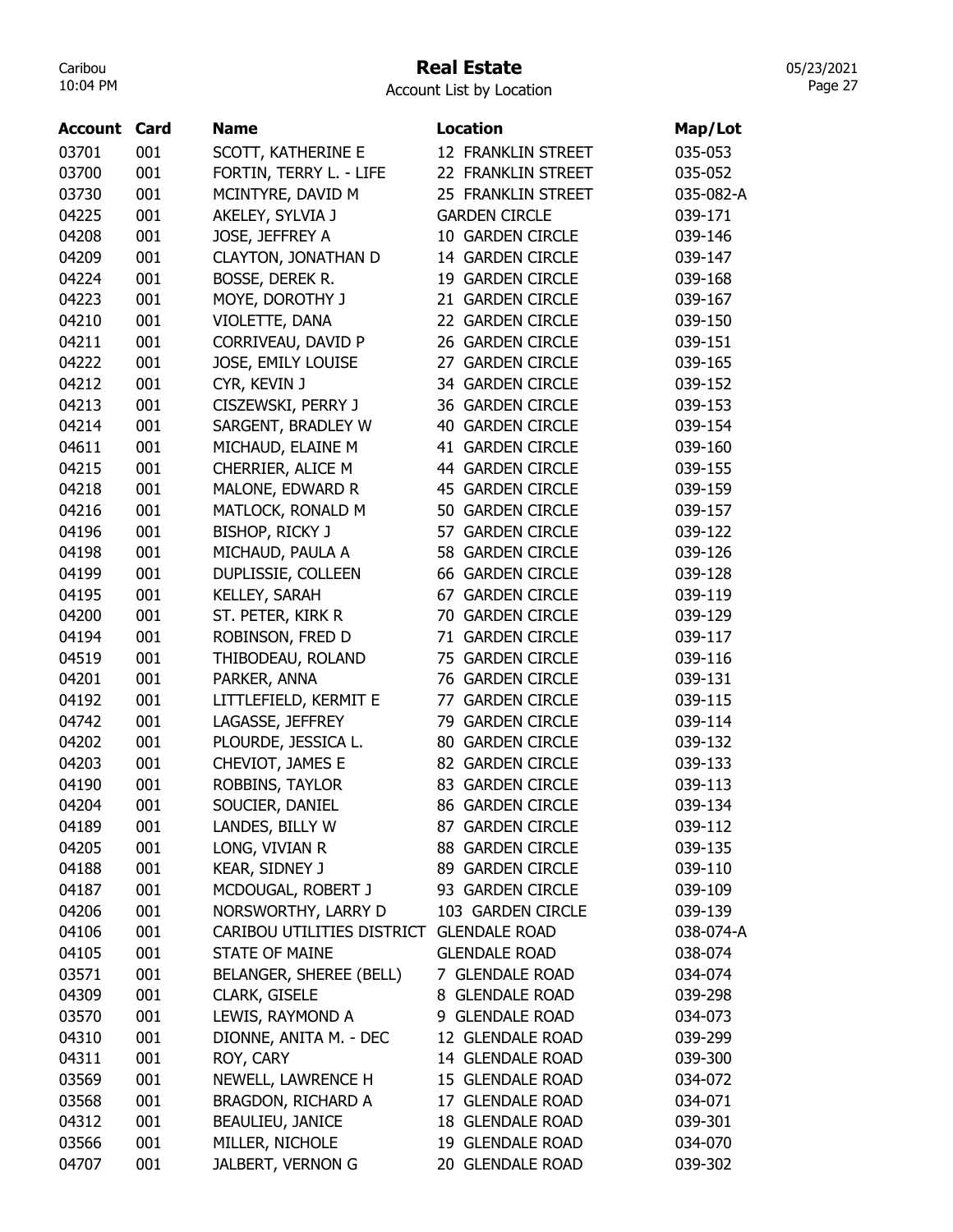# Real Estate

Account List by Location

| <b>Account Card</b> |     | <b>Name</b>                      | <b>Location</b>          | Map/Lot            |
|---------------------|-----|----------------------------------|--------------------------|--------------------|
| 03567               | 001 | BROWN, PHILIP R                  | 23 GLENDALE ROAD         | 034-070-A          |
| 04314               | 001 | <b>GETCHELL, RUSSELL C III -</b> | 24 GLENDALE ROAD         | 039-303            |
| 04315               | 001 | MILTON, MATTHEW LEIGH            | 26 GLENDALE ROAD         | 039-304            |
| 03565               | 001 | PARKER, ANNA M                   | 29 GLENDALE ROAD         | 034-068            |
| 04316               | 001 | LEVESQUE, MARK A                 | 30 GLENDALE ROAD         | 039-305            |
| 04103               | 001 | THOMPSON, REGINALD V. -          | 34 GLENDALE ROAD         | 038-070            |
| 03529               | 001 | ST. GERMAIN, KEVIN               | 37 GLENDALE ROAD         | 034-005            |
| 04104               | 001 | DOAK, DALE                       | 38 GLENDALE ROAD         | 038-071            |
| 03528               | 001 | CYR, KEVIN R                     | 39 GLENDALE ROAD         | 034-003            |
| 04107               | 001 | SPERREY, BARBARA E               | 42 GLENDALE ROAD         | 038-075            |
| 03176               | 001 | GOODALE, JULIA A                 | 8 GLENN STREET           | 031-120            |
| 03047               | 001 | REGIONAL SCHOOL UNIT NO.         | 11 GLENN STREET          | 030-115            |
| 03177               | 001 | SMART, ALICE R                   | 12 GLENN STREET          | 031-121            |
| 03756               | 001 | JALBERT, JAMES D                 | 16 GLENN STREET          | 035-109            |
| 03757               | 001 | ROBERTSON, DANIEL J              | 18 GLENN STREET          | 035-110            |
| 03584               | 001 | REGIONAL SCHOOL UNIT NO.         | 21 GLENN STREET          | 034-085            |
| 03758               | 001 | PALMER, GREGORY D                | 22 GLENN STREET          | 035-111            |
|                     | 001 |                                  | 24 GLENN STREET          | 035-112            |
| 03759               | 001 | WAMBOLD, DARLA M                 | 26 GLENN STREET          |                    |
| 04518               | 001 | MCENDARFER, CHRISTOPHER          | 36 GLENN STREET          | 035-113<br>035-079 |
| 03726               | 001 | PHAIR, KENT B                    | 38 GLENN STREET          | 035-080            |
| 03727               |     | KEYSTONE NORTH, LLC              |                          |                    |
| 03728               | 001 | ROYALL, INC.                     | 42 GLENN STREET          | 035-081            |
| 03729               | 001 | FREEDMAN, JONATHAN M             | 46 GLENN STREET          | 035-082            |
| 03699               | 001 | NEWELL, LARRY H                  | 50 GLENN STREET          | 035-050            |
| 03579               | 001 | REGIONAL SCHOOL UNIT NO.         | 59 GLENN STREET          | 034-082            |
| 03698               | 001 | REGIONAL SCHOOL UNIT NO.         | 60 GLENN STREET          | 035-049            |
| 05023               | 001 | REGIONAL SCHOOL UNIT NO.         | 75 GLENN STREET          | 034-082-B          |
| 04913               | 001 | HANEY, TROY W                    | 82 GLENN STREET          | 035-049-A          |
| 03578               | 001 | DAY, DUSKA J                     | 87 GLENN STREET          | 034-081            |
| 03697               | 001 | DEVEREAUX, DAVID E               | 88 GLENN STREET          | 035-048            |
| 03696               | 001 | TRACY, SCOTT R                   | 92 GLENN STREET          | 035-047            |
| 04263               | 001 | WASSON, RICKY L                  | 98 GLENN STREET          | 039-210            |
| 04276               | 001 | DORMAN, GALEN W                  | 99 GLENN STREET          | 039-226            |
| 04275               | 001 | PROULX, THOMAS H                 | 101 GLENN STREET         | 039-225            |
| 04241               | 001 | CYR, THERESA A                   | 104 GLENN STREET         | 039-187            |
| 04274               | 001 | COTE, RYAN J                     | 105 GLENN STREET         | 039-224            |
| 04273               | 001 | HALLOWELL, SANDRA L              | 109 GLENN STREET         | 039-223            |
| 04240               | 001 | SIMPSON, KELLIE M                | 112 GLENN STREET         | 039-186            |
| 04272               | 001 | ST. PIERRE, KEVIN E              | 113 GLENN STREET         | 039-222            |
| 04271               | 001 | BECHARD, RICHARD JR              | 115 GLENN STREET         | 039-221            |
| 04217               | 001 | ROBERTSON, SAMUEL R              | 116 GLENN STREET         | 039-158            |
| 04270               | 001 | HAUGER, MARY                     | 119 GLENN STREET         | 039-220            |
| 04269               | 001 | THIBODEAU, STEVE                 | 125 GLENN STREET         | 039-219            |
| 04268               | 001 | EZZY, RICHARD J                  | 133 GLENN STREET         | 039-218            |
| 04267               | 001 | BITHER, PATRICK D                | 137 GLENN STREET         | 039-216            |
| 04197               | 001 | DIONNE, ELIZABETH R              | 140 GLENN STREET         | 039-124            |
| 04266               | 001 | HALL, CAROLYN E                  | 141 GLENN STREET         | 039-213            |
| 04265               | 001 | ANDERSON, KATHERINE A            | 145 GLENN STREET         | 039-212            |
| 05129               | 001 | LABBE, VELMA A                   | 82 GLENN STREET, CONDO 1 | 035-049-A-001      |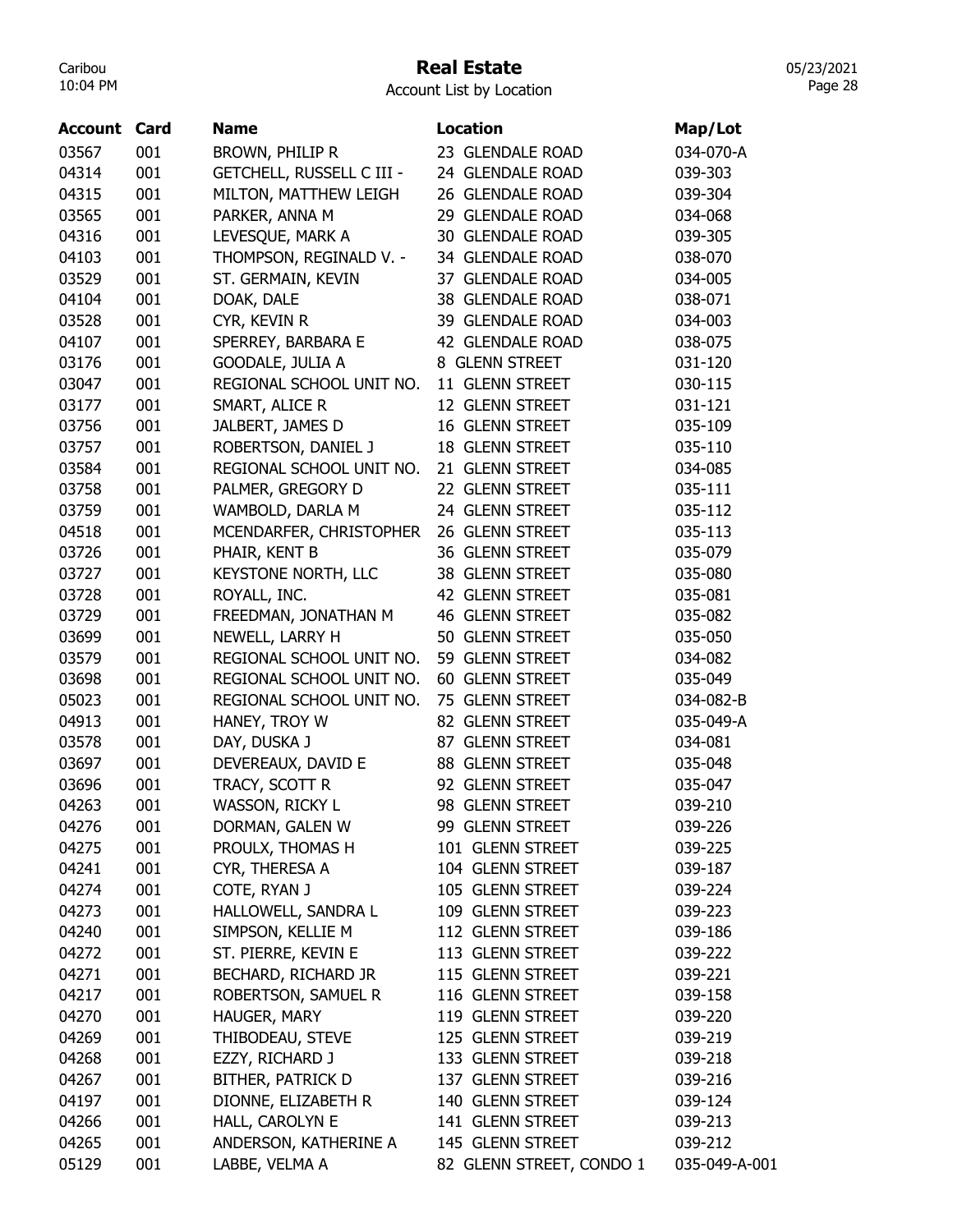# Real Estate

Account List by Location

| <b>Account Card</b> |     | <b>Name</b>              | <b>Location</b>           | Map/Lot       |
|---------------------|-----|--------------------------|---------------------------|---------------|
| 05123               | 001 | BARNES, LOIS A           | 82 GLENN STREET, CONDO 2  | 035-049-A-002 |
| 05130               | 001 | FRASER, TODD A           | 82 GLENN STREET, CONDO 3  | 035-049-A-003 |
| 05128               | 001 | PETERSON, ROLLAND L      | 82 GLENN STREET, CONDO 4  | 035-049-A-004 |
| 05147               | 001 | JANDREAU-POTTER, LYNN M  | 82 GLENN STREET, CONDO 5  | 035-049-A-005 |
| 05138               | 001 | LEVESQUE, JEAN G         | 82 GLENN STREET, CONDO 6  | 035-049-A-006 |
| 03202               | 001 | THOMPSON, DANA L         | <b>GOLDFRANK DRIVE</b>    | 031-151       |
| 03181               | 001 | CYR, JAMES A             | 8 GOLDFRANK DRIVE         | 031-125       |
| 03201               | 001 | KIDNEY, PETER D          | <b>18 GOLDFRANK DRIVE</b> | 031-150       |
| 03197               | 001 | MICHAUD, JOYCE - DEV     | 27 GOLDFRANK DRIVE        | 031-145       |
| 03203               | 001 | DOAK, RICKY L            | 28 GOLDFRANK DRIVE        | 031-152       |
| 04389               | 001 | MICHAUD AND MICHAUD      | <b>GRANDVIEW TERRA</b>    | 042-007       |
| 04391               | 001 | MICHAUD AND MICHAUD      | <b>GRANDVIEW TERRA</b>    | 042-009       |
| 04393               | 001 | MICHAUD AND MICHAUD      | <b>GRANDVIEW TERRA</b>    | 042-011       |
| 04383               | 001 | MICHAUD AND MICHAUD      | <b>GRANDVIEW TERRA</b>    | 042-001       |
| 04385               | 001 | MICHAUD AND MICHAUD      | <b>GRANDVIEW TERRA</b>    | 042-003       |
| 04387               | 001 | MICHAUD AND MICHAUD      | <b>GRANDVIEW TERRA</b>    | 042-005       |
| 04399               | 001 | MICHAUD AND MICHAUD      | <b>GRANDVIEW TERRA</b>    | 042-017       |
| 04397               | 001 | MICHAUD AND MICHAUD      | <b>GRANDVIEW TERRA</b>    | 042-015       |
| 04395               | 001 | MICHAUD AND MICHAUD      | <b>GRANDVIEW TERRA</b>    | 042-013       |
| 00146               | 001 | LEAVITT, BRIAN G         | <b>GREEN RIDGE RD</b>     | 003-023       |
| 00144               | 001 | LEAVITT, BRIAN G         | <b>GREEN RIDGE RD</b>     | 003-021       |
| 00135               | 001 | SHAW, ROBERT S           | <b>GREEN RIDGE RD</b>     | 003-015       |
| 00133               | 001 | TRIPLE CROWN FARMS INC.  | <b>GREEN RIDGE RD</b>     | 003-013       |
| 00395               | 001 | CLEVETTE, KEVIN          | <b>GREEN RIDGE RD</b>     | 006-010-A     |
| 00149               | 001 | SULLIVAN, BILLYBUDD      | <b>GREEN RIDGE RD</b>     | 003-024-B     |
| 00136               | 001 | HITCHCOCK, ERIC R        | <b>GREEN RIDGE RD</b>     | 003-015-A     |
| 00396               | 001 | UNITED STATES OF AMERICA | 68 GREEN RIDGE RD         | 006-011       |
| 00394               | 001 | SHAW, ROBERT S           | 91 GREEN RIDGE RD         | 006-009       |
| 04547               | 001 | RACKHAM, ROBERT J        | 186 GREEN RIDGE RD        | 003-024-C     |
| 00147               | 001 | BRUNETTE, VINCENT J      | 198 GREEN RIDGE RD        | 003-024       |
| 00129               | 001 | LEAVITT, BRIAN G         | 273 GREEN RIDGE RD        | 003-010-A     |
| 00139               | 001 | SHAW, DAVID B            | 324 GREEN RIDGE RD        | 003-018       |
| 00137               | 001 | EVANS, GENEVRA B         | 358 GREEN RIDGE RD        | 003-015-B     |
| 00132               | 001 | CYR, CHARLES ANDREW      | 359 GREEN RIDGE RD        | 003-012       |
| 00138               | 001 | HITCHCOCK, ERIC R        | 424 GREEN RIDGE RD        | 003-016       |
| 00110               | 001 | TRIPLE CROWN FARMS INC.  | <b>GRIFFIN ROAD</b>       | 003-002       |
| 00134               | 001 | MORNINGSTAR, PETER       | 67 GRIFFIN ROAD           | 003-014       |
| 00111               | 001 | MCGANN, GERALD & HELEN   | 74 GRIFFIN ROAD           | 003-002-A     |
| 05079               | 001 | HALE, ERIC               | <b>GRIMES MILL RD</b>     | 012-062       |
| 01214               | 001 | JONES, MARK E            | <b>GRIMES MILL RD</b>     | 012-048-A     |
| 01215               | 001 | SMITH HOLDING COMPANY,   | <b>GRIMES MILL RD</b>     | 012-049       |
| 01235               | 001 | SMITH HOLDING COMPANY,   | <b>GRIMES MILL RD</b>     | 012-064       |
| 01236               | 001 | SMITH HOLDING COMPANY,   | <b>GRIMES MILL RD</b>     | 012-066       |
| 05050               | 001 | SPINNEY, ASHLEY S        | <b>GRIMES MILL RD</b>     | 009-052-A     |
| 01189               | 001 | WHITE, DAVID             | <b>GRIMES MILL RD</b>     | 012-037       |
| 01218               | 001 | MATHEWS, ALEXANDER C     | <b>GRIMES MILL RD</b>     | 012-051       |
| 01224               | 001 | MATHEWS, ALEXANDER C     | <b>GRIMES MILL RD</b>     | 012-055       |
| 05080               | 001 | DUVEFELT, HANS L         | <b>GRIMES MILL RD</b>     | 012-064-A     |
| 05081               | 001 | DUVEFELT, HANS L         | <b>GRIMES MILL RD</b>     | 012-064-B     |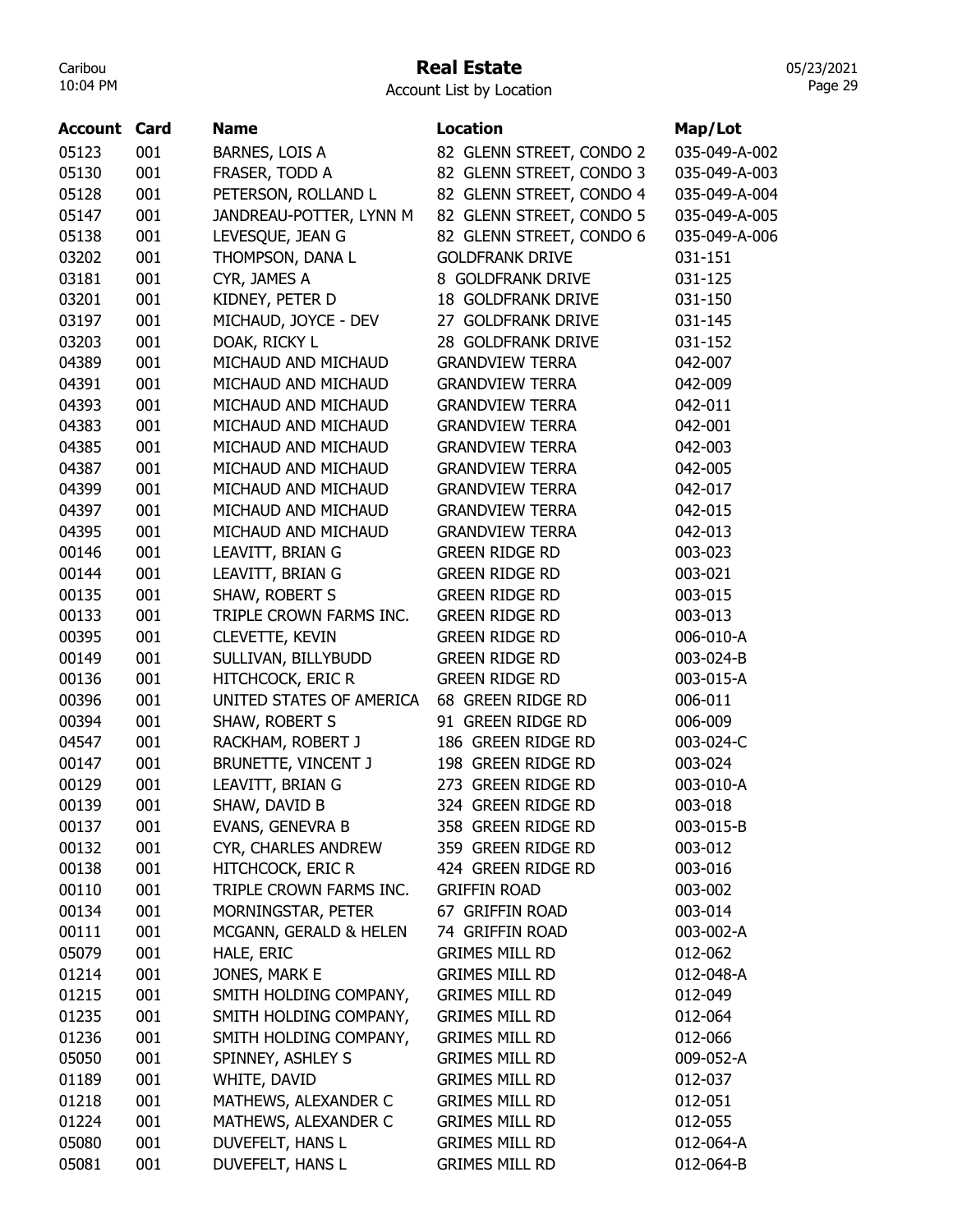# Real Estate

05/23/2021 Page 30

| <b>GRIMES MILL RD</b><br>00771<br>001<br><b>CUSHMAN, JAMES E</b><br>009-049<br><b>BELL, JEFFREY P</b><br><b>GRIMES MILL RD</b><br>00774<br>001<br>009-052<br>04955<br>001<br><b>GRIMES MILL RD</b><br>RIBEIRO PRATES, MARILZA<br>012-051-C<br>001<br>HAMILTON, JON D<br>5 GRIMES MILL RD<br>04721<br>012-034<br>001<br>PLOURDE, ROBERT G<br>10 GRIMES MILL RD<br>01186<br>012-035<br>001<br>15 GRIMES MILL RD<br>01185<br>JUDKINS, JAMES L<br>012-034-A<br>001<br>26 GRIMES MILL RD<br>01191<br>WHITE, DAVID<br>012-038<br>01251<br>STAPLES CONSTRUCTION,<br>40 GRIMES MILL RD<br>001<br>012-077<br>01241<br>001<br>DRISCOLL, DOUGLAS A<br>42 GRIMES MILL RD<br>012-071<br>01190<br>001<br>47 GRIMES MILL RD<br>FROST RENTAL PROPERTIES,<br>012-037-A<br>01240<br>001<br>48 GRIMES MILL RD<br>JEWELL, ROGER E<br>012-070<br>001<br>54 GRIMES MILL RD<br>01239<br>STAPLES CONSTRUCTION<br>012-069<br>001<br>60 GRIMES MILL RD<br>01238<br>WILCOX, RUSSELL J<br>012-068<br>001<br>84 GRIMES MILL RD<br>01208<br>HANES, JAMES T<br>012-041-A<br>01209<br>001<br>MORRELL, BURNAM D<br>98 GRIMES MILL RD<br>012-043<br>001<br>BELYEA, RICHARD E<br>148 GRIMES MILL RD<br>01210<br>012-045<br>168 GRIMES MILL RD<br>01211<br>001<br><b>GIRARD, KAREN T</b><br>012-047-A<br>01213<br>001<br>JONES, ELMER E<br>181 GRIMES MILL RD<br>012-048<br>01212<br>001<br>PAPSADORA, MATTHEW<br>186 GRIMES MILL RD<br>012-047-B<br>001<br>JACQUELINE G. BECK LIVING<br>194 GRIMES MILL RD<br>01216<br>012-049-A<br>001<br>197 GRIMES MILL RD<br>01217<br>KIRKPATRICK, WILLA D<br>012-050<br>001<br>198 GRIMES MILL RD<br>04941<br>COTE, RYAN L<br>012-049-B<br>226 GRIMES MILL RD<br>01220<br>001<br>SEARLES, MARTINA<br>012-051-A<br>001<br>234 GRIMES MILL RD<br>01221<br><b>TARBOX, CHRISTOPHER</b><br>012-051-B<br>01222<br>001<br><b>BOSSIE, STEVEN</b><br>257 GRIMES MILL RD<br>012-053<br>04620<br>001<br>268 GRIMES MILL RD<br>BOWMASTER, PETER W<br>012-055-A<br>001<br><b>CUSHMAN, MICHAEL B</b><br>271 GRIMES MILL RD<br>01223<br>012-054<br>ALWARD, SHERRY<br>277 GRIMES MILL RD<br>01226<br>001<br>012-056<br>COTE, FREEMAN L.<br>287 GRIMES MILL RD<br>01227<br>001<br>012-057<br>04867<br>001<br>318 GRIMES MILL RD<br>BELL, JAMIE M<br>012-058<br>01230<br>001<br>BELL, JAMES A & BELL, KRISTI 338 GRIMES MILL RD<br>012-058-A<br>04615<br>012-059<br>VALENTINO, JENNIE R<br>341 GRIMES MILL RD<br>001<br>001<br>HALE, MAXINE J<br>364 GRIMES MILL RD<br>012-060-A<br>01232<br>01233<br>001<br>HALE, ERIC<br>376 GRIMES MILL RD<br>012-062-B<br>LAJOIE, ALLAN G<br>382 GRIMES MILL RD<br>01234<br>001<br>012-062-A<br>DUVEFELT, HANS L<br>416 GRIMES MILL RD<br>01237<br>001<br>012-066-A<br>470 GRIMES MILL RD<br>00772<br>001<br><b>CUSHMAN, JAMES E</b><br>009-050 | <b>Account Card</b> | <b>Name</b> | <b>Location</b> | Map/Lot |
|---------------------------------------------------------------------------------------------------------------------------------------------------------------------------------------------------------------------------------------------------------------------------------------------------------------------------------------------------------------------------------------------------------------------------------------------------------------------------------------------------------------------------------------------------------------------------------------------------------------------------------------------------------------------------------------------------------------------------------------------------------------------------------------------------------------------------------------------------------------------------------------------------------------------------------------------------------------------------------------------------------------------------------------------------------------------------------------------------------------------------------------------------------------------------------------------------------------------------------------------------------------------------------------------------------------------------------------------------------------------------------------------------------------------------------------------------------------------------------------------------------------------------------------------------------------------------------------------------------------------------------------------------------------------------------------------------------------------------------------------------------------------------------------------------------------------------------------------------------------------------------------------------------------------------------------------------------------------------------------------------------------------------------------------------------------------------------------------------------------------------------------------------------------------------------------------------------------------------------------------------------------------------------------------------------------------------------------------------------------------------------------------------------------------------------------------------------------------------------------------------------------------------------------------------------------------------------------------------------------------------------------------------------------------------------------------------------------------------------------------------------------------|---------------------|-------------|-----------------|---------|
|                                                                                                                                                                                                                                                                                                                                                                                                                                                                                                                                                                                                                                                                                                                                                                                                                                                                                                                                                                                                                                                                                                                                                                                                                                                                                                                                                                                                                                                                                                                                                                                                                                                                                                                                                                                                                                                                                                                                                                                                                                                                                                                                                                                                                                                                                                                                                                                                                                                                                                                                                                                                                                                                                                                                                                     |                     |             |                 |         |
|                                                                                                                                                                                                                                                                                                                                                                                                                                                                                                                                                                                                                                                                                                                                                                                                                                                                                                                                                                                                                                                                                                                                                                                                                                                                                                                                                                                                                                                                                                                                                                                                                                                                                                                                                                                                                                                                                                                                                                                                                                                                                                                                                                                                                                                                                                                                                                                                                                                                                                                                                                                                                                                                                                                                                                     |                     |             |                 |         |
|                                                                                                                                                                                                                                                                                                                                                                                                                                                                                                                                                                                                                                                                                                                                                                                                                                                                                                                                                                                                                                                                                                                                                                                                                                                                                                                                                                                                                                                                                                                                                                                                                                                                                                                                                                                                                                                                                                                                                                                                                                                                                                                                                                                                                                                                                                                                                                                                                                                                                                                                                                                                                                                                                                                                                                     |                     |             |                 |         |
|                                                                                                                                                                                                                                                                                                                                                                                                                                                                                                                                                                                                                                                                                                                                                                                                                                                                                                                                                                                                                                                                                                                                                                                                                                                                                                                                                                                                                                                                                                                                                                                                                                                                                                                                                                                                                                                                                                                                                                                                                                                                                                                                                                                                                                                                                                                                                                                                                                                                                                                                                                                                                                                                                                                                                                     |                     |             |                 |         |
|                                                                                                                                                                                                                                                                                                                                                                                                                                                                                                                                                                                                                                                                                                                                                                                                                                                                                                                                                                                                                                                                                                                                                                                                                                                                                                                                                                                                                                                                                                                                                                                                                                                                                                                                                                                                                                                                                                                                                                                                                                                                                                                                                                                                                                                                                                                                                                                                                                                                                                                                                                                                                                                                                                                                                                     |                     |             |                 |         |
|                                                                                                                                                                                                                                                                                                                                                                                                                                                                                                                                                                                                                                                                                                                                                                                                                                                                                                                                                                                                                                                                                                                                                                                                                                                                                                                                                                                                                                                                                                                                                                                                                                                                                                                                                                                                                                                                                                                                                                                                                                                                                                                                                                                                                                                                                                                                                                                                                                                                                                                                                                                                                                                                                                                                                                     |                     |             |                 |         |
|                                                                                                                                                                                                                                                                                                                                                                                                                                                                                                                                                                                                                                                                                                                                                                                                                                                                                                                                                                                                                                                                                                                                                                                                                                                                                                                                                                                                                                                                                                                                                                                                                                                                                                                                                                                                                                                                                                                                                                                                                                                                                                                                                                                                                                                                                                                                                                                                                                                                                                                                                                                                                                                                                                                                                                     |                     |             |                 |         |
|                                                                                                                                                                                                                                                                                                                                                                                                                                                                                                                                                                                                                                                                                                                                                                                                                                                                                                                                                                                                                                                                                                                                                                                                                                                                                                                                                                                                                                                                                                                                                                                                                                                                                                                                                                                                                                                                                                                                                                                                                                                                                                                                                                                                                                                                                                                                                                                                                                                                                                                                                                                                                                                                                                                                                                     |                     |             |                 |         |
|                                                                                                                                                                                                                                                                                                                                                                                                                                                                                                                                                                                                                                                                                                                                                                                                                                                                                                                                                                                                                                                                                                                                                                                                                                                                                                                                                                                                                                                                                                                                                                                                                                                                                                                                                                                                                                                                                                                                                                                                                                                                                                                                                                                                                                                                                                                                                                                                                                                                                                                                                                                                                                                                                                                                                                     |                     |             |                 |         |
|                                                                                                                                                                                                                                                                                                                                                                                                                                                                                                                                                                                                                                                                                                                                                                                                                                                                                                                                                                                                                                                                                                                                                                                                                                                                                                                                                                                                                                                                                                                                                                                                                                                                                                                                                                                                                                                                                                                                                                                                                                                                                                                                                                                                                                                                                                                                                                                                                                                                                                                                                                                                                                                                                                                                                                     |                     |             |                 |         |
|                                                                                                                                                                                                                                                                                                                                                                                                                                                                                                                                                                                                                                                                                                                                                                                                                                                                                                                                                                                                                                                                                                                                                                                                                                                                                                                                                                                                                                                                                                                                                                                                                                                                                                                                                                                                                                                                                                                                                                                                                                                                                                                                                                                                                                                                                                                                                                                                                                                                                                                                                                                                                                                                                                                                                                     |                     |             |                 |         |
|                                                                                                                                                                                                                                                                                                                                                                                                                                                                                                                                                                                                                                                                                                                                                                                                                                                                                                                                                                                                                                                                                                                                                                                                                                                                                                                                                                                                                                                                                                                                                                                                                                                                                                                                                                                                                                                                                                                                                                                                                                                                                                                                                                                                                                                                                                                                                                                                                                                                                                                                                                                                                                                                                                                                                                     |                     |             |                 |         |
|                                                                                                                                                                                                                                                                                                                                                                                                                                                                                                                                                                                                                                                                                                                                                                                                                                                                                                                                                                                                                                                                                                                                                                                                                                                                                                                                                                                                                                                                                                                                                                                                                                                                                                                                                                                                                                                                                                                                                                                                                                                                                                                                                                                                                                                                                                                                                                                                                                                                                                                                                                                                                                                                                                                                                                     |                     |             |                 |         |
|                                                                                                                                                                                                                                                                                                                                                                                                                                                                                                                                                                                                                                                                                                                                                                                                                                                                                                                                                                                                                                                                                                                                                                                                                                                                                                                                                                                                                                                                                                                                                                                                                                                                                                                                                                                                                                                                                                                                                                                                                                                                                                                                                                                                                                                                                                                                                                                                                                                                                                                                                                                                                                                                                                                                                                     |                     |             |                 |         |
|                                                                                                                                                                                                                                                                                                                                                                                                                                                                                                                                                                                                                                                                                                                                                                                                                                                                                                                                                                                                                                                                                                                                                                                                                                                                                                                                                                                                                                                                                                                                                                                                                                                                                                                                                                                                                                                                                                                                                                                                                                                                                                                                                                                                                                                                                                                                                                                                                                                                                                                                                                                                                                                                                                                                                                     |                     |             |                 |         |
|                                                                                                                                                                                                                                                                                                                                                                                                                                                                                                                                                                                                                                                                                                                                                                                                                                                                                                                                                                                                                                                                                                                                                                                                                                                                                                                                                                                                                                                                                                                                                                                                                                                                                                                                                                                                                                                                                                                                                                                                                                                                                                                                                                                                                                                                                                                                                                                                                                                                                                                                                                                                                                                                                                                                                                     |                     |             |                 |         |
|                                                                                                                                                                                                                                                                                                                                                                                                                                                                                                                                                                                                                                                                                                                                                                                                                                                                                                                                                                                                                                                                                                                                                                                                                                                                                                                                                                                                                                                                                                                                                                                                                                                                                                                                                                                                                                                                                                                                                                                                                                                                                                                                                                                                                                                                                                                                                                                                                                                                                                                                                                                                                                                                                                                                                                     |                     |             |                 |         |
|                                                                                                                                                                                                                                                                                                                                                                                                                                                                                                                                                                                                                                                                                                                                                                                                                                                                                                                                                                                                                                                                                                                                                                                                                                                                                                                                                                                                                                                                                                                                                                                                                                                                                                                                                                                                                                                                                                                                                                                                                                                                                                                                                                                                                                                                                                                                                                                                                                                                                                                                                                                                                                                                                                                                                                     |                     |             |                 |         |
|                                                                                                                                                                                                                                                                                                                                                                                                                                                                                                                                                                                                                                                                                                                                                                                                                                                                                                                                                                                                                                                                                                                                                                                                                                                                                                                                                                                                                                                                                                                                                                                                                                                                                                                                                                                                                                                                                                                                                                                                                                                                                                                                                                                                                                                                                                                                                                                                                                                                                                                                                                                                                                                                                                                                                                     |                     |             |                 |         |
|                                                                                                                                                                                                                                                                                                                                                                                                                                                                                                                                                                                                                                                                                                                                                                                                                                                                                                                                                                                                                                                                                                                                                                                                                                                                                                                                                                                                                                                                                                                                                                                                                                                                                                                                                                                                                                                                                                                                                                                                                                                                                                                                                                                                                                                                                                                                                                                                                                                                                                                                                                                                                                                                                                                                                                     |                     |             |                 |         |
|                                                                                                                                                                                                                                                                                                                                                                                                                                                                                                                                                                                                                                                                                                                                                                                                                                                                                                                                                                                                                                                                                                                                                                                                                                                                                                                                                                                                                                                                                                                                                                                                                                                                                                                                                                                                                                                                                                                                                                                                                                                                                                                                                                                                                                                                                                                                                                                                                                                                                                                                                                                                                                                                                                                                                                     |                     |             |                 |         |
|                                                                                                                                                                                                                                                                                                                                                                                                                                                                                                                                                                                                                                                                                                                                                                                                                                                                                                                                                                                                                                                                                                                                                                                                                                                                                                                                                                                                                                                                                                                                                                                                                                                                                                                                                                                                                                                                                                                                                                                                                                                                                                                                                                                                                                                                                                                                                                                                                                                                                                                                                                                                                                                                                                                                                                     |                     |             |                 |         |
|                                                                                                                                                                                                                                                                                                                                                                                                                                                                                                                                                                                                                                                                                                                                                                                                                                                                                                                                                                                                                                                                                                                                                                                                                                                                                                                                                                                                                                                                                                                                                                                                                                                                                                                                                                                                                                                                                                                                                                                                                                                                                                                                                                                                                                                                                                                                                                                                                                                                                                                                                                                                                                                                                                                                                                     |                     |             |                 |         |
|                                                                                                                                                                                                                                                                                                                                                                                                                                                                                                                                                                                                                                                                                                                                                                                                                                                                                                                                                                                                                                                                                                                                                                                                                                                                                                                                                                                                                                                                                                                                                                                                                                                                                                                                                                                                                                                                                                                                                                                                                                                                                                                                                                                                                                                                                                                                                                                                                                                                                                                                                                                                                                                                                                                                                                     |                     |             |                 |         |
|                                                                                                                                                                                                                                                                                                                                                                                                                                                                                                                                                                                                                                                                                                                                                                                                                                                                                                                                                                                                                                                                                                                                                                                                                                                                                                                                                                                                                                                                                                                                                                                                                                                                                                                                                                                                                                                                                                                                                                                                                                                                                                                                                                                                                                                                                                                                                                                                                                                                                                                                                                                                                                                                                                                                                                     |                     |             |                 |         |
|                                                                                                                                                                                                                                                                                                                                                                                                                                                                                                                                                                                                                                                                                                                                                                                                                                                                                                                                                                                                                                                                                                                                                                                                                                                                                                                                                                                                                                                                                                                                                                                                                                                                                                                                                                                                                                                                                                                                                                                                                                                                                                                                                                                                                                                                                                                                                                                                                                                                                                                                                                                                                                                                                                                                                                     |                     |             |                 |         |
|                                                                                                                                                                                                                                                                                                                                                                                                                                                                                                                                                                                                                                                                                                                                                                                                                                                                                                                                                                                                                                                                                                                                                                                                                                                                                                                                                                                                                                                                                                                                                                                                                                                                                                                                                                                                                                                                                                                                                                                                                                                                                                                                                                                                                                                                                                                                                                                                                                                                                                                                                                                                                                                                                                                                                                     |                     |             |                 |         |
|                                                                                                                                                                                                                                                                                                                                                                                                                                                                                                                                                                                                                                                                                                                                                                                                                                                                                                                                                                                                                                                                                                                                                                                                                                                                                                                                                                                                                                                                                                                                                                                                                                                                                                                                                                                                                                                                                                                                                                                                                                                                                                                                                                                                                                                                                                                                                                                                                                                                                                                                                                                                                                                                                                                                                                     |                     |             |                 |         |
|                                                                                                                                                                                                                                                                                                                                                                                                                                                                                                                                                                                                                                                                                                                                                                                                                                                                                                                                                                                                                                                                                                                                                                                                                                                                                                                                                                                                                                                                                                                                                                                                                                                                                                                                                                                                                                                                                                                                                                                                                                                                                                                                                                                                                                                                                                                                                                                                                                                                                                                                                                                                                                                                                                                                                                     |                     |             |                 |         |
|                                                                                                                                                                                                                                                                                                                                                                                                                                                                                                                                                                                                                                                                                                                                                                                                                                                                                                                                                                                                                                                                                                                                                                                                                                                                                                                                                                                                                                                                                                                                                                                                                                                                                                                                                                                                                                                                                                                                                                                                                                                                                                                                                                                                                                                                                                                                                                                                                                                                                                                                                                                                                                                                                                                                                                     |                     |             |                 |         |
|                                                                                                                                                                                                                                                                                                                                                                                                                                                                                                                                                                                                                                                                                                                                                                                                                                                                                                                                                                                                                                                                                                                                                                                                                                                                                                                                                                                                                                                                                                                                                                                                                                                                                                                                                                                                                                                                                                                                                                                                                                                                                                                                                                                                                                                                                                                                                                                                                                                                                                                                                                                                                                                                                                                                                                     |                     |             |                 |         |
|                                                                                                                                                                                                                                                                                                                                                                                                                                                                                                                                                                                                                                                                                                                                                                                                                                                                                                                                                                                                                                                                                                                                                                                                                                                                                                                                                                                                                                                                                                                                                                                                                                                                                                                                                                                                                                                                                                                                                                                                                                                                                                                                                                                                                                                                                                                                                                                                                                                                                                                                                                                                                                                                                                                                                                     |                     |             |                 |         |
|                                                                                                                                                                                                                                                                                                                                                                                                                                                                                                                                                                                                                                                                                                                                                                                                                                                                                                                                                                                                                                                                                                                                                                                                                                                                                                                                                                                                                                                                                                                                                                                                                                                                                                                                                                                                                                                                                                                                                                                                                                                                                                                                                                                                                                                                                                                                                                                                                                                                                                                                                                                                                                                                                                                                                                     |                     |             |                 |         |
|                                                                                                                                                                                                                                                                                                                                                                                                                                                                                                                                                                                                                                                                                                                                                                                                                                                                                                                                                                                                                                                                                                                                                                                                                                                                                                                                                                                                                                                                                                                                                                                                                                                                                                                                                                                                                                                                                                                                                                                                                                                                                                                                                                                                                                                                                                                                                                                                                                                                                                                                                                                                                                                                                                                                                                     |                     |             |                 |         |
|                                                                                                                                                                                                                                                                                                                                                                                                                                                                                                                                                                                                                                                                                                                                                                                                                                                                                                                                                                                                                                                                                                                                                                                                                                                                                                                                                                                                                                                                                                                                                                                                                                                                                                                                                                                                                                                                                                                                                                                                                                                                                                                                                                                                                                                                                                                                                                                                                                                                                                                                                                                                                                                                                                                                                                     |                     |             |                 |         |
|                                                                                                                                                                                                                                                                                                                                                                                                                                                                                                                                                                                                                                                                                                                                                                                                                                                                                                                                                                                                                                                                                                                                                                                                                                                                                                                                                                                                                                                                                                                                                                                                                                                                                                                                                                                                                                                                                                                                                                                                                                                                                                                                                                                                                                                                                                                                                                                                                                                                                                                                                                                                                                                                                                                                                                     |                     |             |                 |         |
|                                                                                                                                                                                                                                                                                                                                                                                                                                                                                                                                                                                                                                                                                                                                                                                                                                                                                                                                                                                                                                                                                                                                                                                                                                                                                                                                                                                                                                                                                                                                                                                                                                                                                                                                                                                                                                                                                                                                                                                                                                                                                                                                                                                                                                                                                                                                                                                                                                                                                                                                                                                                                                                                                                                                                                     |                     |             |                 |         |
| 00773<br>001<br>SPINNEY, ASHLEY S<br>490 GRIMES MILL RD<br>009-051                                                                                                                                                                                                                                                                                                                                                                                                                                                                                                                                                                                                                                                                                                                                                                                                                                                                                                                                                                                                                                                                                                                                                                                                                                                                                                                                                                                                                                                                                                                                                                                                                                                                                                                                                                                                                                                                                                                                                                                                                                                                                                                                                                                                                                                                                                                                                                                                                                                                                                                                                                                                                                                                                                  |                     |             |                 |         |
| MANCOS, DUSTIN<br>522 GRIMES MILL RD<br>00775<br>001<br>009-053                                                                                                                                                                                                                                                                                                                                                                                                                                                                                                                                                                                                                                                                                                                                                                                                                                                                                                                                                                                                                                                                                                                                                                                                                                                                                                                                                                                                                                                                                                                                                                                                                                                                                                                                                                                                                                                                                                                                                                                                                                                                                                                                                                                                                                                                                                                                                                                                                                                                                                                                                                                                                                                                                                     |                     |             |                 |         |
| HALE, ROBERT N<br>532 GRIMES MILL RD<br>00776<br>001<br>009-054                                                                                                                                                                                                                                                                                                                                                                                                                                                                                                                                                                                                                                                                                                                                                                                                                                                                                                                                                                                                                                                                                                                                                                                                                                                                                                                                                                                                                                                                                                                                                                                                                                                                                                                                                                                                                                                                                                                                                                                                                                                                                                                                                                                                                                                                                                                                                                                                                                                                                                                                                                                                                                                                                                     |                     |             |                 |         |
| MATTERN, DYLAN<br>549 GRIMES MILL RD<br>00777<br>001<br>009-055                                                                                                                                                                                                                                                                                                                                                                                                                                                                                                                                                                                                                                                                                                                                                                                                                                                                                                                                                                                                                                                                                                                                                                                                                                                                                                                                                                                                                                                                                                                                                                                                                                                                                                                                                                                                                                                                                                                                                                                                                                                                                                                                                                                                                                                                                                                                                                                                                                                                                                                                                                                                                                                                                                     |                     |             |                 |         |
| 001<br>RAYMOND, THOMAS & ELSIE<br>554 GRIMES MILL RD<br>00778<br>009-056                                                                                                                                                                                                                                                                                                                                                                                                                                                                                                                                                                                                                                                                                                                                                                                                                                                                                                                                                                                                                                                                                                                                                                                                                                                                                                                                                                                                                                                                                                                                                                                                                                                                                                                                                                                                                                                                                                                                                                                                                                                                                                                                                                                                                                                                                                                                                                                                                                                                                                                                                                                                                                                                                            |                     |             |                 |         |
| 05142<br>001<br>BOWMASTER, PETER W<br>250 GRIMES MILL ROAD<br>012-055-B                                                                                                                                                                                                                                                                                                                                                                                                                                                                                                                                                                                                                                                                                                                                                                                                                                                                                                                                                                                                                                                                                                                                                                                                                                                                                                                                                                                                                                                                                                                                                                                                                                                                                                                                                                                                                                                                                                                                                                                                                                                                                                                                                                                                                                                                                                                                                                                                                                                                                                                                                                                                                                                                                             |                     |             |                 |         |
| 04900<br>OFF GRIMES ROAD<br>001<br>MORRELL, DOUGLAS C<br>012-016-H                                                                                                                                                                                                                                                                                                                                                                                                                                                                                                                                                                                                                                                                                                                                                                                                                                                                                                                                                                                                                                                                                                                                                                                                                                                                                                                                                                                                                                                                                                                                                                                                                                                                                                                                                                                                                                                                                                                                                                                                                                                                                                                                                                                                                                                                                                                                                                                                                                                                                                                                                                                                                                                                                                  |                     |             |                 |         |
| 04882<br>001<br>DEE, DALE E., BARBARA R.<br><b>GRIMES ROAD</b><br>012-010-D                                                                                                                                                                                                                                                                                                                                                                                                                                                                                                                                                                                                                                                                                                                                                                                                                                                                                                                                                                                                                                                                                                                                                                                                                                                                                                                                                                                                                                                                                                                                                                                                                                                                                                                                                                                                                                                                                                                                                                                                                                                                                                                                                                                                                                                                                                                                                                                                                                                                                                                                                                                                                                                                                         |                     |             |                 |         |
| 001<br>HERSEY, NATHAN<br><b>GRIMES ROAD</b><br>00429<br>006-031-D                                                                                                                                                                                                                                                                                                                                                                                                                                                                                                                                                                                                                                                                                                                                                                                                                                                                                                                                                                                                                                                                                                                                                                                                                                                                                                                                                                                                                                                                                                                                                                                                                                                                                                                                                                                                                                                                                                                                                                                                                                                                                                                                                                                                                                                                                                                                                                                                                                                                                                                                                                                                                                                                                                   |                     |             |                 |         |
| ADAMS, RANDY S<br>04909<br>001<br><b>GRIMES ROAD</b><br>011-036-E                                                                                                                                                                                                                                                                                                                                                                                                                                                                                                                                                                                                                                                                                                                                                                                                                                                                                                                                                                                                                                                                                                                                                                                                                                                                                                                                                                                                                                                                                                                                                                                                                                                                                                                                                                                                                                                                                                                                                                                                                                                                                                                                                                                                                                                                                                                                                                                                                                                                                                                                                                                                                                                                                                   |                     |             |                 |         |
| ROGESKI, STEV B<br>00791<br>001<br><b>GRIMES ROAD</b><br>009-070                                                                                                                                                                                                                                                                                                                                                                                                                                                                                                                                                                                                                                                                                                                                                                                                                                                                                                                                                                                                                                                                                                                                                                                                                                                                                                                                                                                                                                                                                                                                                                                                                                                                                                                                                                                                                                                                                                                                                                                                                                                                                                                                                                                                                                                                                                                                                                                                                                                                                                                                                                                                                                                                                                    |                     |             |                 |         |
| 001<br>00780<br>RAYMOND, THOMAS J<br><b>GRIMES ROAD</b><br>009-058                                                                                                                                                                                                                                                                                                                                                                                                                                                                                                                                                                                                                                                                                                                                                                                                                                                                                                                                                                                                                                                                                                                                                                                                                                                                                                                                                                                                                                                                                                                                                                                                                                                                                                                                                                                                                                                                                                                                                                                                                                                                                                                                                                                                                                                                                                                                                                                                                                                                                                                                                                                                                                                                                                  |                     |             |                 |         |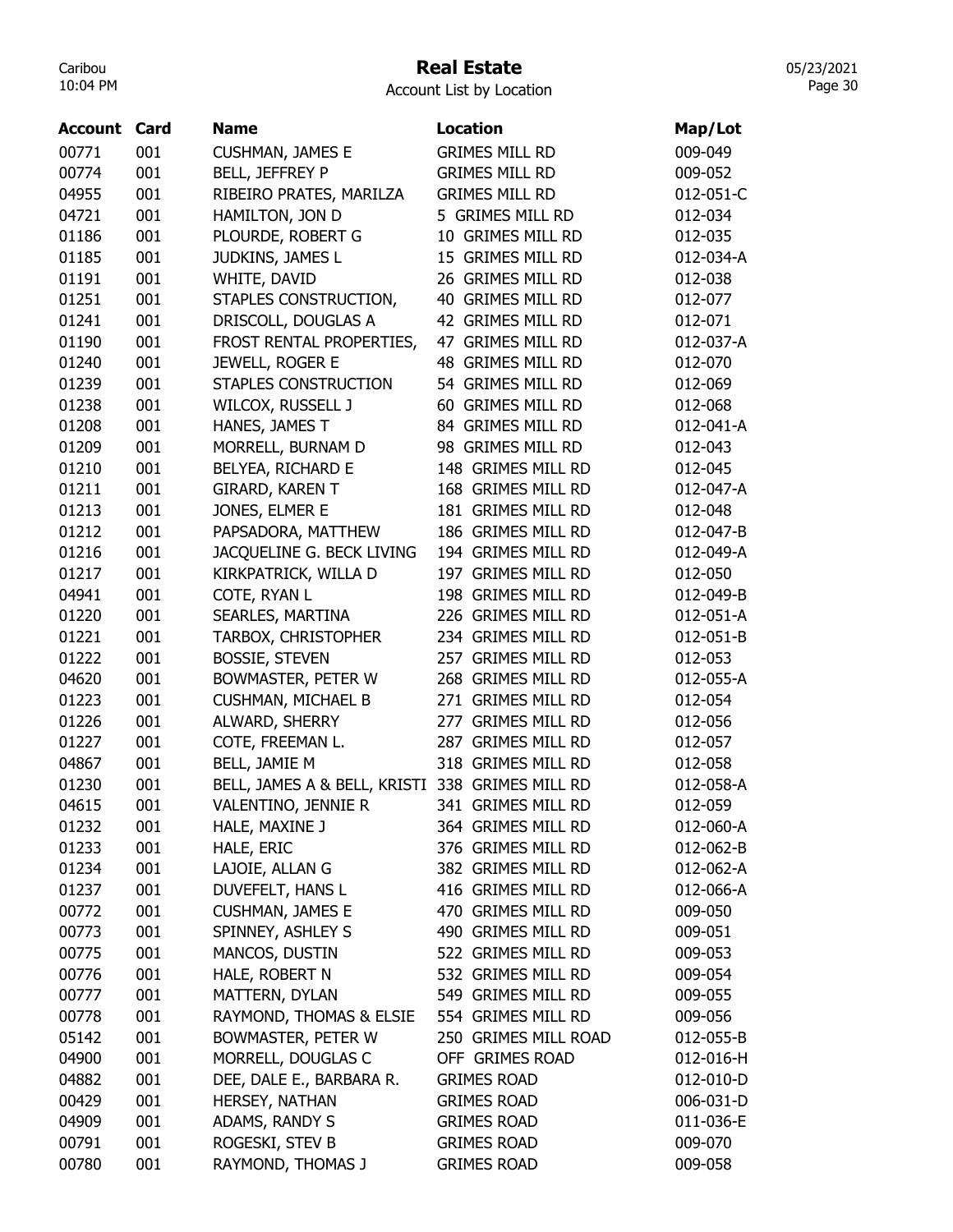# Real Estate

Account List by Location

| <b>Account Card</b> |     | <b>Name</b>                       | <b>Location</b>    | Map/Lot     |
|---------------------|-----|-----------------------------------|--------------------|-------------|
| 04915               | 001 | ST. PETER, PHILIP J               | <b>GRIMES ROAD</b> | 011-028-E   |
| 01143               | 001 | MORRISSETTE, HAROLD               | <b>GRIMES ROAD</b> | 012-009     |
| 01148               | 001 | <b>CURRIER, DALE R</b>            | <b>GRIMES ROAD</b> | 012-010-C   |
| 00799               | 001 | <b>INLAND FISHERIES AND</b>       | <b>GRIMES ROAD</b> | 009-081     |
| 00425               | 001 | RIVEREDGE HOLDING, LLC            | <b>GRIMES ROAD</b> | 006-030     |
| 00803               | 001 | RIVEREDGE HOLDING, LLC            | <b>GRIMES ROAD</b> | 009-085     |
| 00427               | 001 | FORT FAIRFIELD, TOWN OF           | <b>GRIMES ROAD</b> | 006-031-B   |
| 01140               | 001 | CARIBOU UTILITIES DISTRICT        | <b>GRIMES ROAD</b> | 012-005-B   |
| 00782               | 001 | <b>STATE OF MAINE</b>             | <b>GRIMES ROAD</b> | 009-061     |
| 00793               | 001 | <b>BROWN, CHRISTINE Y</b>         | <b>GRIMES ROAD</b> | 009-072     |
| 00783               | 001 | WATSON, PAUL P                    | <b>GRIMES ROAD</b> | 009-062     |
| 00784               | 001 | SUTHERLAND, BARBARA -             | <b>GRIMES ROAD</b> | 009-063     |
| 00795               | 001 | SMITH, HERSCHEL A. -              | <b>GRIMES ROAD</b> | 009-074     |
| 00800               | 001 | SMITH, HERSCHEL A. -              | <b>GRIMES ROAD</b> | 009-082     |
| 00802               | 001 | SODERBERG COMPANY, INC.           | <b>GRIMES ROAD</b> | 009-084-A   |
| 01138               | 001 | <b>STATE OF MAINE</b>             | <b>GRIMES ROAD</b> | 012-005-001 |
| 01137               | 001 | CARIBOU UTILITIES DISTRICT        | <b>GRIMES ROAD</b> | 012-005     |
| 01159               | 001 | HAMILTON FAMILY TRUST             | <b>GRIMES ROAD</b> | 012-016-B   |
| 01027               | 001 | HARRIS, JAMES L.,                 | <b>GRIMES ROAD</b> | 011-036-D   |
| 01021               | 001 | LANDEEN, KENDALL D                | 7 GRIMES ROAD      | 011-034     |
| 01022               | 001 | COTE, MARILYN J                   | 13 GRIMES ROAD     | 011-035     |
| 01015               | 001 | SILVER, MARCELLA M                | 19 GRIMES ROAD     | 011-028-A   |
| 01033               | 001 | DOBSON, SHELBY GAIL               | 48 GRIMES ROAD     | 011-037-E   |
| 01032               | 001 | BELANGER, JOHN P                  | 54 GRIMES ROAD     | 011-037-D   |
| 01031               | 001 | PLOURDE, KATELYN M                | 58 GRIMES ROAD     | 011-037-C   |
| 01030               | 001 | MAHONEY, GRAYDON                  | 62 GRIMES ROAD     | 011-037-B   |
| 01029               | 001 | BERNARD, SUSAN Y                  | 70 GRIMES ROAD     | 011-037-A   |
| 01016               | 001 | ST. PETER, PHILIP J               | 77 GRIMES ROAD     | 011-028-B   |
| 05072               | 001 | SIPE, BENJAMIN M                  | 84 GRIMES ROAD     | 012-018-B   |
| 01166               | 001 | SIPE, BRIAN M                     | 90 GRIMES ROAD     | 012-018     |
| 01167               | 001 | <b>BOUCHARD, SEAN</b>             | 102 GRIMES ROAD    | 012-018-A   |
| 01165               | 001 | <b>VALENTINO, FRANK</b>           | 103 GRIMES ROAD    | 012-017     |
| 05013               | 001 | DOODY, CAROL A                    | 125 GRIMES ROAD    | 012-016-J   |
| 01157               | 001 | CURTIS, RONALD A                  | 135 GRIMES ROAD    | 012-016     |
| 01162               | 001 | THOMPSON, JONATHAN D              | 144 GRIMES ROAD    | 012-016-E   |
| 01156               | 001 | <b>HAMILTON FAMILY TRUST</b>      | 149 GRIMES ROAD    | 012-015     |
| 01154               | 001 | PLOURDE, MICHAEL                  | 158 GRIMES ROAD    | 012-014     |
| 01153               | 001 | CARRIER, DAVID R                  | 163 GRIMES ROAD    | 012-013     |
| 01155               | 001 | CURRIER, CINDY D                  | 178 GRIMES ROAD    | 012-014-A   |
| 01149               | 001 | HARDISON, MARTHA G                | 185 GRIMES ROAD    | 012-012     |
| 01144               | 001 | MARTIN, JEFFREY A                 | 188 GRIMES ROAD    | 012-009-A   |
| 01152               | 001 | HARDISON, ROGER D                 | 189 GRIMES ROAD    | 012-012-C   |
| 01150               | 001 | DEFORGE, DANIEL L                 | 195 GRIMES ROAD    | 012-012-A   |
| 01151               | 001 | <b>GUERRETTE, ROBERT J. &amp;</b> | 215 GRIMES ROAD    | 012-012-B   |
| 01147               | 001 | JANDREAU, DONALD R                | 231 GRIMES ROAD    | 012-010-B   |
| 04712               | 001 | JAMES, MITCHELL W                 | 237 GRIMES ROAD    | 012-010-A   |
| 05041               | 001 | GRAVES, EVAN D                    | 245 GRIMES ROAD    | 012-010-E   |
| 04838               | 001 | CORMIER, GREGORY J                | 268 GRIMES ROAD    | 012-009-B   |
| 01145               | 001 | WILLIAMSON, KRISTINA A            | 269 GRIMES ROAD    | 012-010     |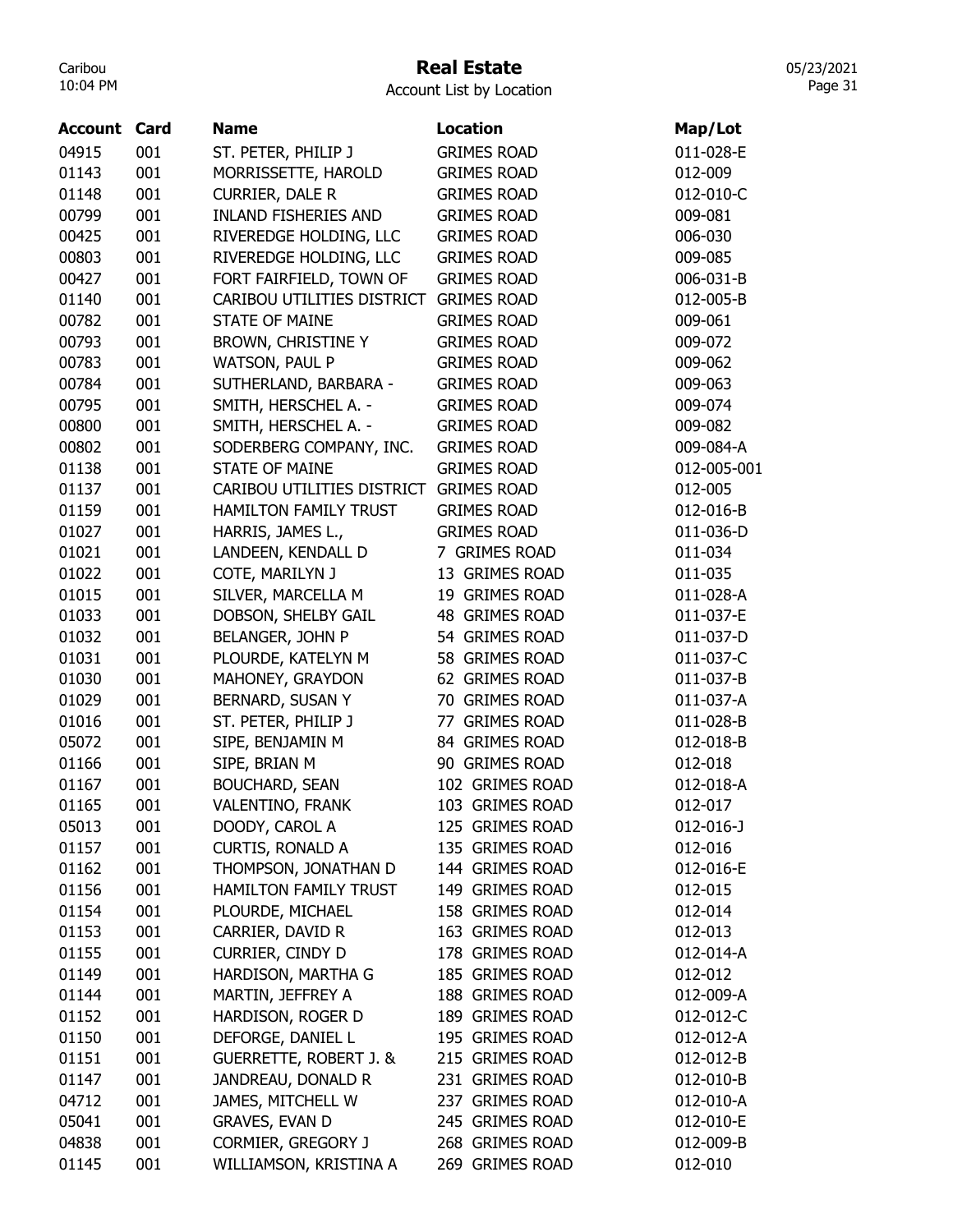## Real Estate

05/23/2021 Page 32

| <b>Account Card</b> |     | <b>Name</b>                        | <b>Location</b>     | Map/Lot   |
|---------------------|-----|------------------------------------|---------------------|-----------|
| 01142               | 001 | DEE, DALE E., BARBARA R. &         | 285 GRIMES ROAD     | 012-007   |
| 01141               | 001 | <b>GALLAGHER, GILBERT R</b>        | 296 GRIMES ROAD     | 012-006   |
| 04899               | 001 | <b>GALLAGHER, DARRELL</b>          | 320 GRIMES ROAD     | 012-006-A |
| 04944               | 001 | WARDWELL, KELLY E.                 | 327 GRIMES ROAD     | 012-007-A |
| 00768               | 001 | CARIBOU UTILITIES DISTRICT         | 363 GRIMES ROAD     | 009-043-C |
| 01139               | 001 | CARIBOU UTILITIES DISTRICT         | 366 GRIMES ROAD     | 012-005-A |
| 00767               | 001 | THOMAS, ELVIN A                    | 406 GRIMES ROAD     | 009-042-A |
| 00770               | 001 | <b>GRIFFEE, JANE S</b>             | 526 GRIMES ROAD     | 009-048   |
| 00769               | 001 | <b>GRIFFEE, JANE S</b>             | 529 GRIMES ROAD     | 009-047   |
| 00779               | 001 | RAYMOND, THOMAS J                  | 546 GRIMES ROAD     | 009-057   |
| 00781               | 001 | RICHARDSON, LINDA D                | 551 GRIMES ROAD     | 009-059   |
| 00785               | 001 | MITCHELL, JIM R                    | 562 GRIMES ROAD     | 009-066   |
| 00786               | 001 | LINDSEY, BRYANT C                  | 574 GRIMES ROAD     | 009-067   |
| 00787               | 001 | MANCOS, MICHAEL A                  | 578 GRIMES ROAD     | 009-068-A |
| 00788               | 001 | MCINTYRE, DAVID M                  | 594 GRIMES ROAD     | 009-068-B |
| 00789               | 001 | WYMAN, JOHN TRUSTEE OF             | 602 GRIMES ROAD     | 009-068-C |
| 00790               | 001 | ROGESKI, STEV B                    | 636 GRIMES ROAD     | 009-069   |
| 00792               | 001 | LAGASSE, DOUGLAS                   | 652 GRIMES ROAD     | 009-071   |
| 00794               | 001 | <b>BROWN, CHRISTINE Y</b>          | 662 GRIMES ROAD     | 009-073   |
| 00796               | 001 | LOWELL, MERRILL D                  | 694 GRIMES ROAD     | 009-075   |
| 00797               | 001 | CAMPING, PAUL R                    | 710 GRIMES ROAD     | 009-077   |
| 00798               | 001 | CAMPING, PAUL R                    | 736 GRIMES ROAD     | 009-079   |
| 00801               | 001 | RIVEREDGE HOLDING, LLC             | 834 GRIMES ROAD     | 009-084   |
| 00804               | 001 | STAPLES, CRAIG C                   | 861 GRIMES ROAD     | 009-085-A |
| 04626               | 001 | AYER, THOMAS E                     | 910 GRIMES ROAD     | 006-031-C |
| 00426               | 001 | HERSEY, NATHAN                     | 924 GRIMES ROAD     | 006-031-A |
| 03270               | 001 | LOGGANS, DANIEL L                  | <b>GROVE STREET</b> | 031-256   |
| 03269               | 001 | COLLINS, S. W. COMPANY             | <b>GROVE STREET</b> | 031-254   |
| 03285               | 001 | CULLINS, TERRY S                   | 2 GROVE STREET      | 031-270   |
| 03286               | 001 | LOGGANS, DANIEL L                  | 3 GROVE STREET      | 031-271   |
| 03272               | 001 | <b>J &amp; S CONSTRUCTION, LLC</b> | 8 GROVE STREET      | 031-257-A |
| 03271               | 001 | <b>BOUCHARD, BRIAN J</b>           | 10 GROVE STREET     | 031-257   |
| 03273               | 001 | PHILBRICK, MARCUS                  | 12 GROVE STREET     | 031-258   |
| 03274               | 001 | FACILITIES INCORPORATED            | 18 GROVE STREET     | 031-259   |
| 02864               | 001 | CARON, RICHARD S                   | 9 HAINES STREET     | 028-108   |
| 02830               | 001 | HITCHCOCK, KIMBERLY                | 10 HAINES STREET    | 028-080   |
| 02831               | 001 | VIRTANEN, MICHAEL R                | 12 HAINES STREET    | 028-081   |
| 02832               | 001 | <b>CITY OF CARIBOU</b>             | 14 HAINES STREET    | 028-082   |
| 04670               | 001 | ANDERSON, KYLE W                   | 15 HAINES STREET    | 028-107   |
| 02833               | 001 | <b>BEAULIEU, DELLA E</b>           | 16 HAINES STREET    | 028-083   |
| 02834               | 001 | <b>BEAULIEU, DELLA E</b>           | 18 HAINES STREET    | 028-084   |
| 03778               | 001 | THOMPSON, REGINALD V               | 14 HAMMOND STREET   | 035-131   |
| 03779               | 001 | KINCAID, BRUCE R                   | 16 HAMMOND STREET   | 035-132   |
| 03780               | 001 | LABBE, WILBUR                      | 18 HAMMOND STREET   | 035-133   |
| 04695               | 001 | LABBE, WILBER G                    | 20 HAMMOND STREET   | 035-134   |
| 03782               | 001 | <b>CENTER FOR THE</b>              | 22 HAMMOND STREET   | 035-135   |
| 03783               | 001 | <b>INSIGNARES, JORGE R</b>         | 26 HAMMOND STREET   | 035-136   |
| 03784               | 001 | MCCABE, PATRICK                    | 28 HAMMOND STREET   | 035-137   |
| 03785               | 001 | BELANGER, CASEY J                  | 30 HAMMOND STREET   | 035-138   |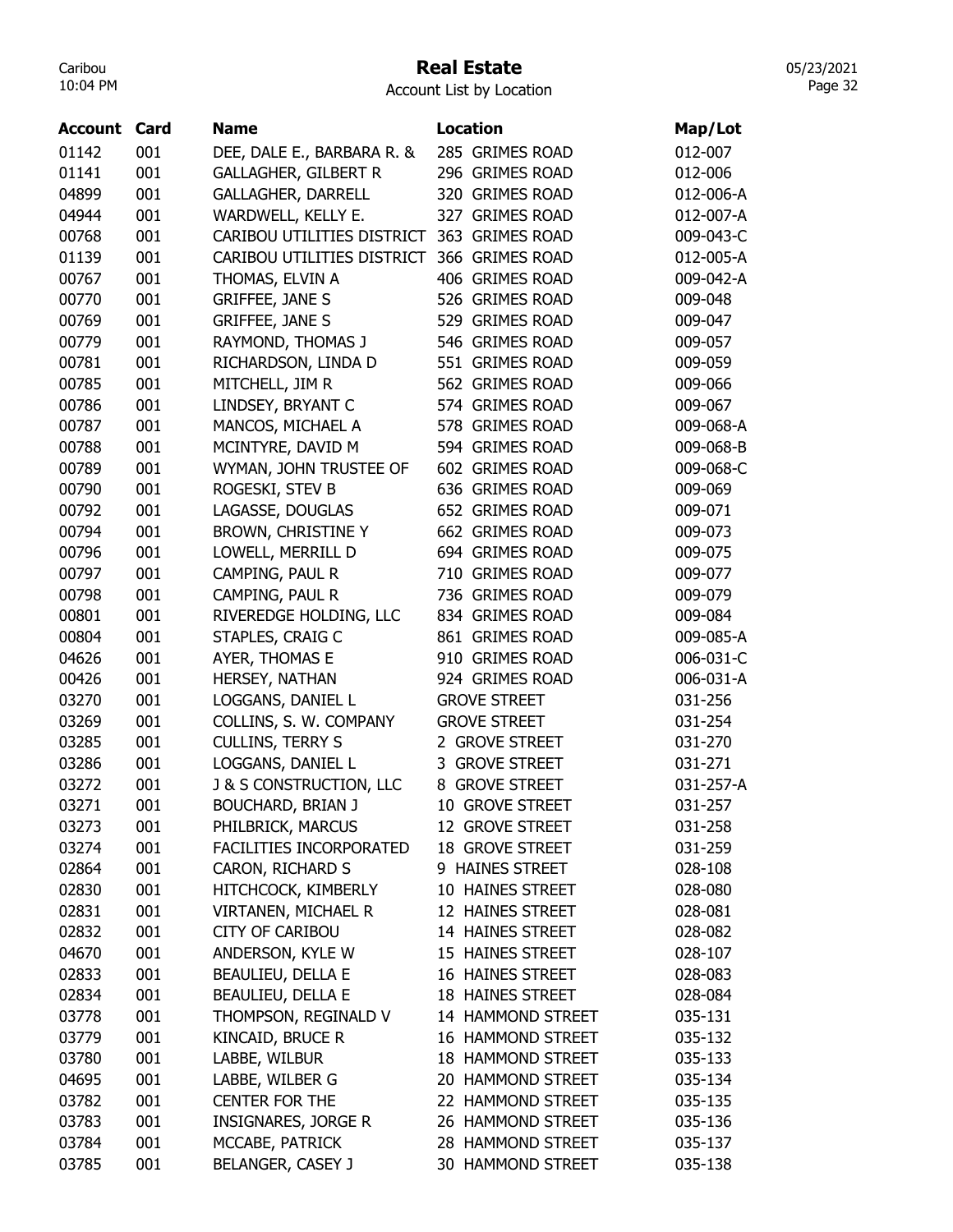## Real Estate

Account List by Location

| Account        | Card       | <b>Name</b>                        | <b>Location</b>                              | Map/Lot            |
|----------------|------------|------------------------------------|----------------------------------------------|--------------------|
| 03764          | 001        | LABBE, WILBUR                      | 32 HAMMOND STREET                            | 035-116-A          |
| 03611          | 001        | RAND, TIMOTHY A                    | 3 HANCOCK STREET                             | 034-123            |
| 03610          | 001        | RAND, TIMOTHY                      | 5 HANCOCK STREET                             | 034-122            |
| 03609          | 001        | LAVAWAY, THERESA                   | 9 HANCOCK STREET                             | 034-120            |
| 03615          | 001        | MILLER, RONALD E., JR.             | 13 HANCOCK STREET                            | 034-128            |
| 03623          | 001        | NEWELL, LAWRENCE H                 | <b>16 HANCOCK STREET</b>                     | 034-139            |
| 03621          | 001        | NEWBEGIN, MICHAEL R                | 17 HANCOCK STREET                            | 034-137            |
| 03624          | 001        | HARDISON, DONALD E                 | <b>18 HANCOCK STREET</b>                     | 034-140            |
| 02455          | 001        | MIESBURGER, JEAN M                 | 9 HARDISON AVENUE                            | 025-043            |
| 02422          | 001        | FORTIN, LINDA                      | 10 HARDISON AVENUE                           | 025-005            |
| 02423          | 001        | MICHAUD, JAY                       | 12 HARDISON AVENUE                           | 025-006            |
| 02424          | 001        | GOFF, NANCY LEE                    | <b>16 HARDISON AVENUE</b>                    | 025-007            |
| 02450          | 001        | SMITH, BRADY A                     | 17 HARDISON AVENUE                           | 025-037            |
| 02449          | 001        | LANGLAIS, EARLENE M                | 19 HARDISON AVENUE                           | 025-036            |
| 02425          | 001        | MICHAUD, SHIRLEY C. - LIFE         | 20 HARDISON AVENUE                           | 025-008            |
| 02426          | 001        | JONES (BRUSO), LISA C              | 24 HARDISON AVENUE                           | 025-009            |
| 02427          | 001        | <b>CITY OF CARIBOU</b>             | 26 HARDISON AVENUE                           | 025-010            |
| 02428          | 001        | <b>TURCOTTE, HERMEL</b>            | 28 HARDISON AVENUE                           | 025-011            |
| 02442          | 001        | DUBOIS, PHYLLIS F                  | 29 HARDISON AVENUE                           | 025-029            |
| 02430          | 001        | ANDERSON, GREGORY                  | 32 HARDISON AVENUE                           | 025-013            |
| 04754          | 001        | <b>WOLFE, JAMES</b>                | 33 HARDISON AVENUE                           | 025-028            |
| 02431          | 001        | LAPOINTE-KERNAN, ROSANNE           | 34 HARDISON AVENUE                           | 025-014            |
| 02440          | 001        | GINISH, STAS'                      | 37 HARDISON AVENUE                           | 025-027            |
| 02439          | 001        | CHAMBERLAND, DESARAE               | 39 HARDISON AVENUE                           | 025-026            |
| 04658          | 001        | LATHAM, KATE &                     | 40 HARDISON AVENUE                           | 025-016            |
| 02433          | 001        | SOUCIE, EDWARD G                   | 42 HARDISON AVENUE                           | 025-017            |
| 02434          | 001        | SOUCIE, EDWARD G                   | 44 HARDISON AVENUE                           | 025-018            |
| 02435          | 001        | <b>CURRAN, DAVID</b>               | <b>46 HARDISON AVENUE</b>                    | 025-019            |
| 00385          | 001        | SHAW, ROBERT S II                  | <b>HARDISON ROAD</b>                         | 006-004            |
| 05120          | 001        | EWING, RITA C - DEV                | <b>HARDISON ROAD</b>                         | 006-004-D          |
| 00391          | 001        | FOSTER, DARREL J                   | <b>HARDISON ROAD</b>                         | 006-007            |
| 00346          | 001        | <b>GREEN, MITCHELL</b>             | <b>HARDISON ROAD</b>                         | 005-062-A          |
|                |            |                                    |                                              |                    |
| 00345          | 001<br>001 | <b>BLACKSTONE, ORMAN K</b>         | <b>HARDISON ROAD</b><br><b>HARDISON ROAD</b> | 005-062            |
| 00359          |            | SHAW, ROBERT S<br>SHAW, ROBERT S   | <b>HARDISON ROAD</b>                         | 005-070<br>005-057 |
| 00338          | 001<br>001 |                                    | <b>HARDISON ROAD</b>                         |                    |
| 00340<br>00342 | 001        | SHAW, ROBERT S                     | <b>HARDISON ROAD</b>                         | 005-058<br>005-059 |
|                | 001        | SHAW, ROBERT S<br>FRANZL, WOJCIECH | 12 HARDISON ROAD                             |                    |
| 00335          |            |                                    | 17 HARDISON ROAD                             | 005-053            |
| 00352          | 001        | PLOURDE, DOUGLAS A                 | 36 HARDISON ROAD                             | 005-066            |
| 00339          | 001        | SHAW, ROBERT S II                  |                                              | 005-057-A          |
| 00341          | 001        | CLARK, DANIEL AND LUELLA           | 46 HARDISON ROAD                             | 005-058-A          |
| 00351          | 001        | HOLMAN, LORI JEAN WARK             | 51 HARDISON ROAD                             | 005-065            |
| 00350          | 001        | <b>BOUTOT, SAMUEL S</b>            | 57 HARDISON ROAD                             | 005-064            |
| 00360          | 001        | ROSSIGNOL, WILLIAM R               | 73 HARDISON ROAD                             | 005-070-C          |
| 00343          | 001        | ROSSIGNOL, RICHARD JR              | 76 HARDISON ROAD                             | 005-060-A          |
| 00344          | 001        | <b>GOUGH, ROBERT R</b>             | 98 HARDISON ROAD                             | 005-061            |
| 00347          | 001        | <b>GREEN, MITCHELL R</b>           | 142 HARDISON ROAD                            | 005-062-B          |
| 00383          | 001        | <b>BLACKSTONE, O. KYLE</b>         | 170 HARDISON ROAD                            | 006-002            |
| 00386          | 001        | EWING, RITA - DEV                  | 181 HARDISON ROAD                            | 006-004-A          |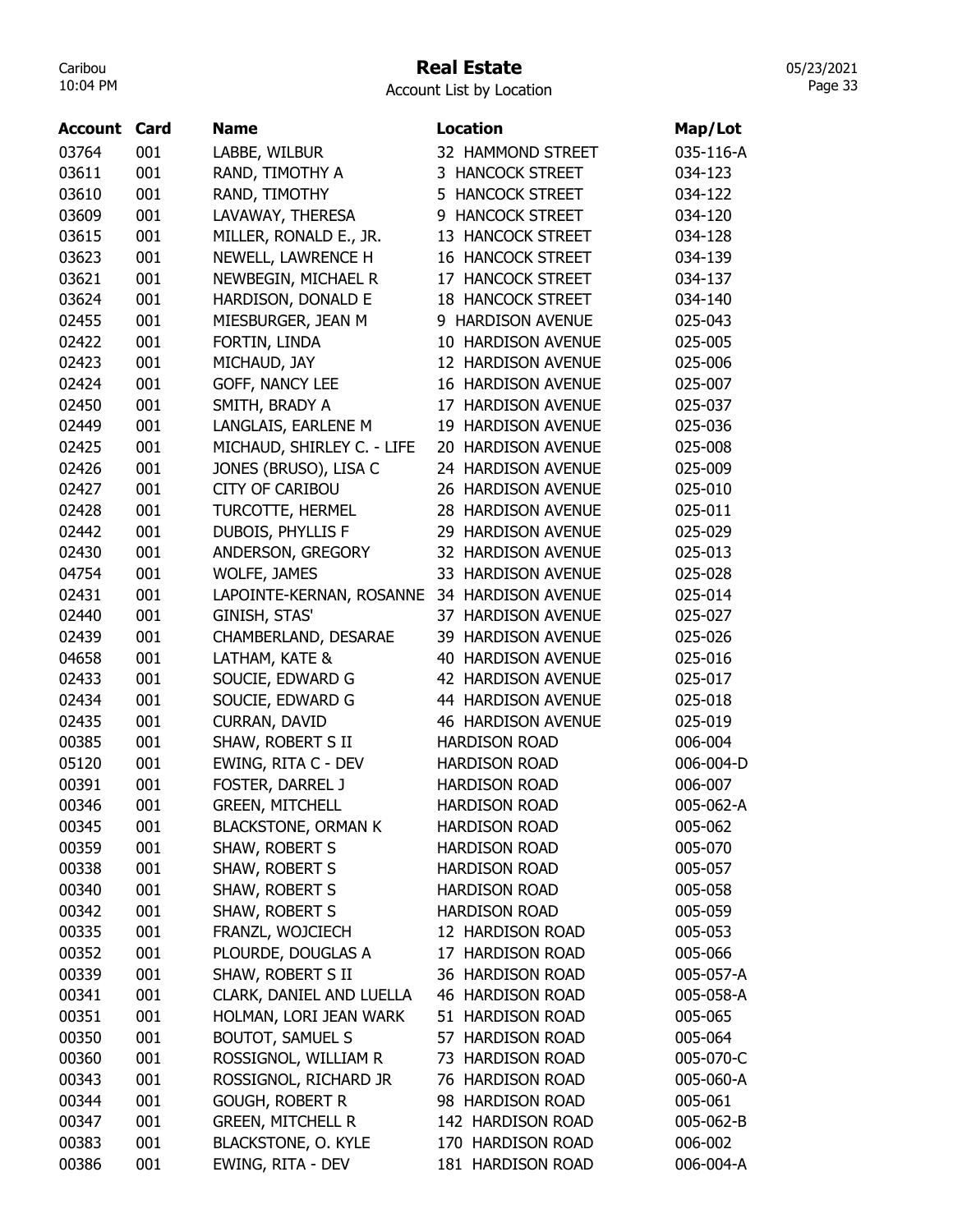# Real Estate

Account List by Location

| Account | Card | <b>Name</b>                  | <b>Location</b>        | Map/Lot   |
|---------|------|------------------------------|------------------------|-----------|
| 00387   | 001  | EWING, RITA C - DEV          | 187 HARDISON ROAD      | 006-004-B |
| 00384   | 001  | SWANBERG, CALEB J            | 194 HARDISON ROAD      | 006-003   |
| 00388   | 001  | EWING, THERESA M             | 285 HARDISON ROAD      | 006-004-C |
| 00389   | 001  | HERSEY, WILLIAM K            | 292 HARDISON ROAD      | 006-005   |
| 00390   | 001  | KIEFFER, ROBERT              | 323 HARDISON ROAD      | 006-001   |
| 00392   | 001  | SHAW, ROBERT S II            | 334 HARDISON ROAD      | 006-008   |
| 00393   | 001  | BELMAIN, KATHLEEN M.         | 368 HARDISON ROAD      | 006-008-A |
| 03973   | 001  | FORBES, JOHN KENT            | <b>HARVEST ROAD</b>    | 036-094   |
| 03836   | 001  | <b>GREEN, MICHAEL</b>        | <b>HARVEST ROAD</b>    | 035-172-A |
| 03976   | 001  | COLLINS, S.W. COMPANY,       | <b>HARVEST ROAD</b>    | 036-094-G |
| 03977   | 001  | COLLINS, S.W. COMPANY,       | <b>HARVEST ROAD</b>    | 036-094-H |
| 03979   | 001  | COLLINS, S.W. COMPANY,       | <b>HARVEST ROAD</b>    | 036-094-J |
| 03817   | 001  | <b>CUMMINGS, VICKIE C</b>    | <b>HARVEST ROAD</b>    | 035-158   |
| 03796   | 001  | BENNETT, STEPHEN L           | 3 HARVEST ROAD         | 035-148   |
| 03795   | 001  | MAHONEY, GRAYDON M           | 4 HARVEST ROAD         | 035-147   |
| 03827   | 001  | IRELAND, KEITH E             | 8 HARVEST ROAD         | 035-163   |
| 03826   | 001  | EVANS, RITA M - DEV          | 9 HARVEST ROAD         | 035-162   |
| 03825   | 001  | WEEKS, JOHNNY L              | 11 HARVEST ROAD        | 035-161   |
| 03828   | 001  | GREGORY, RICHARD M           | 12 HARVEST ROAD        | 035-164   |
| 03823   | 001  | <b>WALKER, BETH ANN</b>      | 19 HARVEST ROAD        | 035-160   |
| 03824   | 001  | WALKER, THEODORE JACOB       | 19 HARVEST ROAD        | 035-160-A |
| 03822   | 001  | HURLEY, DONNA R. &           | 23 HARVEST ROAD        | 035-159   |
| 03821   | 001  | HARMON, EVA AS TRUSTEE       | 29 HARVEST ROAD        | 035-158-F |
| 03833   | 001  | MARTIN, JAMES P              | 30 HARVEST ROAD        | 035-170   |
| 03820   | 001  | MICHAUD, JEAN PIERRE         | 35 HARVEST ROAD        | 035-158-D |
| 03819   | 001  | PARISI, JACK                 | 43 HARVEST ROAD        | 035-158-B |
| 03834   | 001  | MAHONEY, GRAYDON M           | 44 HARVEST ROAD        | 035-171-B |
| 03818   | 001  | DUPLESSIE, SEAN A            | 47 HARVEST ROAD        | 035-158-A |
| 03835   | 001  | LAMB, RICHARD L              | 50 HARVEST ROAD        | 035-172   |
| 03978   | 001  | <b>WALTON, CECIL P</b>       | 57 HARVEST ROAD        | 036-094-I |
| 03837   | 001  | <b>GREEN, MICHAEL S</b>      | 64 HARVEST ROAD        | 035-172-C |
| 02527   | 001  | <b>GRANT, LYNN M (ADLER)</b> | <b>HARVEY STREET</b>   | 025-123   |
| 02526   | 001  | LERICOS FAMILY REVOCABLE     | <b>HARVEY STREET</b>   | 025-122   |
| 04933   | 001  | DIPASQUALE, JOSEPH J.,       | <b>HARVEY STREET</b>   | 025-123-A |
| 03155   | 001  | PIONEER REALTY, LLC          | <b>HATCH DRIVE</b>     | 031-097   |
| 03132   | 001  | <b>CITY OF CARIBOU</b>       | <b>HATCH DRIVE</b>     | 031-060   |
| 03151   | 001  | <b>CITY OF CARIBOU</b>       | <b>HATCH DRIVE</b>     | 031-090   |
| 03149   | 001  | ST. PETER, PHILIP J          | 7 HATCH DRIVE          | 031-084   |
| 03141   | 001  | KIEFFER, ROBERT J            | 40 HATCH DRIVE         | 031-070-A |
| 03153   | 001  | COLLINS, S.W. INC.           | 41 HATCH DRIVE         | 031-094   |
| 03152   | 001  | VAUGHN REALTY, INC.          | 43 HATCH DRIVE         | 031-093   |
| 03855   | 001  | COLLINS, S.W. COMPANY,       | <b>HERITAGE ROAD</b>   | 035-186   |
| 03856   | 001  | COLLINS, S.W. COMPANY,       | <b>HERITAGE ROAD</b>   | 035-186-A |
| 03857   | 001  | COLLINS, S.W. COMPANY,       | <b>HERITAGE ROAD</b>   | 035-186-B |
| 03858   | 001  | COLLINS, S.W. COMPANY,       | <b>HERITAGE ROAD</b>   | 035-186-C |
| 03854   | 001  | KIEFFER, ROBERT J            | <b>HERITAGE ROAD</b>   | 035-185   |
| 03860   | 001  | COLLINS, SAMUEL W            | 5 HERITAGE ROAD        | 035-187-A |
| 03115   | 001  | AMERICAN LEGION              | <b>HERSCHEL STREET</b> | 031-031   |
| 03102   | 001  | TOWNVIEW ESTATES, LLC        | <b>HERSCHEL STREET</b> | 031-018   |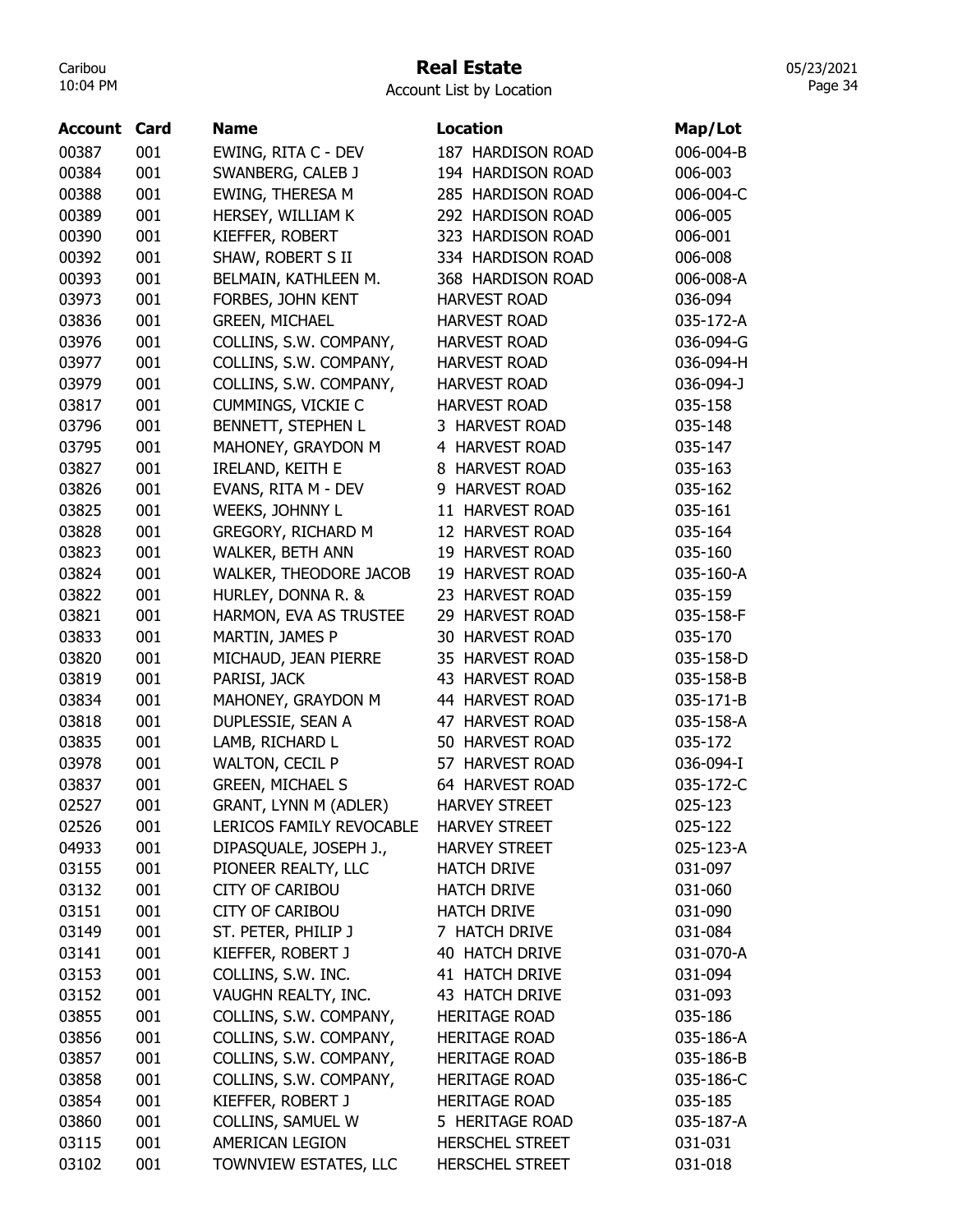## Real Estate

Account List by Location

| 03095<br>001<br><b>CITY OF CARIBOU</b><br><b>HERSCHEL STREET</b><br>031-011<br>001<br>05087<br>WARDWELL SERVICE, INC.<br><b>HERSCHEL STREET</b><br>031-011-A<br>03101<br>001<br><b>COUNTRY FARMS</b><br>031-017<br>31 HERSCHEL STREET<br>03100<br>001<br>SMALL, CRAIG K<br>37 HERSCHEL STREET<br>031-016<br>001<br>03099<br>CHAPMAN, RAELEEN M<br>41 HERSCHEL STREET<br>031-015<br>001<br>03098<br>49 HERSCHEL STREET<br><b>GREENIER INC.</b><br>031-014<br>03097<br>001<br>LEAVITT, DORA M<br>53 HERSCHEL STREET<br>031-013<br>001<br>WARDWELL SERVICE, INC.<br>03096<br>55 HERSCHEL STREET<br>031-012<br>03113<br>001<br>MAHONEY, GRAYDON<br>82 HERSCHEL STREET<br>031-029<br>001<br>A PLACE FOR ME, LLC<br>03094<br>83 HERSCHEL STREET<br>031-010<br>03060<br>001<br>EVERETT, BARBARA I<br><b>HIGH STREET</b><br>030-136<br>03169<br>001<br>UNITED BAPTIST CHURCH OF<br><b>HIGH STREET</b><br>031-113<br>001<br>03192<br>25 HIGH STREET<br><b>CITY OF CARIBOU</b><br>031-136<br>03166<br>001<br><b>CITY OF CARIBOU</b><br>30 HIGH STREET<br>031-110<br>03167<br>001<br><b>BOUCH CORPORATION</b><br>42 HIGH STREET<br>031-111<br>03191<br>001<br>AROOSTOOK COUNTY<br>43 HIGH STREET<br>031-135<br>001<br>03190<br><b>MAC'S CONVENIENCE</b><br>69 HIGH STREET<br>031-132<br>03168<br>001<br>UNITED BAPTIST CHURCH OF<br>74 HIGH STREET<br>031-112<br>03189<br>001<br>89 HIGH STREET<br><b>MAC'S CONVENIENCE</b><br>031-131<br>03188<br>001<br>95 HIGH STREET<br>NORTHERN NEW ENGLAND<br>031-130<br>001<br>03187<br>101 HIGH STREET<br><b>NORTH RENTALS</b><br>031-129<br>03186<br>001<br><b>CITY OF CARIBOU</b><br>111 HIGH STREET<br>031-128-A<br>03171<br>001<br>HANNAFORD BROS. CO., LLC<br>114 HIGH STREET<br>031-116<br>001<br>03185<br><b>CITY OF CARIBOU</b><br>121 HIGH STREET<br>031-128<br>001<br>03172<br>HANNAFORD BROS. CO., LLC<br>124 HIGH STREET<br>031-117<br>03173<br>001<br>SCOTT, STEVEN S<br>128 HIGH STREET<br>031-118<br>03174<br>001<br>SCOTT, STEVEN S<br>128 HIGH STREET<br>031-118-A<br>03183<br>001<br>HANSON, ALLAN W<br>135 HIGH STREET<br>031-127<br>03175<br>001<br>BEAUSOLEIL, ARMAND R -<br>136 HIGH STREET<br>031-119<br>03184<br>001<br>LABBE, WILBER G<br>137 HIGH STREET<br>031-127-A<br>DAY, NORINE F<br>143 HIGH STREET<br>03182<br>001<br>031-126<br>03048<br>001<br><b>KEY BANK OF MAINE</b><br>144 HIGH STREET<br>030-117<br>03046<br>001<br>IRON CLAD PROPERTIES, LLC 147 HIGH STREET<br>030-114<br>03049<br>001<br>MAHONEY, GRAYDON M<br>154 HIGH STREET<br>030-118<br>03045<br>001<br>OLD IRON INN B & B, LLC<br>155 HIGH STREET<br>030-113<br>03050<br>001<br>LIBBY, MICHELLE L<br>160 HIGH STREET<br>030-119<br>03051<br>001<br>BEAULIEU, MABLE A<br>168 HIGH STREET<br>030-120<br>03044<br>IRON CLAD PROPERTIES, LLC<br>169 HIGH STREET<br>001<br>030-112<br>03052<br>001<br>TARR, TERRY A<br>172 HIGH STREET<br>030-121<br>03064<br>001<br>ROBERTSON, JEFFREY<br>181 HIGH STREET<br>030-143<br>03063<br>001<br>AKERSON, JOHN W - DEV<br>185 HIGH STREET<br>030-142<br>04677<br>001<br>MCGILL, ANTHONY L<br>187 HIGH STREET<br>030-141<br>04546<br>001<br>KAVIN, JAMES A<br>192 HIGH STREET<br>030-126<br>03057<br>001<br>196 HIGH STREET<br>ADAMS, KEVIN L., SR.<br>030-127<br>03058<br>SETH PENN PROPERTIES, LLC<br>198 HIGH STREET<br>001<br>030-128<br>7 HIGHLAND AVENUE<br>02310<br>001<br>BELL, MARJORIE M<br>023-050<br>02309<br>001<br>STUBBS, SCOTT D<br>8 HIGHLAND AVENUE<br>023-047-A<br>03553<br>001<br><b>CITY OF CARIBOU</b><br>3 HILLCREST AVENUE<br>034-053 | <b>Account Card</b> |     | <b>Name</b>       | <b>Location</b>    | Map/Lot |
|-------------------------------------------------------------------------------------------------------------------------------------------------------------------------------------------------------------------------------------------------------------------------------------------------------------------------------------------------------------------------------------------------------------------------------------------------------------------------------------------------------------------------------------------------------------------------------------------------------------------------------------------------------------------------------------------------------------------------------------------------------------------------------------------------------------------------------------------------------------------------------------------------------------------------------------------------------------------------------------------------------------------------------------------------------------------------------------------------------------------------------------------------------------------------------------------------------------------------------------------------------------------------------------------------------------------------------------------------------------------------------------------------------------------------------------------------------------------------------------------------------------------------------------------------------------------------------------------------------------------------------------------------------------------------------------------------------------------------------------------------------------------------------------------------------------------------------------------------------------------------------------------------------------------------------------------------------------------------------------------------------------------------------------------------------------------------------------------------------------------------------------------------------------------------------------------------------------------------------------------------------------------------------------------------------------------------------------------------------------------------------------------------------------------------------------------------------------------------------------------------------------------------------------------------------------------------------------------------------------------------------------------------------------------------------------------------------------------------------------------------------------------------------------------------------------------------------------------------------------------------------------------------------------------------------------------------------------------------------------------------------------------------------------------------------------------------------------------------------------------------------------------------------------------------------------------------------------------------------------------------------------------------------------------------------------------------------------------------------------------------------------------------------------------------------------------------------------------------------------------------------------------------------|---------------------|-----|-------------------|--------------------|---------|
|                                                                                                                                                                                                                                                                                                                                                                                                                                                                                                                                                                                                                                                                                                                                                                                                                                                                                                                                                                                                                                                                                                                                                                                                                                                                                                                                                                                                                                                                                                                                                                                                                                                                                                                                                                                                                                                                                                                                                                                                                                                                                                                                                                                                                                                                                                                                                                                                                                                                                                                                                                                                                                                                                                                                                                                                                                                                                                                                                                                                                                                                                                                                                                                                                                                                                                                                                                                                                                                                                                                               |                     |     |                   |                    |         |
|                                                                                                                                                                                                                                                                                                                                                                                                                                                                                                                                                                                                                                                                                                                                                                                                                                                                                                                                                                                                                                                                                                                                                                                                                                                                                                                                                                                                                                                                                                                                                                                                                                                                                                                                                                                                                                                                                                                                                                                                                                                                                                                                                                                                                                                                                                                                                                                                                                                                                                                                                                                                                                                                                                                                                                                                                                                                                                                                                                                                                                                                                                                                                                                                                                                                                                                                                                                                                                                                                                                               |                     |     |                   |                    |         |
|                                                                                                                                                                                                                                                                                                                                                                                                                                                                                                                                                                                                                                                                                                                                                                                                                                                                                                                                                                                                                                                                                                                                                                                                                                                                                                                                                                                                                                                                                                                                                                                                                                                                                                                                                                                                                                                                                                                                                                                                                                                                                                                                                                                                                                                                                                                                                                                                                                                                                                                                                                                                                                                                                                                                                                                                                                                                                                                                                                                                                                                                                                                                                                                                                                                                                                                                                                                                                                                                                                                               |                     |     |                   |                    |         |
|                                                                                                                                                                                                                                                                                                                                                                                                                                                                                                                                                                                                                                                                                                                                                                                                                                                                                                                                                                                                                                                                                                                                                                                                                                                                                                                                                                                                                                                                                                                                                                                                                                                                                                                                                                                                                                                                                                                                                                                                                                                                                                                                                                                                                                                                                                                                                                                                                                                                                                                                                                                                                                                                                                                                                                                                                                                                                                                                                                                                                                                                                                                                                                                                                                                                                                                                                                                                                                                                                                                               |                     |     |                   |                    |         |
|                                                                                                                                                                                                                                                                                                                                                                                                                                                                                                                                                                                                                                                                                                                                                                                                                                                                                                                                                                                                                                                                                                                                                                                                                                                                                                                                                                                                                                                                                                                                                                                                                                                                                                                                                                                                                                                                                                                                                                                                                                                                                                                                                                                                                                                                                                                                                                                                                                                                                                                                                                                                                                                                                                                                                                                                                                                                                                                                                                                                                                                                                                                                                                                                                                                                                                                                                                                                                                                                                                                               |                     |     |                   |                    |         |
|                                                                                                                                                                                                                                                                                                                                                                                                                                                                                                                                                                                                                                                                                                                                                                                                                                                                                                                                                                                                                                                                                                                                                                                                                                                                                                                                                                                                                                                                                                                                                                                                                                                                                                                                                                                                                                                                                                                                                                                                                                                                                                                                                                                                                                                                                                                                                                                                                                                                                                                                                                                                                                                                                                                                                                                                                                                                                                                                                                                                                                                                                                                                                                                                                                                                                                                                                                                                                                                                                                                               |                     |     |                   |                    |         |
|                                                                                                                                                                                                                                                                                                                                                                                                                                                                                                                                                                                                                                                                                                                                                                                                                                                                                                                                                                                                                                                                                                                                                                                                                                                                                                                                                                                                                                                                                                                                                                                                                                                                                                                                                                                                                                                                                                                                                                                                                                                                                                                                                                                                                                                                                                                                                                                                                                                                                                                                                                                                                                                                                                                                                                                                                                                                                                                                                                                                                                                                                                                                                                                                                                                                                                                                                                                                                                                                                                                               |                     |     |                   |                    |         |
|                                                                                                                                                                                                                                                                                                                                                                                                                                                                                                                                                                                                                                                                                                                                                                                                                                                                                                                                                                                                                                                                                                                                                                                                                                                                                                                                                                                                                                                                                                                                                                                                                                                                                                                                                                                                                                                                                                                                                                                                                                                                                                                                                                                                                                                                                                                                                                                                                                                                                                                                                                                                                                                                                                                                                                                                                                                                                                                                                                                                                                                                                                                                                                                                                                                                                                                                                                                                                                                                                                                               |                     |     |                   |                    |         |
|                                                                                                                                                                                                                                                                                                                                                                                                                                                                                                                                                                                                                                                                                                                                                                                                                                                                                                                                                                                                                                                                                                                                                                                                                                                                                                                                                                                                                                                                                                                                                                                                                                                                                                                                                                                                                                                                                                                                                                                                                                                                                                                                                                                                                                                                                                                                                                                                                                                                                                                                                                                                                                                                                                                                                                                                                                                                                                                                                                                                                                                                                                                                                                                                                                                                                                                                                                                                                                                                                                                               |                     |     |                   |                    |         |
|                                                                                                                                                                                                                                                                                                                                                                                                                                                                                                                                                                                                                                                                                                                                                                                                                                                                                                                                                                                                                                                                                                                                                                                                                                                                                                                                                                                                                                                                                                                                                                                                                                                                                                                                                                                                                                                                                                                                                                                                                                                                                                                                                                                                                                                                                                                                                                                                                                                                                                                                                                                                                                                                                                                                                                                                                                                                                                                                                                                                                                                                                                                                                                                                                                                                                                                                                                                                                                                                                                                               |                     |     |                   |                    |         |
|                                                                                                                                                                                                                                                                                                                                                                                                                                                                                                                                                                                                                                                                                                                                                                                                                                                                                                                                                                                                                                                                                                                                                                                                                                                                                                                                                                                                                                                                                                                                                                                                                                                                                                                                                                                                                                                                                                                                                                                                                                                                                                                                                                                                                                                                                                                                                                                                                                                                                                                                                                                                                                                                                                                                                                                                                                                                                                                                                                                                                                                                                                                                                                                                                                                                                                                                                                                                                                                                                                                               |                     |     |                   |                    |         |
|                                                                                                                                                                                                                                                                                                                                                                                                                                                                                                                                                                                                                                                                                                                                                                                                                                                                                                                                                                                                                                                                                                                                                                                                                                                                                                                                                                                                                                                                                                                                                                                                                                                                                                                                                                                                                                                                                                                                                                                                                                                                                                                                                                                                                                                                                                                                                                                                                                                                                                                                                                                                                                                                                                                                                                                                                                                                                                                                                                                                                                                                                                                                                                                                                                                                                                                                                                                                                                                                                                                               |                     |     |                   |                    |         |
|                                                                                                                                                                                                                                                                                                                                                                                                                                                                                                                                                                                                                                                                                                                                                                                                                                                                                                                                                                                                                                                                                                                                                                                                                                                                                                                                                                                                                                                                                                                                                                                                                                                                                                                                                                                                                                                                                                                                                                                                                                                                                                                                                                                                                                                                                                                                                                                                                                                                                                                                                                                                                                                                                                                                                                                                                                                                                                                                                                                                                                                                                                                                                                                                                                                                                                                                                                                                                                                                                                                               |                     |     |                   |                    |         |
|                                                                                                                                                                                                                                                                                                                                                                                                                                                                                                                                                                                                                                                                                                                                                                                                                                                                                                                                                                                                                                                                                                                                                                                                                                                                                                                                                                                                                                                                                                                                                                                                                                                                                                                                                                                                                                                                                                                                                                                                                                                                                                                                                                                                                                                                                                                                                                                                                                                                                                                                                                                                                                                                                                                                                                                                                                                                                                                                                                                                                                                                                                                                                                                                                                                                                                                                                                                                                                                                                                                               |                     |     |                   |                    |         |
|                                                                                                                                                                                                                                                                                                                                                                                                                                                                                                                                                                                                                                                                                                                                                                                                                                                                                                                                                                                                                                                                                                                                                                                                                                                                                                                                                                                                                                                                                                                                                                                                                                                                                                                                                                                                                                                                                                                                                                                                                                                                                                                                                                                                                                                                                                                                                                                                                                                                                                                                                                                                                                                                                                                                                                                                                                                                                                                                                                                                                                                                                                                                                                                                                                                                                                                                                                                                                                                                                                                               |                     |     |                   |                    |         |
|                                                                                                                                                                                                                                                                                                                                                                                                                                                                                                                                                                                                                                                                                                                                                                                                                                                                                                                                                                                                                                                                                                                                                                                                                                                                                                                                                                                                                                                                                                                                                                                                                                                                                                                                                                                                                                                                                                                                                                                                                                                                                                                                                                                                                                                                                                                                                                                                                                                                                                                                                                                                                                                                                                                                                                                                                                                                                                                                                                                                                                                                                                                                                                                                                                                                                                                                                                                                                                                                                                                               |                     |     |                   |                    |         |
|                                                                                                                                                                                                                                                                                                                                                                                                                                                                                                                                                                                                                                                                                                                                                                                                                                                                                                                                                                                                                                                                                                                                                                                                                                                                                                                                                                                                                                                                                                                                                                                                                                                                                                                                                                                                                                                                                                                                                                                                                                                                                                                                                                                                                                                                                                                                                                                                                                                                                                                                                                                                                                                                                                                                                                                                                                                                                                                                                                                                                                                                                                                                                                                                                                                                                                                                                                                                                                                                                                                               |                     |     |                   |                    |         |
|                                                                                                                                                                                                                                                                                                                                                                                                                                                                                                                                                                                                                                                                                                                                                                                                                                                                                                                                                                                                                                                                                                                                                                                                                                                                                                                                                                                                                                                                                                                                                                                                                                                                                                                                                                                                                                                                                                                                                                                                                                                                                                                                                                                                                                                                                                                                                                                                                                                                                                                                                                                                                                                                                                                                                                                                                                                                                                                                                                                                                                                                                                                                                                                                                                                                                                                                                                                                                                                                                                                               |                     |     |                   |                    |         |
|                                                                                                                                                                                                                                                                                                                                                                                                                                                                                                                                                                                                                                                                                                                                                                                                                                                                                                                                                                                                                                                                                                                                                                                                                                                                                                                                                                                                                                                                                                                                                                                                                                                                                                                                                                                                                                                                                                                                                                                                                                                                                                                                                                                                                                                                                                                                                                                                                                                                                                                                                                                                                                                                                                                                                                                                                                                                                                                                                                                                                                                                                                                                                                                                                                                                                                                                                                                                                                                                                                                               |                     |     |                   |                    |         |
|                                                                                                                                                                                                                                                                                                                                                                                                                                                                                                                                                                                                                                                                                                                                                                                                                                                                                                                                                                                                                                                                                                                                                                                                                                                                                                                                                                                                                                                                                                                                                                                                                                                                                                                                                                                                                                                                                                                                                                                                                                                                                                                                                                                                                                                                                                                                                                                                                                                                                                                                                                                                                                                                                                                                                                                                                                                                                                                                                                                                                                                                                                                                                                                                                                                                                                                                                                                                                                                                                                                               |                     |     |                   |                    |         |
|                                                                                                                                                                                                                                                                                                                                                                                                                                                                                                                                                                                                                                                                                                                                                                                                                                                                                                                                                                                                                                                                                                                                                                                                                                                                                                                                                                                                                                                                                                                                                                                                                                                                                                                                                                                                                                                                                                                                                                                                                                                                                                                                                                                                                                                                                                                                                                                                                                                                                                                                                                                                                                                                                                                                                                                                                                                                                                                                                                                                                                                                                                                                                                                                                                                                                                                                                                                                                                                                                                                               |                     |     |                   |                    |         |
|                                                                                                                                                                                                                                                                                                                                                                                                                                                                                                                                                                                                                                                                                                                                                                                                                                                                                                                                                                                                                                                                                                                                                                                                                                                                                                                                                                                                                                                                                                                                                                                                                                                                                                                                                                                                                                                                                                                                                                                                                                                                                                                                                                                                                                                                                                                                                                                                                                                                                                                                                                                                                                                                                                                                                                                                                                                                                                                                                                                                                                                                                                                                                                                                                                                                                                                                                                                                                                                                                                                               |                     |     |                   |                    |         |
|                                                                                                                                                                                                                                                                                                                                                                                                                                                                                                                                                                                                                                                                                                                                                                                                                                                                                                                                                                                                                                                                                                                                                                                                                                                                                                                                                                                                                                                                                                                                                                                                                                                                                                                                                                                                                                                                                                                                                                                                                                                                                                                                                                                                                                                                                                                                                                                                                                                                                                                                                                                                                                                                                                                                                                                                                                                                                                                                                                                                                                                                                                                                                                                                                                                                                                                                                                                                                                                                                                                               |                     |     |                   |                    |         |
|                                                                                                                                                                                                                                                                                                                                                                                                                                                                                                                                                                                                                                                                                                                                                                                                                                                                                                                                                                                                                                                                                                                                                                                                                                                                                                                                                                                                                                                                                                                                                                                                                                                                                                                                                                                                                                                                                                                                                                                                                                                                                                                                                                                                                                                                                                                                                                                                                                                                                                                                                                                                                                                                                                                                                                                                                                                                                                                                                                                                                                                                                                                                                                                                                                                                                                                                                                                                                                                                                                                               |                     |     |                   |                    |         |
|                                                                                                                                                                                                                                                                                                                                                                                                                                                                                                                                                                                                                                                                                                                                                                                                                                                                                                                                                                                                                                                                                                                                                                                                                                                                                                                                                                                                                                                                                                                                                                                                                                                                                                                                                                                                                                                                                                                                                                                                                                                                                                                                                                                                                                                                                                                                                                                                                                                                                                                                                                                                                                                                                                                                                                                                                                                                                                                                                                                                                                                                                                                                                                                                                                                                                                                                                                                                                                                                                                                               |                     |     |                   |                    |         |
|                                                                                                                                                                                                                                                                                                                                                                                                                                                                                                                                                                                                                                                                                                                                                                                                                                                                                                                                                                                                                                                                                                                                                                                                                                                                                                                                                                                                                                                                                                                                                                                                                                                                                                                                                                                                                                                                                                                                                                                                                                                                                                                                                                                                                                                                                                                                                                                                                                                                                                                                                                                                                                                                                                                                                                                                                                                                                                                                                                                                                                                                                                                                                                                                                                                                                                                                                                                                                                                                                                                               |                     |     |                   |                    |         |
|                                                                                                                                                                                                                                                                                                                                                                                                                                                                                                                                                                                                                                                                                                                                                                                                                                                                                                                                                                                                                                                                                                                                                                                                                                                                                                                                                                                                                                                                                                                                                                                                                                                                                                                                                                                                                                                                                                                                                                                                                                                                                                                                                                                                                                                                                                                                                                                                                                                                                                                                                                                                                                                                                                                                                                                                                                                                                                                                                                                                                                                                                                                                                                                                                                                                                                                                                                                                                                                                                                                               |                     |     |                   |                    |         |
|                                                                                                                                                                                                                                                                                                                                                                                                                                                                                                                                                                                                                                                                                                                                                                                                                                                                                                                                                                                                                                                                                                                                                                                                                                                                                                                                                                                                                                                                                                                                                                                                                                                                                                                                                                                                                                                                                                                                                                                                                                                                                                                                                                                                                                                                                                                                                                                                                                                                                                                                                                                                                                                                                                                                                                                                                                                                                                                                                                                                                                                                                                                                                                                                                                                                                                                                                                                                                                                                                                                               |                     |     |                   |                    |         |
|                                                                                                                                                                                                                                                                                                                                                                                                                                                                                                                                                                                                                                                                                                                                                                                                                                                                                                                                                                                                                                                                                                                                                                                                                                                                                                                                                                                                                                                                                                                                                                                                                                                                                                                                                                                                                                                                                                                                                                                                                                                                                                                                                                                                                                                                                                                                                                                                                                                                                                                                                                                                                                                                                                                                                                                                                                                                                                                                                                                                                                                                                                                                                                                                                                                                                                                                                                                                                                                                                                                               |                     |     |                   |                    |         |
|                                                                                                                                                                                                                                                                                                                                                                                                                                                                                                                                                                                                                                                                                                                                                                                                                                                                                                                                                                                                                                                                                                                                                                                                                                                                                                                                                                                                                                                                                                                                                                                                                                                                                                                                                                                                                                                                                                                                                                                                                                                                                                                                                                                                                                                                                                                                                                                                                                                                                                                                                                                                                                                                                                                                                                                                                                                                                                                                                                                                                                                                                                                                                                                                                                                                                                                                                                                                                                                                                                                               |                     |     |                   |                    |         |
|                                                                                                                                                                                                                                                                                                                                                                                                                                                                                                                                                                                                                                                                                                                                                                                                                                                                                                                                                                                                                                                                                                                                                                                                                                                                                                                                                                                                                                                                                                                                                                                                                                                                                                                                                                                                                                                                                                                                                                                                                                                                                                                                                                                                                                                                                                                                                                                                                                                                                                                                                                                                                                                                                                                                                                                                                                                                                                                                                                                                                                                                                                                                                                                                                                                                                                                                                                                                                                                                                                                               |                     |     |                   |                    |         |
|                                                                                                                                                                                                                                                                                                                                                                                                                                                                                                                                                                                                                                                                                                                                                                                                                                                                                                                                                                                                                                                                                                                                                                                                                                                                                                                                                                                                                                                                                                                                                                                                                                                                                                                                                                                                                                                                                                                                                                                                                                                                                                                                                                                                                                                                                                                                                                                                                                                                                                                                                                                                                                                                                                                                                                                                                                                                                                                                                                                                                                                                                                                                                                                                                                                                                                                                                                                                                                                                                                                               |                     |     |                   |                    |         |
|                                                                                                                                                                                                                                                                                                                                                                                                                                                                                                                                                                                                                                                                                                                                                                                                                                                                                                                                                                                                                                                                                                                                                                                                                                                                                                                                                                                                                                                                                                                                                                                                                                                                                                                                                                                                                                                                                                                                                                                                                                                                                                                                                                                                                                                                                                                                                                                                                                                                                                                                                                                                                                                                                                                                                                                                                                                                                                                                                                                                                                                                                                                                                                                                                                                                                                                                                                                                                                                                                                                               |                     |     |                   |                    |         |
|                                                                                                                                                                                                                                                                                                                                                                                                                                                                                                                                                                                                                                                                                                                                                                                                                                                                                                                                                                                                                                                                                                                                                                                                                                                                                                                                                                                                                                                                                                                                                                                                                                                                                                                                                                                                                                                                                                                                                                                                                                                                                                                                                                                                                                                                                                                                                                                                                                                                                                                                                                                                                                                                                                                                                                                                                                                                                                                                                                                                                                                                                                                                                                                                                                                                                                                                                                                                                                                                                                                               |                     |     |                   |                    |         |
|                                                                                                                                                                                                                                                                                                                                                                                                                                                                                                                                                                                                                                                                                                                                                                                                                                                                                                                                                                                                                                                                                                                                                                                                                                                                                                                                                                                                                                                                                                                                                                                                                                                                                                                                                                                                                                                                                                                                                                                                                                                                                                                                                                                                                                                                                                                                                                                                                                                                                                                                                                                                                                                                                                                                                                                                                                                                                                                                                                                                                                                                                                                                                                                                                                                                                                                                                                                                                                                                                                                               |                     |     |                   |                    |         |
|                                                                                                                                                                                                                                                                                                                                                                                                                                                                                                                                                                                                                                                                                                                                                                                                                                                                                                                                                                                                                                                                                                                                                                                                                                                                                                                                                                                                                                                                                                                                                                                                                                                                                                                                                                                                                                                                                                                                                                                                                                                                                                                                                                                                                                                                                                                                                                                                                                                                                                                                                                                                                                                                                                                                                                                                                                                                                                                                                                                                                                                                                                                                                                                                                                                                                                                                                                                                                                                                                                                               |                     |     |                   |                    |         |
|                                                                                                                                                                                                                                                                                                                                                                                                                                                                                                                                                                                                                                                                                                                                                                                                                                                                                                                                                                                                                                                                                                                                                                                                                                                                                                                                                                                                                                                                                                                                                                                                                                                                                                                                                                                                                                                                                                                                                                                                                                                                                                                                                                                                                                                                                                                                                                                                                                                                                                                                                                                                                                                                                                                                                                                                                                                                                                                                                                                                                                                                                                                                                                                                                                                                                                                                                                                                                                                                                                                               |                     |     |                   |                    |         |
|                                                                                                                                                                                                                                                                                                                                                                                                                                                                                                                                                                                                                                                                                                                                                                                                                                                                                                                                                                                                                                                                                                                                                                                                                                                                                                                                                                                                                                                                                                                                                                                                                                                                                                                                                                                                                                                                                                                                                                                                                                                                                                                                                                                                                                                                                                                                                                                                                                                                                                                                                                                                                                                                                                                                                                                                                                                                                                                                                                                                                                                                                                                                                                                                                                                                                                                                                                                                                                                                                                                               |                     |     |                   |                    |         |
|                                                                                                                                                                                                                                                                                                                                                                                                                                                                                                                                                                                                                                                                                                                                                                                                                                                                                                                                                                                                                                                                                                                                                                                                                                                                                                                                                                                                                                                                                                                                                                                                                                                                                                                                                                                                                                                                                                                                                                                                                                                                                                                                                                                                                                                                                                                                                                                                                                                                                                                                                                                                                                                                                                                                                                                                                                                                                                                                                                                                                                                                                                                                                                                                                                                                                                                                                                                                                                                                                                                               |                     |     |                   |                    |         |
|                                                                                                                                                                                                                                                                                                                                                                                                                                                                                                                                                                                                                                                                                                                                                                                                                                                                                                                                                                                                                                                                                                                                                                                                                                                                                                                                                                                                                                                                                                                                                                                                                                                                                                                                                                                                                                                                                                                                                                                                                                                                                                                                                                                                                                                                                                                                                                                                                                                                                                                                                                                                                                                                                                                                                                                                                                                                                                                                                                                                                                                                                                                                                                                                                                                                                                                                                                                                                                                                                                                               |                     |     |                   |                    |         |
|                                                                                                                                                                                                                                                                                                                                                                                                                                                                                                                                                                                                                                                                                                                                                                                                                                                                                                                                                                                                                                                                                                                                                                                                                                                                                                                                                                                                                                                                                                                                                                                                                                                                                                                                                                                                                                                                                                                                                                                                                                                                                                                                                                                                                                                                                                                                                                                                                                                                                                                                                                                                                                                                                                                                                                                                                                                                                                                                                                                                                                                                                                                                                                                                                                                                                                                                                                                                                                                                                                                               |                     |     |                   |                    |         |
|                                                                                                                                                                                                                                                                                                                                                                                                                                                                                                                                                                                                                                                                                                                                                                                                                                                                                                                                                                                                                                                                                                                                                                                                                                                                                                                                                                                                                                                                                                                                                                                                                                                                                                                                                                                                                                                                                                                                                                                                                                                                                                                                                                                                                                                                                                                                                                                                                                                                                                                                                                                                                                                                                                                                                                                                                                                                                                                                                                                                                                                                                                                                                                                                                                                                                                                                                                                                                                                                                                                               |                     |     |                   |                    |         |
|                                                                                                                                                                                                                                                                                                                                                                                                                                                                                                                                                                                                                                                                                                                                                                                                                                                                                                                                                                                                                                                                                                                                                                                                                                                                                                                                                                                                                                                                                                                                                                                                                                                                                                                                                                                                                                                                                                                                                                                                                                                                                                                                                                                                                                                                                                                                                                                                                                                                                                                                                                                                                                                                                                                                                                                                                                                                                                                                                                                                                                                                                                                                                                                                                                                                                                                                                                                                                                                                                                                               |                     |     |                   |                    |         |
|                                                                                                                                                                                                                                                                                                                                                                                                                                                                                                                                                                                                                                                                                                                                                                                                                                                                                                                                                                                                                                                                                                                                                                                                                                                                                                                                                                                                                                                                                                                                                                                                                                                                                                                                                                                                                                                                                                                                                                                                                                                                                                                                                                                                                                                                                                                                                                                                                                                                                                                                                                                                                                                                                                                                                                                                                                                                                                                                                                                                                                                                                                                                                                                                                                                                                                                                                                                                                                                                                                                               |                     |     |                   |                    |         |
|                                                                                                                                                                                                                                                                                                                                                                                                                                                                                                                                                                                                                                                                                                                                                                                                                                                                                                                                                                                                                                                                                                                                                                                                                                                                                                                                                                                                                                                                                                                                                                                                                                                                                                                                                                                                                                                                                                                                                                                                                                                                                                                                                                                                                                                                                                                                                                                                                                                                                                                                                                                                                                                                                                                                                                                                                                                                                                                                                                                                                                                                                                                                                                                                                                                                                                                                                                                                                                                                                                                               |                     |     |                   |                    |         |
|                                                                                                                                                                                                                                                                                                                                                                                                                                                                                                                                                                                                                                                                                                                                                                                                                                                                                                                                                                                                                                                                                                                                                                                                                                                                                                                                                                                                                                                                                                                                                                                                                                                                                                                                                                                                                                                                                                                                                                                                                                                                                                                                                                                                                                                                                                                                                                                                                                                                                                                                                                                                                                                                                                                                                                                                                                                                                                                                                                                                                                                                                                                                                                                                                                                                                                                                                                                                                                                                                                                               |                     |     |                   |                    |         |
|                                                                                                                                                                                                                                                                                                                                                                                                                                                                                                                                                                                                                                                                                                                                                                                                                                                                                                                                                                                                                                                                                                                                                                                                                                                                                                                                                                                                                                                                                                                                                                                                                                                                                                                                                                                                                                                                                                                                                                                                                                                                                                                                                                                                                                                                                                                                                                                                                                                                                                                                                                                                                                                                                                                                                                                                                                                                                                                                                                                                                                                                                                                                                                                                                                                                                                                                                                                                                                                                                                                               |                     |     |                   |                    |         |
|                                                                                                                                                                                                                                                                                                                                                                                                                                                                                                                                                                                                                                                                                                                                                                                                                                                                                                                                                                                                                                                                                                                                                                                                                                                                                                                                                                                                                                                                                                                                                                                                                                                                                                                                                                                                                                                                                                                                                                                                                                                                                                                                                                                                                                                                                                                                                                                                                                                                                                                                                                                                                                                                                                                                                                                                                                                                                                                                                                                                                                                                                                                                                                                                                                                                                                                                                                                                                                                                                                                               |                     |     |                   |                    |         |
|                                                                                                                                                                                                                                                                                                                                                                                                                                                                                                                                                                                                                                                                                                                                                                                                                                                                                                                                                                                                                                                                                                                                                                                                                                                                                                                                                                                                                                                                                                                                                                                                                                                                                                                                                                                                                                                                                                                                                                                                                                                                                                                                                                                                                                                                                                                                                                                                                                                                                                                                                                                                                                                                                                                                                                                                                                                                                                                                                                                                                                                                                                                                                                                                                                                                                                                                                                                                                                                                                                                               | 03552               | 001 | SUTHERLAND, SARAH | 5 HILLCREST AVENUE | 034-052 |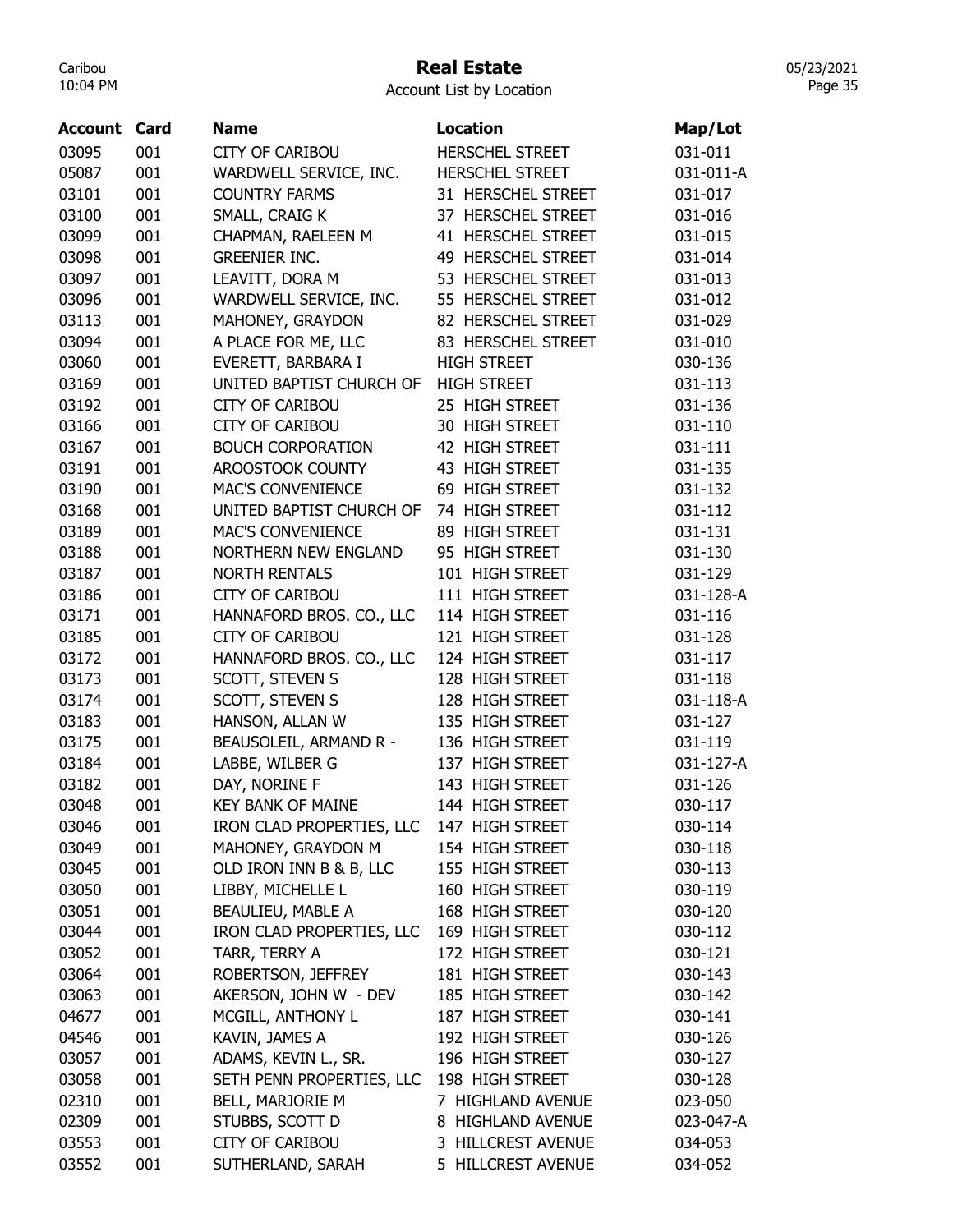## Real Estate

Account List by Location

| 03551<br>7 HILLCREST AVENUE<br>001<br><b>CITY OF CARIBOU</b><br>034-051<br>001<br><b>CITY OF CARIBOU</b><br>8 HILLCREST AVENUE<br>03557<br>034-058<br>001<br>MICHAUD, MICHAEL P<br>11 HILLCREST AVENUE<br>03550<br>034-049<br>001<br>DAMBOISE, ORRICK<br>12 HILLCREST AVENUE<br>04575<br>034-060<br>03559<br>001<br>CYR, NANCY M. - HEIRS<br>14 HILLCREST AVENUE<br>034-061<br>001<br>03549<br>FERN, ROBERT F<br>15 HILLCREST AVENUE<br>034-048<br>001<br>20 HILLCREST AVENUE<br>03560<br>COMPOUND HOLDINGS LLC<br>034-063<br>21 HILLCREST AVENUE<br>04671<br>001<br>PHILBROOK, MARCUS<br>034-046<br>03547<br>001<br>MIKE'S FAMILY MARKET, LLC<br><b>HILLCREST AVENUE</b><br>23<br>034-045<br>001<br>24 HILLCREST AVENUE<br>03561<br>THOMPSON, PAMELA<br>034-064<br>001<br><b>GRONDIN, KEVIN T</b><br>25 HILLCREST AVENUE<br>04631<br>034-044<br>001<br>TURCOTTE, LINDA<br>26 HILLCREST AVENUE<br>03562<br>034-065<br>03545<br>001<br>CAVAGNARO PROPERTIES,<br>27<br><b>HILLCREST AVENUE</b><br>034-043<br>03544<br>001<br>CAVAGNARO PROPERTIES,<br>29 HILLCREST AVENUE<br>034-042<br>03563<br>001<br>NEWBEGIN, MICHAEL R<br><b>30 HILLCREST AVENUE</b><br>034-066<br>03543<br>001<br>MICHAUD, PAUL H<br>31 HILLCREST AVENUE<br>034-041<br>03564<br>001<br>JACKSON, KATHERINE M<br>32 HILLCREST AVENUE<br>034-067<br>001<br>37 HILLCREST AVENUE<br>HARRIS, PAULA S<br>03530<br>034-006<br>001<br>RAYMOND, JEREMIE J<br>2 HOME FARM ROAD<br>03849<br>035-179<br>001<br>LABARRE, PAUL D<br>7 HOME FARM ROAD<br>03848<br>035-178-C<br>001<br>COLE, BRYAN<br>8 HOME FARM ROAD<br>04724<br>035-180<br>001<br>11 HOME FARM ROAD<br>04640<br>HILL, SHANE A<br>035-178-B<br>15 HOME FARM ROAD<br>04709<br>001<br>HAFFORD, JEANNIE MARIE<br>035-178-A<br>03851<br>001<br>SLEEPER, NELSON F<br>18 HOME FARM ROAD<br>035-181<br>03845<br>001<br>RIOPELLE, DAVID<br>19 HOME FARM ROAD<br>035-178<br>001<br>BRAGDON, SCOTTIE<br>03852<br>26 HOME FARM ROAD<br>035-182<br>001<br>ST. PETER, BRIAN J<br>27 HOME FARM ROAD<br>03839<br>035-173<br>001<br>31 HOME FARM ROAD<br>03838<br><b>GAUVIN, CAROL A</b><br>035-172-D<br>001<br>BIELINSKI, GRETA T- DEV<br>03975<br>37 HOME FARM ROAD<br>036-094-F<br>001<br><b>LANCASTER MORGAN</b><br>03986<br><b>HOOVER AVENUE</b><br>036-096-A<br>4 HOOVER AVENUE<br>03952<br>001<br>O'BAR, KENNETH G<br>036-074<br>03966<br>001<br>FERGUSON, KATHERINE<br>7 HOOVER AVENUE<br>036-088<br><b>GORDEY, ARTHALENE B</b><br>03953<br>001<br>8 HOOVER AVENUE<br>036-075<br>001<br>ST. PIERRE, GREGORY<br>11 HOOVER AVENUE<br>03965<br>036-087<br>SOUCIER, JENNIFER M<br>04603<br>001<br>12 HOOVER AVENUE<br>036-076<br>001<br>BELANGER, JAMES E JR<br>14 HOOVER AVENUE<br>03955<br>036-077<br>SOUCY, ROGER G<br>03964<br>001<br>15 HOOVER AVENUE<br>036-086<br>CYR, DOROTHY L<br>17 HOOVER AVENUE<br>03963<br>001<br>036-085<br>001<br>CYR, MARK L<br>18 HOOVER AVENUE<br>03956<br>036-078<br>001<br>WHITE, ROBERT P. & KAREN<br>03957<br>20 HOOVER AVENUE<br>036-079<br>03962<br>001<br>MARTIN, CHRISTOPHER J<br>21 HOOVER AVENUE<br>036-084<br>03961<br>BELANGER, ROLAND<br>23 HOOVER AVENUE<br>001<br>036-083<br>04667<br>24 HOOVER AVENUE<br>001<br>DEPNER, ERIC S<br>036-080<br>SMART, STEVEN P<br>04668<br>001<br>27 HOOVER AVENUE<br>036-082<br>SMITH, SCOTT W<br>03959<br>001<br>28 HOOVER AVENUE<br>036-081<br>TOWLE, PATRICK M<br><b>HUSTON STREET</b><br>04969<br>001<br>029-061-J<br>001<br>04967<br><b>HIGH MEADOW REALTY</b><br><b>HUSTON STREET</b><br>029-061-G<br>001<br>04968<br><b>HIGH MEADOW REALTY</b><br><b>HUSTON STREET</b><br>029-061-H<br>02958<br>001<br>CYR, MICHAEL J<br>3 HUSTON STREET<br>029-049 | Account | Card | <b>Name</b> | <b>Location</b> | Map/Lot |
|------------------------------------------------------------------------------------------------------------------------------------------------------------------------------------------------------------------------------------------------------------------------------------------------------------------------------------------------------------------------------------------------------------------------------------------------------------------------------------------------------------------------------------------------------------------------------------------------------------------------------------------------------------------------------------------------------------------------------------------------------------------------------------------------------------------------------------------------------------------------------------------------------------------------------------------------------------------------------------------------------------------------------------------------------------------------------------------------------------------------------------------------------------------------------------------------------------------------------------------------------------------------------------------------------------------------------------------------------------------------------------------------------------------------------------------------------------------------------------------------------------------------------------------------------------------------------------------------------------------------------------------------------------------------------------------------------------------------------------------------------------------------------------------------------------------------------------------------------------------------------------------------------------------------------------------------------------------------------------------------------------------------------------------------------------------------------------------------------------------------------------------------------------------------------------------------------------------------------------------------------------------------------------------------------------------------------------------------------------------------------------------------------------------------------------------------------------------------------------------------------------------------------------------------------------------------------------------------------------------------------------------------------------------------------------------------------------------------------------------------------------------------------------------------------------------------------------------------------------------------------------------------------------------------------------------------------------------------------------------------------------------------------------------------------------------------------------------------------------------------------------------------------------------------------------------------------------------------------------------------------------------------------------------------------------------------------------------------------------------------------------------------------------------------------------------------------------------------------------------------------------------------------------------------------------------------------------------------------------------------------------------------------|---------|------|-------------|-----------------|---------|
|                                                                                                                                                                                                                                                                                                                                                                                                                                                                                                                                                                                                                                                                                                                                                                                                                                                                                                                                                                                                                                                                                                                                                                                                                                                                                                                                                                                                                                                                                                                                                                                                                                                                                                                                                                                                                                                                                                                                                                                                                                                                                                                                                                                                                                                                                                                                                                                                                                                                                                                                                                                                                                                                                                                                                                                                                                                                                                                                                                                                                                                                                                                                                                                                                                                                                                                                                                                                                                                                                                                                                                                                                                                      |         |      |             |                 |         |
|                                                                                                                                                                                                                                                                                                                                                                                                                                                                                                                                                                                                                                                                                                                                                                                                                                                                                                                                                                                                                                                                                                                                                                                                                                                                                                                                                                                                                                                                                                                                                                                                                                                                                                                                                                                                                                                                                                                                                                                                                                                                                                                                                                                                                                                                                                                                                                                                                                                                                                                                                                                                                                                                                                                                                                                                                                                                                                                                                                                                                                                                                                                                                                                                                                                                                                                                                                                                                                                                                                                                                                                                                                                      |         |      |             |                 |         |
|                                                                                                                                                                                                                                                                                                                                                                                                                                                                                                                                                                                                                                                                                                                                                                                                                                                                                                                                                                                                                                                                                                                                                                                                                                                                                                                                                                                                                                                                                                                                                                                                                                                                                                                                                                                                                                                                                                                                                                                                                                                                                                                                                                                                                                                                                                                                                                                                                                                                                                                                                                                                                                                                                                                                                                                                                                                                                                                                                                                                                                                                                                                                                                                                                                                                                                                                                                                                                                                                                                                                                                                                                                                      |         |      |             |                 |         |
|                                                                                                                                                                                                                                                                                                                                                                                                                                                                                                                                                                                                                                                                                                                                                                                                                                                                                                                                                                                                                                                                                                                                                                                                                                                                                                                                                                                                                                                                                                                                                                                                                                                                                                                                                                                                                                                                                                                                                                                                                                                                                                                                                                                                                                                                                                                                                                                                                                                                                                                                                                                                                                                                                                                                                                                                                                                                                                                                                                                                                                                                                                                                                                                                                                                                                                                                                                                                                                                                                                                                                                                                                                                      |         |      |             |                 |         |
|                                                                                                                                                                                                                                                                                                                                                                                                                                                                                                                                                                                                                                                                                                                                                                                                                                                                                                                                                                                                                                                                                                                                                                                                                                                                                                                                                                                                                                                                                                                                                                                                                                                                                                                                                                                                                                                                                                                                                                                                                                                                                                                                                                                                                                                                                                                                                                                                                                                                                                                                                                                                                                                                                                                                                                                                                                                                                                                                                                                                                                                                                                                                                                                                                                                                                                                                                                                                                                                                                                                                                                                                                                                      |         |      |             |                 |         |
|                                                                                                                                                                                                                                                                                                                                                                                                                                                                                                                                                                                                                                                                                                                                                                                                                                                                                                                                                                                                                                                                                                                                                                                                                                                                                                                                                                                                                                                                                                                                                                                                                                                                                                                                                                                                                                                                                                                                                                                                                                                                                                                                                                                                                                                                                                                                                                                                                                                                                                                                                                                                                                                                                                                                                                                                                                                                                                                                                                                                                                                                                                                                                                                                                                                                                                                                                                                                                                                                                                                                                                                                                                                      |         |      |             |                 |         |
|                                                                                                                                                                                                                                                                                                                                                                                                                                                                                                                                                                                                                                                                                                                                                                                                                                                                                                                                                                                                                                                                                                                                                                                                                                                                                                                                                                                                                                                                                                                                                                                                                                                                                                                                                                                                                                                                                                                                                                                                                                                                                                                                                                                                                                                                                                                                                                                                                                                                                                                                                                                                                                                                                                                                                                                                                                                                                                                                                                                                                                                                                                                                                                                                                                                                                                                                                                                                                                                                                                                                                                                                                                                      |         |      |             |                 |         |
|                                                                                                                                                                                                                                                                                                                                                                                                                                                                                                                                                                                                                                                                                                                                                                                                                                                                                                                                                                                                                                                                                                                                                                                                                                                                                                                                                                                                                                                                                                                                                                                                                                                                                                                                                                                                                                                                                                                                                                                                                                                                                                                                                                                                                                                                                                                                                                                                                                                                                                                                                                                                                                                                                                                                                                                                                                                                                                                                                                                                                                                                                                                                                                                                                                                                                                                                                                                                                                                                                                                                                                                                                                                      |         |      |             |                 |         |
|                                                                                                                                                                                                                                                                                                                                                                                                                                                                                                                                                                                                                                                                                                                                                                                                                                                                                                                                                                                                                                                                                                                                                                                                                                                                                                                                                                                                                                                                                                                                                                                                                                                                                                                                                                                                                                                                                                                                                                                                                                                                                                                                                                                                                                                                                                                                                                                                                                                                                                                                                                                                                                                                                                                                                                                                                                                                                                                                                                                                                                                                                                                                                                                                                                                                                                                                                                                                                                                                                                                                                                                                                                                      |         |      |             |                 |         |
|                                                                                                                                                                                                                                                                                                                                                                                                                                                                                                                                                                                                                                                                                                                                                                                                                                                                                                                                                                                                                                                                                                                                                                                                                                                                                                                                                                                                                                                                                                                                                                                                                                                                                                                                                                                                                                                                                                                                                                                                                                                                                                                                                                                                                                                                                                                                                                                                                                                                                                                                                                                                                                                                                                                                                                                                                                                                                                                                                                                                                                                                                                                                                                                                                                                                                                                                                                                                                                                                                                                                                                                                                                                      |         |      |             |                 |         |
|                                                                                                                                                                                                                                                                                                                                                                                                                                                                                                                                                                                                                                                                                                                                                                                                                                                                                                                                                                                                                                                                                                                                                                                                                                                                                                                                                                                                                                                                                                                                                                                                                                                                                                                                                                                                                                                                                                                                                                                                                                                                                                                                                                                                                                                                                                                                                                                                                                                                                                                                                                                                                                                                                                                                                                                                                                                                                                                                                                                                                                                                                                                                                                                                                                                                                                                                                                                                                                                                                                                                                                                                                                                      |         |      |             |                 |         |
|                                                                                                                                                                                                                                                                                                                                                                                                                                                                                                                                                                                                                                                                                                                                                                                                                                                                                                                                                                                                                                                                                                                                                                                                                                                                                                                                                                                                                                                                                                                                                                                                                                                                                                                                                                                                                                                                                                                                                                                                                                                                                                                                                                                                                                                                                                                                                                                                                                                                                                                                                                                                                                                                                                                                                                                                                                                                                                                                                                                                                                                                                                                                                                                                                                                                                                                                                                                                                                                                                                                                                                                                                                                      |         |      |             |                 |         |
|                                                                                                                                                                                                                                                                                                                                                                                                                                                                                                                                                                                                                                                                                                                                                                                                                                                                                                                                                                                                                                                                                                                                                                                                                                                                                                                                                                                                                                                                                                                                                                                                                                                                                                                                                                                                                                                                                                                                                                                                                                                                                                                                                                                                                                                                                                                                                                                                                                                                                                                                                                                                                                                                                                                                                                                                                                                                                                                                                                                                                                                                                                                                                                                                                                                                                                                                                                                                                                                                                                                                                                                                                                                      |         |      |             |                 |         |
|                                                                                                                                                                                                                                                                                                                                                                                                                                                                                                                                                                                                                                                                                                                                                                                                                                                                                                                                                                                                                                                                                                                                                                                                                                                                                                                                                                                                                                                                                                                                                                                                                                                                                                                                                                                                                                                                                                                                                                                                                                                                                                                                                                                                                                                                                                                                                                                                                                                                                                                                                                                                                                                                                                                                                                                                                                                                                                                                                                                                                                                                                                                                                                                                                                                                                                                                                                                                                                                                                                                                                                                                                                                      |         |      |             |                 |         |
|                                                                                                                                                                                                                                                                                                                                                                                                                                                                                                                                                                                                                                                                                                                                                                                                                                                                                                                                                                                                                                                                                                                                                                                                                                                                                                                                                                                                                                                                                                                                                                                                                                                                                                                                                                                                                                                                                                                                                                                                                                                                                                                                                                                                                                                                                                                                                                                                                                                                                                                                                                                                                                                                                                                                                                                                                                                                                                                                                                                                                                                                                                                                                                                                                                                                                                                                                                                                                                                                                                                                                                                                                                                      |         |      |             |                 |         |
|                                                                                                                                                                                                                                                                                                                                                                                                                                                                                                                                                                                                                                                                                                                                                                                                                                                                                                                                                                                                                                                                                                                                                                                                                                                                                                                                                                                                                                                                                                                                                                                                                                                                                                                                                                                                                                                                                                                                                                                                                                                                                                                                                                                                                                                                                                                                                                                                                                                                                                                                                                                                                                                                                                                                                                                                                                                                                                                                                                                                                                                                                                                                                                                                                                                                                                                                                                                                                                                                                                                                                                                                                                                      |         |      |             |                 |         |
|                                                                                                                                                                                                                                                                                                                                                                                                                                                                                                                                                                                                                                                                                                                                                                                                                                                                                                                                                                                                                                                                                                                                                                                                                                                                                                                                                                                                                                                                                                                                                                                                                                                                                                                                                                                                                                                                                                                                                                                                                                                                                                                                                                                                                                                                                                                                                                                                                                                                                                                                                                                                                                                                                                                                                                                                                                                                                                                                                                                                                                                                                                                                                                                                                                                                                                                                                                                                                                                                                                                                                                                                                                                      |         |      |             |                 |         |
|                                                                                                                                                                                                                                                                                                                                                                                                                                                                                                                                                                                                                                                                                                                                                                                                                                                                                                                                                                                                                                                                                                                                                                                                                                                                                                                                                                                                                                                                                                                                                                                                                                                                                                                                                                                                                                                                                                                                                                                                                                                                                                                                                                                                                                                                                                                                                                                                                                                                                                                                                                                                                                                                                                                                                                                                                                                                                                                                                                                                                                                                                                                                                                                                                                                                                                                                                                                                                                                                                                                                                                                                                                                      |         |      |             |                 |         |
|                                                                                                                                                                                                                                                                                                                                                                                                                                                                                                                                                                                                                                                                                                                                                                                                                                                                                                                                                                                                                                                                                                                                                                                                                                                                                                                                                                                                                                                                                                                                                                                                                                                                                                                                                                                                                                                                                                                                                                                                                                                                                                                                                                                                                                                                                                                                                                                                                                                                                                                                                                                                                                                                                                                                                                                                                                                                                                                                                                                                                                                                                                                                                                                                                                                                                                                                                                                                                                                                                                                                                                                                                                                      |         |      |             |                 |         |
|                                                                                                                                                                                                                                                                                                                                                                                                                                                                                                                                                                                                                                                                                                                                                                                                                                                                                                                                                                                                                                                                                                                                                                                                                                                                                                                                                                                                                                                                                                                                                                                                                                                                                                                                                                                                                                                                                                                                                                                                                                                                                                                                                                                                                                                                                                                                                                                                                                                                                                                                                                                                                                                                                                                                                                                                                                                                                                                                                                                                                                                                                                                                                                                                                                                                                                                                                                                                                                                                                                                                                                                                                                                      |         |      |             |                 |         |
|                                                                                                                                                                                                                                                                                                                                                                                                                                                                                                                                                                                                                                                                                                                                                                                                                                                                                                                                                                                                                                                                                                                                                                                                                                                                                                                                                                                                                                                                                                                                                                                                                                                                                                                                                                                                                                                                                                                                                                                                                                                                                                                                                                                                                                                                                                                                                                                                                                                                                                                                                                                                                                                                                                                                                                                                                                                                                                                                                                                                                                                                                                                                                                                                                                                                                                                                                                                                                                                                                                                                                                                                                                                      |         |      |             |                 |         |
|                                                                                                                                                                                                                                                                                                                                                                                                                                                                                                                                                                                                                                                                                                                                                                                                                                                                                                                                                                                                                                                                                                                                                                                                                                                                                                                                                                                                                                                                                                                                                                                                                                                                                                                                                                                                                                                                                                                                                                                                                                                                                                                                                                                                                                                                                                                                                                                                                                                                                                                                                                                                                                                                                                                                                                                                                                                                                                                                                                                                                                                                                                                                                                                                                                                                                                                                                                                                                                                                                                                                                                                                                                                      |         |      |             |                 |         |
|                                                                                                                                                                                                                                                                                                                                                                                                                                                                                                                                                                                                                                                                                                                                                                                                                                                                                                                                                                                                                                                                                                                                                                                                                                                                                                                                                                                                                                                                                                                                                                                                                                                                                                                                                                                                                                                                                                                                                                                                                                                                                                                                                                                                                                                                                                                                                                                                                                                                                                                                                                                                                                                                                                                                                                                                                                                                                                                                                                                                                                                                                                                                                                                                                                                                                                                                                                                                                                                                                                                                                                                                                                                      |         |      |             |                 |         |
|                                                                                                                                                                                                                                                                                                                                                                                                                                                                                                                                                                                                                                                                                                                                                                                                                                                                                                                                                                                                                                                                                                                                                                                                                                                                                                                                                                                                                                                                                                                                                                                                                                                                                                                                                                                                                                                                                                                                                                                                                                                                                                                                                                                                                                                                                                                                                                                                                                                                                                                                                                                                                                                                                                                                                                                                                                                                                                                                                                                                                                                                                                                                                                                                                                                                                                                                                                                                                                                                                                                                                                                                                                                      |         |      |             |                 |         |
|                                                                                                                                                                                                                                                                                                                                                                                                                                                                                                                                                                                                                                                                                                                                                                                                                                                                                                                                                                                                                                                                                                                                                                                                                                                                                                                                                                                                                                                                                                                                                                                                                                                                                                                                                                                                                                                                                                                                                                                                                                                                                                                                                                                                                                                                                                                                                                                                                                                                                                                                                                                                                                                                                                                                                                                                                                                                                                                                                                                                                                                                                                                                                                                                                                                                                                                                                                                                                                                                                                                                                                                                                                                      |         |      |             |                 |         |
|                                                                                                                                                                                                                                                                                                                                                                                                                                                                                                                                                                                                                                                                                                                                                                                                                                                                                                                                                                                                                                                                                                                                                                                                                                                                                                                                                                                                                                                                                                                                                                                                                                                                                                                                                                                                                                                                                                                                                                                                                                                                                                                                                                                                                                                                                                                                                                                                                                                                                                                                                                                                                                                                                                                                                                                                                                                                                                                                                                                                                                                                                                                                                                                                                                                                                                                                                                                                                                                                                                                                                                                                                                                      |         |      |             |                 |         |
|                                                                                                                                                                                                                                                                                                                                                                                                                                                                                                                                                                                                                                                                                                                                                                                                                                                                                                                                                                                                                                                                                                                                                                                                                                                                                                                                                                                                                                                                                                                                                                                                                                                                                                                                                                                                                                                                                                                                                                                                                                                                                                                                                                                                                                                                                                                                                                                                                                                                                                                                                                                                                                                                                                                                                                                                                                                                                                                                                                                                                                                                                                                                                                                                                                                                                                                                                                                                                                                                                                                                                                                                                                                      |         |      |             |                 |         |
|                                                                                                                                                                                                                                                                                                                                                                                                                                                                                                                                                                                                                                                                                                                                                                                                                                                                                                                                                                                                                                                                                                                                                                                                                                                                                                                                                                                                                                                                                                                                                                                                                                                                                                                                                                                                                                                                                                                                                                                                                                                                                                                                                                                                                                                                                                                                                                                                                                                                                                                                                                                                                                                                                                                                                                                                                                                                                                                                                                                                                                                                                                                                                                                                                                                                                                                                                                                                                                                                                                                                                                                                                                                      |         |      |             |                 |         |
|                                                                                                                                                                                                                                                                                                                                                                                                                                                                                                                                                                                                                                                                                                                                                                                                                                                                                                                                                                                                                                                                                                                                                                                                                                                                                                                                                                                                                                                                                                                                                                                                                                                                                                                                                                                                                                                                                                                                                                                                                                                                                                                                                                                                                                                                                                                                                                                                                                                                                                                                                                                                                                                                                                                                                                                                                                                                                                                                                                                                                                                                                                                                                                                                                                                                                                                                                                                                                                                                                                                                                                                                                                                      |         |      |             |                 |         |
|                                                                                                                                                                                                                                                                                                                                                                                                                                                                                                                                                                                                                                                                                                                                                                                                                                                                                                                                                                                                                                                                                                                                                                                                                                                                                                                                                                                                                                                                                                                                                                                                                                                                                                                                                                                                                                                                                                                                                                                                                                                                                                                                                                                                                                                                                                                                                                                                                                                                                                                                                                                                                                                                                                                                                                                                                                                                                                                                                                                                                                                                                                                                                                                                                                                                                                                                                                                                                                                                                                                                                                                                                                                      |         |      |             |                 |         |
|                                                                                                                                                                                                                                                                                                                                                                                                                                                                                                                                                                                                                                                                                                                                                                                                                                                                                                                                                                                                                                                                                                                                                                                                                                                                                                                                                                                                                                                                                                                                                                                                                                                                                                                                                                                                                                                                                                                                                                                                                                                                                                                                                                                                                                                                                                                                                                                                                                                                                                                                                                                                                                                                                                                                                                                                                                                                                                                                                                                                                                                                                                                                                                                                                                                                                                                                                                                                                                                                                                                                                                                                                                                      |         |      |             |                 |         |
|                                                                                                                                                                                                                                                                                                                                                                                                                                                                                                                                                                                                                                                                                                                                                                                                                                                                                                                                                                                                                                                                                                                                                                                                                                                                                                                                                                                                                                                                                                                                                                                                                                                                                                                                                                                                                                                                                                                                                                                                                                                                                                                                                                                                                                                                                                                                                                                                                                                                                                                                                                                                                                                                                                                                                                                                                                                                                                                                                                                                                                                                                                                                                                                                                                                                                                                                                                                                                                                                                                                                                                                                                                                      |         |      |             |                 |         |
|                                                                                                                                                                                                                                                                                                                                                                                                                                                                                                                                                                                                                                                                                                                                                                                                                                                                                                                                                                                                                                                                                                                                                                                                                                                                                                                                                                                                                                                                                                                                                                                                                                                                                                                                                                                                                                                                                                                                                                                                                                                                                                                                                                                                                                                                                                                                                                                                                                                                                                                                                                                                                                                                                                                                                                                                                                                                                                                                                                                                                                                                                                                                                                                                                                                                                                                                                                                                                                                                                                                                                                                                                                                      |         |      |             |                 |         |
|                                                                                                                                                                                                                                                                                                                                                                                                                                                                                                                                                                                                                                                                                                                                                                                                                                                                                                                                                                                                                                                                                                                                                                                                                                                                                                                                                                                                                                                                                                                                                                                                                                                                                                                                                                                                                                                                                                                                                                                                                                                                                                                                                                                                                                                                                                                                                                                                                                                                                                                                                                                                                                                                                                                                                                                                                                                                                                                                                                                                                                                                                                                                                                                                                                                                                                                                                                                                                                                                                                                                                                                                                                                      |         |      |             |                 |         |
|                                                                                                                                                                                                                                                                                                                                                                                                                                                                                                                                                                                                                                                                                                                                                                                                                                                                                                                                                                                                                                                                                                                                                                                                                                                                                                                                                                                                                                                                                                                                                                                                                                                                                                                                                                                                                                                                                                                                                                                                                                                                                                                                                                                                                                                                                                                                                                                                                                                                                                                                                                                                                                                                                                                                                                                                                                                                                                                                                                                                                                                                                                                                                                                                                                                                                                                                                                                                                                                                                                                                                                                                                                                      |         |      |             |                 |         |
|                                                                                                                                                                                                                                                                                                                                                                                                                                                                                                                                                                                                                                                                                                                                                                                                                                                                                                                                                                                                                                                                                                                                                                                                                                                                                                                                                                                                                                                                                                                                                                                                                                                                                                                                                                                                                                                                                                                                                                                                                                                                                                                                                                                                                                                                                                                                                                                                                                                                                                                                                                                                                                                                                                                                                                                                                                                                                                                                                                                                                                                                                                                                                                                                                                                                                                                                                                                                                                                                                                                                                                                                                                                      |         |      |             |                 |         |
|                                                                                                                                                                                                                                                                                                                                                                                                                                                                                                                                                                                                                                                                                                                                                                                                                                                                                                                                                                                                                                                                                                                                                                                                                                                                                                                                                                                                                                                                                                                                                                                                                                                                                                                                                                                                                                                                                                                                                                                                                                                                                                                                                                                                                                                                                                                                                                                                                                                                                                                                                                                                                                                                                                                                                                                                                                                                                                                                                                                                                                                                                                                                                                                                                                                                                                                                                                                                                                                                                                                                                                                                                                                      |         |      |             |                 |         |
|                                                                                                                                                                                                                                                                                                                                                                                                                                                                                                                                                                                                                                                                                                                                                                                                                                                                                                                                                                                                                                                                                                                                                                                                                                                                                                                                                                                                                                                                                                                                                                                                                                                                                                                                                                                                                                                                                                                                                                                                                                                                                                                                                                                                                                                                                                                                                                                                                                                                                                                                                                                                                                                                                                                                                                                                                                                                                                                                                                                                                                                                                                                                                                                                                                                                                                                                                                                                                                                                                                                                                                                                                                                      |         |      |             |                 |         |
|                                                                                                                                                                                                                                                                                                                                                                                                                                                                                                                                                                                                                                                                                                                                                                                                                                                                                                                                                                                                                                                                                                                                                                                                                                                                                                                                                                                                                                                                                                                                                                                                                                                                                                                                                                                                                                                                                                                                                                                                                                                                                                                                                                                                                                                                                                                                                                                                                                                                                                                                                                                                                                                                                                                                                                                                                                                                                                                                                                                                                                                                                                                                                                                                                                                                                                                                                                                                                                                                                                                                                                                                                                                      |         |      |             |                 |         |
|                                                                                                                                                                                                                                                                                                                                                                                                                                                                                                                                                                                                                                                                                                                                                                                                                                                                                                                                                                                                                                                                                                                                                                                                                                                                                                                                                                                                                                                                                                                                                                                                                                                                                                                                                                                                                                                                                                                                                                                                                                                                                                                                                                                                                                                                                                                                                                                                                                                                                                                                                                                                                                                                                                                                                                                                                                                                                                                                                                                                                                                                                                                                                                                                                                                                                                                                                                                                                                                                                                                                                                                                                                                      |         |      |             |                 |         |
|                                                                                                                                                                                                                                                                                                                                                                                                                                                                                                                                                                                                                                                                                                                                                                                                                                                                                                                                                                                                                                                                                                                                                                                                                                                                                                                                                                                                                                                                                                                                                                                                                                                                                                                                                                                                                                                                                                                                                                                                                                                                                                                                                                                                                                                                                                                                                                                                                                                                                                                                                                                                                                                                                                                                                                                                                                                                                                                                                                                                                                                                                                                                                                                                                                                                                                                                                                                                                                                                                                                                                                                                                                                      |         |      |             |                 |         |
|                                                                                                                                                                                                                                                                                                                                                                                                                                                                                                                                                                                                                                                                                                                                                                                                                                                                                                                                                                                                                                                                                                                                                                                                                                                                                                                                                                                                                                                                                                                                                                                                                                                                                                                                                                                                                                                                                                                                                                                                                                                                                                                                                                                                                                                                                                                                                                                                                                                                                                                                                                                                                                                                                                                                                                                                                                                                                                                                                                                                                                                                                                                                                                                                                                                                                                                                                                                                                                                                                                                                                                                                                                                      |         |      |             |                 |         |
|                                                                                                                                                                                                                                                                                                                                                                                                                                                                                                                                                                                                                                                                                                                                                                                                                                                                                                                                                                                                                                                                                                                                                                                                                                                                                                                                                                                                                                                                                                                                                                                                                                                                                                                                                                                                                                                                                                                                                                                                                                                                                                                                                                                                                                                                                                                                                                                                                                                                                                                                                                                                                                                                                                                                                                                                                                                                                                                                                                                                                                                                                                                                                                                                                                                                                                                                                                                                                                                                                                                                                                                                                                                      |         |      |             |                 |         |
|                                                                                                                                                                                                                                                                                                                                                                                                                                                                                                                                                                                                                                                                                                                                                                                                                                                                                                                                                                                                                                                                                                                                                                                                                                                                                                                                                                                                                                                                                                                                                                                                                                                                                                                                                                                                                                                                                                                                                                                                                                                                                                                                                                                                                                                                                                                                                                                                                                                                                                                                                                                                                                                                                                                                                                                                                                                                                                                                                                                                                                                                                                                                                                                                                                                                                                                                                                                                                                                                                                                                                                                                                                                      |         |      |             |                 |         |
|                                                                                                                                                                                                                                                                                                                                                                                                                                                                                                                                                                                                                                                                                                                                                                                                                                                                                                                                                                                                                                                                                                                                                                                                                                                                                                                                                                                                                                                                                                                                                                                                                                                                                                                                                                                                                                                                                                                                                                                                                                                                                                                                                                                                                                                                                                                                                                                                                                                                                                                                                                                                                                                                                                                                                                                                                                                                                                                                                                                                                                                                                                                                                                                                                                                                                                                                                                                                                                                                                                                                                                                                                                                      |         |      |             |                 |         |
|                                                                                                                                                                                                                                                                                                                                                                                                                                                                                                                                                                                                                                                                                                                                                                                                                                                                                                                                                                                                                                                                                                                                                                                                                                                                                                                                                                                                                                                                                                                                                                                                                                                                                                                                                                                                                                                                                                                                                                                                                                                                                                                                                                                                                                                                                                                                                                                                                                                                                                                                                                                                                                                                                                                                                                                                                                                                                                                                                                                                                                                                                                                                                                                                                                                                                                                                                                                                                                                                                                                                                                                                                                                      |         |      |             |                 |         |
|                                                                                                                                                                                                                                                                                                                                                                                                                                                                                                                                                                                                                                                                                                                                                                                                                                                                                                                                                                                                                                                                                                                                                                                                                                                                                                                                                                                                                                                                                                                                                                                                                                                                                                                                                                                                                                                                                                                                                                                                                                                                                                                                                                                                                                                                                                                                                                                                                                                                                                                                                                                                                                                                                                                                                                                                                                                                                                                                                                                                                                                                                                                                                                                                                                                                                                                                                                                                                                                                                                                                                                                                                                                      |         |      |             |                 |         |
|                                                                                                                                                                                                                                                                                                                                                                                                                                                                                                                                                                                                                                                                                                                                                                                                                                                                                                                                                                                                                                                                                                                                                                                                                                                                                                                                                                                                                                                                                                                                                                                                                                                                                                                                                                                                                                                                                                                                                                                                                                                                                                                                                                                                                                                                                                                                                                                                                                                                                                                                                                                                                                                                                                                                                                                                                                                                                                                                                                                                                                                                                                                                                                                                                                                                                                                                                                                                                                                                                                                                                                                                                                                      |         |      |             |                 |         |
|                                                                                                                                                                                                                                                                                                                                                                                                                                                                                                                                                                                                                                                                                                                                                                                                                                                                                                                                                                                                                                                                                                                                                                                                                                                                                                                                                                                                                                                                                                                                                                                                                                                                                                                                                                                                                                                                                                                                                                                                                                                                                                                                                                                                                                                                                                                                                                                                                                                                                                                                                                                                                                                                                                                                                                                                                                                                                                                                                                                                                                                                                                                                                                                                                                                                                                                                                                                                                                                                                                                                                                                                                                                      |         |      |             |                 |         |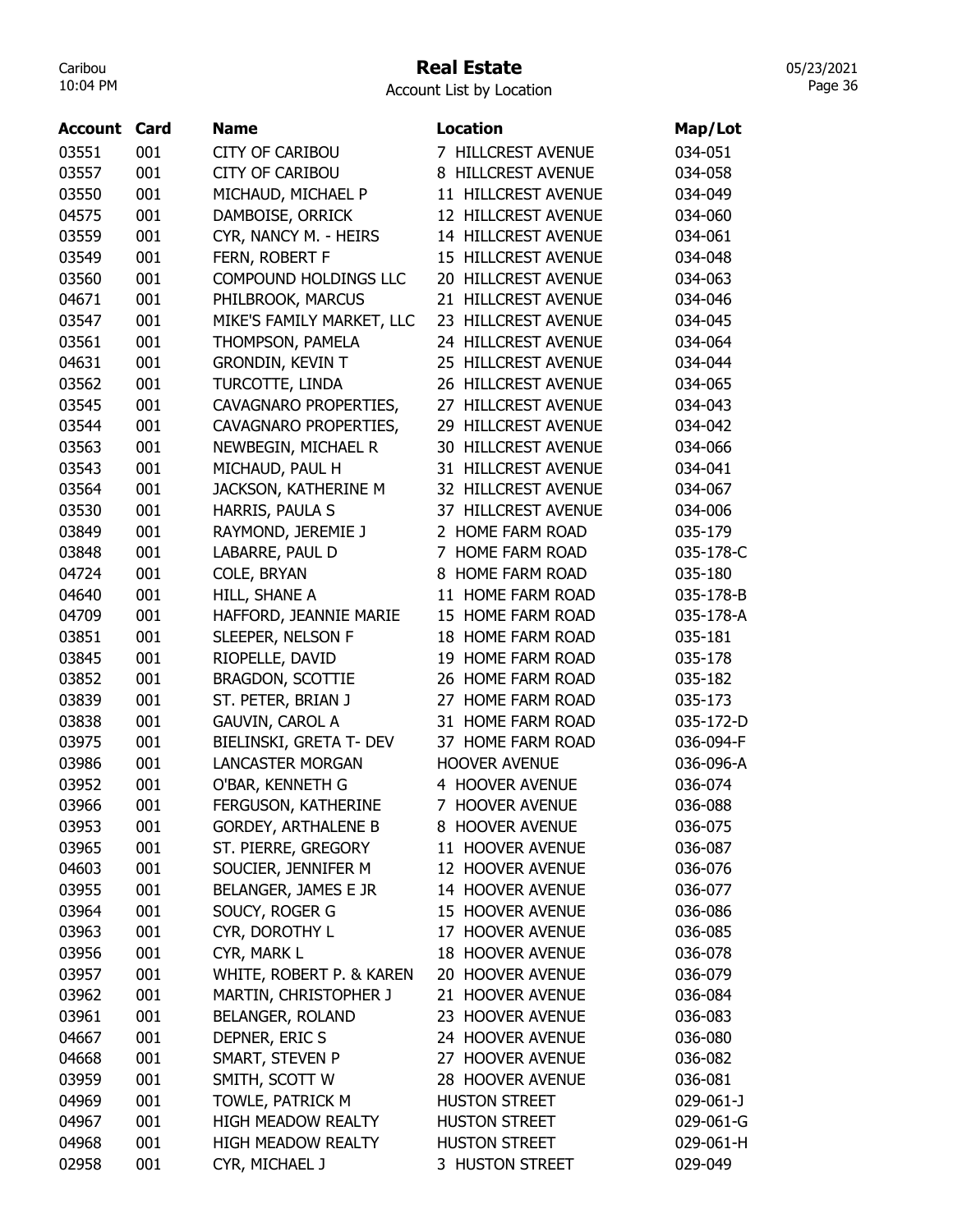## Real Estate

Account List by Location

| <b>Account Card</b> |     | <b>Name</b>                   | <b>Location</b>            | Map/Lot   |
|---------------------|-----|-------------------------------|----------------------------|-----------|
| 02954               | 001 | ORSER, CHARLES M              | 5 HUSTON STREET            | 029-045   |
| 02955               | 001 | <b>ORSER, CHARLES B</b>       | <b>6 HUSTON STREET</b>     | 029-046   |
| 02953               | 001 | FORTIN, ARTHUR JR             | 7 HUSTON STREET            | 029-044   |
| 02944               | 001 | TOWLE, PATRICK M              | <b>16 HUSTON STREET</b>    | 029-031   |
| 02643               | 001 | RODRIQUEZ, SANTIAGO           | <b>JACOBS AVENUE</b>       | 026-052-A |
| 02642               | 001 | MCINTYRE, DAVID               | <b>6 JACOBS AVENUE</b>     | 026-052   |
| 02641               | 001 | WILLEY RENTALS, LLC           | 9 JACOBS AVENUE            | 026-049   |
| 02662               | 001 | NORTH RIDGE LIMITED           | 17 JACOBS AVENUE           | 026-080   |
| 02663               | 001 | NORTH RIDGE LIMITED           | 17 JACOBS AVENUE           | 026-080-A |
| 03231               | 001 | MAHONEY, GRAYDON              | 2 JEFFERSON STREET         | 031-191   |
| 03233               | 001 | NEWELL, LAWRENCE H            | <b>6 JEFFERSON STREET</b>  | 031-193   |
| 03234               | 001 | JOHNSON, CHRISTIAN JD         | <b>10 JEFFERSON STREET</b> | 031-194   |
| 05027               | 001 | FURZE, NONA C                 | OFF KATAHDIN AVENUE        | 025-119-A |
| 02542               | 001 | SMITH, BRANDON                | 9 KATAHDIN AVENUE          | 025-139   |
| 02495               | 001 | BELYEA, GARY A                | 10 KATAHDIN AVENUE         | 025-089   |
| 02496               | 001 | MANCOS, DUSTIN                | 12 KATAHDIN AVENUE         | 025-090   |
| 02499               | 001 | MARKLE, LARRY W               | 16 KATAHDIN AVENUE         | 025-093   |
| 02539               | 001 | THERIAULT, VALERIE D          | 17 KATAHDIN AVENUE         | 025-136   |
| 02538               | 001 | GERVAIS, EDWARD PAUL II       | 19 KATAHDIN AVENUE         | 025-135   |
| 02500               | 001 | ST. PETER, KARLA A            | 20 KATAHDIN AVENUE         | 025-094   |
| 02501               | 001 | MCHATTEN, ROWELL JR           | 24 KATAHDIN AVENUE         | 025-095   |
| 02532               | 001 | DEMPSTER, ALICE F             | 27 KATAHDIN AVENUE         | 025-128   |
| 02531               | 001 | <b>BISHOP, SHIRLEY A</b>      | 29 KATAHDIN AVENUE         | 025-127   |
| 02505               | 001 | ST. PETER, SHERRIE            | 30 KATAHDIN AVENUE         | 025-099   |
| 02530               | 001 | <b>CURTIS, JONATHAN M</b>     | 31 KATAHDIN AVENUE         | 025-126   |
| 02506               | 001 | <b>BARD, LONNY</b>            | 32 KATAHDIN AVENUE         | 025-100   |
| 02529               | 001 | ADLER, MARGARET I. - DEV      | 33 KATAHDIN AVENUE         | 025-125   |
| 02507               | 001 | JOHANSEN, CHERYL A            | 34 KATAHDIN AVENUE         | 025-101   |
| 04650               | 001 | OUELLETTE, IVAN P             | 35 KATAHDIN AVENUE         | 025-124   |
| 02508               | 001 | <b>BROWN, TIMOTHY L</b>       | 38 KATAHDIN AVENUE         | 025-102   |
| 02509               | 001 | <b>BROWN, TIMOTHY L</b>       | 40 KATAHDIN AVENUE         | 025-103   |
| 02523               | 001 | MORTGAGE MENDERS, LLC         | 41 KATAHDIN AVENUE         | 025-120   |
| 02510               | 001 | <b>BROWN, ROBERT G</b>        | 44 KATAHDIN AVENUE         | 025-104   |
| 02522               | 001 | MARTIN, STEVEN                | 53 KATAHDIN AVENUE         | 025-119   |
| 02514               | 001 | MAHONEY, GRAYDON M            | 54 KATAHDIN AVENUE         | 025-107   |
| 04662               | 001 | <b>JSQ PROPERTIES, LLC</b>    | 57 KATAHDIN AVENUE         | 025-116   |
| 02518               | 001 | <b>BURGESS, HENRY</b>         | 59 KATAHDIN AVENUE         | 025-114   |
| 02516               | 001 | PERREAULT, TONY               | 60 KATAHDIN AVENUE         | 025-110   |
| 00667               | 001 | <b>BLACKSTONE, MURRAY D</b>   | <b>KELLEY ROAD</b>         | 008-049   |
| 00668               | 001 | <b>BLACKSTONE FARMS, INC.</b> | <b>KELLEY ROAD</b>         | 008-049-A |
| 00713               | 001 | <b>BLACKSTONE, ORMAN KYLE</b> | <b>KELLEY ROAD</b>         | 009-002   |
| 00669               | 001 | <b>BLACKSTONE, MURRAY D</b>   | 213 KELLEY ROAD            | 008-049-B |
| 00611               | 001 | <b>KEATON, VAUGHN</b>         | 6 KITTINGER DRIVE          | 008-014-G |
| 02533               | 001 | <b>CITY OF CARIBOU</b>        | <b>LAFAYETTE ST</b>        | 025-129   |
| 02448               | 001 | TURCOTTE, HERMEL A            | 1 LAFAYETTE ST             | 025-035   |
| 02443               | 001 | SPARROW, ROBERT E             | 2 LAFAYETTE ST             | 025-030   |
| 02447               | 001 | PRENTISS, LISA                | 5 LAFAYETTE ST             | 025-034   |
| 02444               | 001 | COTE, WILFRED H               | 6 LAFAYETTE ST             | 025-031   |
| 02446               | 001 | ENNIS, CONSTANCE M            | 7 LAFAYETTE ST             | 025-033   |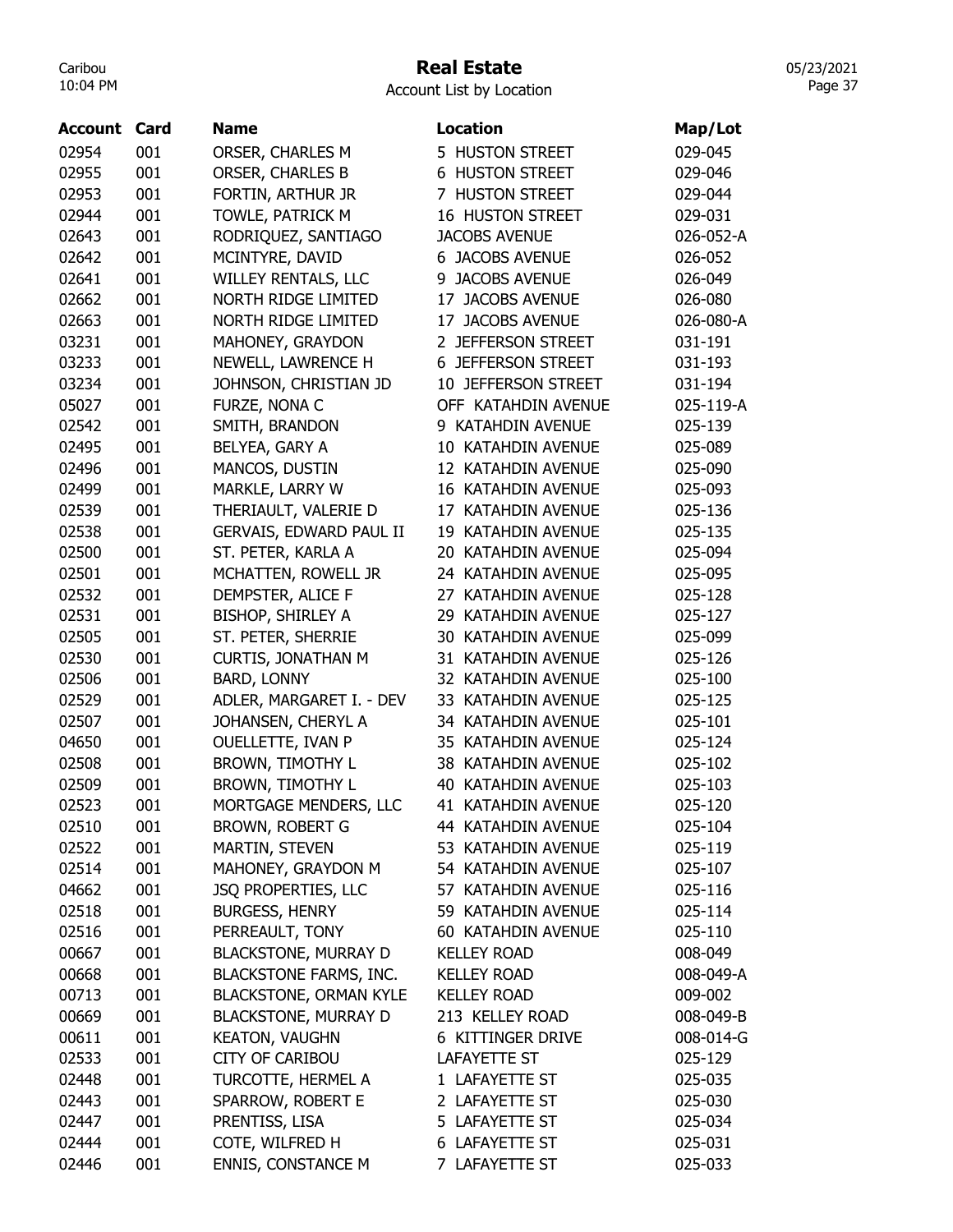## Real Estate

Account List by Location

| <b>Account Card</b> |     | <b>Name</b>                                 | <b>Location</b>         | Map/Lot    |
|---------------------|-----|---------------------------------------------|-------------------------|------------|
| 02445               | 001 | SMITH, BRANDON S                            | 8 LAFAYETTE ST          | 025-032    |
| 02462               | 001 | ST. PETER, WILFRED J                        | 12 LAFAYETTE ST         | 025-051    |
| 02482               | 001 | LEVESQUE, SANDRA M                          | 18 LAFAYETTE ST         | 025-076    |
| 02484               | 001 | HERSEY, MICHAEL K                           | 19 LAFAYETTE ST         | 025-078    |
| 02483               | 001 | SAUNDERS, CHRISTOPHER D                     | 20 LAFAYETTE ST         | 025-077    |
| 02502               | 001 | DONNELLY, MATTHEW R                         | 21 LAFAYETTE ST         | 025-096    |
| 02503               | 001 | <b>BARD, ROGER</b>                          | 22 LAFAYETTE ST         | 025-097    |
| 02504               | 001 | PELLETIER, PAULINE M                        | 26 LAFAYETTE ST         | 025-098    |
| 02537               | 001 | MARTIN, BRENDA                              | 31 LAFAYETTE ST         | 025-134    |
| 02268               | 001 | UNITED PENTECOSTAL                          | 48 LAFAYETTE ST         | 023-009    |
| 02270               | 001 | PREMIER PLOW LLC                            | 54 LAFAYETTE ST         | 023-010-A  |
| 02271               | 001 | BELANGER, WILLIAM                           | 62 LAFAYETTE ST         | 023-010-C  |
| 04366               | 001 | CARIBOU MANAGEMENT                          | LAND OFF RTE 1          | 041-014    |
| 00965               | 001 | <b>BRESCIA, STANLEY F</b>                   | <b>LARRY DRIVE</b>      | 011-005    |
| 04285               | 001 | CARIBOU CHURCH OF CHRIST 3 LAURETTE CIRCLE  |                         | 039-237    |
| 04286               | 001 | CARIBOU CHURCH OF CHRIST                    | 9 LAURETTE CIRCLE       | 039-237-ON |
| 04283               | 001 | MORIN, THELMA                               | 10 LAURETTE CIRCLE      | 039-233    |
| 04284               | 001 | CARD, THERESA                               | 11 LAURETTE CIRCLE      | 039-235    |
| 04306               | 001 | PLOURDE & PLOURDE INC.                      | 9 LAURETTE STREET       | 039-295    |
| 04305               | 001 | PLOURDE AND PLOURDE, INC.                   | 11 LAURETTE STREET      | 039-294    |
| 04301               | 001 | PLOURDE AND PLOURDE, INC.                   | 12 LAURETTE STREET      | 039-277    |
| 04304               | 001 | BELL, JUSTIN R                              | 13 LAURETTE STREET      | 039-293    |
| 02521               | 001 | SZABO, CHELSEY D                            | <b>LEE STREET</b>       | 025-118-C  |
| 02511               | 001 | SCALORA, FRANCO II                          | 7 LEE STREET            | 025-105    |
| 02513               | 001 | KING, BRIAN                                 | 8 LEE STREET            | 025-106-A  |
| 02512               | 001 | ROCKWELL, CHRISTINE D                       | 10 LEE STREET           | 025-106    |
| 02520               | 001 | SZABO, CHELSEY D                            | 16 LEE STREET           | 025-118    |
| 02524               | 001 | VOISINE, ROLAND                             | 17 LEE STREET           | 025-121    |
| 02525               | 001 | BEAULIEU, LEE A JR                          | 23 LEE STREET           | 025-121-G  |
| 03634               | 001 | BEAULIEU, MICHAEL R                         | 3 LIBERTY STREET        | 034-164    |
| 03605               | 001 | MONAHAN, ROSEMARY                           | 4 LIBERTY STREET        | 034-115    |
| 03633               | 001 | DUBE, DANIEL                                | 7 LIBERTY STREET        | 034-163    |
| 03608               | 001 | RAEL, JOSEPH                                | 14 LIBERTY STREET       | 034-119    |
| 03616               | 001 | CYR, MARK J                                 | 17 LIBERTY STREET       | 034-129    |
| 03622               | 001 | <b>CITY OF CARIBOU</b>                      | 25 LIBERTY STREET       | 034-138    |
| 03613               | 001 | REDIKER, GERALD L., SR.                     | 26 LIBERTY STREET       | 034-125    |
| 03625               | 001 | TRACY, GALEN R. - DEV                       | 29 LIBERTY STREET       | 034-144    |
| 03614               | 001 | TRACY, GALEN R. - DEV                       | 30 LIBERTY STREET       | 034-126    |
| 03626               | 001 | PHELAN, DANIEL J                            | 31 LIBERTY STREET       | 034-145    |
| 04646               | 001 | DONOVAN, TRESSA L                           | 35 LIBERTY STREET       | 034-146    |
| 01039               | 001 | HUNT, BARBARA A                             | <b>LIMESTONE STREET</b> | 011-037-L  |
| 04845               | 001 | CARIBOU UTILITIES DISTRICT LIMESTONE STREET |                         | 038-087-A  |
| 03523               | 001 | <b>STATE OF MAINE</b>                       | <b>LIMESTONE STREET</b> | 033-011    |
| 03641               | 001 | <b>STATE OF MAINE</b>                       | <b>LIMESTONE STREET</b> | 034-183    |
| 04124               | 001 | CARIBOU UTILITIES DISTRICT LIMESTONE STREET |                         | 038-102-A  |
| 04113               | 001 | <b>STATE OF MAINE</b>                       | <b>LIMESTONE STREET</b> | 038-085    |
| 01008               | 001 | <b>EMERA MAINE</b>                          | <b>LIMESTONE STREET</b> | 011-021-A  |
| 04772               | 001 | <b>LYNDON HEIGHTS</b>                       | <b>LIMESTONE STREET</b> | 034-187    |
| 03526               | 001 | COTE, KIRK                                  | LIMESTONE STREET        | 033-014    |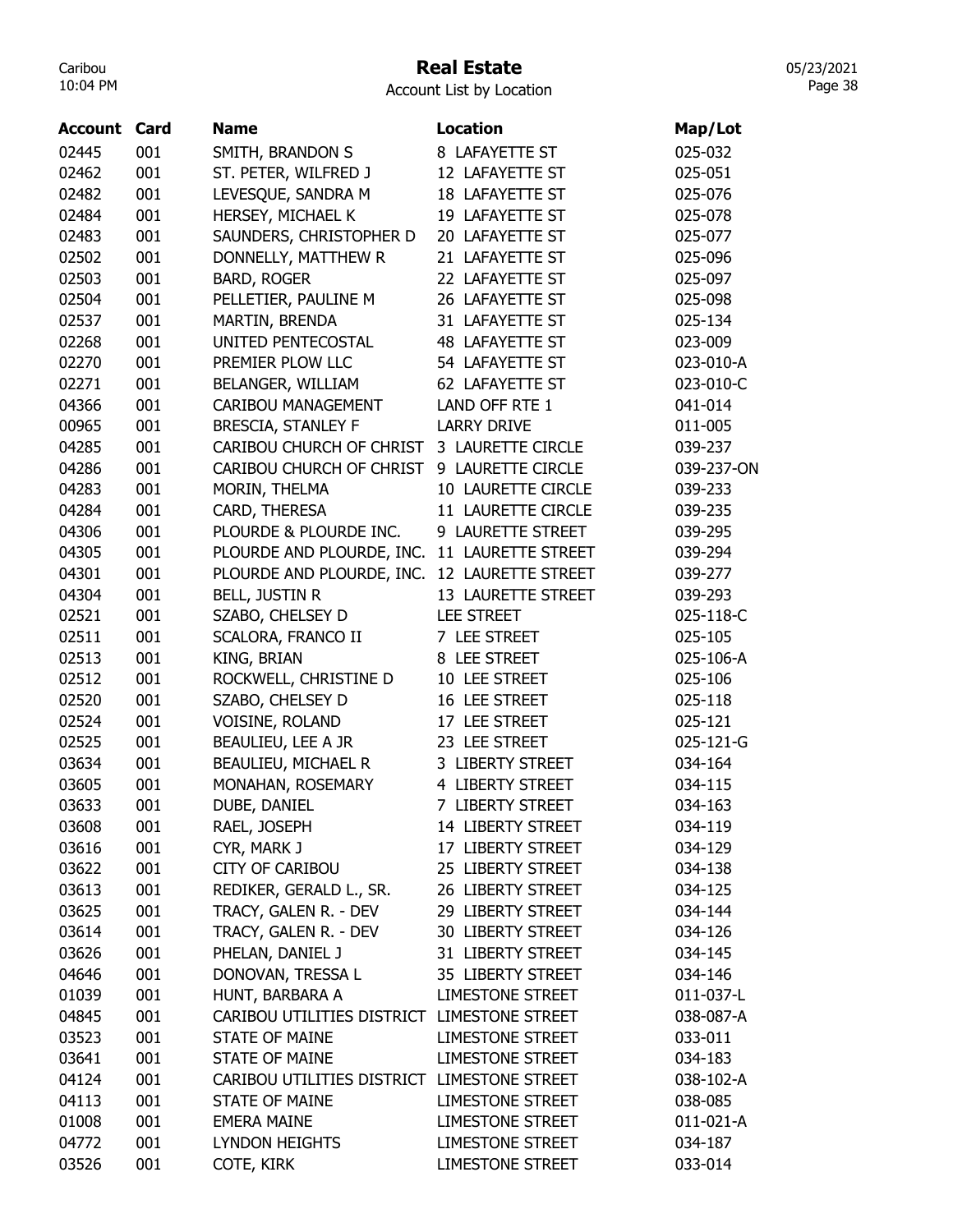# Real Estate

05/23/2021 Page 39

| <b>Account Card</b> |     | <b>Name</b>                 | <b>Location</b>         | Map/Lot    |
|---------------------|-----|-----------------------------|-------------------------|------------|
| 04123               | 001 | HAMMONDS, RICHARD           | <b>LIMESTONE STREET</b> | 038-102    |
| 04119               | 001 | SCHULER, KATHLEEN R         | <b>LIMESTONE STREET</b> | 038-092    |
| 03519               | 001 | BROWN, DAVID M              | <b>LIMESTONE STREET</b> | 033-007    |
| 03522               | 001 | CARIBOU UTILITIES DISTRICT  | <b>LIMESTONE STREET</b> | 033-010    |
| 03072               | 001 | PIONEER REALTY, LLC         | <b>LIMESTONE STREET</b> | 030-162    |
| 04125               | 001 | MOIR, RONALD C., ALAN R., & | <b>LIMESTONE STREET</b> | 038-103    |
| 03648               | 001 | <b>CURLESS, JAMES B</b>     | <b>LIMESTONE STREET</b> | 034-190    |
| 04122               | 001 | MINK, MARY ANN              | <b>LIMESTONE STREET</b> | 038-099    |
| 04128               | 001 | COLBATH, JULIE R ELLIS-     | <b>LIMESTONE STREET</b> | 038-106    |
| 04130               | 001 | COLBATH, JULIE R ELLIS-     | <b>LIMESTONE STREET</b> | 038-108    |
| 01004               | 001 | THOMPSON, GAIL              | <b>LIMESTONE STREET</b> | 011-019    |
| 04751               | 001 | DEAD RIVER COMPANY          | <b>LIMESTONE STREET</b> | 034-192-A  |
| 03524               | 001 | AFRIDI, MUHAMMAD OMAR       | <b>LIMESTONE STREET</b> | 033-011-A  |
| 01012               | 001 | C. RAY MANAGEMENT, LLC      | 12 LIMESTONE STREET     | 011-026    |
| 01011               | 001 | JUDKINS, DOLLY M            | 14 LIMESTONE STREET     | 011-025    |
| 01010               | 001 | PELLETIER, TROY A           | 20 LIMESTONE STREET     | 011-024    |
| 01005               | 001 | HARPINE, KYLE DAVID         | 29-1 LIMESTONE STREET   | 011-020    |
| 01003               | 001 | HAINES, STEVEN G            | 29 LIMESTONE STREET     | 011-017    |
| 01006               | 001 | OLMSTEAD, KATHRYN J. -      | 57 LIMESTONE STREET     | 011-021    |
| 01009               | 001 | TROMBLEY, PHILIP            | 67 LIMESTONE STREET     | 011-022    |
| 04118               | 001 | <b>WHEATON, LAURA L</b>     | 85 LIMESTONE STREET     | 038-091    |
| 04117               | 001 | THOMPSON, ROLAND JC         | 99 LIMESTONE STREET     | 038-089    |
| 04120               | 001 | SCHULER, KATHLEEN R         | 100 LIMESTONE STREET    | 038-093    |
| 04116               | 001 | THOMPSON, ROLAND            | 103 LIMESTONE STREET    | 038-088    |
| 04121               | 001 | MINK, MARY ANN              | 106 LIMESTONE STREET    | 038-095    |
| 04115               | 001 | MINK, MARY ANN              | 111 LIMESTONE STREET    | 038-087    |
| 04112               | 001 | <b>GUERRETTE, RODERICK</b>  | 135 LIMESTONE STREET    | 038-083    |
| 04111               | 001 | ANDERSON, AMY               | 141 LIMESTONE STREET    | 038-082    |
| 04110               | 001 | GRIFFIN-SOUCY, SHARRON M    | 145 LIMESTONE STREET    | 038-080    |
| 04126               | 001 | COLBATH, JULIE R ELLIS-     | 147 LIMESTONE STREET    | 038-104    |
| 04109               | 001 | PARADIS, LELAND O., JR.     | 149 LIMESTONE STREET    | 038-079    |
| 04127               | 001 | COLBATH, JULIE R ELLIS-     | 154 LIMESTONE STREET    | 038-105    |
| 04108               | 001 | O'BAR, KEVIN M              | 157 LIMESTONE STREET    | 038-077    |
| 04129               | 001 | <b>COLLINS, CHRISTOPHER</b> | 160 LIMESTONE STREET    | 038-107    |
| 03520               | 001 | HODSDON, LORI               | 166 LIMESTONE STREET    | 033-008    |
| 03518               | 001 | JANDREAU, KEVIN A           | 169 LIMESTONE STREET    | 033-006    |
| 03521               | 001 | WALLS, JOHN                 | 170 LIMESTONE STREET    | 033-009    |
| 03525               | 001 | CARIBOU UTILITIES DISTRICT  | 176 LIMESTONE STREET    | 033-012    |
| 03516               | 001 | CARSON, SHIRLEY E           | 179 LIMESTONE STREET    | 033-002    |
| 04114               | 001 | BROWN, DAVID M              | 180 LIMESTONE STREET    | 038-086-A  |
| 03515               | 001 | <b>CURLESS, JAMES B</b>     | 181 LIMESTONE STREET    | 033-001    |
| 03647               | 001 | COLBERT, KENNETH D          | 187 LIMESTONE STREET    | 034-189    |
| 03646               | 001 | PAQUIN, JOSEPH O            | 189 LIMESTONE STREET    | 034-188    |
| 03644               | 001 | BROWN, DAVID M              | 197 LIMESTONE STREET    | 034-185    |
| 03643               | 001 | <b>GREAT NORTH WOODS</b>    | 203 LIMESTONE STREET    | 034-184    |
| 03652               | 001 | TROMBLEY, STEVEN LEE        | 208-2 LIMESTONE STREET  | 034-193    |
| 03649               | 001 | <b>STATE OF MAINE</b>       | 208-1 LIMESTONE STREET  | 034-192    |
| 03653               | 001 | THERIAULT, LIONEL INC.      | 226 LIMESTONE STREET    | 034-195    |
| 03642               | 001 | O'BAR, KEVIN                | 227 LIMESTONE STREET    | 034-183-ON |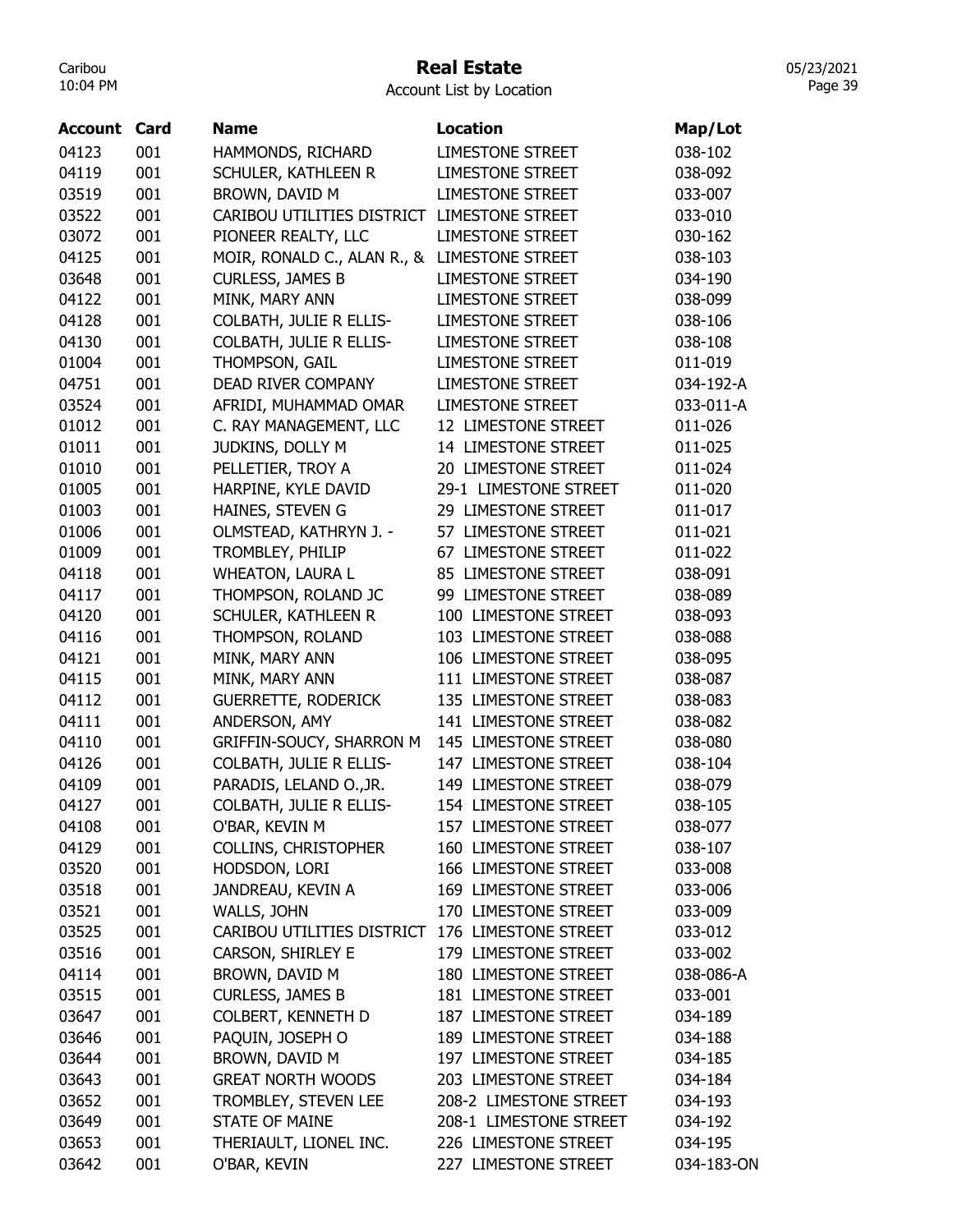#### Real Estate

Account List by Location

| <b>Account Card</b> |     | <b>Name</b>                    | <b>Location</b>       | Map/Lot   |
|---------------------|-----|--------------------------------|-----------------------|-----------|
| 03640               | 001 | JAROSZ, DANIEL S               | 241 LIMESTONE STREET  | 034-177   |
| 02451               | 001 | KELLEY, ROGER, PEARY           | <b>LINCOLN STREET</b> | 025-039   |
| 02454               | 001 | BONVILLE, ROBYN M              | 3 LINCOLN STREET      | 025-042   |
| 02453               | 001 | MERCHANT, GILBERT              | 5 LINCOLN STREET      | 025-041   |
| 02452               | 001 | SCALORA, CAROL A               | 7 LINCOLN STREET      | 025-040   |
| 02489               | 001 | STEEVES, JOAN M                | 19 LINCOLN STREET     | 025-083   |
| 02488               | 001 | THOMAS, ELVIN A                | 20 LINCOLN STREET     | 025-082   |
| 02498               | 001 | DUBAY, RONALD A                | 22 LINCOLN STREET     | 025-092   |
| 02497               | 001 | DRINKALL, CHRISTOPHER LEE      | 23 LINCOLN STREET     | 025-091   |
| 02540               | 001 | <b>FACILITIES INCORPORATED</b> | 32 LINCOLN STREET     | 025-137   |
| 02541               | 001 | POITRAW, HAROLD D JR           | 33 LINCOLN STREET     | 025-138   |
| 02536               | 001 | ST. PETER, RICHARD R           | 36 LINCOLN STREET     | 025-132   |
| 02535               | 001 | HANSON, DANA L                 | 39 LINCOLN STREET     | 025-131   |
| 00823               | 001 | MOIR, RONALD C., RUTH M.,      | <b>LOMBARD ROAD</b>   | 010-012   |
| 00819               | 001 | BELL, VERNA M - DEV            | LOMBARD ROAD          | 010-011-B |
| 00871               | 001 | SODERBERG, CARL J              | <b>LOMBARD ROAD</b>   | 010-036   |
| 00561               | 001 | LEDUE, KYLE R                  | LOMBARD ROAD          | 007-042-C |
| 00558               | 001 | TROMBLEY, RICHARD A            | <b>LOMBARD ROAD</b>   | 007-042   |
| 00574               | 001 | SODERBERG, CARL J              | 4 LOMBARD ROAD        | 007-045-M |
| 00569               | 001 | <b>OUILLETTE, TERESA T</b>     | 12 LOMBARD ROAD       | 007-045-D |
| 00571               | 001 | BEIDELMAN, CHARLES A           | 20 LOMBARD ROAD       | 007-045-G |
| 00549               | 001 | MARTIN, DAVID A                | 25 LOMBARD ROAD       | 007-040-A |
| 00566               | 001 | KEATON, HUBERT L.              | 32 LOMBARD ROAD       | 007-045-A |
| 00556               | 001 | BUREAU OF MAINE VETERANS       | 37 LOMBARD ROAD       | 007-040-G |
| 00564               | 001 | <b>BURBY, GLORIA</b>           | 40 LOMBARD ROAD       | 007-044   |
| 00552               | 001 | THIBODEAU, P RONALD            | 51 LOMBARD ROAD       | 007-040-C |
| 00563               | 001 | LEDUE, KYLE R                  | 56 LOMBARD ROAD       | 007-043   |
| 00815               | 001 | <b>KEATON, JARED P</b>         | 65 LOMBARD ROAD       | 010-009-C |
| 00562               | 001 | BERNARD, PENNY MARIE           | 66 LOMBARD ROAD       | 007-042-D |
| 00559               | 001 | OUELLETTE, NEAL L              | 74 LOMBARD ROAD       | 007-042-B |
| 00814               | 001 | NADEAU, WILSON W., JR.         | 79 LOMBARD ROAD       | 010-009-B |
| 00557               | 001 | WILLETTE, CALVIN M             | 80 LOMBARD ROAD       | 007-041   |
| 00817               | 001 | WILLIAMS, LORETTA - LIFE       | 84 LOMBARD ROAD       | 010-011   |
| 00813               | 001 | BELL, VERNA -DEV               | 91 LOMBARD ROAD       | 010-009-A |
| 00816               | 001 | BELL, VERNA M - DEV            | 97 LOMBARD ROAD       | 010-010   |
| 00818               | 001 | <b>CHRISTIAN EDUCATION</b>     | 100 LOMBARD ROAD      | 010-011-A |
| 00822               | 001 | MARTIN, BRIAN A                | 106 LOMBARD ROAD      | 010-011-E |
| 00820               | 001 | HAINES, DANIEL B               | 112 LOMBARD ROAD      | 010-011-C |
| 00821               | 001 | <b>BOSSE, DANIEL</b>           | 116 LOMBARD ROAD      | 010-011-D |
| 00824               | 001 | PELLETIER, LARRY L             | 124 LOMBARD ROAD      | 010-012-A |
| 00825               | 001 | HALE, LEON M                   | 130 LOMBARD ROAD      | 010-012-B |
| 00828               | 001 | CSS DEVELOPMENT, INC.          | 138 LOMBARD ROAD      | 010-012-E |
| 00827               | 001 | DESCHENES, TIMOTHY             | 144 LOMBARD ROAD      | 010-012-D |
| 00829               | 001 | VEJAR, MICHAEL R               | 150 LOMBARD ROAD      | 010-012-F |
| 00826               | 001 | EWING, BRIAN E                 | 160 LOMBARD ROAD      | 010-012-C |
| 00830               | 001 | ERICKSON, GILMAN E SR          | 180 LOMBARD ROAD      | 010-013   |
| 00831               | 001 | <b>GRANT, SHIRLEY J</b>        | 190 LOMBARD ROAD      | 010-014   |
| 00866               | 001 | SANDS, DUANE R                 | 193 LOMBARD ROAD      | 010-035-C |
| 00870               | 001 | PINETTE, JAMES L               | 201 LOMBARD ROAD      | 010-035-F |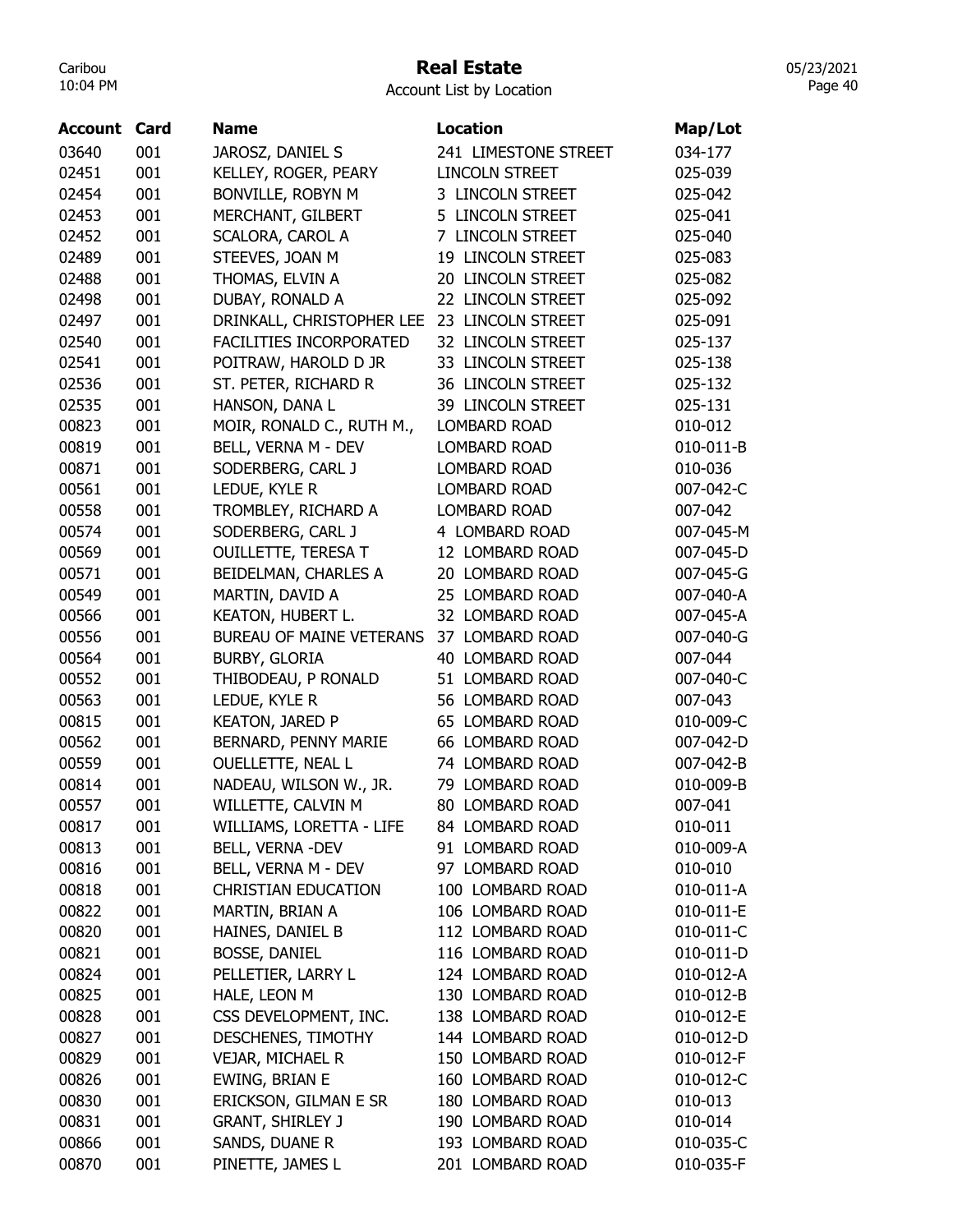## Real Estate

Account List by Location

| <b>Account Card</b> |     | <b>Name</b>                | <b>Location</b>          | Map/Lot    |
|---------------------|-----|----------------------------|--------------------------|------------|
| 00863               | 001 | ELLWELL, MARSHAL           | 209 LOMBARD ROAD         | 010-035    |
| 00835               | 001 | HEWITT, JOSEPH A           | 212 LOMBARD ROAD         | 010-015-D  |
| 00867               | 001 | THERIAULT, DWANE J         | 215 LOMBARD ROAD         | 010-035-D  |
| 00834               | 001 | CORBIN, DANA F             | 222 LOMBARD ROAD         | 010-015-B  |
| 05038               | 001 | CSS DEVELOPMENT, INC.      | 225 LOMBARD ROAD         | 010-035-E  |
| 00832               | 001 | RAYMOND, JONATHAN M        | 228 LOMBARD ROAD         | 010-015    |
| 00833               | 001 | SANDS, WILLARD H           | 232 LOMBARD ROAD         | 010-015-A  |
| 04562               | 001 | MARTIN, DAVID A. & ROY,    | 241 LOMBARD ROAD         | 010-035-G  |
| 00836               | 001 | RUEST, BRENDA B            | 242 LOMBARD ROAD         | 010-016    |
| 00838               | 001 | BOUCHARD, DAVID A          | 251 LOMBARD ROAD         | 010-017-A  |
| 00837               | 001 | BROWN, KEITH E             | 263 LOMBARD ROAD         | 010-017    |
| 00839               | 001 | SAUCIER, MONA              | 273 LOMBARD ROAD         | 010-018    |
| 00852               | 001 | FINDLEN, ROBERT E          | 279 LOMBARD ROAD         | 010-026    |
| 02681               | 001 | OLIVER, JONATHAN           | <b>LOWER LYNDON ST</b>   | 027-026    |
| 00638               | 001 | <b>STATE OF MAINE</b>      | LOWER LYNDON ST          | 008-030-A  |
| 02553               | 001 | <b>ATLANTIC SALMON FOR</b> | LOWER LYNDON ST          | 025-151    |
| 02517               | 001 | <b>ATLANTIC SALMON FOR</b> | LOWER LYNDON ST          | 025-112    |
| 03007               | 001 | ZERNICKE, KENNETH - DEC    | 5 LOWER LYNDON ST        | 030-059    |
| 04560               | 001 | SLEEPER, JOSEPH & SONS,    | <b>6 LOWER LYNDON ST</b> | 030-051    |
| 02682               | 001 | CAVAGNARO PROPERTIES,      | 9 LOWER LYNDON ST        | 027-027    |
| 03005               | 001 | COUNTY FEDERAL CREDIT      | 16 LOWER LYNDON ST       | 030-056    |
| 04558               | 001 | LITTLE, GARY W             | 20 LOWER LYNDON ST       | 030-057    |
| 02684               | 001 | <b>STATE OF MAINE</b>      | 28 LOWER LYNDON ST       | 027-029    |
| 02685               | 001 | <b>CITY OF CARIBOU</b>     | 28 LOWER LYNDON ST       | 027-030    |
| 02691               | 001 | CONLEY, HERSHEL            | 35 LOWER LYNDON ST       | 027-045    |
| 04625               | 001 | SOLMAN, CHRISTINE M        | 36 LOWER LYNDON ST       | 027-033    |
| 02688               | 001 | <b>GUERRETTE, MADELINE</b> | 42 LOWER LYNDON ST       | 027-035    |
| 02689               | 001 | MICHAUD, BETTY L           | 46 LOWER LYNDON ST       | 027-036    |
| 02690               | 001 | STATE OF MAINE /           | 48 LOWER LYNDON ST       | 027-042    |
| 02694               | 001 | SAUNDERS, SUZANNE          | 52 LOWER LYNDON ST       | 027-049    |
| 02693               | 001 | MASSEY, SHELLEY            | 56 LOWER LYNDON ST       | 027-048    |
| 02692               | 001 | <b>ATLANTIC SALMON FOR</b> | 85 LOWER LYNDON ST       | 027-047    |
| 02552               | 001 | ATLANTIC SALMON FOR        | 122 LOWER LYNDON ST      | 025-150    |
| 02551               | 001 | <b>EMERA MAINE</b>         | 132 LOWER LYNDON ST      | 025-149-A  |
| 02550               | 001 | ALGONQUIN NORTHERN         | 142 LOWER LYNDON ST      | 025-149    |
| 05059               | 001 | <b>CITY OF CARIBOU</b>     | 142 LOWER LYNDON ST      | 025-149-AA |
| 00637               | 001 | STATE OF MAINE             | 196 LOWER LYNDON ST      | 008-030    |
| 02671               | 001 | LAFLAMME, DAVID            | 5 LOWER WASHINGTON ST    | 027-010    |
| 02670               | 001 | ARCHER, RICHARD S          | 9 LOWER WASHINGTON ST    | 027-009    |
| 02669               | 001 | <b>CITY OF CARIBOU</b>     | 11 LOWER WASHINGTON ST   | 027-008    |
| 02667               | 001 | HANEY, MICHAEL R           | 15 LOWER WASHINGTON ST   | 027-005    |
| 02683               | 001 | <b>STATE OF MAINE</b>      | <b>LYNDON STREET</b>     | 027-028    |
| 03001               | 001 | CARIBOU UTILITIES DISTRICT | <b>LYNDON STREET</b>     | 030-053-ON |
| 02549               | 001 | MERLIN ONE, LLC            | LYNDON STREET            | 025-148    |
| 02548               | 001 | ATLANTIC SALMON FOR        | LYNDON STREET            | 025-147    |
| 03002               | 001 | SEARLES, SCOTT             | LYNDON STREET            | 030-053-A  |
| 03226               | 001 | BROWN, DAVID M             | <b>LYNDON STREET</b>     | 031-186    |
| 03220               | 001 | <b>GAGNON'S RENTAL</b>     | 4 LYNDON STREET          | 031-178    |
| 03221               | 001 | FERN, ROBERT F             | 10 LYNDON STREET         | 031-179    |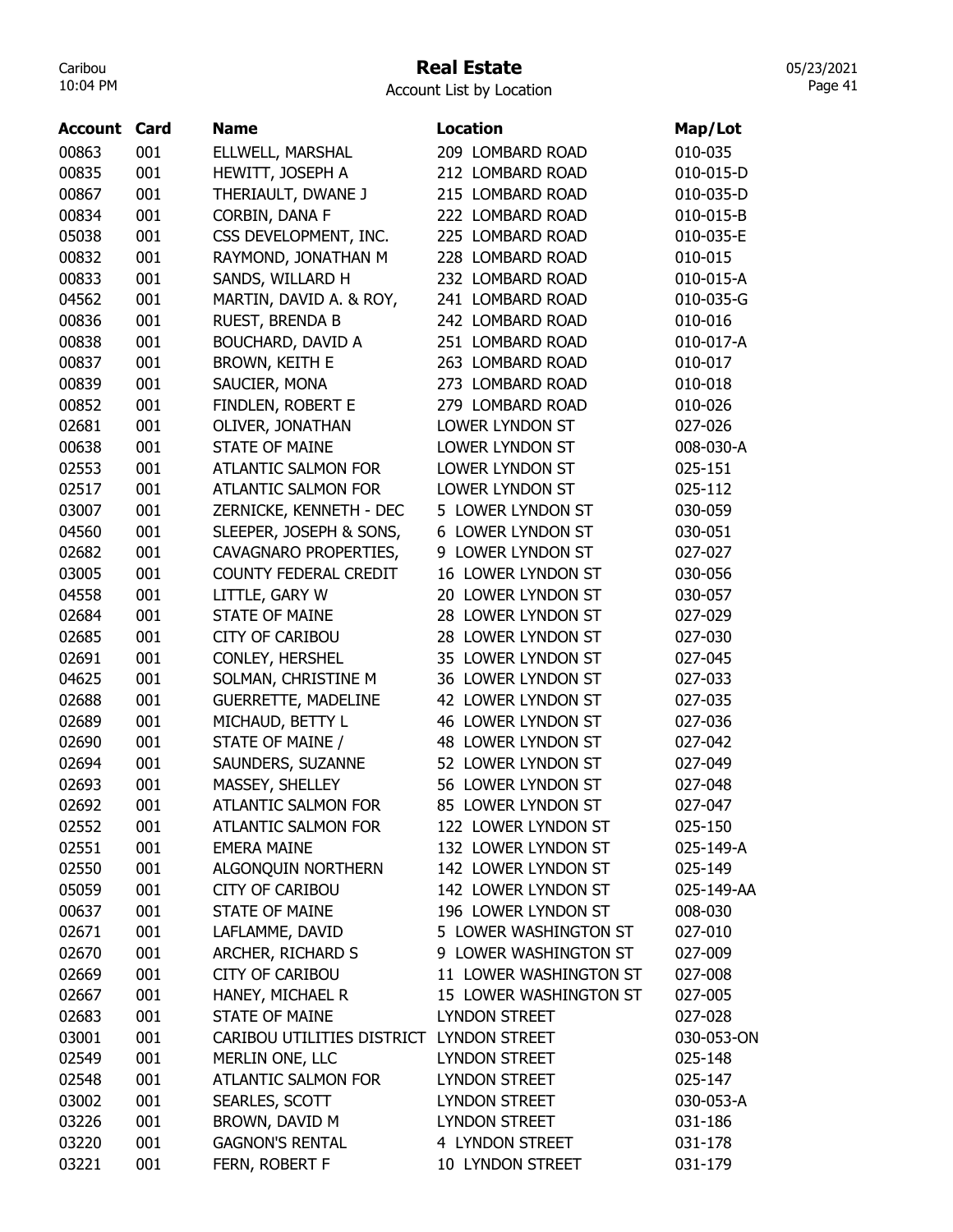## Real Estate

05/23/2021 Page 42

| <b>Account</b> | Card | <b>Name</b>                                  | <b>Location</b>            | Map/Lot   |
|----------------|------|----------------------------------------------|----------------------------|-----------|
| 03222          | 001  | <b>LYNDON HEIGHTS</b>                        | 14 LYNDON STREET           | 031-180   |
| 03223          | 001  | L & R ASSOCIATES, LLC                        | 20 LYNDON STREET           | 031-181   |
| 03239          | 001  | WILLEY RENTALS, LLC                          | 21 LYNDON STREET           | 031-198-A |
| 03238          | 001  | <b>LYNDON HEIGHTS</b>                        | 33 LYNDON STREET           | 031-198   |
| 03224          | 001  | L & R ASSOCIATES, LLC                        | 34 LYNDON STREET           | 031-183   |
| 03225          | 001  | L & R ASSOCIATES, LLC                        | <b>40 LYNDON STREET</b>    | 031-184   |
| 03232          | 001  | NEWELL, LAWRENCE H                           | <b>63 LYNDON STREET</b>    | 031-192   |
| 03014          | 001  | SLEEPER, JOSEPH M.II, DAVID 88 LYNDON STREET |                            | 030-074   |
| 03008          | 001  | SLEEPER, JOSEPH M.II, DAVID 99 LYNDON STREET |                            | 030-060   |
| 04006          | 001  | YORK, CHRISTOPHER C                          | <b>LYNN DRIVE</b>          | 036-186   |
| 05095          | 001  | DOODY, KRIS                                  | <b>LYNN DRIVE</b>          | 036-214-A |
| 04009          | 001  | LEVASSEUR, JOHN K                            | 1 LYNN DRIVE               | 036-189   |
| 04007          | 001  | <b>C.S. MANAGEMENT</b>                       | 2 LYNN DRIVE               | 036-187   |
| 04005          | 001  | YORK, CHRISTOPHER C                          | 6 LYNN DRIVE               | 036-185   |
| 04010          | 001  | JOHNSON, GAIL M                              | 7 LYNN DRIVE               | 036-190   |
| 04686          | 001  | LYDON, CHRISTOPHER J                         | 12 LYNN DRIVE              | 036-195   |
| 04013          | 001  | CORP, ROBERTA                                | 22 LYNN DRIVE              | 036-196   |
| 04011          | 001  | MCGOUGH, ERIC T                              | 25 LYNN DRIVE              | 036-193   |
| 04014          | 001  | MARTIN, LESTER R                             | 28 LYNN DRIVE              | 036-197   |
| 04015          | 001  | WALTON, CONRAD M. &                          | 32 LYNN DRIVE              | 036-199   |
| 04021          | 001  | WALTON, SCOTT H                              | 33 LYNN DRIVE              | 036-209   |
| 04016          | 001  | <b>GALLAGHER, REGEN</b>                      | 36 LYNN DRIVE              | 036-201   |
| 04528          | 001  | WHITE, ANDREW JAMES JR                       | 41 LYNN DRIVE              | 036-211   |
| 04023          | 001  | BAWA, RASHMI                                 | 47 LYNN DRIVE              | 036-212   |
| 04017          | 001  | MOCKLER, ROBERT J                            | 48 LYNN DRIVE              | 036-203   |
| 04018          | 001  | PETERSON, CRAIG A                            | 52 LYNN DRIVE              | 036-204   |
| 04019          | 001  | THERIAULT, LARRY D                           | 60 LYNN DRIVE              | 036-206   |
| 04881          | 001  | DOODY, KRIS A                                | 61 LYNN DRIVE              | 036-213   |
| 04020          | 001  | <b>GAGNON, STEVEN L</b>                      | 66 LYNN DRIVE              | 036-207   |
| 04885          | 001  | <b>GRIFFETH, CHRISTINE</b>                   | 67 LYNN DRIVE              | 036-216   |
| 03994          | 001  | DOXSEY, LAWRENCE B                           | 72 LYNN DRIVE              | 036-105   |
| 04003          | 001  | DESROSIERS, CHELSEA L                        | 73 LYNN DRIVE              | 036-117   |
| 04654          | 001  | BARBOSA, DAVID J                             | 78 LYNN DRIVE              | 036-106   |
| 04002          | 001  | COLLINS, ADAM J                              | 81 LYNN DRIVE              | 036-116   |
| 03996          | 001  | LIN, RYAN R                                  | 82 LYNN DRIVE              | 036-107   |
| 04001          | 001  | DUMONT, PIERRE                               | 85 LYNN DRIVE              | 036-114   |
| 04000          | 001  | WASHINGTON, REY M                            | 95 LYNN DRIVE              | 036-112   |
| 04688          | 001  | ANDERSON, SCOTT                              | 99 LYNN DRIVE              | 036-111   |
| 03998          | 001  | PLOURDE, NADEEN M                            | 103 LYNN DRIVE             | 036-110   |
| 03997          | 001  | POWERS, JUSTIN                               | 107 LYNN DRIVE             | 036-109   |
| 02264          | 001  | SOBLE, MARILYN                               | 3 MACARTHUR AVENUE         | 023-004   |
| 02263          | 001  | SHELDON, RICHARD E III                       | 7 MACARTHUR AVENUE         | 023-003   |
| 02554          | 001  | HANSON, DARLENE ALBERT                       | 10 MACARTHUR AVENUE        | 025-152   |
| 02555          | 001  | COPPOLA, WILLIAM P III                       | 12 MACARTHUR AVENUE        | 025-153   |
| 02556          | 001  | DUFOUR, KENNETH G                            | 16 MACARTHUR AVENUE        | 025-154   |
| 02557          | 001  | NADEAU, DAVID                                | <b>18 MACARTHUR AVENUE</b> | 025-155   |
| 02261          | 001  | BELANGER, PHYLLIS A                          | 19 MACARTHUR AVENUE        | 023-001   |
| 04708          | 001  | RUSSELL, TODD J                              | 22 MACARTHUR AVENUE        | 025-156   |
| 05094          | 001  | MASSE, MICHAEL J                             | MAD DAM ROAD               | 020-009-B |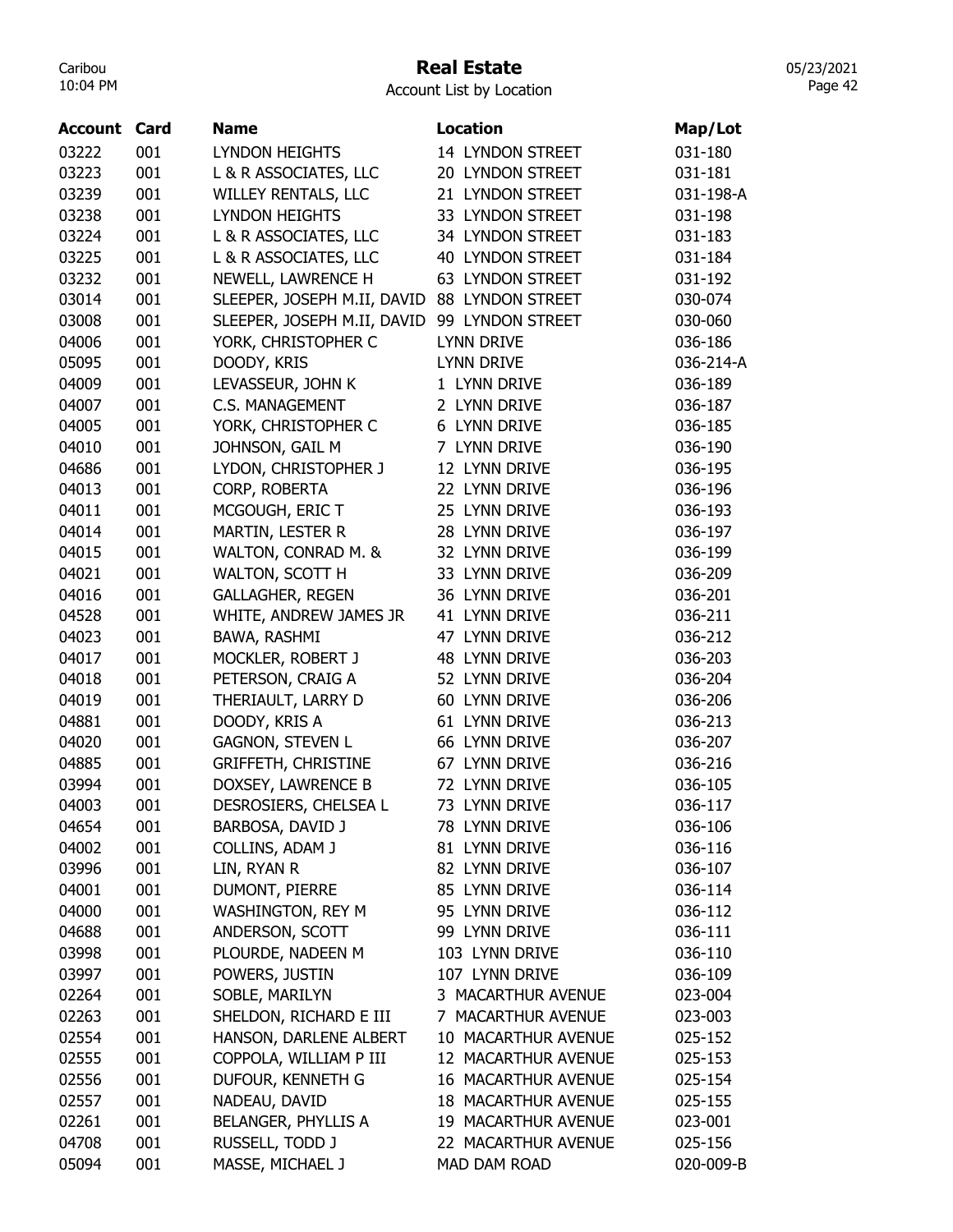## Real Estate

Account List by Location

| <b>Account Card</b> |     | <b>Name</b>                   | <b>Location</b>       | Map/Lot   |
|---------------------|-----|-------------------------------|-----------------------|-----------|
| 02191               | 001 | UNITED STATES OF AMERICA      | 225 MAD DAM ROAD      | 020-032   |
| 02006               | 001 | RIVEREDGE HOLDING, LLC        | MADAWASKA ROAD        | 018-016   |
| 01534               | 001 | LOGGANS, DONALD L             | <b>MADAWASKA ROAD</b> | 015-015   |
| 02197               | 001 | MARTIN, SCOTT A               | MADAWASKA ROAD        | 021-003-A |
| 02011               | 001 | RIVEREDGE HOLDING, LLC        | MADAWASKA ROAD        | 018-017   |
| 02016               | 001 | MCDOUGAL-BATES, DEBRA         | MADAWASKA ROAD        | 018-021   |
| 01987               | 001 | MORRELL, DANA L               | MADAWASKA ROAD        | 018-003   |
| 02208               | 001 | MERCHANT, LEON L              | MADAWASKA ROAD        | 021-008-C |
| 01521               | 001 | BAGLEY, DANIEL T              | MADAWASKA ROAD        | 015-009-B |
| 01519               | 001 | MORRELL, DANA                 | MADAWASKA ROAD        | 015-009   |
| 01994               | 001 | MORRELL, DANA                 | MADAWASKA ROAD        | 018-008   |
| 02203               | 001 | <b>GOLDEN GLOW FARMS INC.</b> | MADAWASKA ROAD        | 021-006   |
| 04508               | 001 | MCNEAL, JOHN E                | MADAWASKA ROAD        | 018-018   |
| 04841               | 001 | <b>ESPLING, MICHAEL R</b>     | MADAWASKA ROAD        | 018-003-B |
| 02205               | 001 | ST. PETER, RICHARD R          | MADAWASKA ROAD        | 021-008   |
| 02200               | 001 | WILLIAMS, JERRY H             | MADAWASKA ROAD        | 021-005   |
| 02003               | 001 | THOMPSON, JAY R               | <b>MADAWASKA ROAD</b> | 018-014   |
| 01989               | 001 | ESPLING, MICHAEL              | MADAWASKA ROAD        | 018-004   |
| 01523               | 001 | MARTINO, JONATHAN             | <b>MADAWASKA ROAD</b> | 015-010-B |
| 01527               | 001 | RICHARDS, TIMOTHY             | MADAWASKA ROAD        | 015-012   |
| 01538               | 001 | SAGER, STEVEN                 | MADAWASKA ROAD        | 015-018   |
| 01548               | 001 | QUIMBY, LEWIS G., JR.         | 12 MADAWASKA ROAD     | 015-024   |
| 01557               | 001 | MERCHANT, EVERETT M           | 17 MADAWASKA ROAD     | 015-025-M |
| 01547               | 001 | KETCH, CHARLES R., SR.        | 24 MADAWASKA ROAD     | 015-023   |
| 01556               | 001 | BOSSE, JANET M                | 25 MADAWASKA ROAD     | 015-025-L |
| 01546               | 001 | MOWERS, CAROL                 | 46 MADAWASKA ROAD     | 015-022   |
| 01540               | 001 | <b>BELL, FRED S</b>           | 53 MADAWASKA ROAD     | 015-019   |
| 01537               | 001 | MERCHANT, LEON L              | 72 MADAWASKA ROAD     | 015-017-A |
| 01539               | 001 | JENKINS, CHARLES L            | 79 MADAWASKA ROAD     | 015-018-A |
| 01536               | 001 | <b>WILLARD, GERRY R</b>       | 88 MADAWASKA ROAD     | 015-017   |
| 01766               | 001 | FORTIN, ROBIN M               | 93 MADAWASKA ROAD     | 015-078   |
| 01765               | 001 | SAGER, STEVEN K               | 103 MADAWASKA ROAD    | 015-077   |
| 01764               | 001 | OUELLETTE, MARVIN A           | 109 MADAWASKA ROAD    | 015-076   |
| 01763               | 001 | ANDREWS, MARK R               | 115 MADAWASKA ROAD    | 015-075   |
| 01762               | 001 | LEVESQUE, ANDREW J            | 121 MADAWASKA ROAD    | 015-074   |
| 01761               | 001 | BOURGOIN, DANNY               | 127 MADAWASKA ROAD    | 015-073   |
| 01535               | 001 | WARDWELL, DANIEL T            | 160 MADAWASKA ROAD    | 015-016   |
| 01760               | 001 | <b>GRIFFETH, WAYNE</b>        | 171 MADAWASKA ROAD    | 015-072   |
| 01759               | 001 | BYRAM, ANDREW S               | 179 MADAWASKA ROAD    | 015-071   |
| 01531               | 001 | LOGGANS, DONALD L             | 180 MADAWASKA ROAD    | 015-014   |
| 01528               | 001 | TAGGETT, HARRY A              | 185 MADAWASKA ROAD    | 015-013   |
| 01533               | 001 | THERIAULT, CYNTHIA A          | 186 MADAWASKA ROAD    | 015-014-B |
| 01532               | 001 | ST. PETER, NAOMI              | 194 MADAWASKA ROAD    | 015-014-A |
| 01530               | 001 | JOHNSTON, JARED               | 199 MADAWASKA ROAD    | 015-013-A |
| 01524               | 001 | RICHARDS, TIMOTHY W           | 208 MADAWASKA ROAD    | 015-011   |
| 01526               | 001 | THERIAULT, LARRY              | 224 MADAWASKA ROAD    | 015-011-A |
| 01522               | 001 | <b>GAGNON, RONALD L</b>       | 231 MADAWASKA ROAD    | 015-010-A |
| 01518               | 001 | BAGLEY, DAN                   | 260 MADAWASKA ROAD    | 015-007   |
| 01520               | 001 | CHAMBERLAIN, JAILEEN          | 269 MADAWASKA ROAD    | 015-009-A |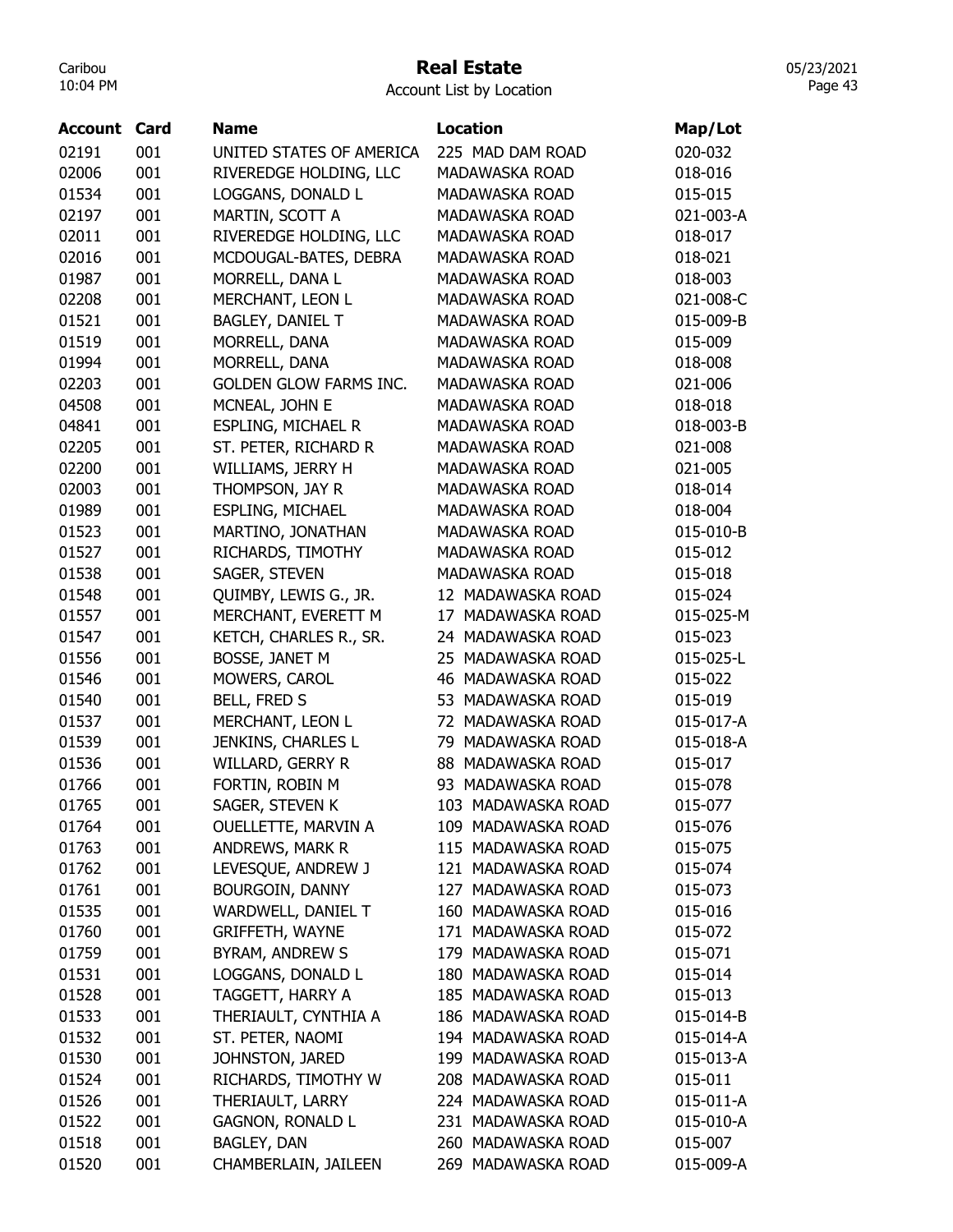#### Real Estate

05/23/2021 Page 44

| <b>Account Card</b> |     | <b>Name</b>                    | <b>Location</b>         | Map/Lot      |
|---------------------|-----|--------------------------------|-------------------------|--------------|
| 01986               | 001 | ROIX, TIM a/k/a TIMOTHY        | 275 MADAWASKA ROAD      | 018-002      |
| 01985               | 001 | <b>GOLDEN GATE PROPERTIES,</b> | 278 MADAWASKA ROAD      | 018-001      |
| 01988               | 001 | THOMPSON, ROGER P              | 291 MADAWASKA ROAD      | 018-003-A    |
| 01990               | 001 | ESPLING, MICHAEL R             | 299 MADAWASKA ROAD      | 018-005      |
| 01991               | 001 | <b>ESPLING, MICHAEL</b>        | 306 MADAWASKA ROAD      | 018-006      |
| 01992               | 001 | BERGERON, JULIA L              | 328 MADAWASKA ROAD      | 018-007-A    |
| 01993               | 001 | THOMPSON, DANA L               | 332 MADAWASKA ROAD      | 018-007-B    |
| 01997               | 001 | <b>GOLDEN GLOW FARMS INC.</b>  | 336 MADAWASKA ROAD      | 018-010      |
| 01995               | 001 | DUPLESSIE, SEAN                | 345 MADAWASKA ROAD      | 018-009-A    |
| 01996               | 001 | NIVEK CORP.                    | 361 MADAWASKA ROAD      | 018-009-B    |
| 02000               | 001 | CAVAGNARO, CHAD L              | 387 MADAWASKA ROAD      | 018-011-B    |
| 02001               | 001 | NIVEK CORP.                    | 392 MADAWASKA ROAD      | 018-012      |
| 01998               | 001 | NIVEK CORP.                    | 393 MADAWASKA ROAD      | 018-011      |
| 01999               | 001 | <b>CITY OF CARIBOU</b>         | 399 MADAWASKA ROAD      | 018-011-A    |
| 02002               | 001 | THOMPSON, JAY R                | 413 MADAWASKA ROAD      | 018-013-A    |
| 02010               | 001 | PELLETIER, RICKY J             | 433 MADAWASKA ROAD      | 018-016-D    |
| 02009               | 001 | SPENCER, LARRY                 | 441 MADAWASKA ROAD      | 018-016-C    |
| 02005               | 001 | HUSTON, JAMIE A                | 446 MADAWASKA ROAD      | 018-015-B    |
| 02007               | 001 | <b>GAUVIN, RANDY F</b>         | 451 MADAWASKA ROAD      | 018-016-A    |
| 02004               | 001 | MADORE, RONALD A               | 464 MADAWASKA ROAD      | 018-015-A    |
| 02008               | 001 | SALCH, RAYMOND F JR            | 479 MADAWASKA ROAD      | 018-016-B    |
| 02015               | 001 | GE FARMS, LLC                  | 553 MADAWASKA ROAD      | 018-020      |
| 02013               | 001 | MADORE, RONALD A               | 562 MADAWASKA ROAD      | 018-019      |
| 02017               | 001 | LEWIS, ROBERT                  | 602 MADAWASKA ROAD      | 018-021-A    |
| 02018               | 001 | ST. PETER, GRIFFIN             | 612 MADAWASKA ROAD      | 018-021-B    |
| 02223               | 001 | DAMBOISE, VINCENT              | 632 MADAWASKA ROAD      | 021-015      |
| 02224               | 001 | OSSENFORT, TONYA L             | 656 MADAWASKA ROAD      | 021-015-A    |
| 02222               | 001 | MCGILL, CAROLYN M              | 674 MADAWASKA ROAD      | 021-014      |
| 02225               | 001 | SALCH, RAYMOND F JR            | 678 MADAWASKA ROAD      | 021-015-B    |
| 02220               | 001 | BOUCHARD, DEBRA M.             | 684 MADAWASKA ROAD      | 021-013-B    |
| 02221               | 001 | LITTLE, KELLY A                | 692 MADAWASKA ROAD      | 021-013-C    |
| 02218               | 001 | <b>KERN, WALTER</b>            | 712 MADAWASKA ROAD      | 021-013      |
| 02219               | 001 | JOHNDRO, STEPHEN R             | 718 MADAWASKA ROAD      | 021-013-A    |
| 02210               | 001 | LARSON, STEPHEN                | 723 MADAWASKA ROAD      | 021-011      |
| 02207               | 001 | HAZELL, ANNETTE                | 734 MADAWASKA ROAD      | 021-008-B    |
| 02209               | 001 | MCGRAW, DONALD                 | 748 MADAWASKA ROAD      | 021-008-D    |
| 04666               | 001 | COKER, JASON JOHN              | 758 MADAWASKA ROAD      | 021-008-A    |
| 02213               | 001 | RINALDO, CAROL                 | 759 MADAWASKA ROAD      | 021-011-C    |
| 02211               | 001 | RINALDO, CAROL                 | 759 MADAWASKA ROAD      | 021-011-A    |
| 02204               | 001 | <b>BLACKISTONE, FRANKLIN J</b> | 808 MADAWASKA ROAD      | 021-006-A    |
| 02202               | 001 | RANDAZZO, DANIEL T             | 831 MADAWASKA ROAD      | 021-005-B    |
| 02201               | 001 | THIBODEAU, WILLIAM J           | 835 MADAWASKA ROAD      | 021-005-A    |
| 02199               | 001 | LEWIS, JAMES A                 | 851 MADAWASKA ROAD      | 021-004-A    |
| 02198               | 001 | LEWIS, BRYANT J., SR.          | 871 MADAWASKA ROAD      | 021-004      |
| 02195               | 001 | HANEY, NATHAN                  | 913 MADAWASKA ROAD      | 021-003      |
| 04798               | 001 | MCGRAW, DAVID                  | 913 MADAWASKA ROAD      | 021-003-ON   |
| 04995               | 001 | GIGGEY, LENA                   | 446 MADAWASKA ROAD, LOT | 018-015-B-ON |
| 00410               | 001 | SHAW, ROBERT S II              | <b>MAIN SIDING ROAD</b> | 006-018-L    |
| 00413               | 001 | VAILLANCOURT, SIMONE M         | <b>MAIN SIDING ROAD</b> | 006-018-R    |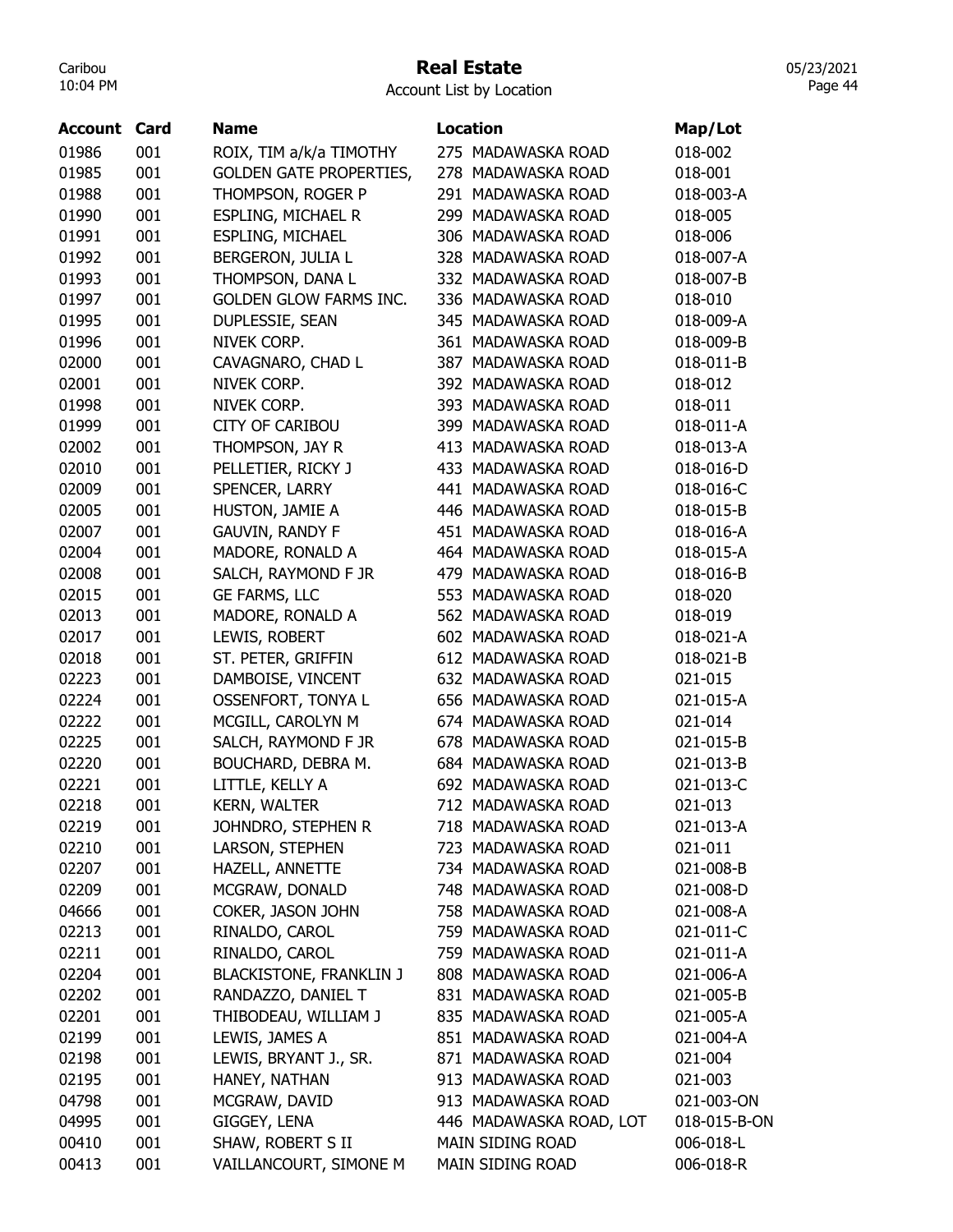### Real Estate

Account List by Location

| Account | Card | <b>Name</b>                            | <b>Location</b>      | Map/Lot         |
|---------|------|----------------------------------------|----------------------|-----------------|
| 00403   | 001  | SELMAN, JEAN                           | 33 MAIN SIDING ROAD  | 006-017-A       |
| 00399   | 001  | SHAW, ROBERT S                         | 44 MAIN SIDING ROAD  | 006-014         |
| 00412   | 001  | KAMM, JAY DANIEL                       | 59 MAIN SIDING ROAD  | 006-018-N       |
| 00411   | 001  | BOISVERT, RICHARD L                    | 71 MAIN SIDING ROAD  | 006-018-M       |
| 00404   | 001  | WALLS, DENNIS L                        | 79 MAIN SIDING ROAD  | 006-018-C       |
| 00405   | 001  | RIDLEY, DEAN F                         | 93 MAIN SIDING ROAD  | 006-018-D       |
| 00406   | 001  | CLOWES, CRAIG F                        | 111 MAIN SIDING ROAD | 006-018-G       |
| 00407   | 001  | WILLEY, ALLAN                          | 121 MAIN SIDING ROAD | 006-018-H       |
| 00408   | 001  | HARTLEY, KENNETH L                     | 133 MAIN SIDING ROAD | $006 - 018 - J$ |
| 00409   | 001  | THOMPSON, ROGER A. &                   | 141 MAIN SIDING ROAD | 006-018-K       |
| 00921   | 001  | DAMBOISE, BRYANT                       | 872 MAIN ST.LOT#103  | 010-050-103     |
| 00922   | 001  | ROSSIGNOL, JANET M                     | 872 MAIN ST.LOT#104  | 010-050-104     |
| 00923   | 001  | PELLETIER, BLANCHE                     | 872 MAIN ST.LOT#106  | 010-050-106     |
| 00924   | 001  | SORENSON, BONNIE                       | 872 MAIN ST.LOT#107  | 010-050-107     |
| 00926   | 001  | CLARK, LISA A                          | 882 MAIN ST.LOT#109  | 010-050-109     |
| 00927   | 001  | <b>OUELLETTE, FERNAND</b>              | 882 MAIN ST.LOT#110  | 010-050-110     |
| 04743   | 001  | DAMBOISE, HARTLEY                      | 882 MAIN ST.LOT#114  | 010-050-114     |
| 00903   | 001  | ROSSIGNOL, BARBARA                     | 864 MAIN ST.LOT#75   | 010-050-075     |
| 00911   | 001  | PETERSEN, VIOLA                        | 864 MAIN ST.LOT#82   | 010-050-082     |
| 00912   | 001  | ROSSIGNOL, JACKIE                      | 872 MAIN ST.LOT#84   | 010-050-084     |
| 00914   | 001  | SKIDGEL, GALEN                         | 872 MAIN ST.LOT#87   | 010-050-087     |
| 00915   | 001  | <b>QUINTILLIANI, MARK</b>              | 872 MAIN ST.LOT#89   | 010-050-089     |
| 00906   | 001  | LUNNEY, MICHAEL                        | 872 MAIN ST.LOT#96   | 010-050-096     |
| 04927   | 001  | <b>GAGNON'S RENTAL</b>                 | OFF MAIN STREET      | 031-265-A       |
| 03801   | 001  | CARIBOU UTILITIES DISTRICT             | <b>MAIN STREET</b>   | 035-152         |
| 00629   | 001  | MICHAUD AND MICHAUD                    | <b>MAIN STREET</b>   | 042-032         |
| 02313   | 001  | MICHAUD, SCOTT                         | <b>MAIN STREET</b>   | 023-053         |
| 03241   | 001  | <b>VETERANS MEMORIAL PARK</b>          | <b>MAIN STREET</b>   | 031-199         |
| 03654   | 001  | <b>COUNTRY FARMS</b>                   | <b>MAIN STREET</b>   | 035-001         |
| 00618   | 001  | TODD, TIMOTHY R                        | <b>MAIN STREET</b>   | 008-019         |
| 00619   | 001  | TODD, TIMOTHY R                        | <b>MAIN STREET</b>   | 008-019-A       |
| 03218   | 001  | CARIBOU UTILITIES DISTRICT             | <b>MAIN STREET</b>   | 031-175-ON      |
| 00930   | 001  | CARIBOU UTILITIES DISTRICT MAIN STREET |                      | 010-050-A       |
| 00434   | 001  | CARIBOU UTILITIES DISTRICT MAIN STREET |                      | 007-003-B       |
| 00596   | 001  | <b>STATE OF MAINE</b>                  | <b>MAIN STREET</b>   | 008-003         |
| 00617   | 001  | CARIBOU UTILITIES DISTRICT MAIN STREET |                      | 008-018-C       |
| 02492   | 001  | CARIBOU UTILITIES DISTRICT MAIN STREET |                      | 025-086         |
| 00620   | 001  | COTE, ANGELA - DEC                     | <b>MAIN STREET</b>   | 008-019-B       |
| 00622   | 001  | MAINE CENTRAL RAILROAD                 | <b>MAIN STREET</b>   | 042-025         |
| 05096   | 001  | <b>CITY OF CARIBOU</b>                 | <b>MAIN STREET</b>   | 031-103-C       |
| 00631   | 001  | TODD, R.L. & SON, INC.                 | <b>MAIN STREET</b>   | 042-050-C       |
| 00894   | 001  | <b>CITY OF CARIBOU</b>                 | <b>MAIN STREET</b>   | 010-048-E       |
| 03121   | 001  | <b>CITY OF CARIBOU</b>                 | <b>MAIN STREET</b>   | 031-039         |
| 03165   | 001  | <b>CITY OF CARIBOU</b>                 | <b>MAIN STREET</b>   | 031-109         |
| 04207   | 001  | <b>CITY OF CARIBOU</b>                 | <b>MAIN STREET</b>   | 039-140         |
| 04525   | 001  | CORRIVEAU, DAVID P                     | <b>MAIN STREET</b>   | 008-012-A       |
| 00633   | 001  | <b>GREEN MEADOW</b>                    | <b>MAIN STREET</b>   | 008-028         |
| 00634   | 001  | <b>GREEN MEADOW</b>                    | <b>MAIN STREET</b>   | 008-028-A       |
| 00635   | 001  | BELANGER, WILLIAM J                    | <b>MAIN STREET</b>   | 008-029         |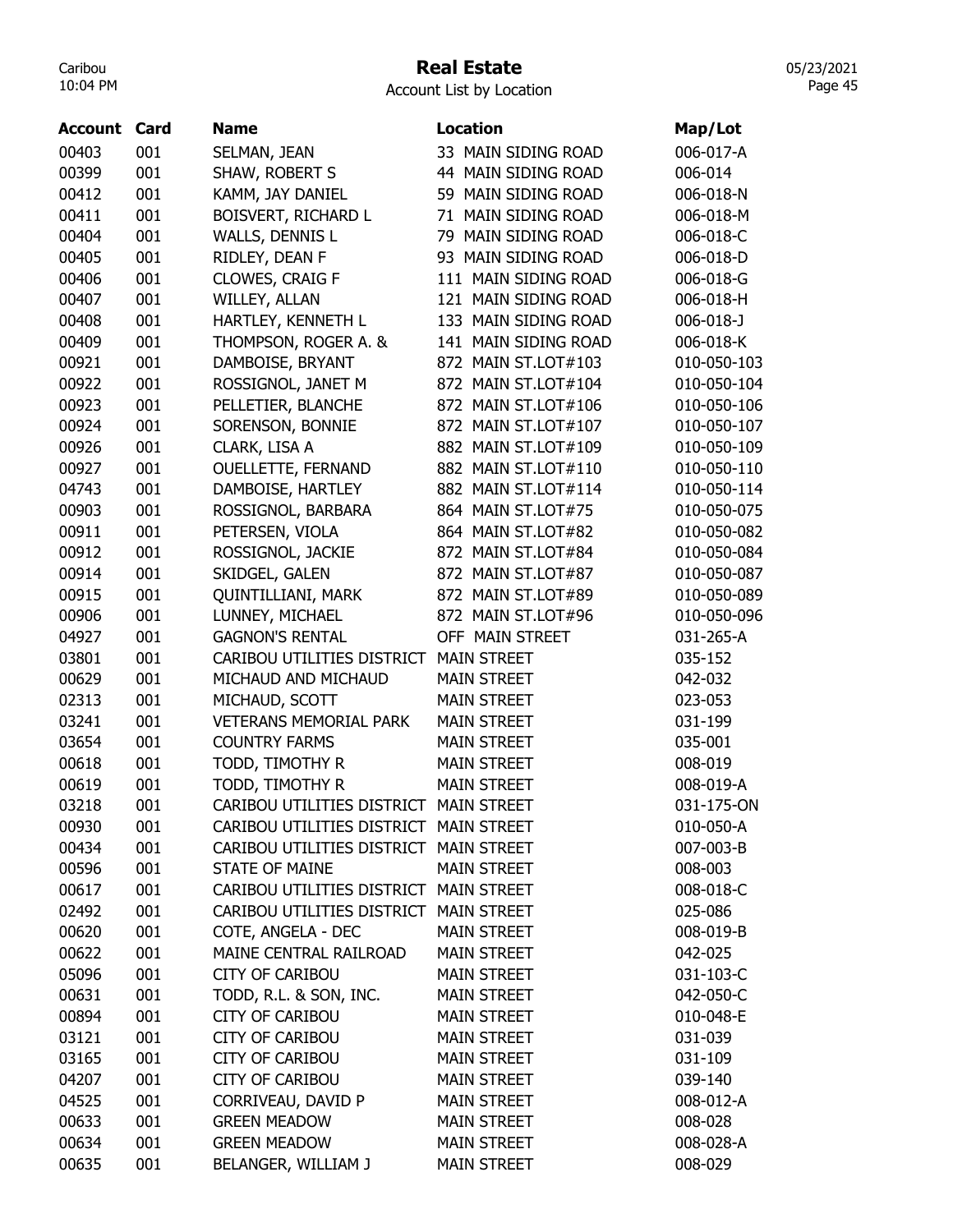## Real Estate

Account List by Location

| <b>Account Card</b> |     | <b>Name</b>                      | <b>Location</b>    | Map/Lot      |
|---------------------|-----|----------------------------------|--------------------|--------------|
| 00636               | 001 | BELANGER, WILLIAM J              | <b>MAIN STREET</b> | 008-029-A    |
| 05052               | 001 | KIRKPATRICK, HUGH A              | <b>MAIN STREET</b> | 028-049-A    |
| 04353               | 001 | SOLMAN HOLDINGS, LLC             | <b>MAIN STREET</b> | 041-001-A    |
| 04354               | 001 | SOLMAN HOLDINGS, LLC             | <b>MAIN STREET</b> | 041-001-B    |
| 00435               | 001 | SUTHERLAND, STUART               | <b>MAIN STREET</b> | 007-003-D    |
| 00272               | 001 | HUSTON, KELLEY                   | 8 MAIN STREET      | 005-009      |
| 00267               | 001 | KBS ENTERPRISES, INC.            | 19 MAIN STREET     | 005-004-F    |
| 00276               | 001 | <b>NORTHERN MAINE BREWING</b>    | 22 MAIN STREET     | 005-010-C    |
| 00268               | 001 | SMITH, BRANDON S                 | 49 MAIN STREET     | 005-004-G    |
| 00269               | 001 | <b>VERHOFF, JANET LEE</b>        | 71 MAIN STREET     | 005-004-H    |
| 00271               | 001 | FROST, LELAND - LIFE             | 96 MAIN STREET     | 005-006      |
| 00270               | 001 | YORK, STEVEN M                   | 101 MAIN STREET    | 005-004-J    |
| 00266               | 001 | WEEKS, ALEXANDRA                 | 113 MAIN STREET    | 005-004-E    |
| 00264               | 001 | SMITH, GENNIFER                  | 119 MAIN STREET    | 005-004-B    |
| 00256               | 001 | OUELLETTE, JOSHUA C              | 136 MAIN STREET    | 005-001      |
| 00265               | 001 | SJOBERG, CARL                    | 145 MAIN STREET    | 005-004-C    |
| 00257               | 001 | BROWN, LORI L                    | 150 MAIN STREET    | 005-001-A    |
| 00258               | 001 | LLB HOLDINGS, LLC                | 156 MAIN STREET    | 005-001-C    |
| 00263               | 001 | SMITH, DAVID A                   | 157 MAIN STREET    | 005-004-A    |
| 00259               | 001 | COUSINS, LEWIS E                 | 169 MAIN STREET    | 005-002      |
| 00261               | 001 | GARDNER, EVERETT O               | 183 MAIN STREET    | 005-002-B    |
| 00598               | 001 | VIOLETTE, BRIAN F                | 197 MAIN STREET    | 008-006      |
| 00599               | 001 | WOLFE, PAUL A                    | 205 MAIN STREET    | 008-007      |
| 00608               | 001 | <b>KEATON, VAUGHN R</b>          | 244 MAIN STREET    | 008-014-D    |
| 00601               | 001 | OUELLETTE, JEFFREY M             | 245 MAIN STREET    | 008-008-A    |
| 00600               | 001 | <b>BERNAICHE, TRAVIS</b>         | 255 MAIN STREET    | 008-008      |
| 00602               | 001 | <b>BERNAICHE, TRAVIS</b>         | 271 MAIN STREET    | 008-009      |
| 00607               | 001 | HENDERSON, KAREN A               | 272 MAIN STREET    | 008-014-B    |
| 04981               | 001 | THOMAS, ASHLEY                   | 272B MAIN STREET   | 008-014-B-01 |
| 00603               | 001 | <b>GAGNON, NICHOLAS B</b>        | 279 MAIN STREET    | 008-010-A    |
| 00605               | 001 | WILLEY, P.L. PROPERTIES,         | 286 MAIN STREET    | 008-012      |
| 00606               | 001 | TODD, TIMOTHY R                  | 296 MAIN STREET    | 008-013      |
| 00437               | 001 | NORTHERN MAINE REGIONAL          | 302 MAIN STREET    | 007-004      |
| 00438               | 001 | YORK MACHINERY NORTH             | 314 MAIN STREET    | 007-004-A    |
| 00616               | 001 | SODERBERG, CARL                  | 341 MAIN STREET    | 008-018      |
| 00623               | 001 | MURCHISON, DONNA J               | 357 MAIN STREET    | 042-031      |
| 00624               | 001 | BRANSCOM, SCOTT E                | 371 MAIN STREET    | 042-026      |
| 00625               | 001 | <b>BRANSCOM, BERTHA E.- LIFE</b> | 373 MAIN STREET    | 042-027      |
| 00626               | 001 | SAUNDERS, CHAD C                 | 377 MAIN STREET    | 042-028      |
| 00432               | 001 | SUTHERLAND, STUART               | 384 MAIN STREET    | 007-003      |
| 04930               | 001 | SUTHERLAND, STUART M             | 394 MAIN STREET    | 007-003-F    |
| 00628               | 001 | MICHAUD AND MICHAUD              | 399 MAIN STREET    | 042-030      |
| 00433               | 001 | AREY, STEVEN J                   | 408 MAIN STREET    | 007-003-A    |
| 00630               | 001 | MICHAUD, SCOTT                   | 409 MAIN STREET    | 042-033      |
| 02314               | 001 | THERIAULT, BRENDA L              | 413 MAIN STREET    | 023-054      |
| 00436               | 001 | TODD, R.L. & SON, INC.           | 414 MAIN STREET    | 007-003-E    |
| 02312               | 001 | BURBY, RAYMOND L                 | 417 MAIN STREET    | 023-052      |
| 02411               | 001 | POPE, JEFFREY S                  | 420 MAIN STREET    | 024-069      |
| 02311               | 001 | <b>GAGNON'S RENTAL</b>           | 423 MAIN STREET    | 023-051      |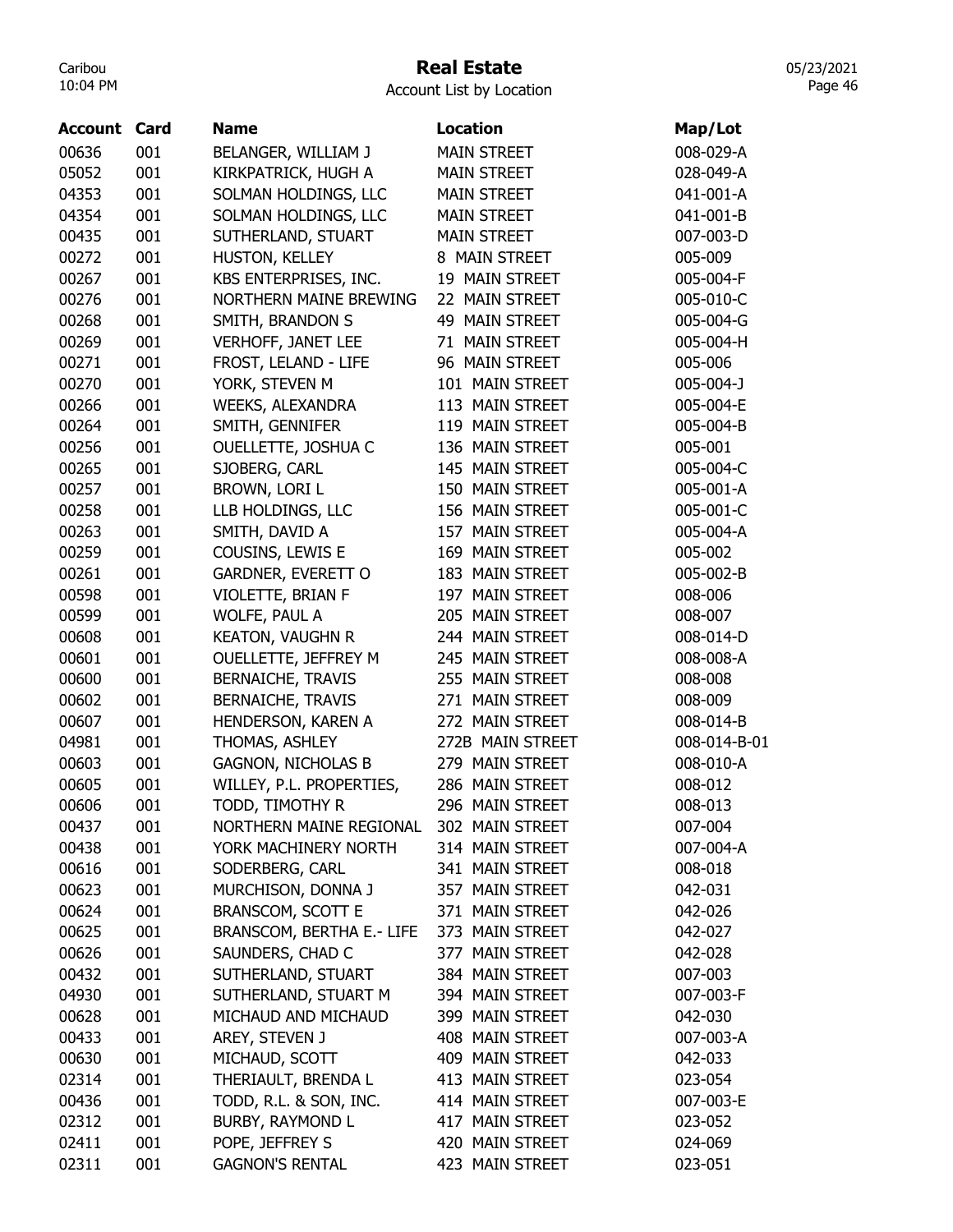## Real Estate

05/23/2021 Page 47

| <b>Account Card</b> |     | <b>Name</b>                   | Location        | Map/Lot   |
|---------------------|-----|-------------------------------|-----------------|-----------|
| 02308               | 001 | JOHNSTON, DANA L              | 435 MAIN STREET | 023-047   |
| 03287               | 001 | <b>CITY OF CARIBOU</b>        | 440 MAIN STREET | 031-272   |
| 02306               | 001 | THOMAS, ELVIN A               | 441 MAIN STREET | 023-045   |
| 00431               | 001 | <b>GREEN MEADOW</b>           | 444 MAIN STREET | 007-002   |
| 02307               | 001 | THOMAS, ELVIN A               | 447 MAIN STREET | 023-045-A |
| 02288               | 001 | BEAULIEU, SHAWN L             | 453 MAIN STREET | 023-026   |
| 02410               | 001 | ANDERSON, VINCENT T           | 454 MAIN STREET | 024-068   |
| 02287               | 001 | <b>GAGNON, MARY C</b>         | 457 MAIN STREET | 023-025-A |
| 02283               | 001 | <b>JANDREAU FAMILY TRUST</b>  | 461 MAIN STREET | 023-022   |
| 02282               | 001 | WALKER ENTERPRISES, LLC       | 465 MAIN STREET | 023-021   |
| 02406               | 001 | HIGHWAY TIRE, INC.            | 470 MAIN STREET | 024-066   |
| 02275               | 001 | AIKEN, GARY D                 | 471 MAIN STREET | 023-014   |
| 02265               | 001 | LABBE, WILBUR G               | 479 MAIN STREET | 023-005   |
| 02409               | 001 | HTP INVESTMENTS, INC.         | 480 MAIN STREET | 024-067-A |
| 02546               | 001 | <b>BELANGER, JOHN P</b>       | 489 MAIN STREET | 025-143   |
| 02408               | 001 | ROBERTSON, JEFFREY J          | 490 MAIN STREET | 024-067   |
| 02545               | 001 | THOMAS, GEORGE R              | 491 MAIN STREET | 025-142   |
| 04556               | 001 | <b>GAGNON'S RENTAL</b>        | 495 MAIN STREET | 025-141   |
| 02559               | 001 | GLG RENTAL PROPERTIES,        | 500 MAIN STREET | 026-002   |
| 02543               | 001 | <b>CITY OF CARIBOU</b>        | 501 MAIN STREET | 025-140   |
| 02560               | 001 | <b>GLG RENTAL PROPERTIES,</b> | 506 MAIN STREET | 026-003   |
| 02494               | 001 | HANSON, MICHELLE A            | 507 MAIN STREET | 025-088   |
| 02493               | 001 | SAUNDERS, MATTHEW T.          | 511 MAIN STREET | 025-087   |
| 02491               | 001 | N & V PROPERTIES, LLC         | 515 MAIN STREET | 025-085   |
| 02561               | 001 | <b>GAGNON'S RENTAL</b>        | 516 MAIN STREET | 026-004   |
| 02457               | 001 | ST. PETER, LEO E              | 521 MAIN STREET | 025-046   |
| 02562               | 001 | BREWER, KELSEY M              | 522 MAIN STREET | 026-005   |
| 02563               | 001 | <b>GUSTIN, ERIC</b>           | 526 MAIN STREET | 026-006   |
| 02456               | 001 | ST. PETER, CLINTON J          | 529 MAIN STREET | 025-044   |
| 02564               | 001 | ESPLING, AMBER L              | 530 MAIN STREET | 026-007   |
| 02565               | 001 |                               | 532 MAIN STREET | 026-008   |
|                     |     | PHELAN, JOHN R                | 534 MAIN STREET |           |
| 02636               | 001 | BEAULIEU, GERRY J             |                 | 026-044   |
| 02421               | 001 | R & A PROPERTIES, LLC         | 535 MAIN STREET | 025-004   |
| 02420               | 001 | R & A PROPERTIES, LLC         | 539 MAIN STREET | 025-003   |
| 02637               | 001 | <b>GAGNON'S RENTAL</b>        | 542 MAIN STREET | 026-045   |
| 02418               | 001 | MORRISSETTE, HAROLD           | 545 MAIN STREET | 025-002-D |
| 02638               | 001 | POWERS ROOFING AND            | 548 MAIN STREET | 026-046   |
| 02417               | 001 | PERREAULT, BRENT              | 549 MAIN STREET | 025-002-C |
| 02639               | 001 | <b>WILLOW VENTURE GROUP</b>   | 552 MAIN STREET | 026-047   |
| 02661               | 001 | R.M.B. FRANK, LLC             | 556 MAIN STREET | 026-079   |
| 02640               | 001 | SIPE, ELAINE M                | 562 MAIN STREET | 026-048   |
| 02413               | 001 | MORTGAGE MENDERS, LLC         | 565 MAIN STREET | 025-001-A |
| 02818               | 001 | WILLEY RENTALS, LLC           | 569 MAIN STREET | 028-068-A |
| 02817               | 001 | PALMYRA DEVELOPMENTS,         | 575 MAIN STREET | 028-068   |
| 02816               | 001 | CYR, DANA A - LIFE ESTATE     | 577 MAIN STREET | 028-067   |
| 02815               | 001 | DESFOSSES, GARRY R            | 581 MAIN STREET | 028-066   |
| 02814               | 001 | FROST RENTAL PROPERTIES,      | 583 MAIN STREET | 028-065   |
| 02812               | 001 | ADAMS, RICKY B                | 593 MAIN STREET | 028-063   |
| 02819               | 001 | <b>OUELLETTE, HUBERT O</b>    | 594 MAIN STREET | 028-069   |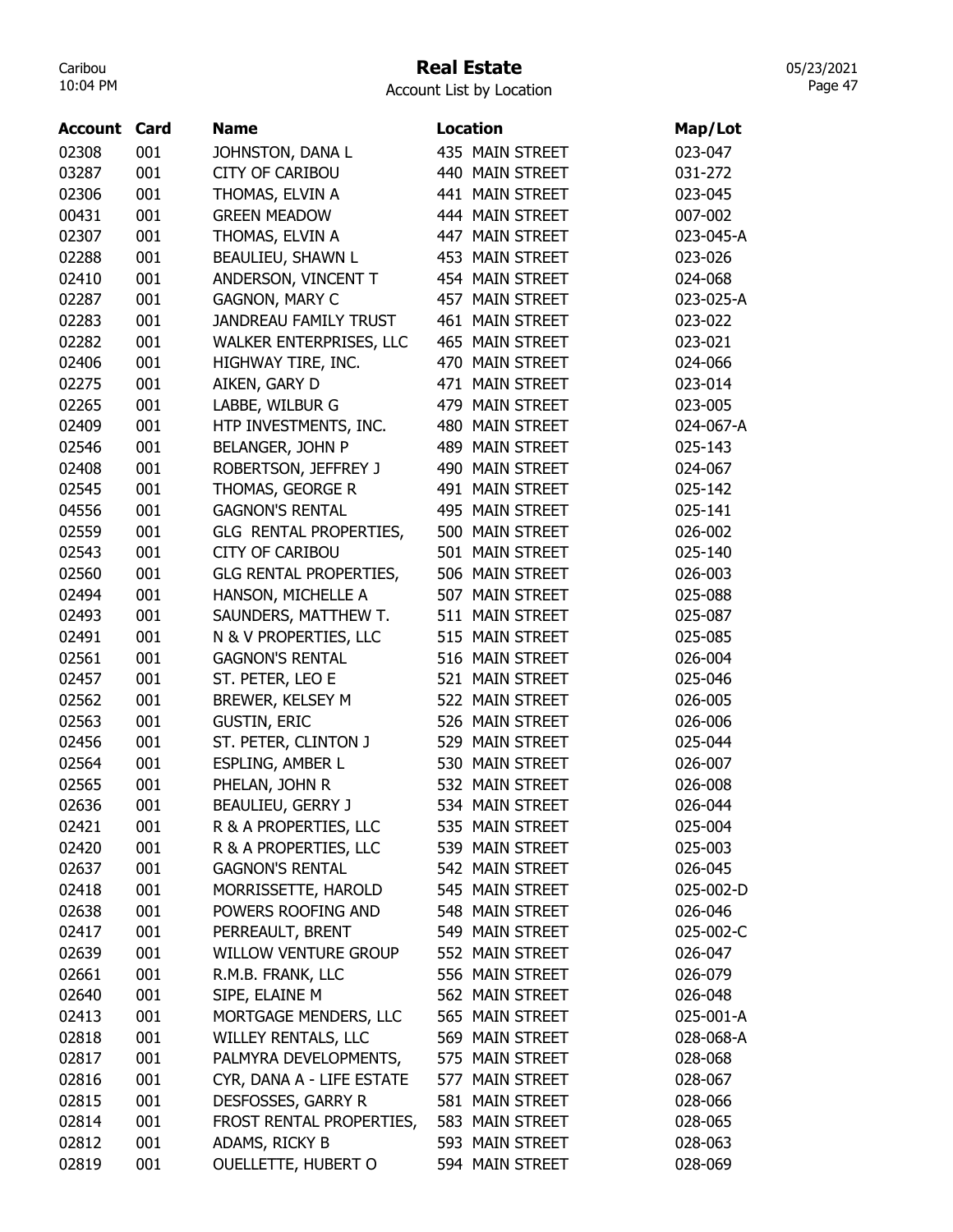#### Real Estate

Account List by Location

| 598 MAIN STREET<br>04645<br>001<br>ROSSIGNOL, MICHAEL R<br>028-070<br>02821<br>001<br>MICHAEL, MONA G<br>600 MAIN STREET<br>028-071<br>02822<br>001<br>HADFIELD-ANDERSON,<br>604 MAIN STREET<br>028-072<br>001<br>SIMMONS, KEVIN B - DEV<br>608 MAIN STREET<br>02823<br>028-073<br>001<br>KIRKPATRICK, HUGH A<br>609 MAIN STREET<br>02785<br>028-049<br>001<br>THIBODEAU, EUGENE L<br>612 MAIN STREET<br>02892<br>028-135<br>02893<br>001<br>SALERNO, JUSTIN L.<br>618 MAIN STREET<br>028-136 |  |
|-----------------------------------------------------------------------------------------------------------------------------------------------------------------------------------------------------------------------------------------------------------------------------------------------------------------------------------------------------------------------------------------------------------------------------------------------------------------------------------------------|--|
|                                                                                                                                                                                                                                                                                                                                                                                                                                                                                               |  |
|                                                                                                                                                                                                                                                                                                                                                                                                                                                                                               |  |
|                                                                                                                                                                                                                                                                                                                                                                                                                                                                                               |  |
|                                                                                                                                                                                                                                                                                                                                                                                                                                                                                               |  |
|                                                                                                                                                                                                                                                                                                                                                                                                                                                                                               |  |
|                                                                                                                                                                                                                                                                                                                                                                                                                                                                                               |  |
|                                                                                                                                                                                                                                                                                                                                                                                                                                                                                               |  |
| 001<br>GREGORY, JOSEPH<br>619 MAIN STREET<br>02766<br>028-031                                                                                                                                                                                                                                                                                                                                                                                                                                 |  |
| 02906<br>001<br><b>CITY OF CARIBOU</b><br>628 MAIN STREET<br>028-148                                                                                                                                                                                                                                                                                                                                                                                                                          |  |
| 02744<br>001<br>LANDES, WENDY<br>633 MAIN STREET<br>028-010                                                                                                                                                                                                                                                                                                                                                                                                                                   |  |
| 02907<br>001<br>SHIRLEY, LORA ET AL<br>636 MAIN STREET<br>028-149                                                                                                                                                                                                                                                                                                                                                                                                                             |  |
| 001<br>ALBAIR, PHILIP T<br>637 MAIN STREET<br>02743<br>028-009                                                                                                                                                                                                                                                                                                                                                                                                                                |  |
| 001<br>HANNERS, SHAWN<br>642 MAIN STREET<br>04723<br>031-206                                                                                                                                                                                                                                                                                                                                                                                                                                  |  |
| 001<br>KAROD, JOHN W<br>644 MAIN STREET<br>03248<br>031-207                                                                                                                                                                                                                                                                                                                                                                                                                                   |  |
| 001<br>03244<br>MAIN STREET ASSOCIATES,<br>647 MAIN STREET<br>031-203                                                                                                                                                                                                                                                                                                                                                                                                                         |  |
| 001<br><b>NORTHERN NEW ENGLAND</b><br>650 MAIN STREET<br>03281<br>031-266                                                                                                                                                                                                                                                                                                                                                                                                                     |  |
| 03243<br>001<br>ELF PROPERTIES, LLC<br>653 MAIN STREET<br>031-201                                                                                                                                                                                                                                                                                                                                                                                                                             |  |
| 03242<br>001<br><b>CITY OF CARIBOU</b><br>657 MAIN STREET<br>031-200                                                                                                                                                                                                                                                                                                                                                                                                                          |  |
| 03282<br>001<br><b>GAGNON'S RENTAL</b><br>658 MAIN STREET<br>031-267                                                                                                                                                                                                                                                                                                                                                                                                                          |  |
| 001<br>SANFACON, GALEN G<br>664 MAIN STREET<br>03283<br>031-268                                                                                                                                                                                                                                                                                                                                                                                                                               |  |
| 001<br>CARON, BEVERLY J. - LIFE<br>668 MAIN STREET<br>03284<br>031-269                                                                                                                                                                                                                                                                                                                                                                                                                        |  |
| 001<br>BELANGER, WAYNE P<br>669 MAIN STREET<br>03219<br>031-177                                                                                                                                                                                                                                                                                                                                                                                                                               |  |
| 03217<br>001<br>BELANGER, WAYNE P<br>677 MAIN STREET<br>031-175                                                                                                                                                                                                                                                                                                                                                                                                                               |  |
| 03216<br>001<br>FERN, ROBERT F<br>683 MAIN STREET<br>031-174                                                                                                                                                                                                                                                                                                                                                                                                                                  |  |
| 03288<br>001<br><b>CITY OF CARIBOU</b><br>688 MAIN STREET<br>031-273                                                                                                                                                                                                                                                                                                                                                                                                                          |  |
| 03179<br>001<br>SOLMAN, RICHARD D<br>709 MAIN STREET<br>031-123-A                                                                                                                                                                                                                                                                                                                                                                                                                             |  |
| 001<br>TOWNVIEW ESTATES, LLC<br>03103<br>712 MAIN STREET<br>031-019                                                                                                                                                                                                                                                                                                                                                                                                                           |  |
| 001<br>03178<br>SOLMAN, RICHARD D<br>713 MAIN STREET<br>031-123                                                                                                                                                                                                                                                                                                                                                                                                                               |  |
| 717 MAIN STREET<br>03777<br>001<br><b>REBSCHER, ANDREW B</b><br>035-129                                                                                                                                                                                                                                                                                                                                                                                                                       |  |
| 03776<br>001<br>SCHLOEMAN, SUSIE<br>719 MAIN STREET<br>035-128                                                                                                                                                                                                                                                                                                                                                                                                                                |  |
| 03786<br>001<br>CYR APARTMENTS, LLC<br>720 MAIN STREET<br>035-139                                                                                                                                                                                                                                                                                                                                                                                                                             |  |
| 03775<br>DICKINSON, BRUCE<br>721 MAIN STREET<br>035-127<br>001                                                                                                                                                                                                                                                                                                                                                                                                                                |  |
| 001<br>SKIDGEL, WESLEY J JR<br>723 MAIN STREET<br>03774<br>035-126                                                                                                                                                                                                                                                                                                                                                                                                                            |  |
| 001<br>ENGEL, BRADY D<br>724 MAIN STREET<br>03787<br>035-140                                                                                                                                                                                                                                                                                                                                                                                                                                  |  |
| QUINONES, JUSTIN D<br>03773<br>001<br>725 MAIN STREET<br>035-125                                                                                                                                                                                                                                                                                                                                                                                                                              |  |
| IRON CLAD PROPERTIES, LLC<br>04540<br>001<br>728 MAIN STREET<br>035-141                                                                                                                                                                                                                                                                                                                                                                                                                       |  |
| 730 MAIN STREET<br>04539<br>001<br>IRON CLAD PROPERTIES, LLC<br>035-142                                                                                                                                                                                                                                                                                                                                                                                                                       |  |
| 03751<br>001<br>733 MAIN STREET<br>FLAGG, APRIL A<br>035-104                                                                                                                                                                                                                                                                                                                                                                                                                                  |  |
| 04593<br>001<br>AJM RENTAL PROPERTIES,<br>734 MAIN STREET<br>035-143                                                                                                                                                                                                                                                                                                                                                                                                                          |  |
| 735 MAIN STREET<br>03750<br>001<br>TRAUGH, SHAWNA<br>035-103                                                                                                                                                                                                                                                                                                                                                                                                                                  |  |
| 001<br>738 MAIN STREET<br>03791<br>MANTER, SHAWN P<br>035-144                                                                                                                                                                                                                                                                                                                                                                                                                                 |  |
| 001<br>TRAUGH, SHAWNA J<br>03749<br>739 MAIN STREET<br>035-102                                                                                                                                                                                                                                                                                                                                                                                                                                |  |
| 03793<br>001<br>COTTS, LISA L<br>744 MAIN STREET<br>035-145-A                                                                                                                                                                                                                                                                                                                                                                                                                                 |  |
| PIERSON, CAROL A<br>745 MAIN STREET<br>03748<br>001<br>035-101                                                                                                                                                                                                                                                                                                                                                                                                                                |  |
| 03792<br>001<br>SMALL, PAIGE<br>750 MAIN STREET<br>035-145                                                                                                                                                                                                                                                                                                                                                                                                                                    |  |
| 001<br>THOMPSON, CRAIG<br>03747<br>753 MAIN STREET<br>035-100                                                                                                                                                                                                                                                                                                                                                                                                                                 |  |
| BELL, DOUGLAS W<br>03746<br>001<br>755 MAIN STREET<br>035-099                                                                                                                                                                                                                                                                                                                                                                                                                                 |  |
| 04680<br>001<br>MURPHY, JIM<br>758 MAIN STREET<br>035-146                                                                                                                                                                                                                                                                                                                                                                                                                                     |  |
| 03745<br>001<br>PANGBURN, MALVINA E<br>759 MAIN STREET<br>035-098                                                                                                                                                                                                                                                                                                                                                                                                                             |  |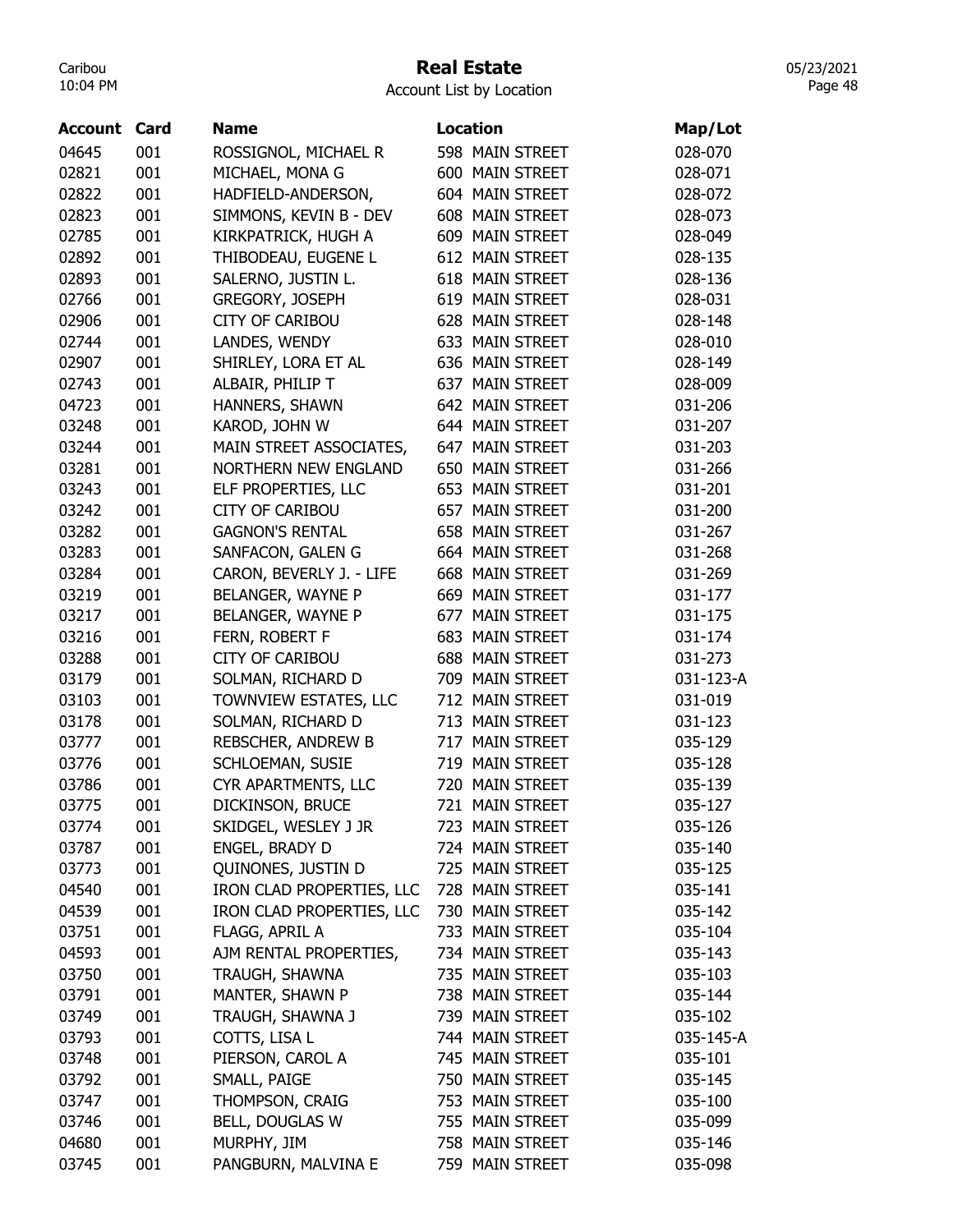## Real Estate

Account List by Location

| Account | Card | <b>Name</b>                   | <b>Location</b>       | Map/Lot     |
|---------|------|-------------------------------|-----------------------|-------------|
| 03744   | 001  | CHOLEWA, LOIS R               | 761 MAIN STREET       | 035-097     |
| 03743   | 001  | <b>GALLAGHER, LUCILLE F</b>   | 765 MAIN STREET       | 035-096     |
| 03656   | 001  | <b>BEAULIEU, BONITA S</b>     | 769 MAIN STREET       | 035-003     |
| 03797   | 001  | PYE, DARREN W                 | 772 MAIN STREET       | 035-149     |
| 03799   | 001  | YORK, RONALD C                | 776 MAIN STREET       | 035-150-A   |
| 03655   | 001  | BROWN, ERIC P                 | 781 MAIN STREET       | 035-002     |
| 04252   | 001  | <b>COUNTRY FARMS</b>          | 791 MAIN STREET       | 039-199     |
| 00932   | 001  | RAMIREZ, XAVIER               | 794 MAIN STREET       | 010-051-A   |
| 04251   | 001  | ROGESKI, STEV B               | 795 MAIN STREET       | 039-198     |
| 04250   | 001  | FULTON, JOHN                  | 799 MAIN STREET       | 039-197     |
| 04226   | 001  | PERREAULT, ANNE G             | 805 MAIN STREET       | 039-173     |
| 04227   | 001  | <b>GUERRETTE, LIZA M</b>      | 809 MAIN STREET       | 039-173-A   |
| 00928   | 001  | NATIONAL WEATHER SERVICE      | 810 MAIN STREET       | 010-050-116 |
| 04186   | 001  | <b>CITY OF CARIBOU</b>        | 827 MAIN STREET       | 039-108     |
| 04701   | 001  | KAVIN, JOHN F                 | 829 MAIN STREET       | 039-107     |
| 04184   | 001  | OUELLETTE, BELINDA M          | 835 MAIN STREET       | 039-106     |
| 04132   | 001  | CARIBOU NURSING HOME,         | 845 MAIN STREET       | 039-005     |
| 04888   | 001  | ROSE ACRES, INC.              | 877 MAIN STREET       | 041-036     |
| 00895   | 001  | LOMBARD, DOUGLAS E            | 884 MAIN STREET       | 010-049     |
| 00890   | 001  | LOMBARD, DOUGLAS E            | 896 MAIN STREET       | 010-048     |
| 00893   | 001  | <b>CITY OF CARIBOU</b>        | 904 MAIN STREET       | 010-048-D   |
| 04361   | 001  | SOLMAN HOLDINGS, LLC          | 929 MAIN STREET       | 041-004     |
| 04360   | 001  | CYR, ROBERT P                 | 933 MAIN STREET       | 041-003     |
| 03009   | 001  | SLEEPER, JOSEPH & SONS,       | 2 MAPLE AVENUE        | 030-063     |
| 03229   | 001  | NORSWORTHY, ROBERT A          | 3 MAPLE AVENUE        | 031-189     |
| 03010   | 001  | PELLETIER, HERMAN             | 6 MAPLE AVENUE        | 030-065     |
| 03011   | 001  | PELLETIER, HERMAN R           | 10 MAPLE AVENUE       | 030-066     |
| 03012   | 001  | JONES, WILLIAM J              | 12 MAPLE AVENUE       | 030-067     |
| 03013   | 001  | DUMOND, NICHOLAS P. &         | 14 MAPLE AVENUE       | 030-068     |
| 02659   | 001  | HEWITT, MARILYN P             | 3 MARSHALL AVENUE     | 026-077     |
| 02660   | 001  | CARIBOU SENIOR HOUSING,       | 19 MARSHALL AVENUE    | 026-078     |
| 05134   | 001  | CARIBOU SENIOR HOUSING,       | 19 MARSHALL AVENUE    | 026-078-B   |
| 05116   | 001  | <b>CITY OF CARIBOU</b>        | 37 MARSHALL AVENUE    | 026-078-A   |
| 02357   | 001  | BAKER, AMANDA G               | 43 MARSHALL AVENUE    | 024-025     |
| 02358   | 001  | BRESCIA, CRAIG                | 44 MARSHALL AVENUE    | 024-025-A   |
| 03993   | 001  | SLEEPER, DORIS H              | <b>MAYO STREET</b>    | 036-103     |
| 03982   | 001  | COLLINS, S.W. COMPANY,        | MAYO STREET           | 036-095-A   |
| 03987   | 001  | HUNTER, JANE L                | <b>MAYO STREET</b>    | 036-097     |
| 03980   | 001  | FORBES, J. KENT               | <b>MAYO STREET</b>    | 036-094-K   |
| 03988   | 001  | <b>CURRIER, ANDREA YVETTE</b> | 5 MAYO STREET         | 036-098     |
| 03989   | 001  | ADAMS, DARRELL P              | 7 MAYO STREET         | 036-099     |
| 03945   | 001  | <b>GUNTER, ANDREW L</b>       | 14 MAYO STREET        | 036-067     |
| 03990   | 001  | HUNTER, E ALLEN               | 15 MAYO STREET        | 036-100     |
| 03991   | 001  | DICKINSON, ADAM G             | 19 MAYO STREET        | 036-101     |
| 03992   | 001  | SLEEPER, DORIS H              | 25 MAYO STREET        | 036-102     |
| 00056   | 001  | LAMOREAU, RILEY R             | MAYSVILLE SIDING ROAD | 002-018     |
| 00057   | 001  | MICHAUD, LANCE G              | MAYSVILLE SIDING ROAD | 002-019     |
| 00054   | 001  | COREY, DANIEL G               | MAYSVILLE SIDING ROAD | 002-016     |
| 04989   | 001  | SOUCY, JOSHUA                 | MAYSVILLE SIDING ROAD | 002-022-B   |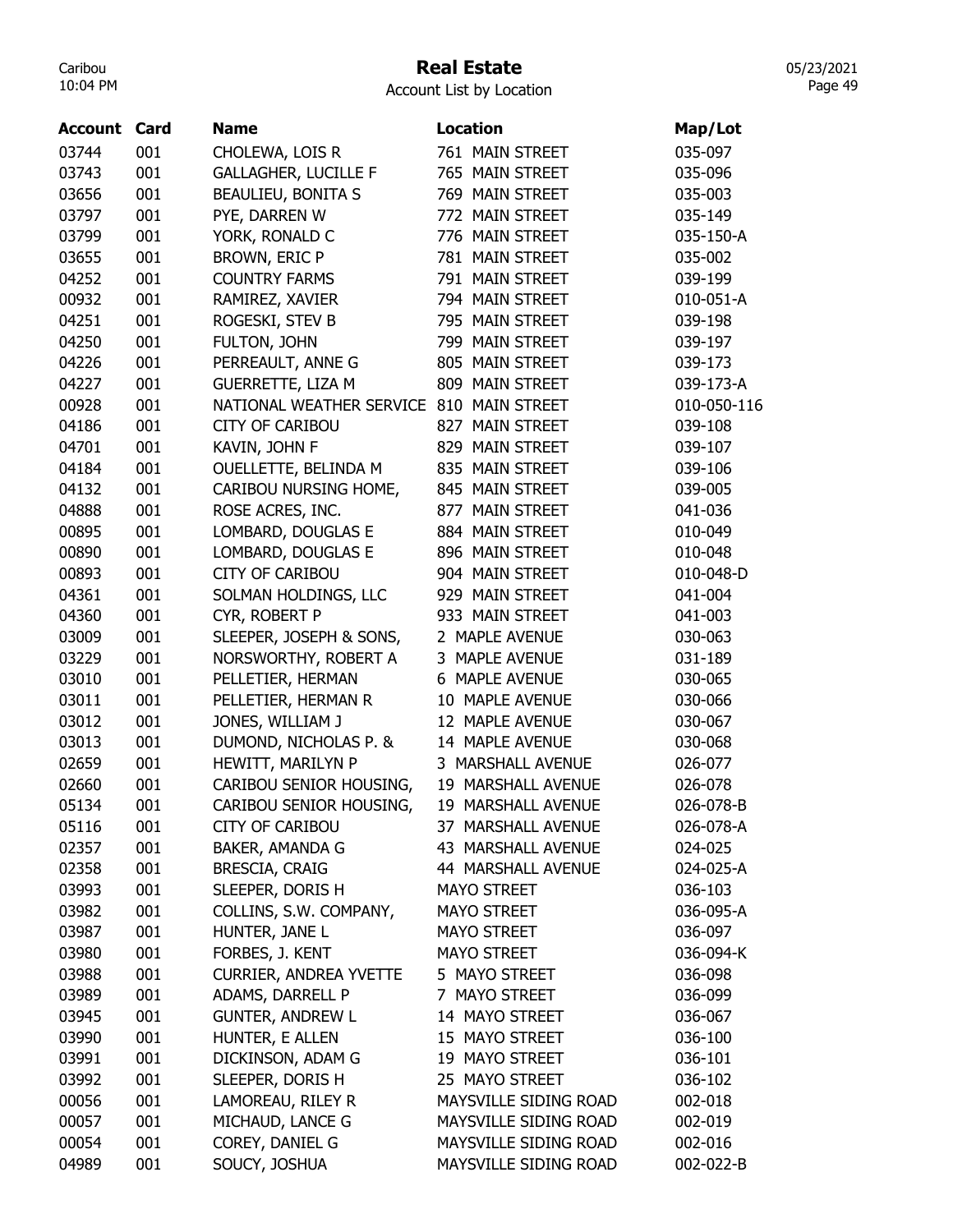## Real Estate

05/23/2021 Page 50

| Account | Card | <b>Name</b>                 | <b>Location</b>             | Map/Lot   |
|---------|------|-----------------------------|-----------------------------|-----------|
| 00069   | 001  | SAUCIER, ROGER J            | 6 MAYSVILLE SIDING ROAD     | 002-029   |
| 00063   | 001  | SOUCY, JOSHUA               | 12 MAYSVILLE SIDING ROAD    | 002-022-A |
| 00062   | 001  | JAMIESON, PAULA T           | 46 MAYSVILLE SIDING ROAD    | 002-022   |
| 00061   | 001  | SHEPHERD, SCOTT M           | 56 MAYSVILLE SIDING ROAD    | 002-020   |
| 00060   | 001  | HEWITT, FLINT A             | 82 MAYSVILLE SIDING ROAD    | 002-019-D |
| 00059   | 001  | PELKEY, JEFFREY             | 136 MAYSVILLE SIDING ROAD   | 002-019-C |
| 00058   | 001  | DURLAND, KENNETH E          | 148 MAYSVILLE SIDING ROAD   | 002-019-A |
| 00055   | 001  | HICKOX, TERRELL L JR        | 168 MAYSVILLE SIDING ROAD   | 002-017   |
| 00355   | 001  | CORRIVEAU, RENAUD J         | MCGRAW SIDING RD            | 005-067-B |
| 00356   | 001  | CORRIVEAU, RENAUD J         | MCGRAW SIDING RD            | 005-067-C |
| 00369   | 001  | SUTHERLAND, TAMMY           | 8 MCGRAW SIDING RD          | 005-076   |
| 00357   | 001  | KNOLL, SUSIE M.             | 14 MCGRAW SIDING RD         | 005-067-D |
| 03457   | 001  | PICARD, MECCA J             | 3 MCKINLEY STREET           | 032-169   |
| 03429   | 001  | ROGESKI, STEV B., III &     | 6 MCKINLEY STREET           | 032-142   |
| 04565   | 001  | NADEAU, KATHELINE T. - LIFE | MCKINLEY STREET<br>7        | 032-140   |
| 03430   | 001  | KOSS, DAVID A. & LISA M.    | 8 MCKINLEY STREET           | 032-143   |
| 03427   | 001  | OUELLETTE, NATASHA ANNE     | MCKINLEY STREET<br>9.       | 032-139   |
| 03431   | 001  | COTE, BRANDON J.            | 10 MCKINLEY STREET          | 032-144   |
| 03432   | 001  | MOREY, JOSEPH - DEV         | 14 MCKINLEY STREET          | 032-145   |
| 03426   | 001  | ADAMS, LAURA A              | 15 MCKINLEY STREET          | 032-138   |
| 03433   | 001  | LUEHRS, MARK G              | 16 MCKINLEY STREET          | 032-146   |
| 04431   | 001  | SODERBERG, CARL J           | 22 MEADOWBROOK DR           | 010A-005  |
| 04429   | 001  | POWERS, JORDAN J            | 39 MEADOWBROOK DR           | 010A-002  |
| 04432   | 001  | DJUANDA, IRENE              | 42 MEADOWBROOK DR           | 010A-006  |
| 04430   | 001  | PARADIS, LINDSAY A.         | MEADOWBROOK DR<br>47        | 010A-003  |
| 04433   | 001  | IRVING, JEFFREY R           | 50 MEADOWBROOK DR           | 010A-007  |
| 04428   | 001  | RICHARDS, CURTIS W          | 25 MEADOWBROOK DRIVE        | 010A-001  |
| 04541   | 001  | 180 SEALCOATING INC         | 4 MECON STREET              | 011-004-V |
| 03542   | 001  | ARGRAVES, RICHARD, ALMA,    | MIDLAND STREET              | 034-040-A |
| 03536   | 001  | TRACY, GALEN S              | 6 MIDLAND STREET            | 034-030   |
| 03537   | 001  | WILCOX, AMANDA              | 12 MIDLAND STREET           | 034-033   |
| 03538   | 001  | LAPOINTE, ROBERT J          | <b>MIDLAND STREET</b><br>18 | 034-035   |
| 03535   | 001  | LAGASSE, ELLIE              | 21 MIDLAND STREET           | 034-018   |
| 03539   | 001  | PIKE, MARYLOU               | 22 MIDLAND STREET           | 034-036   |
| 03534   | 001  | CORRIVEAU, ELLIE J          | 23 MIDLAND STREET           | 034-017   |
| 03533   | 001  | DUROST, CARL W              | 27 MIDLAND STREET           | 034-015   |
| 03540   | 001  | PIKE, MARYLOU               | 28 MIDLAND STREET           | 034-038   |
| 03532   | 001  | <b>VOGEL, RAYMOND R</b>     | 29 MIDLAND STREET           | 034-014   |
| 03531   | 001  | <b>VOGEL, RAYMOND R</b>     | 33 MIDLAND STREET           | 034-013   |
| 03541   | 001  | ARGRAVES, RICHARD P         | 34 MIDLAND STREET           | 034-040   |
| 03527   | 001  | DIONNE, APRIL A             | 37 MIDLAND STREET           | 034-001   |
| 00578   | 001  | HEWITT, KATELYN E           | 10 MITCHELL ROAD            | 007-047   |
| 00579   | 001  | <b>BRADBURY, TANNER</b>     | 10 MITCHELL ROAD            | 007-047-A |
| 00581   | 001  | MALENFANT, GREGORY          | 10 MITCHELL ROAD            | 007-047-D |
| 00565   | 001  | TOWLE, PATRICK M            | 21 MITCHELL ROAD            | 007-045   |
| 00583   | 001  | GODIN, MELVINA D            | 22 MITCHELL ROAD            | 007-049   |
| 00580   | 001  | CHARTIER, KELLY A           | 26 MITCHELL ROAD            | 007-047-B |
| 00584   | 001  | ANDERSON, DANA M            | 30 MITCHELL ROAD            | 007-050   |
| 00585   | 001  | PERREAULT, TONY JJ          | 44 MITCHELL ROAD            | 007-051   |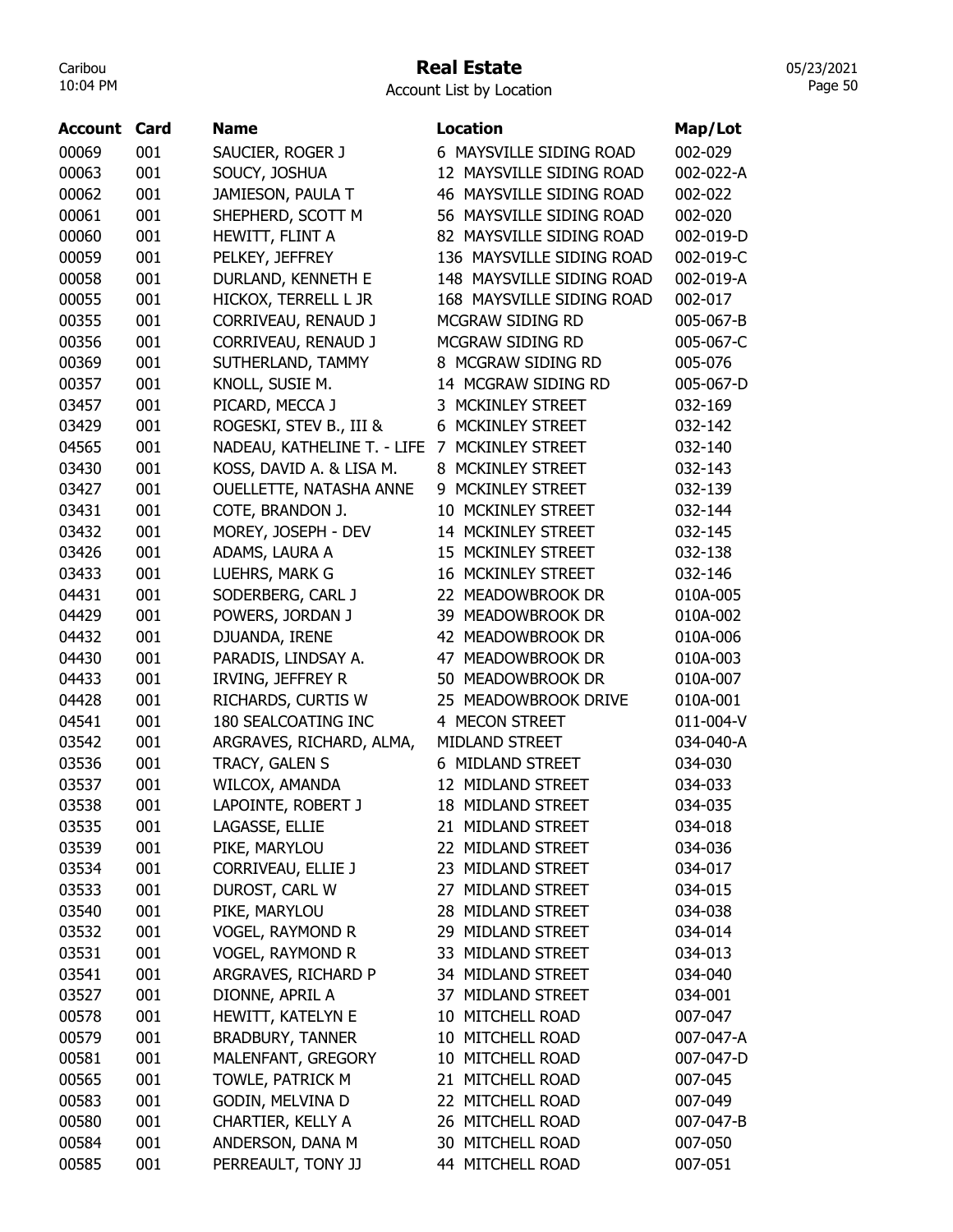## Real Estate

05/23/2021 Page 51

| <b>Account Card</b> |            | <b>Name</b>                                | <b>Location</b>           | Map/Lot                |
|---------------------|------------|--------------------------------------------|---------------------------|------------------------|
| 02278               | 001        | BELANGER, WILLIAM J                        | MONTGOMERY AVEN           | 023-017                |
| 02280               | 001        | KELLEY, ANTHONY L                          | 13 MONTGOMERY AVEN        | 023-019                |
| 02281               | 001        | WALKER ENTERPRISES, LLC                    | MONTGOMERY AVENUE         | 023-020                |
| 02276               | 001        | WRIGHT, FREEMAN H JR                       | 8 MONTGOMERY AVENUE       | 023-015                |
| 02279               | 001        | MECHALKO, LISA L                           | 19 MONTGOMERY AVENUE      | 023-018                |
| 02262               | 001        | THERIAULT, ROBERT L                        | 4 MORGAN DRIVE            | 023-002                |
| 02267               | 001        | MARQUIS, RINO                              | 6 MORGAN DRIVE            | 023-007                |
| 02274               | 001        | PELLETIER, ELEANOR M                       | 11 MORGAN DRIVE           | 023-013                |
| 02273               | 001        | HAMLIN, JON M                              | 12 MORGAN DRIVE           | 023-012                |
| 02277               | 001        | SUTHERLAND, WILLIS R                       | 16 MORGAN DRIVE           | 023-016                |
| 03265               | 001        | WILLETTE, RYAN J                           | 2 MYRTLE STREET           | 031-232                |
| 03277               | 001        | VIRTANEN, DONNA M                          | 3 MYRTLE STREET           | 031-262-A              |
| 03276               | 001        | <b>WILLEY RENTALS, LLC</b>                 | 7 MYRTLE STREET           | 031-262                |
| 03275               | 001        | WHITMORE, SHERRY LYN                       | 11 MYRTLE STREET          | 031-261                |
| 03268               | 001        | ALLEN, MICHAEL K                           | 20 MYRTLE STREET          | 031-251                |
| 04394               | 001        | TODD, NANCY L                              | <b>NADEAU STREET</b>      | 042-012                |
| 04398               | 001        | TODD, NANCY L                              | <b>NADEAU STREET</b>      | 042-016                |
| 02471               | 001        | MCCABE, PATRICK                            | <b>6 NANCY STREET</b>     | 025-060                |
| 02473               | 001        | <b>CITY OF CARIBOU</b>                     | 15 NANCY STREET           | 025-066                |
| 02515               | 001        | <b>GUILLEMETTE, SCOTT D</b>                | 17 NANCY STREET           | 025-108                |
| 02226               | 001        | UNIVERSITY OF MAINE                        | <b>NEBRASKA ROAD</b>      | 021-017                |
| 02214               | 001        | WILLIAMS, JERRY                            | NEBRASKA ROAD             | 021-011-D              |
| 05014               | 001        | WILLIAMS, JERRY                            | <b>NEBRASKA ROAD</b>      | 021-018-B              |
| 02215               | 001        | FITZHERBERT, JEFFREY L                     | 8 NEBRASKA ROAD           | 021-011-E              |
| 02212               | 001        |                                            | 18 NEBRASKA ROAD          | 021-011-B              |
| 02217               | 001        | ESPLING, DEBRA<br>O'HARA, THOMAS E         | 91 NEBRASKA ROAD          | 021-012-B              |
| 02582               | 001        | COSSIBOOM, CAROLYN                         | 4 NEWTON AVENUE           | 026-021                |
| 02593               | 001        | VIOLETTE, BRENT B                          | 5 NEWTON AVENUE           | 026-024-F              |
| 02583               | 001        | NEWELL, LAWRENCE H                         | 6<br><b>NEWTON AVENUE</b> | 026-022                |
| 02592               | 001        | COOK, JULIE D                              | 9 NEWTON AVENUE           | 026-024-D              |
| 02584               | 001        | LANDEEN, AARON N                           | 12 NEWTON AVENUE          | 026-023-B              |
| 02585               | 001        | BELL, DANIEL W                             | 14 NEWTON AVENUE          | 026-023-C              |
|                     |            | MCNEAL, CHAD M                             | <b>16 NEWTON AVENUE</b>   |                        |
| 02586               | 001        |                                            | 17 NEWTON AVENUE          | 026-023-D<br>026-024-B |
| 02591<br>02589      | 001<br>001 | CORRIVEAU, NELSON E<br>JOHNSTON, PRESTON A | 25 NEWTON AVENUE          | 026-024                |
| 02588               | 001        | DUBE, ZACHARY                              | 26 NEWTON AVENUE          | 026-023-G              |
| 03582               | 001        | <b>STATE OF MAINE</b>                      | 20 NORTH STREET           | 034-083-ON-1           |
|                     |            | AMERO, DANIEL J                            | 23 NORTH STREET           | 034-124                |
| 03612<br>03555      | 001<br>001 | BECHARD, WILFRED                           | 28 NORTH STREET           | 034-055                |
|                     |            | <b>CITY OF CARIBOU</b>                     | 30 NORTH STREET           |                        |
| 03556               | 001        |                                            | 36 NORTH STREET           | 034-056                |
| 03554               | 001        | THERIAULT, MICHAEL                         |                           | 034-054                |
| 02836               | 001        | MARTIN, MALCOLM R                          | 5 NORTHERN AVENUE         | 028-086                |
| 02837               | 001        | KISH, DEZIRAE R                            | 7 NORTHERN AVENUE         | 028-087                |
| 01187               | 001        | WHITE, VAUGHN L                            | <b>NOYES ROAD</b>         | 012-036-C              |
| 05115               | 001        | <b>GUERRETTE FARMS CORP</b>                | <b>NOYES ROAD</b>         | 012-036                |
| 01206               | 001        | RIVEREDGE HOLDING, LLC                     | <b>NOYES ROAD</b>         | 012-040                |
| 01701               | 001        | EDGECOMB-CLARK, JULIE                      | <b>NOYES ROAD</b>         | 015-049                |
| 01205               | 001        | MACDONALD, DANNY R                         | <b>NOYES ROAD</b>         | 012-039-R              |
| 01195               | 001        | HANEY, DANA D                              | <b>NOYES ROAD</b>         | 012-039-D              |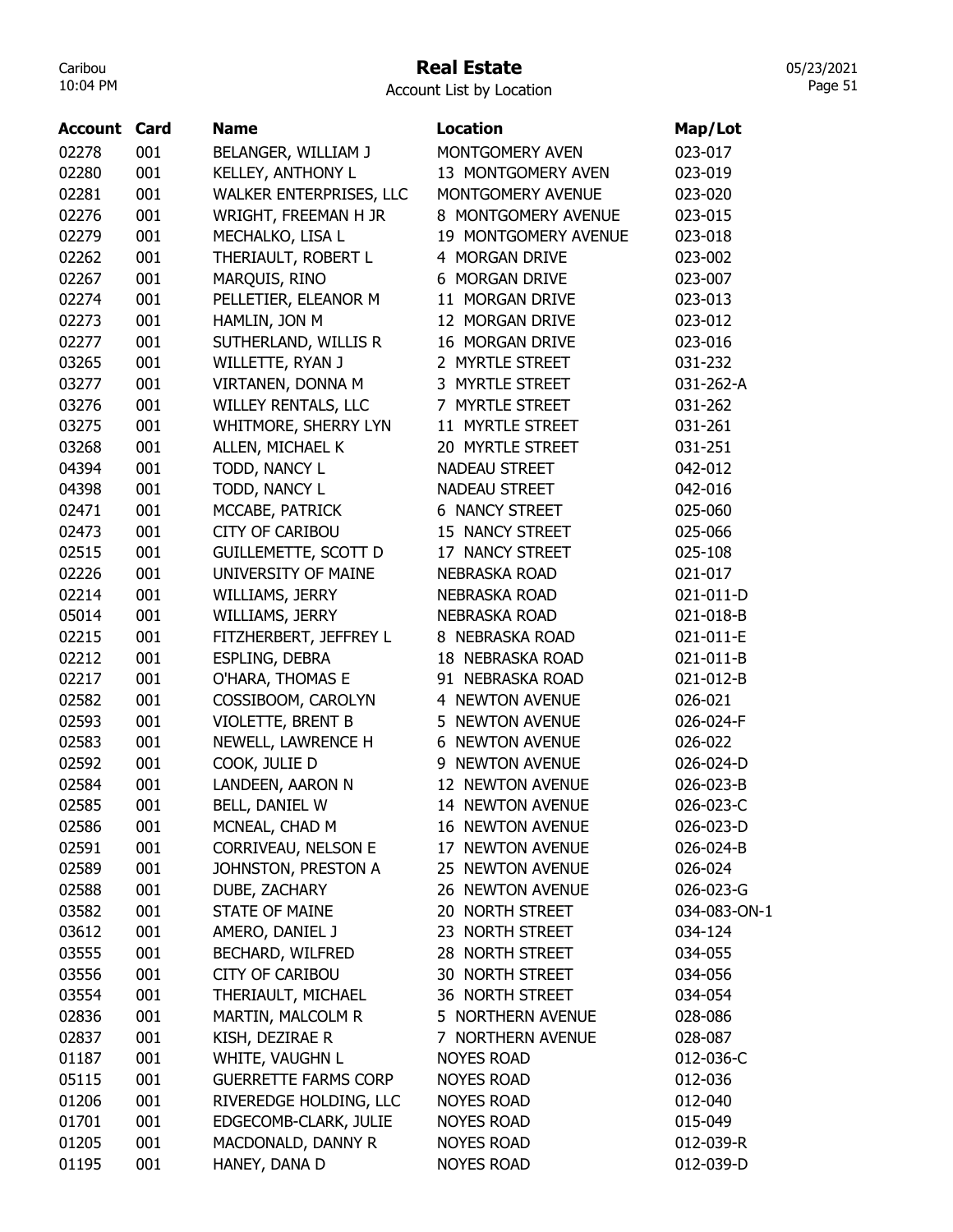## Real Estate

Account List by Location

| Account | Card | <b>Name</b>                 | <b>Location</b>   | Map/Lot   |
|---------|------|-----------------------------|-------------------|-----------|
| 05075   | 001  | DUNCAN, JASON B             | <b>NOYES ROAD</b> | 012-036-B |
| 01690   | 001  | <b>J &amp; A, LLC</b>       | 11 NOYES ROAD     | 015-042   |
| 01688   | 001  | LEVESQUE, RUSSELL P         | 18 NOYES ROAD     | 015-040   |
| 01700   | 001  | PATTON, STEPHEN E II        | 34 NOYES ROAD     | 015-048   |
| 01702   | 001  | MORRELL, JAMES L            | 49 NOYES ROAD     | 015-050   |
| 01188   | 001  | WHITE, DEBRA                | 64 NOYES ROAD     | 012-036-A |
| 04711   | 001  | JOHNDRO, TERRY A            | 101 NOYES ROAD    | 012-072   |
| 01245   | 001  | HAINES, ROGER D             | 106 NOYES ROAD    | 012-075   |
| 01243   | 001  | SEALANDER, WILLIAM R        | 111 NOYES ROAD    | 012-073   |
| 01244   | 001  | ESPLING, ANGELA R           | 116 NOYES ROAD    | 012-074   |
| 01247   | 001  | MIGNONE, ANTHONY R JR       | 127 NOYES ROAD    | 012-076-A |
| 01248   | 001  | MACDONALD, DANNY R          | 135 NOYES ROAD    | 012-076-B |
| 01204   | 001  | COTE, DANA E                | 146 NOYES ROAD    | 012-039-Q |
| 01250   | 001  | THOMPSON, HAROLD            | 153 NOYES ROAD    | 012-076-D |
| 01203   | 001  | <b>OLSON, PETER</b>         | 156 NOYES ROAD    | 012-039-P |
| 01202   | 001  | <b>CURRIE, ERNIE J</b>      | 160 NOYES ROAD    | 012-039-N |
| 01246   | 001  | RAYMOND, DANIEL H           | 165 NOYES ROAD    | 012-076   |
| 01201   | 001  | JACKSON, SCOTT W            | 170 NOYES ROAD    | 012-039-L |
| 01249   | 001  | PELLETIER, LOUISE           | 175 NOYES ROAD    | 012-076-C |
| 01200   | 001  | PELLETIER, TODD K           | 182 NOYES ROAD    | 012-039-K |
| 01199   | 001  | CARON, JESSE G              | 192 NOYES ROAD    | 012-039-J |
| 01198   | 001  | LEVESQUE, VERNON &          | 200 NOYES ROAD    | 012-039-H |
| 01197   | 001  | BEAULIEU, ADELINE M         | 212 NOYES ROAD    | 012-039-F |
| 01196   | 001  | <b>BELL, TROY</b>           | 222 NOYES ROAD    | 012-039-E |
| 01194   | 001  | HANEY, DANA D               | 236 NOYES ROAD    | 012-039-C |
| 01193   | 001  | MICHAUD, NORMA L            | 254 NOYES ROAD    | 012-039-B |
| 01192   | 001  | DUNCAN, JASON B             | 276 NOYES ROAD    | 012-039-A |
| 02293   | 001  | <b>GREEN MEADOW</b>         | <b>OAK AVENUE</b> | 023-031   |
| 02289   | 001  | <b>GREEN MEADOW</b>         | 10 OAK AVENUE     | 023-027   |
| 02300   | 001  | HEWITT, GORDON              | 13 OAK AVENUE     | 023-039   |
| 02290   | 001  | BOURGOINE, DANIEL J         | 14 OAK AVENUE     | 023-028   |
| 02299   | 001  | PELKEY, LAURA A MILLIARD-   | 17 OAK AVENUE     | 023-038   |
| 02291   | 001  | MATTILA, LILLIAN - LIFE     | 18 OAK AVENUE     | 023-029   |
| 02298   | 001  | BOYD, KASIE L               | 19 OAK AVENUE     | 023-037   |
| 02292   | 001  | VAN TRUMP, JEFFREY N        | 20 OAK AVENUE     | 023-030   |
| 02297   | 001  | MICHAUD, HEATHER L          | 21 OAK AVENUE     | 023-036   |
| 02296   | 001  | KIRSCHMANN, JESSICA L       | 23 OAK AVENUE     | 023-035   |
| 02295   | 001  | BELOUNGIE, LANCE P          | 27 OAK AVENUE     | 023-034   |
| 02294   | 001  | DERRY, CLIFFORD T., SR. AND | 29 OAK AVENUE     | 023-033   |
| 01830   | 001  | <b>GUERRETTE, ANTHONY</b>   | <b>OGREN ROAD</b> | 016-024   |
| 01843   | 001  | WOODS, SEAN &               | <b>OGREN ROAD</b> | 016-028   |
| 01856   | 001  | <b>STATE OF MAINE</b>       | <b>OGREN ROAD</b> | 016-036   |
| 04940   | 001  | ALLEN, DIANE                | <b>OGREN ROAD</b> | 016-027-H |
| 04958   | 001  | MCLAUGHLIN, DANNY C         | <b>OGREN ROAD</b> | 016-024-B |
| 01345   | 001  | DEDAM, GERALD               | 25 OGREN ROAD     | 013-040-G |
| 01346   | 001  | HANEY, DALE D               | 45 OGREN ROAD     | 013-040-H |
| 01344   | 001  | THOMMASEN, JUDITH-LIFE      | 57 OGREN ROAD     | 013-040-F |
| 01840   | 001  | ROSSIGNOL, MCKENZIE         | 64 OGREN ROAD     | 016-027-E |
| 01847   | 001  | LONGLEY, LANCE L            | 67 OGREN ROAD     | 016-028-D |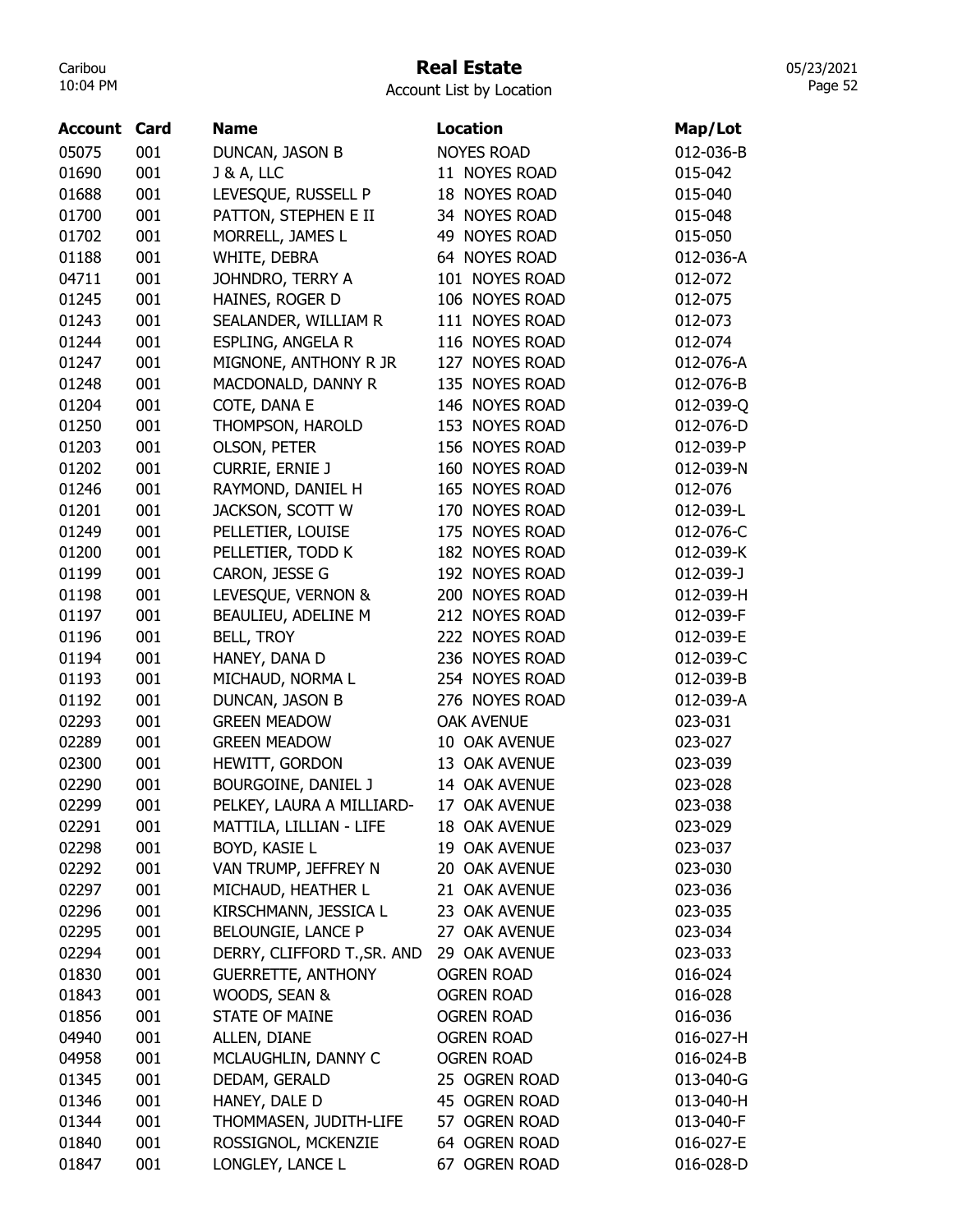## Real Estate

Account List by Location

| <b>Account Card</b> |     | <b>Name</b>                     | <b>Location</b>           | Map/Lot   |
|---------------------|-----|---------------------------------|---------------------------|-----------|
| 01841               | 001 | HOLMES, LORETTA M               | 76 OGREN ROAD             | 016-027-F |
| 01845               | 001 | THOMPSON, RITA R                | 79 OGREN ROAD             | 016-028-B |
| 01842               | 001 | MCLAUGHLIN, JERRY, JR.          | 88 OGREN ROAD             | 016-027-G |
| 01838               | 001 | DODD, ELAINE S. - LIFE          | 100 OGREN ROAD            | 016-027-C |
| 01837               | 001 | CORRIVEAU, DAVID P              | 110 OGREN ROAD            | 016-027-B |
| 01846               | 001 | FORTIN, SHIRLEY,                | 115 OGREN ROAD            | 016-028-C |
| 01836               | 001 | DUBE, JUDY                      | 116 OGREN ROAD            | 016-027-A |
| 01834               | 001 | SMART, JOSHUA C                 | 128 OGREN ROAD            | 016-026   |
| 01844               | 001 | ROSSIGNOL, DANIEL P             | 131 OGREN ROAD            | 016-028-A |
| 01839               | 001 | <b>CLAYTON, ANDREW D</b>        | 152 OGREN ROAD            | 016-027-D |
| 01849               | 001 | <b>CITY OF CARIBOU</b>          | 173 OGREN ROAD            | 016-030   |
| 01831               | 001 | HEBERT, JOSEPH LEO              | 174 OGREN ROAD            | 016-024-A |
| 01833               | 001 | MCLAUGHLIN, DANNY C             | 196 OGREN ROAD            | 016-024-D |
| 01832               | 001 | DUFOUR, JODY LEE - DEC          | 204 OGREN ROAD            | 016-024-C |
| 01829               | 001 | COMPOUND HOLDINGS LLC           | 211 OGREN ROAD            | 016-023   |
| 01828               | 001 | <b>BROWN, BRANDON S</b>         | 251 OGREN ROAD            | 016-022-A |
| 01826               | 001 | BARD, JOEY L                    | 298 OGREN ROAD            | 016-021-A |
| 01819               | 001 | STAIRS, RODERICK SR             | 300 OGREN ROAD            | 016-020-A |
| 00936               | 001 | CATHOLIC CHARITIES MAINE        | <b>OLD VAN BUREN ROAD</b> | 011-001-C |
| 00889               | 001 | <b>CATHOLIC CHARITIES MAINE</b> | 14 OLD VAN BUREN ROAD     | 010-047-C |
| 00888               | 001 | <b>WILLEY RENTALS, LLC</b>      | 20 OLD VAN BUREN ROAD     | 010-047-B |
| 00934               | 001 | <b>GUERRETTE FARMS CORP.</b>    | 27 OLD VAN BUREN ROAD     | 011-001-A |
| 00887               | 001 | DUPLISSIE, TINA M.              | 32 OLD VAN BUREN ROAD     | 010-047   |
| 00474               | 001 | <b>BOUCHARD, JOANNE E</b>       | OLD WASHBURN ROAD         | 007-013-E |
| 00229               | 001 | <b>AYER FARMS</b>               | OLD WASHBURN ROAD         | 004-033-B |
| 04775               | 001 | SODERBERG, CARL J               | OLD WASHBURN ROAD         | 007-011-C |
| 00464               | 001 | GROSS, ELAINE K., EMILY K.      | OLD WASHBURN ROAD         | 007-010-B |
| 00480               | 001 | IRVING, SCOTT K                 | OLD WASHBURN ROAD         | 007-015   |
| 05073               | 001 | IRVING FARMS, INC.              | OLD WASHBURN ROAD         | 004-032-C |
| 00222               | 001 | IRVING FARMS, INC.              | OLD WASHBURN ROAD         | 004-031   |
| 00461               | 001 | IRVING FARMS, INC.              | OLD WASHBURN ROAD         | 007-010   |
| 05145               | 001 | BOSSIE, REGINALD O              | OLD WASHBURN ROAD         | 007-007-C |
| 05009               | 001 | DOBSON, NICKOLAS J              | <b>OLD WASHBURN ROAD</b>  | 007-013-J |
| 04614               | 001 | <b>BAILEY, ROBERT S</b>         | OLD WASHBURN ROAD         | 004-033   |
| 00469               | 001 | POWERS, NORMAN C                | OLD WASHBURN ROAD         | 007-011-D |
| 05051               | 001 | JANDREAU, ADAM P                | OLD WASHBURN ROAD         | 007-013-L |
| 05010               | 001 | JANDREAU, ADAM                  | OLD WASHBURN ROAD         | 007-013-K |
| 00479               | 001 | TRACY, KURT W                   | OLD WASHBURN ROAD         | 007-014-B |
| 00493               | 001 | LAPLANTE, DAVID G               | 20 OLD WASHBURN ROAD      | 007-016-D |
| 04725               | 001 | HEBERT, LOGAN                   | 29 OLD WASHBURN ROAD      | 007-013-D |
| 00495               | 001 | <b>HEBERT, ATHILL B</b>         | 34 OLD WASHBURN ROAD      | 007-016-G |
| 00491               | 001 | GILES, TYLER R                  | 42 OLD WASHBURN ROAD      | 007-016-A |
| 04785               | 001 | DOBSON, NICKOLAS J              | 49 OLD WASHBURN ROAD      | 007-013-H |
| 00476               | 001 | JANDREAU, ADAM PAUL             | 57 OLD WASHBURN ROAD      | 007-013-G |
| 00499               | 001 | LEVASSEUR, CINDY                | 64 OLD WASHBURN ROAD      | 007-016-M |
| 00494               | 001 | <b>BOUCHARD, JOANNE E</b>       | 70 OLD WASHBURN ROAD      | 007-016-F |
|                     |     | ALBERT, TODD A                  | 75 OLD WASHBURN ROAD      |           |
| 00471               | 001 | FREEMAN, PETER J                | 95 OLD WASHBURN ROAD      | 007-013-B |
| 00475               | 001 |                                 |                           | 007-013-F |
| 00481               | 001 | SIROIS, MARK R                  | 100 OLD WASHBURN ROAD     | 007-015-A |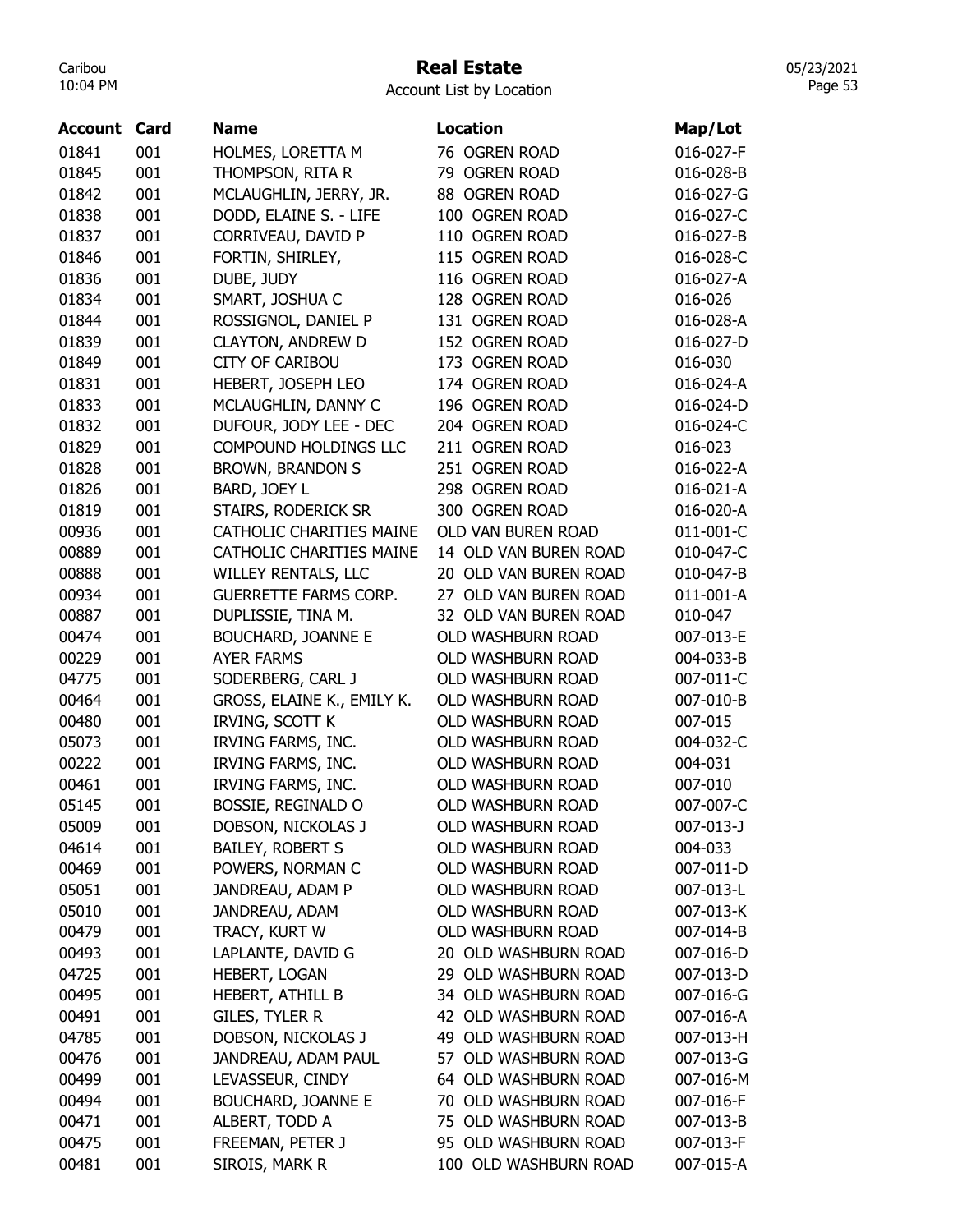#### Real Estate

05/23/2021 Page 54

| Account | Card | <b>Name</b>                      | <b>Location</b>       |                    |
|---------|------|----------------------------------|-----------------------|--------------------|
|         |      |                                  |                       | Map/Lot            |
| 00470   | 001  | THERIAULT, JANICE - DEV          | 101 OLD WASHBURN ROAD | 007-013-A          |
| 00478   | 001  | SMITH, EARL W                    | 114 OLD WASHBURN ROAD | 007-014-A          |
| 00472   | 001  | LAVIGNE, DARYL G                 | 127 OLD WASHBURN ROAD | 007-013-C          |
| 00477   | 001  | PELKEY, KEVIN J                  | 140 OLD WASHBURN ROAD | 007-014            |
| 00467   | 001  | GODIN, CASSIDY                   | 144 OLD WASHBURN ROAD | 007-011-B          |
| 00462   | 001  | CHAMBERLAIN, RHONDA              | 171 OLD WASHBURN ROAD | 007-010-002        |
| 00465   | 001  | RIDENOUR, THOMAS P.,             | 186 OLD WASHBURN ROAD | 007-011            |
| 00463   | 001  | TOMPKINS, MICHELE D              | 201 OLD WASHBURN ROAD | 007-010-A          |
| 00466   | 001  | TOMPKINS, BARBARA C              | 212 OLD WASHBURN ROAD | 007-011-A          |
| 00458   | 001  | <b>BOSSIE, REGINALD</b>          | 222 OLD WASHBURN ROAD | 007-007-B          |
| 00460   | 001  | GROSS, ELAINE K., EMILY K.,      | 229 OLD WASHBURN ROAD | 007-009            |
| 00456   | 001  | HANSON, STEVEN                   | 230 OLD WASHBURN ROAD | 007-007            |
| 00459   | 001  | <b>GARRETT, KENNETH J</b>        | 259 OLD WASHBURN ROAD | 007-008-A          |
| 00457   | 001  | <b>BOSSIE, RICHARD O</b>         | 276 OLD WASHBURN ROAD | 007-007-A          |
| 00221   | 001  | COLLINS, CLARA                   | 296 OLD WASHBURN ROAD | 004-030            |
| 00223   | 001  | <b>GORDON, DALE J</b>            | 305 OLD WASHBURN ROAD | 004-031-A          |
| 00224   | 001  | OUELLETTE, HEIDI L               | 386 OLD WASHBURN ROAD | 004-032            |
| 00226   | 001  | COOK, JEFF                       | 392 OLD WASHBURN ROAD | 004-032-B          |
| 00228   | 001  | NAPALAPALI, JOLANI               | 419 OLD WASHBURN ROAD | 004-033-A          |
| 00960   | 001  | <b>BRESCIA, STANLEY F</b>        | OTTER ST / MECON ST   | 011-004-X          |
| 00957   | 001  | CARIBOU UTILITIES DISTRICT       | OTTER STREET          | 011-004-U          |
| 04613   | 001  | COLE, BRYAN E                    | 10 OTTER STREET       | 011-004-J          |
| 00940   | 001  | <b>EMERA MAINE</b>               | 11 OTTER STREET       | 011-004-A          |
| 00952   | 001  | PLOURDE& PLOURDE INC             | 14 OTTER STREET       | 011-004-MM         |
| 00951   | 001  | HERBERT, JACK                    | 26 OTTER STREET       | 011-004-M          |
| 00955   | 001  | C. RAY MANAGEMENT, LLC           | 36 OTTER STREET       | 011-004-S          |
| 01268   | 001  | STAIRS, CHRISTOPHER KYLE         | 9 OUELLETTE ROAD      | 013-007            |
| 01269   | 001  | <b>BLANKENSHIP, BRITTANY</b>     | 25 OUELLETTE ROAD     | 013-008            |
| 01272   | 001  | <b>GUERRETTE FARMS CORP</b>      | 36 OUELLETTE ROAD     | 013-011            |
| 01273   | 001  | <b>GUERRETTE FARMS CORP</b>      | 42 OUELLETTE ROAD     | 013-011-A          |
| 03500   | 001  | CHASE, LISA R                    | 6 PAGE AVENUE         | 032-214            |
| 03511   | 001  | PINETTE, JANE E                  | 9 PAGE AVENUE         | 032-226            |
|         | 001  |                                  | 10 PAGE AVENUE        |                    |
| 03501   | 001  | CYR, LON L<br>WILLEY, BENJAMIN M | 11 PAGE AVENUE        | 032-215<br>032-225 |
| 03510   | 001  | HOLMES, JAMES P                  |                       |                    |
| 03502   |      |                                  | 12 PAGE AVENUE        | 032-216            |
| 03503   | 001  | HOLMES, JAMES P                  | 14 PAGE AVENUE        | 032-217            |
| 03509   | 001  | KIRBY, ANDREW T                  | 15 PAGE AVENUE        | 032-224            |
| 03508   | 001  | GUY, DYLAN M                     | 19 PAGE AVENUE        | 032-223            |
| 03504   | 001  | RASELY, NICOLE M                 | 20 PAGE AVENUE        | 032-218            |
| 03507   | 001  | MARTIN, DARLENE L                | 23 PAGE AVENUE        | 032-222            |
| 03505   | 001  | LEE, EMILY                       | 24 PAGE AVENUE        | 032-219            |
| 03901   | 001  | CORRIGAN, KYLE D                 | 33 PAGE AVENUE        | 036-022            |
| 03900   | 001  | PELLETIER, GREGORY C             | 35 PAGE AVENUE        | 036-021            |
| 03904   | 001  | LONDON, DEBORAH A                | 38 PAGE AVENUE        | 036-025            |
| 03899   | 001  | ROY, ERNEST JR                   | 39 PAGE AVENUE        | 036-020            |
| 03905   | 001  | <b>BRADSTREET, DENNIS K</b>      | <b>40 PAGE AVENUE</b> | 036-026            |
| 03898   | 001  | BANK OF AMERICA, N.A.            | 43 PAGE AVENUE        | 036-019            |
| 03906   | 001  | POWERS, NOLAN A                  | 44 PAGE AVENUE        | 036-027            |
| 03897   | 001  | MCDOUGAL, JANICE E               | 45 PAGE AVENUE        | 036-018            |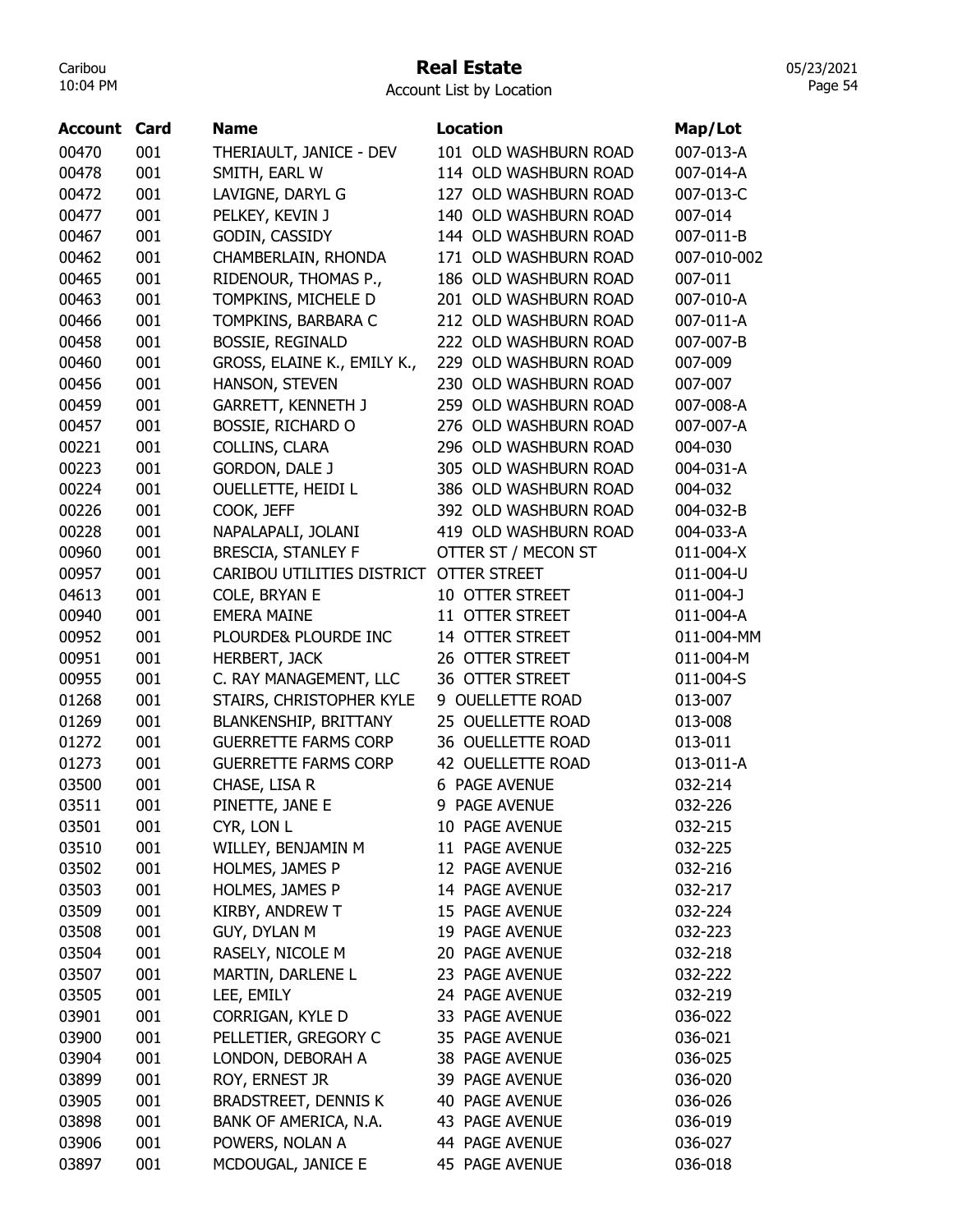### Real Estate

05/23/2021 Page 55

| Account | Card | Name                                          | <b>Location</b>        | Map/Lot   |
|---------|------|-----------------------------------------------|------------------------|-----------|
| 03907   | 001  | ROSSIGNOL, KENNETH J                          | <b>46 PAGE AVENUE</b>  | 036-028   |
| 03896   | 001  | DAIGLE, LORI                                  | 47 PAGE AVENUE         | 036-017   |
| 03908   | 001  | HAYES, CHERI M                                | 50 PAGE AVENUE         | 036-029   |
| 03895   | 001  | SCHIEBER, FREDERICK P                         | 51 PAGE AVENUE         | 036-016   |
| 02635   | 001  | <b>GUERRETTE, AMANDA</b>                      | 9 PARIS SNOW DRIVE     | 026-043   |
| 02566   | 001  | DAIGLE, CECILIA M                             | 10 PARIS SNOW DRIVE    | 026-009   |
| 02617   | 001  | HODGSON, HEATHER L                            | 22 PARIS SNOW DRIVE    | 026-033   |
| 02644   | 001  | MADORE, CARMELINE M                           | 23 PARIS SNOW DRIVE    | 026-053   |
| 02618   | 001  | IRVING, STEVEN R                              | 24 PARIS SNOW DRIVE    | 026-033-A |
| 02645   | 001  | IRVING, KENNETH V                             | 25 PARIS SNOW DRIVE    | 026-054   |
| 02619   | 001  | PELLETIER, SUSAN J                            | PARIS SNOW DRIVE<br>28 | 026-033-B |
| 02646   | 001  | ST. PETER, VELMA D                            | 29 PARIS SNOW DRIVE    | 026-055   |
| 02647   | 001  | LYONS, CHARLES H                              | 31 PARIS SNOW DRIVE    | 026-056   |
| 02620   | 001  | HANSON, REGINALD P                            | 32 PARIS SNOW DRIVE    | 026-033-C |
| 02621   | 001  | ANGOTTI, FRANKLIN R                           | 34 PARIS SNOW DRIVE    | 026-033-D |
| 02648   | 001  | LEBLANC, ROBERT L                             | 35 PARIS SNOW DRIVE    | 026-057   |
| 02649   | 001  | <b>GAGNON'S RENTAL</b>                        | 37 PARIS SNOW DRIVE    | 026-058   |
| 02622   | 001  | STICKLES, DWIGHT L                            | PARIS SNOW DRIVE<br>38 | 026-033-E |
| 02623   | 001  | CASSIDY HOLDINGS LLC                          | PARIS SNOW DRIVE<br>40 | 026-033-F |
| 02650   | 001  | JEPSON, ARIK K                                | 41 PARIS SNOW DRIVE    | 026-059   |
| 02624   | 001  | JONES, ROBERT W                               | 44 PARIS SNOW DRIVE    | 026-033-G |
| 02651   | 001  | CARIBOU SENIOR HOUSING,                       | 45 PARIS SNOW DRIVE    | 026-060   |
| 02652   | 001  | BARNES, PAUL L. - LIFE                        | 51 PARIS SNOW DRIVE    | 026-061   |
| 02653   | 001  | CHAPMAN, DIANA J GAGNON-                      | 53 PARIS SNOW DRIVE    | 026-063   |
| 02658   | 001  | <b>BARNES, CHARLES H</b>                      | 56 PARIS SNOW DRIVE    | 026-075   |
| 02654   | 001  | MICHAUD, VINCENT                              | PARIS SNOW DRIVE<br>59 | 026-064   |
| 02657   | 001  | MCNEAL, BETTY L                               | 62<br>PARIS SNOW DRIVE | 026-073   |
| 02655   | 001  | CHURCH OF JESUS CHRIST OF 67 PARIS SNOW DRIVE |                        | 026-067   |
| 02656   | 001  | MCCROSSIN, MARK A                             | 70 PARIS SNOW DRIVE    | 026-070   |
| 03752   | 001  | KARPEN, MARY P                                | 2 PARK STREET          | 035-105   |
| 03753   | 001  | FRANK, ROBIN D                                | <b>6 PARK STREET</b>   | 035-106   |
| 03772   | 001  | <b>WILLEY RENTALS, LLC</b>                    | 7 PARK STREET          | 035-124   |
| 03754   | 001  | HARRIGAN, DANIEL P                            | 8 PARK STREET          | 035-107   |
| 03755   | 001  | MURCHISON, KENNETH G JR                       | 10 PARK STREET         | 035-108   |
| 03771   | 001  | DAVIS, JAMES W                                | 11 PARK STREET         | 035-123   |
| 03770   | 001  | <b>RICHARDS, CURTIS &amp;</b>                 | 13 PARK STREET         | 035-122   |
| 03769   | 001  | PLOURDE, RUSSELL D                            | 15 PARK STREET         | 035-121   |
| 03719   | 001  | BOHMER, ALEXANDER J                           | 18 PARK STREET         | 035-071   |
| 03768   | 001  | PLOURDE, RUSSELL                              | 19 PARK STREET         | 035-120   |
| 03720   | 001  | <b>BOMA, COURTNEY L</b>                       | 20 PARK STREET         | 035-072   |
| 03767   | 001  | MARTIN, DAVID N                               | 21 PARK STREET         | 035-119   |
| 04681   | 001  | MUELLER, LAURIE A                             | 24 PARK STREET         | 035-073   |
| 03766   | 001  | TODD, NANCY                                   | 27 PARK STREET         | 035-118   |
| 03765   | 001  | SWENSON, MARILYN A                            | 29 PARK STREET         | 035-117   |
| 03722   | 001  | CARLSON, ROBERT                               | 30 PARK STREET         | 035-074   |
| 03763   | 001  | EYE, JACQUELINE L                             | 33 PARK STREET         | 035-116   |
| 03723   | 001  | COOPER, ANDREW D                              | 34 PARK STREET         | 035-075   |
| 03762   | 001  | HARVEY, CYNTHIA J                             | 37 PARK STREET         | 035-115   |
| 03724   | 001  | ST. PETER, GARY R                             | 38 PARK STREET         | 035-076   |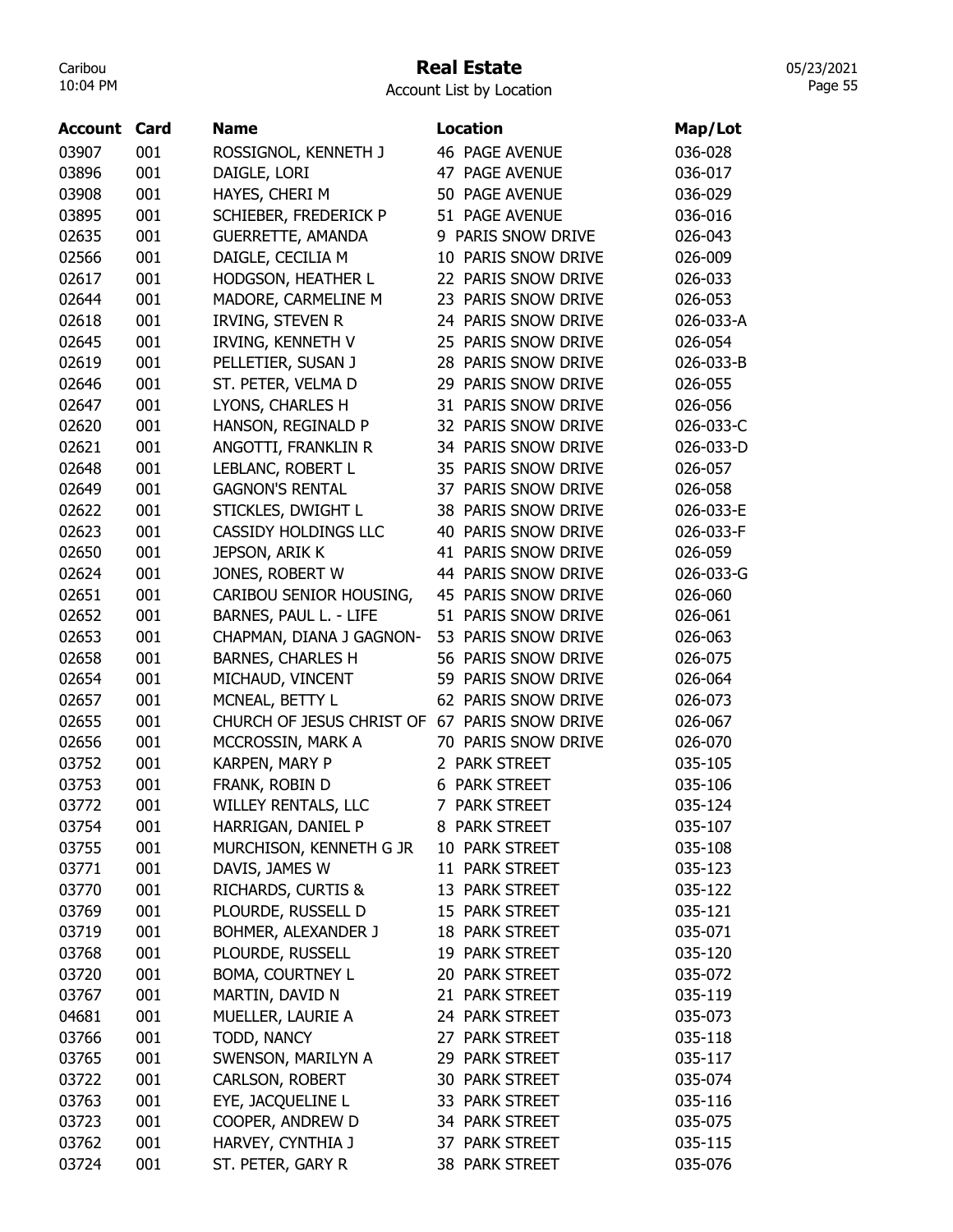## Real Estate

Account List by Location

| <b>Account Card</b> |     | <b>Name</b>                | <b>Location</b>           | Map/Lot   |
|---------------------|-----|----------------------------|---------------------------|-----------|
| 03761               | 001 | FLAGG, ELIZABETH M.        | 39 PARK STREET            | 035-114   |
| 03725               | 001 | BULLARD, EDWIN M           | 44 PARK STREET            | 035-078   |
| 05022               | 001 | REGIONAL SCHOOL UNIT NO.   | 58 PARK STREET            | 034-084   |
| 02698               | 001 | SANFACON, GARY M           | PATTEN STREET             | 027-053   |
| 02702               | 001 | <b>ATLANTIC SALMON FOR</b> | PATTEN STREET             | 027-058   |
| 02695               | 001 | <b>CITY OF CARIBOU</b>     | PATTEN STREET             | 027-050   |
| 02713               | 001 | LATEVOLA, BRENDA A         | 8 PATTEN STREET           | 027-073   |
| 02701               | 001 | MORIN, ROBERT G            | 9 PATTEN STREET           | 027-057   |
| 02712               | 001 | HICKEY, DEBORAH L          | 10 PATTEN STREET          | 027-072   |
| 02711               | 001 | MORIN, JEAN                | 12 PATTEN STREET          | 027-071   |
| 02710               | 001 | <b>GALLAGHER, BONNIE G</b> | 14 PATTEN STREET          | 027-070   |
| 02700               | 001 | MORIN, ROBERT G            | 15 PATTEN STREET          | 027-055   |
| 02709               | 001 | LABBE, WILBUR G            | 16 PATTEN STREET          | 027-069   |
| 02708               | 001 | DOUCETTE, RAYMOND J        | <b>18 PATTEN STREET</b>   | 027-068   |
| 02699               | 001 | ADAMS, BRANDON J           | 19 PATTEN STREET          | 027-054   |
| 02707               | 001 | WILLEY, RICKY L            | 20 PATTEN STREET          | 027-067   |
| 02703               | 001 | <b>BLANCHETTE, JODY B</b>  | 22 PATTEN STREET          | 027-060   |
| 02706               | 001 | SANFACON, GARY             | 24 PATTEN STREET          | 027-066   |
| 02697               | 001 | MADORE, BRUCE              | 27 PATTEN STREET          | 027-052   |
| 02704               | 001 | LARSON, NATHAN             | 28 PATTEN STREET          | 027-062   |
| 02696               | 001 | <b>CITY OF CARIBOU</b>     | 29 PATTEN STREET          | 027-051   |
| 02705               | 001 | <b>CITY OF CARIBOU</b>     | 32 PATTEN STREET          | 027-063   |
| 02632               | 001 | THORNTON, BESSIE           | 1 PETERSON AVENUE         | 026-040   |
| 02610               | 001 | <b>BROWN, BRUCE B</b>      | 4 PETERSON AVENUE         | 026-026   |
| 02631               | 001 | DAVIDSON, WESLEY R         | 5 PETERSON AVENUE         | 026-039   |
| 02630               | 001 | LANGLEY, JON K             | 7 PETERSON AVENUE         | 026-038   |
| 02611               | 001 | BEAULIER, MICHAEL N        | 8 PETERSON AVENUE         | 026-027   |
| 02629               | 001 | MCINTYRE, DAVID M          | 11 PETERSON AVENUE        | 026-037   |
| 04610               | 001 | CARIBOU SENIOR HOUSING,    | 12 PETERSON AVENUE        | 026-028   |
| 02613               | 001 | CARIBOU SENIOR HOUSING,    | 14 PETERSON AVENUE        | 026-029   |
| 02628               | 001 | KINNEY-LOMBARD, GARTH M    | 15 PETERSON AVENUE        | 026-036   |
| 02627               | 001 | DUPREY, ROLAND R. &        | 17 PETERSON AVENUE        | 026-035   |
| 02614               | 001 | SAUCIER, JAMES             | <b>18 PETERSON AVENUE</b> | 026-030   |
| 02626               | 001 | BELL, ESTHER M             | 21 PETERSON AVENUE        | 026-034   |
| 02615               | 001 | BECHARD, MOLLY M           | 22 PETERSON AVENUE        | 026-031   |
| 02625               | 001 | MCINTYRE, DAVID            | 23 PETERSON AVENUE        | 026-033-I |
| 02616               | 001 | MICHAUD, GERALD L          | 26 PETERSON AVENUE        | 026-032   |
| 03674               | 001 | HARTFORD, STEPHEN R        | 1 PILGRIM ROAD            | 035-025   |
| 04255               | 001 | <b>CENTRAL AROOSTOOK</b>   | 4 PILGRIM ROAD            | 039-202   |
| 03673               | 001 | NADEAU, BETH A             | 5 PILGRIM ROAD            | 035-024   |
| 04256               | 001 | SHAW, JEAN M               | 8 PILGRIM ROAD            | 039-203   |
| 03672               | 001 | MORNEAULT, RYAN R          | 9 PILGRIM ROAD            | 035-023   |
| 04257               | 001 | FINNEMORE, KATHLEEN B      | 10 PILGRIM ROAD           | 039-204   |
| 04553               | 001 | COUSINS, RYAN              | 12 PILGRIM ROAD           | 039-205   |
| 03671               | 001 | SAUCIER, DALE J            | 15 PILGRIM ROAD           | 035-022   |
| 04259               | 001 | HOLMQUIST, JOHN W          | 18 PILGRIM ROAD           | 039-206   |
| 04260               | 001 | MULLEN, RICHARD W          | 24 PILGRIM ROAD           | 039-207   |
| 04261               | 001 | SKIDGEL, HOPE              | 28 PILGRIM ROAD           | 039-208   |
| 03695               | 001 | <b>BRABANT, JEAN-LUKE</b>  | 29 PILGRIM ROAD           | 035-046   |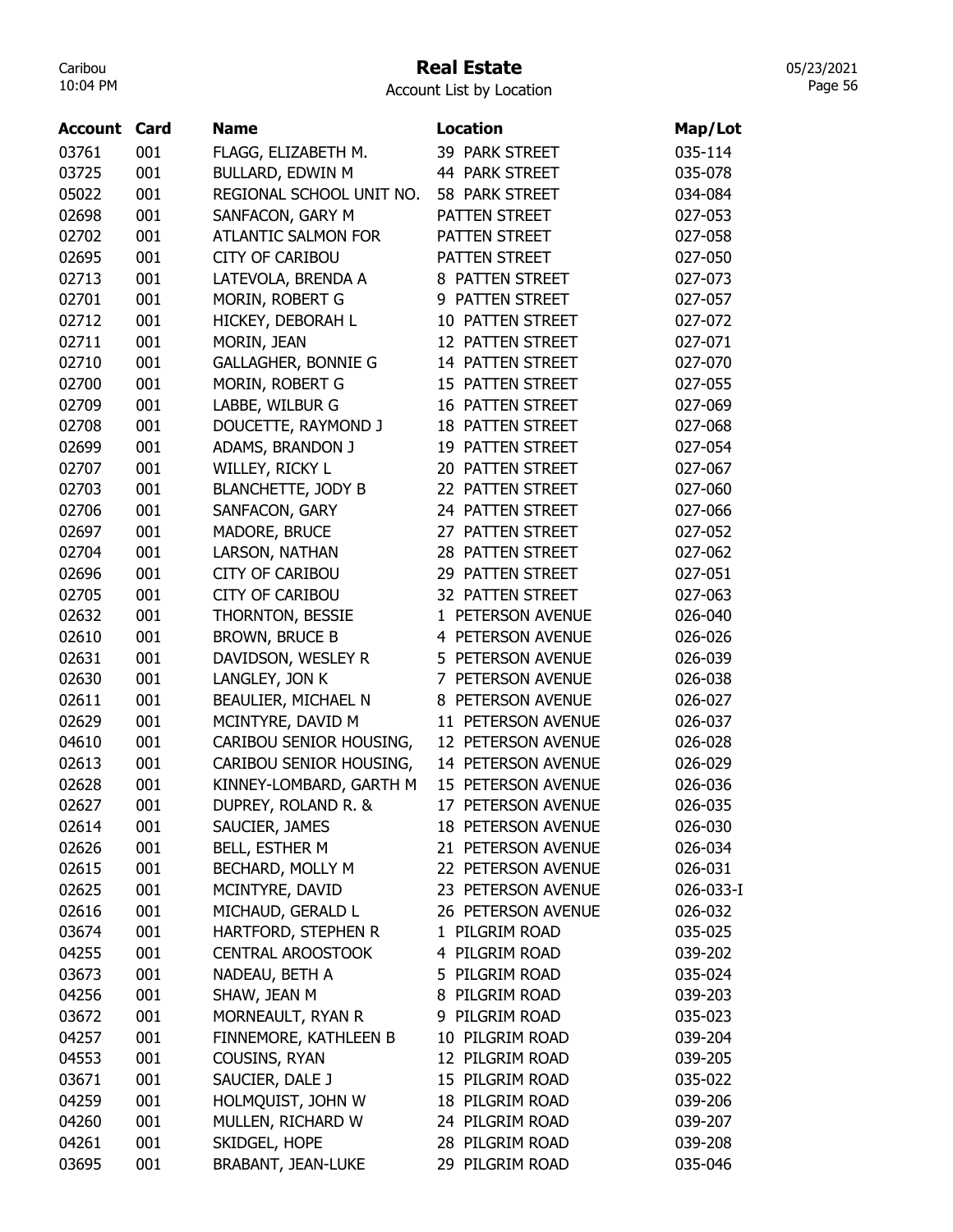## Real Estate

Account List by Location

| Account | Card | Name                        | <b>Location</b>          | Map/Lot         |
|---------|------|-----------------------------|--------------------------|-----------------|
| 04713   | 001  | <b>COLTON, LAURIE S</b>     | 32 PILGRIM ROAD          | 039-209         |
| 05131   | 001  | HUSTON, ADAM                | PIONEER AVENUE           | 036-062-A       |
| 03486   | 001  | THIBODEAU, CAROL A          | 2 PIONEER AVENUE         | 032-197         |
| 03485   | 001  | MCDONOUGH, PHILIP J III     | 3 PIONEER AVENUE         | 032-196         |
| 03484   | 001  | PELLETIER, ROBERTA M        | 7 PIONEER AVENUE         | 032-195         |
| 03487   | 001  | MCDONOUGH, PHILIP J. II     | 8 PIONEER AVENUE         | 032-198         |
| 03483   | 001  | MILTON, NORMA B             | 11 PIONEER AVENUE        | 032-194         |
| 03488   | 001  | PARKER, ANNA MARIE          | 12 PIONEER AVENUE        | 032-199         |
| 03930   | 001  | DROST, CHERYL               | 20 PIONEER AVENUE        | 036-052         |
| 03931   | 001  | LEVESQUE, VERNA A           | 22 PIONEER AVENUE        | 036-053         |
| 03928   | 001  | <b>BRESCIA, STANLEY F</b>   | PIONEER AVENUE<br>23     | 036-049         |
| 03932   | 001  | CONROY, STEPHEN D           | <b>26 PIONEER AVENUE</b> | 036-054         |
| 03927   | 001  | REED, JOSHUA P              | 27 PIONEER AVENUE        | 036-048         |
| 03933   | 001  | OUELLETTE, BERNADETTE T     | 28 PIONEER AVENUE        | 036-055         |
| 03926   | 001  | <b>BRADBURY, GABRIELE</b>   | 31 PIONEER AVENUE        | 036-047         |
| 03934   | 001  | BENNER, ARTHUR W. AND       | 32 PIONEER AVENUE        | 036-056         |
| 03925   | 001  | POWERS, KENNETH J           | 33 PIONEER AVENUE        | 036-046         |
| 03935   | 001  | SUTHERLAND, COLLEEN L       | 34 PIONEER AVENUE        | 036-057         |
| 03924   | 001  | WELCH, MARY CATHERINE       | 37 PIONEER AVENUE        | 036-045         |
| 03936   | 001  | PELLETIER, CLIFFORD J       | 40 PIONEER AVENUE        | 036-058         |
| 03937   | 001  | BUTLER HORN, TAMMY          | 44 PIONEER AVENUE        | 036-059         |
| 03938   | 001  | CYR, DANN                   | 48 PIONEER AVENUE        | 036-060         |
| 03950   | 001  | MCDUFFIE, STEPHEN R         | 51 PIONEER AVENUE        | 036-072         |
| 03939   | 001  | PELLETIER, DARRYL J         | 52 PIONEER AVENUE        | 036-061         |
| 03949   | 001  | <b>GRIFFIN, DUSTIN T</b>    | 53 PIONEER AVENUE        | 036-071         |
| 03940   | 001  | <b>BURNETTE, JASON L</b>    | 54 PIONEER AVENUE        | 036-062         |
| 04637   | 001  | SEARLES, PAMELA J           | 57 PIONEER AVENUE        | 036-070         |
| 03941   | 001  | HUSTON, ADAM M              | 58 PIONEER AVENUE        | 036-063         |
| 03947   | 001  | DEVEAU, TAMMY L             | 61 PIONEER AVENUE        | 036-069         |
| 03942   | 001  | UMPHREY, THOMAS M           | 62 PIONEER AVENUE        | 036-064         |
| 03946   | 001  | PLOURDE, HALEY M.           | 63 PIONEER AVENUE        | 036-068         |
| 03943   | 001  | CAVERHILL, BRANDON K        | 66 PIONEER AVENUE        | 036-065         |
| 03944   | 001  | WHITE, SUSAN R              | 72 PIONEER AVENUE        | 036-066         |
| 01777   | 001  | <b>BOUCHARD, RICKEY</b>     | PLANTE ROAD              | 016-001         |
| 01787   | 001  | <b>BOUCHARD, CRAIG D</b>    | <b>PLANTE ROAD</b>       | 016-007-C       |
| 05106   | 001  | CARON, SCOTT A              | <b>PLANTE ROAD</b>       | 016-004-D       |
| 05002   | 001  | THIBODEAU, BOBBY JR -       | <b>PLANTE ROAD</b>       | $016 - 008 - J$ |
| 05132   | 001  | LATHAM, JOHN THOMAS JR      | PLANTE ROAD              | 019-025-A       |
| 02119   | 001  | SMITH, BRANDON              | PLANTE ROAD              | 019-022-A       |
| 01797   | 001  | ST. PETER GROUP, INC. (THE) | 8 PLANTE ROAD            | 016-008-F       |
| 01794   | 001  | THERIAULT, LAWRENCE         | 12 PLANTE ROAD           | 016-008-C       |
| 01791   | 001  | QUIST, LISA ANN             | 15 PLANTE ROAD           | 016-007-H       |
| 01785   | 001  | <b>BABIN, STEVE N</b>       | 31 PLANTE ROAD           | 016-007-A       |
| 01799   | 001  | THIBODEAU, TRACY L          | 34 PLANTE ROAD           | 016-008         |
| 04911   | 001  | CYR, GENE                   | 50 PLANTE ROAD           | 016-008-G       |
| 01795   | 001  | VIOLETTE, ERIC W            | 56 PLANTE ROAD           | 016-008-D       |
| 01790   | 001  | <b>BOUCHARD, CRAIG D</b>    | 61 PLANTE ROAD           | 016-007-G       |
| 01796   | 001  | MICHAUD, JAMES              | <b>68 PLANTE ROAD</b>    | 016-008-E       |
| 01793   | 001  | WRIGHT, WAYNE               | 88 PLANTE ROAD           | 016-008-B       |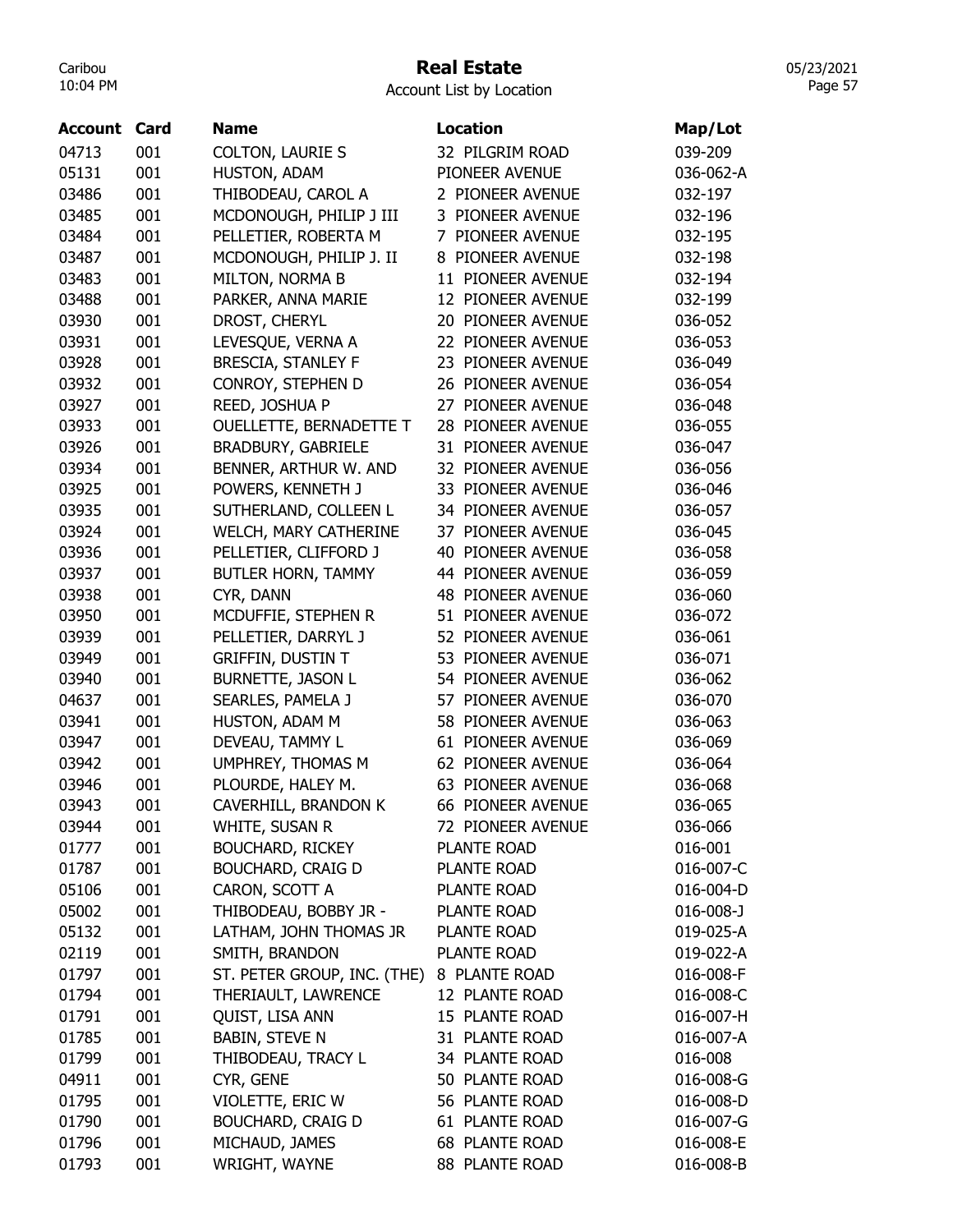### Real Estate

Account List by Location

| <b>Account Card</b> |     | <b>Name</b>                   | Location                  | Map/Lot        |
|---------------------|-----|-------------------------------|---------------------------|----------------|
| 01780               | 001 | MORNEAULT, GUILDO G           | 100 PLANTE ROAD           | 016-004-A      |
| 01781               | 001 | CARON, SCOTT A                | 108 PLANTE ROAD           | 016-004-B      |
| 04653               | 001 | NEWLAND, RICHARD HW           | 128 PLANTE ROAD           | 016-004-C      |
| 01779               | 001 | OSGA, KENNETH J               | 160 PLANTE ROAD           | 016-004        |
| 01789               | 001 | CRESSMAN, MARTIN L            | 171 PLANTE ROAD           | 016-007-F      |
| 01778               | 001 | CRAY, BRUCE R                 | 198 PLANTE ROAD           | 016-002        |
| 02121               | 001 | LAFRANCOIS, ALBERT J          | 461 PLANTE ROAD           | 019-024-A      |
| 02123               | 001 | <b>GRIFFETH, ROBERT A</b>     | 480 PLANTE ROAD           | 019-025        |
| 02120               | 001 | GRIFFETH, ROBERT A.           | 481 PLANTE ROAD           | 019-024        |
| 03065               | 001 | ROBERTSON, JEFFREY J          | 2 PLEASANT STREET         | 030-144        |
| 03066               | 001 | ROBERTSON, JEFFREY J          | 6 PLEASANT STREET         | 030-145        |
| 03043               | 001 | <b>GALLAGHER, GEORGE III</b>  | 7 PLEASANT STREET         | 030-111        |
| 03067               | 001 | ROBERTSON, JUDITH A           | 8 PLEASANT STREET         | 030-146        |
| 03042               | 001 | S & B FOX PROPERTIES, LLC     | 9 PLEASANT STREET         | 030-110        |
| 03041               | 001 | WILLEY, P.L. PROPERTIES,      | 13 PLEASANT STREET        | 030-109        |
| 04726               | 001 | <b>GAGNON, ANGELA C</b>       | 14 PLEASANT STREET        | 030-147        |
| 03069               | 001 | HOBBS, CHRISTEN TRUSTEE       | <b>18 PLEASANT STREET</b> | 030-148        |
| 03033               | 001 | MCGARY, DEBORAH L. -          | 19 PLEASANT STREET        | 030-101        |
| 03032               | 001 | IRON CLAD PROPERTIES, LLC     | 23 PLEASANT STREET        | 030-100        |
| 03070               | 001 | IRON CLAD PROPERTIES, LLC     | 24 PLEASANT STREET        | 030-149        |
| 02938               | 001 | STUBBS, JOHN R                | POND STREET               | 029-024        |
| 04621               | 001 | ROCKWELL, CHRISTINE D. &      | POND STREET               | 029-021        |
| 02941               | 001 | STUBBS, JOHN R                | 1 POND STREET             | 029-028        |
| 02940               | 001 | STUBBS, JOHN R                | 3 POND STREET             | 029-027        |
| 02939               | 001 | STUBBS, JOHN R                | 5 POND STREET             | 029-026        |
| 02937               | 001 | DICKINSON, MAYNARD M          | 10 POND STREET            | 029-022        |
| 03418               | 001 | WAKEM, DOROTHY M              | 7 POOL AVENUE             | 032-127        |
| 03377               | 001 | THERRIEN, CORTNEY A           | 10 POOL AVENUE            | 032-093        |
| 01420               | 001 | JANDREAU, LAWRENCE            | 215 POWERS RD.LOT#11      | 014-025-011-ON |
| 04706               | 001 | JANDREAU, DAVE                | 215 POWERS RD.LOT#15      | 014-025-015-ON |
| 01417               | 001 | JANDREAU, ROBERT              | 215 POWERS RD.LOT#2       | 014-025-002-ON |
| 01423               | 001 | JANDREAU, LAWRENCE            | 215 POWERS RD.LOT#22      | 014-025-022-ON |
| 04609               | 001 | TAYLOR, BRIAN                 | 215 POWERS RD.LOT#27      | 014-025-027-ON |
| 01418               | 001 | ROSSIGNOL, TIM                | 215 POWERS RD.LOT#3       | 014-025-003-ON |
| 04699               | 001 | ELLIS, CHELSEY                | 215 POWERS RD.LOT#30      | 014-025-030-ON |
| 01427               | 001 | JANDREAU, ROBERT              | 215 POWERS RD.LOT#31      | 014-025-031-ON |
| 01428               | 001 | MCLEAN, TOM E                 | 215 POWERS RD.LOT#33      | 014-025-033-ON |
| 01430               | 001 | JANDREAU, JOSHUA &            | 215 POWERS RD.LOT#37      | 014-025-037-ON |
| 01431               | 001 | JANDREAU, LAWRENCE            | 215 POWERS RD.LOT#38      | 014-025-038-ON |
| 04856               | 001 | JANDREAU, LAWRENCE            | 215 POWERS RD.LOT#47      | 014-025-047-ON |
| 01419               | 001 | PATTERSON, RENA SUE           | 215 POWERS RD.LOT#5       | 014-025-005-ON |
| 01399               | 001 | MOREIRA, FILOMENA G           | POWERS ROAD               | 014-018-C      |
| 01437               | 001 | <b>GOLDEN GLOW FARMS INC.</b> | POWERS ROAD               | 014-028        |
| 00992               | 001 | FLYNN, CARL F                 | POWERS ROAD               | 011-015        |
| 01415               | 001 | <b>GUERRETTE FARMS CORP</b>   | POWERS ROAD               | 014-024-A      |
| 01454               | 001 | <b>EMERA MAINE</b>            | POWERS ROAD               | 014-030-B      |
| 00980               | 001 | SODERBERG, CARL               | POWERS ROAD               | 011-012        |
| 01435               | 001 | JANDREAU, LAWRENCE            | POWERS ROAD               | 014-027        |
| 01400               | 001 | ALFORD, MOODY RONDALE         | POWERS ROAD               | 014-019        |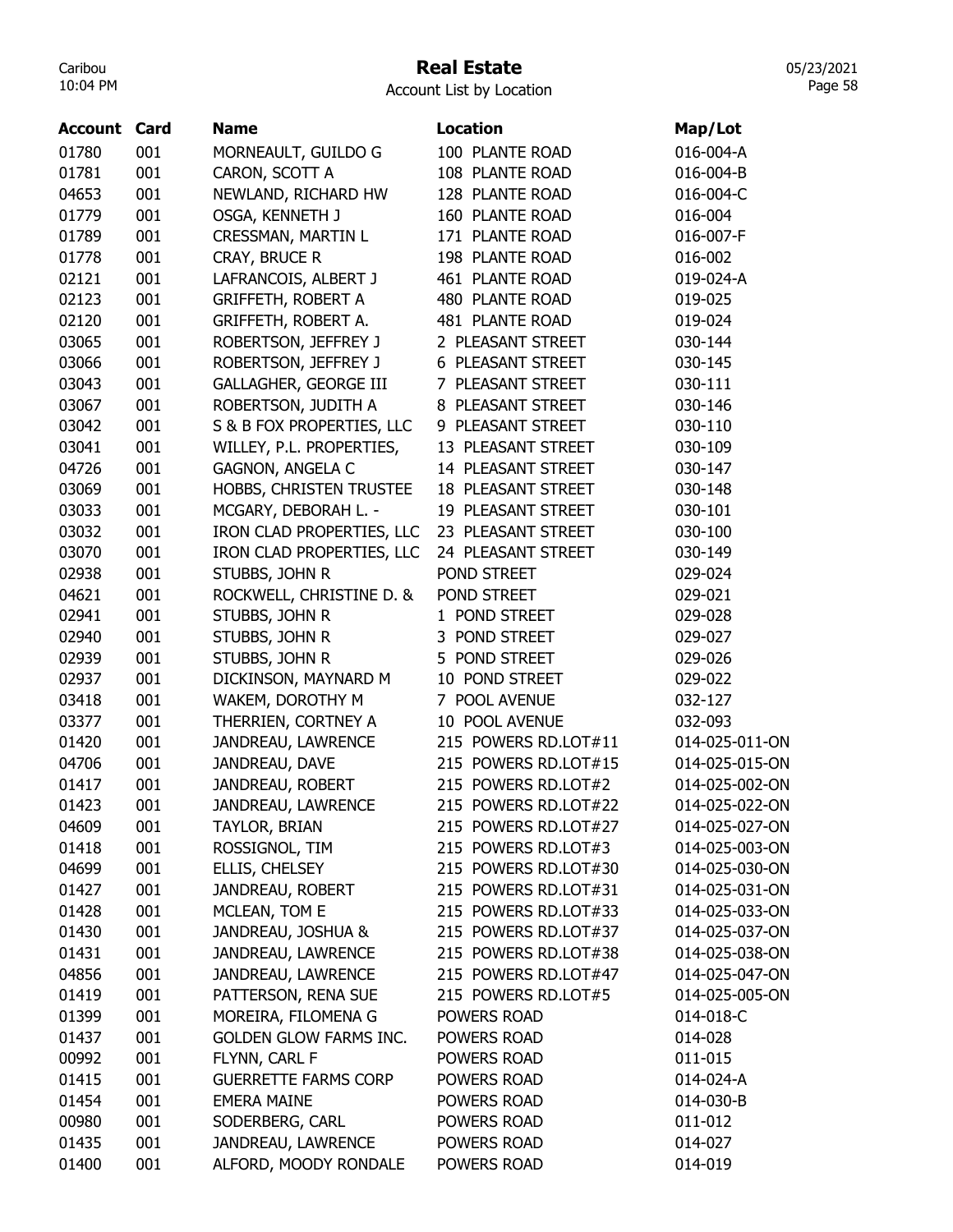## Real Estate

Account List by Location

| <b>Account Card</b> |     | <b>Name</b>                  | <b>Location</b> | Map/Lot   |
|---------------------|-----|------------------------------|-----------------|-----------|
| 01915               | 001 | COUTURE, BOBBI-JO            | POWERS ROAD     | 017-026   |
| 00983               | 001 | NORDIC PROPERTIES, LLC       | POWERS ROAD     | 011-012-C |
| 01449               | 001 | NORDIC PROPERTIES, LLC       | POWERS ROAD     | 014-029   |
| 04793               | 001 | SHORTY, LUKE                 | POWERS ROAD     | 014-028-M |
| 01503               | 001 | DOBSON, PETER W              | POWERS ROAD     | 014-058   |
| 00997               | 001 | BELL, ALEXANDER J            | 5 POWERS ROAD   | 011-015-E |
| 00994               | 001 | PORTER, AGNES B              | 7 POWERS ROAD   | 011-015-B |
| 00998               | 001 | SILSBEE, DAVID               | 21 POWERS ROAD  | 011-015-F |
| 00975               | 001 | HARTLEY, GARY S              | 22 POWERS ROAD  | 011-007-A |
| 00999               | 001 | ALBERT, JOHN J               | 29 POWERS ROAD  | 011-015-G |
| 00977               | 001 | DOW, FREEMAN & SUSAN -       | 32 POWERS ROAD  | 011-009   |
| 00978               | 001 | CRUMP, LYNN K                | 36 POWERS ROAD  | 011-010   |
| 04551               | 001 | SOUCY, MELISSA S C           | 39 POWERS ROAD  | 011-015-D |
| 00979               | 001 | RICKER, WENDELL              | 40 POWERS ROAD  | 011-011   |
| 00995               | 001 | ST. PETER, DANIEL L          | 43 POWERS ROAD  | 011-015-C |
| 01000               | 001 | <b>BAGLEY, FRANK A</b>       | 51 POWERS ROAD  | 011-015-H |
| 00993               | 001 | LEVESQUE, VERNA A            | 53 POWERS ROAD  | 011-015-A |
| 00982               | 001 | THIBODEAU, GALEN G           | 54 POWERS ROAD  | 011-012-B |
| 00989               | 001 | CALDWELL, ROBERT B           | 55 POWERS ROAD  | 011-014-D |
| 00981               | 001 | <b>BABIARZ, DENNIS L</b>     | 58 POWERS ROAD  | 011-012-A |
| 00987               | 001 | OUELLETTE, JASON M           | 61 POWERS ROAD  | 011-014-B |
| 00985               | 001 | SOLMAN, NANCY S. -           | 81 POWERS ROAD  | 011-014   |
| 01451               | 001 | OUELLETTE, PARISE M          | 114 POWERS ROAD | 014-029-C |
| 01441               | 001 | <b>CLAYTON, JUSTIN R</b>     | 115 POWERS ROAD | 014-028-D |
| 01445               | 001 | <b>CLOSSON, JAMES WARREN</b> | 127 POWERS ROAD | 014-028-H |
| 01450               | 001 | HALL, CAROLYN E              | 136 POWERS ROAD | 014-029-B |
| 01446               | 001 | THOMPSON, ROBERT P           | 157 POWERS ROAD | 014-028-J |
| 01416               | 001 | JANDREAU, LAWRENCE &         | 225 POWERS ROAD | 014-025   |
| 01433               | 001 | SCOTT, KIMBERLY A            | 251 POWERS ROAD | 014-025-A |
| 01434               | 001 | MAYNE, WELSIE D              | 258 POWERS ROAD | 014-026   |
| 01436               | 001 | RUGGLES, KENNETH J           | 270 POWERS ROAD | 014-027-A |
| 01410               | 001 | THIBODEAU, DANIEL A          | 276 POWERS ROAD | 014-023   |
| 01414               | 001 | RAHE, PETER J                | 287 POWERS ROAD | 014-024   |
| 01411               | 001 | HAINES, LIZA                 | 316 POWERS ROAD | 014-023-A |
| 01409               | 001 | JANDREAU, ROBERT L           | 374 POWERS ROAD | 014-022   |
| 01405               | 001 | FOURNIER, FRANKLIN           | 382 POWERS ROAD | 014-021   |
| 01406               | 001 | FOURNIER, CURTIS F           | 396 POWERS ROAD | 014-021-A |
| 01387               | 001 | CAIN, GARY N                 | 405 POWERS ROAD | 014-016-C |
| 01408               | 001 | SIROIS, LEO J                | 406 POWERS ROAD | 014-021-C |
| 04592               | 001 | CATE, JODI L                 | 425 POWERS ROAD | 014-016-A |
| 01407               | 001 | KELLEY, JAMES W SR           | 428 POWERS ROAD | 014-021-B |
| 05033               | 001 | PELLETIER, TIMOTHY L         | 436 POWERS ROAD | 014-020-D |
| 01395               | 001 | PELLETIER, GAIL M            | 443 POWERS ROAD | 014-017-A |
| 01402               | 001 | LOUGHLIN, BRIAN J            | 444 POWERS ROAD | 014-020-A |
| 01404               | 001 | LAMOTHE, DERRICK             | 448 POWERS ROAD | 014-020-B |
| 01497               | 001 | PETERSON, JARED R            | 453 POWERS ROAD | 014-052   |
| 04783               | 001 | LAMOTHE, DERRICK L           | 456 POWERS ROAD | 014-020-C |
| 01498               | 001 | SILSBEE, GARY W              | 459 POWERS ROAD | 014-053   |
| 01401               | 001 | WIGLESWORTH, THOMAS W        | 468 POWERS ROAD | 014-020   |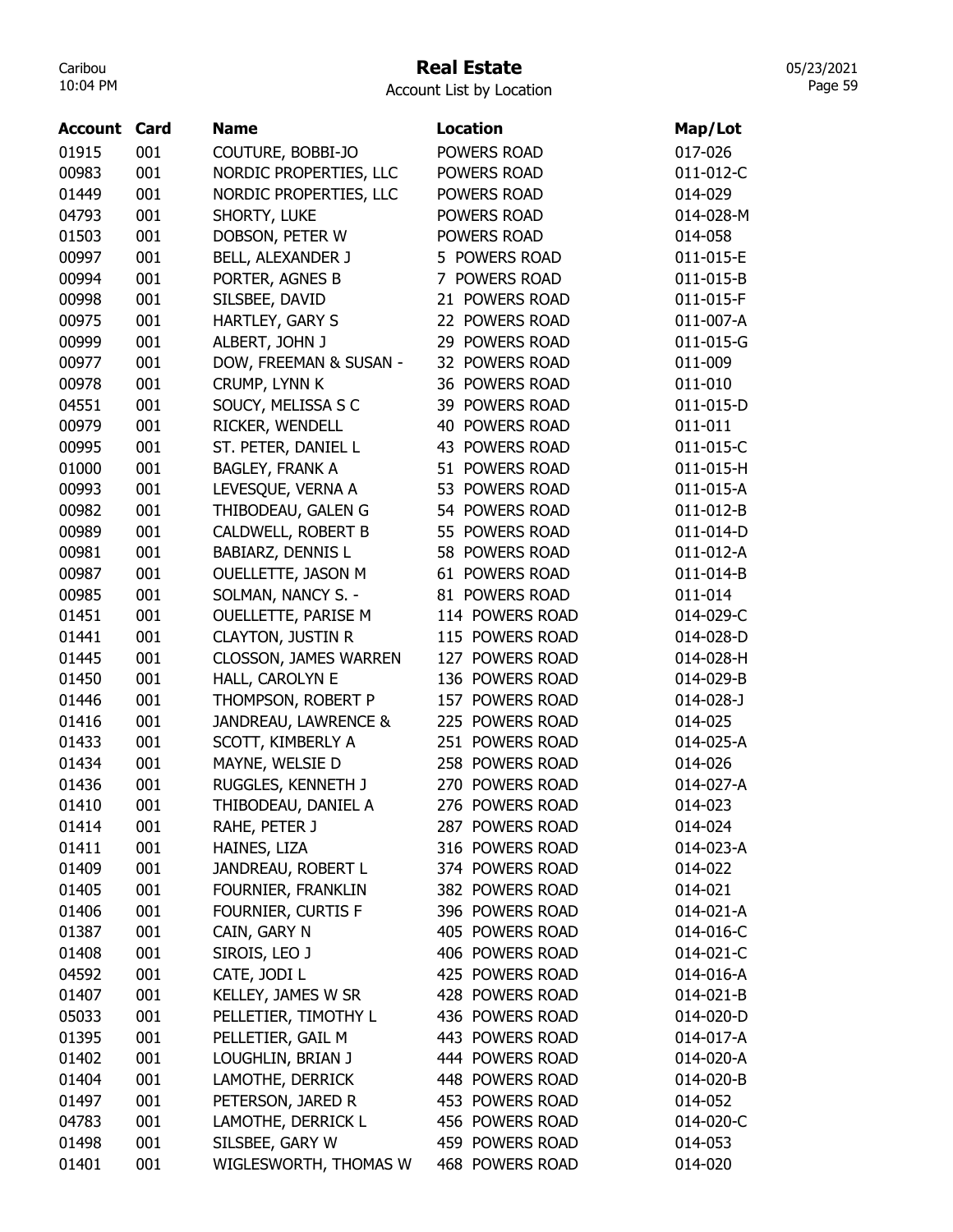### Real Estate

Account List by Location

| <b>Account Card</b> |     | <b>Name</b>                   | <b>Location</b>        | Map/Lot   |
|---------------------|-----|-------------------------------|------------------------|-----------|
| 01500               | 001 | PAGE, STEVEN                  | 473 POWERS ROAD        | 014-055   |
| 01397               | 001 | MCNEAL, EDWARD C              | 476 POWERS ROAD        | 014-018-A |
| 01501               | 001 | HARTLEY, ALLYN D              | 479 POWERS ROAD        | 014-056   |
| 01398               | 001 | TARDIE, MARK                  | 482 POWERS ROAD        | 014-018-B |
| 01502               | 001 | WOOTEN, JEFFREY               | 489 POWERS ROAD        | 014-057   |
| 01504               | 001 | DOBSON, PETER W               | 499 POWERS ROAD        | 014-059   |
| 01384               | 001 | HANLEY, GREGORY M             | 551 POWERS ROAD        | 014-015-B |
| 05062               | 001 | COUTURE, BOBBI JO             | 573 POWERS ROAD        | 017-026-D |
| 04544               | 001 | PRATT, CARL                   | 593 POWERS ROAD        | 017-026-C |
| 01917               | 001 | GRIFFETH, KENNETH M           | 601 POWERS ROAD        | 017-026-B |
| 01396               | 001 | MORIN, LOREN                  | 602 POWERS ROAD        | 014-018   |
| 01916               | 001 | GRIFFETH, KENNETH M           | 651 POWERS ROAD        | 017-026-A |
| 00610               | 001 | PAJOR, CAROL ANN              | PRESQUE ISLE ROAD      | 008-014-F |
| 00103               | 001 | GRIFFETH, JOHN F II           | PRESQUE ISLE ROAD      | 002-049   |
| 00306               | 001 | <b>GRIFFETH, JOHN F II</b>    | PRESQUE ISLE ROAD      | 005-028-B |
| 05146               | 001 | DAIGLE OIL COMPANY            | PRESQUE ISLE ROAD      | 005-024-B |
| 04693               | 001 | AROOSTOOK BAND OF             | PRESQUE ISLE ROAD      | 002-047-D |
| 00085               | 001 | SMITH CARIBOU FARM            | PRESQUE ISLE ROAD      | 002-042   |
| 00621               | 001 | <b>CITY OF CARIBOU</b>        | PRESQUE ISLE ROAD      | 008-020   |
| 00615               | 001 | <b>CITY OF CARIBOU</b>        | PRESQUE ISLE ROAD      | 008-017-A |
| 00609               | 001 | <b>CITY OF CARIBOU</b>        | PRESQUE ISLE ROAD      | 008-014-E |
| 00273               | 001 | <b>IRVING FARMS</b>           | PRESQUE ISLE ROAD      | 005-010   |
| 00299               | 001 | BURBA, JOHN W                 | PRESQUE ISLE ROAD      | 005-023-B |
| 00316               | 001 | <b>GUERRETTE FARMS CORP</b>   | PRESQUE ISLE ROAD      | 005-033   |
| 00260               | 001 | OUELLETTE, BERNADETTE         | PRESQUE ISLE ROAD      | 005-002-A |
| 00278               | 001 | <b>GRIFFETH, NEAL J</b>       | PRESQUE ISLE ROAD      | 005-011   |
| 00078               | 001 | UNITED STATES OF AMERICA      | PRESQUE ISLE ROAD      | 002-039   |
| 00309               | 001 | DOODY, GALE                   | PRESQUE ISLE ROAD      | 005-028-E |
| 00300               | 001 | IRVING, JEFFREY R             | PRESQUE ISLE ROAD      | 005-024   |
| 00304               | 001 | YAGHMAI, MADJID MD            | PRESQUE ISLE ROAD      | 005-028   |
| 00262               | 001 | SMITH, BRANDON S              | PRESQUE ISLE ROAD      | 005-004   |
| 04502               | 001 | YAGHMAI, MADJID               | OFF PRESQUE ISLE ROAD  | 002-045   |
| 00075               | 001 | AMADOR, FRANK N               | PRESQUE ISLE ROAD      | 002-036   |
| 00597               | 001 | SODERBERG, CARL               | 600 PRESQUE ISLE ROAD  | 008-005   |
| 00275               | 001 | HUSTON, KELLY AND             | 875 PRESQUE ISLE ROAD  | 005-010-B |
| 00296               | 001 | WONG, JOHN                    | 904 PRESQUE ISLE ROAD  | 005-021-A |
| 00293               | 001 | CYR, MICHAEL L                | 907 PRESQUE ISLE ROAD  | 005-020   |
| 00295               | 001 | MEHDIZADEGAN, FERIDOON        | 910 PRESQUE ISLE ROAD  | 005-021   |
| 00301               | 001 | DAIGLE OIL COMPANY            | 917 PRESQUE ISLE ROAD  | 005-024-A |
| 00297               | 001 | SIDDIQUI, JAVED S             | 918 PRESQUE ISLE ROAD  | 005-022-A |
| 05143               | 001 | <b>GAGNON'S RENTAL</b>        | 944 PRESQUE ISLE ROAD  | 005-022   |
| 00298               | 001 | BURBA, JOHN W                 | 958 PRESQUE ISLE ROAD  | 005-023   |
| 00302               | 001 | AROOSTOOK BAND OF             | 975 PRESQUE ISLE ROAD  | 005-025   |
| 00303               | 001 | BURBA, JOHN                   | 976 PRESQUE ISLE ROAD  | 005-027   |
| 04517               | 001 | <b>IRVING FARMS MARKETING</b> | 987 PRESQUE ISLE ROAD  | 005-032-C |
| 00305               | 001 | HOPKINS, STEPHEN S            | 988 PRESQUE ISLE ROAD  | 005-028-A |
| 00313               | 001 | IRVING FARMS, INC.            | 997 PRESQUE ISLE ROAD  | 005-032   |
| 00307               | 001 | <b>IRELAND, CLIFTON P</b>     | 998 PRESQUE ISLE ROAD  | 005-028-C |
| 00314               | 001 | CHASSE, JASON J               | 1025 PRESQUE ISLE ROAD | 005-032-A |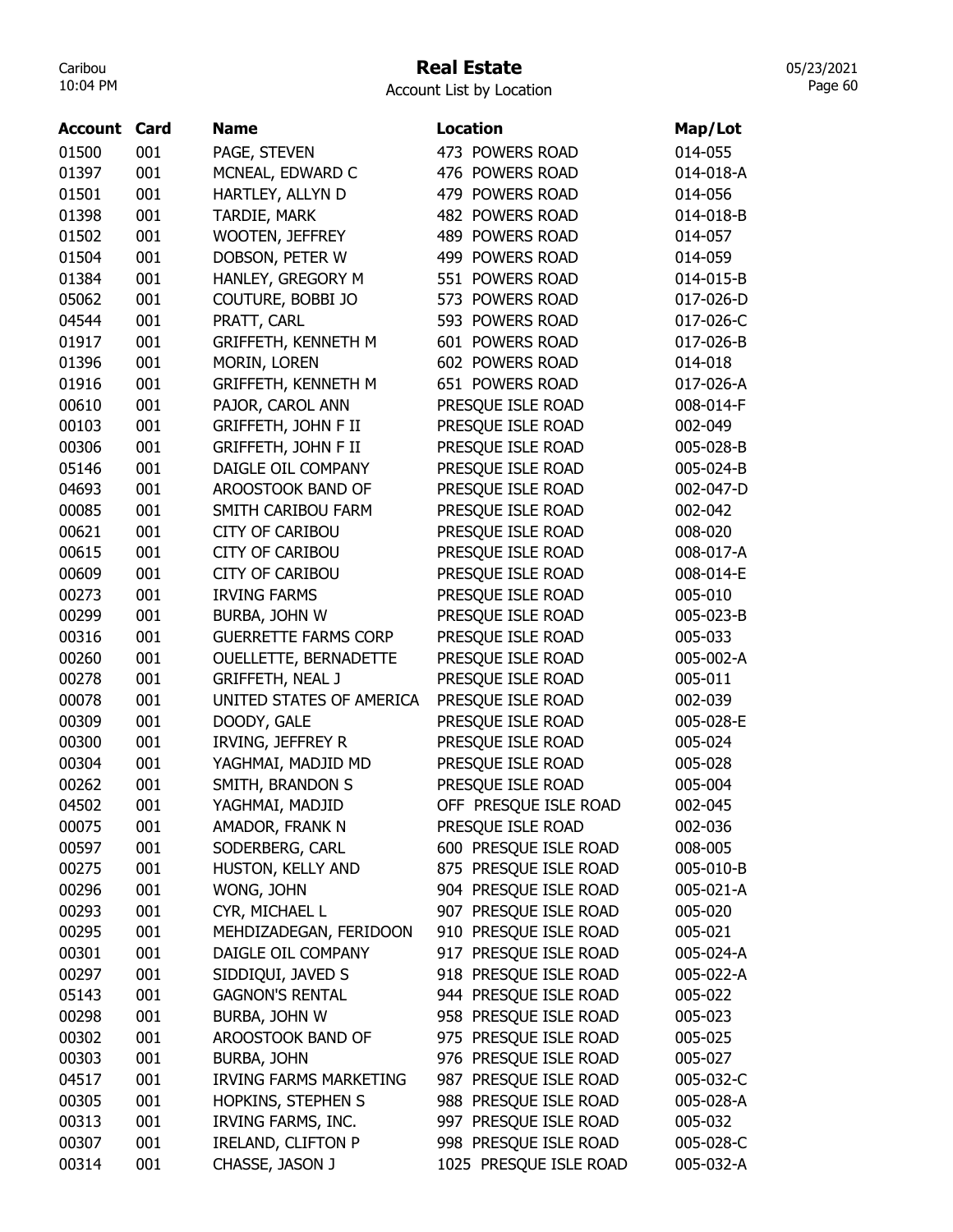#### Real Estate

Account List by Location

| <b>Account</b> | Card | <b>Name</b>                        | <b>Location</b>           |           |
|----------------|------|------------------------------------|---------------------------|-----------|
|                |      |                                    |                           | Map/Lot   |
| 00308          | 001  | LAPLANTE, ANGELA R                 | 1030 PRESQUE ISLE ROAD    | 005-028-D |
| 00315          | 001  | CARIBOU HISTORICAL                 | 1033 PRESQUE ISLE ROAD    | 005-032-B |
| 00311          | 001  | MCDOUGAL, WALTER                   | 1058 PRESQUE ISLE ROAD    | 005-031-A |
| 00310          | 001  | LAGASSE, STEVEN J                  | 1066 PRESQUE ISLE ROAD    | 005-031   |
| 00312          | 001  | COWETT, JOEY                       | 1078 PRESQUE ISLE ROAD    | 005-031-B |
| 00108          | 001  | SODERBERG, CARL                    | 1101 PRESQUE ISLE ROAD    | 002-051-A |
| 00101          | 001  | RAYMOND, GARY                      | 1121 PRESQUE ISLE ROAD    | 002-048-B |
| 00102          | 001  | <b>OUELLETTE ENTERPRISES,</b>      | 1137 PRESQUE ISLE ROAD    | 002-048-C |
| 00099          | 001  | <b>GUERRETTE FARMS CORP</b>        | 1137 PRESQUE ISLE ROAD    | 002-048   |
| 00106          | 001  | SULLIVANS ENTERPRISES,             | 1140 PRESQUE ISLE ROAD    | 002-049-C |
| 00105          | 001  | LABBE, WILBUR G                    | 1154 PRESQUE ISLE ROAD    | 002-049-B |
| 00107          | 001  | MCINTYRE, DAVID M                  | 1168 PRESQUE ISLE ROAD    | 002-050   |
| 00100          | 001  | LABBE, WILBUR G                    | 1173 PRESQUE ISLE ROAD    | 002-048-A |
| 00104          | 001  | PIKE, ROBERT SCOTT                 | 1182 PRESQUE ISLE ROAD    | 002-049-A |
| 00089          | 001  | TODD, R.L. & SON, INC.             | PRESQUE ISLE ROAD<br>1190 | 002-042-D |
| 00097          | 001  | COTE, LAURENT E. TRUSTEE           | PRESQUE ISLE ROAD<br>1199 | 002-047-M |
| 00086          | 001  | PINETTE, MARILYN - LIFE            | 1200 PRESQUE ISLE ROAD    | 002-042-A |
| 00092          | 001  | ESTEY, FAYE GRANT - DEV            | 1210 PRESQUE ISLE ROAD    | 002-046   |
| 00093          | 001  | AROOSTOOK BAND OF                  | 1215 PRESQUE ISLE ROAD    | 002-047   |
| 00090          | 001  | PALMER, ANTHONY                    | 1224 PRESQUE ISLE ROAD    | 002-042-E |
| 04561          | 001  | <b>BLACK, DANIEL C</b>             | 1228 PRESQUE ISLE ROAD    | 002-042-C |
| 00098          | 001  | AROOSTOOK BAND OF                  | 1237 PRESQUE ISLE ROAD    | 002-047-Q |
| 00096          | 001  | HAMEL, TERESITIA M                 | PRESQUE ISLE ROAD<br>1243 | 002-047-C |
| 00094          | 001  | AROOSTOOK BAND OF                  | 1253 PRESQUE ISLE ROAD    | 002-047-A |
| 00087          | 001  | CARON, BEVERLY                     | 1258 PRESQUE ISLE ROAD    | 002-042-B |
| 00083          | 001  | WEBBER, LARRY ALAN                 | 1270 PRESQUE ISLE ROAD    | 002-040   |
| 00079          | 001  | COTE, MATTHEW                      | 1271 PRESQUE ISLE ROAD    | 002-039-A |
| 00084          | 001  | WILCOX, MARILYN                    | 1284 PRESQUE ISLE ROAD    | 002-040-A |
| 00080          | 001  | MARQUIS, DANIEL F                  | 1285 PRESQUE ISLE ROAD    | 002-039-B |
| 00077          | 001  | CARON, GILMAN J                    | 1301 PRESQUE ISLE ROAD    | 002-038   |
| 00076          | 001  | LAGASSE, LLOYD G                   | 1309 PRESOUE ISLE ROAD    | 002-037   |
| 00073          | 001  | BERUBE, NORMAN P                   | 1326 PRESQUE ISLE ROAD    | 002-034   |
|                | 001  | <b>CARON'S LAWN &amp; PROPERTY</b> | 1328 PRESQUE ISLE ROAD    |           |
| 00072          | 001  | MICHAUD, ARTHUR L                  | 1329 PRESQUE ISLE ROAD    | 002-032   |
| 00074          |      |                                    |                           | 002-035   |
| 00071          | 001  | LEVESQUE, CORINNE                  | 1332 PRESQUE ISLE ROAD    | 002-031   |
| 00068          | 001  | THERIAULT, LINDA M - DEC           | 1333 PRESQUE ISLE ROAD    | 002-028   |
| 00070          | 001  | KINNEY, NATHAN W                   | 1340 PRESQUE ISLE ROAD    | 002-030   |
| 00067          | 001  | UNITED STATES OF AMERICA           | 1353 PRESQUE ISLE ROAD    | 002-026   |
| 04678          | 001  | LEAVITT, MELISSA R                 | 1378 PRESQUE ISLE ROAD    | 002-023   |
| 00065          | 001  | BOSSE, DEREK R.                    | 1386 PRESQUE ISLE ROAD    | 002-024   |
| 04755          | 001  | AROOSTOOK BAND OF                  | 1405 PRESQUE ISLE ROAD    | 002-025   |
| 04067          | 001  | C. RAY MANAGEMENT, LLC             | 7 PRESTON DRIVE           | 037-038-E |
| 04069          | 001  | CORRIVEAU, DAVE                    | 8 PRESTON DRIVE           | 037-038-G |
| 04068          | 001  | HARDY, RENA                        | 11 PRESTON DRIVE          | 037-038-F |
| 04895          | 001  | ALBAIR, JAMES P                    | PROSPECT STREET           | 035-190-A |
| 03087          | 001  | <b>GRAY MEMORIAL METHODIST</b>     | 2 PROSPECT STREET         | 031-003   |
| 03111          | 001  | RAYMOND, MARLA                     | 7 PROSPECT STREET         | 031-027   |
| 03088          | 001  | <b>GRAY MEMORIAL METHODIST</b>     | 8 PROSPECT STREET         | 031-003-A |
| 03089          | 001  | BESSIE GRAY MEMORIAL               | 12 PROSPECT STREET        | 031-004   |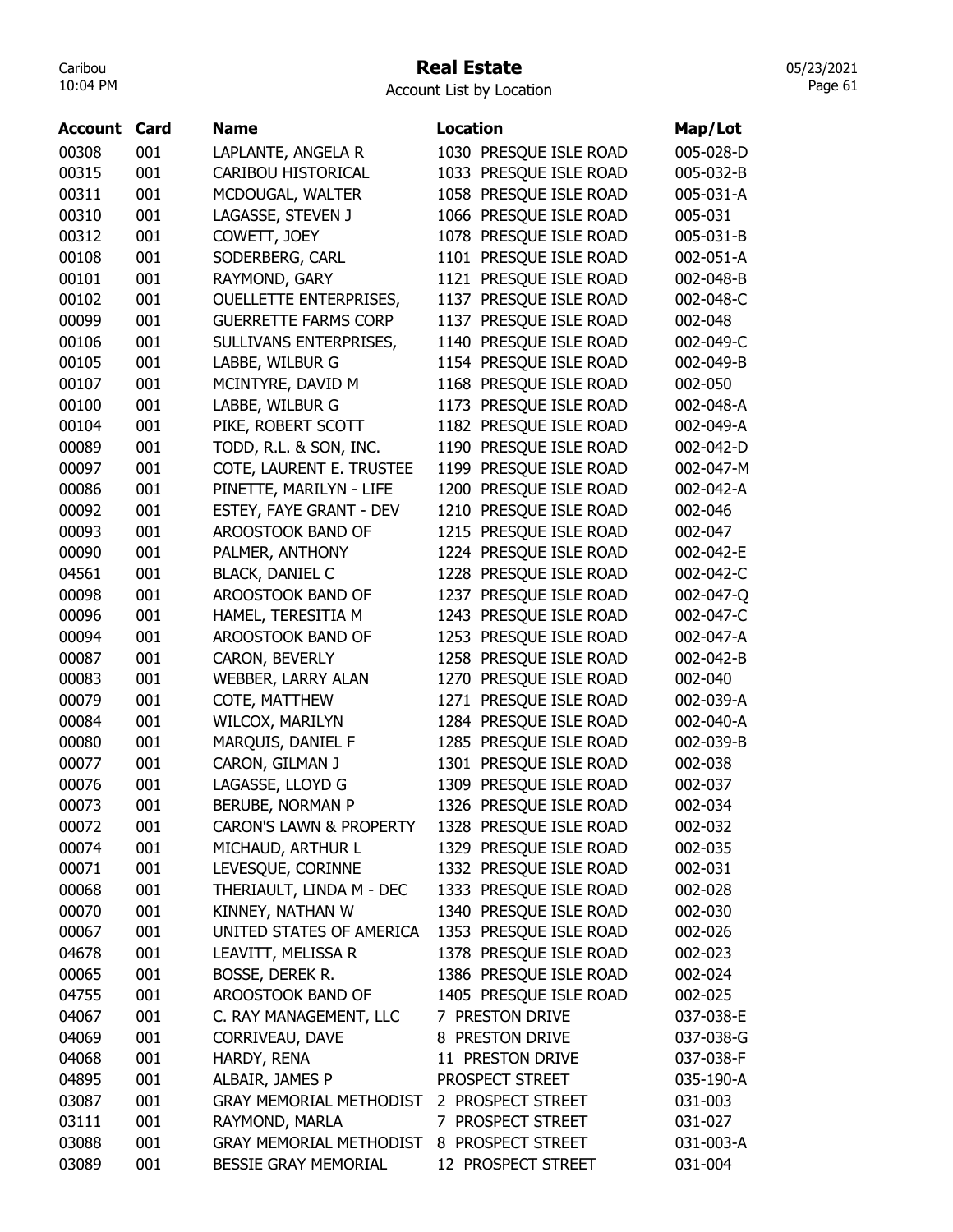## Real Estate

05/23/2021 Page 62

| <b>Account</b> | Card | <b>Name</b>                           | <b>Location</b>         | Map/Lot         |
|----------------|------|---------------------------------------|-------------------------|-----------------|
| 03093          | 001  | BARRETTO, JOHN                        | 15 PROSPECT STREET      | 031-009         |
| 03866          | 001  | THIBODEAU, ROLAND P                   | 30 PROSPECT STREET      | 035-192-A       |
| 03863          | 001  | CYR, VICKY L                          | 34 PROSPECT STREET      | 035-190         |
| 03859          | 001  | SMITH, ROBERT A JR                    | 35 PROSPECT STREET      | 035-187         |
| 03864          | 001  | ALBAIR, JAMES P                       | 36 PROSPECT STREET      | 035-191         |
| 03853          | 001  | DOODY, JAMES L                        | 47 PROSPECT STREET      | 035-183         |
| 03862          | 001  | ANDERSON, DUANE C                     | 50 PROSPECT STREET      | 035-189         |
| 05007          | 001  | BJJ POWERS ENTERPRISES,               | 7 RAILROAD STREET       | 030-162-D-2     |
| 04813          | 001  | <b>BJJ POWERS ENTERPRISES,</b>        | 17 RAILROAD STREET      | 030-162-D       |
| 04456          | 001  | THOMPSON, BRYAN S                     | 17 RAYMOND DRIVE        | 010A-032        |
| 01389          | 001  | CAVERHILL, TROY C                     | 8 RAYMOND JOSEPH LANE   | 014-016-E       |
| 01390          | 001  | STRATTON, TYLER M                     | 11 RAYMOND JOSEPH LANE  | 014-016-F       |
| 01391          | 001  | CURRIER, DALE R                       | 21 RAYMOND JOSEPH LANE  | 014-016-G       |
| 01392          | 001  | MAYO, IMELDA M.A.,                    | 31 RAYMOND JOSEPH LANE  | 014-016-H       |
| 01393          | 001  | KNOWLES, RALPH                        | 36 RAYMOND JOSEPH LANE  | $014 - 016 - J$ |
| 04784          | 001  | KARUNASIRI, MANEL M                   | 39 RAYMOND JOSEPH LANE  | 014-016-M       |
| 01394          | 001  | MORRELL, DANA                         | 60 RAYMOND JOSEPH LANE  | 014-016-L       |
| 01385          | 001  | BOIS, ALAIN R.                        | 61 RAYMOND JOSEPH LANE  | 014-016         |
| 04791          | 001  | UMPHREY, JAN MARIE                    | 69 RAYMOND JOSEPH LANE  | 014-016-N       |
| 03742          | 001  | KIM, PAUL                             | 7 RESERVOIR STREET      | 035-095         |
| 03657          | 001  | <b>BALLARD, BRITTANY B</b>            | 8 RESERVOIR STREET      | 035-004         |
| 03658          | 001  | BERRY, DEBORAH A                      | 10 RESERVOIR STREET     | 035-005         |
| 03659          | 001  | THERIAULT, LISA B                     | 14 RESERVOIR STREET     | 035-006         |
| 03660          | 001  | BRESCIA, CHRIS L                      | 16 RESERVOIR STREET     | 035-007         |
| 03661          | 001  | WAKEM, DAVID H                        | 20 RESERVOIR STREET     | 035-008         |
| 03662          | 001  | MOCKLER FUNERAL HOME                  | 22 RESERVOIR STREET     | 035-009         |
| 03707          | 001  | STEVENS, SARAH L                      | 23 RESERVOIR STREET     | 035-059         |
| 04757          | 001  | MORRIS, DUSTIN A                      | 25 RESERVOIR STREET     | 035-058         |
| 01036          | 001  | DUMOND, KEITH                         | <b>RICHARDS ROAD</b>    | 011-037-H       |
| 01028          | 001  | SIPE, BRIAN M                         | <b>RICHARDS ROAD</b>    | 011-037         |
| 01178          | 001  | SAUCIER, JAMES A                      | <b>RICHARDS ROAD</b>    | 012-025-C       |
| 01169          | 001  | SAUCIER, JAMES A                      | 8 RICHARDS ROAD         | 012-020         |
| 01176          | 001  | WEST, JACQUILIN A                     | 12 RICHARDS ROAD        | 012-025-A       |
| 04690          | 001  | DUROST, CLIFFORD C JR                 | 14 RICHARDS ROAD        | 012-025-D       |
| 01023          | 001  | VIOLETTE, JOHN S                      | 19 RICHARDS ROAD        | 011-036         |
| 01037          | 001  | DUMOND, KEITH                         | 26 RICHARDS ROAD        | $011 - 037 - J$ |
| 01026          | 001  | ADAMS, RANDY S                        | 55 RICHARDS ROAD        | 011-036-C       |
| 01034          | 001  | LACASSE, GEORGE J., JR.               | 60 RICHARDS ROAD        | 011-037-F       |
| 01035          | 001  | LACASSE, GEORGE J., JR. AND           | <b>60 RICHARDS ROAD</b> | 011-037-G       |
| 01025          | 001  | HARRIS, JAMES                         | 63 RICHARDS ROAD        | 011-036-B       |
| 01024          | 001  | <b>GALLAGHER, JEFFERY P</b>           | 69 RICHARDS ROAD        | 011-036-A       |
| 01075          | 001  | CHOMKA, CARLA                         | <b>RIVER ROAD</b>       | 011-051         |
| 01107          | 001  | CARIBOU UTILITIES DISTRICT RIVER ROAD |                         | 011-065         |
| 01109          | 001  | CARIBOU UTILITIES DISTRICT RIVER ROAD |                         | 011-067         |
|                |      |                                       |                         |                 |
| 04847          | 001  | CARIBOU UTILITIES DISTRICT RIVER ROAD |                         | 011-060-A       |
| 04848          | 001  | CARIBOU UTILITIES DISTRICT            | <b>RIVER ROAD</b>       | 011-058-B       |
| 01110          | 001  | WALTON, MAYNARD W., SR.               | <b>RIVER ROAD</b>       | 011-068         |
| 01118          | 001  | LEAVITT, THOMAS M                     | <b>RIVER ROAD</b>       | 011-071-F       |
| 01121          | 001  | LUNN, BARBARA & LEAVITT,              | <b>RIVER ROAD</b>       | 011-073         |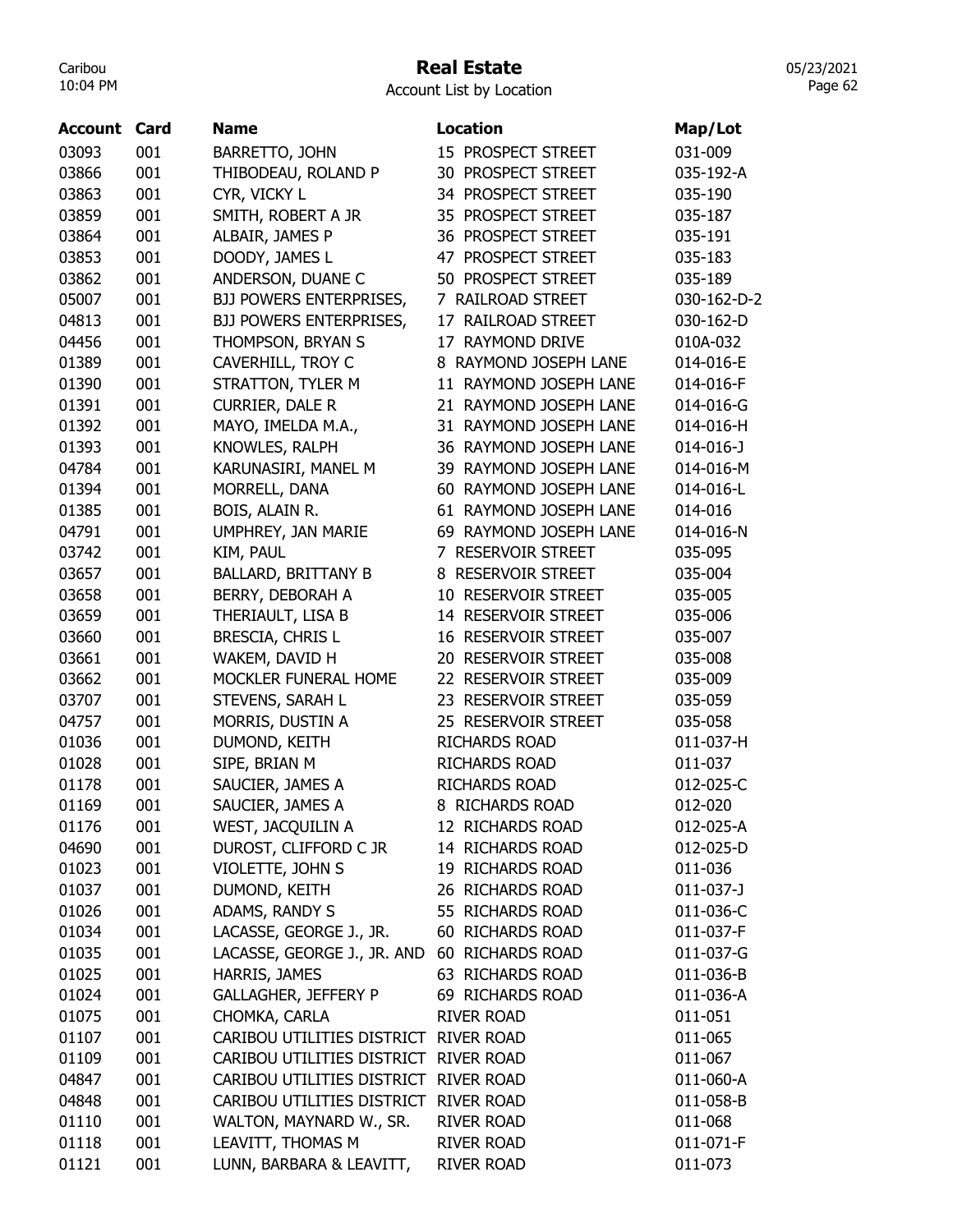## Real Estate

Account List by Location

| <b>Account Card</b> |     | <b>Name</b>                               | Location          | Map/Lot   |
|---------------------|-----|-------------------------------------------|-------------------|-----------|
| 00731               | 001 | DRAKE, FORREST - DEV                      | <b>RIVER ROAD</b> | 009-015   |
| 01072               | 001 | <b>CITY OF CARIBOU</b>                    | <b>RIVER ROAD</b> | 011-048   |
| 02734               | 001 | VIOLETTE, JOHN S                          | <b>RIVER ROAD</b> | 027-098   |
| 04859               | 001 | <b>BLACKSTONE, BILL D</b>                 | OFF RIVER ROAD    | 011-047-A |
| 05065               | 001 | TROMBLEY, PHILLIP E                       | OFF RIVER ROAD    | 011-046-I |
| 02979               | 001 | VINCENT, EDWINA W                         | <b>RIVER ROAD</b> | 030-020   |
| 01073               | 001 | <b>GUERRETTE FARMS CORP</b>               | <b>RIVER ROAD</b> | 011-049   |
| 01084               | 001 | CARIBOU UTILITIES DISTRICT                | <b>RIVER ROAD</b> | 011-057   |
| 05144               | 001 | MARTIN, KEVIN J                           | <b>RIVER ROAD</b> | 030-027-A |
| 01069               | 001 | DONAHUE, DARREN R                         | <b>RIVER ROAD</b> | 011-046-D |
| 02969               | 001 | CANADIAN PACIFIC LIMITED                  | <b>RIVER ROAD</b> | 030-003   |
| 00718               | 001 | BACON, JAMES D JR                         | <b>RIVER ROAD</b> | 009-006   |
| 00724               | 001 | LASTER, BRADLEY J SR                      | <b>RIVER ROAD</b> | 009-009   |
| 02735               | 001 | DITSON, GEORGE                            | <b>RIVER ROAD</b> | 027-099   |
| 02732               | 001 | <b>CANADIAN PACIFIC</b>                   | 4 RIVER ROAD      | 027-096   |
| 01068               | 001 | CLARK, BETH A                             | 7 RIVER ROAD      | 011-046-C |
| 04870               | 001 | COREY, LISA LN                            | 11 RIVER ROAD     | 011-046-F |
| 02733               | 001 | CANADIAN PACIFIC LTD.                     | 16 RIVER ROAD     | 027-097   |
| 02719               | 001 | LAPOINTE, ARCHIE P., JR.                  | 19 RIVER ROAD     | 027-079   |
| 02718               | 001 | VIOLETTE, BRIAN J                         | 23 RIVER ROAD     | 027-077   |
| 02717               | 001 | VIOLETTE, BRIAN J                         | 29 RIVER ROAD     | 027-076   |
| 02716               | 001 | MILLER, MARY JANE                         | 31 RIVER ROAD     | 027-075   |
| 02993               | 001 | ROYAL RIVER, LLC                          | 35 RIVER ROAD     | 030-037   |
| 02992               | 001 | CARSTENSEN, ANN B                         | 37 RIVER ROAD     | 030-036   |
| 02991               | 001 | ELLIS, ANN B                              | 41 RIVER ROAD     | 030-035   |
| 02990               | 001 | <b>GAGNON, TAMMY</b>                      | 45 RIVER ROAD     | 030-034   |
| 02989               | 001 | <b>GAGNON, TAMMY A</b>                    | 47 RIVER ROAD     | 030-033   |
| 02975               | 001 | O'BAR, TIMOTHY                            | 48 RIVER ROAD     | 030-010   |
| 02988               | 001 | DELPEZZA, ANDREW                          | 53 RIVER ROAD     | 030-032   |
| 02976               | 001 | HOOEY, RAYMOND R. JR                      | 54 RIVER ROAD     | 030-012   |
| 02977               | 001 | LAVOIE, LOUIS J., JR.                     | 58 RIVER ROAD     | 030-013   |
| 04675               | 001 | SHAW, GREGORY                             | 59 RIVER ROAD     | 030-030   |
| 02986               | 001 | TROMBLEY, PHILIP E                        | 63 RIVER ROAD     | 011-096   |
| 02978               | 001 | TROMBLEY, SHAWN A                         | 64 RIVER ROAD     | 030-016   |
| 02985               | 001 | MCINTIRE, CHARLES B                       | 67 RIVER ROAD     | 030-028   |
| 02984               | 001 | VINCENT, EDWINA W                         | 71 RIVER ROAD     | 030-027   |
| 02980               | 001 | CHAPMAN, RICK B                           | 78 RIVER ROAD     | 030-021   |
| 02983               | 001 | MARTIN, JOSEPH L. F. &                    | 79 RIVER ROAD     | 030-026   |
| 02982               | 001 | MCCLURE, ANN MARIE                        | 85 RIVER ROAD     | 030-024   |
| 01067               | 001 | DONAHUE, DARREN R                         | 89 RIVER ROAD     | 011-046-B |
| 01071               | 001 | HOOEY, RAYMOND                            | 91 RIVER ROAD     | 011-047   |
| 02981               | 001 | AFRIDI, AYESHA IQBAL                      | 96 RIVER ROAD     | 030-023   |
| 01076               | 001 | <b>CITY OF CARIBOU</b>                    | 153 RIVER ROAD    | 011-052   |
| 01077               | 001 | <b>CITY OF CARIBOU</b>                    | 163 RIVER ROAD    | 011-053   |
| 01078               | 001 | <b>CITY OF CARIBOU</b>                    | 167 RIVER ROAD    | 011-054   |
| 01079               | 001 | <b>CITY OF CARIBOU</b>                    | 173 RIVER ROAD    | 011-055   |
| 05031               | 001 | <b>GOVE, DIANE L</b>                      | 185 B RIVER ROAD  | 011-056-C |
| 01082               | 001 | GOVE, SCOTT M                             | 185-1 RIVER ROAD  | 011-056   |
| 01081               | 001 | CARIBOU UTILITIES DISTRICT 189 RIVER ROAD |                   | 011-056-B |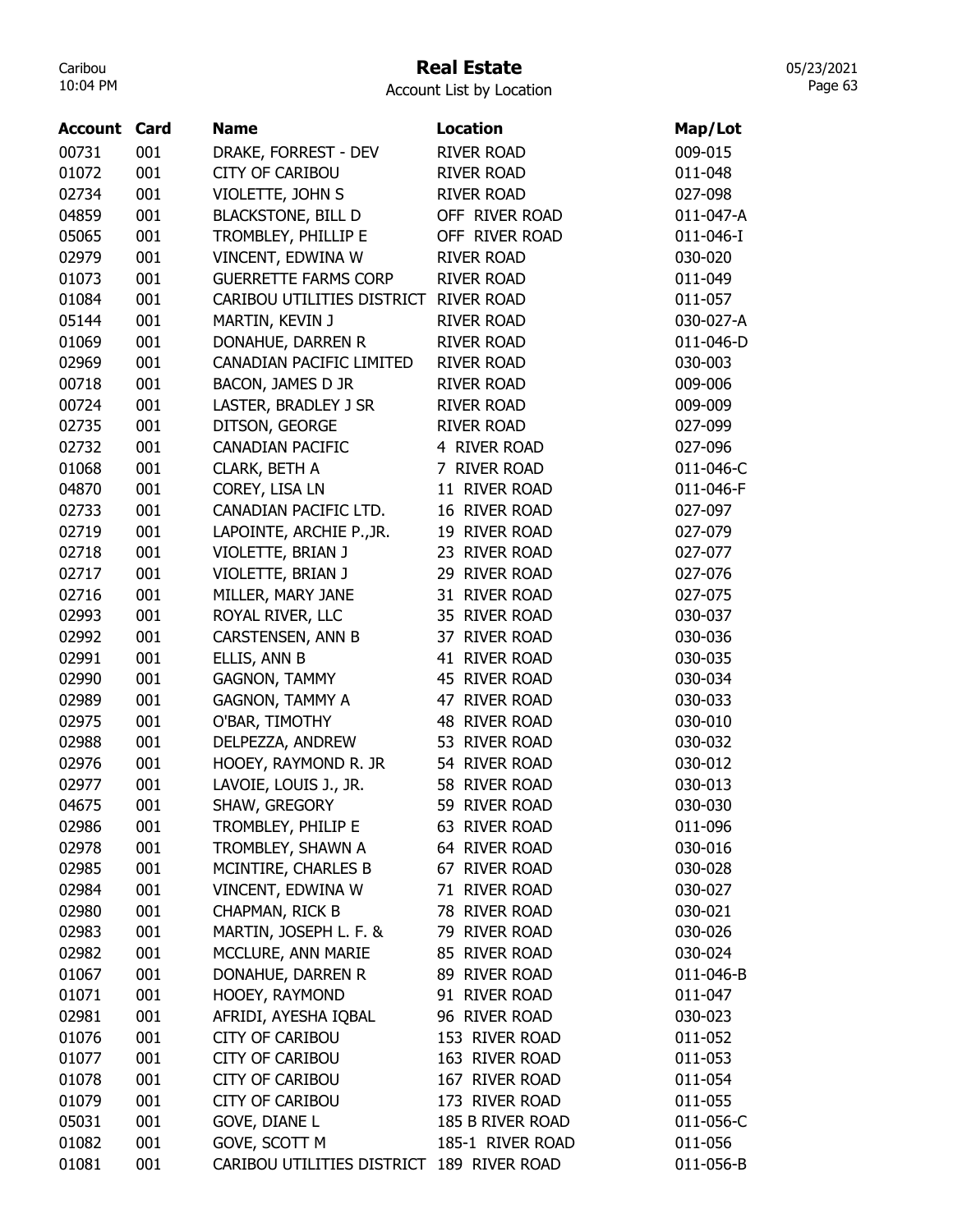#### Real Estate

Account List by Location

| <b>Account Card</b> |     | <b>Name</b>                 | <b>Location</b>       | Map/Lot                    |
|---------------------|-----|-----------------------------|-----------------------|----------------------------|
| 01085               | 001 | MAHONEY, PATRICIA L         | 253 RIVER ROAD        | 011-058                    |
| 04846               | 001 | CARIBOU UTILITIES DISTRICT  | 300 RIVER ROAD        | 011-059-A                  |
| 01087               | 001 | TRACY, CLAYTON G            | 314 RIVER ROAD        | 011-059                    |
| 01088               | 001 | THERIAULT, PAUL D           | 333 RIVER ROAD        | 011-060                    |
| 01103               | 001 | <b>OUELLETTE, PHILIP</b>    | 361 RIVER ROAD        | 011-062                    |
| 01104               | 001 | JACKSON, CARLTON E., SR.    | 365 RIVER ROAD        | 011-062-A                  |
| 01105               | 001 | <b>WILCOX, MERRITT S</b>    | 375 RIVER ROAD        | 011-063                    |
| 01106               | 001 | PLOURDE, SHAWN              | 381 RIVER ROAD        | 011-064                    |
| 05064               | 001 | <b>OUELLETTE, ERICA</b>     | 387 RIVER ROAD        | 011-066-A                  |
| 01108               | 001 | DOAK, RUSSELL G. - LIFE     | 405 RIVER ROAD        | 011-066                    |
| 01111               | 001 | DAIGLE, LUC                 | 449 RIVER ROAD        | 011-069                    |
| 01113               | 001 | HUCKINS, LAWRENCE R III     | 467 RIVER ROAD        | 011-071-A                  |
| 01119               | 001 | MICHAUD, NICOLE             | 477 RIVER ROAD        | 011-071-G                  |
| 01112               | 001 | HOLMQUIST, MICHAEL J        | 487 RIVER ROAD        | 011-071                    |
| 01120               | 001 | JACKSON, CRAIG P            | 499 RIVER ROAD        | 011-071-H                  |
| 01114               | 001 | BELL, DAVID A               | 507 RIVER ROAD        | 011-071-B                  |
| 01115               | 001 | <b>BEAULIEU, PEGGY S</b>    | 515 RIVER ROAD        | 011-071-C                  |
| 01117               | 001 | LEAVITT, THOMAS M           | 523 RIVER ROAD        | 011-071-E                  |
| 01116               | 001 | FOX, WAYNE R                | 537 RIVER ROAD        | 011-071-D                  |
| 01134               | 001 | HEWITT, TRAVIS L            | 545 RIVER ROAD        | 012-001-A                  |
| 01133               | 001 | LUNN, BARBARA               | 575 RIVER ROAD        | 012-001                    |
| 01136               | 001 | STEFFES, JOHN               | 628 RIVER ROAD        | 012-003-A                  |
| 01135               | 001 | <b>GAGNON, RONALD B</b>     | 632 RIVER ROAD        | 012-003                    |
| 05117               | 001 | <b>BOUTWELL, KEVIN T</b>    | 642 RIVER ROAD        | 009-011-A                  |
| 00727               | 001 | WILLEY, RICKY L             | 646 RIVER ROAD        | 009-011-B                  |
| 00726               | 001 | LASTER, BRADLEY J SR        | 658 RIVER ROAD        | 009-011                    |
| 00723               | 001 | ROBERTSON, LENA M           | 681 RIVER ROAD        | 009-008                    |
| 00728               | 001 | RICHARDSON, ADAM N          | 694 RIVER ROAD        | 009-012                    |
| 05105               | 001 | JOHNSTON, JOHN A            | 719 RIVER ROAD        | 009-006-E                  |
| 00721               | 001 | JOHNSTON, JOHN              | 719 RIVER ROAD        | 009-006-C                  |
| 00729               | 001 | OUELLETTE, JENNIFER L       | 732 RIVER ROAD        | 009-013                    |
| 04694               | 001 | <b>BALLARD, KEITH</b>       | 739 RIVER ROAD        | 009-006-A                  |
| 00730               | 001 | HALL, RYAN D                | 742 RIVER ROAD        | 009-014                    |
| 00717               | 001 | WILLETT, RANDALL D          | 751 RIVER ROAD        | 009-005                    |
| 04564               | 001 | TROMBLEY, BRITTANY E        | 752 RIVER ROAD        | 009-017-A                  |
| 01089               | 001 | STAIRS, JEANNETTE M. - LIFE | 333 RIVER ROAD-LOT#1  | 011-060-001                |
| 01098               | 001 | MORIN, ALTON V.             | 333 RIVER ROAD-LOT#10 | 011-060-010                |
| 01099               | 001 | JUDKINS, LEE ROBERT         | 333 RIVER ROAD-LOT#11 | 011-060-011                |
| 04850               | 001 | MURPHY, ERNEST              | 333 RIVER ROAD-LOT#12 | 011-060-012                |
| 01101               | 001 | NICKERSON, SHERIDAN A       | 333 RIVER ROAD-LOT#13 | 011-060-013                |
| 01102               | 001 | WHITE, RITA                 | 333 RIVER ROAD-LOT#14 | 011-060-014                |
| 01090               | 001 | THERIAULT, DENISE E         | 339 RIVER ROAD-LOT#2  | 011-060-002                |
| 01091               | 001 | HARPER, BRYAN A             | 339 RIVER ROAD-LOT#3  | 011-060-003                |
|                     |     |                             | 339 RIVER ROAD-LOT#4  |                            |
| 01092               | 001 | HUSTON, MARK                | 339 RIVER ROAD-LOT#5  | 011-060-004<br>011-060-005 |
| 04512               | 001 | EDGECOMB, RONALD J. &       |                       |                            |
| 01094               | 001 | THERIAULT, PAUL D           | 339 RIVER ROAD-LOT#6  | 011-060-006                |
| 01095               | 001 | SIROIS, ROGER               | 339 RIVER ROAD-LOT#7  | 011-060-007                |
| 01096               | 001 | MICHAUD, DONALD             | 339 RIVER ROAD-LOT#8  | 011-060-008                |
| 04607               | 001 | MORIN, DAVID J              | 339 RIVER ROAD-LOT#9  | 011-060-009                |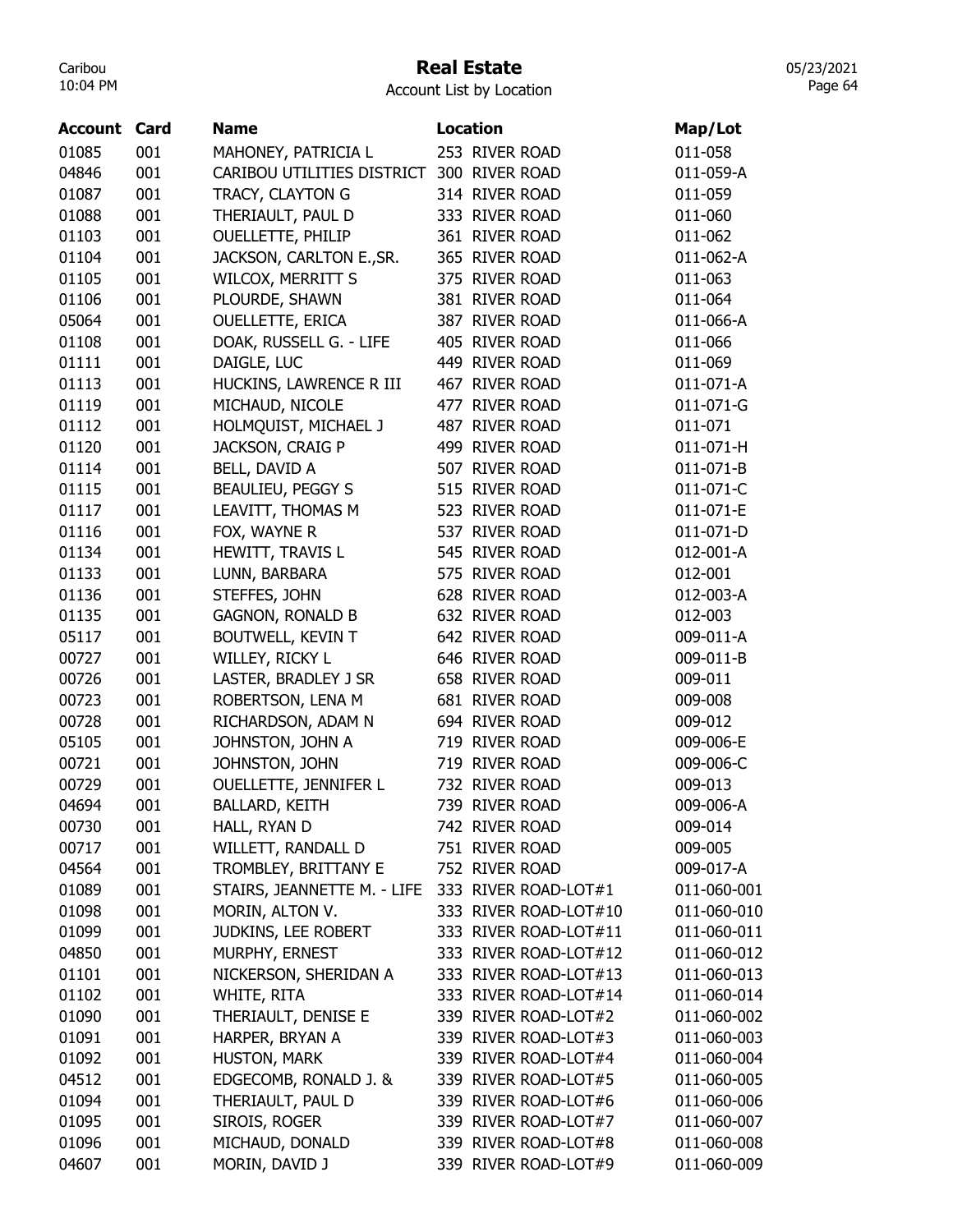#### Real Estate

05/23/2021 Page 65

| <b>Account</b> | Card       | <b>Name</b>              | <b>Location</b>                  | Map/Lot   |
|----------------|------------|--------------------------|----------------------------------|-----------|
| 03280          | 001        | HOLMES, KEVIN L          | 7 ROBERTS STREET                 | 031-265   |
| 03279          | 001        | HOLMES, KEVIN L          | 11 ROBERTS STREET                | 031-264   |
| 03249          | 001        | MERRILL, JOHN            | 12 ROBERTS STREET                | 031-208   |
| 04655          | 001        | HAMMOND, BRENDAN         | 13 ROBERTS STREET                | 031-263   |
| 03253          | 001        | MCINTYRE, DAVID M        | 22 ROBERTS STREET                | 031-211   |
| 03264          | 001        | <b>BOUTOT, ARMOND Z</b>  | 23 ROBERTS STREET                | 031-231   |
| 03254          | 001        | DEVEAU, PETER            | 28 ROBERTS STREET                | 031-212   |
| 03255          | 001        | DEVEAU, PETER G          | 28 ROBERTS STREET                | 031-213   |
| 03256          | 001        | SANDSTROM, JESSE S       | <b>30 ROBERTS STREET</b>         | 031-214   |
| 03257          | 001        | <b>BELANGER, TAMMY</b>   | 32 ROBERTS STREET                | 031-215   |
| 03258          | 001        | THERIAULT, GREGORY J     | 34 ROBERTS STREET                | 031-216   |
| 03262          | 001        | SIFTON, ROBERT P         | 35 ROBERTS STREET                | 031-228   |
| 03259          | 001        | THERIAULT, GREGORY J     | 36 ROBERTS STREET                | 031-217   |
| 03260          | 001        | BROWN, RICHARD E         | <b>38 ROBERTS STREET</b>         | 031-218   |
| 04892          | 001        | PICARD, MARIO M          | ROOSEVELT AVENUE                 | 032-136   |
| 03437          | 001        | COTE, DAVID D            | 3 ROOSEVELT AVENUE               | 032-150   |
| 03344          | 001        | FIVE STAR HOME           | 4 ROOSEVELT AVENUE               | 032-061   |
| 03436          | 001        | <b>COBALT CREEK</b>      | 5 ROOSEVELT AVENUE               | 032-149   |
| 03435          | 001        | NADEAU, WILSON W         | 9 ROOSEVELT AVENUE               | 032-148   |
| 04720          | 001        | ROBINSON, NATHAN E       | 11 ROOSEVELT AVENUE              | 032-147   |
| 03345          | 001        | FIVE STAR HOME           | 12 ROOSEVELT AVENUE              | 032-062   |
| 03346          | 001        | <b>GREEN, CALVIN F</b>   | 18 ROOSEVELT AVENUE              | 032-062-A |
| 03425          | 001        | DESJARDINS, ANNE-MARIE   | 25 ROOSEVELT AVENUE              | 032-137   |
| 03424          | 001        | PICARD, MARIO M          | ROOSEVELT AVENUE<br>27           | 032-135   |
| 03423          | 001        | RAFFORD, BERNARD F., JR. | 33 ROOSEVELT AVENUE              | 032-134   |
| 03462          | 001        | <b>OUELLETTE, JOHN R</b> | 35 ROOSEVELT AVENUE              | 032-173-A |
| 04182          | 001        | ROMAN CATHOLIC BISHOP OF | <b>ROSE STREET</b>               | 039-101   |
| 04183          | 001        | HARMON, THOMAS A         | 17 ROSE STREET                   | 039-102   |
| 04137          | 001        | LEVASSEUR, MICHEAL A     | 18 ROSE STREET                   | 039-017   |
| 04181          | 001        | PLOURDE, ETHAN           | 25 ROSE STREET                   | 039-100   |
| 04138          | 001        | THIBODEAU, R LLOYD       | 26 ROSE STREET                   | 039-020   |
| 04180          | 001        | CORROW, ELLEN M          | 31 ROSE STREET                   | 039-098   |
| 04139          | 001        | MCLELLAN, STEPHEN C      | 32 ROSE STREET                   | 039-022   |
| 04692          | 001        | MONTEITH, LORRAINE M     | 35 ROSE STREET                   | 039-097   |
| 04140          | 001        | WALKER, ELIZABETH E      | 36 ROSE STREET                   | 039-023   |
| 04178          | 001        | MAYNARD, SPENCER G       | 39 ROSE STREET                   | 039-096   |
| 04141          | 001        | C.S. MANAGEMENT, INC.    | 40 ROSE STREET                   | 039-024   |
| 04142          | 001        | JOHNSON, BECKY R.        | 42 ROSE STREET                   | 039-025   |
| 04177          | 001        | CYR, ROBERT J            | 43 ROSE STREET                   | 039-095   |
| 04176          | 001        | BARCLAY, JOHN F          | 47 ROSE STREET                   | 039-094   |
| 04159          | 001        | MARTIN, JAMES F          | 50 ROSE STREET                   | 039-045   |
| 04175          | 001        | WILLEY, SCOTT M          | 51 ROSE STREET                   | 039-093   |
| 04174          | 001        | ADAMS, MARK D            | 55 ROSE STREET                   | 039-092   |
|                | 001        | PORTER, STEVEN           |                                  |           |
| 04160          |            |                          | 56 ROSE STREET                   | 039-046   |
| 04172          | 001<br>001 | LOCKHART, GREGORY L      | 64 ROSE STREET<br>69 ROSE STREET | 039-080   |
| 04545          |            | CAVAGNARO PROPERTIES,    |                                  | 039-211   |
| 04173          | 001        | ROSE, DAVID B            | 76 ROSE STREET                   | 039-083   |
| 02405          | 001        | AMHC FACILITIES, INC.    | 7 RUSS STREET                    | 024-065-A |
| 02316          | 001        | AKERSON, JEFFREY         | 10 RUSS STREET                   | 024-002   |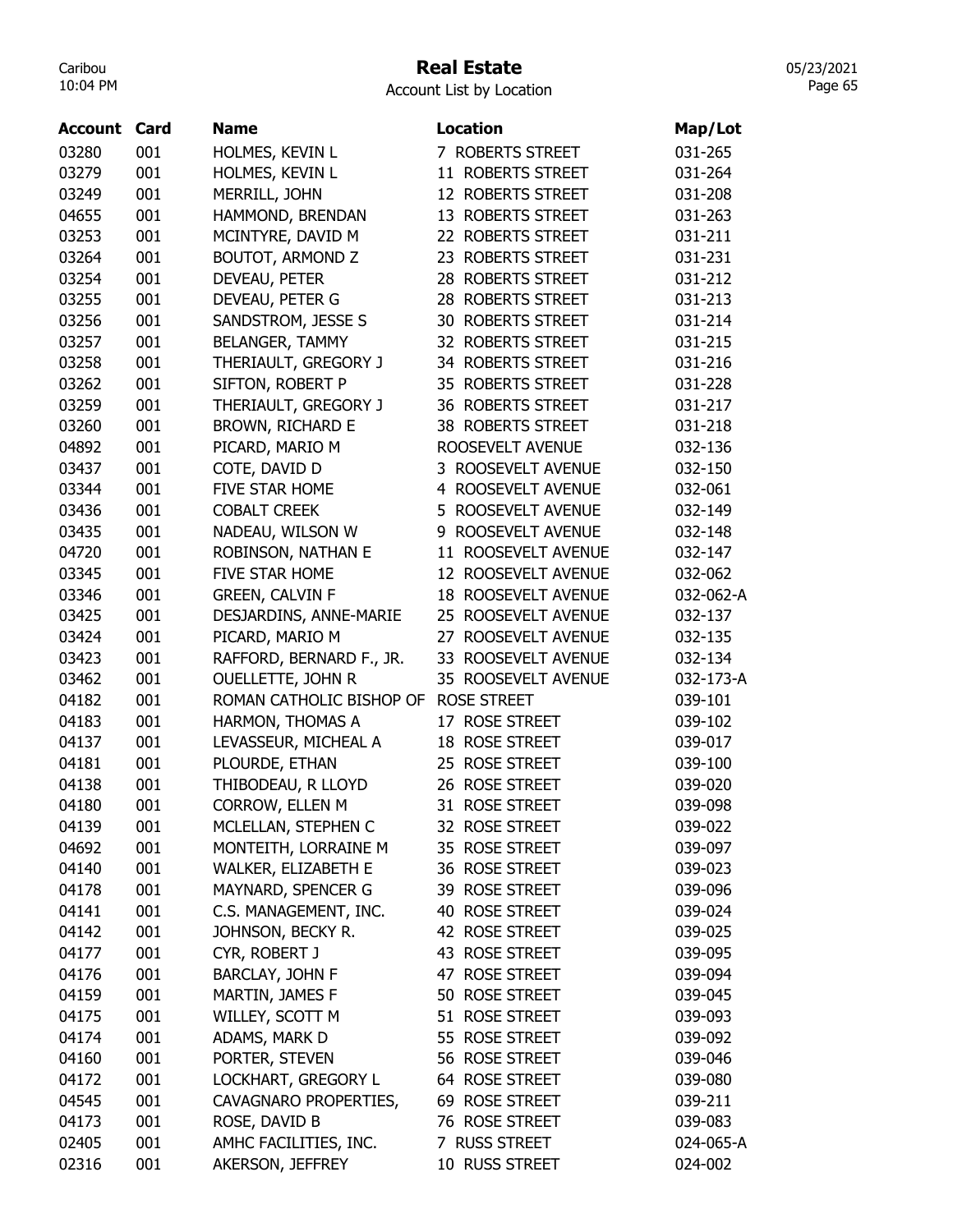## Real Estate

Account List by Location

| <b>Account Card</b> |     | <b>Name</b>                   | <b>Location</b>          | Map/Lot   |
|---------------------|-----|-------------------------------|--------------------------|-----------|
| 04514               | 001 | FORSMAN, JOSHUA BRIAN         | 16 RUSS STREET           | 024-003   |
| 02404               | 001 | THERIAULT, PHILIP E. JR &     | 17 RUSS STREET           | 024-064   |
| 02318               | 001 | MITCHELL, AMY                 | 18 RUSS STREET           | 024-004   |
| 02319               | 001 | MITCHELL, WILLIAM B SR        | 20 RUSS STREET           | 024-005   |
| 02320               | 001 | <b>BECHTEL, ERICK R</b>       | 24 RUSS STREET           | 024-006   |
| 04630               | 001 | THERIAULT, SCOTT A            | 27 RUSS STREET           | 024-041   |
| 02380               | 001 | <b>GUERRETTE, ALAN</b>        | 29 RUSS STREET           | 024-040   |
| 02321               | 001 | BELANGER, GREGORY A           | 32 RUSS STREET           | 024-007   |
| 02379               | 001 | LUND, CALVIN W                | 33 RUSS STREET           | 024-039   |
| 02322               | 001 | ADAMS, LARRY                  | 34 RUSS STREET           | 024-008   |
| 02378               | 001 | KIEHN, KIMBERLY               | 35 RUSS STREET           | 024-038-H |
| 02323               | 001 | DRAKE, ELIZABETH B            | 36 RUSS STREET           | 024-008-A |
| 02377               | 001 | BUBAR, BAYFIELD               | 39 RUSS STREET           | 024-038-G |
| 02324               | 001 | PLOURDE, BRENT N. &           | 40 RUSS STREET           | 024-008-C |
| 02376               | 001 | WONG, JOHN F                  | 41 RUSS STREET           | 024-038-F |
| 02325               | 001 | TSANG, CHI HONG               | 46 RUSS STREET           | 024-008-D |
| 02326               | 001 | OUELLETTE, LEOLA T            | 48 RUSS STREET           | 024-008-E |
| 02349               | 001 | JANDREAU, ERIK J              | 49 RUSS STREET           | 024-024-F |
| 02327               | 001 | DUMOND, CLAUDETTE             | 50 RUSS STREET           | 024-008-F |
| 02348               | 001 | <b>GAGNON'S RENTAL</b>        | 53 RUSS STREET           | 024-024-E |
| 02347               | 001 | WILCOX, MARIE                 | 55 RUSS STREET           | 024-024-D |
| 02328               | 001 | FRANKLIN, JEFF                | 56 RUSS STREET           | 024-008-G |
| 02346               | 001 | LAHEY, ANTHONY S              | 59 RUSS STREET           | 024-024-C |
| 02345               | 001 | <b>EMMERT, THOMAS R</b>       | 63 RUSS STREET           | 024-024-B |
| 02329               | 001 | SLEEPER, MARK                 | 66 RUSS STREET           | 024-009   |
| 02344               | 001 | TAGGART, VON M                | 69 RUSS STREET           | 024-024-A |
| 04599               | 001 | QUIST, STEVEN J               | 74 RUSS STREET           | 024-011   |
| 04638               | 001 | STURZL, TIMOTHY R             | 77 RUSS STREET           | 024-023   |
| 02333               | 001 | SKY, SHAWN M                  | 78 RUSS STREET           | 024-013   |
| 02342               | 001 | BELANGER, SCOTT P             | 81 RUSS STREET           | 024-022   |
| 02341               | 001 | <b>GAGNON'S RENTAL</b>        | 83 RUSS STREET           | 024-021   |
| 02334               | 001 | MAHONEY, GRAYDON M            | 84 RUSS STREET           | 024-014   |
| 02340               | 001 | PINETTE, CARLEE A             | 85 RUSS STREET           | 024-020   |
| 04600               | 001 | QUIST, STEVEN J               | <b>RUSS STREET (OFF)</b> | 024-010-A |
| 02330               | 001 | <b>CURRIER, DALE R</b>        | RUSS STREET (OFF)        | 024-010   |
| 04582               | 001 | COTE, KIRK                    | SAWYER ROAD              | 018-032   |
| 02193               | 001 | HERSEY, WILLIAM K             | SAWYER ROAD              | 021-001-A |
| 02049               | 001 | WARD, GREGORY A               | <b>SAWYER ROAD</b>       | 018-030-D |
| 02040               | 001 | <b>GOLDEN GLOW FARMS INC.</b> | <b>SAWYER ROAD</b>       | 018-027   |
| 02021               | 001 | TIME WARNER CABLE, LLC        | <b>SAWYER ROAD</b>       | 018-022-B |
| 02192               | 001 | SODERBERG COMPANY, INC.       | SAWYER ROAD              | 021-001   |
| 05139               | 001 | TILL, HOLLAND ANDREW          | <b>SAWYER ROAD</b>       | 015-062-F |
| 01738               | 001 | CHAPMAN, NELSON A             | <b>SAWYER ROAD</b>       | 015-066   |
| 01725               | 001 | CHAPMAN, NELSON A             | <b>SAWYER ROAD</b>       | 015-062-B |
| 02194               | 001 | HANEY, KENNETH J              | <b>SAWYER ROAD</b>       | 021-001-B |
| 02022               | 001 | HANEY, CHRISTOPHER A          | 9 SAWYER ROAD            | 018-022-C |
| 02020               | 001 | <b>BALLARD, WAYNE B</b>       | 15 SAWYER ROAD           | 018-022-A |
| 01739               | 001 | CAMPBELL, BEATRICE            | 33 SAWYER ROAD           | 015-067   |
| 01747               | 001 | MARTIN, GINO P                | 47 SAWYER ROAD           | 015-067-H |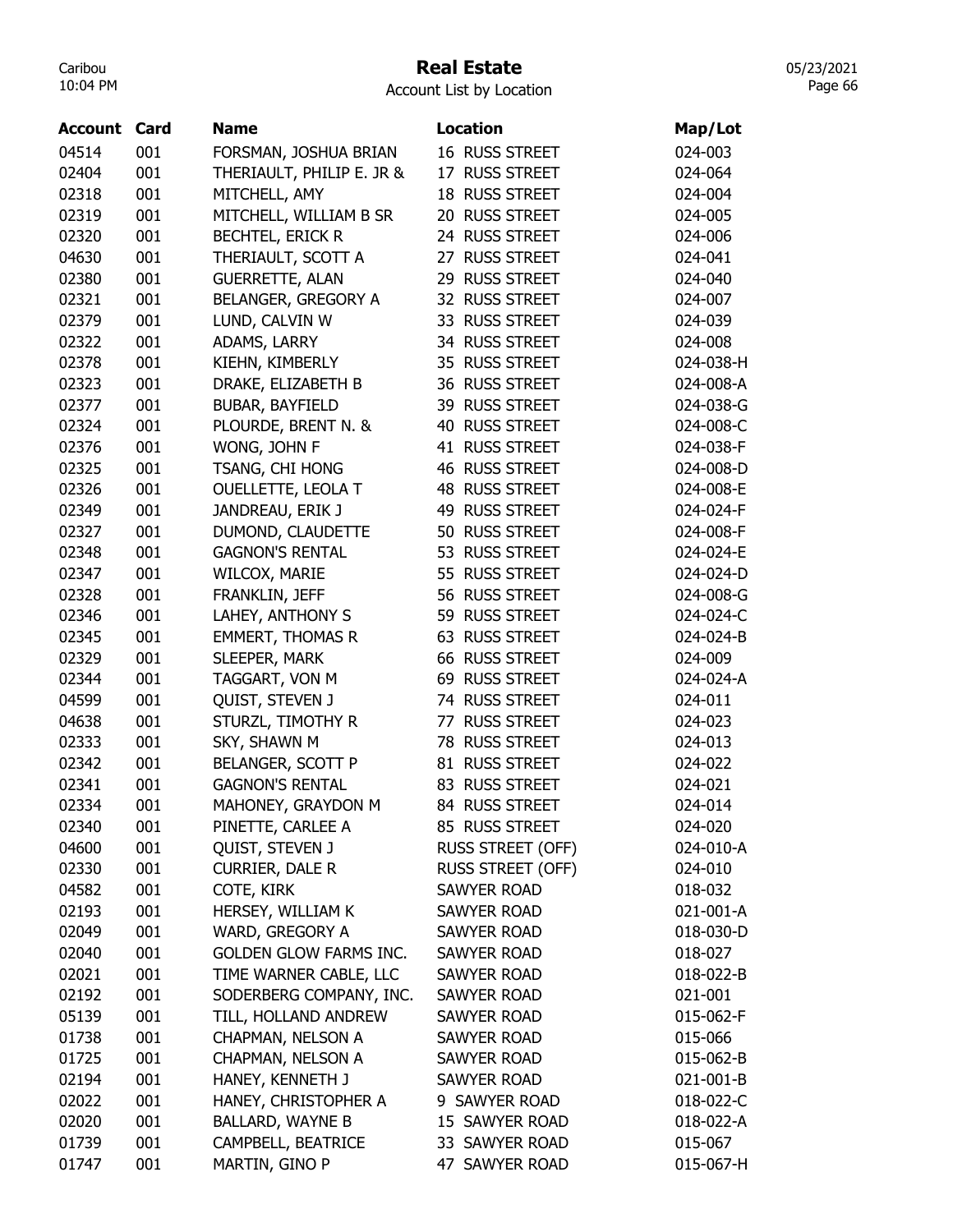## Real Estate

Account List by Location

| Account | Card | <b>Name</b>               | <b>Location</b>          | Map/Lot   |
|---------|------|---------------------------|--------------------------|-----------|
| 01746   | 001  | SYLVESTER, MATTHEW J      | 53 SAWYER ROAD           | 015-067-G |
| 01745   | 001  | THURSTON, SHAWN           | 59 SAWYER ROAD           | 015-067-F |
| 01744   | 001  | SPRAGUE, CHAD M           | 65 SAWYER ROAD           | 015-067-E |
| 01743   | 001  | HICKOX, DAHNA             | 73 SAWYER ROAD           | 015-067-D |
| 01741   | 001  | HALLETT, BRYAN D          | 79 SAWYER ROAD           | 015-067-C |
| 01736   | 001  | CHAPMAN, RONALD A         | 127 SAWYER ROAD          | 015-064   |
| 01724   | 001  | <b>GRACE, JOSEPH</b>      | 161 SAWYER ROAD          | 015-062-A |
| 01726   | 001  | STERNER, STEVEN P         | 167 SAWYER ROAD          | 015-062-C |
| 01727   | 001  | CHAPMAN, NELSON A         | 173 SAWYER ROAD          | 015-062-D |
| 01728   | 001  | CHAPMAN, NELSON A         | 187 SAWYER ROAD          | 015-062-E |
| 02286   | 001  | MORIN, EDGAR              | 7 SCENIC DRIVE           | 023-025   |
| 02284   | 001  | <b>WALKER, THEODORE J</b> | 8 SCENIC DRIVE           | 023-023   |
| 02285   | 001  | WARDWELL, KIMBERLY R      | 11 SCENIC DRIVE          | 023-024   |
| 03003   | 001  | SEARLES, KELLI L          | <b>SEARLES DRIVE</b>     | 030-054   |
| 03004   | 001  | <b>SEARLES, WENDELL</b>   | 3 SEARLES DRIVE          | 030-055   |
| 02999   | 001  | SEARLES, SCOTT            | 4 SEARLES DRIVE          | 030-052   |
| 03000   | 001  | SEARLES, SCOTT            | 7 SEARLES DRIVE          | 030-053   |
| 04050   | 001  | SODERBERG, CARL J         | SHIRLEY DRIVE            | 037-020   |
| 04048   | 001  | FERGUSON, GWENDOLYN       | 2 SHIRLEY DRIVE          | 037-017   |
| 04049   | 001  | ALBERT, ROLAND P - DEC    | 8 SHIRLEY DRIVE          | 037-018   |
| 03339   | 001  | VAN TRUMP, JEFFREY N      | 5 SHORT STREET           | 032-056   |
| 03338   | 001  | DAMBOISE, EARL            | <b>6 SHORT STREET</b>    | 032-054   |
| 03340   | 001  | STEWART, DAVID L          | 7 SHORT STREET           | 032-057   |
| 03337   | 001  | C. RAY MANAGEMENT, LLC    | 8 SHORT STREET           | 032-053   |
| 03341   | 001  | CASSIDY, AMY L            | 9 SHORT STREET           | 032-058   |
| 02905   | 001  | <b>EMERA MAINE</b>        | SINCOCK STREET           | 028-147   |
| 02912   | 001  | <b>CITY OF CARIBOU</b>    | SINCOCK STREET           | 028-149-E |
| 02934   | 001  | <b>CITY OF CARIBOU</b>    | SINCOCK STREET           | 029-018   |
| 02930   | 001  | MILITARY BUREAU OF THE    | SINCOCK STREET           | 029-013-B |
| 02913   | 001  | AROOSTOOK MENTAL HEALTH   | SINCOCK STREET           | 028-150   |
| 02894   | 001  | SODERBERG, IVER W - DEV   | 8 SINCOCK STREET         | 028-137   |
| 02895   | 001  | RICHARDS, STEPHEN D       | 10 SINCOCK STREET        | 028-138   |
| 02896   | 001  | <b>CITY OF CARIBOU</b>    | <b>16 SINCOCK STREET</b> | 028-139   |
| 02897   | 001  | <b>WESSON, BRUCE E</b>    | 20 SINCOCK STREET        | 028-139-A |
| 02898   | 001  | HERSEY, KIRK M            | 24 SINCOCK STREET        | 028-140   |
| 02899   | 001  | CAVERHILL, KEVIN W        | 28 SINCOCK STREET        | 028-141   |
| 02900   | 001  | ADAMS, MARK D             | 30 SINCOCK STREET        | 028-142   |
| 02901   | 001  | <b>BOUCHARD, DAVID A</b>  | 34 SINCOCK STREET        | 028-143   |
| 02902   | 001  | LEVASSEUR, MARK P         | 36 SINCOCK STREET        | 028-144   |
| 02903   | 001  | MICHAUD, INDIRA           | 38 SINCOCK STREET        | 028-145   |
| 02909   | 001  | ROSSIGNOL, PAUL A., JR.   | 41 SINCOCK STREET        | 028-149-B |
| 02904   | 001  | PRUE, DENNIS J            | 42 SINCOCK STREET        | 028-146   |
| 02910   | 001  | ROSSIGNOL, PAUL A         | 43 SINCOCK STREET        | 028-149-C |
| 02911   | 001  | ROSSIGNOL, GARY A         | 47 SINCOCK STREET        | 028-149-D |
| 02877   | 001  | NORTHEAST PACKAGING       | 56 SINCOCK STREET        | 028-121   |
| 02908   | 001  | <b>CITY OF CARIBOU</b>    | 57 SINCOCK STREET        | 028-149-A |
| 02931   | 001  | SODERBERG, CARL J         | 88 SINCOCK STREET        | 029-014   |
| 02933   | 001  | STAIRS, DAVID             | 105 SINCOCK STREET       | 029-016   |
| 02932   | 001  | BISHOP, JOHN ALLEN        | 111 SINCOCK STREET       | 029-015-A |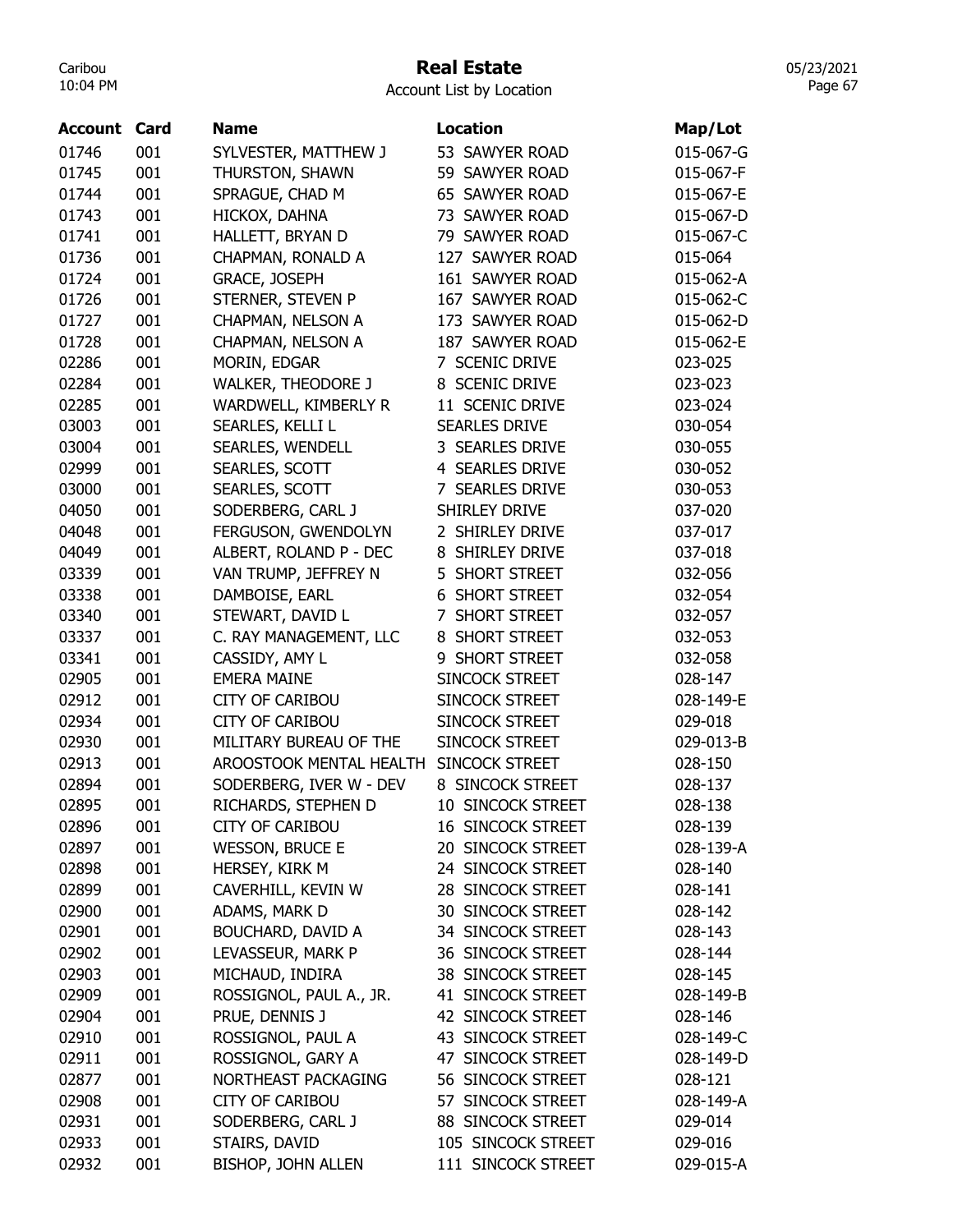## Real Estate

Account List by Location

| <b>Account Card</b> |     | <b>Name</b>               | Location               | Map/Lot   |
|---------------------|-----|---------------------------|------------------------|-----------|
| 04097               | 001 | MORRILL, JOHN L           | 15 SKYWAY DRIVE        | 038-001-A |
| 04171               | 001 | <b>CARIBOU MANAGEMENT</b> | 30 SKYWAY DRIVE        | 039-058   |
| 05102               | 001 | <b>CARIBOU MANAGEMENT</b> | <b>30 SKYWAY DRIVE</b> | 039-058-A |
| 04571               | 001 | NAKASH, DANIEL A          | 1 SMITH STREET         | 031-149   |
| 03180               | 001 | <b>JEAN, ANTHONY N</b>    | 6 SMITH STREET         | 031-124   |
| 03036               | 001 | CYR, JAMES A              | 9 SMITH STREET         | 030-104   |
| 03037               | 001 | MARTIN, JOHN L - LIFE     | 10 SMITH STREET        | 030-105   |
| 03035               | 001 | THERIAULT, RICKY J        | 11 SMITH STREET        | 030-103   |
| 03038               | 001 | JOHNSTON, CYNTHIA A       | 12 SMITH STREET        | 030-106   |
| 03039               | 001 | OLD IRON INN B & B, LLC   | 14 SMITH STREET        | 030-107   |
| 03034               | 001 | <b>GAGNON, ANGELA</b>     | 15 SMITH STREET        | 030-102   |
| 03040               | 001 | THIBODEAU, GARY           | 18 SMITH STREET        | 030-108   |
| 04479               | 001 | POWERS, BRIAN P           | <b>SOLAR DRIVE</b>     | 036A-027  |
| 04476               | 001 | PIONEER REALTY, LLC       | <b>SOLAR DRIVE</b>     | 036A-024  |
| 04461               | 001 | PELLETIER, ROBERTA M      | 26 SOLAR DRIVE         | 036A-006  |
| 04466               | 001 | MALOIT, PATRICK           | 29 SOLAR DRIVE         | 036A-012  |
| 04465               | 001 | DEMERCHANT, DAVID W       | 32 SOLAR DRIVE         | 036A-011  |
| 04470               | 001 | ALBERT, CINDY LEE         | 38 SOLAR DRIVE         | 036A-016  |
| 04473               | 001 | GAGNON, PEGGY A           | 44 SOLAR DRIVE         | 036A-021  |
| 04474               | 001 | OLMSTEAD, SHARON L        | 50 SOLAR DRIVE         | 036A-022  |
| 04636               | 001 | CHAVEZ DE PAZ VILLANUEVA, | 56 SOLAR DRIVE         | 036A-023  |
| 04477               | 001 | <b>BARNES, TROY L</b>     | 70 SOLAR DRIVE         | 036A-025  |
| 04496               | 001 | HOEKSMA, JEFFREY D        | 76 SOLAR DRIVE         | 036A-045  |
| 04623               | 001 | JANDREAU, DANIEL          | 82 SOLAR DRIVE         | 036A-046  |
| 04500               | 001 | <b>BOUCHARD, JULIE M</b>  | 92 SOLAR DRIVE         | 036A-049  |
| 04481               | 001 | POWERS, BRIAN P           | 93 SOLAR DRIVE         | 036A-029  |
| 04501               | 001 | PLOURDE, MICHAEL J        | <b>SOLAR SLOPES</b>    | 036A-050  |
| 04357               | 001 | PELLETIER, D.L. FAMILY    | <b>SOLMAN STREET</b>   | 041-001-E |
| 04907               | 001 | SOLMAN HOLDINGS, LLC      | <b>SOLMAN STREET</b>   | 041-001-G |
| 04355               | 001 | SOLMAN, NANCY             | 7 SOLMAN STREET        | 041-001-C |
| 04352               | 001 | SOLMAN, NANCY             | 10 SOLMAN STREET       | 041-001   |
| 04356               | 001 | FARM VIEW ASSOCIATES, LLC | 27 SOLMAN STREET       | 041-001-D |
| 04358               | 001 | SALAR STORAGE NORTH, LLC  | 58 SOLMAN STREET       | 041-001-F |
| 04368               | 001 | <b>HERBERT, JACK S</b>    | 73 SOLMAN STREET       | 041-017   |
| 04164               | 001 | C.S. MANAGEMENT, INC.     | 83 SOLMAN STREET       | 039-050   |
| 04163               | 001 | C.S. MANAGEMENT, INC.     | 89 SOLMAN STREET       | 039-049   |
| 04162               | 001 | C.S. MANAGEMENT, INC.     | 93 SOLMAN STREET       | 039-048   |
| 04161               | 001 | C.S. MANAGEMENT, INC.     | 97 SOLMAN STREET       | 039-047   |
| 03588               | 001 | ROSSIGNOL, MARGARET R     | 1 SOUTH PARK STREET    | 034-089   |
| 03635               | 001 | PADDLEFORD, MILTON B      | 4 SOUTH PARK STREET    | 034-166   |
| 03587               | 001 | JOHNSTON, NANCY           | 5 SOUTH PARK STREET    | 034-088   |
| 03586               | 001 | MCINTYRE, DAVID M         | 7 SOUTH PARK STREET    | 034-087   |
| 03636               | 001 | MCLAUGHLIN, DANIELLE      | 8 SOUTH PARK STREET    | 034-167   |
| 03637               | 001 | ROBBINS, CAROL R          | 10 SOUTH PARK STREET   | 034-168   |
| 03585               | 001 | HUSTON, ROBERT P          | 11 SOUTH PARK STREET   | 034-086   |
| 03638               | 001 | JOHNS, KAREN              | 14 SOUTH PARK STREET   | 034-169   |
| 03059               | 001 | GAHAGAN, KIM S            | 15 SOUTH PARK STREET   | 030-129   |
| 03574               | 001 | HODSDON, KEVIN R          | 4 SPERRY DRIVE         | 034-077   |
| 04280               | 001 | ST. PETER, KEVIN P        | 7 SPERRY DRIVE         | 039-230   |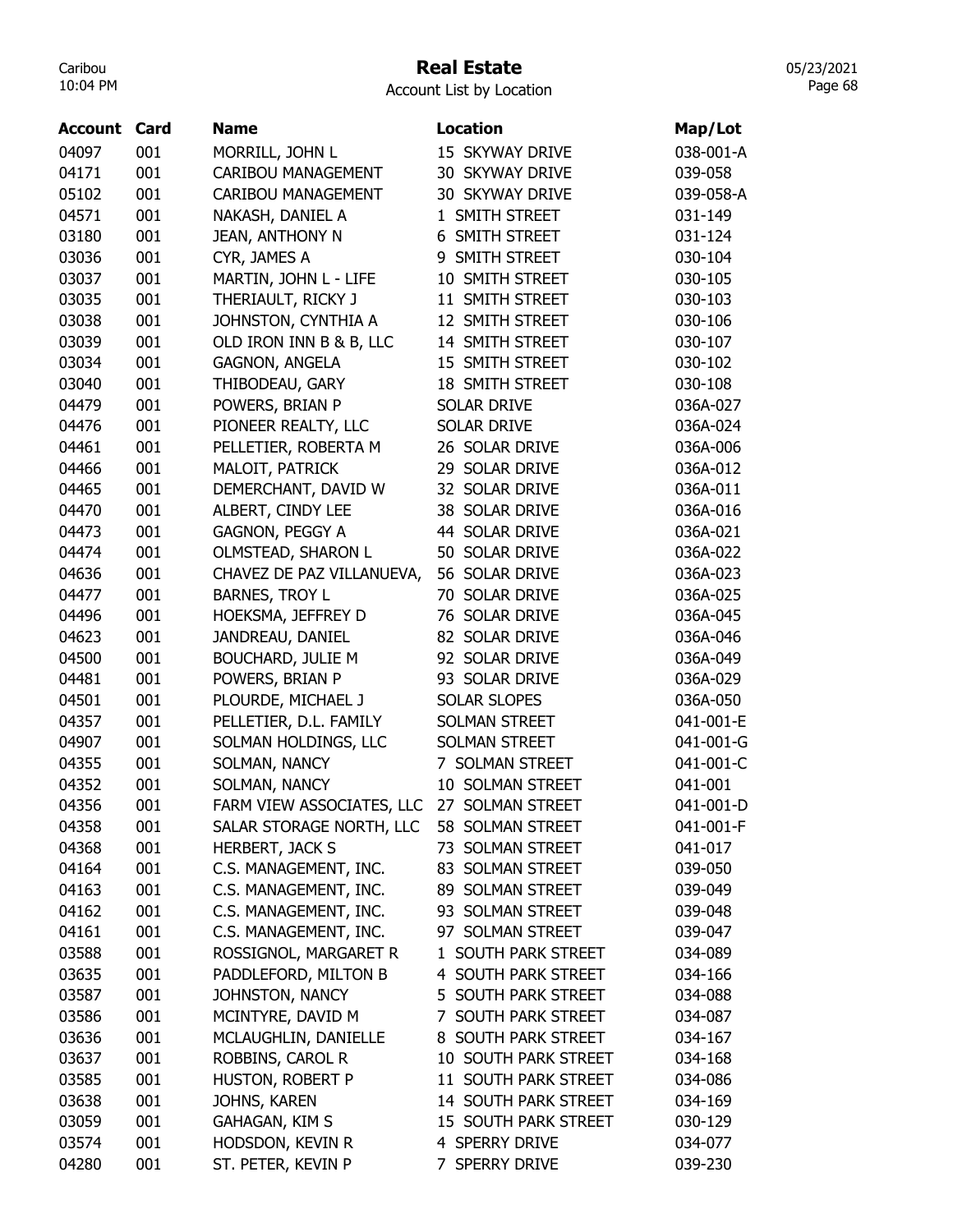### Real Estate

Account List by Location

| <b>Account Card</b> |     | <b>Name</b>                                    | <b>Location</b>         | Map/Lot            |
|---------------------|-----|------------------------------------------------|-------------------------|--------------------|
| 04619               | 001 | BOURGOINE, JOHN H                              | 8 SPERRY DRIVE          | 034-078            |
| 04279               | 001 | KIMBALL, FREDERICK D                           | 11 SPERRY DRIVE         | 039-229            |
| 03576               | 001 | BELANGER, JESSE P                              | 12 SPERRY DRIVE         | 034-079            |
| 04278               | 001 | RAYMOND, SHARON                                | 13 SPERRY DRIVE         | 039-228            |
| 03577               | 001 | CHICK, MARY JANE - LIFE                        | 14 SPERRY DRIVE         | 034-080            |
| 04277               | 001 | RUSSELL FAMILY LIVING                          | 17 SPERRY DRIVE         | 039-227            |
| 03354               | 001 | <b>CITY OF CARIBOU</b>                         | SPRING STREET           | 032-070            |
| 03358               | 001 | ST. JOHN, PETER P                              | 5 SPRING STREET         | 032-074            |
| 03359               | 001 | RAFFORD, RONALD P                              | 8 SPRING STREET         | 032-075            |
| 03357               | 001 | HATHAWAY, GALEN D                              | 9 SPRING STREET         | 032-073            |
| 03360               | 001 | WALTON, DIANA L                                | 12 SPRING STREET        | 032-076            |
| 04530               | 001 | SAUNDERS, VIRGINIA                             | 14 SPRING STREET        | 032-077            |
| 03362               | 001 | BELANGER, JOHN                                 | 16 SPRING STREET        | 032-078            |
| 03363               | 001 | MAHONEY, GRAYDON M                             | <b>18 SPRING STREET</b> | 032-079            |
| 03364               | 001 | MCDOUGALL, SHANE M                             | 22 SPRING STREET        | 032-080            |
| 03365               | 001 | <b>OUELLETTE, MICHAEL</b>                      | 24 SPRING STREET        | 032-081            |
| 03353               | 001 | WILLEY, RICKY L                                | 25 SPRING STREET        | 032-069            |
| 03366               | 001 | PARKS, NAIDA M                                 | 26 SPRING STREET        | 032-082            |
| 03367               | 001 | HEBERT, ALAN J                                 | 28 SPRING STREET        | 032-083            |
| 03352               | 001 | MCLELLAN, SHAWN                                | 29 SPRING STREET        | 032-068            |
| 03368               | 001 | MICHAUD, JEFFREY L                             | 34 SPRING STREET        | 032-085            |
| 03351               | 001 | MCLELLAN, SHAWN                                | 37 SPRING STREET        | 032-067            |
| 03369               | 001 | LEVESQUE, VERNA A                              | 38 SPRING STREET        | 032-086            |
| 03350               | 001 | MAPLE RIDGE PROPERTY                           | 39 SPRING STREET        | 032-066            |
| 03371               | 001 | SHAW, RICHARD V                                | 40 SPRING STREET        | 032-087            |
| 03372               | 001 | SHAW, RICHARD V                                | 42 SPRING STREET        | 032-088            |
| 03349               | 001 | MICHAUD, ARTHUR ELMER JR                       | 43 SPRING STREET        | 032-065            |
| 03373               | 001 | LIZOTTE, RONALD J                              | 44 SPRING STREET        | 032-089            |
| 03374               | 001 | CHAPMAN, DONNA M                               | 46 SPRING STREET        | 032-090            |
| 03375               | 001 | WESTIN, JILL L                                 | 48 SPRING STREET        | 032-091            |
| 03376               | 001 | KEENAN, MARION M - DEV                         | 52 SPRING STREET        | 032-092            |
| 03419               | 001 | ELDREDGE, EDGAR F                              | 60 SPRING STREET        | 032-129            |
|                     | 001 | FITZHERBERT, JEREMIAH                          | 62 SPRING STREET        |                    |
| 03420<br>03421      | 001 | GILLIAM, KIM L                                 | 66 SPRING STREET        | 032-130<br>032-131 |
| 03422               | 001 | STICKLES, DWIGHT L                             | 70 SPRING STREET        | 032-132            |
| 01122               | 001 |                                                | 20 SPRUCE RIDGE ROAD    | 011-074            |
|                     |     | SULLIVAN, FREDERICK                            | 23 SPRUCE RIDGE ROAD    |                    |
| 01128               | 001 | REYNOLDS, JONATHAN S<br>SCHLESINGER, MICHAEL T |                         | 011-086            |
| 01123               | 001 |                                                | 30 SPRUCE RIDGE ROAD    | 011-076            |
| 01124               | 001 | ANDERSON, JONATHAN                             | 48 SPRUCE RIDGE ROAD    | 011-078            |
| 01129               | 001 | MCNAMARA, BRYAN L                              | 49 SPRUCE RIDGE ROAD    | 011-089            |
| 01130               | 001 | COOK, DUSTIN M                                 | 57 SPRUCE RIDGE ROAD    | 011-091            |
| 01125               | 001 | STUBBS, JOHN                                   | 60 SPRUCE RIDGE ROAD    | 011-080            |
| 01126               | 001 | LAJOIE, BRIAN P                                | 72 SPRUCE RIDGE ROAD    | 011-083            |
| 01131               | 001 | DIONNE, ALBERT T                               | 75 SPRUCE RIDGE ROAD    | 011-094            |
| 01127               | 001 | SLEEPER, JOSEPH M II                           | 83 SPRUCE RIDGE ROAD    | 011-084            |
| 04149               | 001 | CYR, PHILIP A                                  | ST. ANNE AVENUE         | 039-034            |
| 03157               | 001 | COLLINS, S.W. COMPANY,                         | 12 STEVENS STREET       | 031-100            |
| 04883               | 001 | BALDWIN, ROBERT W - DEC                        | 12 STRAWBERRY ROAD      | 004-036-M          |
| 04683               | 001 | MORRELL, DOUGLAS C                             | 5 SULLIVAN DRIVE        | 012-016-D          |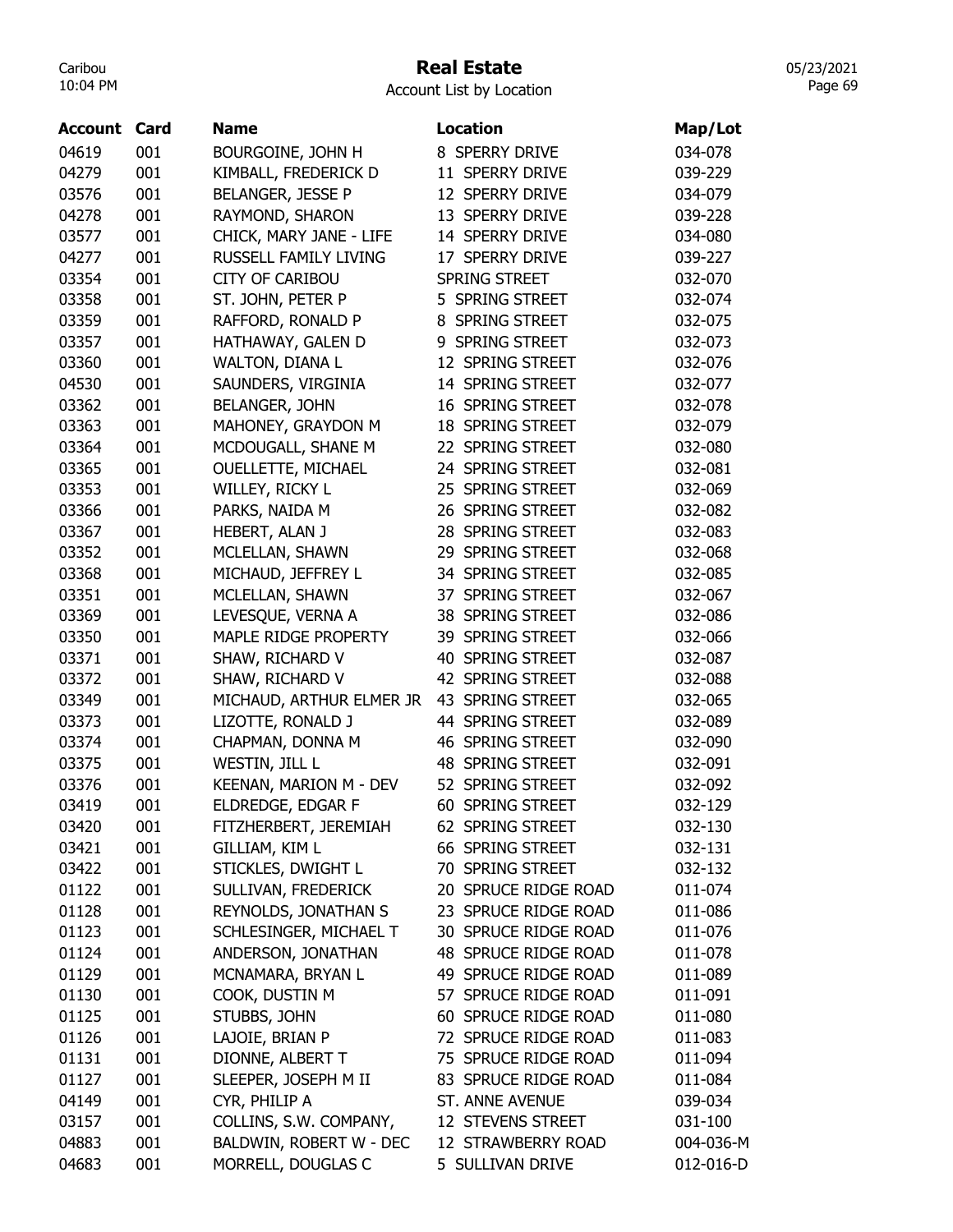## Real Estate

Account List by Location

| <b>Account</b> | Card | <b>Name</b>                 | <b>Location</b>          | Map/Lot    |
|----------------|------|-----------------------------|--------------------------|------------|
| 01160          | 001  | CYR, JOHN P                 | 8 SULLIVAN DRIVE         | 012-016-C  |
| 01164          | 001  | COTY, GERALD                | 29 SULLIVAN DRIVE        | 012-016-G  |
| 01163          | 001  | <b>KEATON, KEVIN P</b>      | 32 SULLIVAN DRIVE        | 012-016-F  |
| 01158          | 001  | HALE, MYRON                 | <b>44 SULLIVAN DRIVE</b> | 012-016-A  |
| 03447          | 001  | BOWMAN, SHIRLEY J           | 5 SUMMER STREET          | 032-159    |
| 03146          | 001  | CARIBOU PENTECOSTAL         | <b>6 SUMMER STREET</b>   | 031-076-A  |
| 03445          | 001  | AROOSTOOK, COUNTY OF        | 7 SUMMER STREET          | 032-158    |
| 03446          | 001  | AROOSTOOK, COUNTY OF        | 7 SUMMER STREET          | 032-158-A  |
| 04570          | 001  | LEVESQUE, GILLES            | 11 SUMMER STREET         | 032-157    |
| 02305          | 001  | CARIBOU UTILITIES DISTRICT  | <b>SUMMIT STREET</b>     | 023-044    |
| 02301          | 001  | <b>BOSSIE, RICKY</b>        | <b>6 SUMMIT STREET</b>   | 023-040    |
| 02304          | 001  | DOW, WILMA M                | 16 SUMMIT STREET         | 023-043    |
| 02315          | 001  | A PLACE FOR ME, LLC         | 30 SUMMIT STREET         | 023-055    |
| 04598          | 001  | CANTAFIO, VINCENT F         | <b>SUNRISE AVENUE</b>    | 023-041-C  |
| 04549          | 001  | CANTAFIO, VINCENT F         | 10 SUNRISE AVENUE        | 023-041-B  |
| 04454          | 001  | SODERBERG, CARL J           | SUPERIOR DRIVE           | 010A-030   |
| 03414          | 001  | <b>BURLOCK, BRUCE R</b>     | 2 SUPERIOR DRIVE         | 032-119-N  |
| 04434          | 001  | DICKINSON, GREGORY A        | 11 SUPERIOR DRIVE        | 010A-008   |
| 04435          | 001  | NELSON, JAMES M             | 15 SUPERIOR DRIVE        | 010A-009   |
| 04436          | 001  | WALKER, MALCOLM C           | 37 SUPERIOR DRIVE        | 010A-010   |
| 04441          | 001  | <b>GRIFFETH, NEAL J</b>     | 38 SUPERIOR DRIVE        | 010A-015   |
| 04437          | 001  | ANDERSON, BRYAN T           | 41 SUPERIOR DRIVE        | 010A-011   |
| 04442          | 001  | STAPLES, DEAN J             | 44 SUPERIOR DRIVE        | 010A-017   |
| 04438          | 001  | TIBBETTS, KIRK S            | 49 SUPERIOR DRIVE        | 010A-012   |
| 04439          | 001  | <b>BARNES, TRAVIS P</b>     | 55 SUPERIOR DRIVE        | 010A-013   |
| 04440          | 001  | QUINLAN, JENNIFER L         | 59 SUPERIOR DRIVE        | 010A-014   |
| 04444          | 001  | FREME, BRUCE M              | 63 SUPERIOR DRIVE        | 010A-019   |
| 04639          | 001  | CODREY, JORDAN B            | 64 SUPERIOR DRIVE        | 010A-018   |
| 05091          | 001  | KOSS, DAVID A               | SWEDEN STREET            | 032-171-A  |
| 05088          | 001  | MOIR, RONALD C              | SWEDEN STREET            | 013-040-I  |
| 04085          | 001  | FORTIER, RICHARD A          | <b>SWEDEN STREET</b>     | 037-051-A  |
| 04008          | 001  | MCDONOUGH, PHILIP J         | <b>SWEDEN STREET</b>     | 032-230    |
| 03464          | 001  | HEALD, DAVID E              | <b>SWEDEN STREET</b>     | 032-175    |
| 04340          | 001  | CORRIVEAU, DAVID P          | SWEDEN STREET            | 040-026    |
| 01347          | 001  | WARD, LARRY L               | SWEDEN STREET            | 013-041    |
| 04635          | 001  | PAUL, GREGORY R             | <b>SWEDEN STREET</b>     | 013-023-D  |
| 05086          | 001  | PACK, EARL V. & GLORIA N. - | SWEDEN STREET            | 013-023-E  |
| 04931          | 001  | PEREZ, PAULA M              | SWEDEN STREET            | 013-035-GG |
| 04937          | 001  | CLAVETTE, RONALD J          | <b>SWEDEN STREET</b>     | 013-036-G  |
| 04040          | 001  | <b>CITY OF CARIBOU</b>      | <b>SWEDEN STREET</b>     | 037-009    |
| 00882          | 001  | BOYKIN, GLORIA M            | <b>SWEDEN STREET</b>     | 010-041-D  |
| 01285          | 001  | MCELWAIN, FRANKLIN          | SWEDEN STREET            | 013-016    |
| 03459          | 001  | NADEAU, KATHLEEN T          | <b>SWEDEN STREET</b>     | 032-171    |
| 01304          | 001  | ROMAN CATHOLIC BISHOP OF    | <b>SWEDEN STREET</b>     | 013-026-B  |
| 01312          | 001  | MOOERS, TRESSA PAMELIA      | <b>SWEDEN STREET</b>     | 013-035-A  |
| 04070          | 001  | C. RAY MANAGEMENT, LLC      | <b>SWEDEN STREET</b>     | 037-038-H  |
| 00875          | 001  | MOIR, RONALD C., RUTH M.,   | <b>SWEDEN STREET</b>     | 010-039    |
| 04926          | 001  | MOIR, RONALD C., RUTH M.,   | SWEDEN STREET            | 013-035-VV |
| 00891          | 001  | PIONEER REALTY, LLC         | SWEDEN STREET            | 010-048-A  |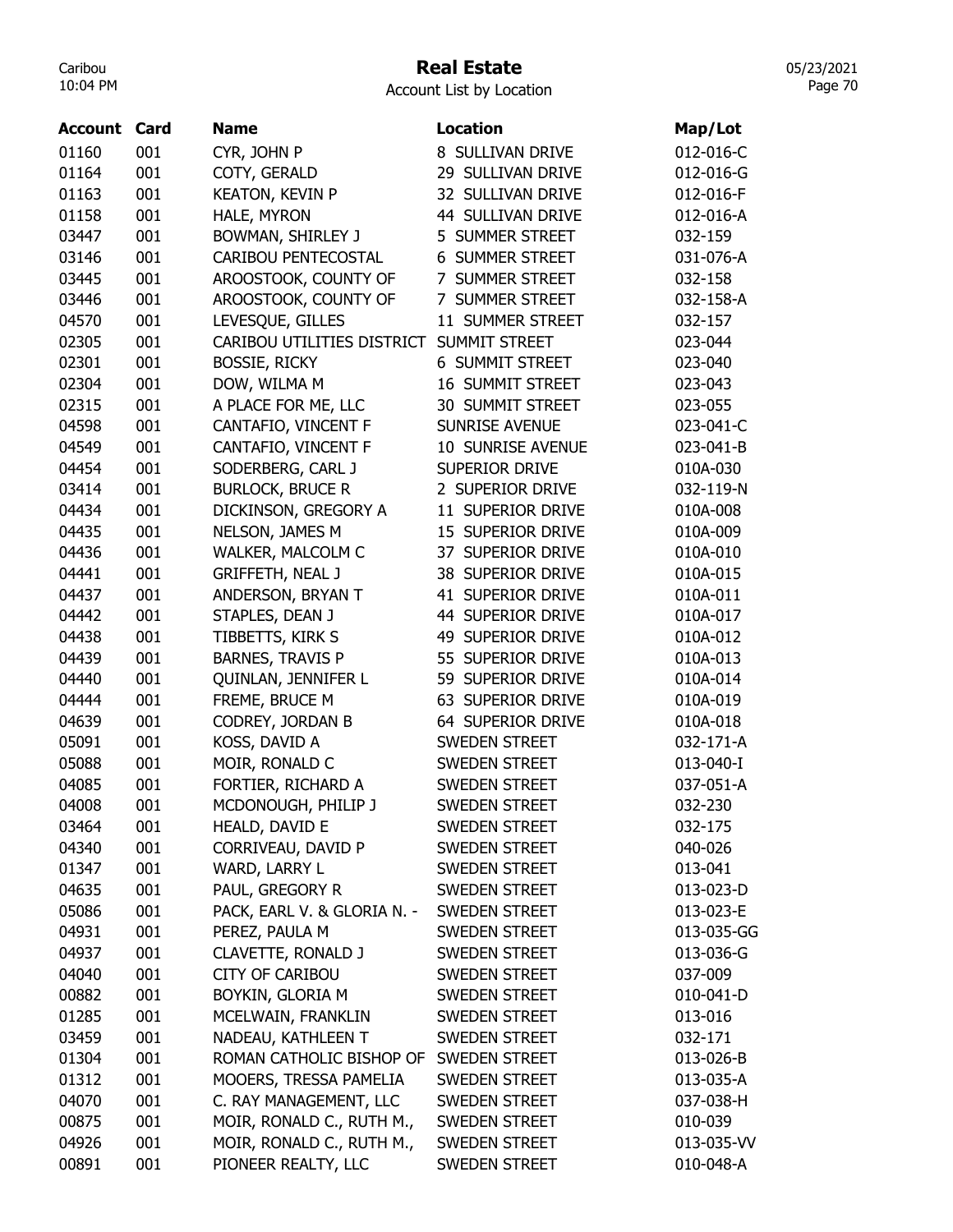### Real Estate

05/23/2021 Page 71

| Account | Card | <b>Name</b>                 | <b>Location</b>            | Map/Lot   |
|---------|------|-----------------------------|----------------------------|-----------|
| 00884   | 001  | MOIR, RONALD C., ALAN R., & | <b>SWEDEN STREET</b>       | 010-044   |
| 01295   | 001  | MOIR, RONALD C., ALAN R., & | <b>SWEDEN STREET</b>       | 013-024   |
| 00874   | 001  | MOIR, RONALD C., RUTH M.,   | <b>SWEDEN STREET</b>       | 010-038   |
| 01339   | 001  | MOIR, RUTH M., JASON R.     | <b>SWEDEN STREET</b>       | 013-040   |
| 03129   | 001  | TD BANK, N.A.               | 14 SWEDEN STREET           | 031-057   |
| 03130   | 001  | FOURTEEN SWEDEN, LLC        | 14 SWEDEN STREET           | 031-058   |
| 04776   | 001  | AROOSTOOK COUNTY            | 15 SWEDEN STREET           | 031-044-E |
| 04542   | 001  | DUPLISSIE, COLLEEN          | 15 SWEDEN STREET           | 031-044-F |
| 03128   | 001  | DUPLESSIE, SEAN A           | 15 SWEDEN STREET           | 031-044-G |
| 03131   | 001  | PAVEN ENTERPRISES, INC.     | 24 SWEDEN STREET           | 031-059   |
| 03122   | 001  | PEABODY, F.A., COMPANY      | 25 SWEDEN STREET           | 031-040-A |
| 03123   | 001  | CSS DEVELOPMENT, INC.       | 25 SWEDEN STREET           | 031-040-B |
| 03124   | 001  | CSS DEVELOPMENT, INC.       | 25 SWEDEN STREET           | 031-040-C |
| 03125   | 001  | CSS DEVELOPMENT, INC.       | 25 SWEDEN STREET           | 031-040-D |
| 03133   | 001  | JOHNSON, CHRISTIAN          | 40<br>SWEDEN STREET        | 031-063   |
| 03120   | 001  | UNITED STATES OF AMERICA    | 41 SWEDEN STREET           | 031-035   |
| 03134   | 001  | FULLER, WILLIAM             | 42 SWEDEN STREET           | 031-064   |
| 04633   | 001  | FLAGG, WILLIAM B            | <b>46 SWEDEN STREET</b>    | 031-065   |
| 04548   | 001  | UNITED STATES POSTAL        | 49 SWEDEN STREET           | 031-034   |
| 03136   | 001  | VIKING GROUP, LLC           | 52 SWEDEN STREET           | 031-066   |
| 03137   | 001  | LEVESQUE, DAVID A           | 56 SWEDEN STREET           | 031-067   |
| 03118   | 001  | SLEEPER, JOSEPH M. AND      | <b>SWEDEN STREET</b><br>57 | 031-033   |
| 03138   | 001  | SMITH, DIANE AND SCOTT CO   | 60 SWEDEN STREET           | 031-068   |
| 03117   | 001  | <b>CASSIDY HOLDINGS LLC</b> | 63 SWEDEN STREET           | 031-032   |
| 03140   | 001  | DOW THEATER CO., LLC        | 66 SWEDEN STREET           | 031-070   |
| 03116   | 001  | AMERICAN LEGION             | <b>SWEDEN STREET</b><br>67 | 031-031-A |
| 03114   | 001  | BACON, JAMES D JR           | 73 SWEDEN STREET           | 031-030   |
| 03112   | 001  | RAYMOND, GARY               | 81 SWEDEN STREET           | 031-028   |
| 03142   | 001  | CSS DEVELOPMENT, INC.       | 88 SWEDEN STREET           | 031-072   |
| 03143   | 001  | ANDERSON, CARL S            | 98 SWEDEN STREET           | 031-073   |
| 03144   | 001  | <b>CARIBOU PENTECOSTAL</b>  | 104 SWEDEN STREET          | 031-074   |
| 03086   | 001  | HUNT, BARBARA A             | 105 SWEDEN STREET          | 031-002   |
| 03085   | 001  | RENO'S PIZZA HOUSE, INC.    | 113 SWEDEN STREET          | 031-001   |
| 03145   | 001  | CARIBOU PENTECOSTAL         | 116 SWEDEN STREET          | 031-076   |
| 03513   | 001  | RENO'S PIZZA HOUSE, INC.    | 117 SWEDEN STREET          | 032-228   |
| 03448   | 001  | WILLEY RENTALS, LLC         | 128 SWEDEN STREET          | 032-160   |
| 03512   | 001  | THERIAULT, GREGORY          | 133 SWEDEN STREET          | 032-227   |
| 03449   | 001  | AROOSTOOK COUNTY COURT      | 144 SWEDEN STREET          | 032-161   |
| 03499   | 001  | DIONNE, ERIC A              | 145 SWEDEN STREET          | 032-213   |
| 03496   | 001  | <b>BECHARD, WILFRED</b>     | 153 SWEDEN STREET          | 032-208   |
| 03495   | 001  | CYR, ROWENA G               | 157 SWEDEN STREET          | 032-207   |
| 03452   | 001  | <b>CARIBOU CONGREGATE</b>   | 166 SWEDEN STREET          | 032-164   |
| 03474   | 001  | BUTLER, MICHAEL D           | 171 SWEDEN STREET          | 032-185   |
| 03453   | 001  | MONICA'S SCANDINAVIAN       | 176 SWEDEN STREET          | 032-165   |
| 03454   | 001  | LANGLEY, BRUCE G            | 182 SWEDEN STREET          | 032-166   |
| 03473   | 001  | LAGASSE, ROSAIRE C.- LIFE   | 185 SWEDEN STREET          | 032-184   |
| 04629   | 001  | THOMPSON, ADAM E            | 188 SWEDEN STREET          | 032-167   |
| 03472   | 001  | THERIAULT, GREGORY J        | 191 SWEDEN STREET          | 032-183   |
| 03456   | 001  |                             | 196 SWEDEN STREET          |           |
|         |      | CURRY, SCOTT D              |                            | 032-168   |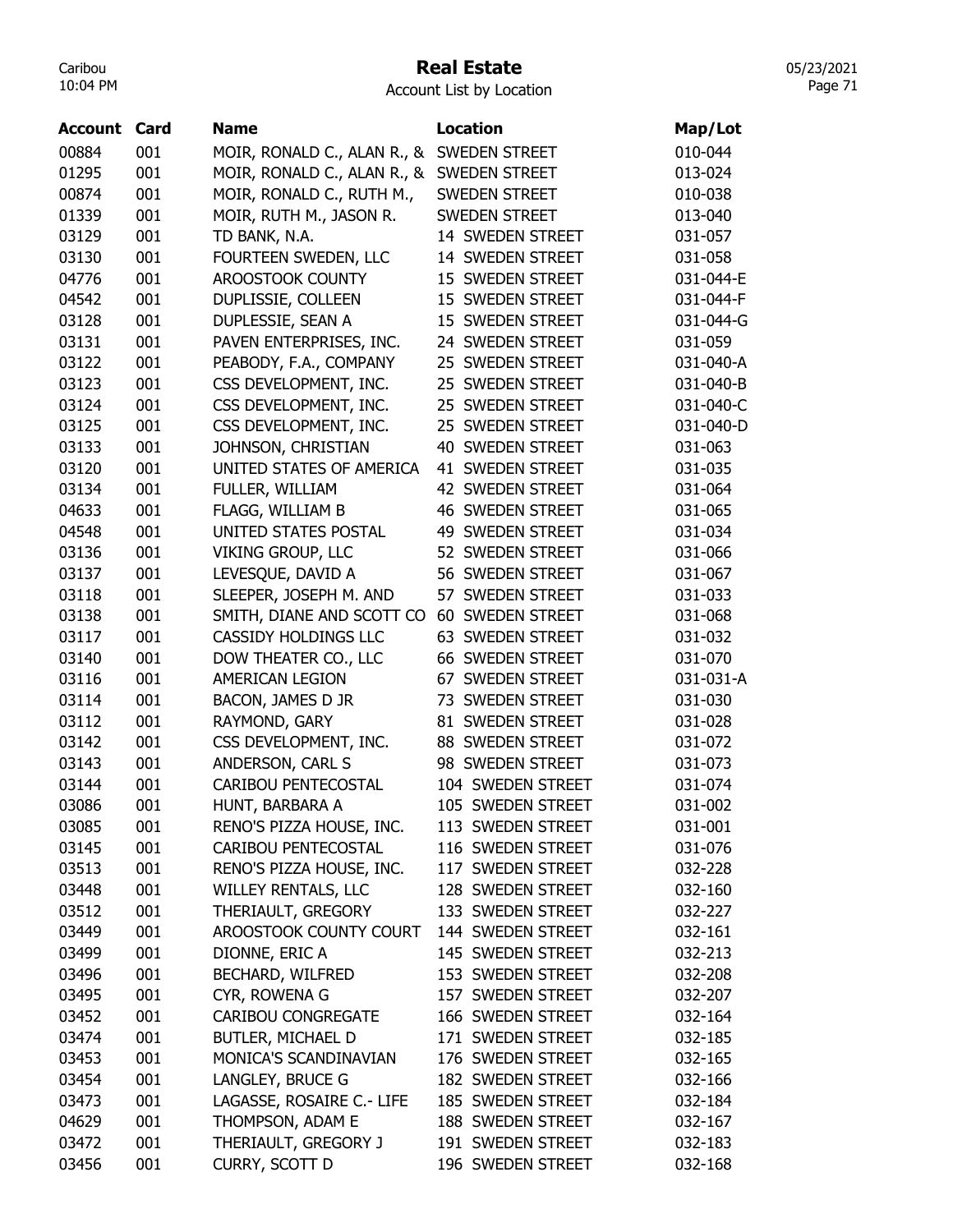#### Real Estate

05/23/2021 Page 72

| Account | Card | <b>Name</b>                   | <b>Location</b>   | Map/Lot   |
|---------|------|-------------------------------|-------------------|-----------|
| 03471   | 001  | <b>MILTON, GARRICK E</b>      | 197 SWEDEN STREET | 032-182   |
| 03470   | 001  | KNIGHT, LARRY E               | 203 SWEDEN STREET | 032-181   |
| 03458   | 001  | MURPHY, JIM & MURPHY,         | 206 SWEDEN STREET | 032-170   |
| 03469   | 001  | ESPLING, DARRELL D JR         | 209 SWEDEN STREET | 032-180   |
| 03460   | 001  | AKERSON, JOHN W. - DEV        | 212 SWEDEN STREET | 032-172   |
| 03468   | 001  | NADEAU, MAMIE                 | 213 SWEDEN STREET | 032-179   |
| 03461   | 001  | FERN, ROBERT F                | 218 SWEDEN STREET | 032-173   |
| 04597   | 001  | <b>GUIMOND, MATTHEW D</b>     | 219 SWEDEN STREET | 032-178   |
| 03463   | 001  | OUELLETTE, KIMBERLY M         | 222 SWEDEN STREET | 032-174   |
| 03466   | 001  | PLAVNICK, KIMBERLY            | 233 SWEDEN STREET | 032-177   |
| 03348   | 001  | J.F. LIQUIDATING              | 234 SWEDEN STREET | 032-064   |
| 03465   | 001  | <b>GALLAGHER, GAIL L</b>      | 235 SWEDEN STREET | 032-176   |
| 03347   | 001  | ROBERTSON, JUDITH             | 246 SWEDEN STREET | 032-063   |
| 04004   | 001  | HEALD, TROY D                 | 255 SWEDEN STREET | 036-183-A |
| 04026   | 001  | JOHNSTON, CYNTHIA A           | 264 SWEDEN STREET | 037-001-A |
| 04025   | 001  | <b>GAGNON'S RENTAL</b>        | 270 SWEDEN STREET | 037-001   |
| 04656   | 001  | HOWE, SHAWN                   | 272 SWEDEN STREET | 037-002   |
| 04094   | 001  | THOMAS, ASHLEY L              | 273 SWEDEN STREET | 037-060   |
| 04028   | 001  | NOYES, KIMBER C               | 274 SWEDEN STREET | 037-003   |
| 04093   | 001  | HALE, MYRON M                 | 277 SWEDEN STREET | 037-059   |
| 04030   | 001  | JANDREAU, JOAN M. - DEV       | 282 SWEDEN STREET | 037-005   |
| 04092   | 001  | ROY, ERNEST                   | 283 SWEDEN STREET | 037-058   |
| 04031   | 001  | BERNAICHE, MICHAEL P          | 284 SWEDEN STREET | 037-006   |
| 04091   | 001  | COUNTY SPORTS, INC.           | 285 SWEDEN STREET | 037-057   |
| 04095   | 001  | COUNTY SPORTS, INC.           | 285 SWEDEN STREET | 037-061   |
| 04585   | 001  | HALE, MYRON                   | 291 SWEDEN STREET | 037-056   |
| 04039   | 001  | WOODS, LISA L                 | 292 SWEDEN STREET | 037-008   |
| 04089   | 001  | KAVIN, JAMES A                | 295 SWEDEN STREET | 037-055   |
| 04088   | 001  | <b>GREGSON, THOMAS</b>        | 299 SWEDEN STREET | 037-054   |
| 04087   | 001  | WALLER, DAVID B               | 301 SWEDEN STREET | 037-053   |
| 00865   | 001  | WILLEY, PHILIP L              | 302 SWEDEN STREET | 010-035-B |
| 04086   | 001  | HUNTER, MATTHEW A             | 303 SWEDEN STREET | 037-052   |
| 04084   | 001  | FORTIER, RICHARD A            | 307 SWEDEN STREET | 037-051   |
| 00864   | 001  | REGIONAL SCHOOL UNIT NO.      | 308 SWEDEN STREET | 010-035-A |
| 04083   | 001  | <b>BISHOP, CHERYL A</b>       | 311 SWEDEN STREET | 037-050   |
| 04041   | 001  | CORBIN, JOSEPH F              | 314 SWEDEN STREET | 037-010   |
| 04082   | 001  | ROSSER, RONALD A., JR.        | 315 SWEDEN STREET | 037-049   |
| 04042   | 001  | PLOURDE, JOHN G               | 316 SWEDEN STREET | 037-011   |
| 04043   | 001  | TRACY, KURT W                 | 322 SWEDEN STREET | 037-012   |
| 04081   | 001  | RAYMOND, JONATHAN M           | 323 SWEDEN STREET | 037-047   |
| 04044   | 001  | MICHAUD, KRISTI HAINES        | 328 SWEDEN STREET | 037-013   |
| 04080   | 001  | RAYMOND, JONATHAN M           | 331 SWEDEN STREET | 037-046   |
| 04079   | 001  | HABEEB, KAREN                 | 333 SWEDEN STREET | 037-045   |
| 04078   | 001  | <b>OUELLETTE, ALBERTINE -</b> | 337 SWEDEN STREET | 037-044   |
| 04077   | 001  | CHAPMAN, ROBERT L. - LIFE     | 341 SWEDEN STREET | 037-043   |
| 04064   | 001  | MIKE'S FAMILY MARKET, LLC     | 342 SWEDEN STREET | 037-038-A |
| 04076   | 001  | LOMBARD, RICHARD V            | 347 SWEDEN STREET | 037-042   |
| 04065   | 001  | RAMO, JOAN                    | 348 SWEDEN STREET | 037-038-B |
| 04071   | 001  | TIBBERT, STEPHEN M            | 348 SWEDEN STREET | 037-038-J |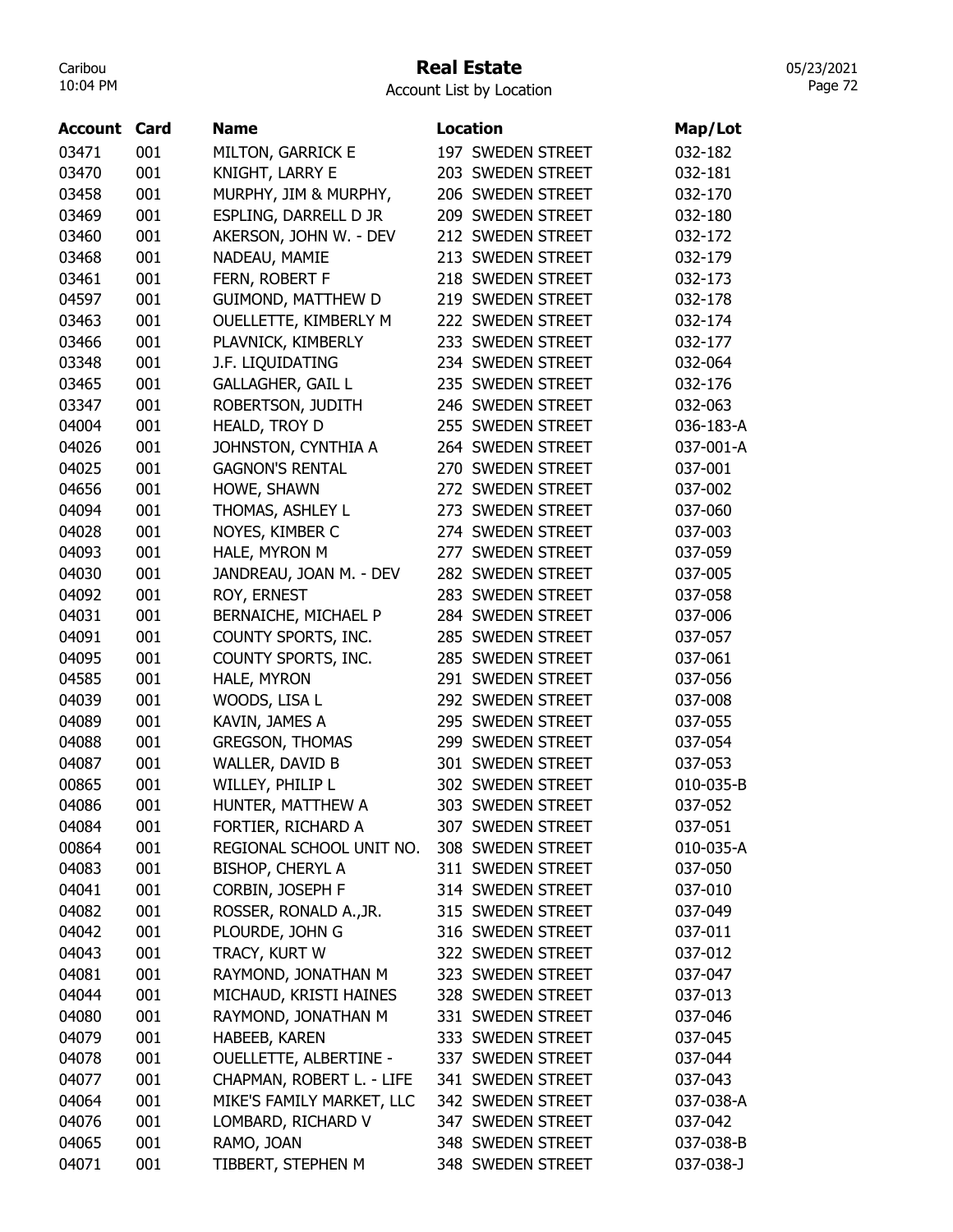## Real Estate

Account List by Location

| <b>Account Card</b> |     | <b>Name</b>                                   | <b>Location</b>   | Map/Lot   |
|---------------------|-----|-----------------------------------------------|-------------------|-----------|
| 04075               | 001 | LIBBY, BEVERLY E                              | 351 SWEDEN STREET | 037-041   |
| 04066               | 001 | SMITH, FREDERICK A                            | 352 SWEDEN STREET | 037-038-D |
| 04616               | 001 | BOUCHARD, CATHY F.                            | 355 SWEDEN STREET | 037-040   |
| 04063               | 001 | OLMSTEAD, AARON G                             | 358 SWEDEN STREET | 037-038   |
| 04073               | 001 | <b>CULLINS, CATHERINE A</b>                   | 359 SWEDEN STREET | 037-039   |
| 04336               | 001 | CHAPMAN, DONALD F                             | 363 SWEDEN STREET | 040-021   |
| 04347               | 001 | OUELLETTE, KIM M                              | 364 SWEDEN STREET | 040-033   |
| 04335               | 001 | W. W. WOOD PROPERTIES,                        | 367 SWEDEN STREET | 040-020   |
| 04348               | 001 | CYR, JAMES T                                  | 368 SWEDEN STREET | 040-034   |
| 04334               | 001 | CYR, JAMES                                    | 369 SWEDEN STREET | 040-019   |
| 04349               | 001 | GAHAGAN, ARNOLD G JR                          | 372 SWEDEN STREET | 040-035   |
| 04333               | 001 | RAZORBACK CAPITAL LLC                         | 375 SWEDEN STREET | 040-018   |
| 04350               | 001 | ROCKWELL, GALEN                               | 376 SWEDEN STREET | 040-037   |
| 04332               | 001 | <b>JCK IRREVOCABLE TRUST</b>                  | 379 SWEDEN STREET | 040-017   |
| 04351               | 001 | HERRON, KRISTI J                              | 380 SWEDEN STREET | 040-038   |
| 04331               | 001 | MICHAUD, JEFFREY L                            | 383 SWEDEN STREET | 040-016   |
| 04337               | 001 | LANTERMAN, JOANNA M                           | 384 SWEDEN STREET | 040-022   |
| 04330               | 001 | TURNER, BARBARA J                             | 387 SWEDEN STREET | 040-015   |
| 04338               | 001 | KETCH, MARY A                                 | 388 SWEDEN STREET | 040-024   |
| 04329               | 001 | CHASSIE, LEONA M                              | 391 SWEDEN STREET | 040-014   |
| 04339               | 001 | ST. PIERRE, EDMOND J                          | 394 SWEDEN STREET | 040-025   |
| 04328               | 001 | MCINTYRE, DAVID                               | 397 SWEDEN STREET | 040-013   |
| 00873               | 001 | CAMPBELL, DAVID W                             | 398 SWEDEN STREET | 010-037-B |
| 00872               | 001 | MOIR, RONALD C., RUTH M.,                     | 404 SWEDEN STREET | 010-037   |
| 04325               | 001 | CONROY, DOUGLAS G                             | 417 SWEDEN STREET | 040-009   |
| 04341               | 001 | <b>CENTRAL AROOSTOOK</b>                      | 418 SWEDEN STREET | 040-027   |
| 04324               | 001 | SHARP, DALE A                                 | 421 SWEDEN STREET | 040-008   |
| 04342               | 001 | LINT, ROBERT L                                | 422 SWEDEN STREET | 040-028   |
| 04323               | 001 | RUSSELL, MATTHEW                              | 423 SWEDEN STREET | 040-007   |
| 04343               | 001 | EVANS, JON P                                  | 426 SWEDEN STREET | 040-029   |
| 04322               | 001 | HAINES, NORMA J                               | 427 SWEDEN STREET | 040-006   |
| 04344               | 001 | BELL, DOUGLAS W II                            | 430 SWEDEN STREET | 040-030   |
| 04321               | 001 | THERIAULT, BRAD A.                            | 431 SWEDEN STREET | 040-005   |
| 04345               | 001 | MCCARTHY, CHADMICHAEL                         | 434 SWEDEN STREET | 040-031   |
| 04320               | 001 | <b>BOUCHARD, ROBERT L</b>                     | 435 SWEDEN STREET | 040-004   |
| 04319               | 001 | WILCOX, CURT                                  | 439 SWEDEN STREET | 040-003   |
| 04318               | 001 | <b>REESE, JAMES</b>                           | 443 SWEDEN STREET | 040-002   |
| 04346               | 001 | <b>OUELLETTE, ANTHONY M</b>                   | 444 SWEDEN STREET | 040-032   |
| 04317               | 001 | <b>OUELLETTE, LUKE J</b>                      | 449 SWEDEN STREET | 040-001   |
| 00877               | 001 | <b>CORROW, BRYAN F</b>                        | 450 SWEDEN STREET | 010-039-B |
| 00878               | 001 | <b>GAGNON, DWAYNE C</b>                       | 467 SWEDEN STREET | 010-040   |
| 00876               | 001 | PELLETIER, BRIAN                              | 468 SWEDEN STREET | 010-039-A |
| 00879               | 001 | BADAHMAN, MELISSA A                           | 473 SWEDEN STREET | 010-041   |
| 00881               | 001 | BOYKIN, GLORIA M                              | 497 SWEDEN STREET | 010-041-C |
| 00880               | 001 | DORRANCE, CARL G                              | 501 SWEDEN STREET | 010-041-A |
| 00883               | 001 | MOIR, RONALD C., ALAN R., & 512 SWEDEN STREET |                   | 010-043   |
| 00885               | 001 | NORTHERN LIGHTHOUSE,                          | 559 SWEDEN STREET | 010-044-A |
| 00886               | 001 | DUNN, JOSEPH E                                | 564 SWEDEN STREET | 010-045   |
| 01292               | 001 | PAUL, GREGORY R                               | 573 SWEDEN STREET | 013-023   |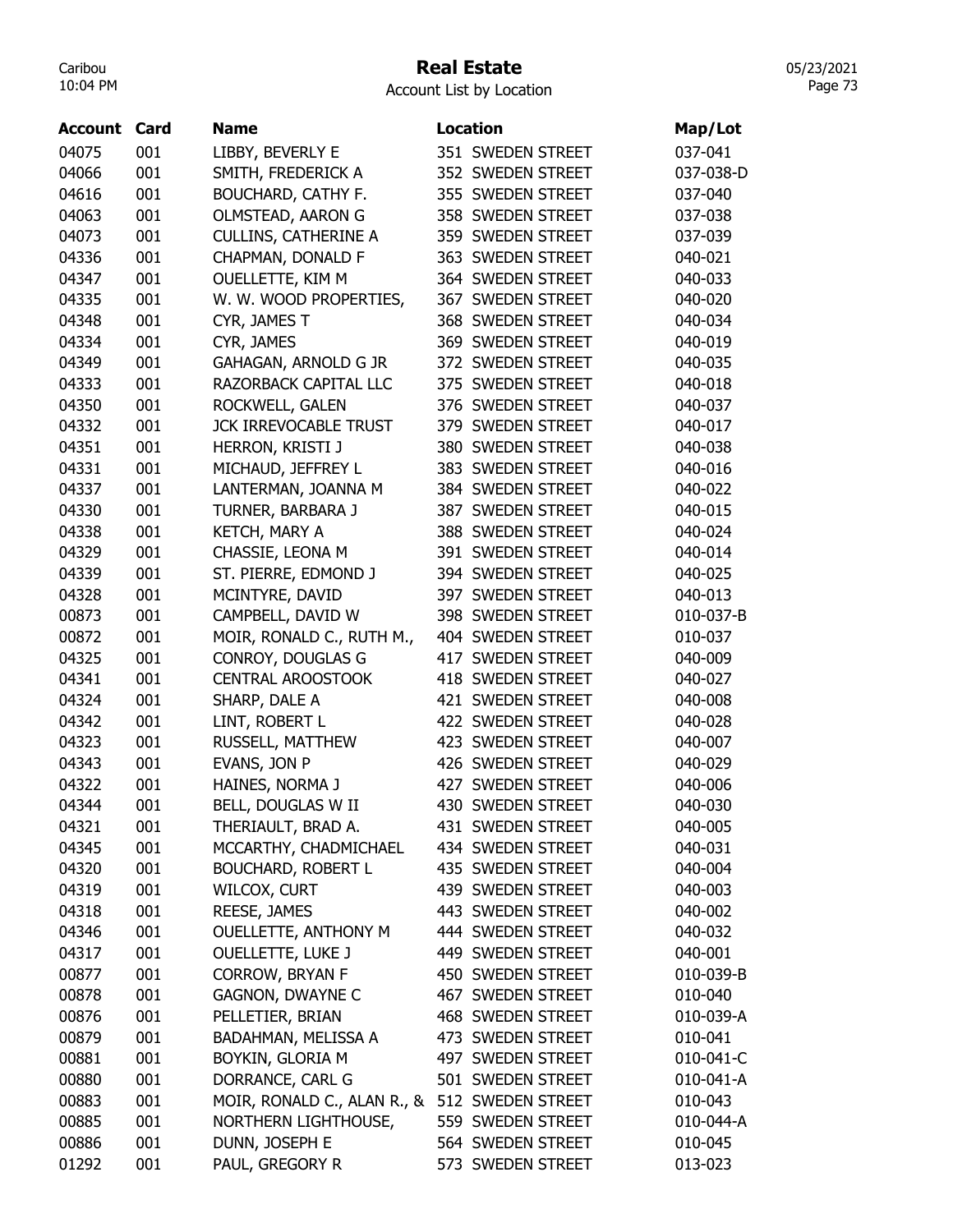## Real Estate

05/23/2021 Page 74

| <b>Account Card</b> |     | <b>Name</b>                                  | <b>Location</b>                        |                  |
|---------------------|-----|----------------------------------------------|----------------------------------------|------------------|
|                     |     |                                              |                                        | Map/Lot          |
| 01296               | 001 | RAYMOND, GARY                                | 574 SWEDEN STREET                      | 013-024-A        |
| 01293               | 001 | PACK, EARL V. & GLORIA N. -                  | 587 SWEDEN STREET                      | 013-023-B        |
| 01294               | 001 | PACK, EARL V. & GLORIA N. -                  | 587 SWEDEN STREET                      | 013-023-C        |
| 04647               | 001 | PACK, BONNIE                                 | 587 SWEDEN STREET                      | 013-023-C-001-ON |
| 01298               | 001 | DUBOIS, NED L                                | 588 SWEDEN STREET                      | 013-024-C        |
| 01300               | 001 | CARIBOU CONGREGATION OF                      | 596 SWEDEN STREET                      | 013-024-E        |
| 01299               | 001 | PLOURDE, KEVIN B                             | 610 SWEDEN STREET                      | 013-024-D        |
| 01297               | 001 | DEPREY, RYAN L                               | 618 SWEDEN STREET                      | 013-024-B        |
| 01303               | 001 | ROY, ROBERT R                                | 622 SWEDEN STREET                      | 013-026-A        |
| 01301               | 001 | ROSS, EMMETT D. JR. & RUTH 629 SWEDEN STREET |                                        | 013-025-A        |
| 01307               | 001 | LAPLANTE, TROY B                             | 655 SWEDEN STREET                      | 013-030          |
| 01305               | 001 | <b>OUELLETTE, GRADEN</b>                     | 656 SWEDEN STREET                      | 013-028          |
| 01306               | 001 | NORTHERN BROADCAST                           | 670 SWEDEN STREET                      | 013-029-A        |
| 01302               | 001 | MEEHAN, RYAN J                               | 684 SWEDEN STREET                      | 013-026          |
| 01309               | 001 | CARIBOU COUNTRY RENTALS,                     | 693 SWEDEN STREET                      | 013-032-A        |
| 01310               | 001 | PIMENTAL, JUDITH M                           | 698 SWEDEN STREET                      | 013-033          |
| 01311               | 001 | MCELWAIN, FRANKLIN                           | 711 SWEDEN STREET                      | 013-034          |
| 01330               | 001 | NORTHERN AROOSTOOK                           | 723 SWEDEN STREET                      | 013-036          |
| 01327               | 001 | MOOERS, TRESSA PAMELIA                       | 742 SWEDEN STREET                      | 013-035-X        |
| 01331               | 001 | CLAVETTE, RONALD J                           | 749 SWEDEN STREET                      | 013-036-A        |
| 01329               | 001 | <b>BOUCHARD, MARK J</b>                      | 756 SWEDEN STREET                      | 013-035-Z        |
| 01333               | 001 | OLIVERO, CHRISTINE                           | 775 SWEDEN STREET                      | 013-036-C        |
| 01326               | 001 | HOLMES, JERRY                                | 790 SWEDEN STREET                      | 013-035-V        |
| 01334               | 001 | LAMBERT, DEANE A                             | 799 SWEDEN STREET                      | 013-036-D        |
| 01325               | 001 | QUINLAN, MICHAEL J                           | 806 SWEDEN STREET                      | 013-035-U        |
| 01324               | 001 | DOODY, DANA                                  | 812 SWEDEN STREET                      | 013-035-T        |
| 01336               | 001 | ST. PETER, ROBERT R                          | 815 SWEDEN STREET                      | 013-037          |
| 01323               | 001 | CROWLEY, TIMOTHY D                           | 818 SWEDEN STREET                      | 013-035-S        |
| 01322               | 001 | DEPREY, LELAND G                             | 824 SWEDEN STREET                      | 013-035-R        |
| 01335               | 001 | PREST, JOAN M                                | 825 SWEDEN STREET                      | 013-036-F        |
| 01332               | 001 | MERRILL, RANDY J.                            | 831 SWEDEN STREET                      | 013-036-B        |
| 01321               | 001 | DAVIS-BALLARD, JANET D. - 832 SWEDEN STREET  |                                        | 013-035-Q        |
| 01337               | 001 | MERRITT, ZELMA K. - LIFE                     | 837 SWEDEN STREET                      | 013-038          |
| 01320               | 001 | BENNETT, JENNIFER M                          | 840 SWEDEN STREET                      | 013-035-P        |
| 01319               | 001 | DAMBOISE, BERNARD D                          | 850 SWEDEN STREET                      | 013-035-M        |
| 01340               | 001 | WAIN, JOSHUA CHRISTOPHER                     | 855 SWEDEN STREET                      | 013-040-A        |
|                     | 001 |                                              | 856 SWEDEN STREET                      |                  |
| 01317               |     | SODERBERG, CARL                              |                                        | 013-035-F        |
| 01338               | 001 | THIBODEAU, REGINALD J                        | 862 SWEDEN STREET<br>863 SWEDEN STREET | 013-039          |
| 01341               | 001 | CYR, KARLA M                                 |                                        | 013-040-B        |
| 04679               | 001 | MOODY, DOREEN                                | 869 SWEDEN STREET                      | 013-040-C        |
| 01313               | 001 | THIBODEAU, REGINALD J                        | 876 SWEDEN STREET                      | 013-035-B        |
| 01343               | 001 | COLLIN, ROBERT J                             | 881 SWEDEN STREET                      | 013-040-D        |
| 01314               | 001 | BOUCHARD, DORINA M                           | 882 SWEDEN STREET                      | 013-035-C        |
| 01315               | 001 | THIBEAULT, RICKY A                           | 888 SWEDEN STREET                      | 013-035-D        |
| 01316               | 001 | HAINES, DAVID A                              | 894 SWEDEN STREET                      | 013-035-E        |
| 01328               | 001 | MCBREAIRTY, OMAR H                           | 898 SWEDEN STREET                      | 013-035-Y        |
| 01318               | 001 | LUCAS, HANNAH                                | 912 SWEDEN STREET                      | 013-035-G        |
| 01351               | 001 | BROWN, PHILIP H II                           | 936 SWEDEN STREET                      | 013-044          |
| 03718               | 001 | JONES, CALE A                                | 9 TEAGUE STREET                        | 035-070          |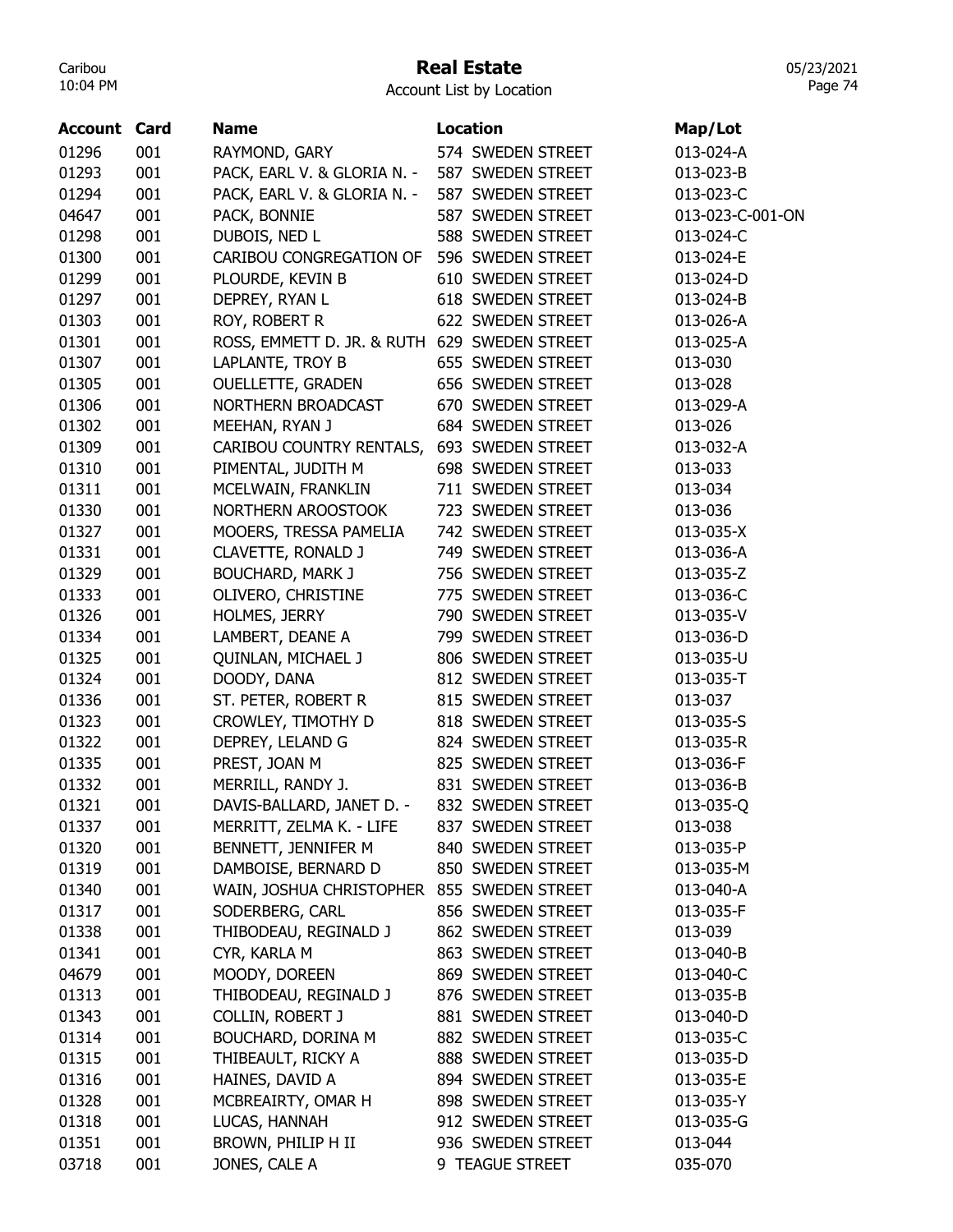# Real Estate

05/23/2021 Page 75

| <b>Account Card</b> |            | Name                                        | <b>Location</b>                        | Map/Lot   |
|---------------------|------------|---------------------------------------------|----------------------------------------|-----------|
| 03733               | 001        | SMALL, DONNA J                              | <b>10 TEAGUE STREET</b>                | 035-085   |
| 03717               | 001        | SMALL, CRAIG                                | 11 TEAGUE STREET                       | 035-069   |
| 03734               | 001        | LESTER, KATHY A                             | 14 TEAGUE STREET                       | 035-086   |
| 03716               | 001        | CYR, SALLY ANN                              | 15 TEAGUE STREET                       | 035-068   |
| 03735               | 001        | SMALL, CRAIG K                              | <b>16 TEAGUE STREET</b>                | 035-087   |
| 03736               | 001        | SHEA, REBECCA L                             | 20 TEAGUE STREET                       | 035-088   |
| 03713               | 001        | COWETT, LINDSEY                             | 21 TEAGUE STREET                       | 035-065   |
| 03737               | 001        | <b>BELL, JOSHUA J</b>                       | 24 TEAGUE STREET                       | 035-089   |
| 03712               | 001        | WICKSTROM, JON C                            | 25 TEAGUE STREET                       | 035-064   |
| 03738               | 001        | WAKANA, DAVID                               | 26 TEAGUE STREET                       | 035-090   |
| 03711               | 001        | CYR APARTMENTS, LLC                         | 27 TEAGUE STREET                       | 035-063   |
| 03739               | 001        | CYR, LORI A                                 | <b>30 TEAGUE STREET</b>                | 035-091   |
| 03710               | 001        | WILLETTE, LOLA I                            | 31 TEAGUE STREET                       | 035-062   |
| 03740               | 001        | <b>COUNTRY FARMS</b>                        | 32 TEAGUE STREET                       | 035-092   |
| 04728               | 001        | TRUITT, EDWARD IV                           | 35 TEAGUE STREET                       | 035-061   |
| 03708               | 001        | WYMAN, KENNETH A                            | 37 TEAGUE STREET                       | 035-060   |
| 03741               | 001        | SODERBERG, EMILY                            | <b>38 TEAGUE STREET</b>                | 035-094   |
| 02754               | 001        | ROMAN CATHOLIC BISHOP OF                    | <b>THOMAS AVENUE</b>                   | 028-019-A |
| 03245               | 001        | LAGASSE, JAMES E                            | 4 THOMAS AVENUE                        | 031-204   |
| 04529               | 001        | <b>GAGNON, GARY L</b>                       | 7 THOMAS AVENUE                        | 028-008   |
| 03246               | 001        | VANIER, JOHN - DEV                          | 8 THOMAS AVENUE                        | 031-205   |
| 02742               | 001        | <b>GAGNON'S RENTAL</b>                      | 9 THOMAS AVENUE                        | 028-008-A |
| 03240               | 001        | CORRIVEAU, DANNY                            | 12 THOMAS AVENUE                       | 031-198-C |
| 02740               | 001        | FLYNN, CARL E                               | 15 THOMAS AVENUE                       | 028-007   |
| 02739               | 001        | STRAIGHT, WILLIAM L                         | 17 THOMAS AVENUE                       | 028-006   |
| 03236               | 001        | WILLEY, BENJAMIN M                          | <b>18 THOMAS AVENUE</b>                | 031-196   |
| 02738               | 001        | WYMAN, JAMIE M                              | 19 THOMAS AVENUE                       | 028-005   |
| 03237               | 001        | TARR, RANDY L                               | 20 THOMAS AVENUE                       | 031-197   |
| 02737               | 001        | <b>GAGNON, JULIA E</b>                      | <b>THOMAS AVENUE</b><br>21             | 028-004   |
|                     |            | L & R ASSOCIATES, LLC                       | 25 THOMAS AVENUE                       |           |
| 02736               | 001        |                                             | 26 THOMAS AVENUE                       | 028-003   |
| 03235               | 001        | LERCH, SCOTT CHARLES                        |                                        | 031-195   |
| 03227               | 001        | <b>GAGNON, MICHAEL E</b>                    | 30 THOMAS AVENUE                       | 031-187   |
| 03230               | 001        | GABRIEL, IDOWU J                            | 32 THOMAS AVENUE                       | 031-190   |
| 03228               | 001        | L & R ASSOCIATES, LLC                       | 34 THOMAS AVENUE                       | 031-188   |
| 02033               | 001        | ST. PETER, PHILLIP                          | 107 THOMPSON ROAD                      | 018-026-B |
| 02038               | 001<br>001 | ST. PETER, JEFFREY A<br>ST. PETER, PHILIP E | 121 THOMPSON ROAD<br>122 THOMPSON ROAD | 018-026-G |
| 02042               |            |                                             |                                        | 018-027-B |
| 04555               | 001        | GINISH, JOSEPH NORMAN                       | 127 THOMPSON ROAD                      | 018-026-H |
| 02035               | 001        | LARRABEE, VIRGINIA M. -                     | 147 THOMPSON ROAD                      | 018-026-D |
| 02034               | 001        | <b>BOSSE, MARCEL J</b>                      | 159 THOMPSON ROAD                      | 018-026-C |
| 02032               | 001        | SPUD SPEEDWAY, INC.                         | 209 THOMPSON ROAD                      | 018-026-A |
| 04842               | 001        | NIVEK CORP.                                 | 259 THOMPSON ROAD                      | 018-026-K |
| 03841               | 001        | MCDUFFIE, SHAUN                             | 3 TOWNVIEW ROAD                        | 035-175   |
| 03842               | 001        | SLEEPER, DAVID N                            | 4 TOWNVIEW ROAD                        | 035-176   |
| 03843               | 001        | <b>WHITTEN, FRANCES A</b>                   | 10 TOWNVIEW ROAD                       | 035-177   |
| 03840               | 001        | SHAW, JOHN R                                | 17 TOWNVIEW ROAD                       | 035-173-D |
| 03844               | 001        | HARRIS, FRANK M JR                          | 20 TOWNVIEW ROAD                       | 035-177-C |
| 02974               | 001        | GAGNON, NICHOLAS B. &                       | <b>TRACY LANE</b>                      | 030-009   |
| 02970               | 001        | <b>GAGNON, NICHOLAS B</b>                   | <b>6 TRACY LANE</b>                    | 030-004   |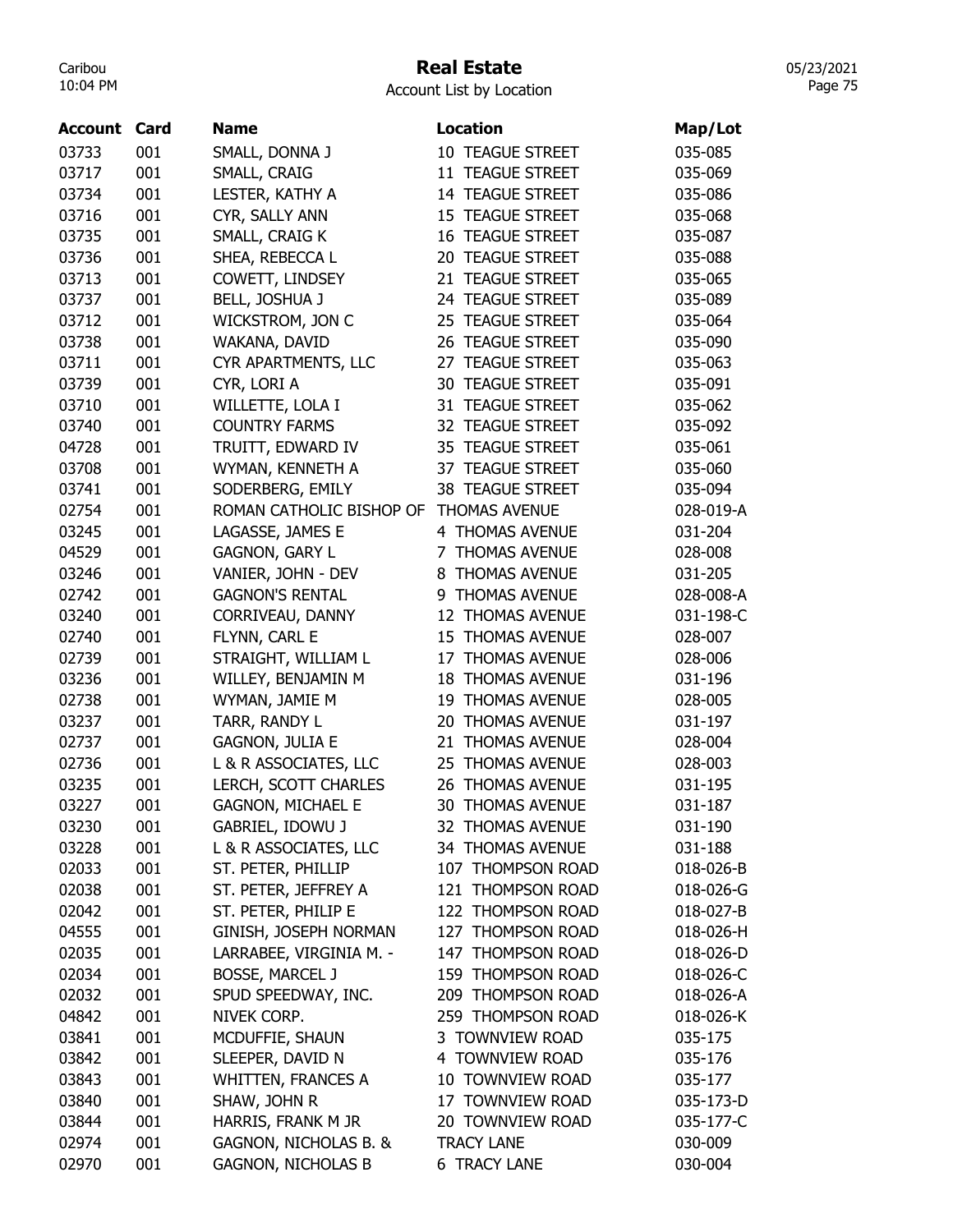# Real Estate

Account List by Location

| <b>Account Card</b> |     | <b>Name</b>                                | <b>Location</b>         | Map/Lot   |
|---------------------|-----|--------------------------------------------|-------------------------|-----------|
| 02973               | 001 | GAGNON, NICHOLAS B. &                      | 12 TRACY LANE           | 030-008   |
| 02971               | 001 | GAGNON, NICHOLAS B. &                      | 14 TRACY LANE           | 030-006   |
| 02972               | 001 | GAGNON, NICHOLAS B. &                      | <b>18 TRACY LANE</b>    | 030-007   |
| 03398               | 001 | <b>ESPLING, ELDON</b>                      | <b>TRUMAN STREET</b>    | 032-117-B |
| 03400               | 001 | <b>GLEICHMAN, PHILIP</b>                   | <b>TRUMAN STREET</b>    | 032-119   |
| 03399               | 001 | PIKE, DANA G                               | 5 TRUMAN STREET         | 032-118   |
| 03401               | 001 | PIKE, DANA G                               | <b>6 TRUMAN STREET</b>  | 032-119-A |
| 03405               | 001 | SODERBERG, IVER W - DEV                    | <b>16 TRUMAN STREET</b> | 032-119-E |
| 01265               | 001 | SODERBERG, CARL J                          | <b>VAN BUREN ROAD</b>   | 013-005   |
| 01274               | 001 | <b>STATE OF MAINE</b>                      | <b>VAN BUREN ROAD</b>   | 013-012-A |
| 02110               | 001 | <b>CITY OF CARIBOU</b>                     | <b>VAN BUREN ROAD</b>   | 019-016   |
| 01253               | 001 | <b>CITY OF CARIBOU</b>                     | <b>VAN BUREN ROAD</b>   | 013-001-A |
| 01260               | 001 | <b>GUERRETTE FARMS CORP</b>                | <b>VAN BUREN ROAD</b>   | 013-002-B |
| 01278               | 001 | <b>GUERRETTE FARMS CORP</b>                | <b>VAN BUREN ROAD</b>   | 013-012-F |
| 02181               | 001 | <b>BOUCHARD POTATO</b>                     | <b>VAN BUREN ROAD</b>   | 020-024-A |
| 02187               | 001 | MARTIN, HERMAN G. &                        | <b>VAN BUREN ROAD</b>   | 020-028-A |
| 01452               | 001 | PATHIRAJA, JAYATILLAKE S. & VAN BUREN ROAD |                         | 014-030   |
| 01472               | 001 | RATTRAY, KATELYN                           | <b>VAN BUREN ROAD</b>   | 014-037   |
| 02232               | 001 | <b>CITY OF CARIBOU</b>                     | <b>VAN BUREN ROAD</b>   | 022-004-A |
| 01885               | 001 | RANKIN, WESLEY E                           | <b>VAN BUREN ROAD</b>   | 017-013   |
| 02163               | 001 | <b>GUERRETTE, ANTHONY</b>                  | <b>VAN BUREN ROAD</b>   | 020-020   |
| 01806               | 001 | WORSTER, RICHARD - DEV                     | <b>VAN BUREN ROAD</b>   | 016-011   |
| 00935               | 001 | RAYMOND, PHILP C. &                        | <b>VAN BUREN ROAD</b>   | 011-001-B |
| 00892               | 001 | <b>CAVENDISH FARMS</b>                     | <b>VAN BUREN ROAD</b>   | 010-048-B |
| 01256               | 001 | <b>CAVENDISH FARMS</b>                     | <b>VAN BUREN ROAD</b>   | 013-001-D |
| 01270               | 001 | <b>GRIFFETH, NEAL J</b>                    | <b>VAN BUREN ROAD</b>   | 013-010   |
| 01271               | 001 | <b>OUELLETTE, ISABELLE -</b>               | VAN BUREN ROAD          | 013-010-A |
| 01803               | 001 | CAMPBELL, RYAN J                           | VAN BUREN ROAD          | 016-010-A |
| 00937               | 001 | SOLMAN HOLDINGS, LLC                       | <b>VAN BUREN ROAD</b>   | 011-002   |
| 04359               | 001 | SOLMAN HOLDINGS, LLC                       | <b>VAN BUREN ROAD</b>   | 041-002   |
| 05042               | 001 | <b>BOUCHARD, CRAIG D</b>                   | OFF VAN BUREN ROAD      | 022-011-A |
| 05055               | 001 | CERRATO, JAMES T                           | <b>VAN BUREN ROAD</b>   | 014-030-C |
| 05056               | 001 | <b>STATE OF MAINE</b>                      | <b>VAN BUREN ROAD</b>   | 014-034-P |
| 04974               | 001 | THERIAULT, KYLE                            | OFF VAN BUREN ROAD      | 016-005-B |
| 01784               | 001 | CHALOULT, GARY M                           | <b>VAN BUREN ROAD</b>   | 016-007   |
| 01871               | 001 | VIOLETTE, GARY G                           | VAN BUREN ROAD          | 017-001   |
| 01280               | 001 | <b>GUERRETTE, ULYSSES P. -</b>             | <b>VAN BUREN ROAD</b>   | 013-014-A |
|                     |     | <b>GUERRETTE, ULYSSES - DEV</b>            | <b>VAN BUREN ROAD</b>   |           |
| 01492               | 001 | <b>BOUCHARD, RICKEY A</b>                  |                         | 014-046-E |
| 02115               | 001 |                                            | 132 VAN BUREN ROAD      | 019-020   |
| 00933               | 001 | CARIBOU HOSPITAL DISTRICT                  | 163 VAN BUREN ROAD      | 011-001   |
| 01255               | 001 | <b>GUERRETTE FARMS CORP.</b>               | 202 VAN BUREN ROAD      | 013-001-C |
| 04563               | 001 | SIMON, STEPHANIE A                         | 209 VAN BUREN ROAD      | 014-030-A |
| 01252               | 001 | THERIAULT, SHANE H                         | 212 VAN BUREN ROAD      | 013-001   |
| 01455               | 001 | DEBATTISTA, NORMA J                        | 223 VAN BUREN ROAD      | 014-031   |
| 01456               | 001 | MORIN, THOMAS J                            | 229 VAN BUREN ROAD      | 014-031-A |
| 01257               | 001 | HANEY, TROY W                              | 236 VAN BUREN ROAD      | 013-001-E |
| 01457               | 001 | MORIN, THOMAS J                            | 241 VAN BUREN ROAD      | 014-032   |
| 01458               | 001 | WICKSTROM, LARRY                           | 243 VAN BUREN ROAD      | 014-033   |
| 01254               | 001 | BURTT, JEFFREY J                           | 248 VAN BUREN ROAD      | 013-001-B |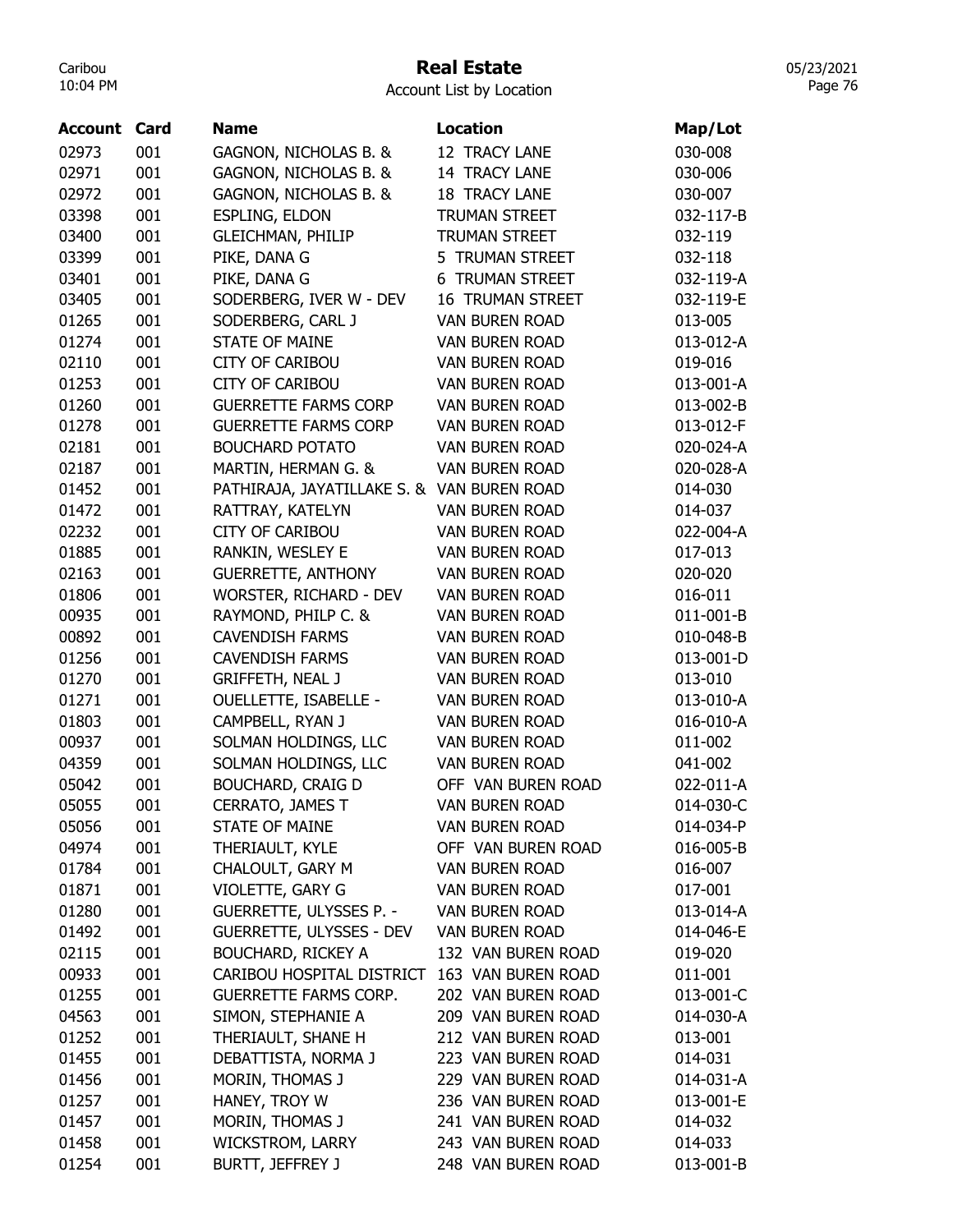# Real Estate

Account List by Location

| <b>Account Card</b> |     | <b>Name</b>                 | Location           | Map/Lot       |
|---------------------|-----|-----------------------------|--------------------|---------------|
| 01495               | 001 | LISTER KNOWLTON V.F.W.      | 253 VAN BUREN ROAD | 014-050       |
| 01258               | 001 | KANE-GIBSON, CHRISTINA      | 260 VAN BUREN ROAD | 013-002       |
| 04574               | 001 | DOWNS, BETHANY ANNE         | 271 VAN BUREN ROAD | 014-034-B     |
| 01459               | 001 | CERRATO, JAMES T            | 303 VAN BUREN ROAD | 014-034       |
| 01259               | 001 | SODERBERG, CARL J           | 318 VAN BUREN ROAD | 013-002-A     |
| 01471               | 001 | KING, JESSIE L              | 327 VAN BUREN ROAD | 014-036       |
| 01469               | 001 | WATKINS, ALFREDA M          | 333 VAN BUREN ROAD | 014-034-L-001 |
| 01262               | 001 | ROY, JAY PAUL               | 334 VAN BUREN ROAD | 013-003-A     |
| 01468               | 001 | CORRIVEAU, RENAUD           | 337 VAN BUREN ROAD | 014-034-L     |
| 01263               | 001 | DOBBS, FREDERICK W          | 344 VAN BUREN ROAD | 013-003-B     |
| 01465               | 001 | JOHNSTON, RAFE E            | 351 VAN BUREN ROAD | 014-034-H     |
| 04957               | 001 | SODERBERG COMPANY, INC.     | 356 VAN BUREN ROAD | 013-003-C     |
| 01261               | 001 | SODERBERG, CARL J           | 356 VAN BUREN ROAD | 013-003       |
| 01466               | 001 | <b>GENDREAU, JOYCE M</b>    | 361 VAN BUREN ROAD | 014-034-J     |
| 05015               | 001 | DOBBS, LISA J               | 369 VAN BUREN ROAD | 014-034-N     |
| 01462               | 001 | THIBODEAU, SYLVIO           | 373 VAN BUREN ROAD | 014-034-C     |
| 01266               | 001 | ST. PETER, JOSEPHINE M      | 376 VAN BUREN ROAD | 013-005-A     |
| 01464               | 001 | <b>BOULEY, NIKKI L</b>      | 377 VAN BUREN ROAD | 014-034-G     |
| 01264               | 001 | MYHRE, EVANN                | 378 VAN BUREN ROAD | 013-004       |
| 01463               | 001 | SUSEE, NATALIE M            | 383 VAN BUREN ROAD | 014-034-F     |
| 01267               | 001 | TAYLOR, RICHARD             | 384 VAN BUREN ROAD | 013-005-B     |
| 05092               | 001 | SPENCER, BOYD F             | 389 VAN BUREN ROAD | 014-034-Q     |
| 01460               | 001 | CYR, PETER N                | 393 VAN BUREN ROAD | 014-034-A     |
| 01470               | 001 | RATTRAY, KATELYN M          | 405 VAN BUREN ROAD | 014-034-M     |
| 01277               | 001 | <b>GRIFFETH, NEAL J</b>     | 416 VAN BUREN ROAD | 013-012-E     |
| 05125               | 001 | ROUTE 1 LODGE, LLC          | 416 VAN BUREN ROAD | 013-012-G     |
| 01473               | 001 | <b>GUERRETTE FARMS CORP</b> | 453 VAN BUREN ROAD | 014-039       |
| 01279               | 001 | VIOLETTE, RANDY R           | 454 VAN BUREN ROAD | 013-013       |
| 01476               | 001 | MARTIN, TIMOTHY             | 467 VAN BUREN ROAD | 014-041       |
| 01284               | 001 | VIOLETTE, DANIEL R. &       | 470 VAN BUREN ROAD | 013-014-E     |
| 01478               | 001 | MARTIN, TIMOTHY R           | 473 VAN BUREN ROAD | 014-042-A     |
| 01283               | 001 | MORIN, DALE J               | 480 VAN BUREN ROAD | 013-014-D     |
| 01480               | 001 | BROWN, SHIRLEY M. - LIFE    | 481 VAN BUREN ROAD | 014-043-A     |
| 01481               | 001 | <b>GUERRETTE, SHERI R</b>   | 491 VAN BUREN ROAD | 014-043-B     |
| 01282               | 001 | <b>BOUCHARD, GALEN S</b>    | 496 VAN BUREN ROAD | 013-014-C     |
| 01281               | 001 | <b>BUTLER, PATRICIA</b>     | 506 VAN BUREN ROAD | 013-014-B     |
| 01484               | 001 | Fox, peter R                | 509 VAN BUREN ROAD | 014-044-B     |
| 01483               | 001 | SHRUM, DOUGLAS A            | 529 VAN BUREN ROAD | 014-044-A     |
| 01286               | 001 | <b>GUERRETTE FARMS CORP</b> | 534 VAN BUREN ROAD | 013-017       |
| 01287               | 001 | <b>CITY OF CARIBOU</b>      | 544 VAN BUREN ROAD | 013-017-001   |
| 01288               | 001 | <b>CHALOULT, ROGER</b>      | 550 VAN BUREN ROAD | 013-019       |
| 01491               | 001 | NADEAU, GARY P              | 557 VAN BUREN ROAD | 014-046-D     |
| 01289               | 001 | MARTIN, RICKY P             | 564 VAN BUREN ROAD | 013-020-A     |
| 01487               | 001 | DUPLESSIE, PHILLIP          | 565 VAN BUREN ROAD | 014-046-A     |
| 01489               | 001 | CHAPMAN, RUSSELL E          | 569 VAN BUREN ROAD | 014-046-B-001 |
| 01488               | 001 | CHAPMAN, RUSSELL E          | 571 VAN BUREN ROAD | 014-046-B     |
| 01290               | 001 | THIBODEAU, ORILLA           | 572 VAN BUREN ROAD | 013-021       |
| 01490               | 001 | BELANGER, WAYNE P           | 585 VAN BUREN ROAD | 014-046-C     |
| 04810               | 001 | BELANGER, WAYNE P           | 595 VAN BUREN ROAD | 014-047-A     |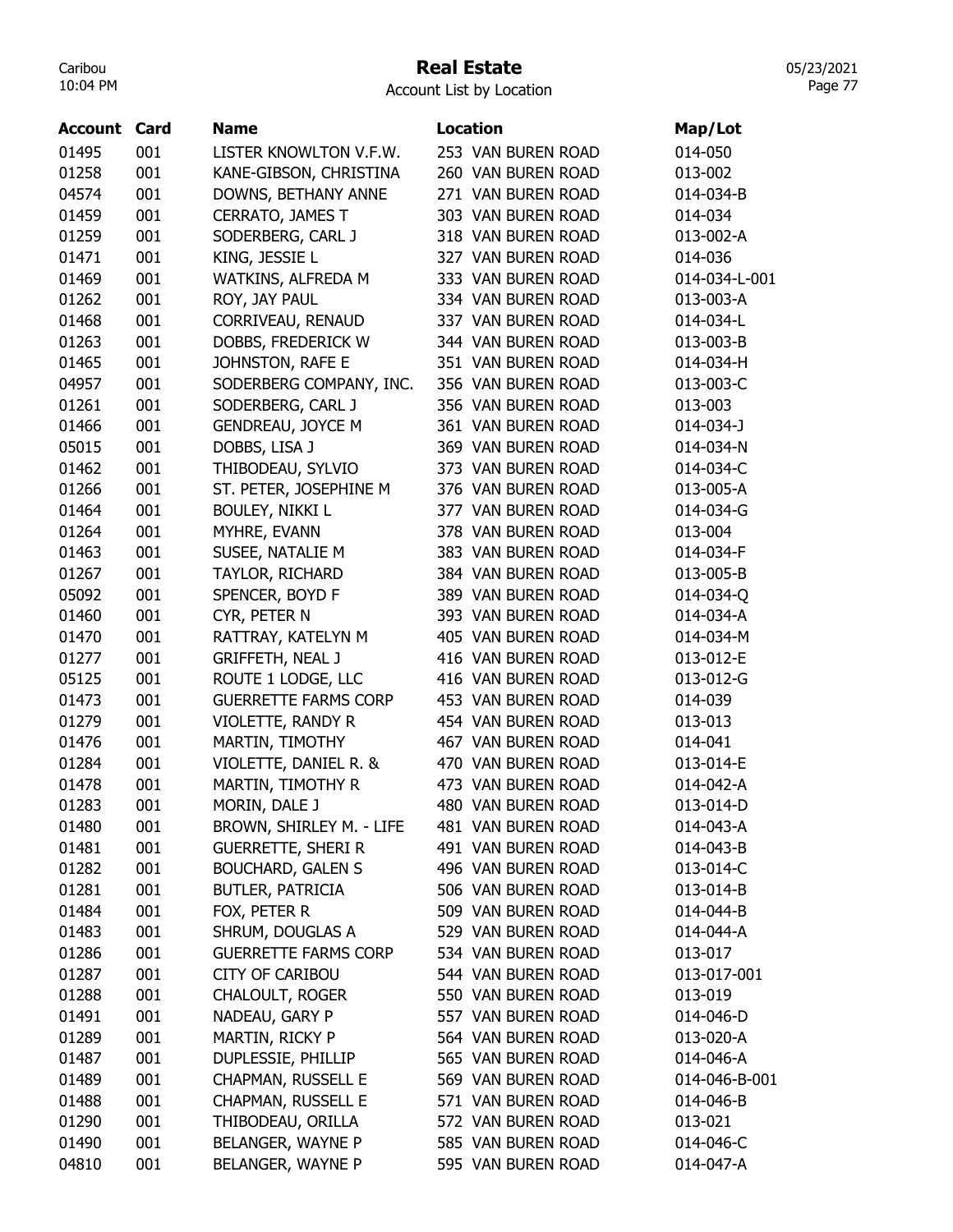## Real Estate

Account List by Location

| <b>Account Card</b> |     | <b>Name</b>                   | <b>Location</b>     | Map/Lot      |
|---------------------|-----|-------------------------------|---------------------|--------------|
| 04811               | 001 | BELANGER, WAYNE P             | 595 VAN BUREN ROAD  | 014-047A-001 |
| 01291               | 001 | <b>GUERRETTE, TIMOTHY C</b>   | 604 VAN BUREN ROAD  | 013-022      |
| 01493               | 001 | <b>BOUCHER, TYLER M</b>       | 605 VAN BUREN ROAD  | 014-047      |
| 01914               | 001 | <b>OUELLETTE, TODD P</b>      | 621 VAN BUREN ROAD  | 017-025      |
| 01902               | 001 | PENSCO TRUST COMPANY          | 635 VAN BUREN ROAD  | 017-023      |
| 01852               | 001 | LAJOIE, STEVEN N              | 648 VAN BUREN ROAD  | 016-031-D    |
| 01850               | 001 | JOHNSTON, BETTY J             | 656 VAN BUREN ROAD  | 016-031      |
| 01897               | 001 | FUHRMANN, FRANCIS             | 657 VAN BUREN ROAD  | 017-022      |
| 04594               | 001 | CHRISTIE, TRAVIS W            | 671 VAN BUREN ROAD  | 017-022-A    |
| 01854               | 001 | <b>GUERRETTE, BRIAN J</b>     | 676 VAN BUREN ROAD  | 016-034      |
| 01853               | 001 | PLOURDE, RODERICK J           | 680 VAN BUREN ROAD  | 016-033      |
| 04522               | 001 | SOUCY, JIMMY                  | 703 VAN BUREN ROAD  | 017-021      |
| 01895               | 001 | <b>GUERRETTE FARMS CORP</b>   | 715 VAN BUREN ROAD  | 017-019      |
| 01891               | 001 | KEENAN, RUTH ELLEN            | 739 VAN BUREN ROAD  | 017-018      |
| 01810               | 001 | MICHAUD, ADRIENNE             | 746 VAN BUREN ROAD  | 016-015-A    |
| 01889               | 001 | <b>KEENAN, BRIAN T</b>        | 749 VAN BUREN ROAD  | 017-017      |
| 01890               | 001 | SAUCIER, ROLAND               | 755 VAN BUREN ROAD  | 017-017-A    |
| 01808               | 001 | FARLEY-BELANGER, ARLENE       | 756 VAN BUREN ROAD  | 016-014-A    |
| 01888               | 001 | <b>BURNHAM, TAMMY</b>         | 761 VAN BUREN ROAD  | 017-016      |
| 04531               | 001 | DAVID, JODY                   | 765 VAN BUREN ROAD  | 017-015      |
| 04559               | 001 | <b>BOUTOT, DOROTHY D</b>      | 799 VAN BUREN ROAD  | 017-014      |
| 01807               | 001 | <b>BARBOUR, JAMES A</b>       | 842 VAN BUREN ROAD  | 016-011-A    |
| 01936               | 001 | HOTELLING, JOHN H III         | 845 VAN BUREN ROAD  | 017-032-A    |
| 01805               | 001 | WORSTER, DONNA M              | 860 VAN BUREN ROAD  | 016-010-C    |
| 01802               | 001 | WORSTER, DONNA M              | 864 VAN BUREN ROAD  | 016-010      |
| 01884               | 001 | RANKIN, WESLEY                | 891 VAN BUREN ROAD  | 017-012      |
| 01883               | 001 | RANKIN, WESLEY                | 897 VAN BUREN ROAD  | 017-011      |
| 01804               | 001 | GAGNON, DEBRA L               | 898 VAN BUREN ROAD  | 016-010-B    |
| 01882               | 001 | CAPAROTTA, ANTHONY L          | 901 VAN BUREN ROAD  | 017-010      |
| 01800               | 001 | DAMBOISE, IRVIN P. &          | 902 VAN BUREN ROAD  | 016-009      |
| 01881               | 001 | CHESTNUT, JEFFREY S           | 905 VAN BUREN ROAD  | 017-009      |
| 01801               | 001 | DAMBOISE, FRANCIS L           | 918 VAN BUREN ROAD  | 016-009-B    |
| 01880               | 001 | ESPLING, JUSTIN N             | 921 VAN BUREN ROAD  | 017-006      |
| 01878               | 001 | VIOLETTE, JUDY                | 927 VAN BUREN ROAD  | 017-004      |
| 01877               | 001 | CHAMPAGNE, RODNEY             | 937 VAN BUREN ROAD  | 017-003      |
| 01873               | 001 | <b>GUERRETTE FARMS CORP</b>   | 947 VAN BUREN ROAD  | 017-002      |
| 01788               | 001 | MASSE, GILMAN J               | 966 VAN BUREN ROAD  | 016-007-D    |
| 01876               | 001 | LAMOTHE, RICHARD P            | 973 VAN BUREN ROAD  | 017-002-B    |
| 01786               | 001 | HOLMES, DONALD K              | 974 VAN BUREN ROAD  | 016-007-B    |
| 01783               | 001 | THERIAULT, GREGORY J          | 980 VAN BUREN ROAD  | 016-006      |
| 01874               | 001 | SITES, TIMOTHY W              | 981 VAN BUREN ROAD  | 017-002-A    |
| 01872               | 001 | DREW, DAVID K                 | 983 VAN BUREN ROAD  | 017-001-A    |
| 04952               | 001 | <b>BOUCHARD, EMMANUEL J -</b> | 991 VAN BUREN ROAD  | 017-001-B    |
| 01782               | 001 | THERIAULT, KYLE               | 994 VAN BUREN ROAD  | 016-005      |
| 04973               | 001 | ELSWORTH, JILL E              | 1000 VAN BUREN ROAD | 016-005-A    |
| 02165               | 001 | BEAUPRE, JACOB P              | 1033 VAN BUREN ROAD | 020-020-B    |
| 02166               | 001 | BEAUPRE, JERRY D              | 1037 VAN BUREN ROAD | 020-021      |
| 02116               | 001 | COLLINS, PATRICIA D. ET AL    | 1046 VAN BUREN ROAD | 019-020-A    |
| 02164               | 001 | <b>BOUCHARD, DARRELL L</b>    | 1047 VAN BUREN ROAD | 020-020-A    |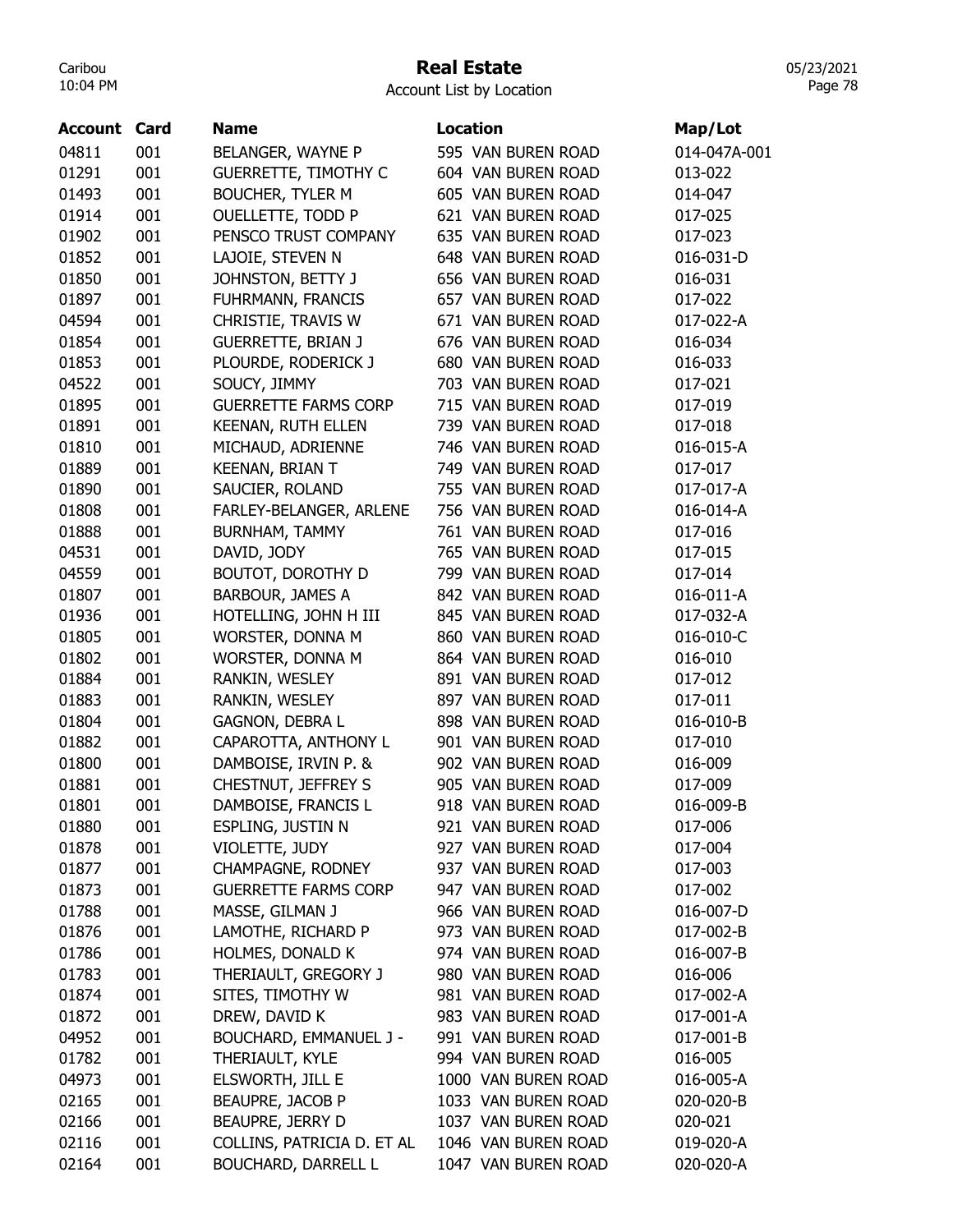## Real Estate

Account List by Location

| <b>Account Card</b> |     | <b>Name</b>                                  | <b>Location</b>     | Map/Lot      |
|---------------------|-----|----------------------------------------------|---------------------|--------------|
| 02246               | 001 | SHAW, TOMMY, SPECIAL                         | 1053 VAN BUREN ROAD | 022-017      |
| 02245               | 001 | NADEAU, MELISSA                              | 1054 VAN BUREN ROAD | 022-016      |
| 02260               | 001 | THERIAULT, LAURANE D -                       | 1057 VAN BUREN ROAD | 022-032      |
| 02244               | 001 | NADEAU, TONY                                 | 1058 VAN BUREN ROAD | 022-015      |
| 02243               | 001 | NADEAU, TONY                                 | 1060 VAN BUREN ROAD | 022-014      |
| 02249               | 001 | <b>GRASS, APRIL L</b>                        | 1065 VAN BUREN ROAD | 022-019      |
| 02242               | 001 | MARTIN, ROBERT J                             | 1066 VAN BUREN ROAD | 022-013      |
| 02114               | 001 | <b>TOOTHAKER, BROCK</b>                      | 1070 VAN BUREN ROAD | 019-019      |
| 02180               | 001 | MAZEROLLE, MADELEINE                         | 1077 VAN BUREN ROAD | 020-023      |
| 02241               | 001 | MICHAUD, PAUL A                              | 1085 VAN BUREN ROAD | 022-012      |
| 02240               | 001 | <b>BOUCHARD, RICKEY A</b>                    | 1086 VAN BUREN ROAD | 022-011      |
| 05133               | 001 | E BOUCHARD COMPANY                           | 1086 VAN BUREN ROAD | 022-011-B-01 |
| 02112               | 001 | <b>BOUCHARD, CRAIG D</b>                     | 1086 VAN BUREN ROAD | 019-018      |
| 02113               | 001 | <b>BOUCHARD, CRAIG D</b>                     | 1086 VAN BUREN ROAD | 019-018-A    |
| 05043               | 001 | <b>BOUCHARD POTATO</b>                       | 1086 VAN BUREN ROAD | 022-011-B    |
| 02239               | 001 | <b>BOUCHARD POTATO</b>                       | 1093 VAN BUREN ROAD | 022-010      |
| 02238               | 001 | CARON, GARLAND L                             | 1102 VAN BUREN ROAD | 022-009-A-ON |
| 02237               | 001 | CARON, GARLAND L                             | 1106 VAN BUREN ROAD | 022-009-A    |
| 02182               | 001 | LAMONDA, DEBRA A                             | 1107 VAN BUREN ROAD | 020-024-B    |
| 02236               | 001 | HARTLEY, TRACY                               | 1110 VAN BUREN ROAD | 022-009      |
| 02235               | 001 | DONN, DAVID                                  | 1112 VAN BUREN ROAD | 022-008      |
| 02234               | 001 | ST. PETER, LEONA                             | 1116 VAN BUREN ROAD | 022-007      |
| 02233               | 001 | ST. PETER, LEONA J                           | 1120 VAN BUREN ROAD | 022-005      |
| 02229               | 001 | ROMAN CATHOLIC BISHOP OF                     | 1123 VAN BUREN ROAD | 022-001      |
| 02231               | 001 | PLOURDE, LARRY                               | 1134 VAN BUREN ROAD | 022-003      |
| 02230               | 001 | ROMAN CATHOLIC BISHOP OF 1143 VAN BUREN ROAD |                     | 022-001-A    |
| 02183               | 001 | POOLER, EULA &                               | 1147 VAN BUREN ROAD | 020-025      |
| 02184               | 001 | CHAMPAGNE, RONALD A., JR.                    | 1167 VAN BUREN ROAD | 020-026      |
| 02111               | 001 | <b>CITY OF CARIBOU</b>                       | 1186 VAN BUREN ROAD | 019-017      |
| 02185               | 001 | BERUBE, FLORENTINE                           | 1189 VAN BUREN ROAD | 020-027      |
| 02109               | 001 | MISHAAN, JONATHAN                            | 1212 VAN BUREN ROAD | 019-013      |
| 04740               | 001 | MISHAAN, JONATHAN &                          | 1217 VAN BUREN ROAD | 020-028      |
| 02107               | 001 | <b>OUTING, HENRY R</b>                       | 1236 VAN BUREN ROAD | 019-012-A    |
| 02108               | 001 | BOUCHARD, SCOTT A. ET AL                     | 1240 VAN BUREN ROAD | 019-012-B    |
| 02083               | 001 | LABBE, PATRICK C                             | 1265 VAN BUREN ROAD | 019-001-A    |
| 02082               | 001 | MARTIN, SCOTT A                              | 1269 VAN BUREN ROAD | 019-001      |
| 02106               | 001 | <b>BOUCHER, TRAWN B</b>                      | 1272 VAN BUREN ROAD | 019-011      |
| 02105               | 001 | MARTIN, SCOTT A                              | 1284 VAN BUREN ROAD | 019-010-B    |
| 02104               | 001 | THERIAULT, GENE &                            | 1284 VAN BUREN ROAD | 019-010      |
| 02084               | 001 | PIERCE, KELLEY J                             | 1295 VAN BUREN ROAD | 019-002-A    |
| 02089               | 001 | THERIAULT, CARL                              | 1298 VAN BUREN ROAD | 019-009      |
| 02085               | 001 | CARON, GALEN J                               | 1315 VAN BUREN ROAD | 019-004      |
| 02088               | 001 | SAVOIE, DALE                                 | 1316 VAN BUREN ROAD | 019-007      |
| 02086               | 001 | MUNIZ, MICHAEL                               | 1317 VAN BUREN ROAD | 019-005      |
| 00036               | 001 | IRVING FARMS, INC.                           | <b>VANCE ROAD</b>   | 001-020      |
| 00040               | 001 | MCCRUM LAND, LLC                             | <b>VANCE ROAD</b>   | 001-022      |
| 05037               | 001 | <b>GOUGH, ROBERT</b>                         | OFF VANCE ROAD      | 001-017-D    |
| 00028               | 001 | SUSI, SCOTT D.                               | 26 VANCE ROAD       | 001-015-A    |
| 00029               | 001 | COCHRAN, CHAD D.                             | 38 VANCE ROAD       | 001-015-B    |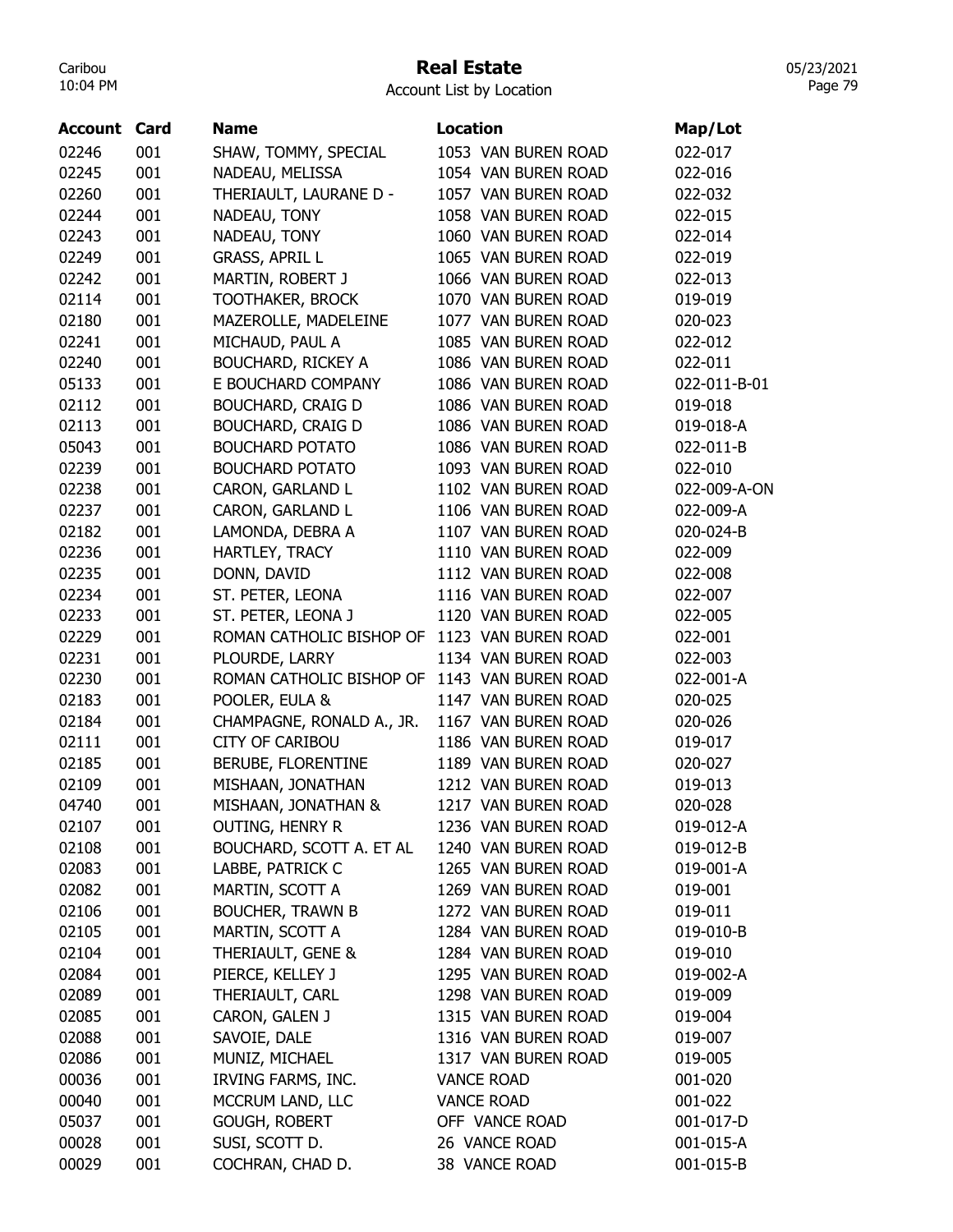# Real Estate

Account List by Location

| <b>Account Card</b> |     | <b>Name</b>               | <b>Location</b>           | Map/Lot    |
|---------------------|-----|---------------------------|---------------------------|------------|
| 00034               | 001 | MUFFLER, LYNNE DELL       | 71 VANCE ROAD             | 001-019-ON |
| 00033               | 001 | RICHARDS, DOLORES M       | 71 VANCE ROAD             | 001-019    |
| 00037               | 001 | KOFSTAD, RONALD A JR      | 143 VANCE ROAD            | 001-020-A  |
| 00038               | 001 | BELYEA, DAVID A           | 144 VANCE ROAD            | 001-021    |
| 04702               | 001 | LETOURNEAU, KENNY R       | 148 VANCE ROAD            | 001-021-A  |
| 00042               | 001 | IRVING FARMS, INC.        | 175 VANCE ROAD            | 001-023    |
| 05104               | 001 | MCCRUM LAND, LLC          | 186 VANCE ROAD            | 001-022-B  |
| 00043               | 001 | <b>GERRISH, WILLIAM A</b> | 205 VANCE ROAD            | 001-023-A  |
| 00041               | 001 | <b>GERRISH, WILLIAM A</b> | 206 VANCE ROAD            | 001-022-A  |
| 02765               | 001 | HUNT, JAMES               | 3 VAUGHAN STREET          | 028-030    |
| 02745               | 001 | HUNT, JAMES T             | 4 VAUGHAN STREET          | 028-011    |
| 02764               | 001 | BEIDELMAN, GREGORY G      | 7 VAUGHAN STREET          | 028-029    |
| 04641               | 001 | ANDERSON, ANDRE           | 8 VAUGHAN STREET          | 028-012    |
| 02763               | 001 | KELLER, BOBBY             | 11 VAUGHAN STREET         | 028-028    |
| 02747               | 001 | FERN, ROBERT F            | 12 VAUGHAN STREET         | 028-013    |
| 02762               | 001 | STEEVES, RANDY            | 13 VAUGHAN STREET         | 028-027    |
| 02761               | 001 | SPINNEY, GRANT            | 15 VAUGHAN STREET         | 028-026    |
| 02748               | 001 | <b>OUELLETTE, KEITH K</b> | 16 VAUGHAN STREET         | 028-014    |
| 02749               | 001 | FERN, ROBERT F            | 20 VAUGHAN STREET         | 028-015    |
| 02760               | 001 | KELLEY, CYNTHIA L         | 21 VAUGHAN STREET         | 028-025    |
| 02750               | 001 | DEROSIER, RITA            | 22 VAUGHAN STREET         | 028-016    |
| 02759               | 001 | SECRETARY OF VETERANS     | 23 VAUGHAN STREET         | 028-024    |
| 02751               | 001 | SIDDIQUI, ATHENA          | 24 VAUGHAN STREET         | 028-017    |
| 02752               | 001 | BELANGER, RANI J          | 26 VAUGHAN STREET         | 028-018    |
| 02758               | 001 | NADEAU, GLENN R           | 27 VAUGHAN STREET         | 028-023    |
| 02757               | 001 | HEBERT, DONALD R          | 29 VAUGHAN STREET         | 028-022    |
| 02756               | 001 | RAFFORD, WINFIELD A       | 31 VAUGHAN STREET         | 028-021    |
| 02755               | 001 | MONTEITH, DOREEN          | 33 VAUGHAN STREET         | 028-020    |
| 02753               | 001 | ROMAN CATHOLIC BISHOP OF  | 34 VAUGHAN STREET         | 028-019    |
| 02677               | 001 | GANDEE, DIANA             | 42 VAUGHAN STREET         | 027-018    |
| 03606               | 001 | GREENWOOD, BRYAN C        | 3 VERONICA STREET         | 034-116    |
| 03603               | 001 | MCDOUGAL, KAREN           | 4 VERONICA STREET         | 034-113    |
| 03604               | 001 | CARON, JAMES P            | 5 VERONICA STREET         | 034-114    |
| 03607               | 001 | WOODS, LISA L             | 8 VERONICA STREET         | 034-118    |
| 03617               | 001 | CAPAROTTA, ANTHONY L      | 14 VERONICA STREET        | 034-130    |
| 03632               | 001 | CASSELL, MERIDITH         | 15 VERONICA STREET        | 034-162    |
| 03631               | 001 | MASSE, KEVIN J            | 17 VERONICA STREET        | 034-161    |
| 03618               | 001 | OUELLETTE, KATHY P        | <b>18 VERONICA STREET</b> | 034-131    |
| 03619               | 001 | MORTGAGE MENDERS, LLC     | 20 VERONICA STREET        | 034-132    |
| 03630               | 001 | GAGNON, DEBRA L           | 21 VERONICA STREET        | 034-160    |
| 03620               | 001 | <b>GAGNON, DEBRA</b>      | 22 VERONICA STREET        | 034-133    |
| 03629               | 001 | MIKE'S FAMILY MARKET, LLC | 23 VERONICA STREET        | 034-159    |
| 02382               | 001 | BELANGER, GERARD          | 2 VESTA DRIVE             | 024-042    |
| 02403               | 001 | SELFRIDGE, ELAINE D       | 3 VESTA DRIVE             | 024-063    |
| 02383               | 001 | CRANDALL, KERRY D         | 6 VESTA DRIVE             | 024-043    |
| 02402               | 001 | CHUTE, DANIEL D           | 7 VESTA DRIVE             | 024-062    |
| 02401               | 001 | <b>CUMMINGS, LEE</b>      | 9 VESTA DRIVE             | 024-061    |
| 02400               | 001 | FOX, NICOLE               | 13 VESTA DRIVE            | 024-060    |
| 02399               | 001 | LABELLE, LUCIEN FELIX IV  | 15 VESTA DRIVE            | 024-059    |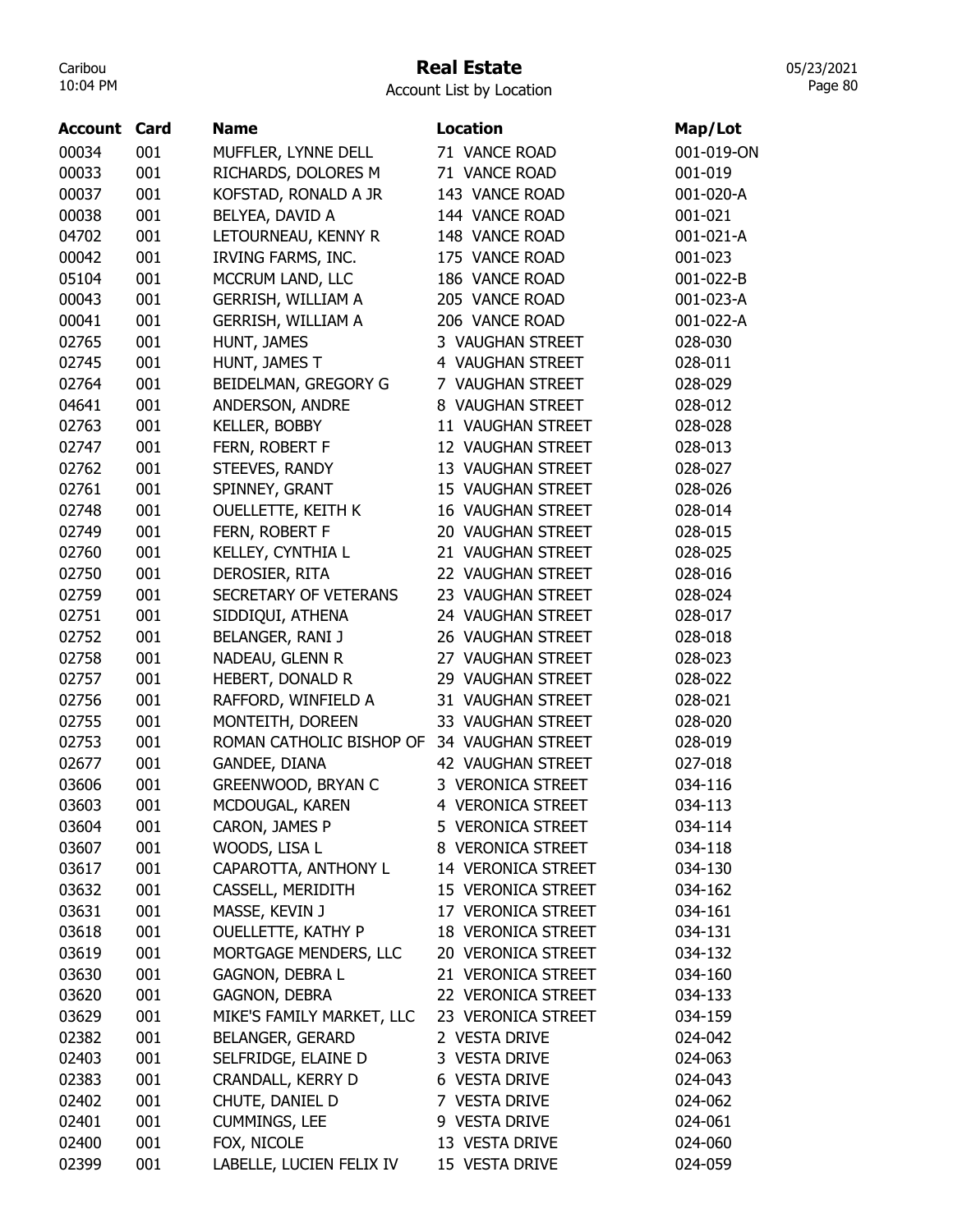# Real Estate

Account List by Location

| <b>Account Card</b> |     | <b>Name</b>               | <b>Location</b>        | Map/Lot        |
|---------------------|-----|---------------------------|------------------------|----------------|
| 02398               | 001 | PATTERSON, FREDERICK E    | 17 VESTA DRIVE         | 024-058        |
| 02397               | 001 | <b>KEATON, TAMRA J</b>    | 19 VESTA DRIVE         | 024-057        |
| 02366               | 001 | DAVENPORT, FREDERICK      | 22 VESTA DRIVE         | 024-033        |
| 02365               | 001 | NADEAU, RANDY A           | 25 VESTA DRIVE         | 024-032        |
| 02367               | 001 | LEVESQUE, BRIAN A         | 26 VESTA DRIVE         | 024-034        |
| 02364               | 001 | DYER, BERNARD S           | 27 VESTA DRIVE         | 024-031        |
| 02363               | 001 | RENEY, WAYNE D            | 29 VESTA DRIVE         | 024-030        |
| 02368               | 001 | ARNO, JODY L              | 30 VESTA DRIVE         | 024-035        |
| 04591               | 001 | BORGES, JADECYN C         | 31 VESTA DRIVE         | 024-029        |
| 02369               | 001 | MORIN, CYNTHIA            | 32 VESTA DRIVE         | 024-036        |
| 02361               | 001 | BURGAY, CHARLENE          | 33 VESTA DRIVE         | 024-028        |
| 02360               | 001 | FLANNERY, RICHARD L       | 35 VESTA DRIVE         | 024-027        |
| 02370               | 001 | DOODY, STEVEN L           | 36 VESTA DRIVE         | 024-037        |
| 02359               | 001 | ALBERT, MATTHEW A         | 37 VESTA DRIVE         | 024-026        |
| 02355               | 001 | DINSMORE, RONALD W        | 44 VESTA DRIVE         | 024-024-L      |
| 02356               | 001 | THERIAULT, KRISTI ROSE    | 48 VESTA DRIVE         | 024-024-M      |
| 02339               | 001 | <b>GUERRETTE, JOEL J</b>  | 52 VESTA DRIVE         | 024-019        |
| 02338               | 001 | NICHOLS, TRACEY E         | 57 VESTA DRIVE         | 024-017        |
| 02335               | 001 | MONTGOMERY, SCOTT L       | 58 VESTA DRIVE         | 024-015        |
| 02337               | 001 | TETLOW, DAMIEN LEE        | 59 VESTA DRIVE         | 024-016        |
| 02336               | 001 | PINETTE, MARK D           | 61 VESTA DRIVE         | 024-015-D      |
| 00973               | 001 | FACILITIES, INC.          | 5 VICKERS DRIVE        | 011-006        |
| 04966               | 001 | HIGH MEADOW REALTY        | <b>VIEW STREET</b>     | 029-061-F      |
| 04961               | 001 | <b>HIGH MEADOW REALTY</b> | <b>VIEW STREET</b>     | 029-061-A      |
| 04962               | 001 | <b>HIGH MEADOW REALTY</b> | <b>VIEW STREET</b>     | 029-061-B      |
| 04963               | 001 | <b>HIGH MEADOW REALTY</b> | <b>VIEW STREET</b>     | 029-061-C      |
| 04964               | 001 | <b>HIGH MEADOW REALTY</b> | <b>VIEW STREET</b>     | 029-061-D      |
| 04965               | 001 | <b>HIGH MEADOW REALTY</b> | <b>VIEW STREET</b>     | 029-061-E      |
| 02960               | 001 | THOMAS, JAMES A           | 3 VIEW STREET          | 029-052        |
| 02959               | 001 | SMITH, ZACHARY R          | 4 VIEW STREET          | 029-051        |
| 02948               | 001 | <b>BURGESS, HENRY</b>     | 13 VIEW STREET         | 029-039        |
| 02947               | 001 | <b>BACON, JAMES</b>       | 14 VIEW STREET         | 029-037        |
| 03386               | 001 | ST. PIERRE, SALLIE        | <b>6 VINCENT WAY</b>   | 032-105        |
| 03388               | 001 | HOLMES, ERICA L           | 7 VINCENT WAY          | 032-107        |
| 03387               | 001 | COTY, CHERYL              | 8 VINCENT WAY          | 032-106        |
| 04168               | 001 | <b>BAILEY, STEPHEN C</b>  | <b>VIOLETTE STREET</b> | 039-055        |
| 04367               | 001 | NADEAU, DORIS             | 3 VIOLETTE STREET      | 041-016        |
| 04165               | 001 | C. RAY MANAGEMENT, LLC    | 6 VIOLETTE STREET      | 039-051        |
| 04375               | 001 | MCNEAL, BEVERLY - LIFE    | 7 VIOLETTE STREET      | 041-027        |
| 04166               | 001 | DELANO, DANA P            | 10 VIOLETTE STREET     | 039-052        |
| 04374               | 001 | LAPOINTE, JEANNETTE M     | 11 VIOLETTE STREET     | 041-026        |
| 04167               | 001 | ST. PETER, RICHARD M      | 14 VIOLETTE STREET     | 039-053        |
| 04373               | 001 | ROBERTSON, SAMUEL R       | 17 VIOLETTE STREET     | 041-025        |
| 04169               | 001 | <b>BAILEY, STEPHEN C</b>  | 24 VIOLETTE STREET     | 039-056        |
| 04170               | 001 | CHARTIER, ADAM            | 26 VIOLETTE STREET     | 039-057        |
| 04376               | 001 | CYR, ROGER R              | 28 VIOLETTE STREET     | 041-028        |
| 04377               | 001 | RICHARDS, JUDY A          | 30 VIOLETTE STREET     | 041-029        |
| 04371               | 001 | ANDERSON, CURT W          | 33 VIOLETTE STREET     | 041-022        |
| 00529               | 001 | OERTEL, DOREEN            | 312 WASHBURN ST.LOT#12 | 007-039-012-ON |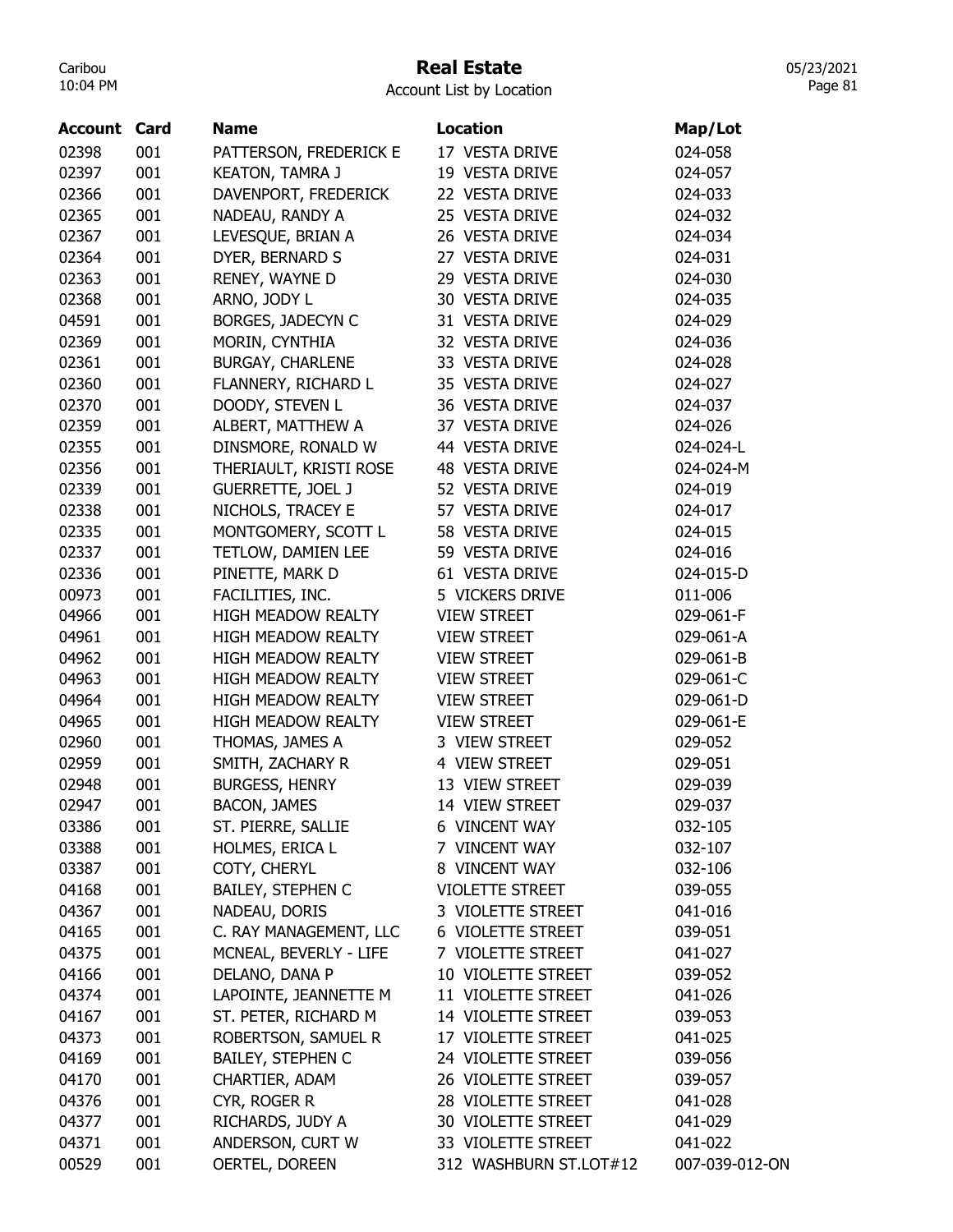# Real Estate

| <b>Account Card</b> |     | <b>Name</b>                       | <b>Location</b>        | Map/Lot        |
|---------------------|-----|-----------------------------------|------------------------|----------------|
| 00530               | 001 | <b>BRADLEY, ANGELA</b>            | 312 WASHBURN ST.LOT#15 | 007-039-015-ON |
| 04891               | 001 | DINATALE, DINO                    | 312 WASHBURN ST.LOT#17 | 007-039-017-ON |
| 04506               | 001 | DICKINSON, TAMMY                  | 320 WASHBURN ST.LOT#2  | 007-039-002-ON |
| 00533               | 001 | CYR, LINDSAY                      | 312 WASHBURN ST.LOT#20 | 007-039-020-ON |
| 00916               | 001 | TBK MAINE PROPERTIES LLC          | 312 WASHBURN ST.LOT#21 | 007-039-021-ON |
| 05085               | 001 | <b>WORSTER, PAMIE</b>             | 306 WASHBURN ST.LOT#24 | 007-039-024-ON |
| 04578               | 001 | TBK MAINE PROPERTIES LLC          | 306 WASHBURN ST.LOT#25 | 007-039-025-ON |
| 04795               | 001 | DEMPSEY, MICHELLE                 | 306 WASHBURN ST.LOT#26 | 007-039-026-ON |
| 04982               | 001 | ST. GERMAIN, WAYNE                | 306 WASHBURN ST.LOT#27 | 007-039-027-ON |
| 00537               | 001 | AMAN, LAURIE                      | 306 WASHBURN ST.LOT#28 | 007-039-028-ON |
| 05110               | 001 | TBK MAINE PROPERTIES LLC          | 306 WASHBURN ST.LOT#30 | 007-039-030-ON |
| 00541               | 001 | TIBBS, DONNA                      | 296 WASHBURN ST.LOT#33 | 007-039-033-ON |
| 05069               | 001 | PINETTE, COREY                    | 296 WASHBURN ST.LOT#36 | 007-039-036-ON |
| 04796               | 001 | <b>GRASS, TAMMY</b>               | 296 WASHBURN ST.LOT#38 | 007-039-038-ON |
| 04778               | 001 | TBK MAINE PROPERTIES LLC          | 320 WASHBURN ST.LOT#4  | 007-039-004-ON |
| 00516               | 001 | RANDOLPH, R. CLAIRE - LIFE        | <b>WASHBURN STREET</b> | 007-033        |
| 04823               | 001 | SODERBERG, CARL                   | <b>WASHBURN STREET</b> | 007-057        |
| 02929               | 001 | <b>CITY OF CARIBOU</b>            | <b>WASHBURN STREET</b> | 029-013-A      |
| 03299               | 001 | <b>BELANGER, JOHN</b>             | <b>WASHBURN STREET</b> | 032-010        |
| 03300               | 001 | WALKER, MALCOLM                   | OFF WASHBURN STREET    | 032-011        |
| 05140               | 001 | RANDOLPH, DALE I                  | <b>WASHBURN STREET</b> | 007-034-A      |
| 04817               | 001 | TORO, RAMON A                     | <b>WASHBURN STREET</b> | 007-058-G      |
| 05097               | 001 | SOUCIE, ANGEL D                   | <b>WASHBURN STREET</b> | 007-058-H      |
| 00594               | 001 | SOUCIE, ANGEL D                   | <b>WASHBURN STREET</b> | 007-058-B      |
| 04820               | 001 | JOHNSTON, LAWRENCE R              | <b>WASHBURN STREET</b> | 007-058-D      |
| 04826               | 001 | <b>BROOKS, STEVEN C</b>           | <b>WASHBURN STREET</b> | 007-057-K      |
| 00554               | 001 | MCCORMACK, DAVID                  | <b>WASHBURN STREET</b> | 007-040-E      |
| 04830               | 001 | CYR, PHILIP A                     | <b>WASHBURN STREET</b> | 007-057-F      |
| 04819               | 001 | SCHMITZ, LLOYD                    | <b>WASHBURN STREET</b> | 007-058-E      |
| 04852               | 001 | PIONEER REALTY, LLC               | 2 WASHBURN STREET      | 031-103-B      |
| 03159               | 001 | COLLINS, S. W. COMPANY,           | 2 WASHBURN STREET      | 031-103        |
| 03161               | 001 | PIONEER REALTY, LLC               | 22 WASHBURN STREET     | 031-105        |
| 03162               | 001 | LOGGANS, DONALD H                 | 28 WASHBURN STREET     | 031-106        |
| 03163               | 001 | SHELDON, ROBERT                   | 30 WASHBURN STREET     | 031-107        |
| 03164               | 001 | LABBE, WILBUR G                   | 34 WASHBURN STREET     | 031-108        |
| 03289               | 001 | <b>WESTIN, MARK L</b>             | 40 WASHBURN STREET     | 032-001        |
| 03443               | 001 | RODRIGUEZ, JON PAUL               | 43 WASHBURN STREET     | 032-156        |
| 03290               | 001 | BACON, JAMES D                    | 44 WASHBURN STREET     | 032-002        |
| 03292               | 001 | <b>BROWN, MARY LOU</b>            | 46 WASHBURN STREET     | 032-003-A      |
| 03291               | 001 | BROWN, MARY LOU                   | 48 WASHBURN STREET     | 032-003        |
| 03293               | 001 | SAUNDERS, RANSFORD J              | 50 WASHBURN STREET     | 032-004        |
| 03441               | 001 |                                   | 53 WASHBURN STREET     | 032-154        |
| 03294               | 001 | DUBAY, SHAWN<br>DAIGLE, DOUGLAS A | 54 WASHBURN STREET     | 032-005        |
|                     |     |                                   |                        |                |
| 03440               | 001 | BECHARD, WILFRED                  | 55 WASHBURN STREET     | 032-153        |
| 03439               | 001 | MCPHERSON, JOANNE                 | 59 WASHBURN STREET     | 032-152        |
| 03295               | 001 | HUSTON, STANLEY R                 | 60 WASHBURN STREET     | 032-006        |
| 03438               | 001 | HANEY, CHRISTOPHER A              | 61 WASHBURN STREET     | 032-151        |
| 03296               | 001 | <b>COUNTRY FARMS</b>              | 64 WASHBURN STREET     | 032-007        |
| 03297               | 001 | N & V PROPERTIES, LLC             | 66 WASHBURN STREET     | 032-008        |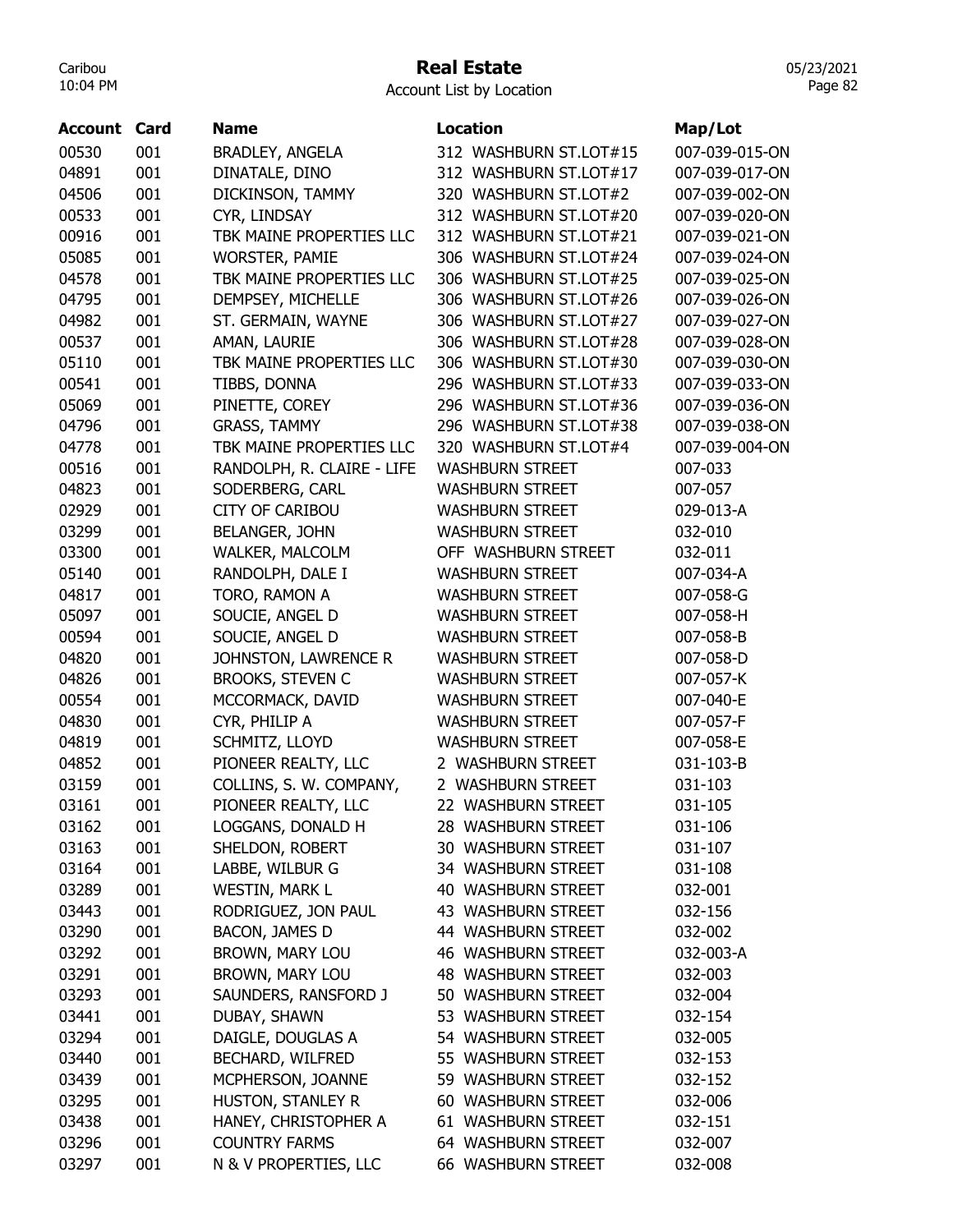#### Real Estate

05/23/2021 Page 83

| Account | Card | <b>Name</b>              | <b>Location</b>     | Map/Lot   |
|---------|------|--------------------------|---------------------|-----------|
| 03298   | 001  | PELLETIER, RUBY - LIFE   | 70 WASHBURN STREET  | 032-009   |
| 03301   | 001  | JOHNSTON, GARTH & DEBBIE | 74 WASHBURN STREET  | 032-012   |
| 03302   | 001  | AKERSON, JOHN - DEV      | 76 WASHBURN STREET  | 032-013   |
| 03303   | 001  | <b>CLAYTON, MARTY</b>    | 80 WASHBURN STREET  | 032-014   |
| 03343   | 001  | MURPHY, RITA M - DEV     | 81 WASHBURN STREET  | 032-060   |
| 04703   | 001  | SAUCIER, TAMMY           | 83 WASHBURN STREET  | 032-059   |
| 03304   | 001  | <b>CITY OF CARIBOU</b>   | 84 WASHBURN STREET  | 032-015   |
| 03335   | 001  | NEWELL, LAWRENCE H       | 87 WASHBURN STREET  | 032-051   |
| 03305   | 001  | HANSON, ERIK J           | 90 WASHBURN STREET  | 032-018   |
| 03334   | 001  | SMITH, BRANDON           | 91 WASHBURN STREET  | 032-050   |
| 03333   | 001  | DRINKALL, GLENN D        | 97 WASHBURN STREET  | 032-049   |
| 03320   | 001  | WHITE, ROBERT F          | 98 WASHBURN STREET  | 032-036   |
| 03321   | 001  | JANDREAU, DAVE           | 102 WASHBURN STREET | 032-038   |
| 03332   | 001  | RIOPELLE, LAMAR S        | 103 WASHBURN STREET | 032-048-A |
| 03322   | 001  | AKERSON, JEFFREY         | 104 WASHBURN STREET | 032-039   |
| 03331   | 001  | WILLEY, RICKY            | 105 WASHBURN STREET | 032-048   |
| 03323   | 001  | KIDNEY, GLORIA J         | 106 WASHBURN STREET | 032-040   |
| 03324   | 001  | OUELLETTE, DIANA J       | 108 WASHBURN STREET | 032-041   |
| 03325   | 001  | <b>CITY OF CARIBOU</b>   | 110 WASHBURN STREET | 032-042   |
| 03326   | 001  | SHAFFER, COREY           | 112 WASHBURN STREET | 032-043   |
| 03329   | 001  | ROWE, DONNA              | 113 WASHBURN STREET | 032-046   |
| 02956   | 001  | <b>WEDBERG, GALEN R</b>  | 114 WASHBURN STREET | 029-047   |
| 03328   | 001  | BEAUPRE, GORDON I        | 115 WASHBURN STREET | 032-045   |
| 02957   | 001  | ALLEN, MILTON A., JR.    | 116 WASHBURN STREET | 029-048   |
| 03327   | 001  | LAPOINTE, SHERIL A       | 119 WASHBURN STREET | 032-044   |
| 02967   | 001  | <b>GLEICHMAN, PHILIP</b> | 133 WASHBURN STREET | 029-059   |
| 02961   | 001  | LAGASSE, ROBERT & YVETTE | 134 WASHBURN STREET | 029-053   |
| 02965   | 001  | PELLETIER, JOHN D. AND   | 141 WASHBURN STREET | 029-057   |
| 02964   | 001  | FLAGG, WILLIAM B         | 147 WASHBURN STREET | 029-056   |
| 02963   | 001  | BACON, JAMES D JR        | 151 WASHBURN STREET | 029-055   |
| 02962   | 001  | BAILEY, KENDALL K        | 152 WASHBURN STREET | 029-054   |
| 00806   | 001  | AROOSTOOK FOODS, INC.    | 166 WASHBURN STREET | 010-002   |
| 00807   | 001  | STONELAND COOLER, LLC    | 166 WASHBURN STREET | 010-002-A |
| 00808   | 001  | WILL-TURN FARMS, LLC     | 166 WASHBURN STREET | 010-002-B |
| 00809   | 001  | PELLETIER PROPERTY       | 166 WASHBURN STREET | 010-002-C |
| 00811   | 001  | BACON, JAMES D JR        | 173 WASHBURN STREET | 010-005   |
| 00810   | 001  | PETERSON, KURT S         | 176 WASHBURN STREET | 010-004   |
| 00812   | 001  | RANDOLPH, DALE I         | 181 WASHBURN STREET | 010-007   |
| 00515   | 001  | <b>EMERA MAINE</b>       | 186 WASHBURN STREET | 007-032-A |
| 00514   | 001  | CARIBOU SOLAR POWER LLC  | 192 WASHBURN STREET | 007-032   |
| 00518   | 001  | RANDOLPH, PATRICK B      | 216 WASHBURN STREET | 007-033-B |
| 05126   | 001  | W. W. WOOD PROPERTIES,   | 234 WASHBURN STREET | 007-033-C |
| 00519   | 001  | RANDOLPH, R. CLAIRE      | 235 WASHBURN STREET | 007-034   |
| 00517   | 001  | CAMERON, ROSE MARIE      | 242 WASHBURN STREET | 007-033-A |
| 00520   | 001  | DOODY, KENNETH W         | 248 WASHBURN STREET | 007-035   |
| 00521   | 001  | ST. PETER, CLINTON J     | 256 WASHBURN STREET | 007-036   |
| 00522   | 001  | THERIAULT, JOHN J        | 265 WASHBURN STREET | 007-037   |
| 00523   | 001  | GODIN, MELVINA           | 271 WASHBURN STREET | 007-038   |
| 00546   | 001  | <b>GODIN, ROBERT</b>     | 274 WASHBURN STREET | 007-039-A |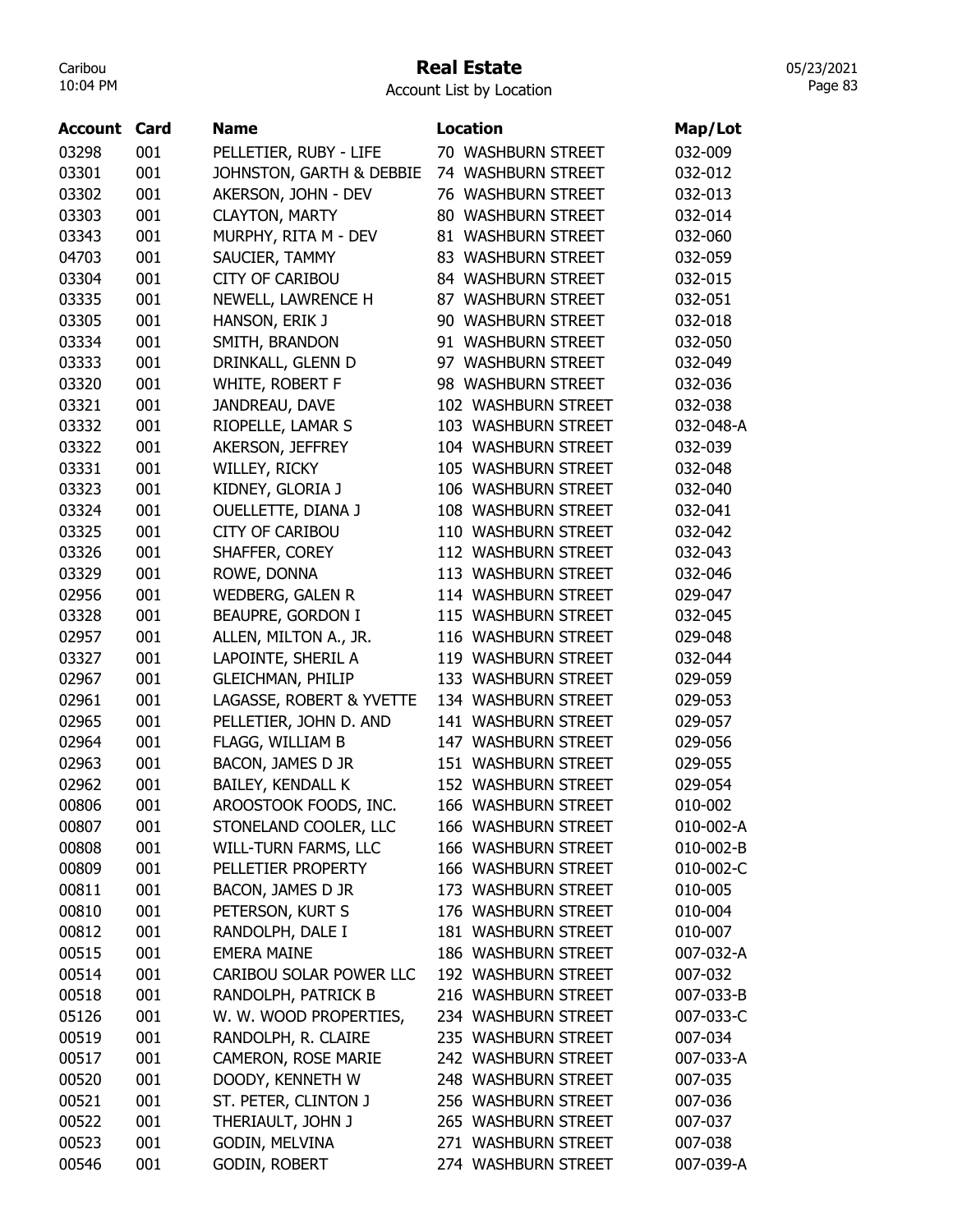## Real Estate

Account List by Location

| <b>Account</b> | Card | Name                        | <b>Location</b>               |                      |
|----------------|------|-----------------------------|-------------------------------|----------------------|
|                |      |                             |                               | Map/Lot<br>007-040-D |
| 00553          | 001  | MCCORMACK, DAVID            | 281 WASHBURN STREET           |                      |
| 00547          | 001  | BELL, VINCENT J             | 284 WASHBURN STREET           | 007-039-B            |
| 00550          | 001  | <b>BRECHT, LINDA</b>        | 291 WASHBURN STREET           | 007-040-B            |
| 04759          | 001  | TBK MAINE PROPERTIES LLC    | 296 WASHBURN STREET           | 007-039              |
| 00555          | 001  | PERREAULT, TONY J J         | 299 WASHBURN STREET           | 007-040-F            |
| 00548          | 001  | NOBLE, CAROLYN JOYCE        | 317 WASHBURN STREET           | 007-040              |
| 00577          | 001  | <b>BISHOP FAMILY TRUST</b>  | 324 WASHBURN STREET           | 007-046              |
| 00567          | 001  | <b>CATHOLIC MENS</b>        | 357 WASHBURN STREET           | 007-045-B            |
| 00573          | 001  | UNITED VETERANS OF MAINE,   | <b>WASHBURN STREET</b><br>358 | 007-045-J            |
| 00575          | 001  | <b>JACKSON, HELSTON</b>     | 379 WASHBURN STREET           | 007-045-P            |
| 00568          | 001  | HEADSPETH, MELVIN L         | 389 WASHBURN STREET           | 007-045-C            |
| 00570          | 001  | MALENFANT, ROBERT E         | 403 WASHBURN STREET           | 007-045-E            |
| 00576          | 001  | CAMERON, GARY L             | 407 WASHBURN STREET           | 007-045-Q            |
| 04831          | 001  | NADEAU, JOSHUA G            | 415 WASHBURN STREET           | 007-057-E            |
| 04828          | 001  | CYR, PHILIP A               | 435 WASHBURN STREET           | 007-057-H            |
| 00595          | 001  | DICKINSON, DUANE R          | 454 WASHBURN STREET           | 007-058-C            |
| 04818          | 001  | MCKEEN, AUSTIN W            | 476 WASHBURN STREET           | 007-058-F            |
| 00590          | 001  | ABUNDANT LIFE MISSION       | <b>485 WASHBURN STREET</b>    | 007-057-A            |
| 04816          | 001  | TINGLEY, BRUCE EARL         | 490 WASHBURN STREET           | 007-058              |
| 00591          | 001  | DUBE, EDWARD L              | 495 WASHBURN STREET           | 007-057-B            |
| 04897          | 001  | LAPLANTE, DAVID             | WASHBURN STREET/YORK ST       | 007-016-N            |
| 02784          | 001  | MIERZWA, EDWARD J           | 7 WASHINGTON STREET           | 028-048              |
| 02767          | 001  | C.S. MANAGEMENT, INC.       | 10 WASHINGTON STREET          | 028-032              |
| 02783          | 001  | YBARRONDO, CODY B           | 11 WASHINGTON STREET          | 028-047              |
| 02768          | 001  | SUTHERLAND, BRIAN           | 14 WASHINGTON STREET          | 028-033              |
| 02782          | 001  | JOHNDRO, JOEL R             | 15 WASHINGTON STREET          | 028-046              |
| 02781          | 001  | SHEA, MARK                  | 17 WASHINGTON STREET          | 028-045              |
| 02769          | 001  | <b>BURNSIDE, JEREMY</b>     | <b>18 WASHINGTON STREET</b>   | 028-034              |
| 02780          | 001  | LEONARD, SEAN M.            | 21 WASHINGTON STREET          | 028-044              |
| 02770          | 001  | SNEDDON, SHARON I           | 22 WASHINGTON STREET          | 028-035              |
| 02779          | 001  | <b>OUELLETTE, LINDA A</b>   | 25 WASHINGTON STREET          | 028-043              |
| 04719          | 001  | HOWELL, TINA M              | 26 WASHINGTON STREET          | 028-036              |
| 02778          | 001  | HABEEB, JOHN M              | 27 WASHINGTON STREET          | 028-042              |
|                | 001  | LANDEEN, JEFFREY B          | 29 WASHINGTON STREET          |                      |
| 02777<br>02772 | 001  | <b>BELL, KRISTI</b>         | 30 WASHINGTON STREET          | 028-041<br>028-037   |
|                |      | ST PETER, RUDOLPH T         | 33 WASHINGTON STREET          |                      |
| 02776          | 001  |                             | 34 WASHINGTON STREET          | 028-040              |
| 02773          | 001  | ST. PETER, KYLE             |                               | 028-038              |
| 02775          | 001  | BECHTEL, RICHARD A. &       | 35 WASHINGTON STREET          | 028-039              |
| 02774          | 001  | ROMAN CATHOLIC BISHOP OF    | 36 WASHINGTON STREET          | 028-038-A            |
| 04632          | 001  | SUMMERSON, CHRISTOPHER      | 39 WASHINGTON STREET          | 027-015              |
| 02673          | 001  | <b>STAIRS, NATHAN</b>       | 43 WASHINGTON STREET          | 027-014              |
| 02672          | 001  | <b>BELL, GILBERT</b>        | 49 WASHINGTON STREET          | 027-012              |
| 02997          | 001  | CARIBOU UTILITIES DISTRICT  | <b>WATER STREET</b>           | 030-042              |
| 02996          | 001  | THERIAULT, LIONEL INC.      | <b>WATER STREET</b>           | 030-041              |
| 03195          | 001  | FERN, ROBERT                | <b>WATER STREET</b>           | 031-143              |
| 03209          | 001  | <b>CURRIER, CHRISTOPHER</b> | <b>WATER STREET</b>           | 031-157-A            |
| 03210          | 001  | WILLEY RENTALS, LLC         | <b>WATER STREET</b>           | 031-169              |
| 03211          | 001  | WILLEY RENTALS, LLC         | <b>WATER STREET</b>           | 031-169-A            |
| 03198          | 001  | <b>CITY OF CARIBOU</b>      | <b>WATER STREET</b>           | 031-147              |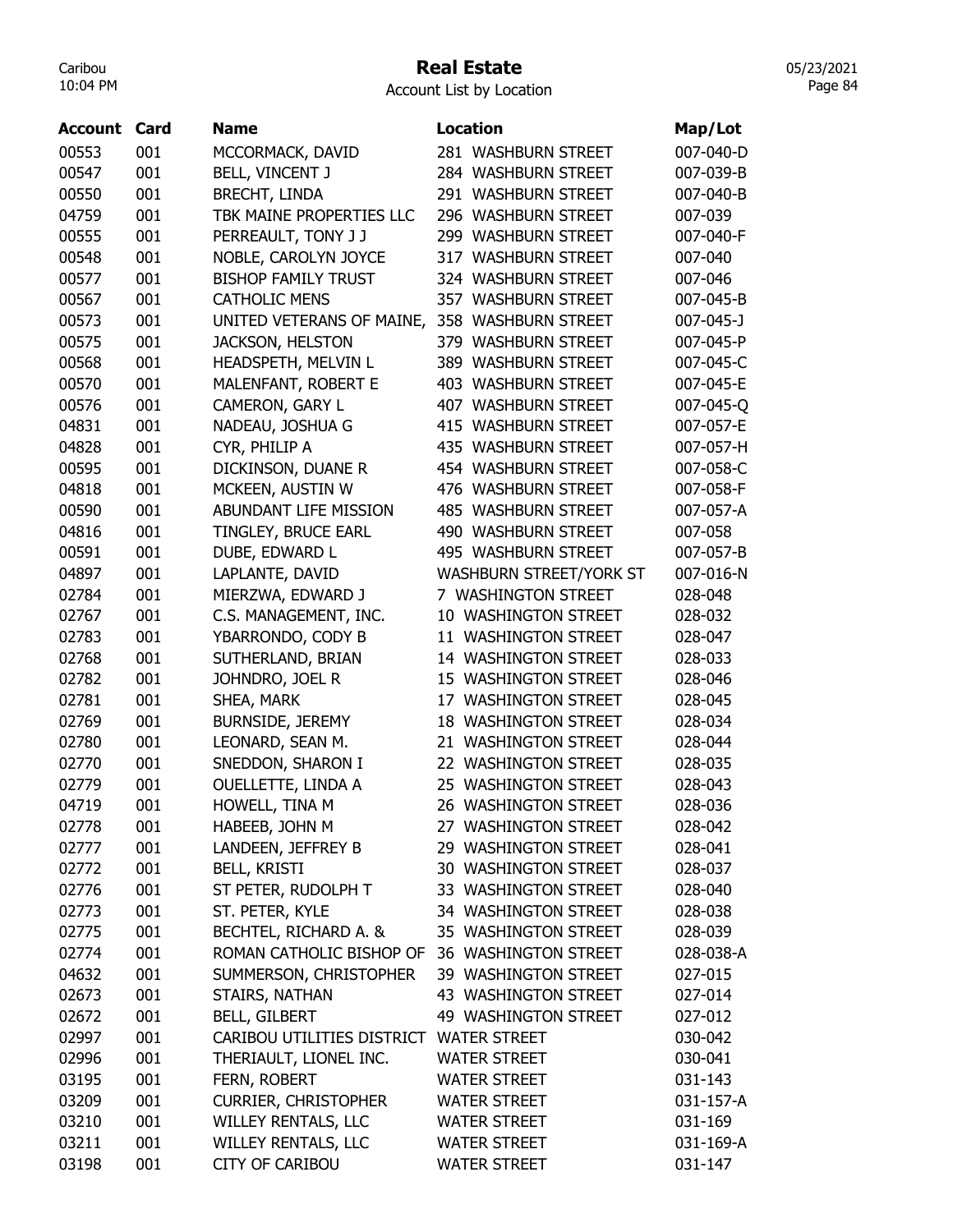# Real Estate

05/23/2021 Page 85

| <b>Account Card</b> |     | <b>Name</b>                                  | <b>Location</b>                                                 | Map/Lot   |
|---------------------|-----|----------------------------------------------|-----------------------------------------------------------------|-----------|
| 03215               | 001 | FERN, ROBERT F                               | 1 WATER STREET                                                  | 031-173   |
| 03214               | 001 | GAGNON, ANGELA C                             | 3 WATER STREET                                                  | 031-172   |
| 03193               | 001 | <b>CREATIVE CARPENTRY OF</b>                 | 6 WATER STREET                                                  | 031-141   |
| 03213               | 001 | <b>BICKFORD, BRIAN</b>                       | 7 WATER STREET                                                  | 031-171   |
| 03212               | 001 | WILLEY RENTALS, LLC                          | 9 WATER STREET                                                  | 031-170   |
| 03194               | 001 | VIOLETTE, JOHN S                             | 10 WATER STREET                                                 | 031-142-A |
| 04573               | 001 | SWANSON, DANIEL CLAUDE                       | 24 WATER STREET                                                 | 031-144   |
| 03208               | 001 | <b>CITY OF CARIBOU</b>                       | <b>41 WATER STREET</b>                                          | 031-157   |
| 03207               | 001 | LEWIS, MICHAEL F                             | 49 WATER STREET                                                 | 031-156   |
| 03206               | 001 | NASH, MATTHEW A                              | 51 WATER STREET                                                 | 031-155   |
| 03019               | 001 | MILLER, PHILIP EZRA                          | 61 WATER STREET                                                 | 030-080   |
| 03020               | 001 | ANHI, LLC                                    | 84 WATER STREET                                                 | 030-085   |
| 02995               | 001 | SWCE HOLDINGS, LLC                           | 91 WATER STREET                                                 | 030-040   |
| 03084               | 001 | THERIAULT, LIONEL INC.                       | 96 WATER STREET                                                 | 030-164   |
| 02994               | 001 | BROWN, DARRYL G JR                           | 103 WATER STREET                                                | 030-039   |
| 03083               | 001 | DEAD RIVER COMPANY                           | 104 WATER STREET                                                | 030-163-D |
| 05148               | 001 | NADEAU, GARY P JR                            | WATSON MEMORIAL DRIVE                                           | 016-017-D |
| 01818               | 001 | <b>GUERRETTE FARMS CORP</b>                  | <b>WATSON MEMORIAL DRIVE</b>                                    | 016-020   |
| 01822               | 001 | MURPHY, LEOLA A                              | <b>WATSON MEMORIAL DRIVE</b>                                    | 016-020-D |
| 04745               | 001 | HAMILTON, LONNIE RAY                         | <b>WATSON MEMORIAL DRIVE</b>                                    | 016-019-A |
| 01809               | 001 | <b>GUERRETTE FARMS CORP</b>                  | 3 WATSON MEMORIAL DRIVE                                         | 016-015   |
| 01857               | 001 | <b>GUERRETTE RESIDUARY</b>                   | 4 WATSON MEMORIAL DRIVE                                         | 016-039   |
| 01858               | 001 | <b>GUERRETTE RESIDUARY</b>                   | 8 WATSON MEMORIAL DRIVE                                         | 016-042   |
| 01859               | 001 | ELLIOTT, ALAN M                              | 40 WATSON MEMORIAL DRIVE                                        | 016-043   |
| 01860               | 001 | ROGESKI, CHRISTOPHER W                       | <b>48 WATSON MEMORIAL DRIVE</b>                                 | 016-044   |
| 01861               | 001 | VIOLETTE, JEFFREY L                          | 56 WATSON MEMORIAL DRIVE                                        | 016-045   |
| 01862               | 001 | CASPERSEN, EDWIN B                           | 64 WATSON MEMORIAL DRIVE                                        | 016-046   |
| 01863               | 001 | DAIGLE, MARILYN D                            | 72 WATSON MEMORIAL DRIVE                                        | 016-047   |
| 01864               | 001 | ELEIOTT, MALCOLM L                           | 80 WATSON MEMORIAL DRIVE                                        | 016-048   |
| 04737               | 001 | FLANNERY, RICHARD L., JR.                    | 88 WATSON MEMORIAL DRIVE                                        | 016-049   |
| 01866               | 001 | BELL, NORMA JEAN                             | 94 WATSON MEMORIAL DRIVE                                        | 016-050   |
| 01867               | 001 | CAMPBELL, MONA N                             | 102 WATSON MEMORIAL DRIVE                                       | 016-051   |
| 01868               | 001 | LAVOIE, LOUIS J., JR.                        | 110 WATSON MEMORIAL DRIVE 016-052                               |           |
| 01869               | 001 | SCHWARTZ, DAVID E                            | 118 WATSON MEMORIAL DRIVE 016-053                               |           |
| 01870               | 001 | BURBY, JAMES L                               | 126 WATSON MEMORIAL DRIVE 016-054                               |           |
| 01851               | 001 | <b>GUERRETTE FARMS CORP.</b>                 | 130 WATSON MEMORIAL DRIVE 016-031-C                             |           |
| 01812               | 001 | THOMPSON, GALEN                              | 138 WATSON MEMORIAL DRIVE 016-017-A                             |           |
| 01814               | 001 | NADEAU, GARY P JR                            | 174 WATSON MEMORIAL DRIVE 016-017-C                             |           |
| 01813               | 001 | LORENZO, LOUIS J., JR.                       | 292 WATSON MEMORIAL DRIVE 016-017-B                             |           |
| 01816               | 001 |                                              | MARTIN, NORMAN, JR. ET. AL. 305 WATSON MEMORIAL DRIVE 016-018-B |           |
| 01823               | 001 | MURPHY, LEOLA A                              | 393 WATSON MEMORIAL DRIVE 016-020-E                             |           |
| 04684               | 001 | HARRINGTON, EUGENE M JR                      | 405 WATSON MEMORIAL DRIVE 016-020-C                             |           |
| 02580               | 001 | ROBERTSON, JEFFREY J                         | <b>WELLINGTON AVENUE</b>                                        | 026-019-A |
| 02576               | 001 | VIOLETTE, LORI A                             | <b>WELLINGTON AVENUE</b>                                        | 026-015-D |
| 02579               | 001 | VIOLETTE, LORI A                             | <b>WELLINGTON AVENUE</b>                                        | 026-019   |
| 04918               | 001 | <b>GAGNON, GARY</b>                          | <b>WELLINGTON AVENUE</b>                                        | 026-015-B |
| 02578               | 001 | CARIBOU UTILITIES DISTRICT WELLINGTON AVENUE |                                                                 | 026-018   |
| 02603               | 001 | <b>GAGNON'S RENTAL</b>                       | <b>WELLINGTON AVENUE</b>                                        | 026-025   |
| 02572               | 001 | THIBODEAU, JOAN L - DEV                      | <b>WELLINGTON AVENUE</b>                                        | 026-015   |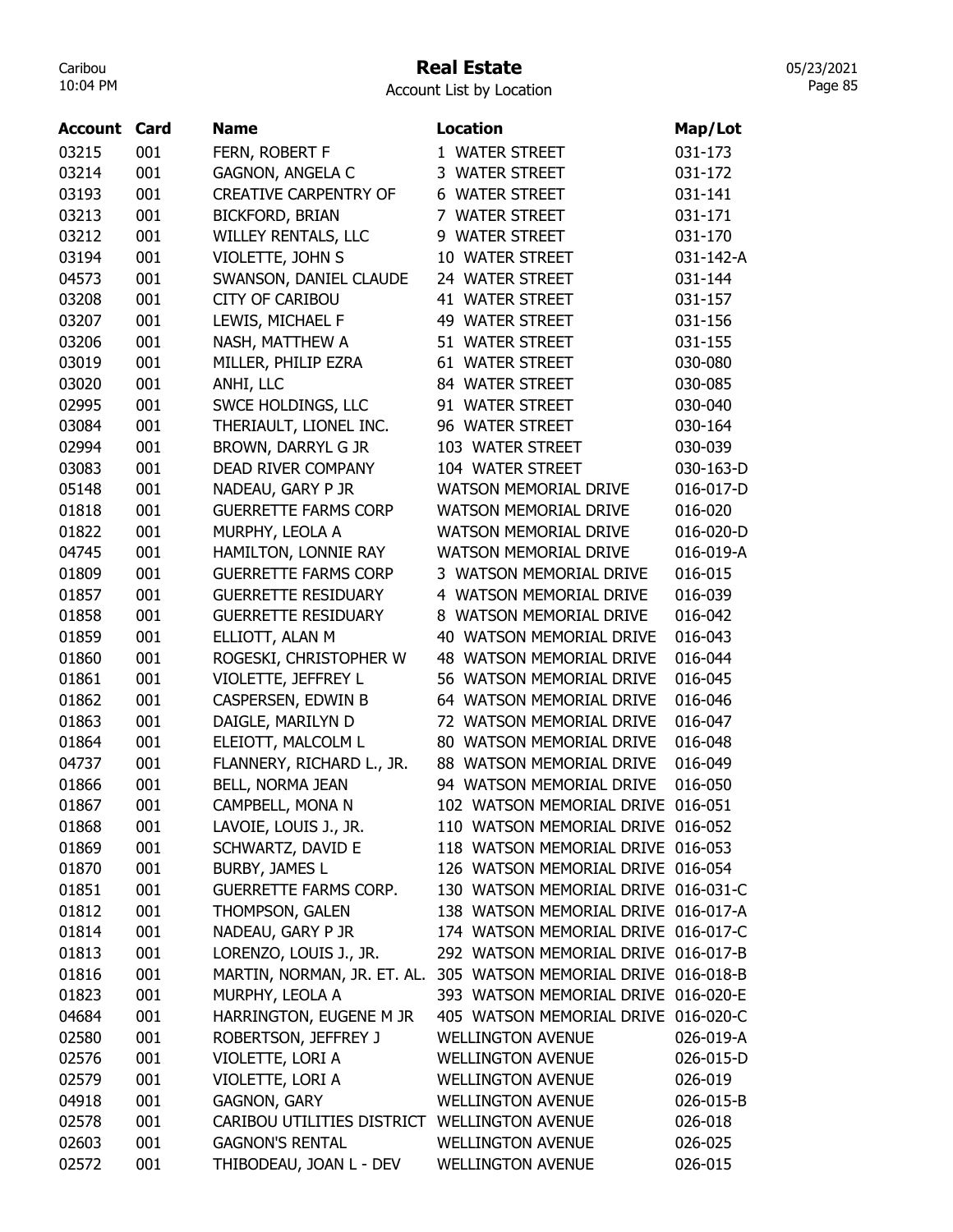# Real Estate

Account List by Location

| <b>Account Card</b> |     | <b>Name</b>                | <b>Location</b>             | Map/Lot      |
|---------------------|-----|----------------------------|-----------------------------|--------------|
| 02573               | 001 | <b>GAGNON'S RENTAL</b>     | <b>WELLINGTON AVENUE</b>    | 026-015-A    |
| 02634               | 001 | <b>BJORK, MYRON H</b>      | 1 WELLINGTON AVENUE         | 026-042      |
| 02633               | 001 | ROSE, RHONDA K             | 5 WELLINGTON AVENUE         | 026-041      |
| 02567               | 001 | OQUENDO, JACOB             | <b>6 WELLINGTON AVENUE</b>  | 026-010      |
| 02568               | 001 | CAVENDER, JAMES C          | 8 WELLINGTON AVENUE         | 026-011      |
| 02569               | 001 | SCOTT, ERIC J              | 10 WELLINGTON AVENUE        | 026-012      |
| 02570               | 001 | SIROIS, ANDREA R           | 14 WELLINGTON AVENUE        | 026-013      |
| 02571               | 001 | THIBODEAU, JOAN L - DEV    | 18 WELLINGTON AVENUE        | 026-014      |
| 02577               | 001 | VIOLETTE, LORI A           | 38 WELLINGTON AVENUE        | 026-016      |
| 02581               | 001 | COTE, JUDITH T             | 45 WELLINGTON AVENUE        | 026-020      |
| 02395               | 001 | MOIR, THOMAS A. JR. - LIFE | <b>46 WELLINGTON AVENUE</b> | 024-055      |
| 02396               | 001 | BELANGER, JEFFREY V        | 50 WELLINGTON AVENUE        | 024-056      |
| 02044               | 001 | COTE, SHANE                | <b>WEST GATE ROAD</b>       | 018-029      |
| 02228               | 001 | LORING DEVELOPMENT         | <b>WEST GATE ROAD</b>       | 021-018-A    |
|                     |     |                            |                             | 021-018      |
| 02227               | 001 | UNITED STATES OF AMERICA   | <b>WEST GATE ROAD</b>       |              |
| 02076               | 001 | TAHOE GAMING, LLC          | <b>WEST GATE ROAD</b>       | 018-031-A    |
| 02028               | 001 | HANEY, JOHNATHAN J         | 6 WEST GATE ROAD            | 018-024      |
| 02029               | 001 | JANITZ, WALTRAUD I. - DEV. | 24 WEST GATE ROAD           | 018-024-A    |
| 02030               | 001 | FRONTIER TRANSPORT, INC.   | 54 WEST GATE ROAD           | 018-025      |
| 02036               | 001 | A PLACE FOR ME, LLC        | 58 WEST GATE ROAD           | 018-026-E    |
| 02031               | 001 | ARSENAULT, BOBBY           | 64 WEST GATE ROAD           | 018-026      |
| 02043               | 001 | LAPOINTE, MARIE N          | 116 WEST GATE ROAD          | 018-028      |
| 02041               | 001 | ROY, LIONEL J              | 124 WEST GATE ROAD          | 018-027-A    |
| 02045               | 001 | COTE, DARYLEN M., SOLE     | 140 WEST GATE ROAD          | 018-029-A    |
| 02047               | 001 | HANEY, MILO A. & HANEY,    | 154 WEST GATE ROAD          | 018-030-B    |
| 02046               | 001 | LEIMKUEHLER, LARRY D       | 172 WEST GATE ROAD          | 018-030-A    |
| 02048               | 001 | JOLLY, HENRY C             | 182 WEST GATE ROAD          | 018-030-C    |
| 02050               | 001 | TAHOE GAMING, LLC          | 188 WEST GATE ROAD          | 018-031      |
| 02080               | 001 | <b>CITY OF CARIBOU</b>     | 210 WEST GATE ROAD          | 018-032-B    |
| 04579               | 001 | <b>CITY OF CARIBOU</b>     | 226 WEST GATE ROAD          | 018-032-A-ON |
| 02078               | 001 | <b>CITY OF CARIBOU</b>     | 230 WEST GATE ROAD          | 018-032-A    |
| 02081               | 001 | <b>DEAD RIVER COMPANY</b>  | 250 WEST GATE ROAD          | 018-033      |
| 04588               | 001 | HORNICK, MICHAEL           | 188 WEST GATE ROAD          | 018-031-002  |
| 02052               | 001 | ROSSIGNOL, TIM             | 188 WEST GATE ROAD          | 018-031-010  |
| 01597               | 001 | ROSSIGNOL, ART             | 194 WEST GATE ROAD          | 018-031-029  |
| 04794               | 001 | SOUCIER, CHRIS             | 194 WEST GATE ROAD          | 018-031-036  |
| 04943               | 001 | <b>GLASS, PRISCILLA</b>    | 200 WEST GATE ROAD          | 018-031-047  |
| 04716               | 001 | FORTIN, LINDA              | 200 WEST GATE ROAD          | 018-031-052  |
| 02068               | 001 | GIGGEY, LENA               | 200 WEST GATE ROAD          | 018-031-053  |
| 02073               | 001 | <b>BRAGDON, MORRIS E</b>   | 200 WEST GATE ROAD          | 018-031-066  |
| 04566               | 001 | <b>GRANT, MICHELLE</b>     | 200 WEST GATE ROAD          | 018-031-069  |
| 05018               | 001 | RAYMOND, JEREMIE           | OFF WEST PRESQUE ISLE RD    | 007-006-G    |
| 00444               | 001 | MICHAUD, LARRY J           | WEST PRESQUE ISLE RD        | 007-005-D    |
| 05017               | 001 | IRVING, ROBERT M           | OFF WEST PRESQUE ISLE RD    | 007-006-H    |
| 00450               | 001 | CORRIVEAU, DAVID P         | WEST PRESQUE ISLE RD        | 007-006      |
| 04835               | 001 | BEAULIEU, MICHAEL R        | WEST PRESQUE ISLE RD        | 004-024-H    |
| 04836               | 001 | BEAULIEU, MICHAEL R        | WEST PRESQUE ISLE RD        | 004-024-K    |
| 04648               | 001 | KIEFFER, LEHRLE W          | WEST PRESQUE ISLE RD        | 007-005-F    |
| 05019               | 001 | BOUCHARD, CHRISTOPHER      | OFF WEST PRESQUE ISLE RD    | 007-006-F    |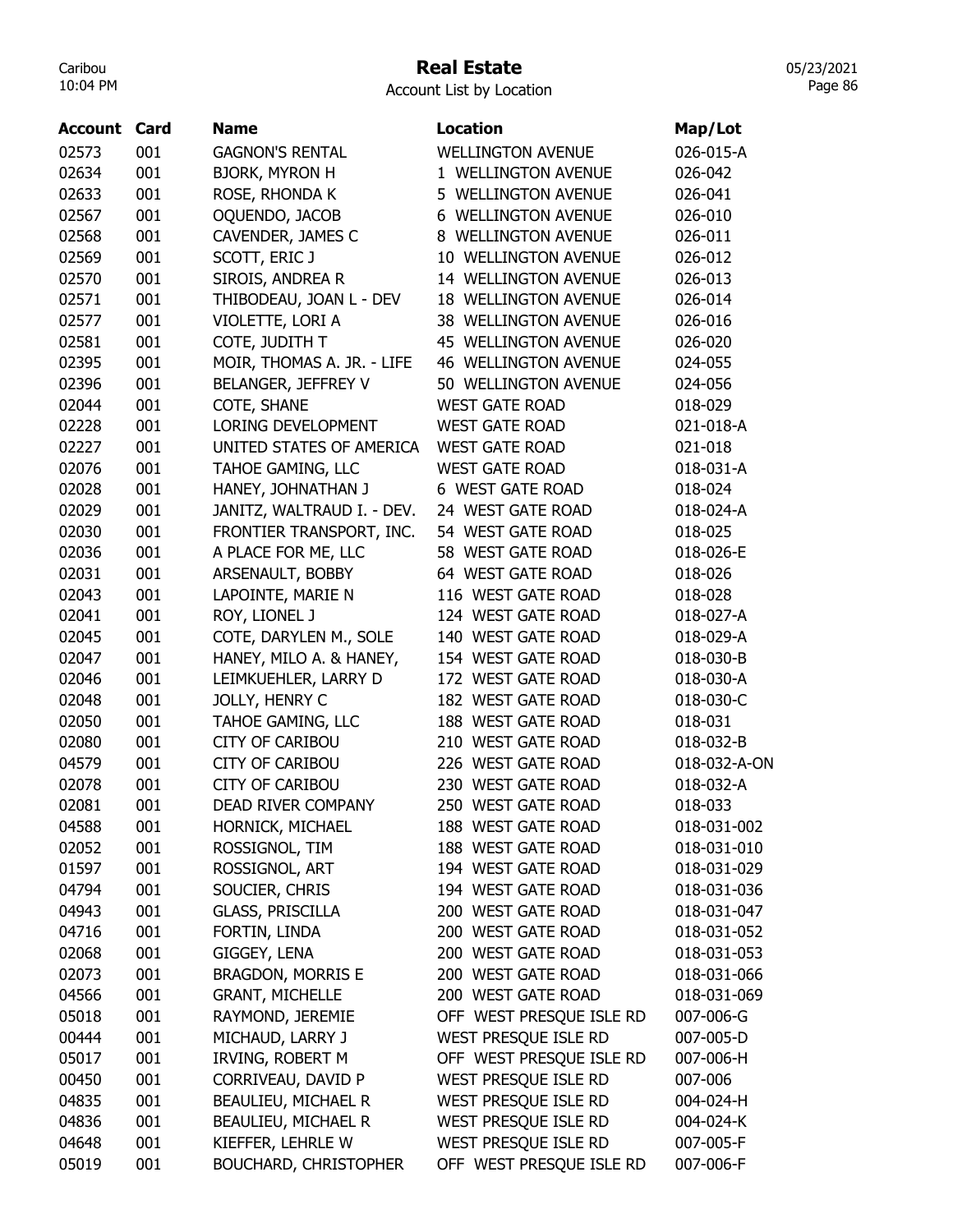# Real Estate

05/23/2021 Page 87

| Account | Card | Name                       | Location                 | Map/Lot    |
|---------|------|----------------------------|--------------------------|------------|
| 00215   | 001  | GRIFFETH, DAVID L. SR      | WEST PRESQUE ISLE RD     | 004-027    |
| 00219   | 001  | GRIFFETH, DAVID L. SR      | WEST PRESQUE ISLE RD     | 004-028    |
| 04887   | 001  | SCHMID, PATRICIA A         | WEST PRESQUE ISLE RD     | 004-025-G  |
| 04832   | 001  | BEAULIEU, MICHAEL R        | WEST PRESQUE ISLE RD     | 004-024-E  |
| 04833   | 001  | BEAULIEU, MICHAEL R        | WEST PRESQUE ISLE RD     | 004-024-F  |
| 00220   | 001  | BOUCHARD, MAYNARD          | WEST PRESQUE ISLE RD     | 004-029    |
| 00440   | 001  | SUTHERLAND, STUART         | WEST PRESQUE ISLE RD     | 007-005    |
| 00007   | 001  | <b>GRIFFETH, MATTHEW</b>   | WEST PRESQUE ISLE RD     | 001-005    |
| 00001   | 001  | <b>GRIFFETH, MATTHEW</b>   | WEST PRESQUE ISLE RD     | 001-001    |
| 00015   | 001  | SMITH CARIBOU FARM         | WEST PRESQUE ISLE RD     | 001-009    |
| 00017   | 001  | STONELAND HOLDINGS, INC.   | WEST PRESQUE ISLE RD     | 001-009-B  |
| 00009   | 001  | <b>GRIFFETH, STEPHEN</b>   | WEST PRESQUE ISLE RD     | 001-006    |
| 00165   | 001  | IRVING FARMS, INC.         | WEST PRESQUE ISLE RD     | 004-003-B  |
| 05113   | 001  | IRVING FARMS, INC.         | WEST PRESQUE ISLE RD     | 004-005    |
| 00210   | 001  | IRVING FARMS, INC.         | WEST PRESQUE ISLE RD     | 004-025-H  |
| 00225   | 001  | IRVING FARMS, INC.         | WEST PRESQUE ISLE RD     | 004-032-A  |
| 00020   | 001  | RICHARDS, DOLORES M        | WEST PRESQUE ISLE RD     | 001-013    |
| 04834   | 001  | HERSEY, MARCY R            | WEST PRESQUE ISLE RD     | 004-024-G  |
| 00439   | 001  | SAED, ADRIAN SCOTT         | 17 WEST PRESQUE ISLE RD  | 007-004-B  |
| 00612   | 001  | RICHARDS, DOLORES M        | 18 WEST PRESQUE ISLE RD  | 008-014-H  |
| 04804   | 001  | WOOD, JULIE - DEC          | 28 WEST PRESQUE ISLE RD  | 008-015-ON |
| 00613   | 001  | MCDONALD, JAMES M          | 30 WEST PRESQUE ISLE RD  | 008-015    |
| 00614   | 001  | FROST, LELAND              | 34 WEST PRESQUE ISLE RD  | 008-016    |
| 00442   | 001  | JONES, MARK                | 55 WEST PRESQUE ISLE RD  | 007-005-B  |
| 00441   | 001  | SNYDER, JEANNE             | 67 WEST PRESQUE ISLE RD  | 007-005-A  |
| 00452   | 001  | <b>BOSSIE, CRAIG A</b>     | 96 WEST PRESQUE ISLE RD  | 007-006-B  |
| 00443   | 001  | <b>BOSSIE, CRAIG A</b>     | 97 WEST PRESQUE ISLE RD  | 007-005-C  |
| 00454   | 001  | FITZSIMMONS, MICHAEL       | 120 WEST PRESQUE ISLE RD | 007-006-D  |
| 00455   | 001  | SELFRIDGE, WAYNE J         | 130 WEST PRESQUE ISLE RD | 007-006-E  |
| 00445   | 001  | MICHAUD, LARRY Y           | 131 WEST PRESQUE ISLE RD | 007-005-E  |
| 00453   | 001  | LOCKE, JOHN B              | 140 WEST PRESQUE ISLE RD | 007-006-C  |
| 04612   | 001  | BARNES, KEVIN C            | 151 WEST PRESQUE ISLE RD | 007-005-G  |
| 04649   | 001  | BARNES, KEVIN C            | 157 WEST PRESQUE ISLE RD | 007-005-H  |
| 00451   | 001  | MICHAUD, ANDREW J          | 162 WEST PRESQUE ISLE RD | 007-006-A  |
| 00449   | 001  | DIVITO, MICHAEL A JR       | 165 WEST PRESQUE ISLE RD | 007-005-J  |
| 00218   | 001  | FROST, NANCY M             | 181 WEST PRESQUE ISLE RD | 004-027-C  |
| 00217   | 001  | MCCRORY, ADAM T            | 185 WEST PRESQUE ISLE RD | 004-027-B  |
| 00216   | 001  | SMITH, TIFFANY             | 197 WEST PRESQUE ISLE RD | 004-027-A  |
| 00207   | 001  | ROSSIGNOL, EUGENE P        | 211 WEST PRESQUE ISLE RD | 004-025-D  |
| 00213   | 001  | DEMERCHANT, KENT D         | 218 WEST PRESQUE ISLE RD | 004-026-A  |
| 00214   | 001  | ST. JOHN, DAVID            | 226 WEST PRESQUE ISLE RD | 004-026-B  |
| 00206   | 001  | FERSZT, KATHERINE HELEN    | 231 WEST PRESQUE ISLE RD | 004-025-C  |
| 00212   | 001  | HUNTER, SCOTT G            | 240 WEST PRESQUE ISLE RD | 004-026    |
| 00211   | 001  | ALLEN, PATRICIA A          | 243 WEST PRESQUE ISLE RD | 004-025-K  |
| 00201   | 001  | HERSEY, DANA S             | 248 WEST PRESQUE ISLE RD | 004-024-B  |
| 00200   | 001  | <b>BEAULIEU, MICHAEL R</b> | 260 WEST PRESQUE ISLE RD | 004-024    |
| 00204   | 001  | <b>BRESCIA, CHAD</b>       | 261 WEST PRESQUE ISLE RD | 004-025-A  |
| 00203   | 001  | KOVACH, MARLA R            | 268 WEST PRESQUE ISLE RD | 004-024-D  |
| 00202   | 001  | <b>BEAULIEU, MICHAEL R</b> | 286 WEST PRESQUE ISLE RD | 004-024-C  |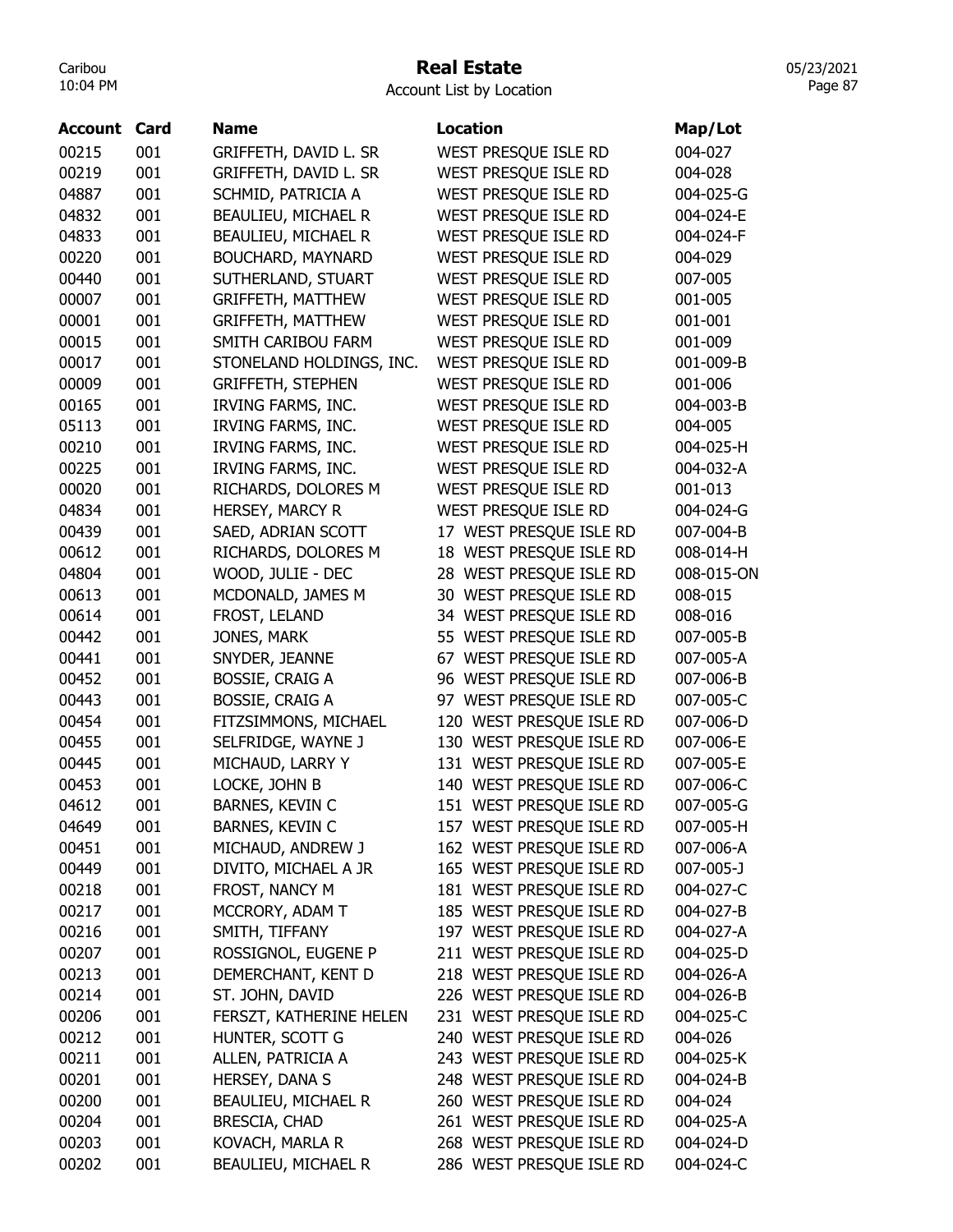## Real Estate

05/23/2021 Page 88

| <b>Account</b> | Card | <b>Name</b>                | <b>Location</b>          | Map/Lot   |
|----------------|------|----------------------------|--------------------------|-----------|
| 00205          | 001  | <b>BEAULIEU, MICHAEL R</b> | 287 WEST PRESQUE ISLE RD | 004-025-B |
| 00209          | 001  | <b>GRANT, BEVERLY J</b>    | 301 WEST PRESQUE ISLE RD | 004-025-F |
| 00208          | 001  |                            | 309 WEST PRESOUE ISLE RD | 004-025-E |
|                |      | POOLER, RODNEY L           |                          |           |
| 00197          | 001  | <b>GREENIER, PEGGY LEE</b> | 318 WEST PRESQUE ISLE RD | 004-023   |
| 00198          | 001  | CORBIN, JOSEPH F           | 328 WEST PRESQUE ISLE RD | 004-023-A |
| 00199          | 001  | ENGLUND, SCOTT W           | 332 WEST PRESQUE ISLE RD | 004-023-B |
| 00196          | 001  | STAVNESLI, DAVID M         | 346 WEST PRESQUE ISLE RD | 004-022   |
| 04808          | 001  | DEMERCHANT, LAUREN MARY    | 347 WEST PRESQUE ISLE RD | 004-017-A |
| 00195          | 001  | ST. PETER, CRAIG J         | 352 WEST PRESOUE ISLE RD | 004-021   |
| 00194          | 001  | DEMOURA - DEC, ANTONE      | 374 WEST PRESQUE ISLE RD | 004-020   |
| 00193          | 001  | AKERSON, BEATRICE M        | 378 WEST PRESQUE ISLE RD | 004-019   |
| 00192          | 001  | BALLARD, LELAND H          | 384 WEST PRESQUE ISLE RD | 004-018   |
| 00176          | 001  | AMADOR, FRANK              | 392 WEST PRESQUE ISLE RD | 004-010   |
| 00175          | 001  | ARREDONDO, CARMINA         | 398 WEST PRESQUE ISLE RD | 004-009   |
| 00174          | 001  | CORMIER, TIMOTHY T         | 427 WEST PRESQUE ISLE RD | 004-008   |
| 00171          | 001  | AYER, LINDA A              | 450 WEST PRESQUE ISLE RD | 004-007   |
| 00169          | 001  | ALSPACH, RONALD P          | 475 WEST PRESOUE ISLE RD | 004-005-A |
| 04774          | 001  | MAINE FARMS, INC.          | 476 WEST PRESQUE ISLE RD | 004-007-B |
| 00172          | 001  | AYER, LINDA A. TRUSTEE     | 498 WEST PRESQUE ISLE RD | 004-007-A |
| 00168          | 001  | <b>GENDREAU, ADAM A</b>    | 515 WEST PRESQUE ISLE RD | 004-005-C |
| 00163          | 001  | HOLDSWORTH, GHENT II       | 516 WEST PRESQUE ISLE RD | 004-003   |
| 00170          | 001  | HOLDSWORTH, GHENT II       | 522 WEST PRESQUE ISLE RD | 004-006-A |
| 05061          | 001  | MCISAAC, APRIL J           | 529 WEST PRESQUE ISLE RD | 004-005-B |
| 00167          | 001  | ANDERSON, KYLE S           | 535 WEST PRESQUE ISLE RD | 004-004-B |
| 00166          | 001  | HARMON, PAUL F             | 563 WEST PRESQUE ISLE RD | 004-004-A |
| 00164          | 001  | MICHAUD, HUNTER            | 564 WEST PRESQUE ISLE RD | 004-003-A |
| 00162          | 001  | MICHAUD, HUNTER J          | 568 WEST PRESQUE ISLE RD | 004-002   |
| 04975          | 001  | CORRIVEAU, MARK L          | 569 WEST PRESQUE ISLE RD | 004-004-C |
| 00018          | 001  | HAINES, NEAL R             | 584 WEST PRESQUE ISLE RD | 001-010-A |
| 04976          | 001  | CORRIVEAU, MARK L. &       | 591 WEST PRESQUE ISLE RD | 001-011-A |
| 00019          | 001  | GRIFFETH, JOHN F. II,      | 599 WEST PRESQUE ISLE RD | 001-011   |
| 00022          | 001  | WHITMORE, GEORGE P., JR.   | 649 WEST PRESQUE ISLE RD | 001-013-B |
| 00023          | 001  | CARON, BEVERLY J           | 655 WEST PRESQUE ISLE RD | 001-013-C |
| 00010          | 001  | HERON, JEFFREY C           | 701 WEST PRESQUE ISLE RD | 001-006-A |
| 04527          | 001  | DAMBOISE, FRANCIS          | 734 WEST PRESQUE ISLE RD | 001-007-B |
| 00008          | 001  | CYR, DYLAN                 | 748 WEST PRESQUE ISLE RD | 001-005-A |
| 00006          | 001  | BERUBE, FREDERICK A        | 765 WEST PRESQUE ISLE RD | 001-004-A |
| 04739          | 001  | FRANK, ROBIN D             | 834 WEST PRESQUE ISLE RD | 001-001-B |
|                |      |                            |                          |           |
| 04738          | 001  | FRANK, ROBIN D             | 840 WEST PRESQUE ISLE RD | 001-001-A |
| 00005          | 001  | GILMAN, HENRY W            | 881 WEST PRESQUE ISLE RD | 001-002-A |
| 00004          | 001  | PETERSON, DAVID            | 901 WEST PRESQUE ISLE RD | 001-002   |
| 04228          | 001  | ARBEAU, PHILIP S           | 8 WESTWIND DRIVE         | 039-174   |
| 04229          | 001  | THERIAULT, GREGORY J       | 10 WESTWIND DRIVE        | 039-175   |
| 04230          | 001  | NORTHEY, BRETT AND         | 14 WESTWIND DRIVE        | 039-176   |
| 04231          | 001  | KASHIAN, LEO W             | 16 WESTWIND DRIVE        | 039-177   |
| 04248          | 001  | PARENTE, RENEE F           | 19 WESTWIND DRIVE        | 039-194   |
| 04232          | 001  | SHAW, IVAN B               | 20 WESTWIND DRIVE        | 039-178   |
| 04247          | 001  | WESTMAN, JONATHAN          | 21 WESTWIND DRIVE        | 039-193   |
| 04233          | 001  | TOWSON, LINDSEY M          | 24 WESTWIND DRIVE        | 039-179   |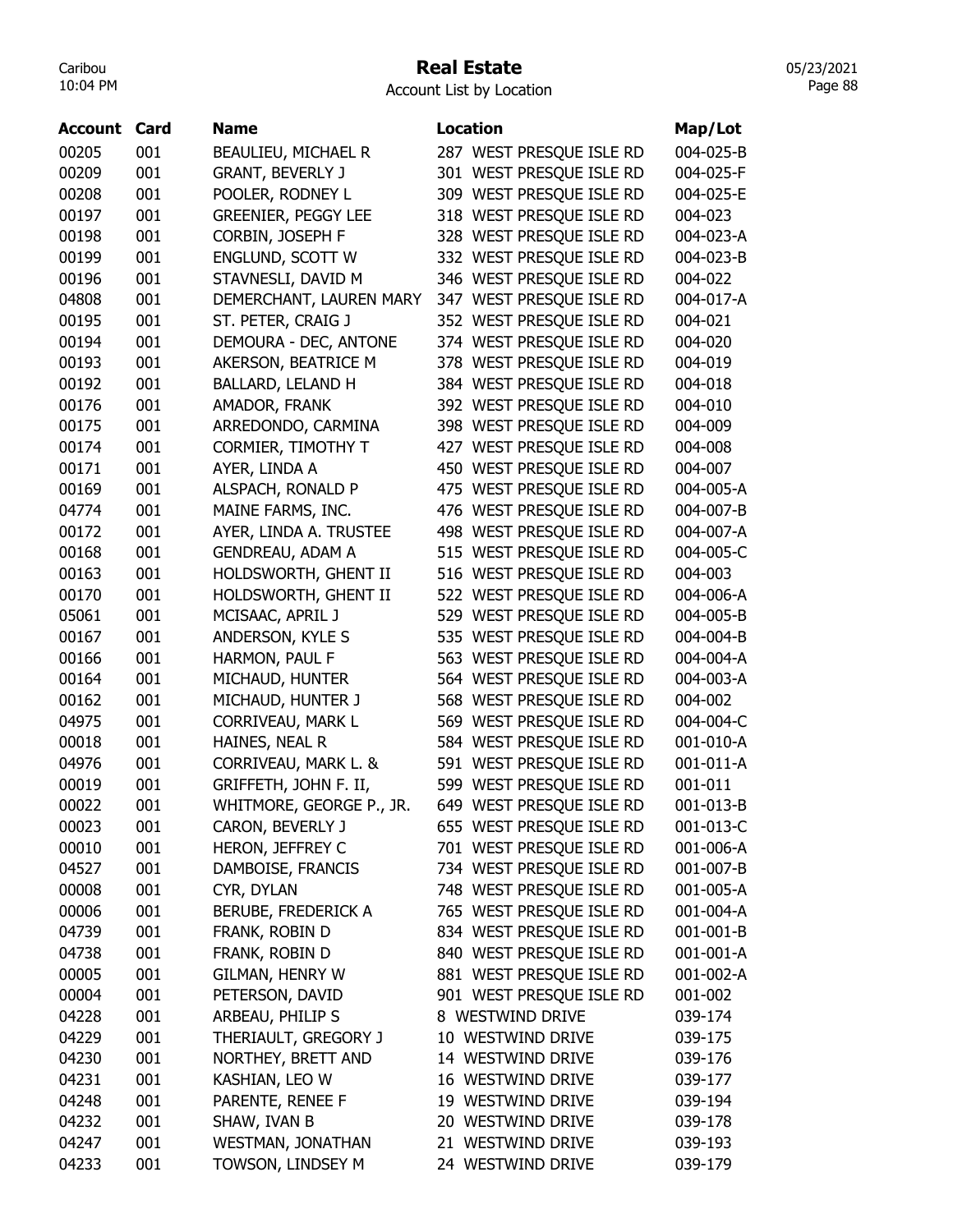# Real Estate

05/23/2021 Page 89

| Location<br><b>Account Card</b>                                           | Map/Lot   |
|---------------------------------------------------------------------------|-----------|
| 04234<br>001<br>RIASSETTO, ANTHONY D<br>26 WESTWIND DRIVE                 | 039-180   |
| 04246<br>001<br>SCHEPPELE, CASEY E<br>27 WESTWIND DRIVE                   | 039-192   |
| 04235<br>001<br>30 WESTWIND DRIVE<br>BURLEIGH, REGINALD E. -              | 039-181   |
| 04236<br>001<br>ST. PETER, ALPHY<br>38 WESTWIND DRIVE                     | 039-182   |
| 001<br>04237<br>MICHAUD, JENNIFER M<br>40 WESTWIND DRIVE                  | 039-183   |
| 001<br>04243<br>LABARRE, MALORI P<br>41 WESTWIND DRIVE                    | 039-189   |
| 04242<br>001<br>43 WESTWIND DRIVE<br>MARTIN, DEVIN                        | 039-188   |
| 04238<br>001<br>HUNTER, MATTHEW<br>44 WESTWIND DRIVE                      | 039-184   |
| KNORR, GEORGE W<br>04239<br>001<br>48 WESTWIND DRIVE                      | 039-185   |
| 04388<br>001<br><b>WILBUR AVE/NADEAU STREET</b><br>TODD, R.L. & SON, INC. | 042-006   |
| 03336<br>001<br>7 WILLOW DRIVE<br>ROCKWELL, CHRISTINE D                   | 032-052   |
| 03356<br>001<br>12 WILLOW DRIVE<br>WILCOX, VINAL J                        | 032-072   |
| 001<br>WASSON, RAYMOND C<br>04515<br>1 WINDY HILL DRIVE                   | 039-196   |
| 001<br>5 WINDY HILL DRIVE<br>04254<br>THERIAULT, MAURICE J                | 039-201   |
| 04253<br>001<br>RAND, MICHAEL J<br>9 WINDY HILL DRIVE                     | 039-200   |
| 001<br>BERNAICHE, TRAVIS M<br>13 WINDY HILL DRIVE<br>03670                | 035-021   |
| 03669<br>001<br><b>BRANSCOM, BERT P</b><br>17 WINDY HILL DRIVE            | 035-020   |
| 03668<br>001<br>CARLSON, MELONIE L<br>21 WINDY HILL DRIVE                 | 035-018   |
| 01348<br>001<br><b>WOODLAND ROAD</b><br>STURGEON, CONNIE L                | 013-042   |
| 01349<br>001<br>DODD, VAUGHN<br><b>WOODLAND ROAD</b>                      | 013-042-A |
| 00847<br>001<br>ATCHESON, THOMAS J<br><b>WOODLAND ROAD</b>                | 010-024   |
| 00843<br>001<br>MOIR, RONALD C., ALAN R., &<br><b>WOODLAND ROAD</b>       | 010-021   |
| 00841<br>001<br>MCBREAIRTY, BRANDON<br><b>WOODLAND ROAD</b>               | 010-019-A |
| 04746<br>001<br>STOCKDALE, JOHN M<br><b>WOODLAND ROAD</b>                 | 016-019   |
| 01350<br>001<br>ST. PIERRE, THEODORE L<br><b>WOODLAND ROAD</b>            | 013-043   |
| 00862<br>001<br><b>WOODLAND ROAD</b><br><b>WILLIAMS, MILES R</b>          | 010-034-A |
| 00861<br>001<br>CORRIVEAU, DAVID P<br><b>WOODLAND ROAD</b>                | 010-034   |
| 001<br>04062<br>MILTON, CHESTER H.-LIFE<br>23 WOODLAND ROAD               | 037-036   |
| 001<br>24 WOODLAND ROAD<br>04045<br><b>OUELLETTE, ROBERT D</b>            | 037-014   |
| 04046<br>001<br>26 WOODLAND ROAD<br><b>GOSSETT, NICHOLAS A</b>            | 037-015   |
| 04061<br>001<br>RICHARDS, KAYLA M<br>27 WOODLAND ROAD                     | 037-035   |
| CORMIER, MONIQUE AMY<br>04047<br>001<br>32<br><b>WOODLAND ROAD</b>        | 037-016   |
| 001<br>MCINTYRE, DAVID M<br>33 WOODLAND ROAD<br>04060                     | 037-034   |
| 001<br>37 WOODLAND ROAD<br>04752<br>LAMOREAU, ERIK R                      | 037-033   |
| LAPOINTE, MONICA<br>04058<br>001<br>39 WOODLAND ROAD                      | 037-032   |
| 04057<br>001<br><b>CLAYTON, KENNETH J</b><br>47 WOODLAND ROAD             | 037-031   |
| 04052<br>001<br><b>GAGNON, AARON N</b><br>48 WOODLAND ROAD                | 037-024   |
| 04056<br>001<br><b>WILLIAMS, MILES R</b><br>53 WOODLAND ROAD              | 037-030   |
| GAGNON, JEANETTE C. - DEV<br>54 WOODLAND ROAD<br>04053<br>001             | 037-025   |
| FLANNERY, JEREMIAH M<br>60 WOODLAND ROAD<br>04054<br>001                  | 037-027   |
| 001<br>MAHONEY, GRAYDON<br>70 WOODLAND ROAD<br>04055                      | 037-029   |
| 00857<br>001<br>79 WOODLAND ROAD<br>CLAYTON, PHOEBE A. - LIFE             | 010-031   |
| 00858<br>001<br>SODERBERG, CARL J<br>82 WOODLAND ROAD                     | 010-032   |
| 00859<br>88 WOODLAND ROAD<br>001<br>LIBBY, ROBERT A                       | 010-032-A |
| 00855<br>001<br>SMITH, WHITNEY H<br>89 WOODLAND ROAD                      | 010-029   |
| 00856<br>001<br><b>CLAYTON, DONALD A</b><br>93 WOODLAND ROAD              | 010-029-A |
| COTE, DALE LOUIS<br>118 WOODLAND ROAD<br>00854<br>001                     | 010-028   |
| RAY, HAROLD<br>00851<br>001<br>123 WOODLAND ROAD                          | 010-025-A |
| 00853<br>001<br>124 WOODLAND ROAD<br>CYR, DAVID E                         | 010-027   |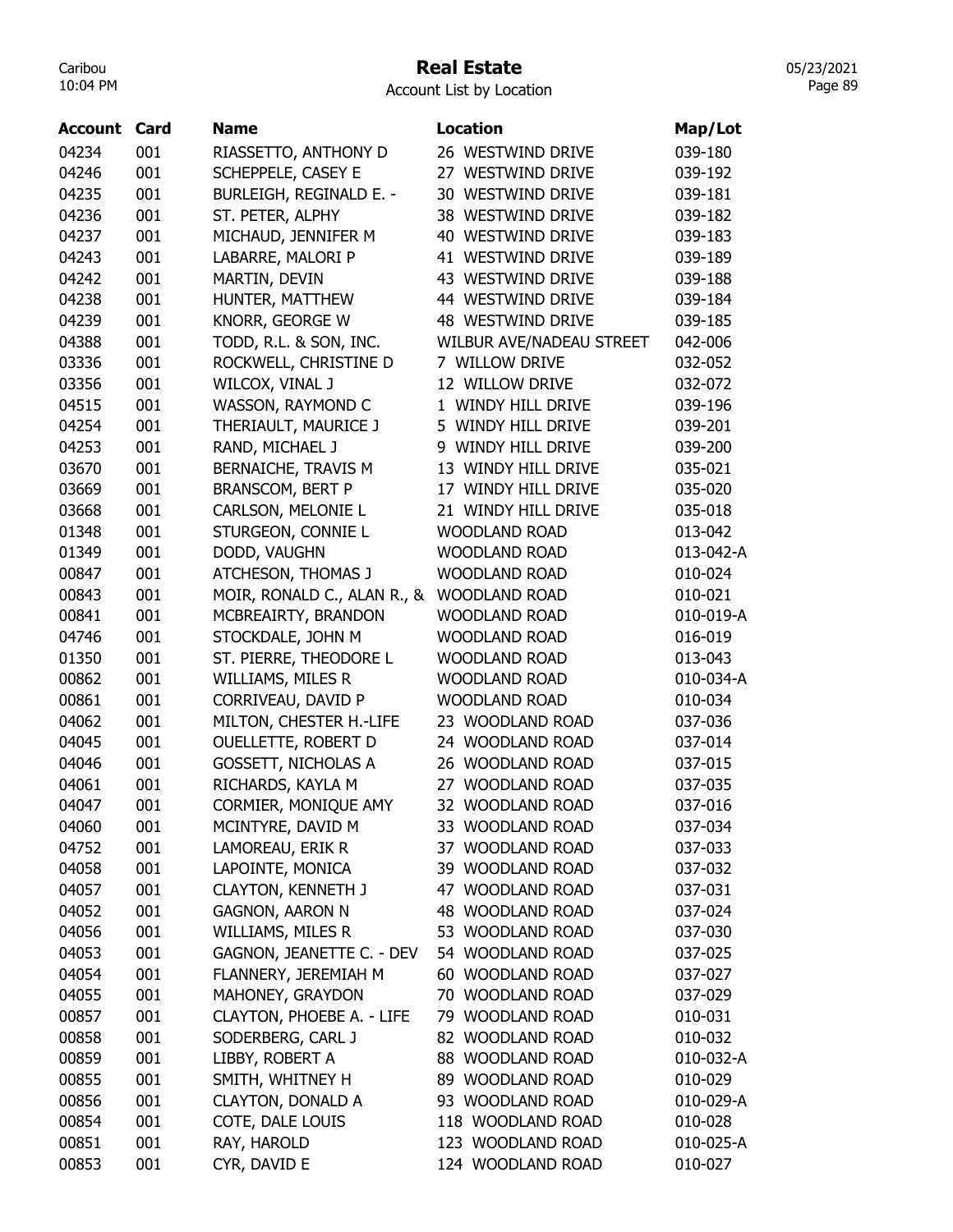# Real Estate

05/23/2021 Page 90

| 00850<br>010-025<br>001<br>131 WOODLAND ROAD<br>LEAVITT, FRANKLIN V<br>00848<br>001<br>C.S. MANAGEMENT, INC.<br>143 WOODLAND ROAD<br>010-024-A<br>00849<br>001<br><b>CULLINS, BRYAN K</b><br>185 WOODLAND ROAD<br>010-024-B<br>001<br>00846<br>ATCHESON, THOMAS J<br>196 WOODLAND ROAD<br>010-023<br>00845<br>001<br>LAND, TINA L<br>263 WOODLAND ROAD<br>010-022-A<br>00844<br>001<br>FEDERAL HOME LOAN<br>279 WOODLAND ROAD<br>010-022<br>00842<br>001<br>HUCKINS, MADELINE<br>305 WOODLAND ROAD<br>010-020<br>001<br>LEDUE, RENEE S<br>00840<br>311 WOODLAND ROAD<br>010-019<br>001<br>MCCARTHY, LORIE<br>03319<br>1 WRIGHT STREET<br>032-035<br>03306<br>001<br>PETERS, DIANE L<br>6 WRIGHT STREET<br>032-019<br>001<br>03318<br>CORONITI, MARVIN L<br>7 WRIGHT STREET<br>032-033<br>001<br>03307<br><b>BRAGDON, MACK J</b><br>8 WRIGHT STREET<br>032-020<br>02824<br>001<br>BOUDREAU, LINDA<br>YORK STREET<br>028-074<br>00506<br>001<br><b>GETCHELL, HOWARD U. &amp;</b><br>YORK STREET<br>007-020<br>001<br>00508<br>GETCHELL, HOWARD U. &<br>YORK STREET<br>007-022<br><b>GETCHELL, HOWARD U II</b><br>05084<br>001<br>YORK STREET<br>007-022-A<br>001<br>00512<br>SODERBERG, IVER W - DEV<br>YORK STREET<br>007-026-B<br>00430<br>001<br>SODERBERG, CARL J<br>YORK STREET<br>007-001<br>001<br>02868<br>CARIBOU UTILITIES DISTRICT<br>YORK STREET<br>028-111-A<br>001<br>00498<br>HEBERT, ATHILL B<br>YORK STREET<br>007-016-L<br>001<br>02881<br><b>EMERA MAINE</b><br>YORK STREET<br>028-125<br>001<br>02867<br><b>EMERA MAINE</b><br>YORK STREET<br>028-111<br>001<br>02891<br>SIMMONS, KEVIN B - DEV<br>7 YORK STREET<br>028-134<br>001<br>CLEVETTE, KEVIN<br>9 YORK STREET<br>02890<br>028-133-A<br>001<br>02889<br>HSBC BANK USA NA AS<br>11 YORK STREET<br>028-133<br>02825<br>001<br>BOUDREAU, LINDA<br>12 YORK STREET<br>028-075<br>02888<br>001<br>RAYMOND, DANIELLE<br>15 YORK STREET<br>028-132<br>16 YORK STREET<br>02826<br>001<br>ROCKWELL, MICHELLE A<br>028-076<br>02827<br>001<br>EASLER, LARRY L<br>18 YORK STREET<br>028-077<br>02887<br>001<br>ANDERSON, BETHENY C<br>21 YORK STREET<br>028-131<br>AROOSTOOK COLD STORAGE<br>02828<br>001<br>22 YORK STREET<br>028-078<br>25 YORK STREET<br>02886<br>001<br>RICHARDS, STEPHEN D<br>028-130<br>02829<br>001<br>ROBICHAUD, TERRY LEE<br>28 YORK STREET<br>028-079<br>ST. THOMAS, SHARON L<br>02885<br>001<br>29 YORK STREET<br>028-129<br>001<br>SAUCIER, DUSTIN R<br>31 YORK STREET<br>02884<br>028-128<br>001<br>DOWNEND, MELISSA<br>34 YORK STREET<br>02865<br>028-109<br>001<br>MARRETT, DAVID<br>02883<br>35 YORK STREET<br>028-127<br><b>CURTIS, STEWART L</b><br>001<br>02882<br>37 YORK STREET<br>028-126<br>04595<br>001<br>CHRISTENSEN, PHILIP<br>38 YORK STREET<br>028-110<br>02880<br>001<br>BARD, JULIETTE M<br>43 YORK STREET<br>028-124<br>02869<br>001<br>LAGASSE, LORI L<br>44 YORK STREET<br>028-112<br>MCINTYRE, DAVID M<br>02879<br>001<br>45 YORK STREET<br>028-123<br>02878<br>001<br><b>BELL, RYAN</b><br>47 YORK STREET<br>028-122<br>001<br>02870<br><b>BRISSETTE, ARMAND</b><br>48 YORK STREET<br>028-113<br>02871<br>001<br>ELDRIDGE, EDGAR F., JR.<br>52 YORK STREET<br>028-114<br>02872<br>001<br>AKERSON, TAVIA<br>54 YORK STREET<br>028-115<br>02928<br>001<br>MILITARY BUREAU OF THE<br>59 YORK STREET<br>029-013<br>02873<br>001<br>60 YORK STREET<br>AIKEN, GARY<br>028-117 | <b>Account Card</b> |     | <b>Name</b>     | <b>Location</b> | Map/Lot |
|-------------------------------------------------------------------------------------------------------------------------------------------------------------------------------------------------------------------------------------------------------------------------------------------------------------------------------------------------------------------------------------------------------------------------------------------------------------------------------------------------------------------------------------------------------------------------------------------------------------------------------------------------------------------------------------------------------------------------------------------------------------------------------------------------------------------------------------------------------------------------------------------------------------------------------------------------------------------------------------------------------------------------------------------------------------------------------------------------------------------------------------------------------------------------------------------------------------------------------------------------------------------------------------------------------------------------------------------------------------------------------------------------------------------------------------------------------------------------------------------------------------------------------------------------------------------------------------------------------------------------------------------------------------------------------------------------------------------------------------------------------------------------------------------------------------------------------------------------------------------------------------------------------------------------------------------------------------------------------------------------------------------------------------------------------------------------------------------------------------------------------------------------------------------------------------------------------------------------------------------------------------------------------------------------------------------------------------------------------------------------------------------------------------------------------------------------------------------------------------------------------------------------------------------------------------------------------------------------------------------------------------------------------------------------------------------------------------------------------------------------------------------------------------------------------------------------------------------------------------------------------------------------------------------------------------------------------------------------------------------------------------------------------------------------------------------------------------------------------------------------------------------------------------------------------------------------------------------------------------------------------------------------------------------------------------------------------------------------------------------------------------------|---------------------|-----|-----------------|-----------------|---------|
|                                                                                                                                                                                                                                                                                                                                                                                                                                                                                                                                                                                                                                                                                                                                                                                                                                                                                                                                                                                                                                                                                                                                                                                                                                                                                                                                                                                                                                                                                                                                                                                                                                                                                                                                                                                                                                                                                                                                                                                                                                                                                                                                                                                                                                                                                                                                                                                                                                                                                                                                                                                                                                                                                                                                                                                                                                                                                                                                                                                                                                                                                                                                                                                                                                                                                                                                                                                           |                     |     |                 |                 |         |
|                                                                                                                                                                                                                                                                                                                                                                                                                                                                                                                                                                                                                                                                                                                                                                                                                                                                                                                                                                                                                                                                                                                                                                                                                                                                                                                                                                                                                                                                                                                                                                                                                                                                                                                                                                                                                                                                                                                                                                                                                                                                                                                                                                                                                                                                                                                                                                                                                                                                                                                                                                                                                                                                                                                                                                                                                                                                                                                                                                                                                                                                                                                                                                                                                                                                                                                                                                                           |                     |     |                 |                 |         |
|                                                                                                                                                                                                                                                                                                                                                                                                                                                                                                                                                                                                                                                                                                                                                                                                                                                                                                                                                                                                                                                                                                                                                                                                                                                                                                                                                                                                                                                                                                                                                                                                                                                                                                                                                                                                                                                                                                                                                                                                                                                                                                                                                                                                                                                                                                                                                                                                                                                                                                                                                                                                                                                                                                                                                                                                                                                                                                                                                                                                                                                                                                                                                                                                                                                                                                                                                                                           |                     |     |                 |                 |         |
|                                                                                                                                                                                                                                                                                                                                                                                                                                                                                                                                                                                                                                                                                                                                                                                                                                                                                                                                                                                                                                                                                                                                                                                                                                                                                                                                                                                                                                                                                                                                                                                                                                                                                                                                                                                                                                                                                                                                                                                                                                                                                                                                                                                                                                                                                                                                                                                                                                                                                                                                                                                                                                                                                                                                                                                                                                                                                                                                                                                                                                                                                                                                                                                                                                                                                                                                                                                           |                     |     |                 |                 |         |
|                                                                                                                                                                                                                                                                                                                                                                                                                                                                                                                                                                                                                                                                                                                                                                                                                                                                                                                                                                                                                                                                                                                                                                                                                                                                                                                                                                                                                                                                                                                                                                                                                                                                                                                                                                                                                                                                                                                                                                                                                                                                                                                                                                                                                                                                                                                                                                                                                                                                                                                                                                                                                                                                                                                                                                                                                                                                                                                                                                                                                                                                                                                                                                                                                                                                                                                                                                                           |                     |     |                 |                 |         |
|                                                                                                                                                                                                                                                                                                                                                                                                                                                                                                                                                                                                                                                                                                                                                                                                                                                                                                                                                                                                                                                                                                                                                                                                                                                                                                                                                                                                                                                                                                                                                                                                                                                                                                                                                                                                                                                                                                                                                                                                                                                                                                                                                                                                                                                                                                                                                                                                                                                                                                                                                                                                                                                                                                                                                                                                                                                                                                                                                                                                                                                                                                                                                                                                                                                                                                                                                                                           |                     |     |                 |                 |         |
|                                                                                                                                                                                                                                                                                                                                                                                                                                                                                                                                                                                                                                                                                                                                                                                                                                                                                                                                                                                                                                                                                                                                                                                                                                                                                                                                                                                                                                                                                                                                                                                                                                                                                                                                                                                                                                                                                                                                                                                                                                                                                                                                                                                                                                                                                                                                                                                                                                                                                                                                                                                                                                                                                                                                                                                                                                                                                                                                                                                                                                                                                                                                                                                                                                                                                                                                                                                           |                     |     |                 |                 |         |
|                                                                                                                                                                                                                                                                                                                                                                                                                                                                                                                                                                                                                                                                                                                                                                                                                                                                                                                                                                                                                                                                                                                                                                                                                                                                                                                                                                                                                                                                                                                                                                                                                                                                                                                                                                                                                                                                                                                                                                                                                                                                                                                                                                                                                                                                                                                                                                                                                                                                                                                                                                                                                                                                                                                                                                                                                                                                                                                                                                                                                                                                                                                                                                                                                                                                                                                                                                                           |                     |     |                 |                 |         |
|                                                                                                                                                                                                                                                                                                                                                                                                                                                                                                                                                                                                                                                                                                                                                                                                                                                                                                                                                                                                                                                                                                                                                                                                                                                                                                                                                                                                                                                                                                                                                                                                                                                                                                                                                                                                                                                                                                                                                                                                                                                                                                                                                                                                                                                                                                                                                                                                                                                                                                                                                                                                                                                                                                                                                                                                                                                                                                                                                                                                                                                                                                                                                                                                                                                                                                                                                                                           |                     |     |                 |                 |         |
|                                                                                                                                                                                                                                                                                                                                                                                                                                                                                                                                                                                                                                                                                                                                                                                                                                                                                                                                                                                                                                                                                                                                                                                                                                                                                                                                                                                                                                                                                                                                                                                                                                                                                                                                                                                                                                                                                                                                                                                                                                                                                                                                                                                                                                                                                                                                                                                                                                                                                                                                                                                                                                                                                                                                                                                                                                                                                                                                                                                                                                                                                                                                                                                                                                                                                                                                                                                           |                     |     |                 |                 |         |
|                                                                                                                                                                                                                                                                                                                                                                                                                                                                                                                                                                                                                                                                                                                                                                                                                                                                                                                                                                                                                                                                                                                                                                                                                                                                                                                                                                                                                                                                                                                                                                                                                                                                                                                                                                                                                                                                                                                                                                                                                                                                                                                                                                                                                                                                                                                                                                                                                                                                                                                                                                                                                                                                                                                                                                                                                                                                                                                                                                                                                                                                                                                                                                                                                                                                                                                                                                                           |                     |     |                 |                 |         |
|                                                                                                                                                                                                                                                                                                                                                                                                                                                                                                                                                                                                                                                                                                                                                                                                                                                                                                                                                                                                                                                                                                                                                                                                                                                                                                                                                                                                                                                                                                                                                                                                                                                                                                                                                                                                                                                                                                                                                                                                                                                                                                                                                                                                                                                                                                                                                                                                                                                                                                                                                                                                                                                                                                                                                                                                                                                                                                                                                                                                                                                                                                                                                                                                                                                                                                                                                                                           |                     |     |                 |                 |         |
|                                                                                                                                                                                                                                                                                                                                                                                                                                                                                                                                                                                                                                                                                                                                                                                                                                                                                                                                                                                                                                                                                                                                                                                                                                                                                                                                                                                                                                                                                                                                                                                                                                                                                                                                                                                                                                                                                                                                                                                                                                                                                                                                                                                                                                                                                                                                                                                                                                                                                                                                                                                                                                                                                                                                                                                                                                                                                                                                                                                                                                                                                                                                                                                                                                                                                                                                                                                           |                     |     |                 |                 |         |
|                                                                                                                                                                                                                                                                                                                                                                                                                                                                                                                                                                                                                                                                                                                                                                                                                                                                                                                                                                                                                                                                                                                                                                                                                                                                                                                                                                                                                                                                                                                                                                                                                                                                                                                                                                                                                                                                                                                                                                                                                                                                                                                                                                                                                                                                                                                                                                                                                                                                                                                                                                                                                                                                                                                                                                                                                                                                                                                                                                                                                                                                                                                                                                                                                                                                                                                                                                                           |                     |     |                 |                 |         |
|                                                                                                                                                                                                                                                                                                                                                                                                                                                                                                                                                                                                                                                                                                                                                                                                                                                                                                                                                                                                                                                                                                                                                                                                                                                                                                                                                                                                                                                                                                                                                                                                                                                                                                                                                                                                                                                                                                                                                                                                                                                                                                                                                                                                                                                                                                                                                                                                                                                                                                                                                                                                                                                                                                                                                                                                                                                                                                                                                                                                                                                                                                                                                                                                                                                                                                                                                                                           |                     |     |                 |                 |         |
|                                                                                                                                                                                                                                                                                                                                                                                                                                                                                                                                                                                                                                                                                                                                                                                                                                                                                                                                                                                                                                                                                                                                                                                                                                                                                                                                                                                                                                                                                                                                                                                                                                                                                                                                                                                                                                                                                                                                                                                                                                                                                                                                                                                                                                                                                                                                                                                                                                                                                                                                                                                                                                                                                                                                                                                                                                                                                                                                                                                                                                                                                                                                                                                                                                                                                                                                                                                           |                     |     |                 |                 |         |
|                                                                                                                                                                                                                                                                                                                                                                                                                                                                                                                                                                                                                                                                                                                                                                                                                                                                                                                                                                                                                                                                                                                                                                                                                                                                                                                                                                                                                                                                                                                                                                                                                                                                                                                                                                                                                                                                                                                                                                                                                                                                                                                                                                                                                                                                                                                                                                                                                                                                                                                                                                                                                                                                                                                                                                                                                                                                                                                                                                                                                                                                                                                                                                                                                                                                                                                                                                                           |                     |     |                 |                 |         |
|                                                                                                                                                                                                                                                                                                                                                                                                                                                                                                                                                                                                                                                                                                                                                                                                                                                                                                                                                                                                                                                                                                                                                                                                                                                                                                                                                                                                                                                                                                                                                                                                                                                                                                                                                                                                                                                                                                                                                                                                                                                                                                                                                                                                                                                                                                                                                                                                                                                                                                                                                                                                                                                                                                                                                                                                                                                                                                                                                                                                                                                                                                                                                                                                                                                                                                                                                                                           |                     |     |                 |                 |         |
|                                                                                                                                                                                                                                                                                                                                                                                                                                                                                                                                                                                                                                                                                                                                                                                                                                                                                                                                                                                                                                                                                                                                                                                                                                                                                                                                                                                                                                                                                                                                                                                                                                                                                                                                                                                                                                                                                                                                                                                                                                                                                                                                                                                                                                                                                                                                                                                                                                                                                                                                                                                                                                                                                                                                                                                                                                                                                                                                                                                                                                                                                                                                                                                                                                                                                                                                                                                           |                     |     |                 |                 |         |
|                                                                                                                                                                                                                                                                                                                                                                                                                                                                                                                                                                                                                                                                                                                                                                                                                                                                                                                                                                                                                                                                                                                                                                                                                                                                                                                                                                                                                                                                                                                                                                                                                                                                                                                                                                                                                                                                                                                                                                                                                                                                                                                                                                                                                                                                                                                                                                                                                                                                                                                                                                                                                                                                                                                                                                                                                                                                                                                                                                                                                                                                                                                                                                                                                                                                                                                                                                                           |                     |     |                 |                 |         |
|                                                                                                                                                                                                                                                                                                                                                                                                                                                                                                                                                                                                                                                                                                                                                                                                                                                                                                                                                                                                                                                                                                                                                                                                                                                                                                                                                                                                                                                                                                                                                                                                                                                                                                                                                                                                                                                                                                                                                                                                                                                                                                                                                                                                                                                                                                                                                                                                                                                                                                                                                                                                                                                                                                                                                                                                                                                                                                                                                                                                                                                                                                                                                                                                                                                                                                                                                                                           |                     |     |                 |                 |         |
|                                                                                                                                                                                                                                                                                                                                                                                                                                                                                                                                                                                                                                                                                                                                                                                                                                                                                                                                                                                                                                                                                                                                                                                                                                                                                                                                                                                                                                                                                                                                                                                                                                                                                                                                                                                                                                                                                                                                                                                                                                                                                                                                                                                                                                                                                                                                                                                                                                                                                                                                                                                                                                                                                                                                                                                                                                                                                                                                                                                                                                                                                                                                                                                                                                                                                                                                                                                           |                     |     |                 |                 |         |
|                                                                                                                                                                                                                                                                                                                                                                                                                                                                                                                                                                                                                                                                                                                                                                                                                                                                                                                                                                                                                                                                                                                                                                                                                                                                                                                                                                                                                                                                                                                                                                                                                                                                                                                                                                                                                                                                                                                                                                                                                                                                                                                                                                                                                                                                                                                                                                                                                                                                                                                                                                                                                                                                                                                                                                                                                                                                                                                                                                                                                                                                                                                                                                                                                                                                                                                                                                                           |                     |     |                 |                 |         |
|                                                                                                                                                                                                                                                                                                                                                                                                                                                                                                                                                                                                                                                                                                                                                                                                                                                                                                                                                                                                                                                                                                                                                                                                                                                                                                                                                                                                                                                                                                                                                                                                                                                                                                                                                                                                                                                                                                                                                                                                                                                                                                                                                                                                                                                                                                                                                                                                                                                                                                                                                                                                                                                                                                                                                                                                                                                                                                                                                                                                                                                                                                                                                                                                                                                                                                                                                                                           |                     |     |                 |                 |         |
|                                                                                                                                                                                                                                                                                                                                                                                                                                                                                                                                                                                                                                                                                                                                                                                                                                                                                                                                                                                                                                                                                                                                                                                                                                                                                                                                                                                                                                                                                                                                                                                                                                                                                                                                                                                                                                                                                                                                                                                                                                                                                                                                                                                                                                                                                                                                                                                                                                                                                                                                                                                                                                                                                                                                                                                                                                                                                                                                                                                                                                                                                                                                                                                                                                                                                                                                                                                           |                     |     |                 |                 |         |
|                                                                                                                                                                                                                                                                                                                                                                                                                                                                                                                                                                                                                                                                                                                                                                                                                                                                                                                                                                                                                                                                                                                                                                                                                                                                                                                                                                                                                                                                                                                                                                                                                                                                                                                                                                                                                                                                                                                                                                                                                                                                                                                                                                                                                                                                                                                                                                                                                                                                                                                                                                                                                                                                                                                                                                                                                                                                                                                                                                                                                                                                                                                                                                                                                                                                                                                                                                                           |                     |     |                 |                 |         |
|                                                                                                                                                                                                                                                                                                                                                                                                                                                                                                                                                                                                                                                                                                                                                                                                                                                                                                                                                                                                                                                                                                                                                                                                                                                                                                                                                                                                                                                                                                                                                                                                                                                                                                                                                                                                                                                                                                                                                                                                                                                                                                                                                                                                                                                                                                                                                                                                                                                                                                                                                                                                                                                                                                                                                                                                                                                                                                                                                                                                                                                                                                                                                                                                                                                                                                                                                                                           |                     |     |                 |                 |         |
|                                                                                                                                                                                                                                                                                                                                                                                                                                                                                                                                                                                                                                                                                                                                                                                                                                                                                                                                                                                                                                                                                                                                                                                                                                                                                                                                                                                                                                                                                                                                                                                                                                                                                                                                                                                                                                                                                                                                                                                                                                                                                                                                                                                                                                                                                                                                                                                                                                                                                                                                                                                                                                                                                                                                                                                                                                                                                                                                                                                                                                                                                                                                                                                                                                                                                                                                                                                           |                     |     |                 |                 |         |
|                                                                                                                                                                                                                                                                                                                                                                                                                                                                                                                                                                                                                                                                                                                                                                                                                                                                                                                                                                                                                                                                                                                                                                                                                                                                                                                                                                                                                                                                                                                                                                                                                                                                                                                                                                                                                                                                                                                                                                                                                                                                                                                                                                                                                                                                                                                                                                                                                                                                                                                                                                                                                                                                                                                                                                                                                                                                                                                                                                                                                                                                                                                                                                                                                                                                                                                                                                                           |                     |     |                 |                 |         |
|                                                                                                                                                                                                                                                                                                                                                                                                                                                                                                                                                                                                                                                                                                                                                                                                                                                                                                                                                                                                                                                                                                                                                                                                                                                                                                                                                                                                                                                                                                                                                                                                                                                                                                                                                                                                                                                                                                                                                                                                                                                                                                                                                                                                                                                                                                                                                                                                                                                                                                                                                                                                                                                                                                                                                                                                                                                                                                                                                                                                                                                                                                                                                                                                                                                                                                                                                                                           |                     |     |                 |                 |         |
|                                                                                                                                                                                                                                                                                                                                                                                                                                                                                                                                                                                                                                                                                                                                                                                                                                                                                                                                                                                                                                                                                                                                                                                                                                                                                                                                                                                                                                                                                                                                                                                                                                                                                                                                                                                                                                                                                                                                                                                                                                                                                                                                                                                                                                                                                                                                                                                                                                                                                                                                                                                                                                                                                                                                                                                                                                                                                                                                                                                                                                                                                                                                                                                                                                                                                                                                                                                           |                     |     |                 |                 |         |
|                                                                                                                                                                                                                                                                                                                                                                                                                                                                                                                                                                                                                                                                                                                                                                                                                                                                                                                                                                                                                                                                                                                                                                                                                                                                                                                                                                                                                                                                                                                                                                                                                                                                                                                                                                                                                                                                                                                                                                                                                                                                                                                                                                                                                                                                                                                                                                                                                                                                                                                                                                                                                                                                                                                                                                                                                                                                                                                                                                                                                                                                                                                                                                                                                                                                                                                                                                                           |                     |     |                 |                 |         |
|                                                                                                                                                                                                                                                                                                                                                                                                                                                                                                                                                                                                                                                                                                                                                                                                                                                                                                                                                                                                                                                                                                                                                                                                                                                                                                                                                                                                                                                                                                                                                                                                                                                                                                                                                                                                                                                                                                                                                                                                                                                                                                                                                                                                                                                                                                                                                                                                                                                                                                                                                                                                                                                                                                                                                                                                                                                                                                                                                                                                                                                                                                                                                                                                                                                                                                                                                                                           |                     |     |                 |                 |         |
|                                                                                                                                                                                                                                                                                                                                                                                                                                                                                                                                                                                                                                                                                                                                                                                                                                                                                                                                                                                                                                                                                                                                                                                                                                                                                                                                                                                                                                                                                                                                                                                                                                                                                                                                                                                                                                                                                                                                                                                                                                                                                                                                                                                                                                                                                                                                                                                                                                                                                                                                                                                                                                                                                                                                                                                                                                                                                                                                                                                                                                                                                                                                                                                                                                                                                                                                                                                           |                     |     |                 |                 |         |
|                                                                                                                                                                                                                                                                                                                                                                                                                                                                                                                                                                                                                                                                                                                                                                                                                                                                                                                                                                                                                                                                                                                                                                                                                                                                                                                                                                                                                                                                                                                                                                                                                                                                                                                                                                                                                                                                                                                                                                                                                                                                                                                                                                                                                                                                                                                                                                                                                                                                                                                                                                                                                                                                                                                                                                                                                                                                                                                                                                                                                                                                                                                                                                                                                                                                                                                                                                                           |                     |     |                 |                 |         |
|                                                                                                                                                                                                                                                                                                                                                                                                                                                                                                                                                                                                                                                                                                                                                                                                                                                                                                                                                                                                                                                                                                                                                                                                                                                                                                                                                                                                                                                                                                                                                                                                                                                                                                                                                                                                                                                                                                                                                                                                                                                                                                                                                                                                                                                                                                                                                                                                                                                                                                                                                                                                                                                                                                                                                                                                                                                                                                                                                                                                                                                                                                                                                                                                                                                                                                                                                                                           |                     |     |                 |                 |         |
|                                                                                                                                                                                                                                                                                                                                                                                                                                                                                                                                                                                                                                                                                                                                                                                                                                                                                                                                                                                                                                                                                                                                                                                                                                                                                                                                                                                                                                                                                                                                                                                                                                                                                                                                                                                                                                                                                                                                                                                                                                                                                                                                                                                                                                                                                                                                                                                                                                                                                                                                                                                                                                                                                                                                                                                                                                                                                                                                                                                                                                                                                                                                                                                                                                                                                                                                                                                           |                     |     |                 |                 |         |
|                                                                                                                                                                                                                                                                                                                                                                                                                                                                                                                                                                                                                                                                                                                                                                                                                                                                                                                                                                                                                                                                                                                                                                                                                                                                                                                                                                                                                                                                                                                                                                                                                                                                                                                                                                                                                                                                                                                                                                                                                                                                                                                                                                                                                                                                                                                                                                                                                                                                                                                                                                                                                                                                                                                                                                                                                                                                                                                                                                                                                                                                                                                                                                                                                                                                                                                                                                                           |                     |     |                 |                 |         |
|                                                                                                                                                                                                                                                                                                                                                                                                                                                                                                                                                                                                                                                                                                                                                                                                                                                                                                                                                                                                                                                                                                                                                                                                                                                                                                                                                                                                                                                                                                                                                                                                                                                                                                                                                                                                                                                                                                                                                                                                                                                                                                                                                                                                                                                                                                                                                                                                                                                                                                                                                                                                                                                                                                                                                                                                                                                                                                                                                                                                                                                                                                                                                                                                                                                                                                                                                                                           |                     |     |                 |                 |         |
|                                                                                                                                                                                                                                                                                                                                                                                                                                                                                                                                                                                                                                                                                                                                                                                                                                                                                                                                                                                                                                                                                                                                                                                                                                                                                                                                                                                                                                                                                                                                                                                                                                                                                                                                                                                                                                                                                                                                                                                                                                                                                                                                                                                                                                                                                                                                                                                                                                                                                                                                                                                                                                                                                                                                                                                                                                                                                                                                                                                                                                                                                                                                                                                                                                                                                                                                                                                           |                     |     |                 |                 |         |
|                                                                                                                                                                                                                                                                                                                                                                                                                                                                                                                                                                                                                                                                                                                                                                                                                                                                                                                                                                                                                                                                                                                                                                                                                                                                                                                                                                                                                                                                                                                                                                                                                                                                                                                                                                                                                                                                                                                                                                                                                                                                                                                                                                                                                                                                                                                                                                                                                                                                                                                                                                                                                                                                                                                                                                                                                                                                                                                                                                                                                                                                                                                                                                                                                                                                                                                                                                                           |                     |     |                 |                 |         |
|                                                                                                                                                                                                                                                                                                                                                                                                                                                                                                                                                                                                                                                                                                                                                                                                                                                                                                                                                                                                                                                                                                                                                                                                                                                                                                                                                                                                                                                                                                                                                                                                                                                                                                                                                                                                                                                                                                                                                                                                                                                                                                                                                                                                                                                                                                                                                                                                                                                                                                                                                                                                                                                                                                                                                                                                                                                                                                                                                                                                                                                                                                                                                                                                                                                                                                                                                                                           |                     |     |                 |                 |         |
|                                                                                                                                                                                                                                                                                                                                                                                                                                                                                                                                                                                                                                                                                                                                                                                                                                                                                                                                                                                                                                                                                                                                                                                                                                                                                                                                                                                                                                                                                                                                                                                                                                                                                                                                                                                                                                                                                                                                                                                                                                                                                                                                                                                                                                                                                                                                                                                                                                                                                                                                                                                                                                                                                                                                                                                                                                                                                                                                                                                                                                                                                                                                                                                                                                                                                                                                                                                           |                     |     |                 |                 |         |
|                                                                                                                                                                                                                                                                                                                                                                                                                                                                                                                                                                                                                                                                                                                                                                                                                                                                                                                                                                                                                                                                                                                                                                                                                                                                                                                                                                                                                                                                                                                                                                                                                                                                                                                                                                                                                                                                                                                                                                                                                                                                                                                                                                                                                                                                                                                                                                                                                                                                                                                                                                                                                                                                                                                                                                                                                                                                                                                                                                                                                                                                                                                                                                                                                                                                                                                                                                                           |                     |     |                 |                 |         |
|                                                                                                                                                                                                                                                                                                                                                                                                                                                                                                                                                                                                                                                                                                                                                                                                                                                                                                                                                                                                                                                                                                                                                                                                                                                                                                                                                                                                                                                                                                                                                                                                                                                                                                                                                                                                                                                                                                                                                                                                                                                                                                                                                                                                                                                                                                                                                                                                                                                                                                                                                                                                                                                                                                                                                                                                                                                                                                                                                                                                                                                                                                                                                                                                                                                                                                                                                                                           |                     |     |                 |                 |         |
|                                                                                                                                                                                                                                                                                                                                                                                                                                                                                                                                                                                                                                                                                                                                                                                                                                                                                                                                                                                                                                                                                                                                                                                                                                                                                                                                                                                                                                                                                                                                                                                                                                                                                                                                                                                                                                                                                                                                                                                                                                                                                                                                                                                                                                                                                                                                                                                                                                                                                                                                                                                                                                                                                                                                                                                                                                                                                                                                                                                                                                                                                                                                                                                                                                                                                                                                                                                           |                     |     |                 |                 |         |
|                                                                                                                                                                                                                                                                                                                                                                                                                                                                                                                                                                                                                                                                                                                                                                                                                                                                                                                                                                                                                                                                                                                                                                                                                                                                                                                                                                                                                                                                                                                                                                                                                                                                                                                                                                                                                                                                                                                                                                                                                                                                                                                                                                                                                                                                                                                                                                                                                                                                                                                                                                                                                                                                                                                                                                                                                                                                                                                                                                                                                                                                                                                                                                                                                                                                                                                                                                                           |                     |     |                 |                 |         |
|                                                                                                                                                                                                                                                                                                                                                                                                                                                                                                                                                                                                                                                                                                                                                                                                                                                                                                                                                                                                                                                                                                                                                                                                                                                                                                                                                                                                                                                                                                                                                                                                                                                                                                                                                                                                                                                                                                                                                                                                                                                                                                                                                                                                                                                                                                                                                                                                                                                                                                                                                                                                                                                                                                                                                                                                                                                                                                                                                                                                                                                                                                                                                                                                                                                                                                                                                                                           |                     |     |                 |                 |         |
|                                                                                                                                                                                                                                                                                                                                                                                                                                                                                                                                                                                                                                                                                                                                                                                                                                                                                                                                                                                                                                                                                                                                                                                                                                                                                                                                                                                                                                                                                                                                                                                                                                                                                                                                                                                                                                                                                                                                                                                                                                                                                                                                                                                                                                                                                                                                                                                                                                                                                                                                                                                                                                                                                                                                                                                                                                                                                                                                                                                                                                                                                                                                                                                                                                                                                                                                                                                           | 02874               | 001 | TURCK, BONNIE A | 64 YORK STREET  | 028-118 |